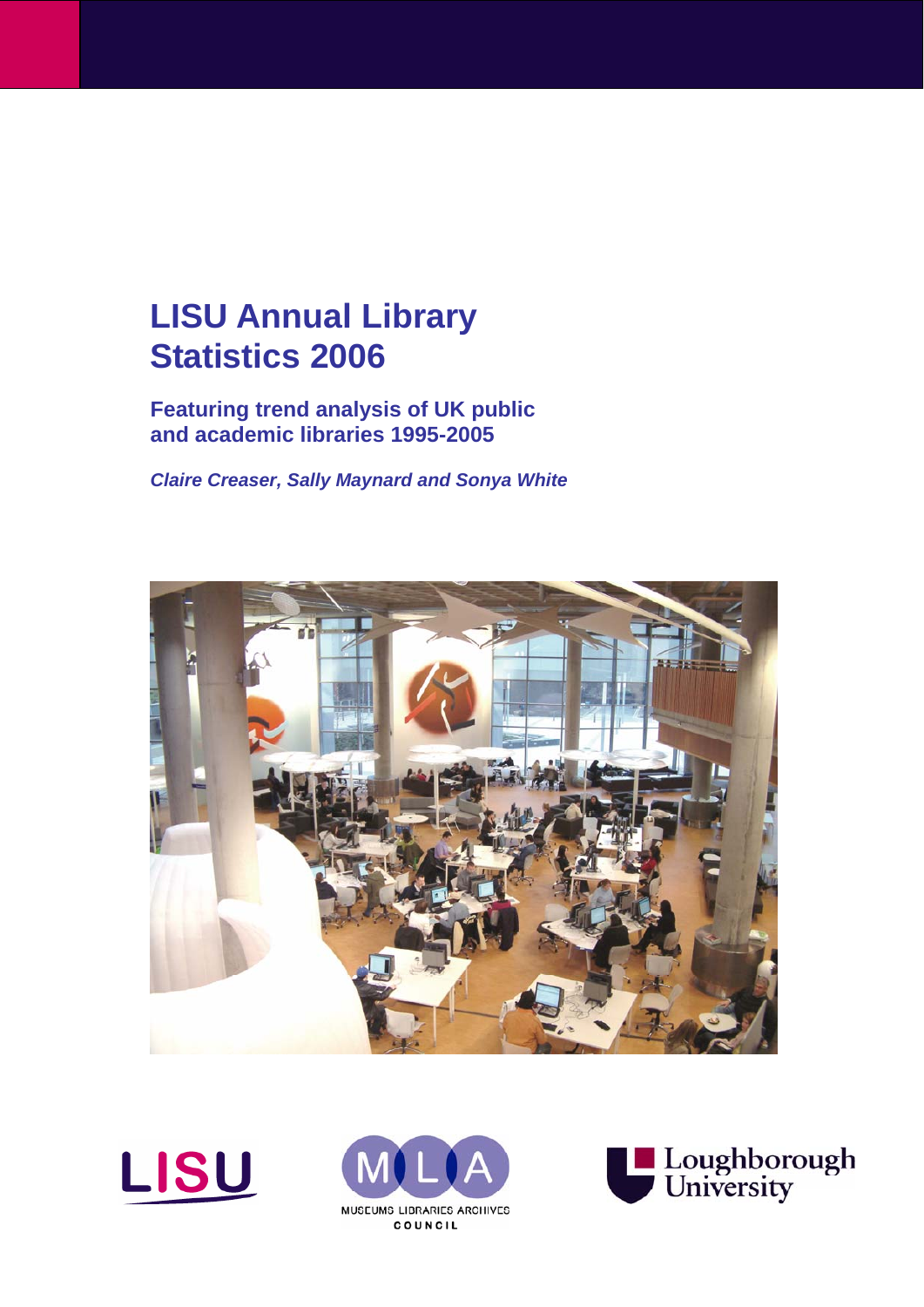CREASER, Claire, MAYNARD, Sally and WHITE, Sonya LISU Annual Library Statistics 2006 Featuring trend analysis of UK public and academic libraries 1995-2005 Loughborough: LISU, October 2006

Including *Public Library Statistics Report No 20* 

ISSN 0967-487X

ISBN-13: 978-1-905499-09-0 ISBN-10: 1-905499-09-4

© MLA: Museums, Libraries and Archives Council 2006

This report has been published with the support of MLA: Museums, Libraries and Archives **Council** 

The opinions expressed in this report are those of the authors, and do not necessarily represent the views of MLA or Loughborough University.

*Title page photograph:* Glasgow Caledonian University Library, Saltire Centre, Level 0, the student mall area.

© Glasgow Caledonian University

*Published and distributed by*  LISU Loughborough University • Loughborough • Leicestershire • LE11 3TU Tel: +44 (0)1509 635680 • Fax: +44 (0)1509 635699 • E-mail: lisu@lboro.ac.uk http://www.lboro.ac.uk/departments/dis/lisu/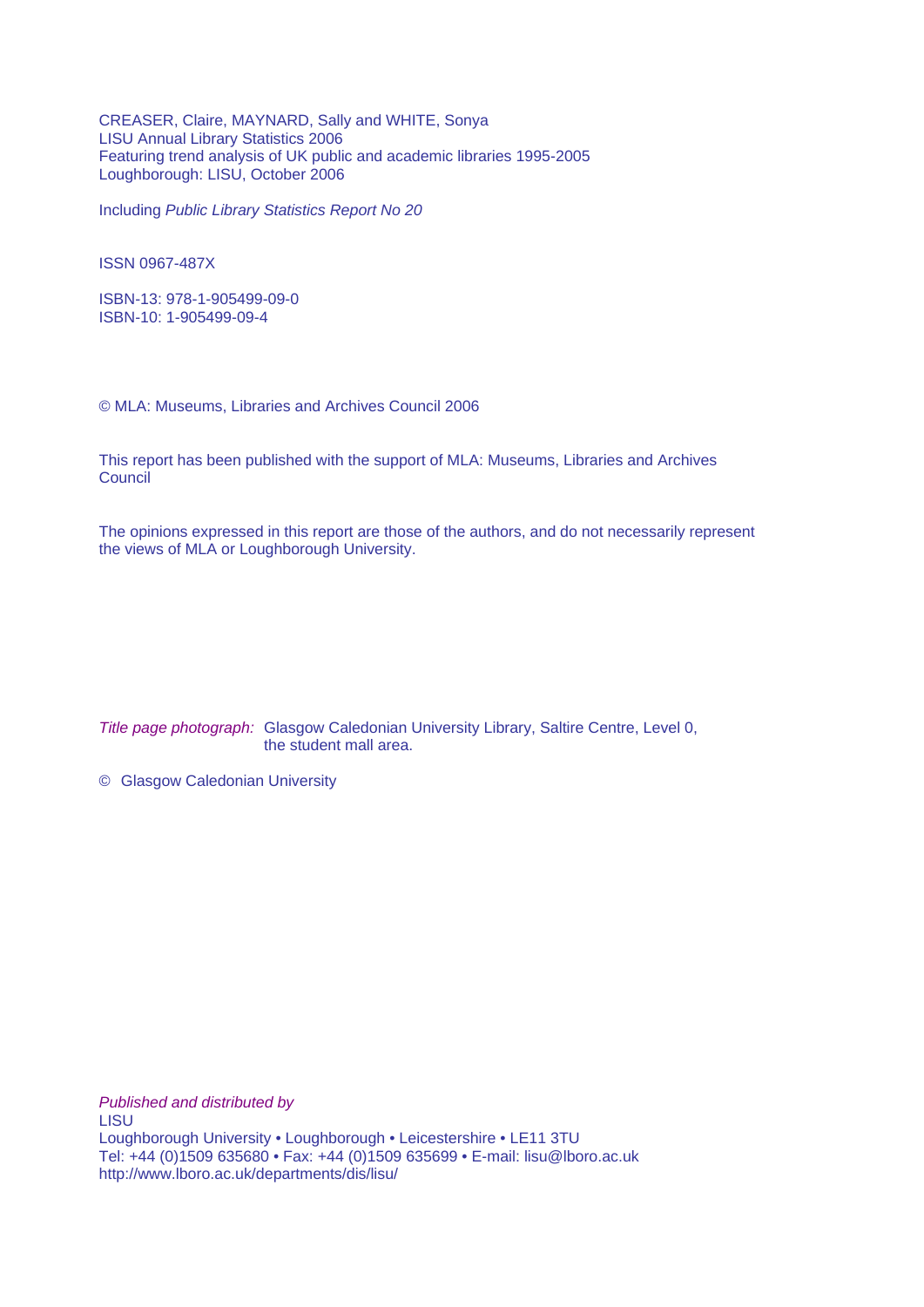# **Contents**

#### Page no

[Bibliography and associated publications .......................................................... 190](#page-199-0)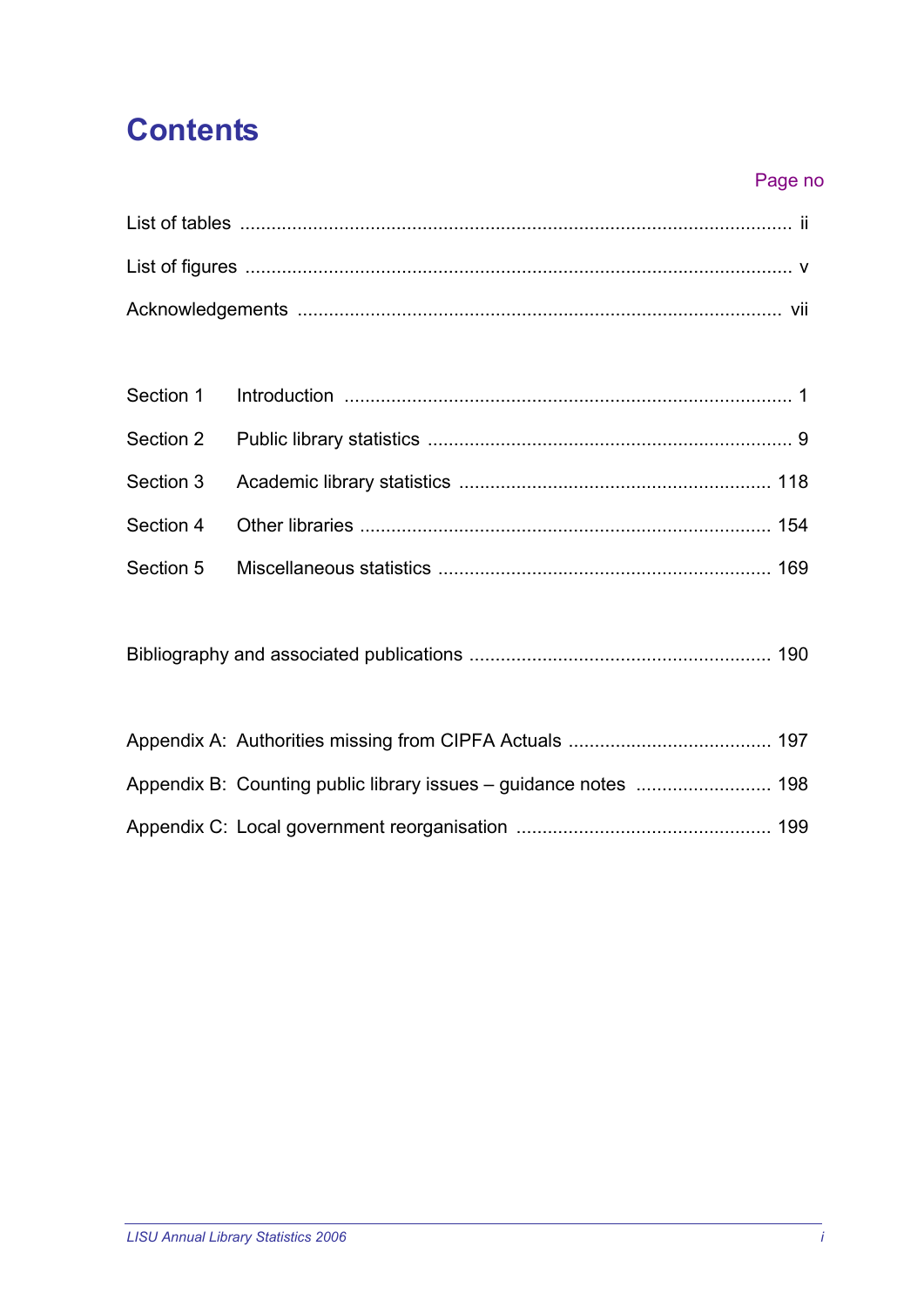# <span id="page-3-0"></span>**List of Tables**

# **Public libraries**

| Table 2a |  |
|----------|--|
| Table 2b |  |
| Table 2c |  |
| Table 2d |  |
| Table 2e |  |
| Table 2f |  |
| Table 2g |  |
| Table 2h |  |
| Table 2i |  |

# **Financial**

| Table 2.1a |  |
|------------|--|
| Table 2.1b |  |
| Table 2.2a |  |
| Table 2.2b |  |
| Table 2.3  |  |
| Table 2.4a |  |
| Table 2.4b |  |
| Table 2.4c |  |
| Table 2.5  |  |
|            |  |

# **Materials**

| Table 2.6a        |                    |  |
|-------------------|--------------------|--|
| Table 2.6b        |                    |  |
| Table 2.7a        |                    |  |
| Table 2.7b        |                    |  |
| Table 2.8a        |                    |  |
| Table 2.8b        |                    |  |
| Table 2.9a        |                    |  |
| Table 2.9b        |                    |  |
| <b>Table 2.10</b> |                    |  |
| Table 2.11a       |                    |  |
| Table 2.11b       |                    |  |
| <b>Table 2.12</b> |                    |  |
| Table 2.13a       | Audio-visual stock |  |
| Table 2.13b       |                    |  |
| Table 2.14a       |                    |  |
| Table 2.14b       |                    |  |
| Table 2.15a       |                    |  |
| Table 2.15b       |                    |  |
| <b>Table 2.16</b> |                    |  |
| Table 2.17a       |                    |  |
| Table 2.17b       |                    |  |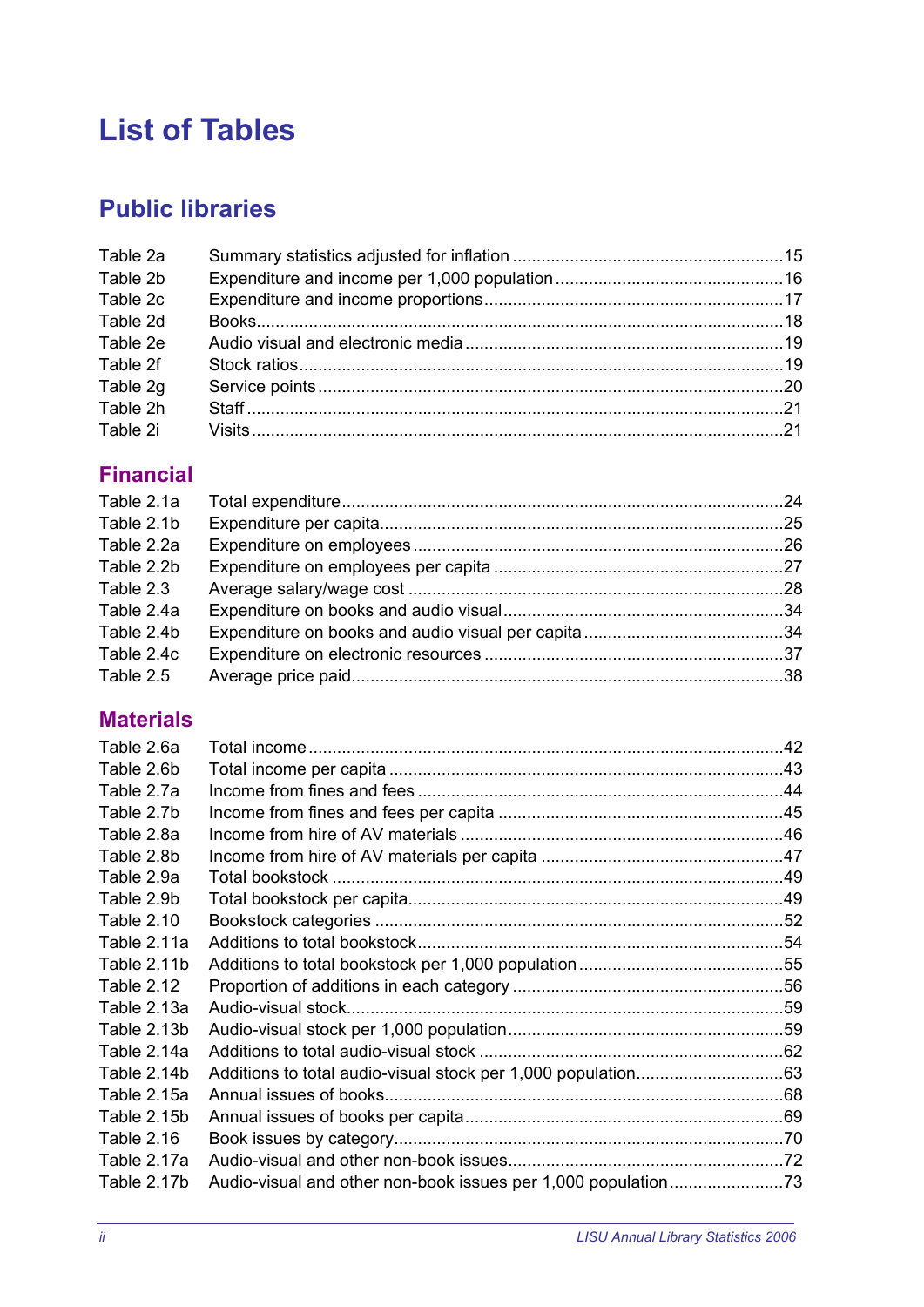## **Other**

| <b>Table 2.20</b> |  |
|-------------------|--|
| <b>Table 2.21</b> |  |
| Table 2.22        |  |
| <b>Table 2.23</b> |  |
| Table 2.24a       |  |
| Table 2.24b       |  |
| <b>Table 2.25</b> |  |
| Table 2.26        |  |
| Table 2.27        |  |
| Table 2.28        |  |

# **User surveys**

| Table 2.29        |                                                                           |  |
|-------------------|---------------------------------------------------------------------------|--|
| Table 2.30        |                                                                           |  |
| <b>Table 2.31</b> | Percentage of users who were able to find a book/information 117          |  |
| Table 2.32        | Percentage of visitors rating library services "good" or "very good"  117 |  |

# **Academic library statistics**

| Table 3a          |  |
|-------------------|--|
| Table 3b          |  |
| Table 3c          |  |
| Table 3.1         |  |
| Table 3.2         |  |
| Table 3.3         |  |
| Table 3.4         |  |
| Table 3.5         |  |
| Table 3.6         |  |
| Table 3.7         |  |
| Table 3.8         |  |
| Table 3.9         |  |
| <b>Table 3.10</b> |  |
| <b>Table 3.11</b> |  |
| Table 3.12        |  |
| <b>Table 3.13</b> |  |
| Table 3.14        |  |
| <b>Table 3.15</b> |  |
| Table 3.16        |  |
| Table 3.17        |  |
| Table 3.18        |  |
| <b>Table 3.19</b> |  |
| <b>Table 3.20</b> |  |
| Table 3.21        |  |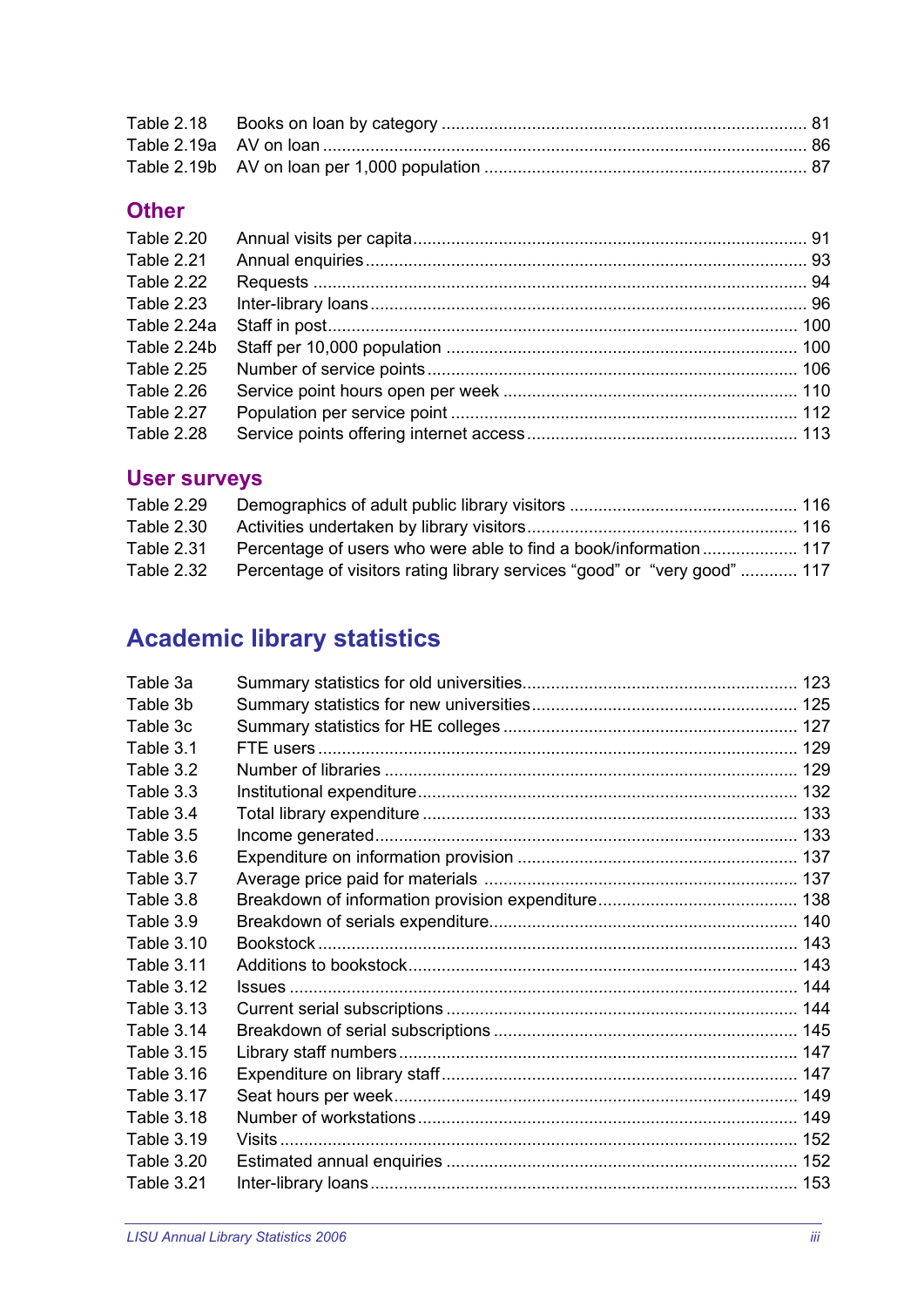# **Other libraries**

# **Government department libraries**

| Table 4.1 | Summary of CDL statistics (Government department libraries) 155 |  |
|-----------|-----------------------------------------------------------------|--|
| Table 4.2 |                                                                 |  |

## **National libraries**

| British Library reader satisfaction survey: Ratings for staff 161<br>British Library satisfaction survey: Ratings for services/facilities161<br>Satisfaction ratings of services: dissatisfied users – top 5 162<br>National Library of Scotland: Printed materials acquisitions165 |
|-------------------------------------------------------------------------------------------------------------------------------------------------------------------------------------------------------------------------------------------------------------------------------------|

# **Miscellaneous statistics**

## **Basic statistics**

# **Periodicals**

| Blackwell's international periodicals price index |  |
|---------------------------------------------------|--|
|                                                   |  |
|                                                   |  |
|                                                   |  |
|                                                   |  |
|                                                   |  |
|                                                   |  |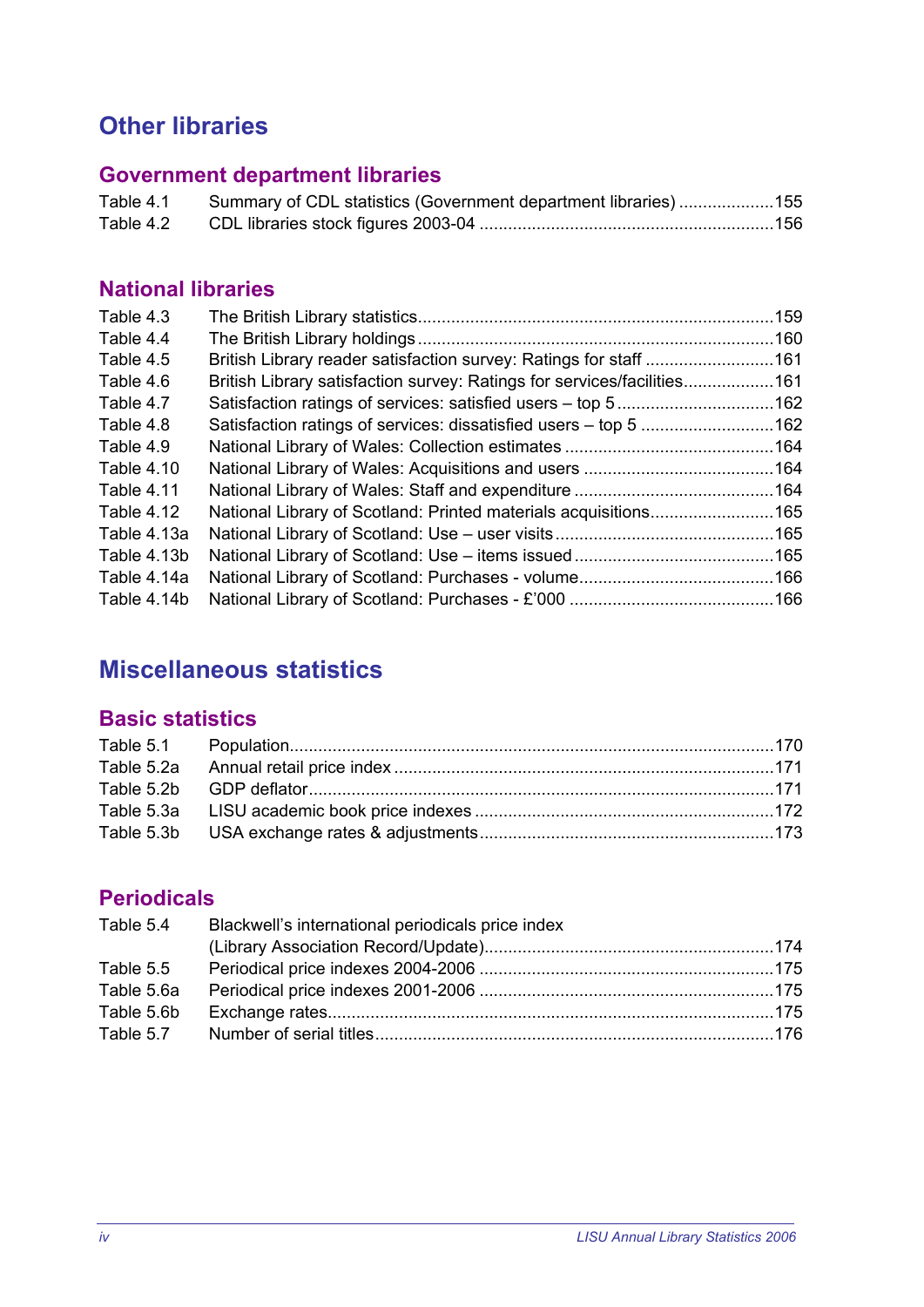#### <span id="page-6-0"></span>**Books**

| Table 5.8         |                                                                           |  |
|-------------------|---------------------------------------------------------------------------|--|
| Table 5.9         | Average book prices March 2003 - March 2006: Adult fiction  179           |  |
| <b>Table 5.10</b> | Average book prices March 2003 - March 2006: Adult non-fiction  179       |  |
| <b>Table 5.11</b> | Average book prices March 2003 - March 2006: Children's fiction 180       |  |
| Table 5.12        | Average book prices March 2003 - March 2006: Children's non-fiction  180  |  |
| <b>Table 5.13</b> | Books: Numbers of new titles and new editions – UK and USA 1984-2004. 181 |  |
| <b>Table 5.14</b> |                                                                           |  |
| Table 5.15        |                                                                           |  |

# **The library and information profession by occupation**

Table 5.16 The library and information profession by occupation 1999-00 and 2004-05184

# **Public Lending Right**

| Table 5.17        | Estimated national loans analysed by BIC subject category 2003-05 185 |  |
|-------------------|-----------------------------------------------------------------------|--|
| <b>Table 5.18</b> |                                                                       |  |
| <b>Table 5.19</b> |                                                                       |  |
| Table 5.20        |                                                                       |  |
| Table 5.21        |                                                                       |  |

# **List of Figures**

# **Public libraries**

| Fig 2.1  |                                                                              |  |
|----------|------------------------------------------------------------------------------|--|
| Fig 2.2  |                                                                              |  |
| Fig 2.3  |                                                                              |  |
| Fig 2.4  |                                                                              |  |
| Fig 2.5  | Comparison of book and audio-visual expenditure per capita with inflation 29 |  |
| Fig 2.6  |                                                                              |  |
| Fig 2.7  |                                                                              |  |
| Fig 2.8  |                                                                              |  |
| Fig 2.9  |                                                                              |  |
| Fig 2.10 |                                                                              |  |
| Fig 2.11 |                                                                              |  |
| Fig 2.12 |                                                                              |  |
| Fig 2.13 |                                                                              |  |
| Fig 2.14 |                                                                              |  |
| Fig 2.15 |                                                                              |  |
| Fig 2.16 |                                                                              |  |
| Fig 2.17 |                                                                              |  |
|          |                                                                              |  |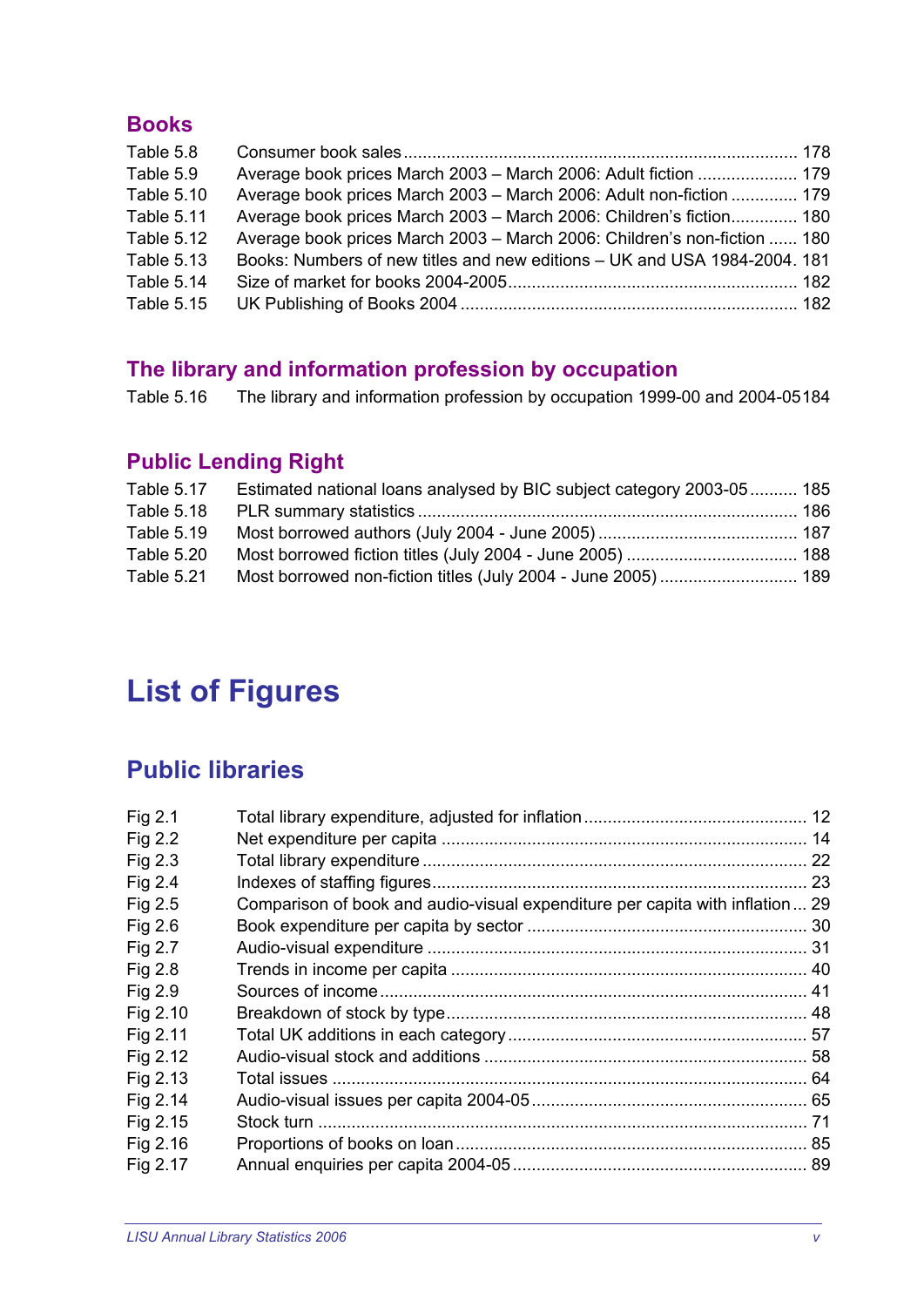| Fig 2.18 |  |
|----------|--|
| Fig 2.19 |  |
| Fig 2.20 |  |
| Fig 2.21 |  |
| Fig 2.22 |  |
| Fig 2.23 |  |
| Fig 2.24 |  |

# **Academic libraries**

| Fig 3.1  |  |
|----------|--|
| Fig 3.2  |  |
| Fig 3.3  |  |
| Fig 3.4  |  |
| Fig 3.5  |  |
| Fig 3.6  |  |
| Fig 3.7  |  |
| Fig 3.8  |  |
| Fig 3.9  |  |
| Fig 3.10 |  |
| Fig 3.11 |  |
| Fig 3.12 |  |
| Fig 3.13 |  |
| Fig 3.14 |  |
| Fig 3.15 |  |
|          |  |

# **Other libraries**

# **The British Library**

| Fig $4.1$ |  |
|-----------|--|
| Fig $4.2$ |  |
| Fig $4.3$ |  |

## **National Libraries**

| Fig 4.4 |  |  |
|---------|--|--|
|---------|--|--|

# **Miscellaneous**

| Fig 5.1   |                                                      |  |
|-----------|------------------------------------------------------|--|
| Fig $5.2$ | Percentage of the library and information profession |  |
|           |                                                      |  |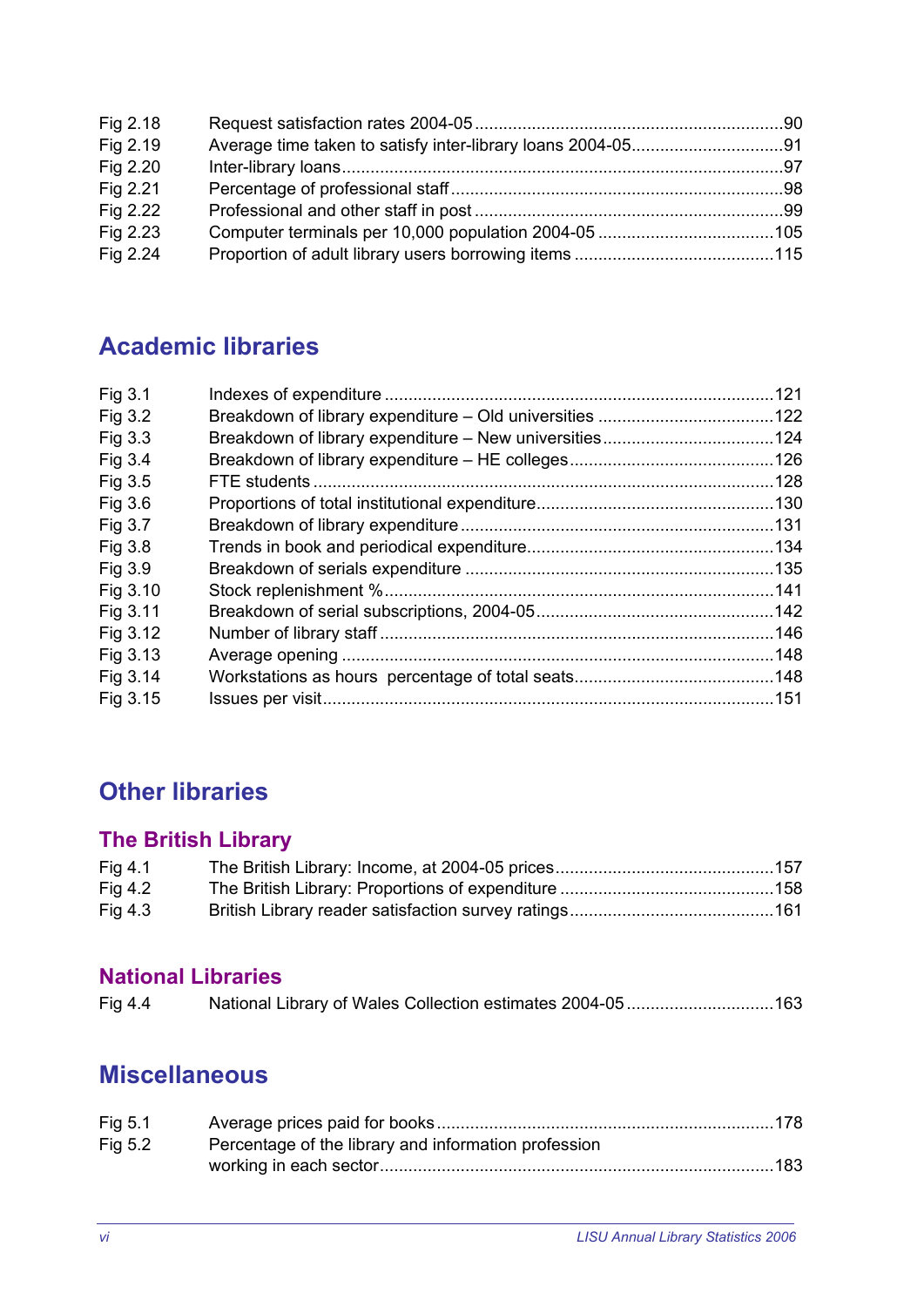# <span id="page-8-0"></span>**Acknowledgements**

For permission to reproduce statistics we are grateful to:

BML (formerly Book Marketing Ltd) *The Bookseller* (J Whitaker & Sons Ltd) The British Library CILIP (The Chartered Institute of Library and Information Professionals) CIPFA (The Chartered Institute of Public Finance and Accountancy) The Committee of Departmental Librarians Higher Education Statistics Agency Ltd Holt Jackson *Library + Information Update*  The National Library of Scotland The National Library of Wales SCONUL (Society of National, College and University Librarians) Swets Information Services *Ulrich's Periodicals Directory* (Bowker)

Jonathan Gordon at IPF Andrew Grabois at R R Bowker Ltd Dr Jim Parker - Registrar of Public Lending Right

The authors would like to thank others at LISU:

- J Eric Davies for advice and assistance in obtaining material.
- Mary Ashworth and Sharon Fletcher for their important contribution to the design and preparation of the report.

We would also like to acknowledge the support of the MLA, in particular Sue Howley and Simon Matty.

A list of the publications from which these statistics have been taken (and a few others of relevance) can be found at the back of this volume *(pages 190-196)*. Readers are encouraged to purchase and consult them.

While the authors are alone responsible for the accuracy of the statistics and the commentary, they hope all those who have contributed will be pleased to be associated with the result.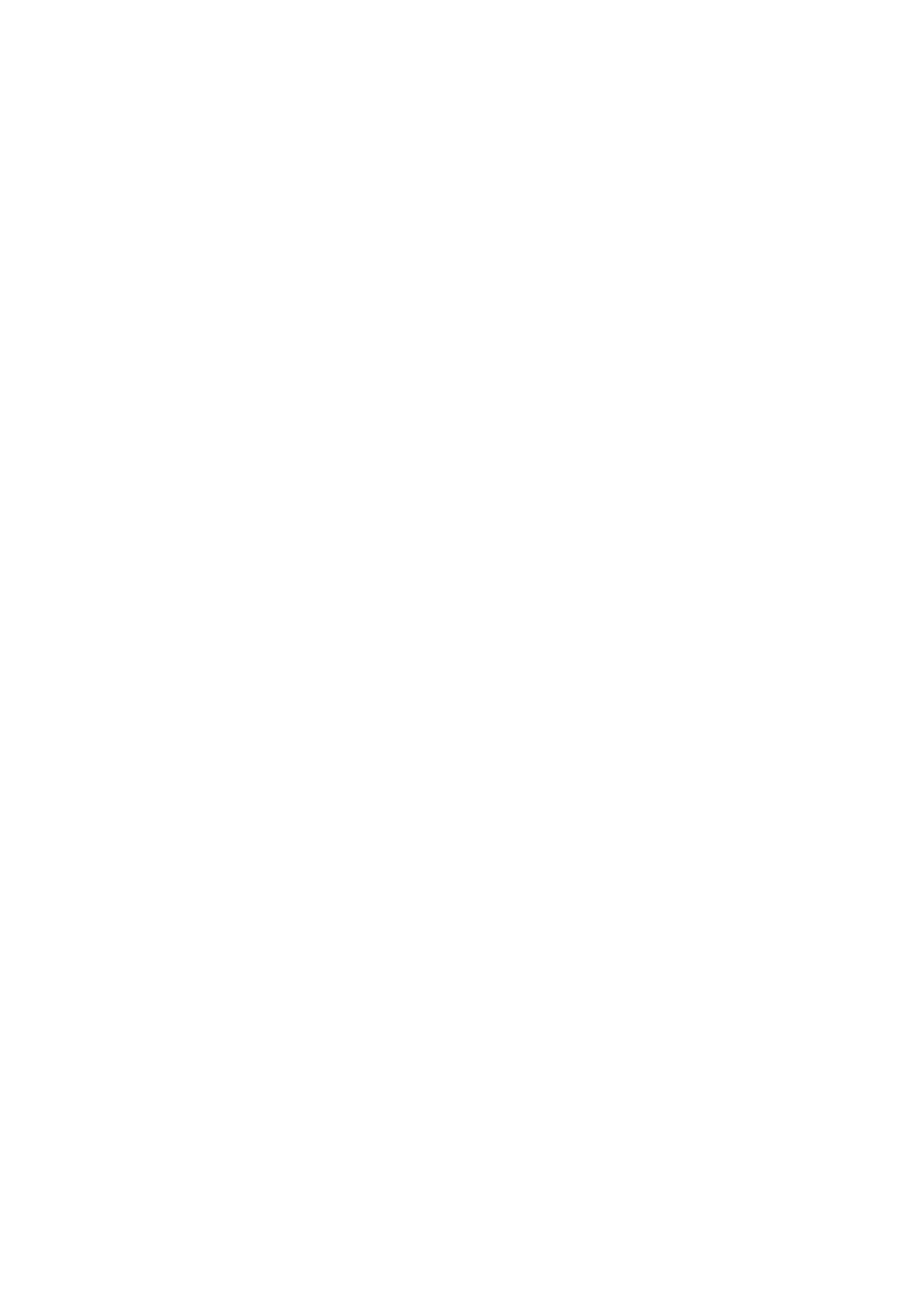# <span id="page-10-0"></span>**Section 1 Introduction**

Annual reports and statistics are designed to describe the year's working results, and frequently include comparisons to the previous year. The purpose of a ten-year trend analysis is to consider the longer term; to even out any unusual years and to describe changes in the types of services offered. Such trends also provide an informed historical base line for questions about the future. Macro statistics at this level are designed to inform strategy and give policy makers and other stakeholders a clear picture of the wider issues affecting libraries.

This annual volume summarises key statistics for a wide range of library and information work in the UK. The base year for which most data are given is 2004-05, and wherever possible trends are analysed over the past ten years. The aim is to give as comprehensive a picture as possible of activity in libraries in the UK, by presenting sector-wide totals as well as a range of derived ratios. The commentary in each section draws attention to the major changes and trends, and highlights any unusual circumstances affecting the data. The publication is intended to provide information that is useful and interesting for library managers at all levels of their organisations. It is also a reference source for several groups of professionals from outside the library and information world, including politicians, journalists, academics, researchers and the book trade.

# **The Library and Information Environment**

Some key contextual data relevant to the interpretation of the tables in this report are given in Section 5. In summary, some trends of note are:

- The population of the UK has increased by 2.5% over the last ten years, to 59.9 million
- The retail price index shows inflation running at 2.8% in 2005. Over five years the increase has been 13%, and over ten years, 29%
- The average consumer price paid for books in 2005 was £7.56, up 2.7% on the previous year
- The average price of academic books in 2005 was £45.74, up 8.3% on the previous year. Over five years the increase has been 23%, and over ten years, 37%
- The average price of an academic journal in the UK in 2005 was £465, up 9.8% on the previous year. A further 5.2% increase in 2006 took the average price to £489
- Over 180,000 serial titles were published in 2005, of which 45,000 were available online
- There were 9,900 chartered librarians working in all sectors in the UK in 2004-05, but this is a fall of 17% over the last five years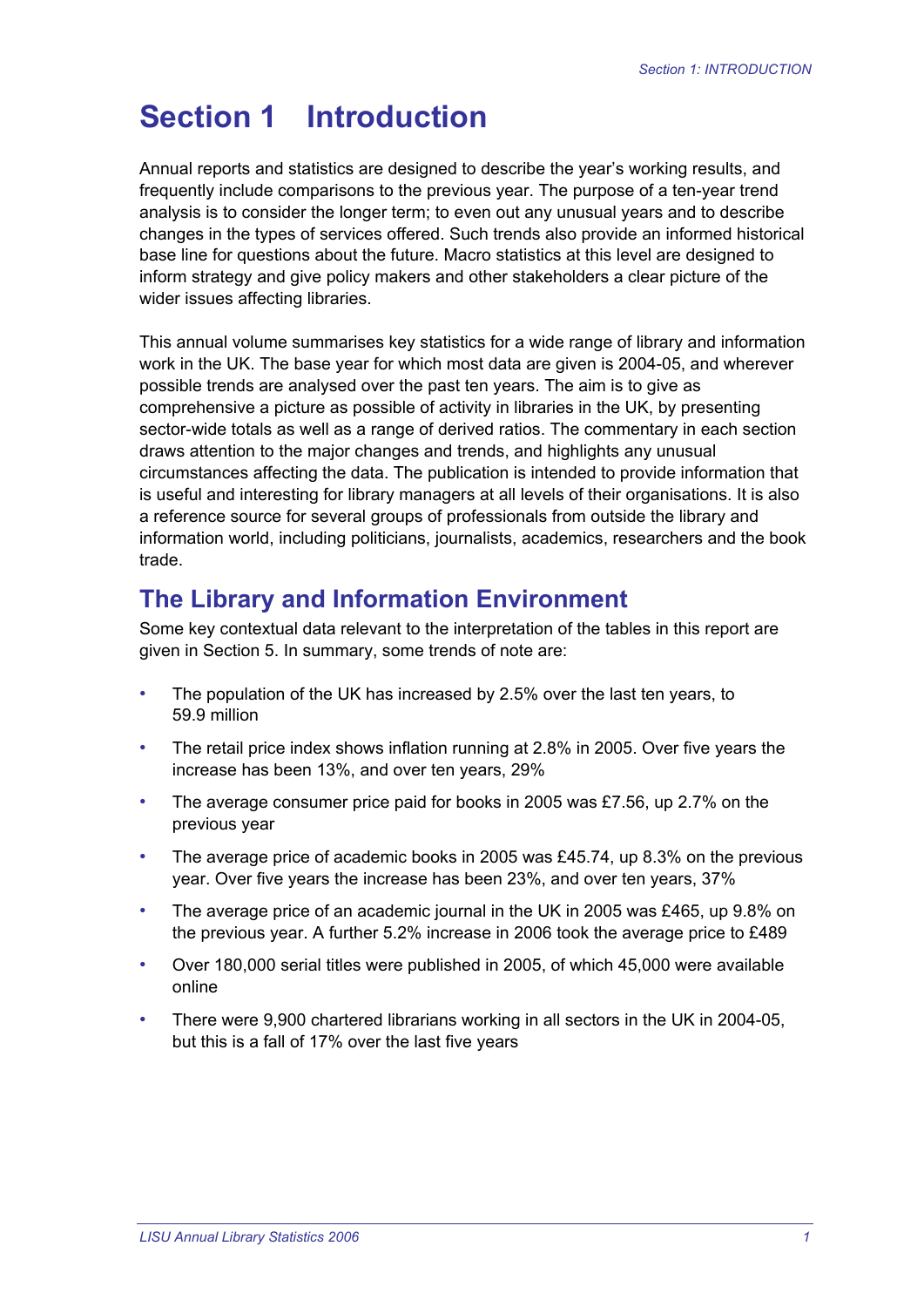# **Summary of Key Findings**

Some of the key results from this year's report are given below. More detail will be found in the body of the report.

#### **Public Libraries**

Both actual library expenditure and expenditure per head of population have increased for the seventh consecutive year, after adjustment for inflation, to £1,097m, £18.32 per person, for the UK as a whole in 2004-05. This is clearly encouraging, and demonstrates a continuing commitment to public libraries, after a period of decline between 1993 and 1998, when spending did not keep pace with inflation. More than half of total expenditure is on staff – 55%. Premises costs account for just under 11%, and central establishment costs 10%, with books accounting for under 9%. Overall, materials for public use – including audio-visual material, newspapers and other acquisitions – represent 12% of total spending, £2.26 per person.

The greatest increases in total expenditure per capita over the last year have been in Wales, Scotland and the English counties, each with increases of more than 4%. The smallest increase was in London, at 1.5%, although London, on average, continues to have the highest spend per capita at £24.90. Spending fell in Northern Ireland; this is not surprising, as last year's figure was unusually high there.

Generated income accounts for 10% of total expenditure, at £109m in 2004-05. This is 2.4% lower than last year, but up by 81% over the last ten years, and equivalent to £1.82 per head of population. The hire of audio-visual materials and use of electronic resources generated 46p per person, with fines and fees raising 32p per person in 2004-05. Although no data are collected on the number of overdue items, the number of requested items (for which there is often a fee payable) has increased in each of the last five years, to over nine million (for the UK as a whole) in 2004-05.

Over £602m was spent on library staff in 2004-05, £10.06 per head of population, and almost £23,000 per staff member. Increases in staff costs have generally kept pace with increases in the Index of Average Earnings, with an increase of 5.5% overall this year. London continues to have the highest staff costs per head of population, followed by Scotland. There has been a slight increase in the number of staff in post in 2004-05, to almost 26,600 in total. 23% of these were in professional posts, compared to 26% ten years ago.

Over £95m was spent on books in 2004-05, with £23m on audio-visual materials and £6m on electronic resources. This is equivalent to £1.59 per head of population on books, down by 1.2% over last year, with a further 39p per person on audio-visual items (up 5.2%) and 10p per person on electronic resources. Spending on electronic resources is the fastest growing area of library expenditure, as might be expected for a relatively new area of activity, with increases of 21% over the last year, and 84% over five years in spending per capita.

There has been a further fall in total bookstock, to 108m for the UK in total, of which 74% were items for lending and the remainder for reference or in reserve. This is an average of 1.8 per head of population, compared to 2.2 per person ten years ago. Scotland and Northern Ireland have the highest stock levels at 2.5 and 2.4 books per person respectively; within England the highest stock level on average is in London, at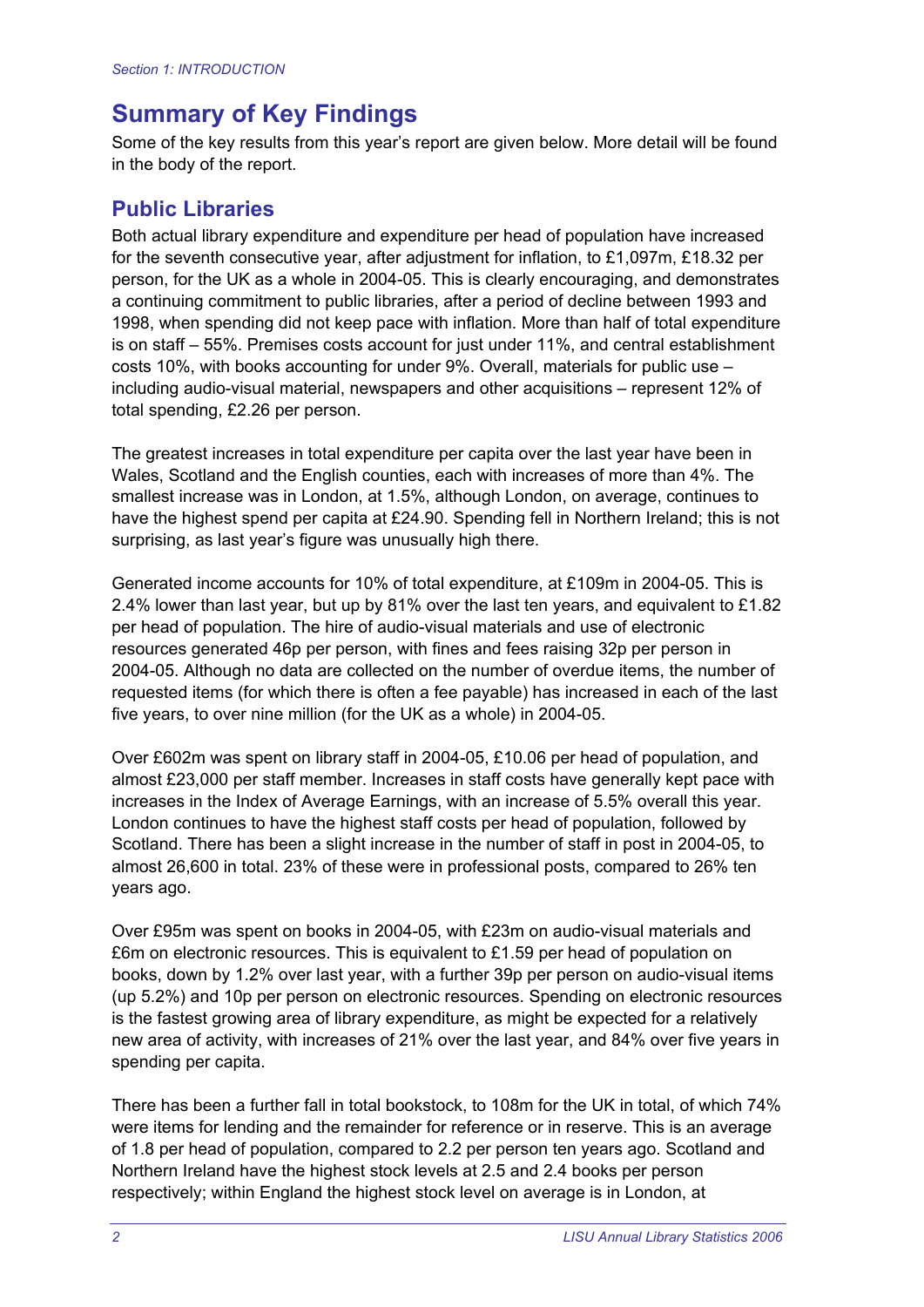2.0 books per person. The proportion of children's books has been increasing, and is now 30% of the total. Just over 12m books were added to stock in 2004-05, representing 11.2% of the total. This represents a further increase in the replenishment rate, although it is still some way short of the level set in the Public Library Service Standards (PLSS) for England, of 14.9%. The PLSS also set standards for acquisitions per head of population; 34% of English authorities met the standard this year. The decline in book issues, particularly those of adult fiction materials, continues. There are some encouraging signs this year, however, with an increase of 2.1% in children's issues for the UK as a whole – the first reported increase since 1996-97. Issues have also risen in Northern Ireland – by 6.6% – where lending stock has increased by 11.9%.

In contrast, stocks of audio-visual materials and CD-ROMs continue to rise overall, albeit slowly. Audio stock – talking books and music – is declining, while video stocks have increased year on year throughout the period covered. CD-ROM stock is now offered by 205 of the 208 public library authorities in the UK, with a total stock of around 321,000 items. Acquisitions overall are little changed from last year, with a total of 1.7m items being acquired in 2004-05, giving a replenishment rate of 19.7%. Audio-visual issues have fallen by 4.2% over the last year, with all types of material falling in popularity except CD-ROMs, which show an increase of 7% in issues over the last year, to 26 per 1,000 population.

The number of visits to public libraries has increased for the third consecutive year, and is now 2.5% higher than five years ago. Almost 340 million visits were made to library premises in 2004-05, 5.7 per head of population. Early results from the DCMS sponsored *Taking Part* survey for 2004-05 suggest that 48% of the adult population visited a library in the year before the survey. Data from the CIPFA PLUS surveys show that it is the IT facilities now available which are drawing visitors, with the proportion of library visitors who used a computer or the internet having more than doubled between 2001, when data were first collected, and 2004, the latest year for which statistics were available at the time of writing. There have also been significant increases in the proportions of visitors borrowing CDs, DVDs and CD-ROMs this year.

There has been a fall in the total number of service points in the UK, to 4,715. The greatest fall, of 8%, has been in the number of mobile libraries, with only a small decline overall in the number of static branches. There has been a slight increase in overall weekly opening hours in 2004-05, however, despite falls in Scotland and Northern Ireland. The number of service points open for more than 45 hours per week has increased by 3.8%. The effect of the public library service standards can be seen in England and Wales, with 69 service points in England open for 60 or more hours per week (up from 51 last year) and five in Wales. ICT provision in public libraries continues to grow, with a total of 36,509 computer terminals with library catalogue and internet access available in 4,426 libraries, 97% of the total.

#### **Higher Education Libraries**

The overall picture for libraries in institutions of higher education continues to be a positive one, with resources generally increasing in line with student numbers, if not also with inflation. There are wide variations within the sector, however. Library use is also increasing overall, and steps are being taken to monitor use of electronic resources and develop appropriate performance indicators in this area.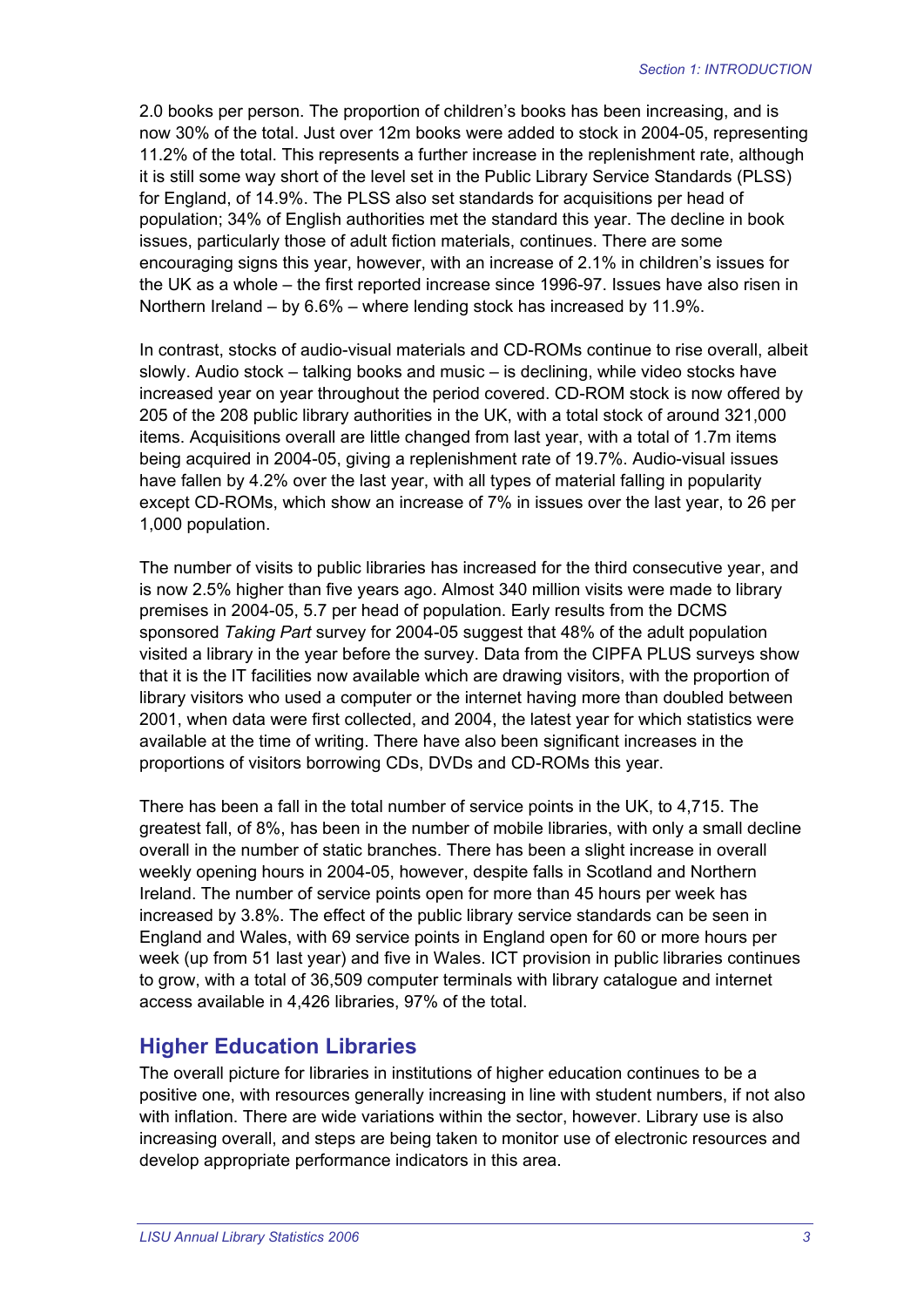#### *Section 1: INTRODUCTION*

In 2004-05, the Higher Education Statistics Agency (HESA) changed the way in which it collected data on the numbers of students in higher education (HE) in the UK. This has led to an apparent fall in the total numbers reported; however, on a like-for like basis, the number of FTE students has increased by 1.4% this year, to 1.68 million. All percentage changes quoted below and in Section 3 take account of this change in definition. The number of academic staff has also increased, by 7.9% to 133,000 FTE.

There have been further mergers within the sector, and some institutions have changed their status. Overall, there are 167 institutions included in these statistics, operating a total of 846 libraries – down 1.3% over last year. Service availability, in terms of both study places and opening hours, has increased over the last ten years in the sector as a whole, to give an average of 8.9 study place hours per week per FTE student in 2004-05. One quarter of all study places now have computer workstations, compared to one in ten, ten years ago.

Overall, library expenditure increased by 4.1% last year, to £520 million. This is equivalent to £310 per FTE student. Library spending per FTE student has not kept pace with the rate of general inflation, having increased 2.7% over the last year, and 10.9% over five years, compared to increases in the Retail Price Index of 3.2% and 13.0% respectively. A total of 14% of total expenditure is funded by generated income.

£242 million was spent on staff in 2004-05, £144 per FTE student. Average staff costs have kept pace with increases in the Index of Average Earnings over recent years. Altogether, 10,254 library staff FTE are employed in the sector, of which 37% are professionally qualified. There is an average of 164 FTE students per FTE library staff member, an increase of 1.2% over last year.

Information provision represents 35% of total spending, £183 million in 2004-05, up 2.2% on the previous year. Taking account of the changes in student numbers, however, the increase was less than 1%, to £109 per FTE student. The greatest proportion continues to be spent on serials, including electronic serials, at £57 per FTE student. In contrast, £30 was spent on books, and £16 on other electronic resources, per FTE student in 2004-05.

The total book stock in academic libraries continues to increase, by 1.4% in the last year to 113 million volumes, or 67 per FTE student. Acquisitions are falling, however, with 2.6 million new books acquired in 2004-05, down 9.6% over the previous year.

The number of loans continues to increase, keeping pace with increasing student numbers. A total of 95 million loans were made in 2004-05, an increase of 1.6% over the previous year, and equivalent to 57 per FTE student. Loans per FTE student are little changed over 2003-04, but have increased by 7.1% over the last five years, despite the increasing availability of electronic resources. This increased availability of electronic resources, particularly at locations remote to the library buildings, is thought to have contributed to a 10% fall in the number of visits to library premises over the last five years. Overall, 122 million visits were made in 2004-05, equivalent to 73 per FTE student.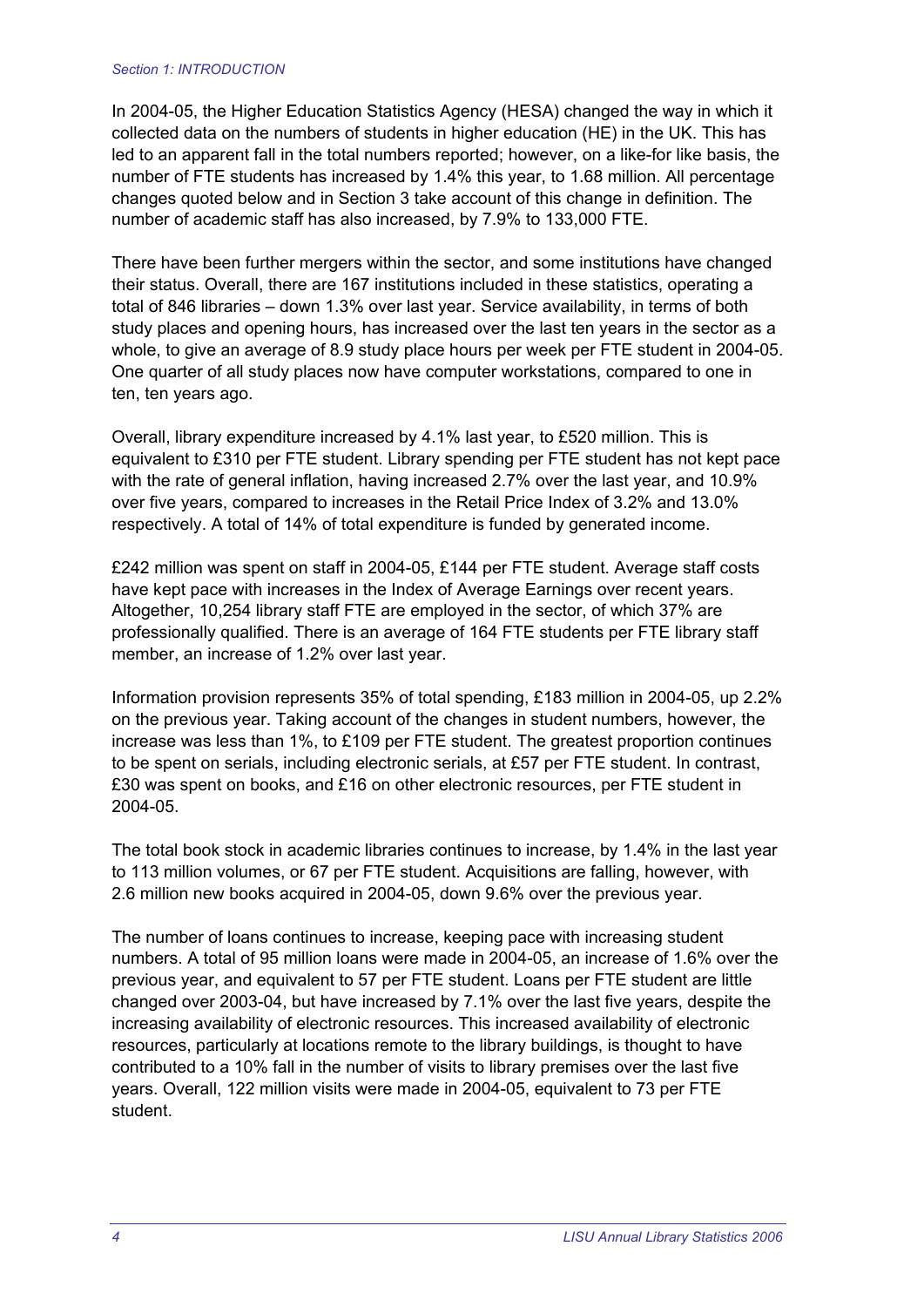#### **National Libraries**

In real terms, after allowing for inflation, the grant-in-aid to The British Library has fallen by 46% over the last ten years. Other sources of income have also fallen in real terms, and the total resources available were £121 million in 2004-05. Staff salaries account for 72% of the total, compared to 59% ten years ago, while the total number of staff has fallen slightly, by 4% to 2,252. The number of reader visits decreased by 1.0% in 2004-05, falling for the fourth consecutive year to a total of 394,000. The number of items consulted has also fallen, by 1.3% in the last year, to an estimated 5.3 million.

At the National Library of Scotland, acquisitions of monographs and new media items fell by 15.8% and 6.6% respectively in 2004-05 compared to last year. The number of books purchased rose by 19%, with total spending on purchases up by 23% to £956,000. There was a decrease in total user visits, of 14.2%, but the number of items consulted rose by 5.1%, to over 312,000.

At the National Library of Wales, over 77,000 monographs were acquired in 2004-05, 7% less than last year. Acquisitions of serial parts increased, however, by 24%, to over 133,000. In contrast to England and Scotland, the number of visitors at the National Library of Wales increased in 2004-05, by 5.3%, although the number of issue slips fell by 9% to just over 90,000.

# **Notes on the compilation of this report**

The statistics are presented in four major sections. Section 2 covers public libraries, and is based on data collected by the Chartered Institute of Public Finance and Accountancy (CIPFA), enhanced by LISU. Local government reorganisation, which ran from 1 April 1995 to 1 April 1998, has affected the completeness of the original data set in some years, and affected the provision of trend analyses. These issues are discussed in the introduction to Section 2.

Data from CIPFA PLUS concerning public library use, users and user satisfaction, have again been included in this section. CIPFA PLUS is a national standard for the undertaking of user surveys in public libraries, which has been widely adopted throughout the UK. LISU is grateful to IPF Ltd for permission to reproduce these figures.

Section 3 deals with libraries in institutions of higher education. Following work carried out by LISU with the support of the Society of College, National and University Librarians (SCONUL), comparable figures can now be presented for the whole higher education library sector. Separate figures are shown for old universities (those incorporated before 1991), new universities (former polytechnics and other institutions, incorporated after 1991), and HE colleges.

Section 4 deals with some of the other types of library in the UK. Special libraries are a particularly diverse group, and there is little information collected. For a number of years, LISU has attempted to collect reliable trend information from some types of special library, but the changing nature of the sector has rendered this almost impossible. In previous years, data have been presented for libraries within the NHS, and for Government Departmental libraries. Regrettably, the surveys undertaken within the NHS library sector have been poorly completed in the last two years, and no figures can be included this year. LISU has been working with the NHS LKDN (Learning and Knowledge Development Network) to revise their data collection procedures, and is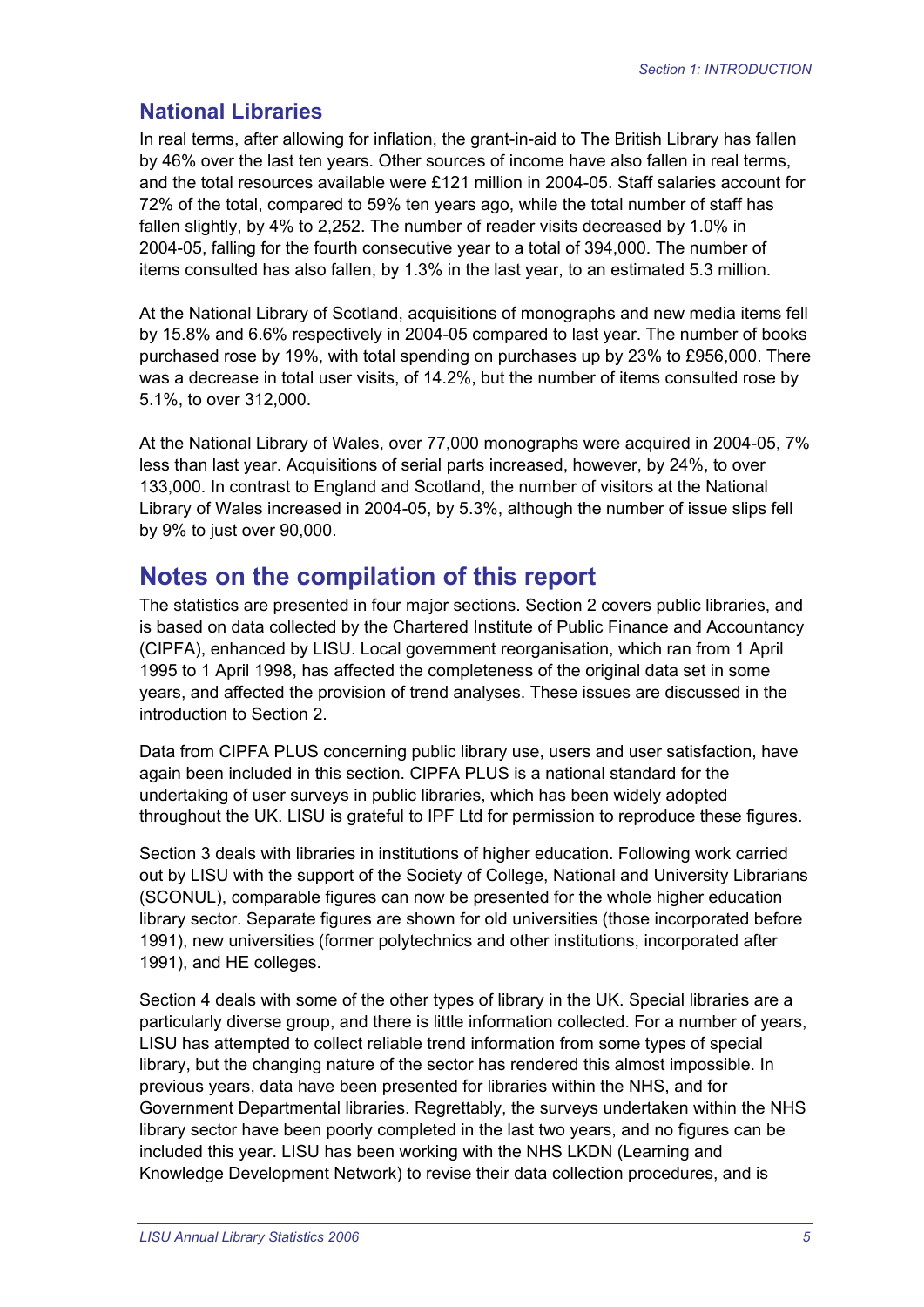hopeful that national level statistics will become available within the next two to three years.

Data from Government Department libraries for 2004-05 were not available at the time of preparing this report. The tables included last year have therefore been repeated, as being the most up-to-date available; it is anticipated that the 2004-05 figures will be available towards the end of 2006. These figures are collected by the Committee of Departmental Librarians, and are available for a number of years. The figures are not complete, and trends are affected by the differing respondents in each year, and the changes in the organisation of the parent departments.

Section 4 also includes data from the British Library and from the National Libraries of Wales and Scotland. These figures are somewhat limited in scope, being drawn from the published annual reports of the three bodies, and are not generally comparable between the three libraries.

Section 5 contains some statistics of more general interest, including population data, and a selection of price indexes relevant to librarians in all sectors. In addition it gives some general information on the book trade and a summary of statistics from the Registrar of Public Lending Right. Sector-wide data on the library profession are also included.

There is a number of important library sectors for which no data can be included. School libraries and those in colleges of further education are not well served by statistics, with biennial surveys in recent years which do not lend themselves to the estimation of sector totals. Reference has already been made to the relative lack of data on special libraries and information centres. It seems unlikely that sufficient reliable data in sectors such as industrial and commercial companies, voluntary organisations, and professional bodies will be available in the foreseeable future. There are many disciplines which are major consumers of information in its widest sense, but unless the librarians themselves see a need for comparable data, and their parent organisations are prepared to let them reveal it, they will be forever hampered compared to their colleagues in the public and academic sectors.

#### **Measures included**

In much of the recent debate on performance measurement in libraries, the emphasis has been on the quantity and quality of output measures and on user satisfaction. There is greatly increased activity in these areas, both from individual local initiatives and from more co-ordinated work. CIPFA PLUS membership comprises over 90% of the public library authorities in the UK, promoting a standard form of user survey for adult public library visitors, with a separate set of questionnaires suitable for children. There are a number of benchmarking clubs and projects within both the academic and public library communities. In the area of higher education libraries, a brief set of library management statistics is produced annually by SCONUL, intended to inform the most senior managers in higher education institutions about the state of their libraries.

However, outputs need to be related to inputs to gain a full picture. Many of the data in this volume are concentrated on expenditure (and income), staff and stock, together with the most prominent output measures of issues and visits. More data on electronic information sources would be desirable; at present the statistics are limited by the diversity of sources and the lack of agreed definitions in this area. Much work has been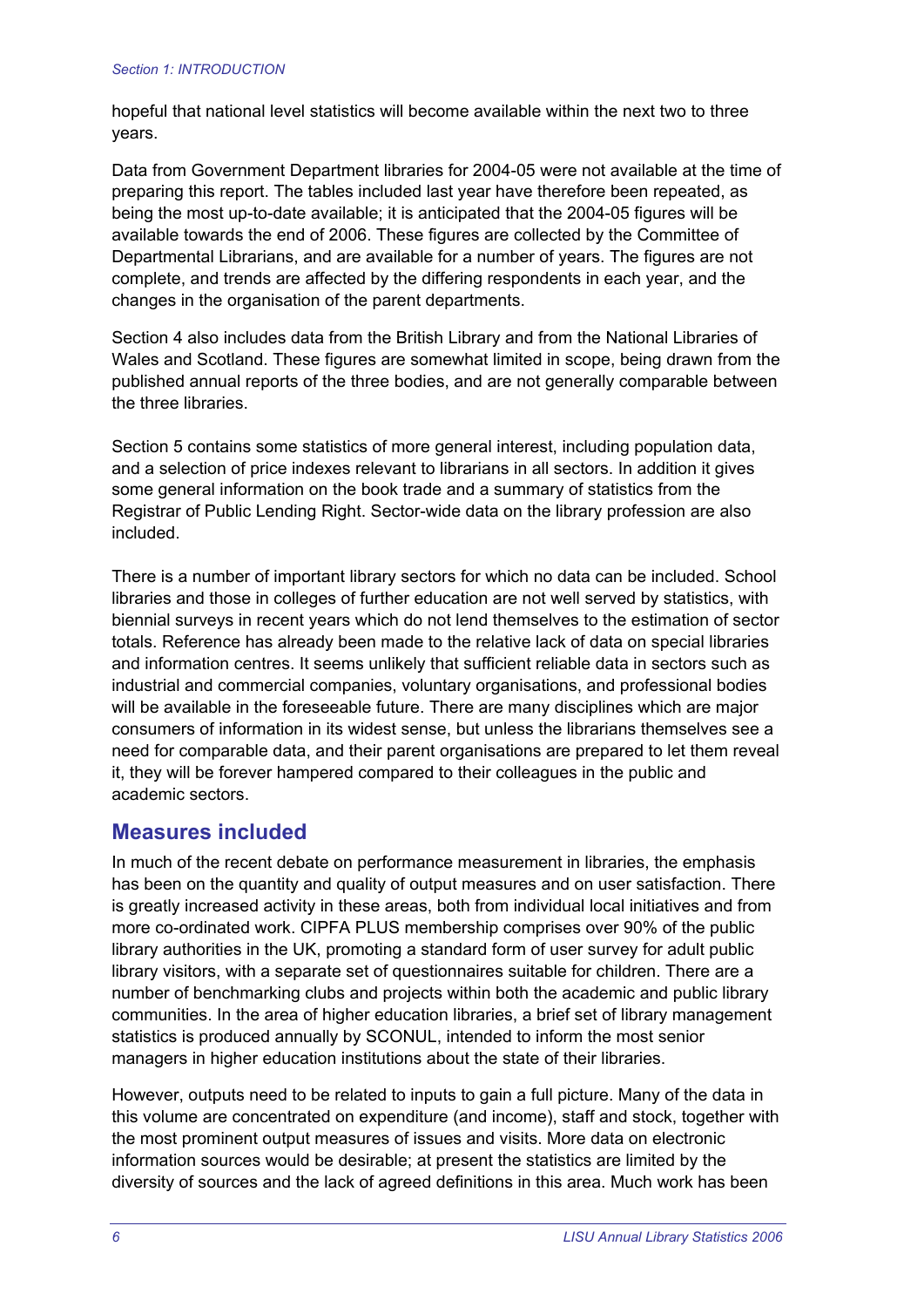done in recent years to improve the quality of data related to electronic information, and statistics of provision are sufficiently reliable for inclusion in this report. However, statistics of use are still problematic, so only a part of the picture can be given. Project COUNTER $<sup>1</sup>$  is expected to improve data availability in this area, and some progress has</sup> already been made.

There have been various initiatives in both the public and academic library sectors in recent years to measure the impact of library services. In the academic sector, these are mainly project based, and do not lend themselves to sector descriptions of the type presented within this report. In the public library sector, a more quantitative approach has been promoted by the MLA, and the new Public Library Services Impact Measures *(see Bibliography for details)* are being collected on a national basis in respect of 2005-06.

The information here is presented in sector summary tables. Information on individual libraries can be found in the CIPFA *Public Library Statistics Actuals* series, SCONUL *Annual Library Statistics* (academic libraries) and CDL Statistics series (Government departmental libraries). Full references can be found in the Bibliography.

#### **Benchmarking**

One main objective of this volume is to assist librarians in making comparisons of their performance with others. This is one stage of formal benchmarking, and enables managers to show evidence of their relative strengths and weaknesses, and plan and lobby for future developments. Few managers these days will need to be warned of the dangers of making superficial comparisons through statistics. Amongst the stratagems adopted here to minimise such a potential problem are:

- the year-on-year analysis which permits a comparison of trends, and is more reliable than a comparison of absolute figures for a single year
- the presentation of sector averages, which minimises the effects of unusual results from unusual institutions. Separate summaries are shown for old and new universities and HE colleges; and public library data are summarised by authority type (counties, metropolitan districts, etc). Even these groupings are far from homogeneous, and require careful interpretation: for instance, Oxford, Cambridge and London stand apart from other old universities because of their size; whilst Birmingham, Manchester, and a few other cities run very large regional reference libraries which distinguish them from other metropolitan districts

Taking this approach a stage further, LISU offers a statistical benchmarking service to public and academic librarians. An authority or institution's performance in areas of interest can be compared over a period of up to ten years with all libraries in their sector, and also with a small family of the libraries closest to them in type. Librarians often find an advantage in having objective analysis and commentary from an outside institution. The data are already on the LISU databases, and the analysis can be done quickly, by a qualified statistician, at a reasonable price.

#### **Data quality**

 $\overline{a}$ 

If data in a time series are to be comparable, they should be complete, error-free, and based upon consistent definitions. These conditions are never likely to be fully achieved, particularly when timely publication of data is also important.

<sup>1</sup> www.projectcounter.org/ [accessed 15/9/06]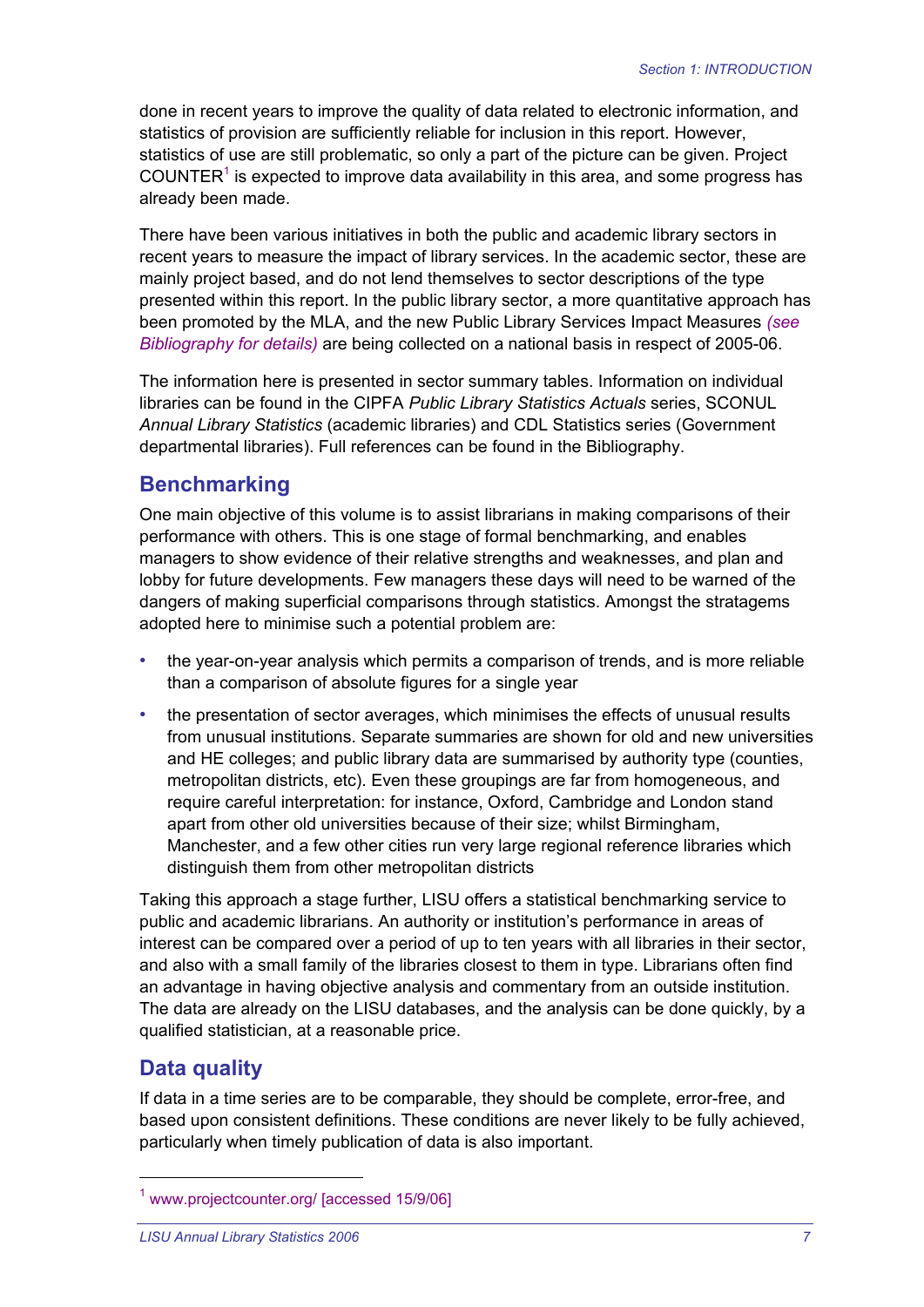#### *Section 1: INTRODUCTION*

The two main data sets on which this report is based are the CIPFA *Public Library Statistics – Actuals*, and the SCONUL returns for academic libraries. Neither of these surveys attract a 100% response every year, although they come very close, generally achieving over 90%, and, for CIPFA in particular, over 95% of eligible responses. For public libraries, LISU has partly tackled the problem of incompleteness by sending out a supplementary questionnaire to obtain detail omitted from the CIPFA returns. There is also – for both public and academic libraries – a methodology for filling gaps in the database. These procedures are explained in the relevant commentaries.

Consistency of definition continues to be a major problem. This applies particularly to expenditure statistics, where accounting conventions change and vary. The treatment of capital revenue is a problem. So too is the handling of running costs which – especially in academic and special libraries – are often absorbed wholly or partially into central services, making comparisons very difficult. LISU spends much time following up errors or discrepancies in data received, where these are sufficiently obvious to spot. Inevitably, some errors will remain. It is our policy to correct errors whenever and wherever possible, which may result in some of the historical data presented here differing from those published in previous years.

*Further information on LISU can be obtained from the address at the front of this volume, or by visiting our web site at* www.lboro.ac.uk/departments/dis/lisu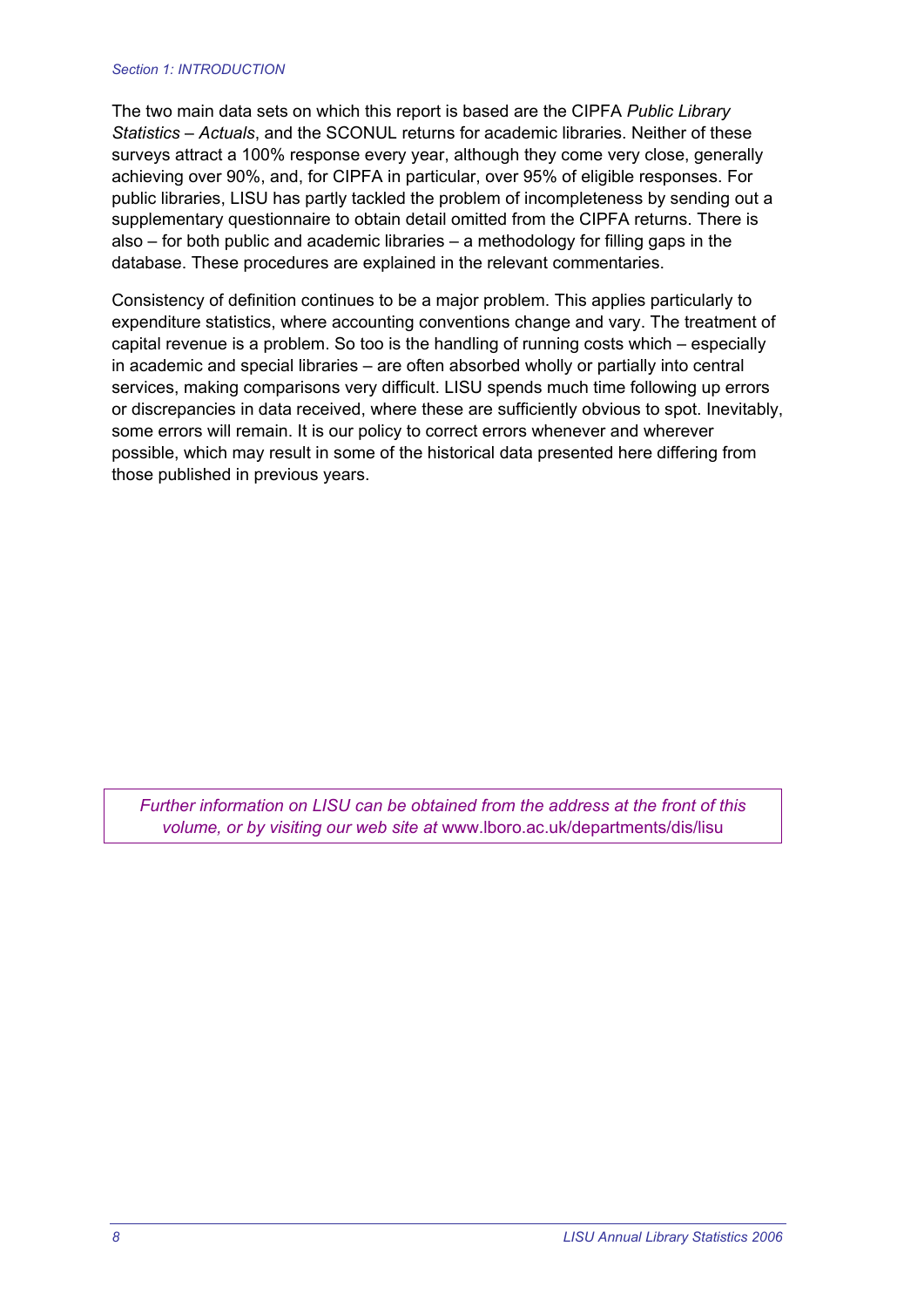# <span id="page-18-0"></span>**Section 2 Public Library Statistics**

# **Introduction**

This section of the report provides a comprehensive ten-year trend analysis for public libraries in the UK, divided into local authority sectors, against which individual library authorities can compare their own results. It also provides a succinct, yet comprehensive picture of the changes in the public library service in the UK over the last ten years. It does not include any detail for individual authorities, which can be found in the annual CIPFA *Public Library Statistics – Actuals* and *Estimates*, and in the *Public Library Materials Fund & Budget Survey*, published by LISU. *(Full references to these publications can be found in the Bibliography on pages 190-196.)*

Some of the questions relating to public library services over the last ten years include:

- Why are book issues continuing to fall, and what can libraries do to change this?
- How can libraries keep children's interest when there are so many other competitors for their time?
- Has the growing emphasis on electronic resources detracted from the more traditional reference and lending functions?
- What should libraries do to continue to grow their visitor numbers?

Not all these questions can be answered by such general statistics as are included here. They can, however, shed some light on relevant areas for further investigation, and give an indication of which are the pertinent questions to ask. For example, implementation of the People's Network brought increases in both provision and use of electronic resources, but the impact on other areas of activity is not well documented. New metrics are urgently needed to monitor the changing library environment, and ensure that public libraries continue to provide the services people want in the most cost-effective way.

# **Methodology**

The primary source of the statistics in this section is the data collected annually by CIPFA (Chartered Institute of Public Finance and Accountancy) and published in their *Public Library Statistics – Actuals.* CIPFA have been collecting and publishing data on public libraries since 1972; their publications cover an extensive range of operations and include considerable financial detail.

As each new year's data become available, they are subjected to a series of checks and investigations at LISU. Over the years, the initial quality, and level of completeness, of the data have improved considerably. There is abundant evidence that most CIPFA data are now carefully collected, with a high level of consistency between years. The reasonableness of the data shines through in the majority of cases.

Following a preliminary assessment of the data, LISU may issue a supplementary questionnaire to chief librarians requesting the most significant of any missing items from each authority's return. This year a supplementary survey was sent to all authorities, requesting those data (such as items on loan) habitually included in this volume, but that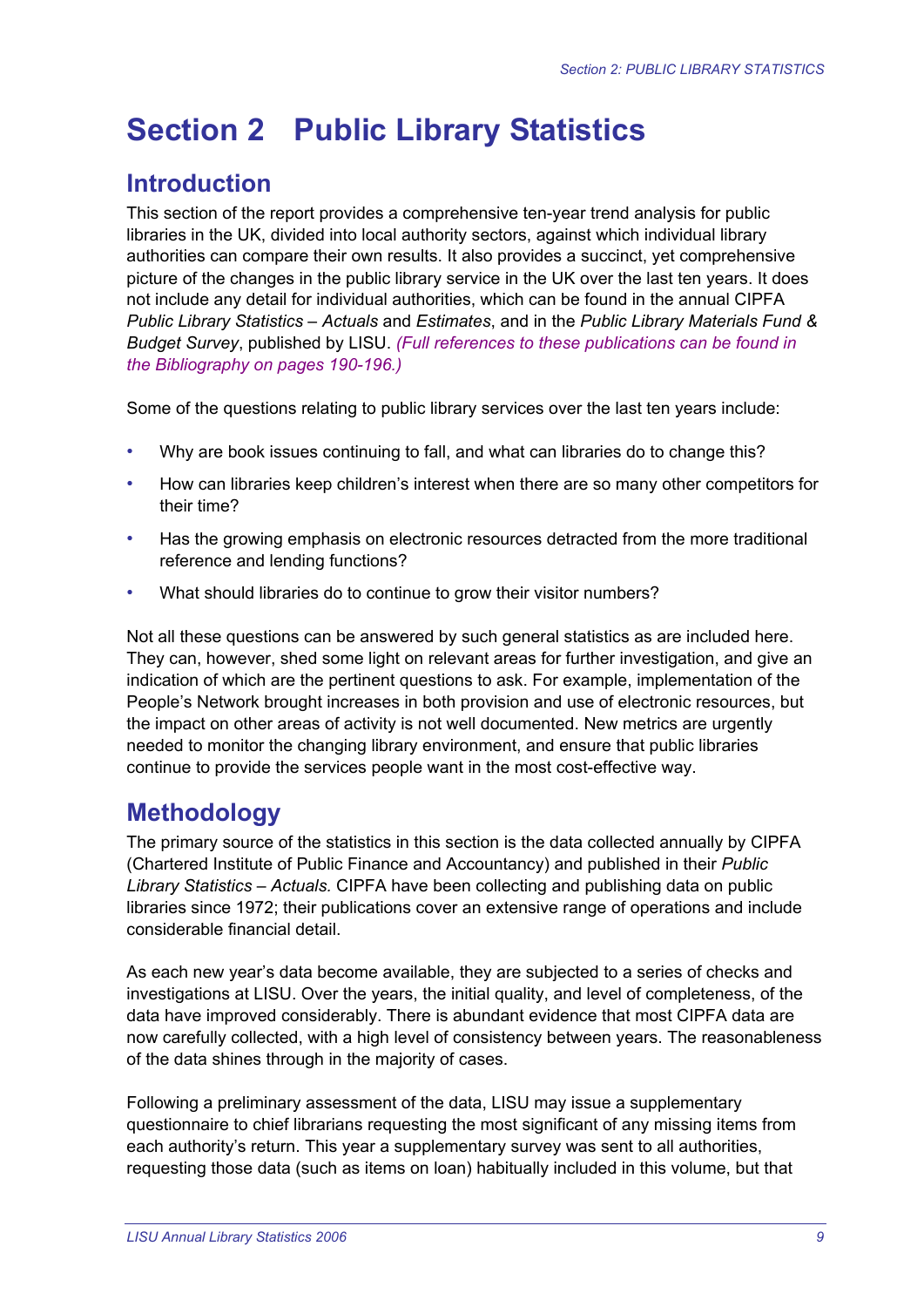have not been collected by CIPFA this year, as well as some of the key items missing from individual authorities' returns. A total of 116 responses (56%) were received. We would like to record our thanks to those who have gone to some trouble to find figures for us.

Remaining gaps in the historical database have been filled by interpolation. Missing data for the current year are estimated by extrapolation – estimating for the missing figure by taking the percentage change over the previous year for the whole of the sector to which the authority belongs, and applying this to the authority's figure for the previous year. Where this procedure is carried out over a number of years, distortions can be introduced, so such estimates are checked whenever new data become available.

Numerous checks are also performed: examination of trends in both actual and per capita figures; consideration of ratios such as cost per book, proportions of stock on loan; comparison of figures with the rest of the sector. Such checks often throw up suspected transcription errors, and these are queried with the authority concerned. This work occasionally results in changes to the historical data; in consequence the totals presented here may have changed slightly from those published in previous years.

Details of the authorities that did not complete a CIPFA return in the years included here are given in Appendix A. Any queries on the detail of the database or methodology should be directed to LISU.

There are some important changes and features to note:-

- 1. Accounting conventions change over the years and are not always well publicised. For example, the change from historical accounting for capital charges to the asset rents basis occurred over a period of three years, with all authorities reporting on the new basis from 1996-97. The effects are discussed in the commentary to Tables 2a and 2.1.
- 2. Some authorities in some years acquired books through leasing arrangements or purchases from capital sources: where known about (from notes to the returns, for instance) the bookspend and capital payments figures have been amended, to give consistency between authorities.
- 3. Books and other materials bought for new libraries may not appear as book expenditure if treated as capital, but they will be counted in the additions and stock columns and will give rise to issues. This distortion needs to be avoided.
- 4. In some cases definitions are interpreted differently: one notable example is the enquiry count. This statistic is included here, as recent research has improved the consistency, although care is needed in interpretation of the figures.

# **Local government reorganisation**

Local government reorganisation began on 1 April 1995 with the incorporation of the Isle of Wight as a unitary authority. The major element of reorganisation took place on 1 April 1996, with the creation of 22 unitary authorities in Wales, 32 in Scotland, and 13 in England. Thirteen further authorities were created on 1 April 1997, and the final changes made on 1 April 1998, at which date there were 46 unitary authorities in England, and 34 counties.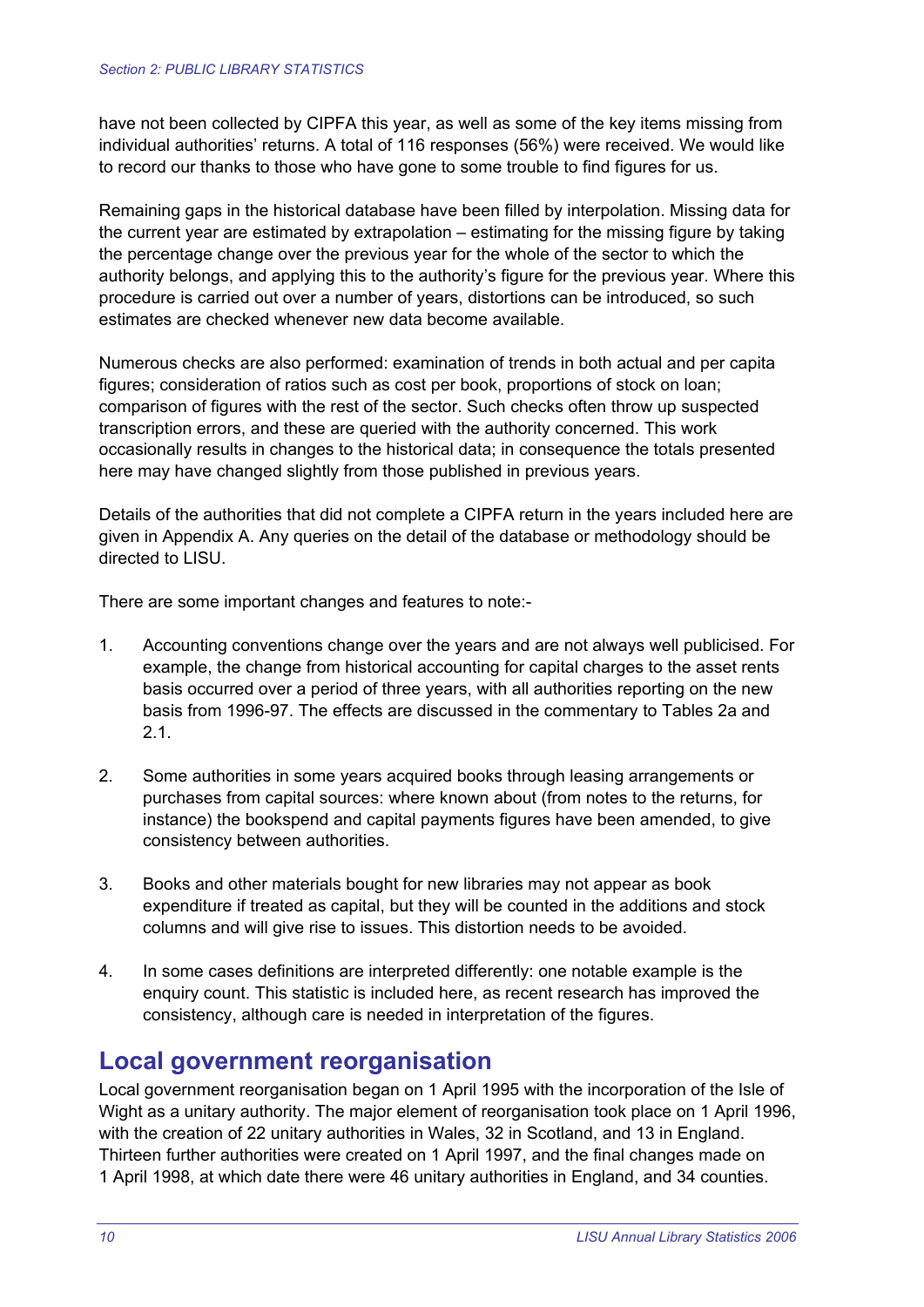The most recent year in these statistics is 2004-05 – i.e. the ninth year of operation of the first batch of new authorities and the eighth year for the second set. The English unitary authorities have been shown as a separate sector throughout this section, although data for 1995-96 for the Isle of Wight – which became a unitary authority that year – have been included with the English counties. The degree of reorganisation in the former English counties has made it impossible to calculate formal percentage changes over ten years, or even to comment on longer term trends for this sector. Of the 38 counties in England in 1995-96 (not including the Isle of Wight), five have been disbanded completely, one new county has been created, and nineteen have "lost" one or more major cities to unitary status. The consequent reduction in the population of the counties as a whole is more than a quarter of the total.

Figures are given in all the main tables of this section for both English counties and unitary authorities, with the discontinuities clearly marked. Only percentage changes over the last year and five years are shown, and little comment is made on trends. Whilst it would be possible to derive trends for the English counties based on only those which have not been affected by reorganisation, it is felt that this reduced set would not be representative of the sector as a whole. Similarly, data from counties and unitary authorities could be amalgamated to calculate trends based on the old geographical boundaries; however, such an amalgamation would be of little value to either sector.

The 1995-96 statistics for Scotland, Wales and the former counties of Avon, Cleveland and Humberside were collected on the 'old' basis from the 'new' authorities. This has led to a few problems in the completeness of the data set for these areas. The worst affected area was Wales, where no data were supplied in respect of four of the 13 old counties and districts. There is therefore a greater degree of estimation than is usual in the figures for Wales in 1995-96.

# **Public Library Service Standards**

The current Public Library Service Standards for England cover aspects of the service including access to service points, provision of computers and stock, user satisfaction, and visits. Full details are available at

www.culture.gov.uk/Reference\_library/Publications/archive\_2006/pls\_standards06.htm. Not all the data required for monitoring the standards are collected and published on a national scale at present. Where national data are available, comment on the standards has been included in the relevant sections of this report. Note that these standards relate only to England; a separate set cover public libraries in Wales *(see Bibliography, pages 190-196)*.

# **Scope and presentation**

As part of the United Kingdom, Northern Ireland is included in these statistics. The Isle of Man and Channel Islands are not included. The basic layout of this section follows that of previous years. It starts with a number of summary tables and graphs, including the main financial data after adjustment for inflation. The detailed tables which follow cover expenditure, income, stock and acquisitions, issues and material on loan, allowances and issue periods, inter-library lending, staff and service points. The final tables in this section are derived from the CIPFA PLUS national user survey results, covering the last eight years of these surveys.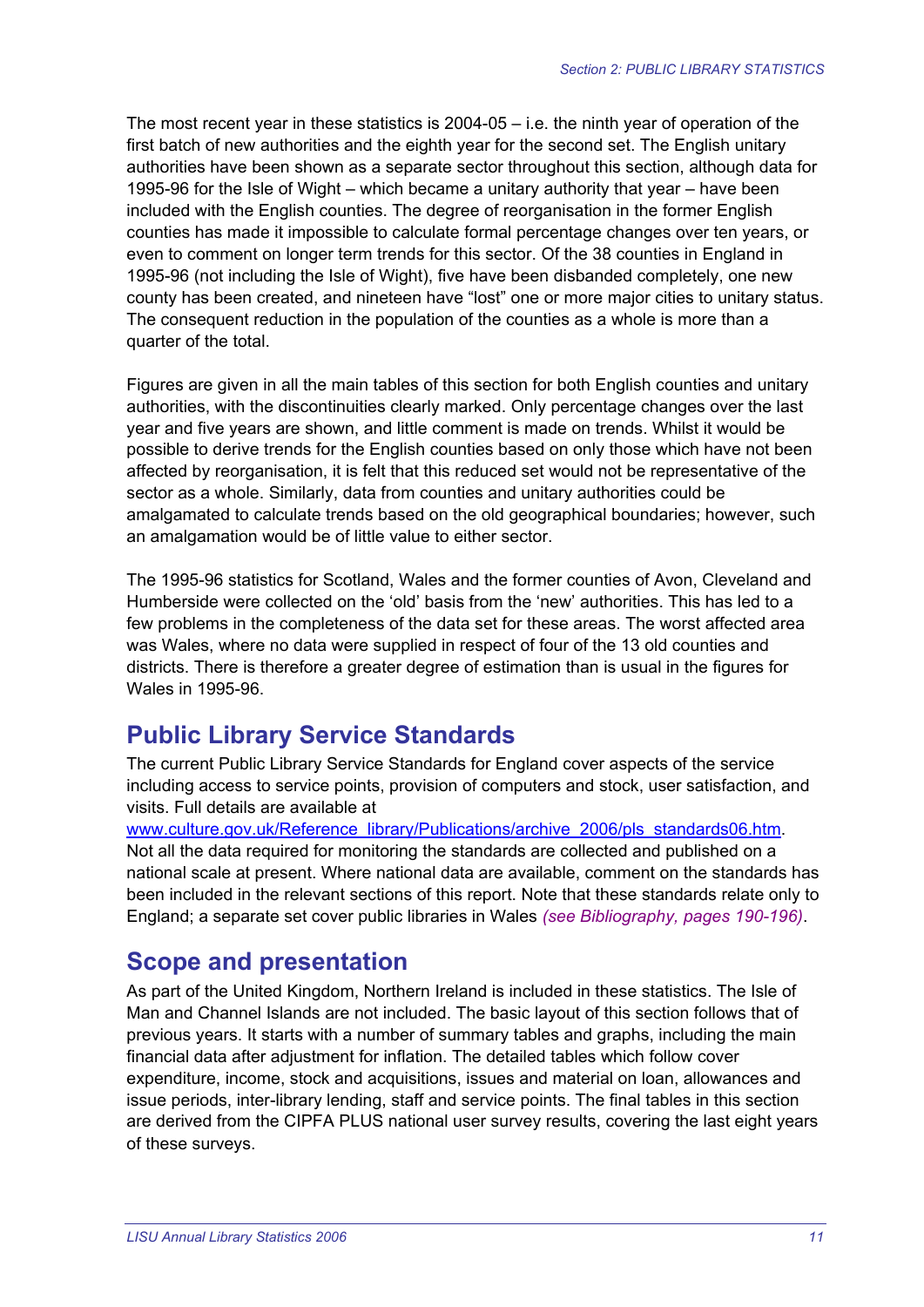# **Tables 2a – 2i Summaries of general trends**

These tables give an overview of the public library scene and the main trends in the UK as a whole over the last ten years. While they are all of great interest, the most important is perhaps Table 2a *(page 15),* which shows trends in the main financial statistics after adjustment for inflation. Elsewhere, no allowance for inflation has been made, although changes in the retail price index are quoted for reference. Where inflation statistics are calculated by calendar year, the figure for the first part of the financial year has been applied, i.e. 2004 for 2004-05. In previous editions of this report, book price increases as published in *The Bookseller* have also been shown as an indication of relevant inflation levels. These statistics are no longer available – see Section 5 *(page 177)* for more details.

Table 2a illustrates that the upward trend apparent since 1998 has continued, with an increase in real expenditure on public libraries for the seventh consecutive year *(Fig 2.1)*. However book expenditure has continued to fluctuate in real terms, and following decreases in the two most recent years, now stands at its lowest level for the ten-year period – just 8.7% of total revenue expenditure was on books in 2004-05 *(Table 2c, page 17)*. The trends are illustrated in Fig 2.1. The squeeze on book funds in the most recent years is clearly shown here. "Other" expenditure covers computing costs, transport, payments to third parties, central support costs and other supplies and services. This element of expenditure has been increasing in real terms over the last five years, and now accounts for some 22% of total expenditure. Over 45% of this (10.0% of total revenue expenditure) is accounted for by central support costs *(Table 2c)*.



#### **Fig 2.1 Total library expenditure, adjusted for inflation**

Table 2b *(page 16)* gives rather more detail, although the figures are not adjusted for inflation. The area of greatest growth over the last ten years has been in the provision of non-book materials, particularly videos and electronic resources. Central charges and computing costs have also more than doubled in ten years. Income is being generated at a fast pace, however, particularly in the area of hire of audio-visual materials. In 2002-03, the largest single element of income was "income from specific grants", however, a decrease of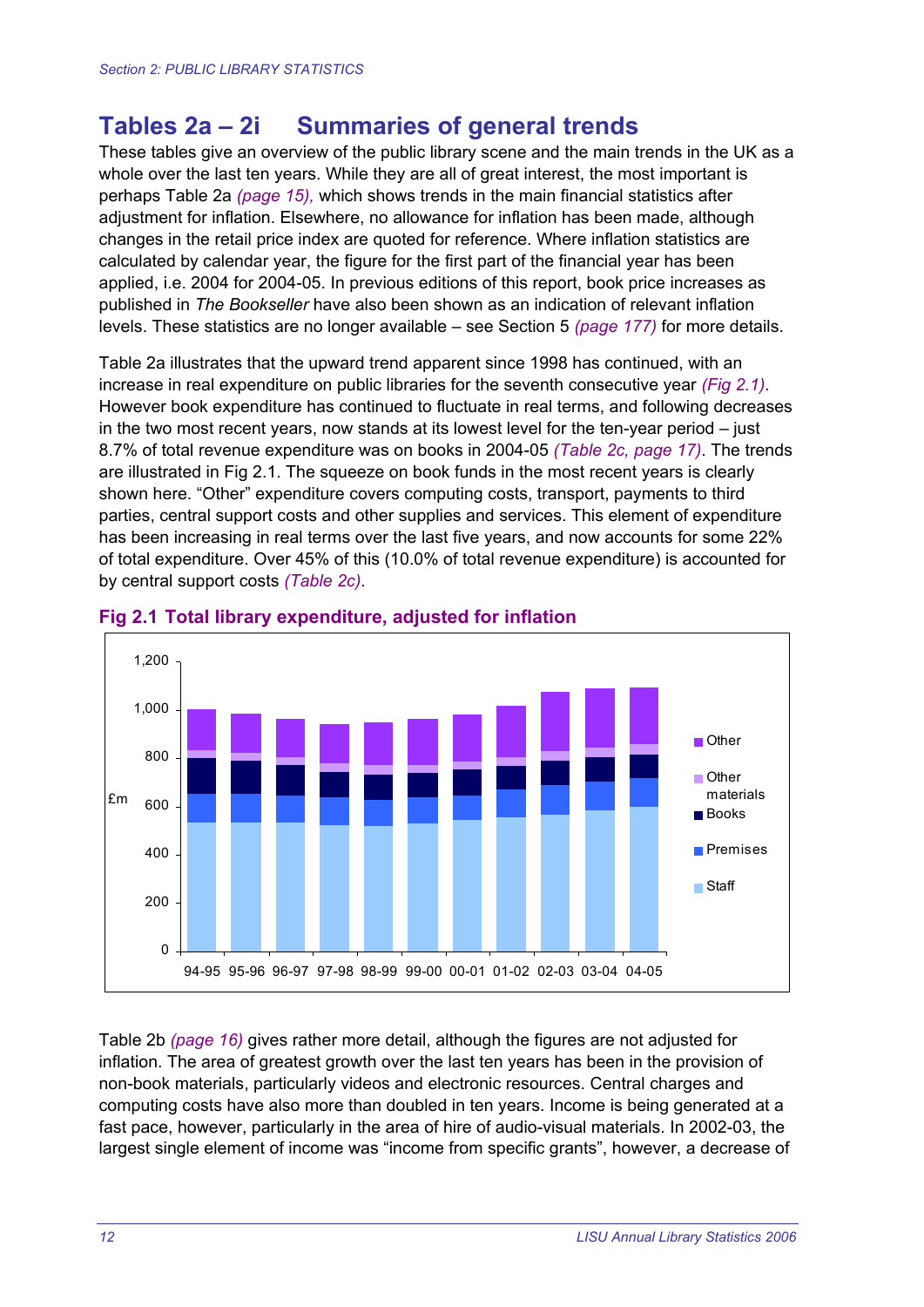54% in 2003-04 means that in the two most recent years the hire of audio-visual materials once again provides the largest proportion of income (25%).

Table 2c *(page 17)* illustrates the expenditure figures as percentages of total expenditure and income. The change in emphasis away from materials expenditure towards areas which are less easily cut back is clearly shown here.

Table 2d *(page 18)* considers book issues, stock and additions, and shows the decline in book issues is largely due to a fall in adult fiction. The percentage of issues accounted for by non-fiction has remained stable and the proportions of children's book issues have risen over the ten-year period. Adult fiction accounts for almost half of all issues – 49% in 2004-05 compared to 54% in 1994-95 – but only 35% of lending stock and 41% of additions to stock are adult fiction. The statistics raise complex questions of cause and effect over which debate will continue for some time to come.

Table 2e *(page 19)* shows that audio-visual services continue to grow. Electronic provision is not well served by the CIPFA statistics at present, although information on CD-ROM holdings and lending has been shown from 1995-96, and other details are beginning to be collected. Expenditure on electronic resources, including CD-ROM, multi-media, open learning and language packs, and online costs, has been included although trends are not yet available. Although activity is at generally low levels, it is an area that is continuing to grow, and now accounts for 4.5% of materials expenditure, compared to 2.8% in 1999-00. Both audio and video businesses are growing, but the fastest growth is in video, now accounting for 43% of all non-book additions, compared to 24% in 1999-00. This could be largely due to increased popularity of DVDs, which have been included in this category for the third time this year and may have been included elsewhere previously. The growth in audio business has slowed considerably over the most recent years. Income from hire of all audio-visual materials has grown by 133% in the ten-year period considered here, and it is this income generating potential which has fuelled expansion of services in many authorities.

Table 2f *(page 19)* presents some interesting ratios on stock turn (issues divided by total lending stock) and the proportion of items on loan. Overall, bookstock turn has declined over the ten-year period, and again adult fiction is the main reason. The decline in stock turn for children's books, and the relatively low usage rates for this sector may indicate a potential concern for the future of book-lending services.

The proportion of items on loan has also fallen, in line with declining patterns of use shown in the other statistics. These figures should signal warnings to public librarians concerned for the longer term future of traditional library services. Details of items on loan have not been collected by CIPFA this year. A supplementary questionnaire was issued to authorities in an attempt to acquire this information. However, a response rate of 56% has resulted in a greater degree of estimation than would normally be the case.

Overall, the number of service points open to the public has declined by 9% over the ten years *(Table 2g, page 20)*. This decrease equates to a total of 452 service points, with half of these coming from the closure of traditional branches, and half representing the closure of small service points open for ten hours or less. It is encouraging to see an increase of 26% in the number of service points open for 60 hours or more in 2004-05 – the sixth consecutive increase. Further to this there has been an increase of 5% since 2000-01 in the total hours open per week so that the total is now at its highest level for the ten-year period. The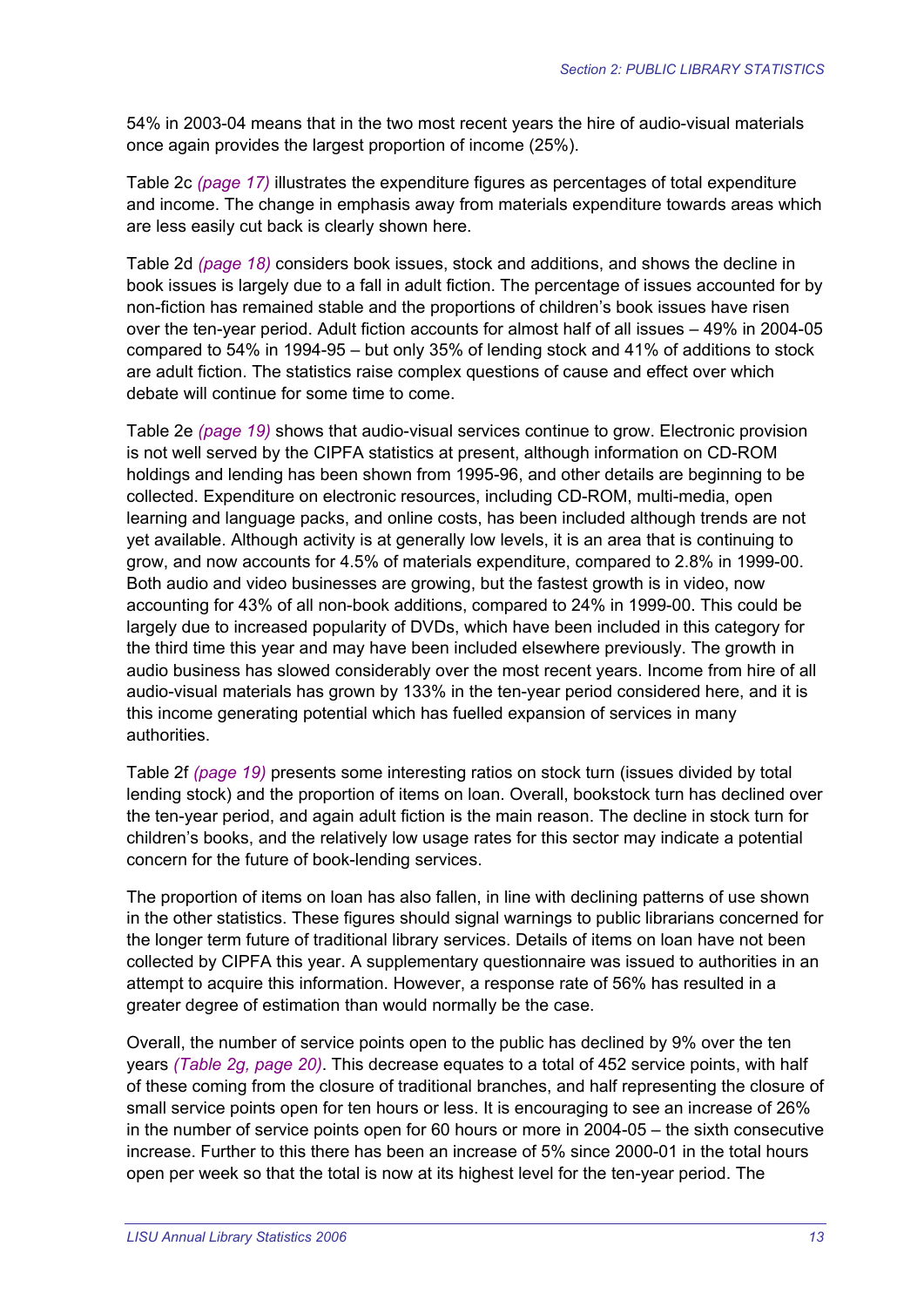number of static service points with internet connection has increased rapidly over the last five years, so that 99.5% of those open for ten or more hours per week now offer this service. This is an area where the introduction of the Public Library Service Standards has clearly made an impact.

A slight increase in total staff numbers in 2004-05 sees total staff in post at its highest level since 1996 *(Table 2h, page 21)*. This is still encouraging and is perhaps due to the increase in service points being open for 45 or more hours per week seen in Table 2g. However, the number of professional library staff in post has fallen by 13%, with the number of all other staff in post being 1% higher than ten years ago.

More detailed figures and commentary on all these points are given in the rest of this section. One final comment which should be made here, however, is that these figures represent general trends over the whole of the UK. They serve to give a general picture of the state of public libraries, but, as with all summary statistics, they cannot be used to draw conclusions about any specific authority or area. There is considerable variation between authorities both in the absolute levels of provision and use and in the trends over time. The next sets of tables go some way to mitigating these differences by presenting results according to sector, but considerable differences can also be observed within sectors. Differences between sectors are illustrated in Fig 2.2, showing net expenditure per capita by sector.

The highest levels of net expenditure per capita are in London, followed by Scotland with the English counties, Wales and Northern Ireland the lowest. For Northern Ireland, a decrease of 18% in 2004-05 follows on from an increase of 28% for the sector overall in 2003-04 and indicates that the level of spend achieved last year cannot be maintained. It is interesting to note that net expenditure per capita initially declined in Scotland following local government reorganisation, although there have been increases in the seven most recent years, and it now stands at its highest level for the ten-year period. The level in the English unitary authorities remains somewhere between the levels of the English counties and the metropolitan districts.



#### **Fig 2.2 Net expenditure per capita** (excluding capital accounting)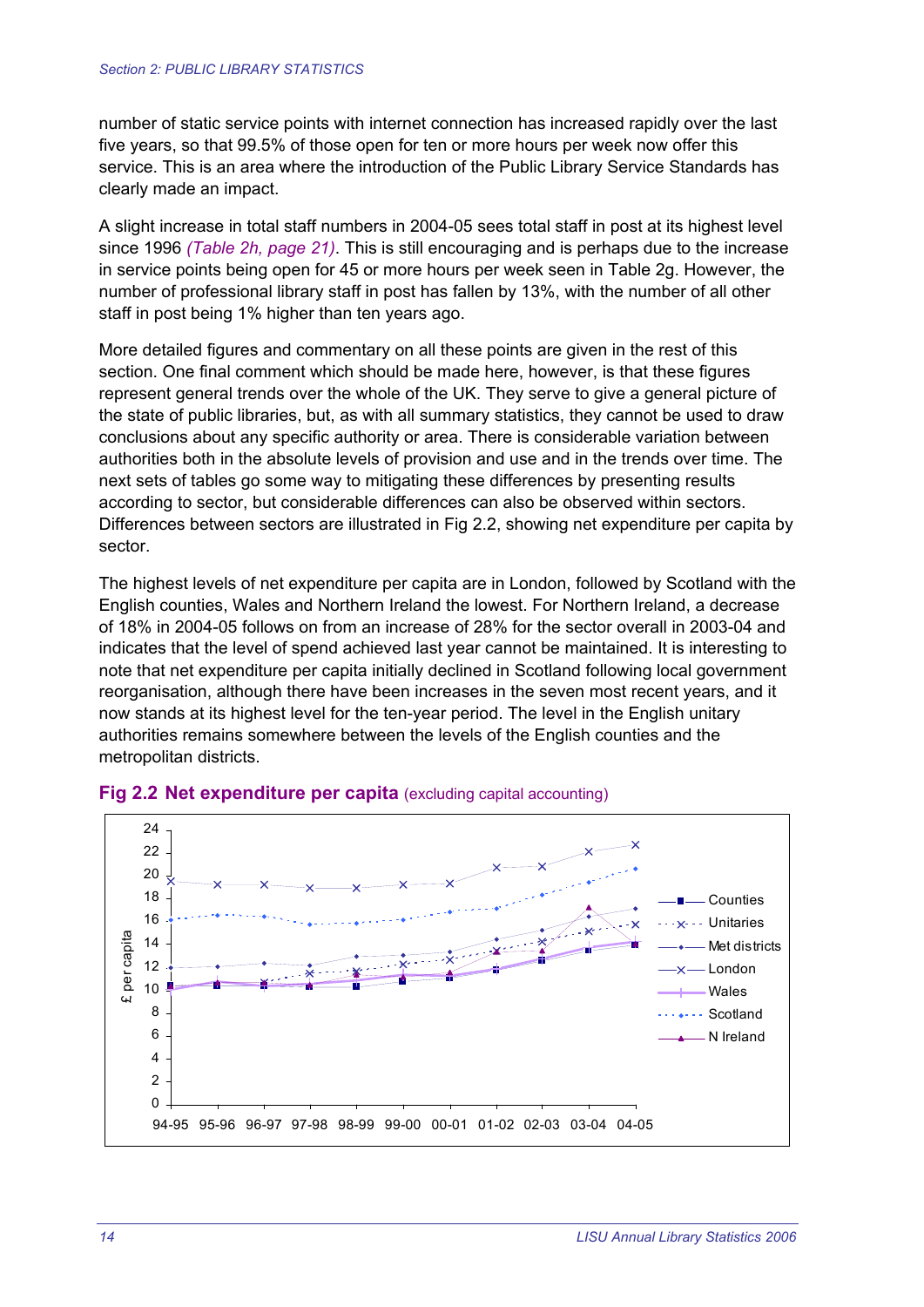# LISU Annual Library Statistics 2006 *LISU Annual Library Statistics 2006 15*

# **Table 2a Summary statistics adjusted for inflation**

| <b>United Kingdom</b>                                           |             | 1994-95 | 1995-96 | 1996-97 | 1997-98 | 1998-99 | 1999-2000 | 2000-01 | 2001-02 | 2002-03 | 2003-04 | 2004-05 |
|-----------------------------------------------------------------|-------------|---------|---------|---------|---------|---------|-----------|---------|---------|---------|---------|---------|
| Population                                                      | (m)         | 58.39   | 58.59   | 58.80   | 59.01   | 59.23   | 59.50     | 59.75   | 58.79   | 59.23   | 59.57   | 59.86   |
| Indexes of inflation (2004)                                     |             |         |         |         |         |         |           |         |         |         |         |         |
| GDP deflator                                                    |             | 77.0    | 79.4    | 82.0    | 84.4    | 86.6    | 88.3      | 89.6    | 91.7    | 94.5    | 97.3    | 100     |
| <b>RPI</b>                                                      |             | 77.2    | 79.8    | 81.8    | 84.4    | 87.2    | 88.6      | 91.2    | 92.8    | 94.4    | 97.1    | 100     |
| Ave. cost of library book<br>purchases                          | (Table 2.5) | 114.7   | 118.8   | 119.2   | 109.2   | 105.8   | 102.7     | 103.8   | 102.4   | 100.2   | 101.4   | 100     |
| Composite of last two                                           |             | 95.9    | 99.3    | 100.5   | 96.8    | 96.5    | 95.7      | 97.5    | 97.6    | 97.3    | 99.2    | 100     |
| A Income and expenditure at current prices                      |             |         |         |         |         |         |           |         |         |         |         |         |
| Expenditure                                                     |             |         |         |         |         |         |           |         |         |         |         |         |
| On staff                                                        | (Em)        | 412.1   | 423.9   | 436.9   | 441.5   | 448.1   | 465.2     | 485.4   | 509.8   | 537.0   | 570.6   | 602.3   |
| On books                                                        | (Em)        | 111.8   | 110.0   | 102.8   | 90.4    | 91.8    | 87.6      | 90.5    | 89.1    | 94.7    | 95.9    | 95.2    |
| <b>Total</b>                                                    | (Em)        | 774.1   | 782.4   | 790.5   | 797.2   | 821.0   | 848.3     | 879.2   | 935.9   | 1,017.1 | 1,062.1 | 1,096.7 |
| Asset rents & capital financing                                 | (Em)        | 68.7    | 81.0    | 90.8    | 89.0    | 91.3    | 95.3      | 120.0   | 135.2   | 139.2   | 109.4   | 119.3   |
| Income                                                          | (Em)        | 60.2    | 59.7    | 64.5    | 73.3    | 76.5    | 77.9      | 86.8    | 105.9   | 138.5   | 111.6   | 109.1   |
| Capital expenditure                                             | (Em)        | 31.6    | 32.6    | 29.5    | 30.7    | 33.5    | 41.8      | 35.7    | 58.5    | 67.1    | 45.7    | 67.5    |
| B Income and expenditure deflated at 2004 prices (GDP deflator) |             |         |         |         |         |         |           |         |         |         |         |         |
| Expenditure                                                     |             |         |         |         |         |         |           |         |         |         |         |         |
| On staff                                                        | (Em)        | 535.0   | 534.0   | 532.4   | 522.9   | 517.6   | 526.7     | 541.8   | 556.0   | 568.0   | 586.2   | 602.3   |
| Staff % of total                                                |             | 53.2    | 54.2    | 55.3    | 55.4    | 54.6    | 54.8      | 55.2    | 54.5    | 52.8    | 53.7    | 54.9    |
| On books                                                        | (Em)        | 145.1   | 138.6   | 125.3   | 107.0   | 106.0   | 99.1      | 101.0   | 97.2    | 100.2   | 98.5    | 95.2    |
| Books as % of total                                             |             | 14.4    | 14.1    | 13.0    | 11.3    | 11.2    | 10.3      | 10.3    | 9.5     | 9.3     | 9.0     | 8.7     |
| <b>Total</b>                                                    | (Em)        | 1,004.9 | 985.7   | 963.4   | 944.1   | 948.2   | 960.4     | 981.5   | 1,020.6 | 1,075.8 | 1,091.0 | 1,096.7 |
| Total per capita                                                | (E)         | 17.21   | 16.82   | 16.39   | 16.00   | 16.01   | 16.21     | 16.43   | 17.36   | 18.17   | 18.31   | 18.32   |
| Asset rents & capital financing                                 | (Em)        | 89.2    | 102.1   | 110.6   | 105.5   | 105.5   | 107.9     | 134.0   | 147.5   | 147.2   | 112.4   | 119.3   |
| Income                                                          | (Em)        | 78.1    | 75.2    | 78.6    | 86.8    | 88.4    | 88.2      | 96.9    | 115.4   | 146.5   | 114.7   | 109.1   |
| Income per capita                                               | (E)         | 1.03    | 1.02    | 1.10    | 1.24    | 1.29    | 1.32      | 1.45    | 1.80    | 2.34    | 1.87    | 1.82    |
| Capital expenditure                                             | (Em)        | 41.1    | 41.1    | 35.9    | 36.4    | 38.7    | 47.4      | 39.8    | 63.8    | 70.9    | 46.9    | 67.5    |
| C Expenditure on books                                          |             |         |         |         |         |         |           |         |         |         |         |         |
| Book spend                                                      | (Em)        | 111.8   | 110.0   | 102.8   | 90.4    | 91.8    | 87.6      | 90.5    | 89.1    | 94.7    | 95.9    | 95.2    |
| Book spend in real terms<br>- adjusted by composite book index  |             | 116.5   | 110.8   | 102.3   | 93.3    | 95.1    | 91.5      | 92.9    | 91.3    | 97.3    | 96.6    | 95.2    |
| Real book spend per capita                                      | (E)         | 1.99    | 1.89    | 1.74    | 1.58    | 1.61    | 1.54      | 1.55    | 1.55    | 1.64    | 1.62    | 1.59    |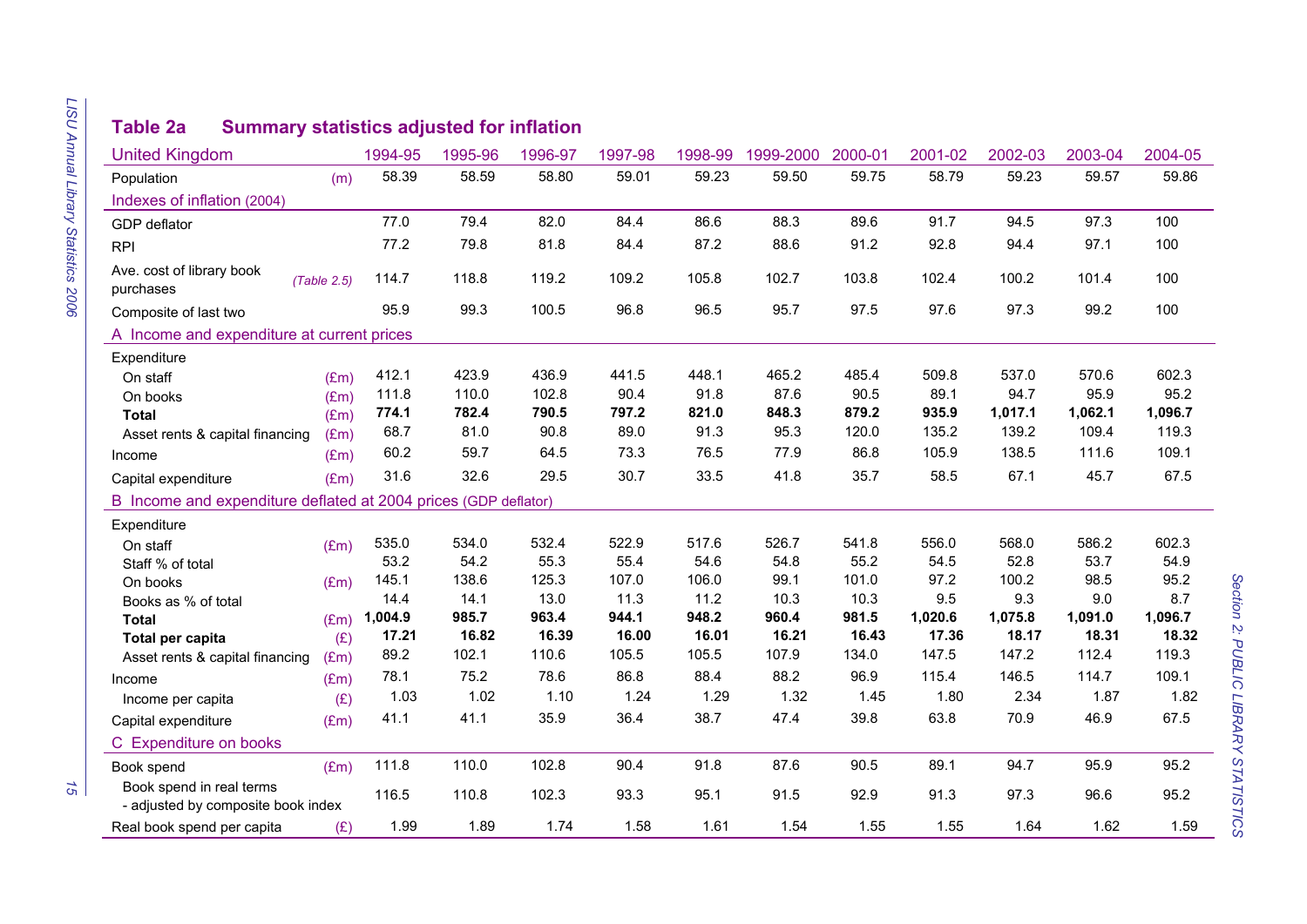|                                                        | 1994-95 | 1999-2000 | 2003-04 | 2004-05 | % change<br>1995-2005 |
|--------------------------------------------------------|---------|-----------|---------|---------|-----------------------|
| <b>Expenditure on</b>                                  |         |           |         |         |                       |
| Employees                                              | 7,059   | 7,854     | 9,579   | 10,063  | 43                    |
| Premises                                               | 1,559   | 1,654     | 1,924   | 1,954   | 25                    |
| Books & pamphlets                                      | 1,914   | 1,478     | 1,610   | 1,587   | $-17$                 |
| Newspapers & periodicals                               | 118     | 115       | 122     | 121     | 3                     |
| Sound recordings                                       | 136     | 162       | 227     | 226     | 67                    |
| Video recordings                                       | 63      | 91        | 141     | 160     | 153                   |
| Other acquisitions                                     | 61      | 107       | 129     | 161     | 65                    |
| Book binding                                           | 93      | 63        | 41      | 35      | - 63                  |
| Supplies and services                                  | 840     | 822       | 994     | 959     | 14                    |
| Vehicles                                               | 217     | 243       | 287     | 288     | 33                    |
| Computing costs                                        | 354     | 483       | 815     | 780     | 121                   |
| Central establishment charges                          | 843     | 1,161     | 1,794   | 1,838   | 118                   |
| Third party                                            |         | 106       | 164     | 147     |                       |
| <b>Total expenditure</b>                               | 13,258  | 14,321    | 17,827  | 18,323  | 38                    |
| Income from                                            |         |           |         |         |                       |
| Fines & fees                                           | 315     | 341       | 316     | 318     | $\mathcal I$          |
| AV hire *                                              | 200     | 354       | 469     | 480     | 140                   |
| Lettings                                               | 48      | 55        | 63      | 66      | 38                    |
| Specific grants                                        | 29      | 52        | 366     | 275     | 860                   |
| Misc. receipts from the public                         |         | 363       | 409     | 464     |                       |
| Misc. corporate income                                 | 351     | 102       | 219     | 188     | 86                    |
| <b>Total income</b>                                    | 1,030   | 1,315     | 1,874   | 1,822   | 77                    |
| Net expenditure                                        | 12,224  | 13,007    | 15,920  | 16,481  | 35                    |
| Capital accounting & asset rents                       | 1,177   | 1,602     | 1,837   | 1,994   | 69                    |
| Capital payments                                       | 542     | 706       | 767     | 1,128   | 108                   |
| <b>RPI</b><br>(Jan 1987=100)                           | 144.1   | 165.4     | 181.3   | 186.7   | 30                    |
| Includes income from electronic resources from 1997-98 |         |           |         |         |                       |

#### **Table 2b Expenditure and income per 1,000 population (£)**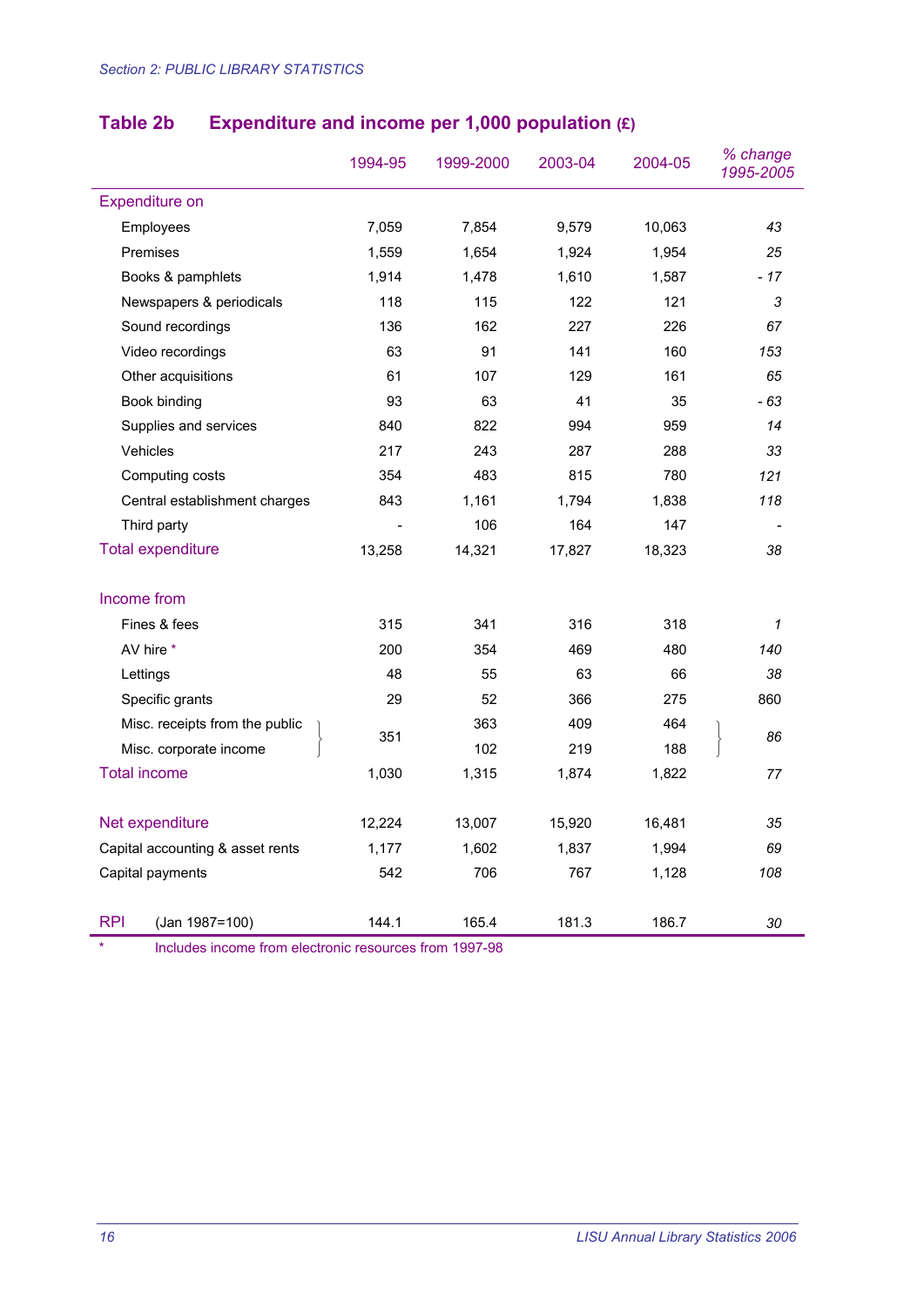|                                | 1994-95 | 1999-2000 | 2003-04 | 2004-05 |
|--------------------------------|---------|-----------|---------|---------|
| Expenditure on                 |         |           |         |         |
| Employees                      | 53.2    | 54.8      | 53.7    | 54.9    |
| Premises                       | 11.8    | 11.5      | 10.8    | 10.7    |
| Books & pamphlets              | 14.4    | 10.3      | 9.0     | 8.7     |
| Newspapers & periodicals       | 0.9     | 0.8       | 0.7     | 0.7     |
| Sound recordings               | 1.0     | 1.1       | 1.3     | 1.2     |
| Video recordings               | 0.5     | 0.6       | 0.8     | 0.9     |
| Other acquisitions             | 0.5     | 0.7       | 0.2     | 0.9     |
| Book binding                   | 0.7     | 0.4       | 0.2     | 0.2     |
| Supplies and services          | 6.3     | 5.7       | 5.6     | 5.2     |
| Vehicles                       | 1.6     | 1.7       | 1.6     | 1.6     |
| Computing costs                | 2.7     | 3.4       | 4.6     | 4.3     |
| Central establishment charges  | 6.4     | 8.1       | 10.1    | 10.0    |
| Third party                    |         | 0.7       | 0.9     | 0.8     |
| <b>Total expenditure</b>       | 100.0   | 100.0     | 100.0   | 100.0   |
| Income from                    |         |           |         |         |
| Fines & fees                   | 30.5    | 25.9      | 16.9    | 17.5    |
| AV hire                        | 19.4    | 27.0      | 25.0    | 26.4    |
| Lettings                       | 4.7     | 4.2       | 3.3     | 3.6     |
| Specific grants                | 2.8     | 4.0       | 19.5    | 15.1    |
| Misc. receipts from the public | 34.1    | 28        | 21.8    | 25.5    |
| Misc. corporate income         |         | 7.8       | 11.7    | 10.3    |
| <b>Total income</b>            | 100.0   | 100.0     | 100.0   | 100.0   |

# **Table 2c Expenditure and income proportions (% of total)**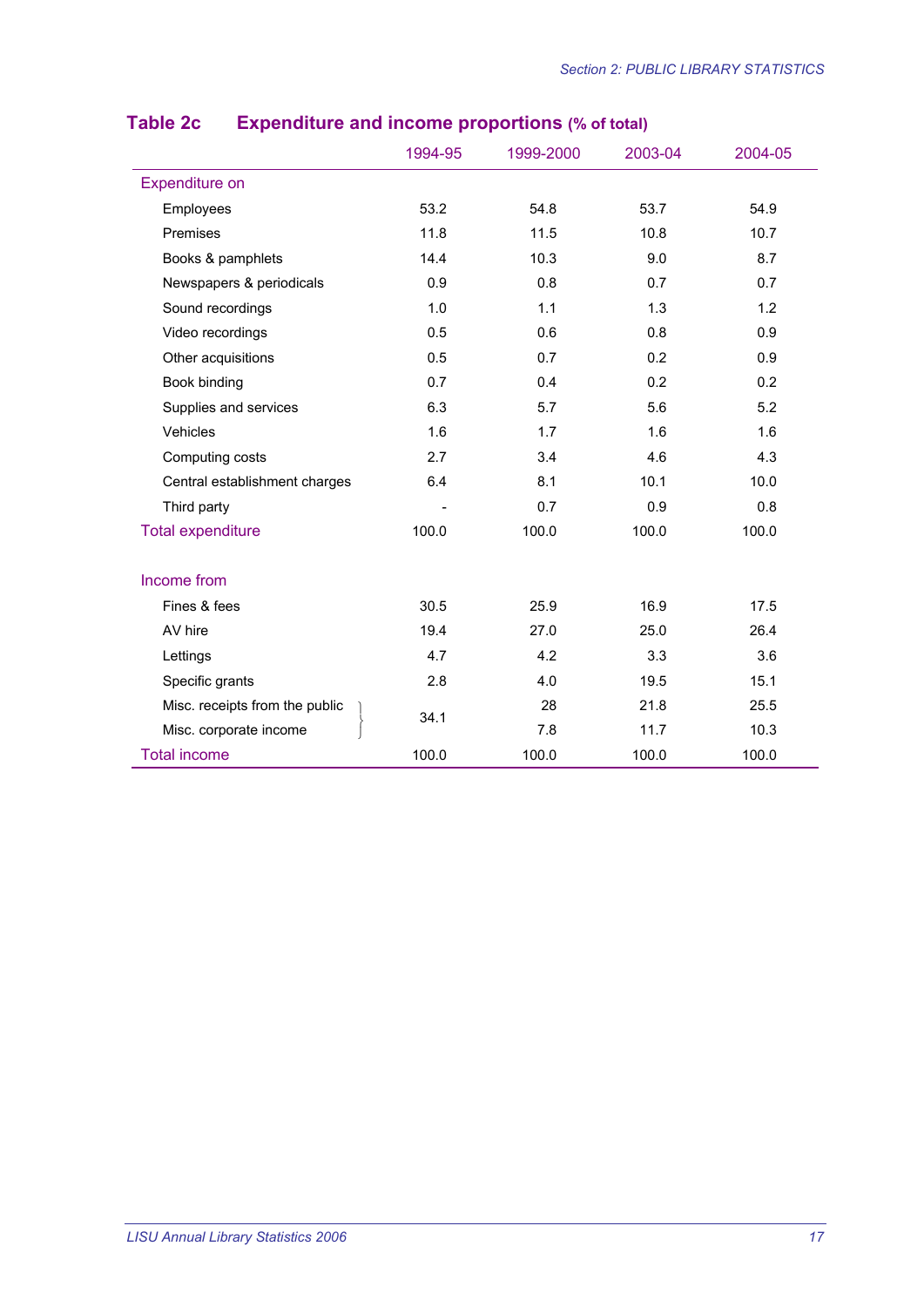#### **Table 2d Books**

|                             | 1994-95    | 1999-2000 | 2004-05 | % change<br>1995-2005 |
|-----------------------------|------------|-----------|---------|-----------------------|
| <b>Books Issued</b>         |            |           |         |                       |
| Total (million)             | 534.6      | 430.1     | 330.2   | $-38$                 |
| Per capita                  | 9.2        | 7.3       | 5.5     | $-40$                 |
| % Adult fiction             | 54         | 52        | 49      |                       |
| % Adult non-fiction         | 25         | 25        | 25      |                       |
| % Children's                | 21         | 23        | 27      |                       |
| <b>Additions</b>            |            |           |         |                       |
| Total ('000)                | 12,333     | 10,787    | 12,021  | $-3$                  |
| Per 1,000 population        | 211        | 182       | 201     | $-5$                  |
| % Adult fiction             | 40         | 40        | 41      |                       |
| % Adult non-fiction         | 27         | 25        | 25      |                       |
| % Children's                |            |           |         |                       |
| % Reference                 | $\sqrt{5}$ | 5         | 4       |                       |
| Total expenditure (£'000)   | 111,770    | 87,565    | 95,161  | $-15$                 |
| Average cost per book $(E)$ | 9.06       | 8.12      | 7.92    | $-13$                 |
| <b>Active lending stock</b> |            |           |         |                       |
| Total (million)             | 97.3       | 88.2      | 79.5    | $-18$                 |
| Per capita                  | 1.7        | 1.5       | 1.3     | $-20$                 |
| % Adult fiction             | 38         | 36        | 35      |                       |
| % Adult non-fiction         | 38         | 36        | 36      |                       |
| % Children's                | 25         | 27        | 30      |                       |
| Reference books (million)   | 18.8       | 18.0      | 16.5    | $-12$                 |
| Total bookstock* (million)  | 129.6      | 121.4     | 107.6   | $-17$                 |

\* Including reserve collections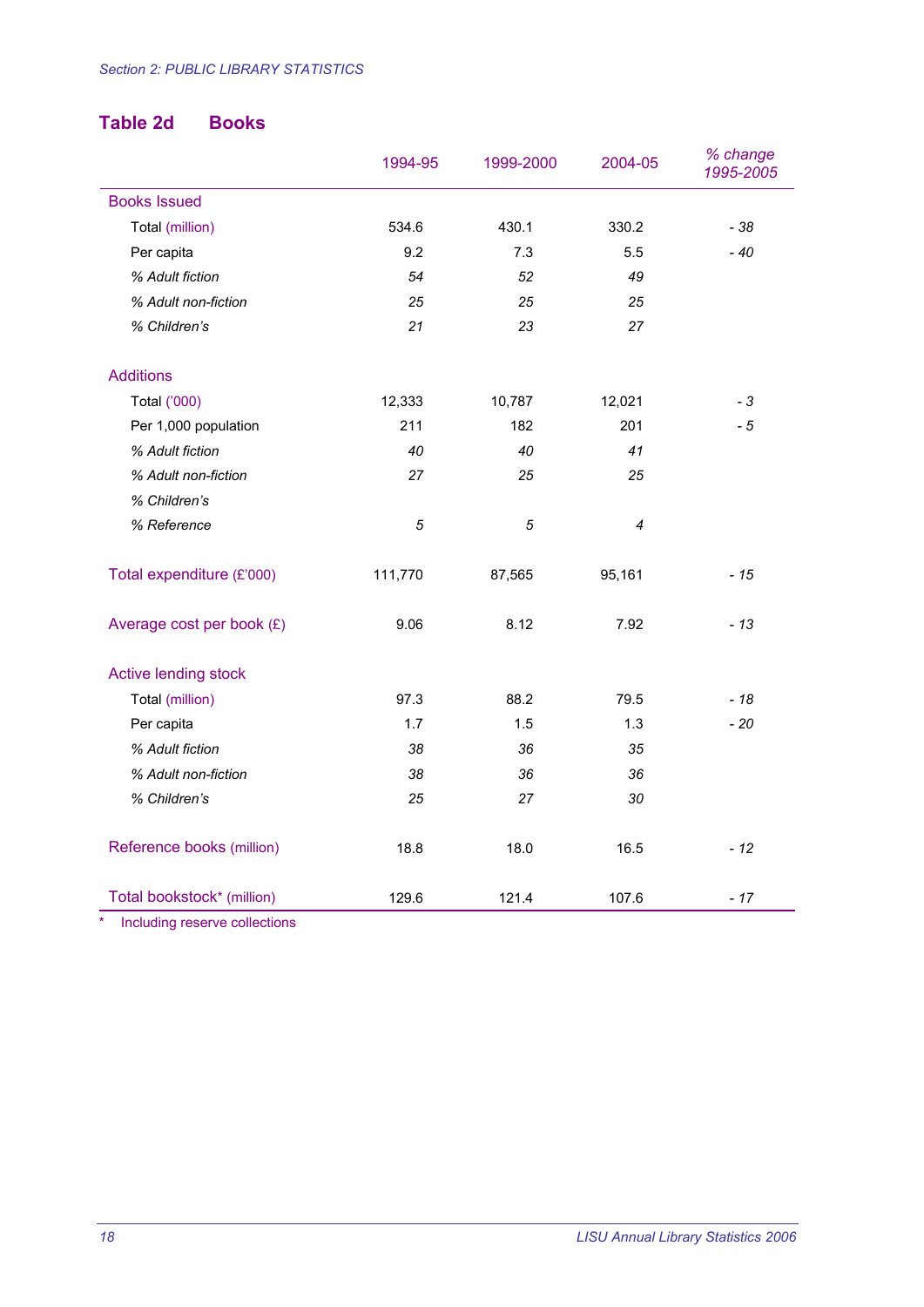|                                          | 1994-95 | 1999-2000 | 2004-05 | % change<br>1995-2005 |
|------------------------------------------|---------|-----------|---------|-----------------------|
| <b>Annual issues</b>                     |         |           |         |                       |
| Total ('000)                             | 33,080  | 37,787    | 38,687  | $\star$               |
| % Audio                                  | 76      | 64        | 57      |                       |
| % Video                                  | 24      | 33        | 40      |                       |
| Per capita                               | 0.57    | 0.64      | 0.64    | $\star$               |
| <b>Annual additions</b>                  |         |           |         |                       |
| Total ('000)                             | 1,400   | 1,464     | 1,739   | 24                    |
| % Audio                                  | 76      | 54        | 50      |                       |
| % Video                                  | 24      | 36        | 43      |                       |
| Total expenditure (£'000)                |         |           |         |                       |
| Audio                                    | 7,915   | 9,609     | 13,555  | 71                    |
| Video                                    | 3,694   | 5,413     | 9,590   | 160                   |
| Electronic resources                     | -       | 3,309     | 6,137   | -                     |
| Average cost per unit $(E)$              |         |           |         |                       |
| Audio                                    | 7.45    | 12.22     | 15.46   | 107                   |
| Video                                    | 10.94   | 10.28     | 12.89   | 18                    |
| Total audio-visual stock                 |         |           |         |                       |
| Total ('000)                             | 7,213   | 8,288     | 8,848   | 23                    |
| % Audio                                  | 87      | 69        | 59      |                       |
| % Video                                  | 13      | 21        | 29      |                       |
| Income from audio-visual hire (£'000) ** | 11,666  | 21,049    | 28,738  | 146                   |

#### **Table 2e Audio visual and electronic media**

\* Definition changed, therefore not directly comparable *(see text page 65 for details)* 

\*\* Includes income from electronic resources from 1997-98

#### **Table 2f Stock ratios**

|                                        | 1994-95 | 1999-2000 | 2004-05 |
|----------------------------------------|---------|-----------|---------|
| Stock turn (issues÷total stock)        |         |           |         |
| Total                                  | 5.5     | 4.9       | 4.2     |
| Adult fiction                          | 7.9     | 6.9       | 5.7     |
| Adult non-fiction                      | 3.7     | 3.4       | 2.9     |
| Audio visual                           | 4.9     | 5.0       | 4.8     |
| Children's                             | 4.6     | 4.2       | 3.8     |
| Items on loan as % active stock        |         |           |         |
| Total                                  | 33.0    | 29.8      | 27.7    |
| Adult fiction                          | 40.4    | 35.6      | 31.3    |
| Adult non-fiction                      | 25.9    | 23.8      | 21.4    |
| Children's                             | 32.5    | 30.0      | 30.0    |
| Audio visual                           | 27.4    | 25.4      | 24.0    |
| Active lending bookstock as % of total | 75.0    | 72.7      | 73.9    |
| Reference bookstock as % of total      | 14.5    | 14.9      | 15.3    |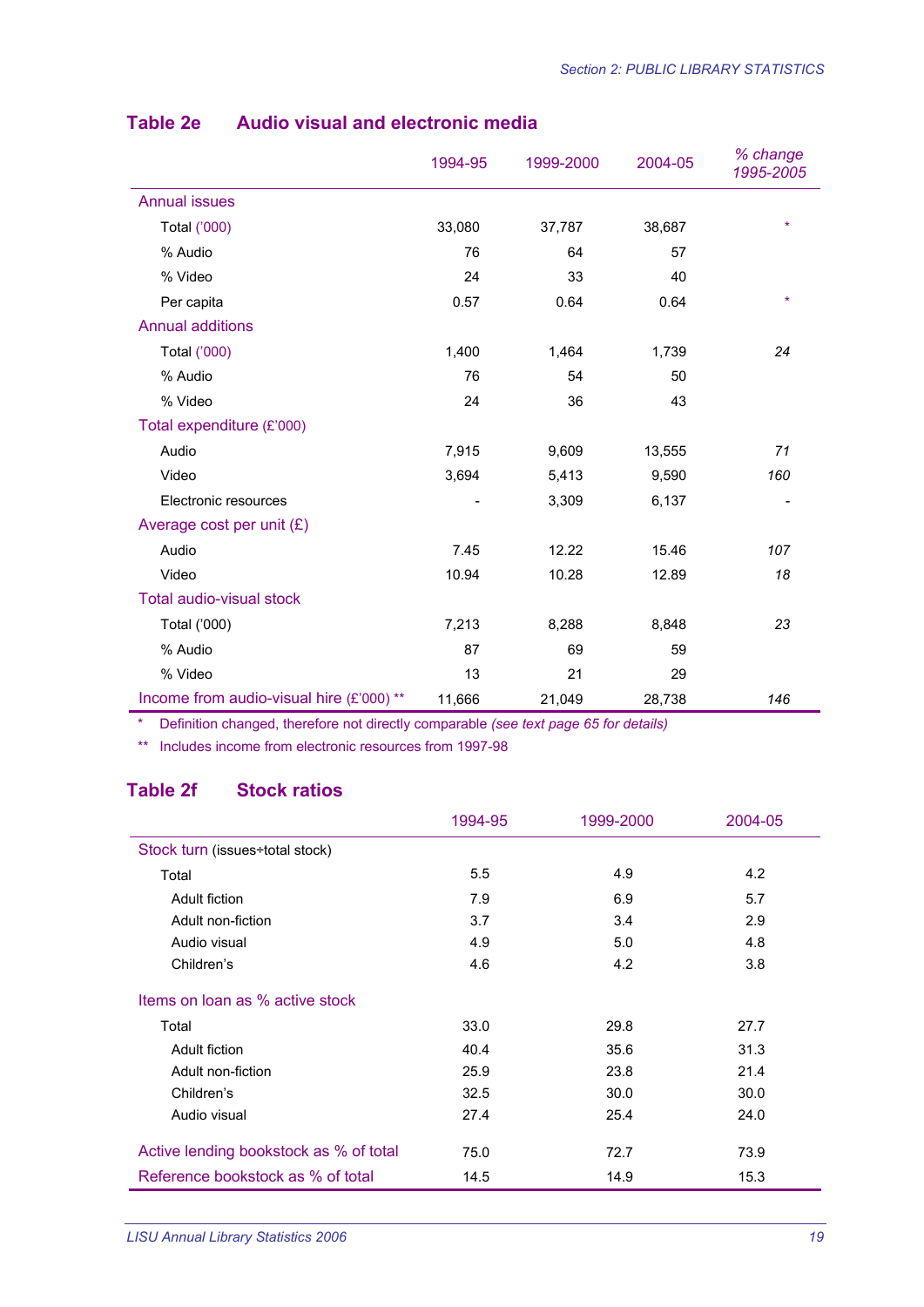# **Table 2g Service points**

|                                                |                                                            | 31.3.1995 | 31.3.2000 | 31.3.2005 | % change<br>1995-2005 |
|------------------------------------------------|------------------------------------------------------------|-----------|-----------|-----------|-----------------------|
| Hours open:                                    | 60 or more                                                 | 44        | 18        | 78        | 77                    |
|                                                | $45 - 59$                                                  | 705       | 709       | 957       | 36                    |
|                                                | $30 - 44$                                                  | 1,643     | 1,527     | 1,444     | $-12$                 |
|                                                | $10 - 29$                                                  | 1,689     | 1,710     | 1,480     | $-12$                 |
| <b>Mobiles</b>                                 |                                                            | 692       | 666       | 590       | $-15$                 |
| Subtotal                                       |                                                            | 4,773     | 4,630     | 4,549     | $-5$                  |
| Open less than 10 hours                        |                                                            | 394       | 240       | 166       | 8                     |
| <b>Total</b>                                   |                                                            | 5,167     | 4,870     | 4,715     | $-1$                  |
| Hours per week                                 |                                                            | 148,670   | 141,890   | 148,961   | 0                     |
| Per 1,000 population                           |                                                            | 2.55      | 2.40      | 2.49      | $-2$                  |
| week incl. mobiles)                            | Population per service point<br>(open 10 hours or more per | 12,233    | 12,850    | 13,158    | 8                     |
| % Static service points<br>internet connection | (open 10 hours or more) with                               |           | 54.7      | 99.5      |                       |
| internet access                                | Number of terminals for public                             |           | 2,167     | 36,509    |                       |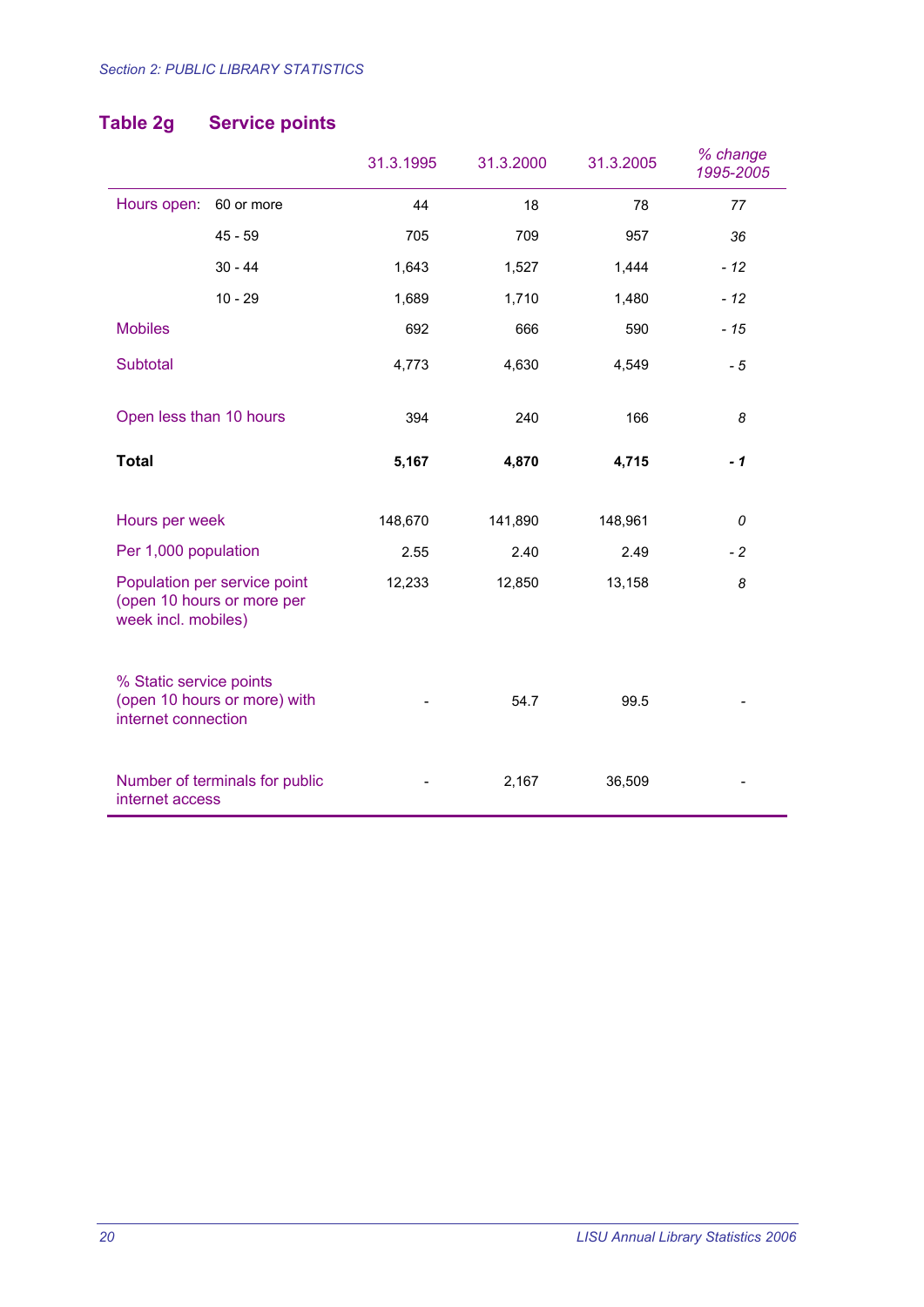## **Table 2h Staff**

|                           | 31.3.1995 | 31.3.2000 | 31.3.2005 | % change<br>1995-2005 |
|---------------------------|-----------|-----------|-----------|-----------------------|
| Total staff *             |           |           |           |                       |
| In post                   | 27,281    | 25,680    | 26,594    | - 3                   |
| per 10,000 population     | 4.7       | 4.3       | 4.4       | - 5                   |
| <b>Professional staff</b> |           |           |           |                       |
| In post                   | 6,999     | 6,335     | 6,100     | - 13                  |
| % of total                | 26        | 25        | 23        |                       |
| per 10,000 population     | 1.2       | 1.1       | 1.0       | - 15                  |
| All other staff           |           |           |           |                       |
| In post                   | 20,283    | 19,356    | 20,494    | 1                     |
| per 10,000 population     | 3.5       | 3.3       | 3.4       | - 1                   |

\* Not equal to sum of the parts due to estimation procedures

#### **Table 2i Visits**

|                | 1994-95 | 1999-2000 | 2004-05 | % change<br>1995-2005 |
|----------------|---------|-----------|---------|-----------------------|
| Visits ('000s) | 388,605 | 331,234   | 339,676 | - 13                  |
| Per capita     | 6.7     | 5.6       | 5.7     | - 15                  |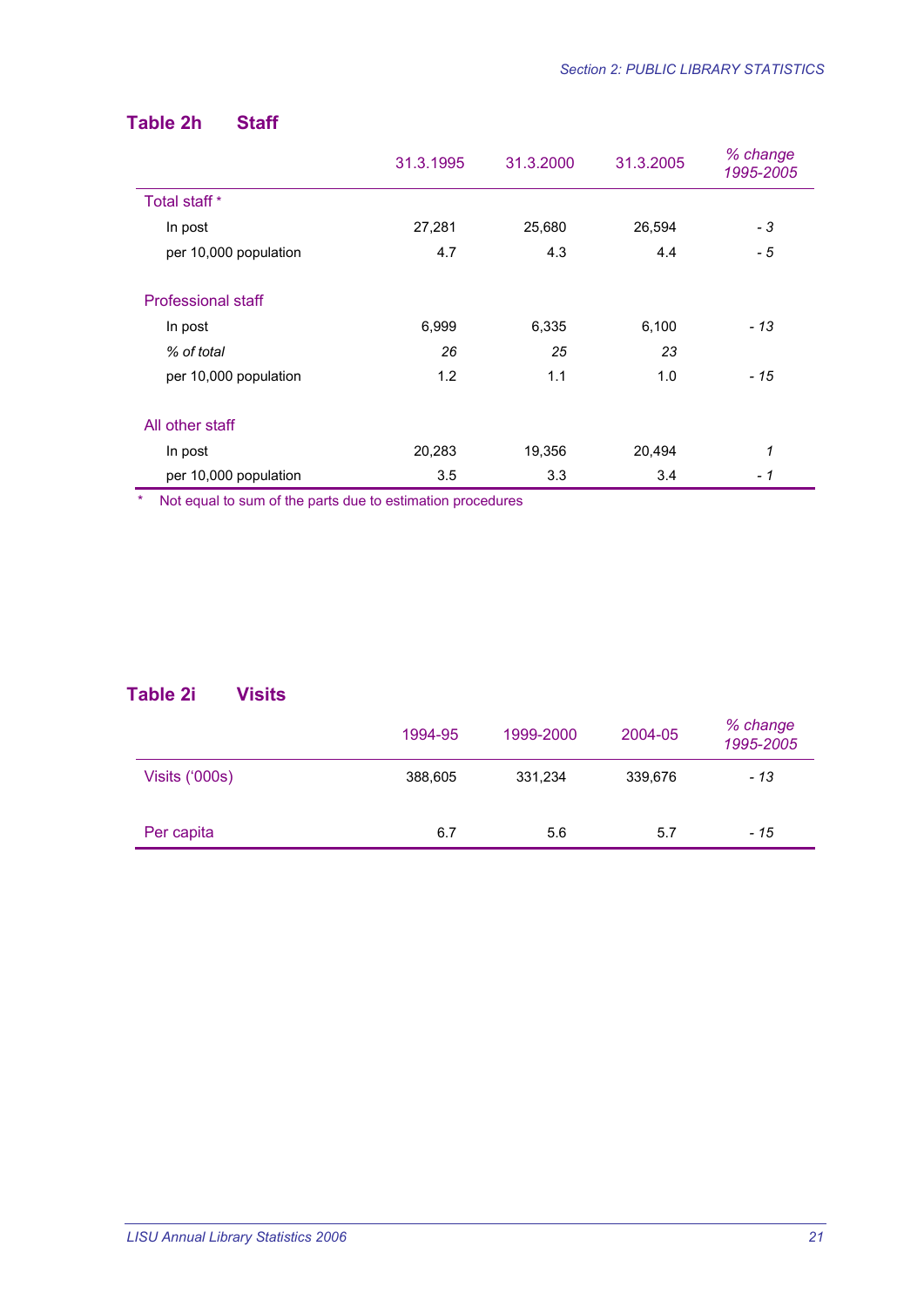# **Tables 2.1 – 2.3 Expenditure**

The staggered changeover to the asset rent method of accounting for capital introduced a major discontinuity into the series for total library expenditure. However, for the first time this year, total library expenditure has been calculated using the current definitions for all sectors with no amendments necessary. Therefore, direct comparisons can be made over ten years for all sectors except the English counties. There are three discontinuities here caused by local government reorganisation, and no direct comparisons are possible.

Table 2.1a *(page 24)* shows total library expenditure, while Table 2.1b *(page 25)* presents the same figures per head of resident population, and it is here that the most interesting comparisons can be made. London shows the highest expenditure per capita, followed by Scotland. Over the ten-year period, the greatest increase has been in Wales, albeit from a low starting position. The large increase in Northern Ireland in 2003-04 has been followed this year by a decrease of over 15%, suggesting that the level of spend achieved last year was atypical. However, total expenditure is still at a higher level than in 2002-03.



#### **Fig 2.3 Total library expenditure**

#### **Expenditure on staff**

Staff expenditure has continued to increase throughout the last ten years, and now accounts for almost 55% of total library expenditure in the UK. Table 2.2a *(page 26)* shows total expenditure on staff, and Table 2.2b *(page 27)* gives figures per head of resident population.

Staff costs per capita are greatest in London and Scotland; these should be considered in conjunction with Tables 2.24a and 2.24b *(pages 100-102)* giving details of staff numbers. Over the ten-year period, staff expenditure has risen most rapidly in Northern Ireland followed by the metropolitan districts and Wales. The increase in Northern Ireland is largely due to a significant increase of 26% in 2001-02, common to all five of the authorities. All sectors report an increase in staff expenditure this year.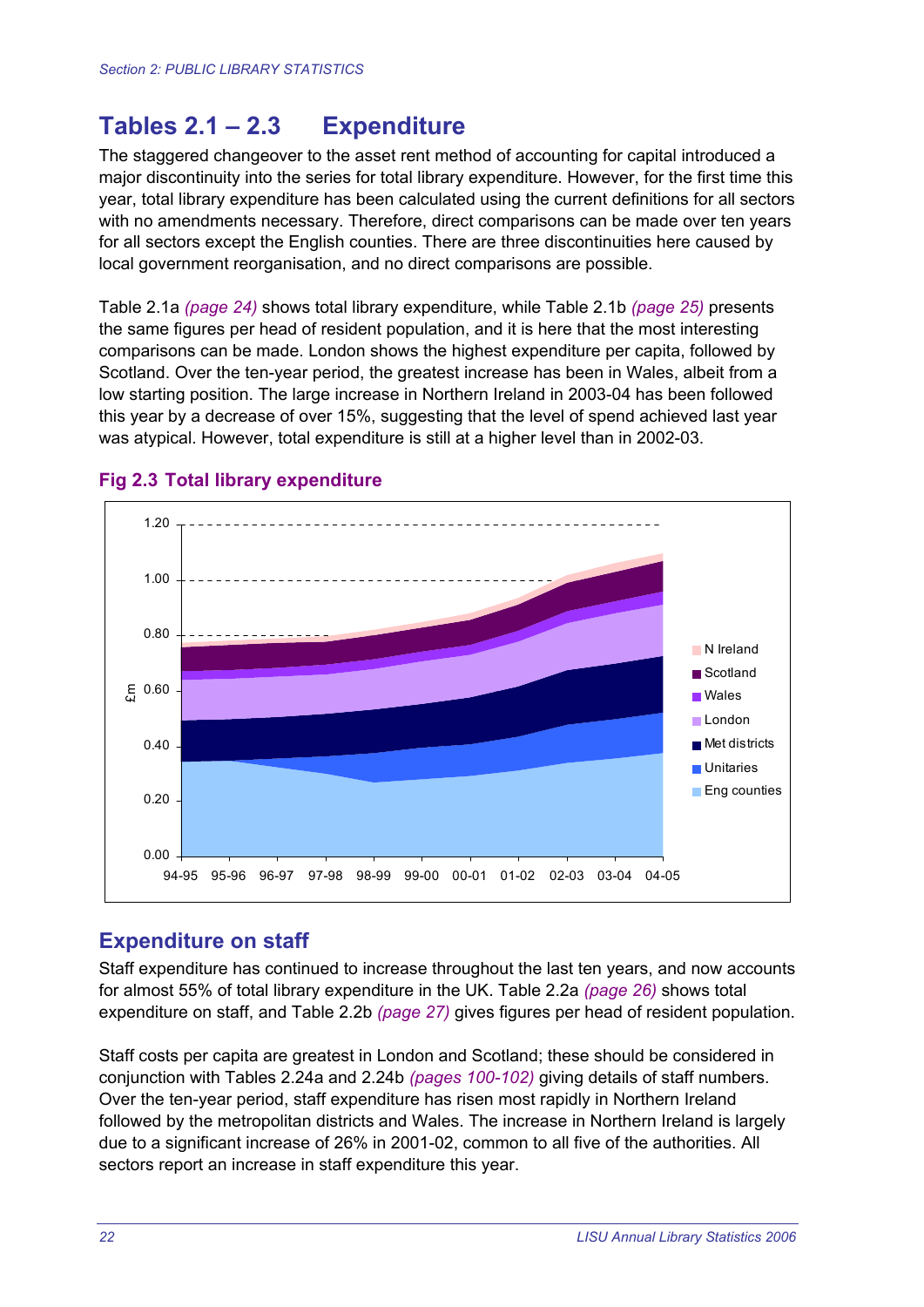Table 2.3 shows the average cost per staff member by sector. This has been calculated as the total expenditure on staff divided by the total number of staff in post. It gives a general average cost of employing a member of library staff, with no distinction made between professionals and others, and includes the indirect costs of National Insurance, superannuation and so on. The average cost per staff member has risen significantly in all sectors over the ten-year period considered here, with increases throughout in 2004-05.

As might be expected, average wage costs are highest in London – some 22% above the average for the UK as a whole. Around half this difference can be accounted for by formal London weighting allowances.

For comparison purposes, changes in the average earnings index are shown following Table 2.3. Fig 2.4 brings together the various elements of the staffing question to show how these interrelate for the UK as a whole. It is immediately apparent that average staff costs have kept pace with the increase in average earnings. The total salary bill has been kept down, however, by reducing staff numbers, particularly professional staff numbers, to a considerable extent *(Table 2.24)*.



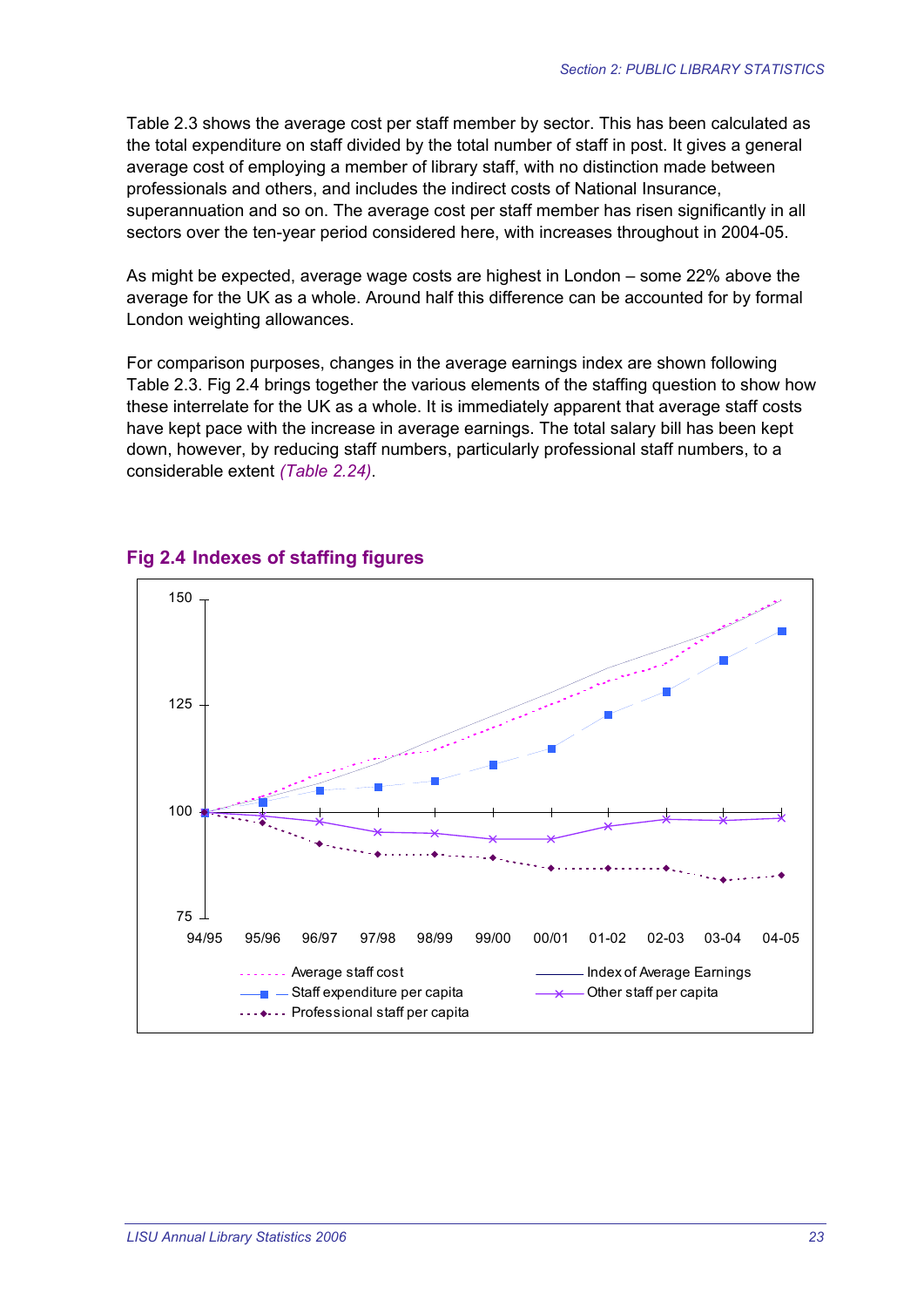|           | English<br>counties | <b>Unitary</b><br>authorities <sup>(a)</sup> | Metropolitan<br>districts | London  | <b>Total</b><br>England |
|-----------|---------------------|----------------------------------------------|---------------------------|---------|-------------------------|
| 1994-95   | 343,176             |                                              | 150,954                   | 145,149 | 639,279                 |
| 95-96     | 349,127             |                                              | 148,688                   | 144,595 | 642,411                 |
| 96-97     | 321,842             | 32,212                                       | 151,339                   | 146,332 | 651,724                 |
| 97-98     | 298,303             | 64,596                                       | 152,346                   | 145,563 | 660,808                 |
| 98-99     | 267,298             | 106,768                                      | 158,911                   | 147,671 | 680,649                 |
| 1999-2000 | 281,728             | 111,726                                      | 159,736                   | 151,985 | 705,175                 |
| 2000-01   | 291,600             | 116,237                                      | 167,213                   | 156,435 | 731,486                 |
| $01 - 02$ | 311,211             | 123,981                                      | 181,262                   | 161,988 | 778,442                 |
| $02 - 03$ | 338,727             | 138,452                                      | 197,117                   | 171,761 | 846,057                 |
| 03-04     | 356,209             | 141,832                                      | 201,543                   | 181,208 | 880,793                 |
| 04-05     | 373,748             | 146,571                                      | 206,775                   | 184,992 | 912,087                 |
|           |                     |                                              |                           |         |                         |
| Change %  |                     |                                              |                           |         |                         |
| Last year | 4.9                 | 3.3                                          | 2.6                       | 2.1     | 3.6                     |
| 5 year    | 33                  | 32                                           | 29                        | 22      | 29                      |
| 10 year   | n/a                 | n/a                                          | 37                        | 27      | 43                      |

#### **Table 2.1a Total expenditure (£'000)**

(excluding capital payments & agency services and capital accounting)

(a) Unitary authorities were formerly part of the English counties. See Appendix C for details.

|           | <b>Wales</b> | <b>Scotland</b> | Northern Ireland | <b>Total UK</b> |
|-----------|--------------|-----------------|------------------|-----------------|
| 1994-95   | 30,821       | 86,346          | 17,672           | 774,117         |
| 95-96     | 33,119       | 88,540          | 18,347           | 782,417         |
| 96-97     | 32,177       | 88,030          | 18,571           | 790,503         |
| 97-98     | 32,751       | 85,208          | 18,412           | 797,179         |
| 98-99     | 33,948       | 86,456          | 19,936           | 820,988         |
| 1999-2000 | 35,526       | 87,872          | 19,749           | 848,323         |
| 2000-01   | 35,871       | 91,173          | 20,643           | 879,173         |
| $01 - 02$ | 37,269       | 95,680          | 24,513           | 935,903         |
| $02 - 03$ | 42,284       | 103,469         | 25,263           | 1,017,072       |
| 03-04     | 43,810       | 107,083         | 30,371           | 1,062,056       |
| 04-05     | 46,182       | 112,673         | 25,771           | 1,096,713       |
| Change %  |              |                 |                  |                 |
| Last year | 5.4          | 5.2             | $-15.1$          | 3.3             |
| 5 year    | 30           | 28              | 30               | 29              |
| 10 year   | 50           | 30              | 46               | 42              |

Change in the RPI: Last year + 3.0%, over 5 years + 12.9%, over 10 years + 29.6%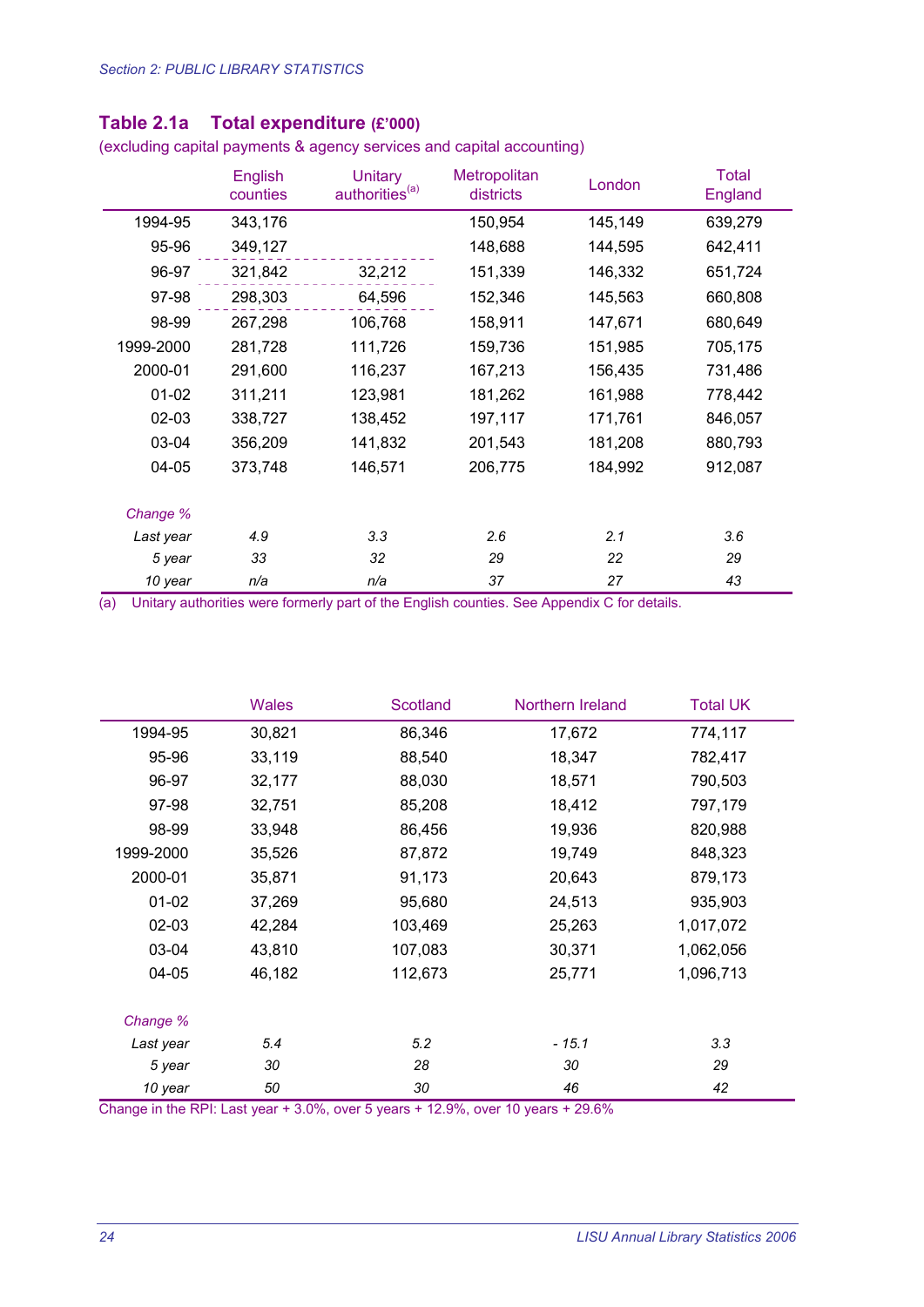|           | English<br>counties | Unitary<br>authorities <sup>(a)</sup> | <b>Metropolitan</b><br>districts | London | <b>Total</b><br>England |
|-----------|---------------------|---------------------------------------|----------------------------------|--------|-------------------------|
| 1994-95   | 11.23               |                                       | 13.48                            | 20.83  | 13.12                   |
| 95-96     | 11.37               |                                       | 13.30                            | 20.64  | 13.14                   |
| 96-97     | 11.45               | 11.80                                 | 13.54                            | 20.69  | 13.28                   |
| 97-98     | 11.55               | 12.49                                 | 13.66                            | 20.44  | 13.41                   |
| 98-99     | 11.69               | 12.89                                 | 14.26                            | 20.55  | 13.75                   |
| 1999-2000 | 12.23               | 13.47                                 | 14.35                            | 20.86  | 14.17                   |
| 2000-01   | 12.59               | 13.97                                 | 15.02                            | 21.21  | 14.63                   |
| $01 - 02$ | 13.55               | 15.17                                 | 16.75                            | 22.59  | 15.84                   |
| 02-03     | 14.66               | 16.84                                 | 18.15                            | 23.37  | 17.08                   |
| 03-04     | 15.32               | 17.12                                 | 18.45                            | 24.53  | 17.67                   |
| 04-05     | 15.98               | 17.63                                 | 18.87                            | 24.90  | 18.21                   |
|           |                     |                                       |                                  |        |                         |
| Change %  |                     |                                       |                                  |        |                         |
| Last year | 4.3                 | 3.0                                   | 2.3                              | 1.5    | 3.1                     |
| 5 year    | 31                  | 31                                    | 32                               | 19.4   | 28                      |
| 10 year   | n/a                 | n/a                                   | 40                               | 19.5   | 39                      |

#### **Table 2.1b Expenditure per capita (£)**

(excluding capital payments & agency services and capital accounting)

(a) Unitary authorities were formerly part of the English counties. See Appendix C for details.

|           | <b>Wales</b> | Scotland | Northern Ireland | <b>Total UK</b> |
|-----------|--------------|----------|------------------|-----------------|
| 1994-95   | 10.58        | 16.82    | 10.87            | 13.26           |
| 95-96     | 11.36        | 17.24    | 11.24            | 13.36           |
| 96-97     | 11.02        | 17.17    | 11.17            | 13.44           |
| 97-98     | 11.19        | 16.63    | 10.99            | 13.51           |
| 98-99     | 11.57        | 16.88    | 11.81            | 13.86           |
| 1999-2000 | 12.10        | 17.17    | 11.70            | 14.32           |
| 2000-01   | 12.18        | 17.83    | 12.16            | 14.71           |
| $01-02$   | 12.82        | 18.89    | 14.53            | 15.92           |
| 02-03     | 14.47        | 20.38    | 14.89            | 17.17           |
| 03-04     | 14.91        | 21.08    | 17.84            | 17.83           |
| 04-05     | 15.64        | 22.09    | 15.07            | 18.82           |
| Change %  |              |          |                  |                 |
| Last year | 4.9          | 4.8      | $-15.5$          | 2.8             |
| 5 year    | 29           | 29       | 29               | 28              |
| 10 year   | 48           | 31       | 39               | 38              |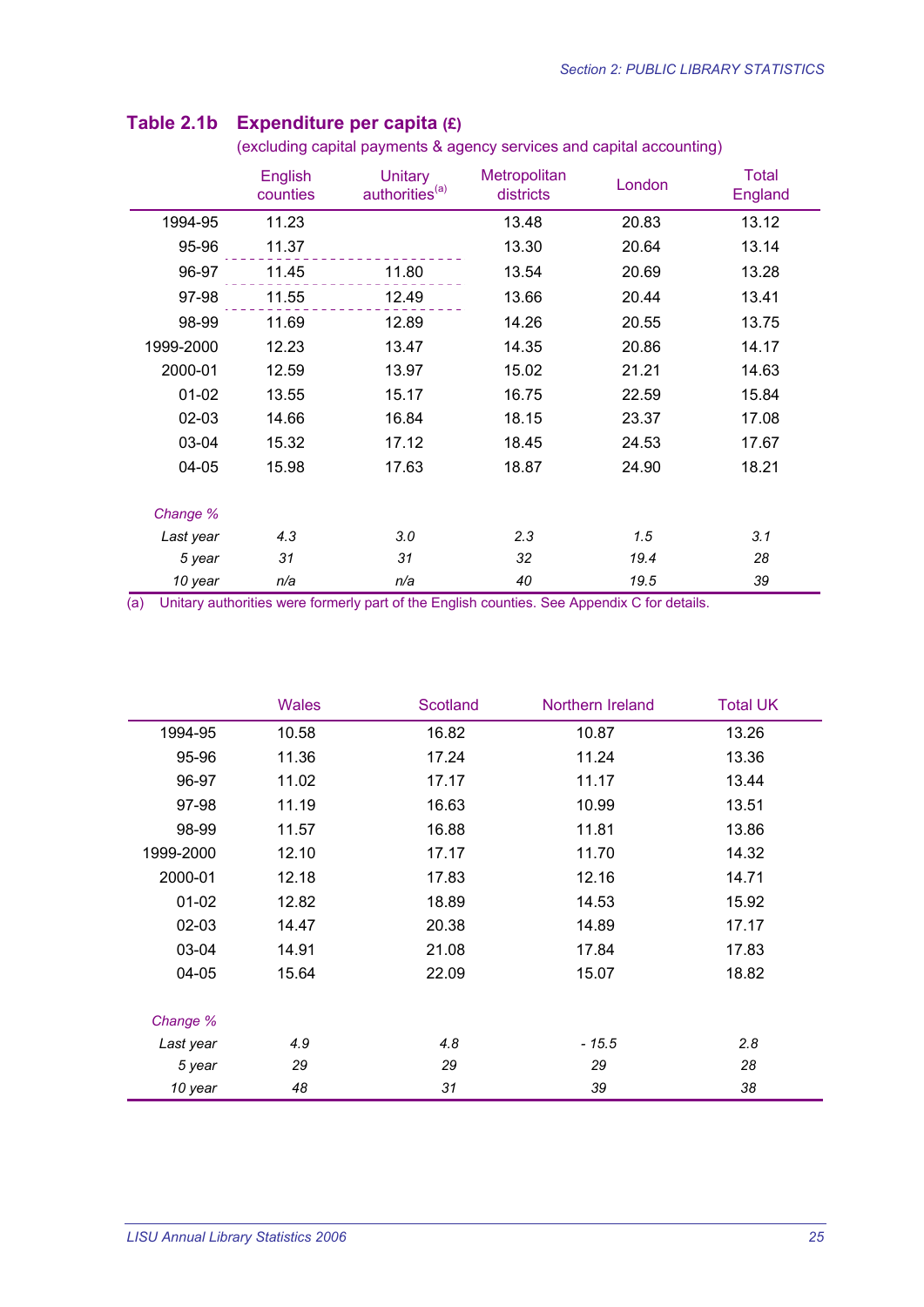|           | <b>English</b><br>counties | <b>Unitary</b><br>authorities <sup>(a)</sup> | <b>Metropolitan</b><br>districts | London  | <b>Total</b><br>England |
|-----------|----------------------------|----------------------------------------------|----------------------------------|---------|-------------------------|
| 1994-95   | 177,721                    |                                              | 82,214                           | 78,667  | 338,602                 |
| 95-96     | 183,007                    |                                              | 82,761                           | 80,577  | 346,344                 |
| 96-97     | 173,984                    | 17,454                                       | 85,063                           | 81,564  | 358,064                 |
| 97-98     | 161,978                    | 33,782                                       | 86,469                           | 81,351  | 363,580                 |
| 98-99     | 144,034                    | 54,679                                       | 88,322                           | 81,918  | 368,953                 |
| 1999-2000 | 150,118                    | 57,456                                       | 90,650                           | 84,855  | 383,079                 |
| 2000-01   | 157,349                    | 60,116                                       | 95,205                           | 88,638  | 401,308                 |
| $01 - 02$ | 164,509                    | 63,248                                       | 100,443                          | 90,703  | 418,902                 |
| 02-03     | 173,592                    | 68,003                                       | 105,682                          | 94,580  | 441,856                 |
| 03-04     | 185,200                    | 73,431                                       | 112,253                          | 100,791 | 471,674                 |
| 04-05     | 194,588                    | 78,199                                       | 117,018                          | 107,132 | 496,938                 |
| Change %  |                            |                                              |                                  |         |                         |
| Last year | 5.1                        | 6.5                                          | 4.2                              | 6.3     | 5.4                     |
| 5 year    | 30                         | 26                                           | 29                               | 26      | 30                      |
| 10 year   | n/a                        | n/a                                          | 42                               | 36      | 47                      |

#### **Table 2.2a Expenditure on employees (£'000)**

(a) Unitary authorities were formerly part of the English counties. See Appendix C for details.

|           | <b>Wales</b> | <b>Scotland</b> | Northern Ireland | <b>Total UK</b> |
|-----------|--------------|-----------------|------------------|-----------------|
| 1994-95   | 16,663       | 46,042          | 10,841           | 412,148         |
| 95-96     | 17,599       | 48,680          | 11,246           | 423,869         |
| 96-97     | 17,465       | 49,969          | 11,365           | 436,864         |
| 97-98     | 17,827       | 48,698          | 11,411           | 441,516         |
| 98-99     | 18,429       | 48,818          | 11,944           | 448,144         |
| 1999-2000 | 19,105       | 50,738          | 12,283           | 465,206         |
| 2000-01   | 19,488       | 51,281          | 13,276           | 485,353         |
| $01 - 02$ | 20,138       | 54,121          | 16,657           | 509,818         |
| $02 - 03$ | 21,183       | 57,164          | 16,792           | 536,996         |
| 03-04     | 22,914       | 59,547          | 16,513           | 570,647         |
| 04-05     | 24,355       | 63,357          | 17,652           | 602,301         |
| Change %  |              |                 |                  |                 |
| Last year | 6.3          | 6.4             | 6.9              | 5.5             |
| 5 year    | 27           | 25              | 44               | 29              |
| 10 year   | 46           | 38              | 63               | 46              |

Change in the RPI: Last year + 3.0%, over 5 years + 12.9%, over 10 years + 29.6%

Change in average earnings index:

Whole economy: Last year +4.5%, over 5 years +21.9%, over 10 years +49.6%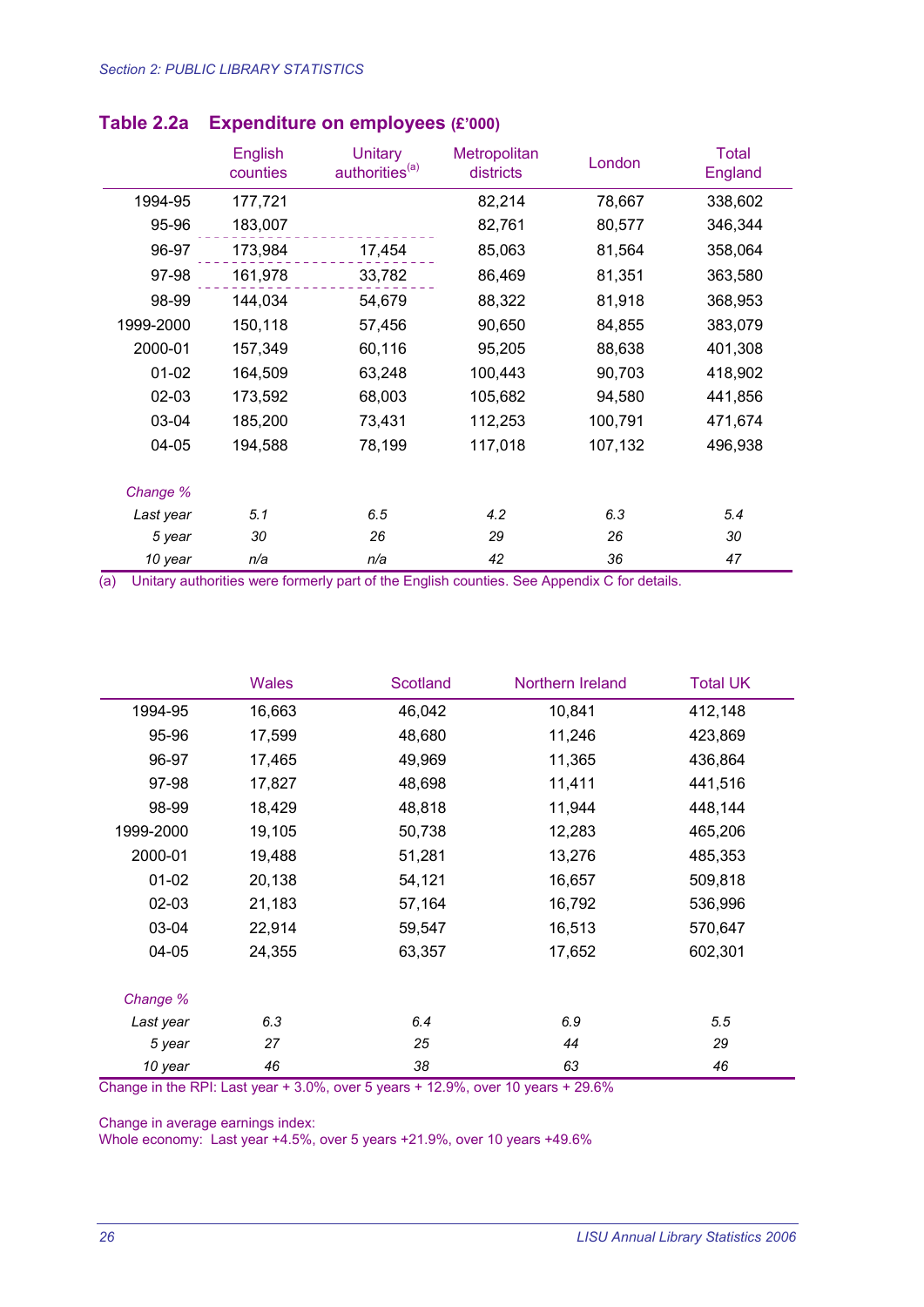|           | English<br>counties | <b>Unitary</b><br>authorities <sup>(a)</sup> | Metropolitan<br>districts | London | <b>Total</b><br>England |
|-----------|---------------------|----------------------------------------------|---------------------------|--------|-------------------------|
| 1994-95   | 5.82                |                                              | 7.34                      | 11.29  | 6.95                    |
| 95-96     | 5.96                |                                              | 7.40                      | 11.50  | 7.08                    |
| 96-97     | 6.19                | 6.39                                         | 7.61                      | 11.53  | 7.29                    |
| 97-98     | 6.27                | 6.53                                         | 7.75                      | 11.42  | 7.38                    |
| 98-99     | 6.30                | 6.60                                         | 7.92                      | 11.40  | 7.45                    |
| 1999-2000 | 6.52                | 6.93                                         | 8.14                      | 11.65  | 7.70                    |
| 2000-01   | 6.79                | 7.23                                         | 8.55                      | 12.02  | 8.03                    |
| $01 - 02$ | 7.16                | 7.74                                         | 9.28                      | 12.65  | 8.53                    |
| 02-03     | 7.51                | 8.28                                         | 9.73                      | 12.87  | 8.92                    |
| 03-04     | 7.96                | 8.86                                         | 10.27                     | 13.64  | 9.46                    |
| 04-05     | 8.32                | 9.40                                         | 10.60                     | 14.42  | 9.92                    |
|           |                     |                                              |                           |        |                         |
| Change %  |                     |                                              |                           |        |                         |
| Last year | 4.4                 | 6.1                                          | 3.9                       | 5.7    | 4.9                     |
| 5 year    | 28                  | 36                                           | 31                        | 24     | 29                      |
| 10 year   | n/a                 | n/a                                          | 45                        | 28     | 43                      |

## **Table 2.2b Expenditure on employees per capita (£)**

|           | <b>Wales</b> | Scotland | Northern Ireland | <b>Total UK</b> |
|-----------|--------------|----------|------------------|-----------------|
| 1994-95   | 5.72         | 8.97     | 6.67             | 7.06            |
| 95-96     | 6.03         | 9.48     | 6.89             | 7.23            |
| 96-97     | 5.98         | 9.74     | 6.83             | 7.43            |
| 97-98     | 6.09         | 9.51     | 6.81             | 7.48            |
| 98-99     | 6.28         | 9.53     | 7.07             | 7.57            |
| 1999-2000 | 6.51         | 9.91     | 7.28             | 7.85            |
| 2000-01   | 6.61         | 10.03    | 7.82             | 8.12            |
| $01 - 02$ | 6.93         | 10.69    | 9.88             | 8.67            |
| $02 - 03$ | 7.25         | 11.26    | 9.90             | 9.07            |
| 03-04     | 7.80         | 11.72    | 9.70             | 9.58            |
| 04-05     | 8.25         | 12.42    | 10.32            | 10.06           |
| Change %  |              |          |                  |                 |
| Last year | 5.8          | 6.0      | 6.4              | 5.1             |
| 5 year    | 27           | 25       | 42               | 28              |
| 10 year   | 44           | 38       | 55               | 43              |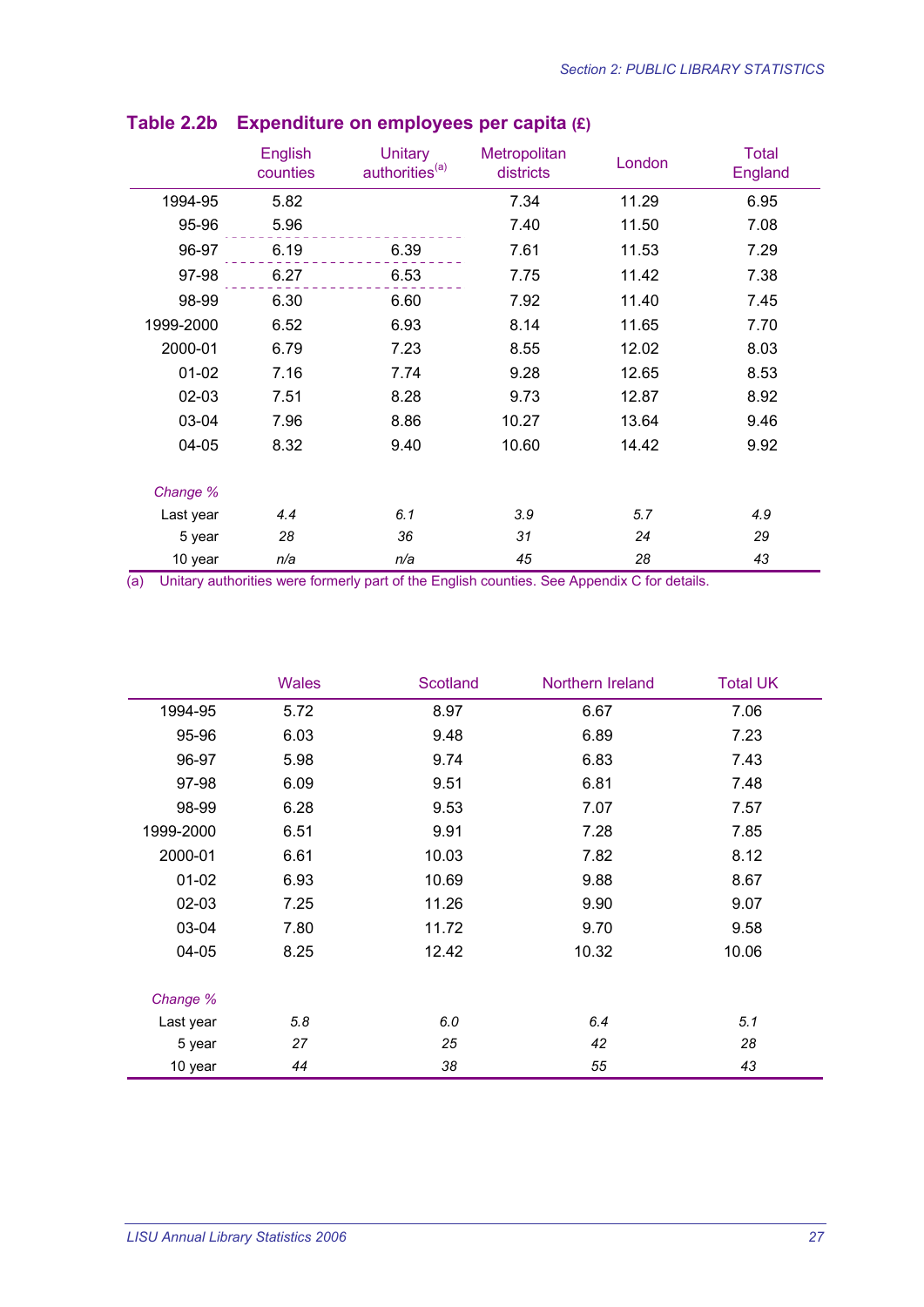|           | English<br>counties | Unitary<br>authorities <sup>(a)</sup> | Metropolitan<br>districts | London | <b>Total</b><br>England |
|-----------|---------------------|---------------------------------------|---------------------------|--------|-------------------------|
| 1994-95   | 14,732              |                                       | 14,416                    | 18,297 | 15,345                  |
| 95-96     | 15,210              |                                       | 14,864                    | 18,932 | 15,847                  |
| 96-97     | 16,084              | 16,169                                | 15,680                    | 19,797 | 16,699                  |
| 97-98     | 16,778              | 15,948                                | 16,090                    | 20,869 | 17,276                  |
| 98-99     | 16,939              | 16,742                                | 16,596                    | 20,855 | 17,553                  |
| 1999-2000 | 17,622              | 17,469                                | 17,182                    | 21,859 | 18,271                  |
| 2000-01   | 18,462              | 18,138                                | 18,220                    | 22,996 | 19,186                  |
| $01-02$   | 19,064              | 19,275                                | 18,829                    | 23,657 | 19,872                  |
| 02-03     | 19,780              | 20,175                                | 19,375                    | 24,083 | 20,524                  |
| 03-04     | 20,750              | 21,889                                | 20,938                    | 26,564 | 22,004                  |
| 04-05     | 21,672              | 22,476                                | 21,825                    | 27,672 | 22,910                  |
| Change %  |                     |                                       |                           |        |                         |
| Last year | 4.4                 | 2.7                                   | 4.2                       | 4.2    | 4.1                     |
| 5 year    | 23                  | 29                                    | 27                        | 27     | 25                      |
| 10 year   | 47                  | n/a                                   | 51                        | 51     | 49                      |

#### **Table 2.3 Average salary/wage cost (£)**

(a) Unitary authorities were formerly part of the English counties. See Appendix C for details.

|           | <b>Wales</b> | Scotland | Northern Ireland | <b>Total UK</b> |
|-----------|--------------|----------|------------------|-----------------|
| 1994-95   | 14,110       | 14,299   | 13,310           | 15,107          |
| 95-96     | 14,886       | 15,226   | 13,988           | 15,676          |
| 96-97     | 14,647       | 16,112   | 14,612           | 16,477          |
| 97-98     | 16,185       | 15,963   | 15,389           | 17,022          |
| 98-99     | 16,123       | 16,588   | 15,862           | 17,331          |
| 1999-2000 | 17,352       | 17,575   | 16,919           | 18,115          |
| 2000-01   | 17,975       | 17,981   | 17,128           | 18,938          |
| $01 - 02$ | 18,701       | 18,918   | 21,355           | 19,762          |
| 02-03     | 18,670       | 19,569   | 21,678           | 20,372          |
| 03-04     | 19,464       | 20,752   | 20,549           | 21,709          |
| $04 - 05$ | 19,843       | 22,123   | 21,738           | 22,648          |
| Change %  |              |          |                  |                 |
| Last year | 1.9          | 6.6      | 5.8              | 4.3             |
| 5 year    | 14.4         | 26       | 28               | 25              |
| 10 year   | 41           | 55       | 63               | 50              |

Change in average earnings index:

Whole economy: Last year +4.5%, over 5 years +21.9%, over 10 years +49.6%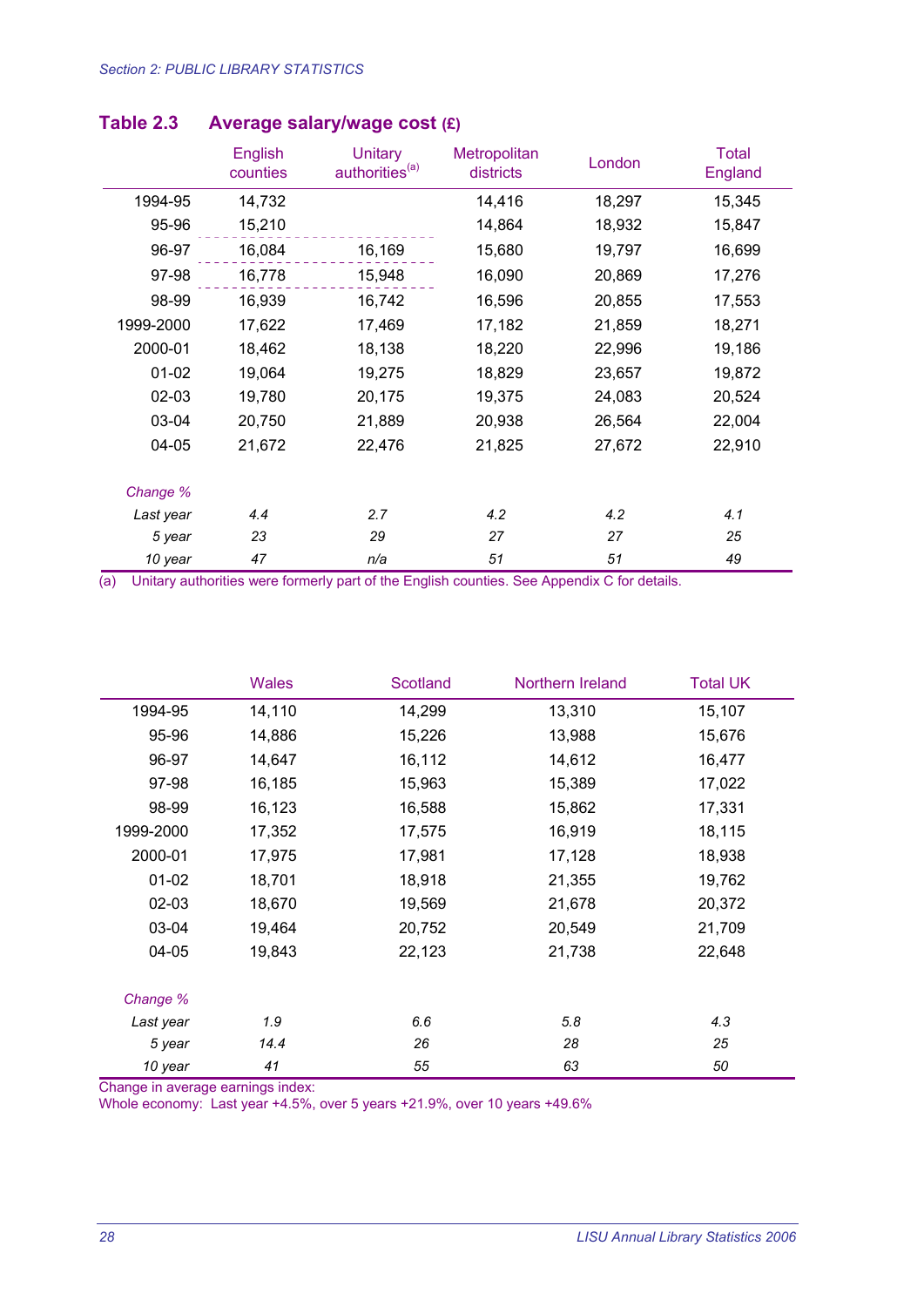# **Tables 2.4 and 2.5 Materials expenditure**

Table 2.4a *(pages 34-36)* shows total expenditure on books and audio-visual materials in cash terms. In 2004-05 book expenditure was £95.2 million for the UK as a whole, a decrease of almost 1% over the previous year, which follows increases of 1.3% and 6.2% over the period 2001-03. Audio-visual expenditure was £23.2 million – an increase of 5.6% over last year. Expenditure per capita is shown in Table 2.4b *(pages 34-36).*

Whilst staff costs account for rather more than half of all expenditure, the next largest segment is spent on materials. The proportion has been falling over the last ten years, from 18.0% of the total in 1994-95 to 12.5% in 2004-05. Expenditure on books is the largest element of materials expenditure; it accounts for 8.7% of total expenditure (compared to 14.4% in 1994-95). The proportion of expenditure on non-book materials has increased slightly over the ten-year period, and now accounts for 3.8% of total expenditure, compared to 3.6% in 1994-95.

Fig 2.5 illustrates the trends in books and audio-visual expenditure per capita, and shows the retail price index for comparison. Audio-visual expenditure per capita has increased at a much faster rate than inflation over the ten-year period, and the fall in 1996-97 has been shown to be a temporary feature. After considerable falls in 1996-97 and 1997-98, book expenditure has remained relatively stable.



#### **Fig 2.5 Comparison of book and audio-visual expenditure per capita with inflation**

## **Books**

Book expenditure per capita fell in cash terms between 1994-95 and 1997-98. The period 2000-02 saw book expenditure per capita remain constant for the UK overall, followed by increases in 2002-03 and 2003-04. Despite a decrease of 1.2% in 2004-05, book expenditure per capita is at a higher level than it was in 1997-98 *(Table 2.4b).*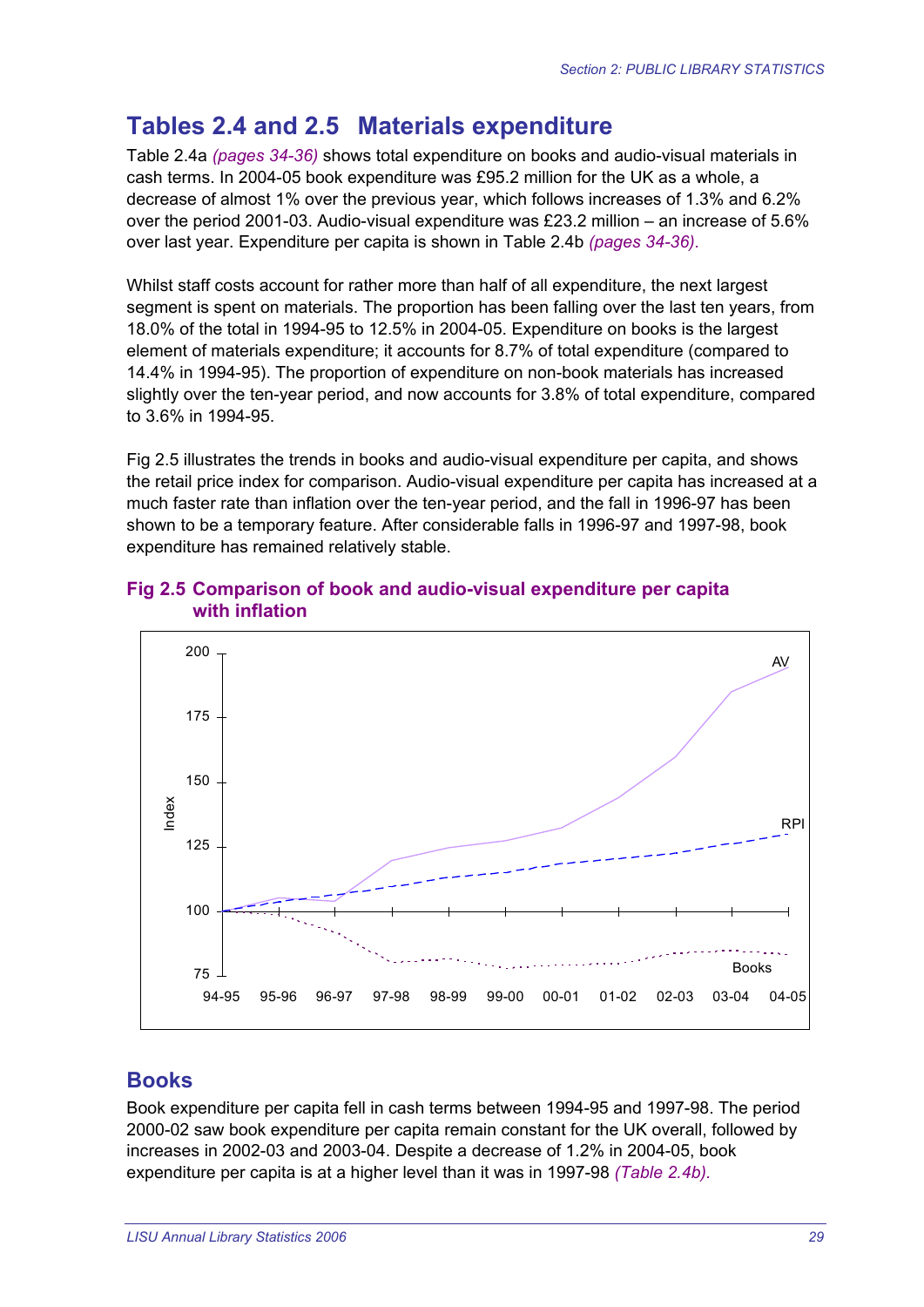There are substantial differences between the sectors, both in the levels of expenditure and in the extent to which expenditure has been cut, illustrated in Fig 2.6*.* The last year has seen increases in book expenditure in all sectors except for the English unitary authorities, Northern Ireland and Scotland, with Wales faring the best with an increase of 10%. It is also encouraging that five of the seven sectors are spending more than they were five years ago.

Northern Ireland has seen a staggering decrease of 49% in book expenditure in 2004-05. Further investigation illustrates that this is sector wide, with four out of five Education and Library Boards suffering large drops in book spend – three of these reporting falls of more than 60%. *The Public Library Materials Fund and Budget Survey 2005-07* indicates that this has been reversed somewhat in 2005-06 and so is not indicative of a new level of expenditure.

All areas experienced major cuts in spending between 1995 and 1998. Since then, the trends have levelled somewhat, with only Northern Ireland suffering significant cuts in any one year. There is now little difference in the overall levels of provision in the English sector averages, with spending between £1.43 and £1.70 per capita in 2004-05.

In Scotland, expenditure levels in 1995-96 were £2.60 per capita – easily the best provision in the UK. In the first five years following local government reorganisation, cuts of 31% were made in book expenditure per capita in Scotland. However, Scotland has still seen the highest levels of book expenditure per capita in each year of the ten-year period, despite a decrease of 7% in 2004-05.



#### **Fig 2.6 Book expenditure per capita by sector**

Spending per capita in Northern Ireland appears particularly variable which may be due in part to its relative size. With only five ELBs covering the province, an unusual year in any one of them can have a significant impact on the overall figures. This is not always the case,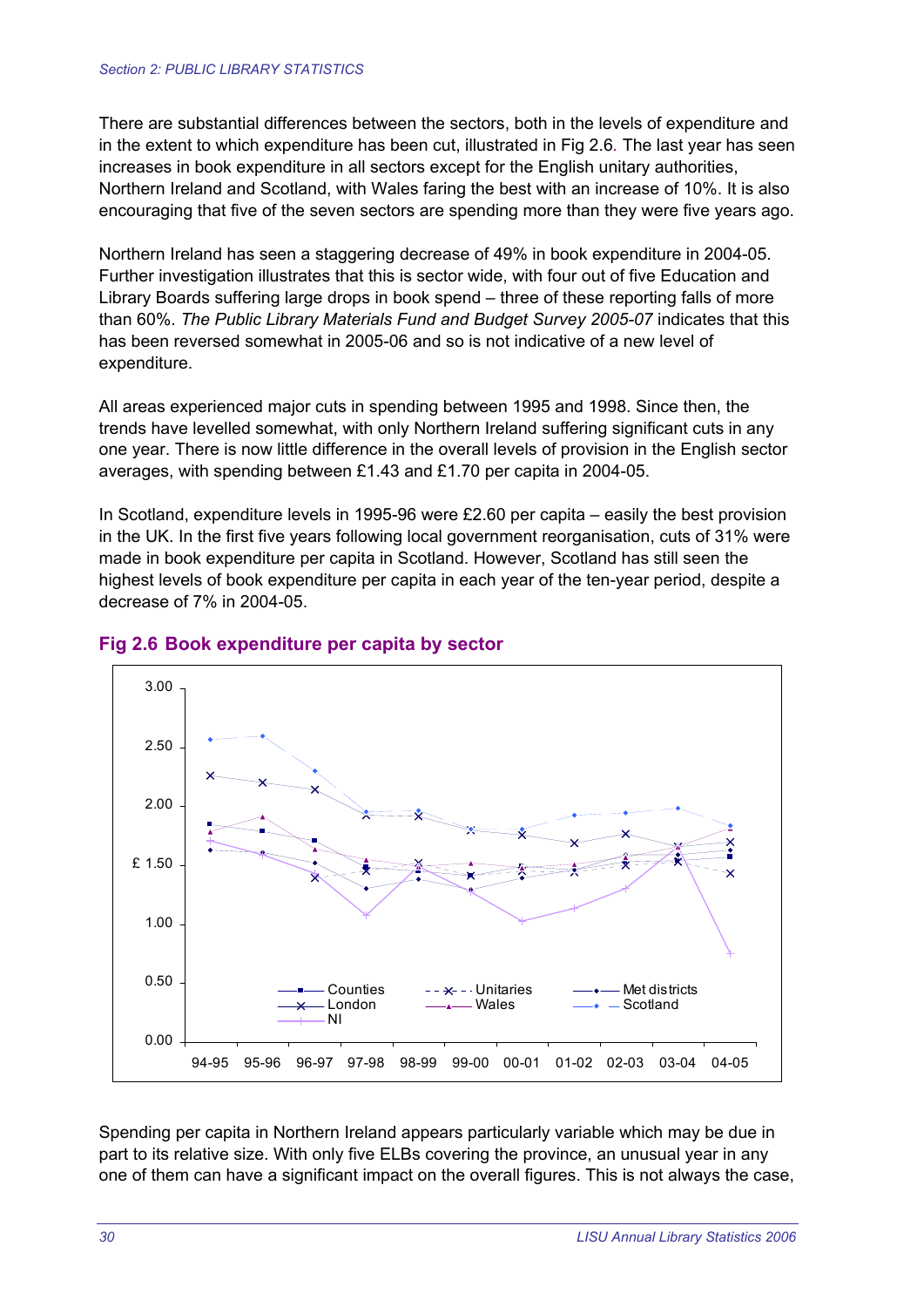however, the fall in spending in 1997-98 was common to four of the five authorities, for example, and the decrease in the last year is once again common to four ELBs.

It is difficult to interpret the above average spending levels in London, which apply to other areas as well as books. On an individual authority basis, the 'per capita' statistic works unfairly in places like Westminster and the City of London, where there are many more users than are represented by their resident populations. However, these have little effect on the overall London figure, and on that wider basis it could be argued that a considerable proportion of central London's daytime users still live within the London area.

Looking at individual authorities, there were 17 (out of 208 in total, or 8%) which spent less than £1 per head of population on books in 2004-05 – this compares to ten (5%) in 2003-04. The lowest expenditure per capita was in Croydon at 34p per head.

#### **Audio-visual materials**

Spending on audio-visual materials per capita is highest in the English counties and London, and lowest in Northern Ireland, which is largely due to a decrease of 54% in 2004-05. As with book expenditure, the decrease appears to be sector wide – four out of five ELBs suffered large decreases in 2004-05, with three ELBs reporting falls of more than 60%. Growth in spending on audio-visual materials has been considerable over the period, with per capita spending almost doubling in England, more than doubling in Wales and increasing by almost a half in Scotland. Fig 2.7 shows the difference in growth rates of expenditure per capita on audio and video materials separately for the UK as a whole. Also shown is the percentage of total audio-visual expenditure on audio materials.



#### **Fig 2.7 Audio-visual expenditure**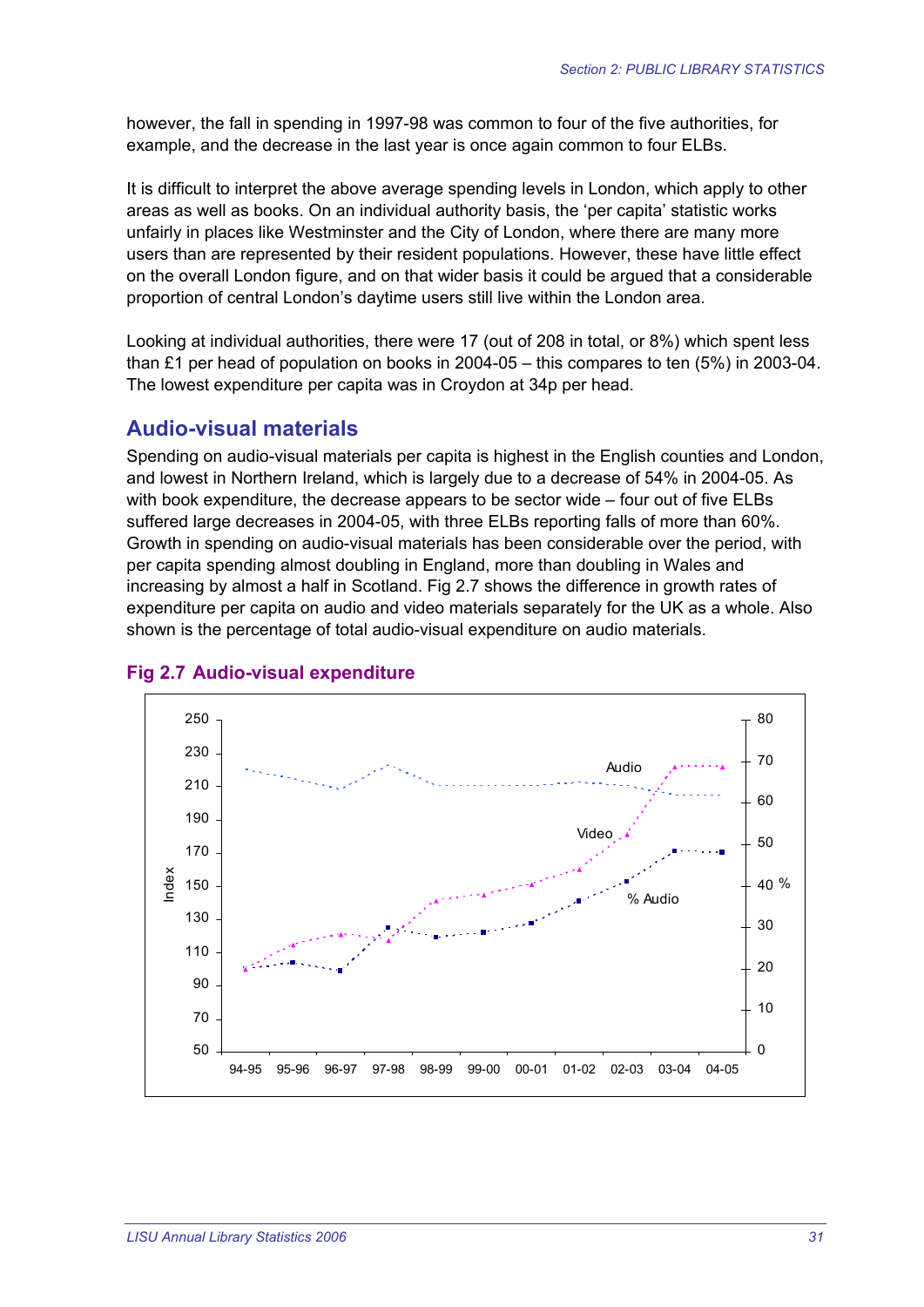#### **Electronic resources**

Table 2.4c *(page 37)* shows expenditure on electronic resources since 1997-98, when figures were first collected by CIPFA. Although it is difficult to measure use at present, the majority of authorities do distinguish between expenditure on electronic resources and that on other materials, and it is an area that is continuing to grow. The figures given in Table 2.4c include expenditure on CD-ROMs, multi-media, open learning and language packs and online resources. The table shows that, in 2004-05, all sectors except London and Northern Ireland experienced increases in expenditure on electronic resources, ranging from 2% in the metropolitan districts to 58% in Wales, with an increase of 21% overall for the UK. An average of over 10p per person was spent on electronic resources in 2004-05, with the highest expenditures per capita in the English counties and Scotland. Overall for the UK, expenditure on electronic resources has more than doubled since 1997-98, and increased by 85% over five years.

#### **Average cost of materials**

Table 2.5 *(pages 38-39)* shows the average price paid for books, audio and video items separately over the last ten years. The statistic 'average price paid' is derived by dividing total expenditure by gross additions. Technically there are some likely problems. Where books are bought for a newly opened library the books may be included in the gross additions but not in expenditure – if the purchase has been capitalised. Donations count as additions but have cost nothing. In particular, demarcation between audio, video and books may not be followed consistently. However, the outcome is that the average price for books appears to be a reasonable and consistent statistic – as is the price of audio material.

The average cost of videos shows rather more variation, perhaps indicative of the rapidly changing formats available. The greatest increase over the ten-year period has been in the average cost of audio materials, with the average price paid more than doubling since 1994-95.

#### **Books**

The average price paid for books increased in the English counties, London and the metropolitan districts in 2004-05, with decreases elsewhere. London saw the largest increase, at 3.5%. Northern Ireland saw a considerable decrease of 50% in the average price paid for books. This is largely due to four out of five ELBs reporting significant decreases in their book spend in 2004-05. However, it is unclear through what other means books were acquired, therefore leading to a sector average of £4.46 per book, compared to £8.94 last year. For the UK as a whole, the average price paid increased year on year in cash terms until 1996-97, then fell in each year until 1999-2000. The period 2000-05 has seen fluctuations in the average price paid for books, so that it now stands at its lowest level for the ten-year period.

The average price of books covers both hardback and paperback versions. The mix of hardback and paperback is not revealed in these statistics: nor is it feasible to distinguish statistically between the mass market paperbacks and the larger paperback originals, trade paperbacks, etc. Even if CIPFA had arranged to collect paperback data separately in the past, it would now be extremely difficult to analyse it – such is the variety of book formats on offer at present.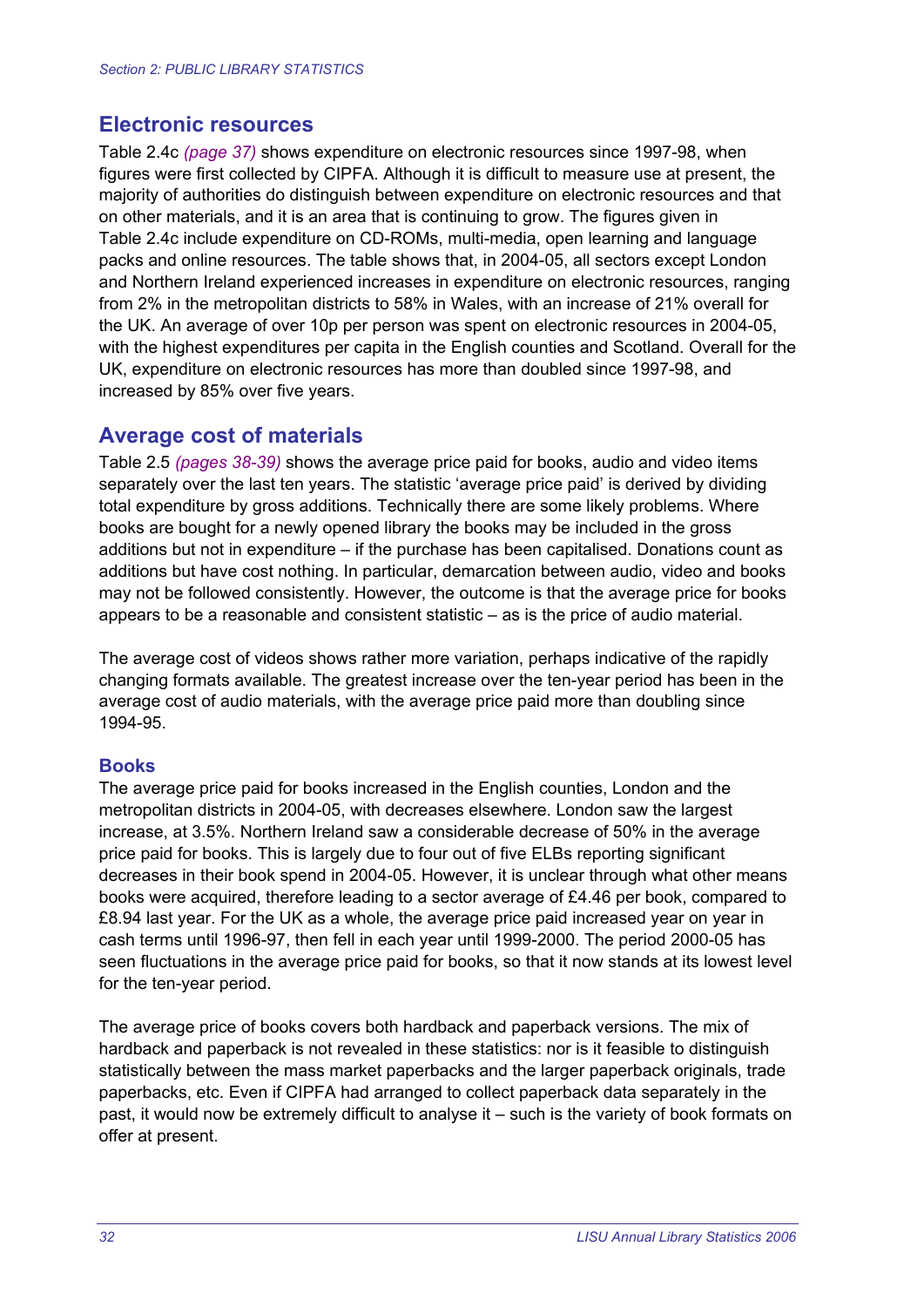#### **Audio materials**

There has been an increase of 2.7% in the average cost of audio items in 2004-05. This may indicate a general move towards higher quality items – CDs rather than cassettes for music, for example, or full text as opposed to abridged versions of audio books. Over the UK as a whole the cost of audio items is higher than that of videos for the eighth consecutive year. London saw the largest increase in 2004-05, at 32%, with decreases elsewhere except the English counties and Wales.

#### **Video materials**

For videos and DVDs, the data show that over the UK as a whole, the average price paid remained relatively stable between 1992 and 2002. However, 2002-03 saw a decrease of 12.5% to its lowest level over the ten-year period, and less than £10 for the first time. This has been largely reversed over the last two years, with increases of 12% and 16% so that the average price paid for a video now stands at almost  $£13 -$  the highest for the ten-year period and is perhaps attributable to an increase in the number of DVDs purchased. Northern Ireland recorded a decrease of 45%, in line with similar falls in the average price paid for books and audio materials. Again, the decrease appears to be sector wide with all five ELBs reporting decreases of between 28% and 99% in video expenditure.

A number of factors affect the average price of videos, including:

- Increasing volumes of videos purchased, resulting in the smoothing of the effects of a small number of particularly expensive titles
- Improved record keeping and accounting procedures, so that both numbers of additions and expenditure recorded actually relate to the videos bought
- Increasing proportions of cheaper popular titles in some authorities as the basis for income generation
- A move from VHS to newer DVD formats, and their relative pricing in the market place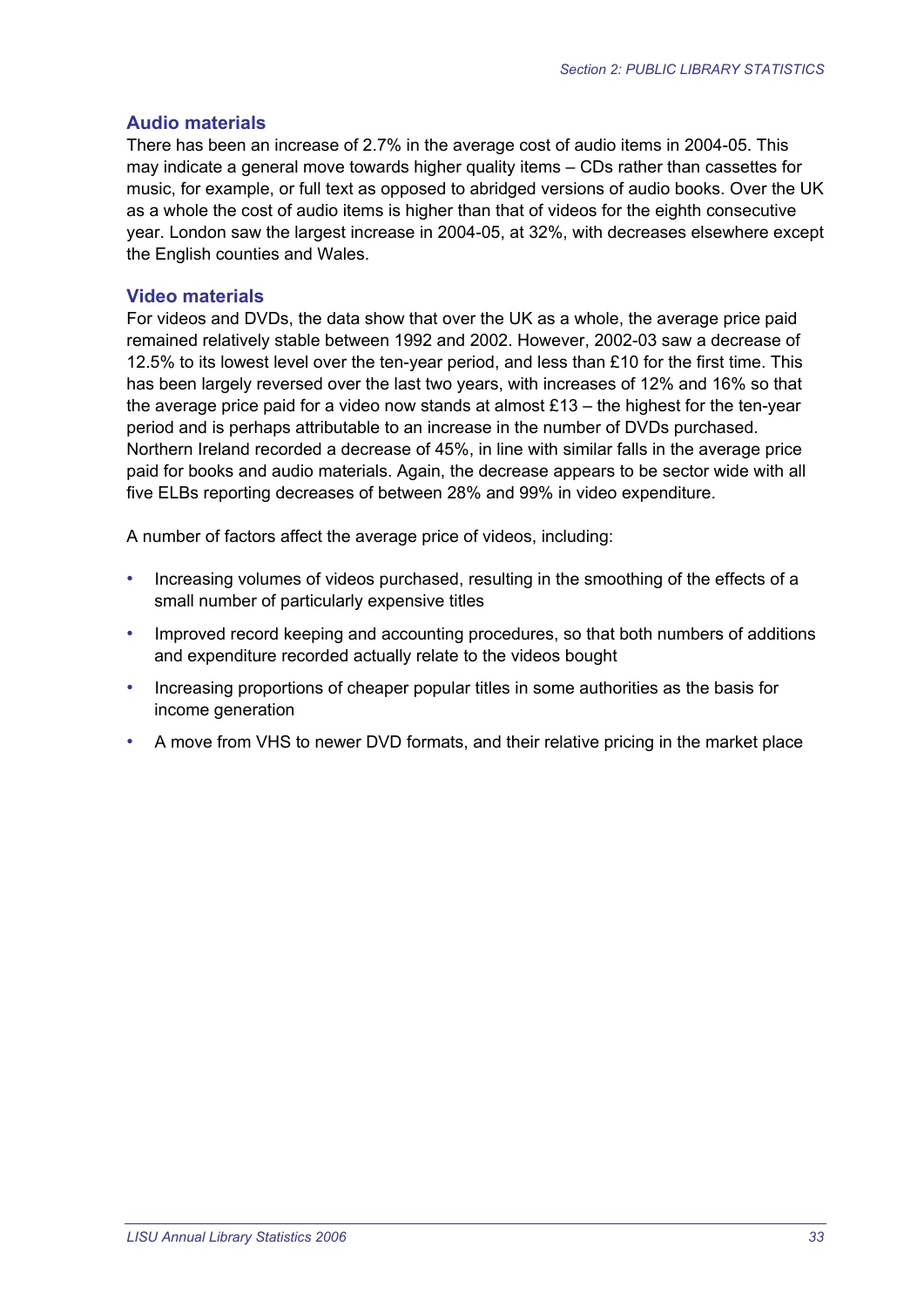|           | <b>English counties</b> |        | Unitary authorities <sup>(a)</sup> |       | <b>Metropolitan districts</b> |        |
|-----------|-------------------------|--------|------------------------------------|-------|-------------------------------|--------|
|           | <b>Books</b>            | AV     | <b>Books</b>                       | AV    | <b>Books</b>                  | AV     |
| 1994-95   | 56,585                  | 5,954  |                                    |       | 18,243                        | 1,863  |
| 95-96     | 55,105                  | 6,516  |                                    |       | 17,993                        | 1,864  |
| 96-97     | 47,982                  | 5,954  | 3,800                              | 360   | 16,963                        | 1,726  |
| 97-98     | 38,333                  | 6,241  | 7,475                              | 1,122 | 14,522                        | 2,034  |
| 98-99     | 33,169                  | 5,644  | 12,611                             | 1,998 | 15,367                        | 1,983  |
| 1999-2000 | 32,531                  | 6,077  | 11,720                             | 1,843 | 14,328                        | 2,052  |
| 2000-01   | 34,601                  | 6,940  | 12,094                             | 1,855 | 15,500                        | 2,152  |
| $01 - 02$ | 33,414                  | 7,550  | 11,767                             | 2,087 | 15,813                        | 2,339  |
| 02-03     | 35,446                  | 8,502  | 12,357                             | 2,483 | 17,239                        | 2,437  |
| 03-04     | 35,823                  | 9,672  | 12,680                             | 2,793 | 17,392                        | 3,264  |
| 04-05     | 36,600                  | 10,859 | 11,895                             | 2,922 | 17,854                        | 3,142  |
|           |                         |        |                                    |       |                               |        |
| Change %  |                         |        |                                    |       |                               |        |
| Last year | 2.2                     | 12.3   | $-6.2$                             | 4.6   | 2.7                           | $-3.7$ |
| 5 year    | 12.5                    | 79     | 1.5                                | 59    | 25                            | 53     |
| 10 year   | - 35                    | 82     | n/a                                | n/a   | $-2.1$                        | 69     |

#### **Table 2.4a Expenditure on books and audio visual (£'000)**

(a) Unitary authorities were formerly part of the English counties. See Appendix C for details.

#### **Table 2.4b Expenditure on books and audio visual per capita (£)**

|           |              | <b>English counties</b> | Unitary authorities <sup>(a)</sup> |       | <b>Metropolitan districts</b> |        |
|-----------|--------------|-------------------------|------------------------------------|-------|-------------------------------|--------|
|           | <b>Books</b> | AV                      | <b>Books</b>                       | AV    | <b>Books</b>                  | AV     |
| 1994-95   | 1.85         | 0.195                   |                                    |       | 1.63                          | 0.166  |
| 95-96     | 1.79         | 0.212                   |                                    |       | 1.61                          | 0.167  |
| 96-97     | 1.71         | 0.212                   | 1.39                               | 0.132 | 1.52                          | 0.154  |
| 97-98     | 1.48         | 0.242                   | 1.45                               | 0.217 | 1.30                          | 0.182  |
| 98-99     | 1.45         | 0.247                   | 1.52                               | 0.241 | 1.38                          | 0.178  |
| 1999-2000 | 1.41         | 0.264                   | 1.41                               | 0.222 | 1.29                          | 0.184  |
| 2000-01   | 1.49         | 0.300                   | 1.45                               | 0.223 | 1.39                          | 0.193  |
| $01 - 02$ | 1.46         | 0.329                   | 1.44                               | 0.255 | 1.46                          | 0.216  |
| $02 - 03$ | 1.53         | 0.368                   | 1.50                               | 0.302 | 1.59                          | 0.224  |
| 03-04     | 1.54         | 0.416                   | 1.53                               | 0.337 | 1.59                          | 0.299  |
| 04-05     | 1.57         | 0.464                   | 1.43                               | 0.351 | 1.63                          | 0.287  |
|           |              |                         |                                    |       |                               |        |
| Change %  |              |                         |                                    |       |                               |        |
| Last year | 1.6          | 11.5                    | $-6.5$                             | 4.2   | 2.4                           | $-4.0$ |
| 5 year    | 10.8         | 76                      | 1.3                                | 58    | 27                            | 56     |
| 10 year   | $-15.5$      | 138                     | n/a                                | n/a   | 0.0                           | 73     |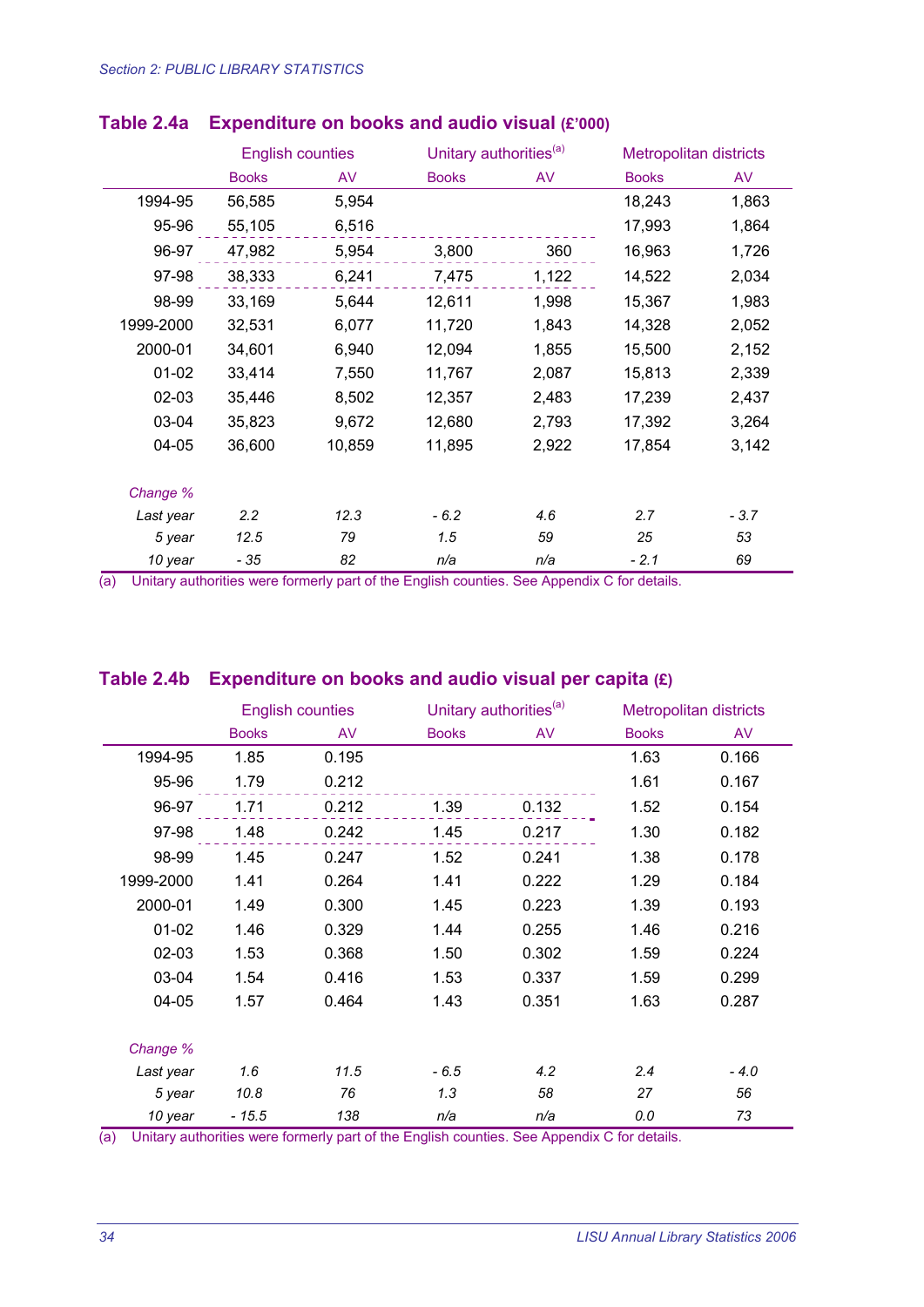|           |              | London |              | <b>Total England</b> |              | <b>Wales</b> |  |
|-----------|--------------|--------|--------------|----------------------|--------------|--------------|--|
|           | <b>Books</b> | AV     | <b>Books</b> | AV                   | <b>Books</b> | AV           |  |
| 1994-95   | 15,768       | 1,990  | 90,596       | 9,808                | 5,223        | 315          |  |
| 95-96     | 15,430       | 1,968  | 88,528       | 10,348               | 5,561        | 339          |  |
| 96-97     | 15,113       | 2,182  | 83,859       | 10,222               | 4,800        | 401          |  |
| 97-98     | 13,700       | 2,474  | 74,031       | 11,871               | 4,545        | 507          |  |
| 98-99     | 13,752       | 2,607  | 74,900       | 12,232               | 4,365        | 448          |  |
| 1999-2000 | 13,111       | 2,582  | 71,690       | 12,554               | 4,462        | 478          |  |
| 2000-01   | 12,977       | 2,539  | 75,173       | 13,485               | 4,355        | 446          |  |
| $01 - 02$ | 12,118       | 2,518  | 73,112       | 14,495               | 4,397        | 418          |  |
| 02-03     | 13,007       | 2,677  | 78,089       | 16,099               | 4,584        | 596          |  |
| 03-04     | 12,234       | 2,939  | 78,129       | 18,667               | 4,866        | 747          |  |
| 04-05     | 12,615       | 3,121  | 78,964       | 20,044               | 5,373        | 917          |  |
| Change %  |              |        |              |                      |              |              |  |
| Last year | 3.1          | 6.2    | 1.1          | 7.4                  | 10.4         | 23           |  |
| 5 year    | $-3.8$       | 21     | 10.1         | 60                   | 20           | 92           |  |
| 10 year   | - 20         | 57     | $-12.8$      | 104                  | 2.9          | 191          |  |

#### **Table 2.4a Expenditure on books and audio visual (£'000)** *cont*

## **Table 2.4b Expenditure on books and audio visual per capita (£)** *cont*

|           |              | London | <b>Total England</b> |       | <b>Wales</b> |       |
|-----------|--------------|--------|----------------------|-------|--------------|-------|
|           | <b>Books</b> | AV     | <b>Books</b>         | AV    | <b>Books</b> | AV    |
| 1994-95   | 2.26         | 0.286  | 1.86                 | 0.201 | 1.79         | 0.108 |
| 95-96     | 2.20         | 0.281  | 1.81                 | 0.212 | 1.91         | 0.116 |
| 96-97     | 2.14         | 0.308  | 1.71                 | 0.208 | 1.64         | 0.137 |
| 97-98     | 1.92         | 0.347  | 1.50                 | 0.241 | 1.55         | 0.173 |
| 98-99     | 1.91         | 0.363  | 1.51                 | 0.247 | 1.49         | 0.153 |
| 1999-2000 | 1.80         | 0.354  | 1.44                 | 0.252 | 1.52         | 0.163 |
| 2000-01   | 1.76         | 0.344  | 1.50                 | 0.270 | 1.48         | 0.151 |
| $01 - 02$ | 1.69         | 0.351  | 1.49                 | 0.295 | 1.51         | 0.144 |
| $02 - 03$ | 1.77         | 0.364  | 1.58                 | 0.325 | 1.57         | 0.204 |
| 03-04     | 1.66         | 0.398  | 1.57                 | 0.374 | 1.66         | 0.254 |
| 04-05     | 1.70         | 0.420  | 1.58                 | 0.400 | 1.82         | 0.311 |
| Change %  |              |        |                      |       |              |       |
| Last year | 2.5          | 5.5    | 0.6                  | 7.0   | 9.9          | 22    |
| 5 year    | $-5.7$       | 18.6   | 9.4                  | 59    | 19.8         | 91    |
| 10 year   | $-25$        | 47     | $-15.3$              | 99    | 1.5          | 188   |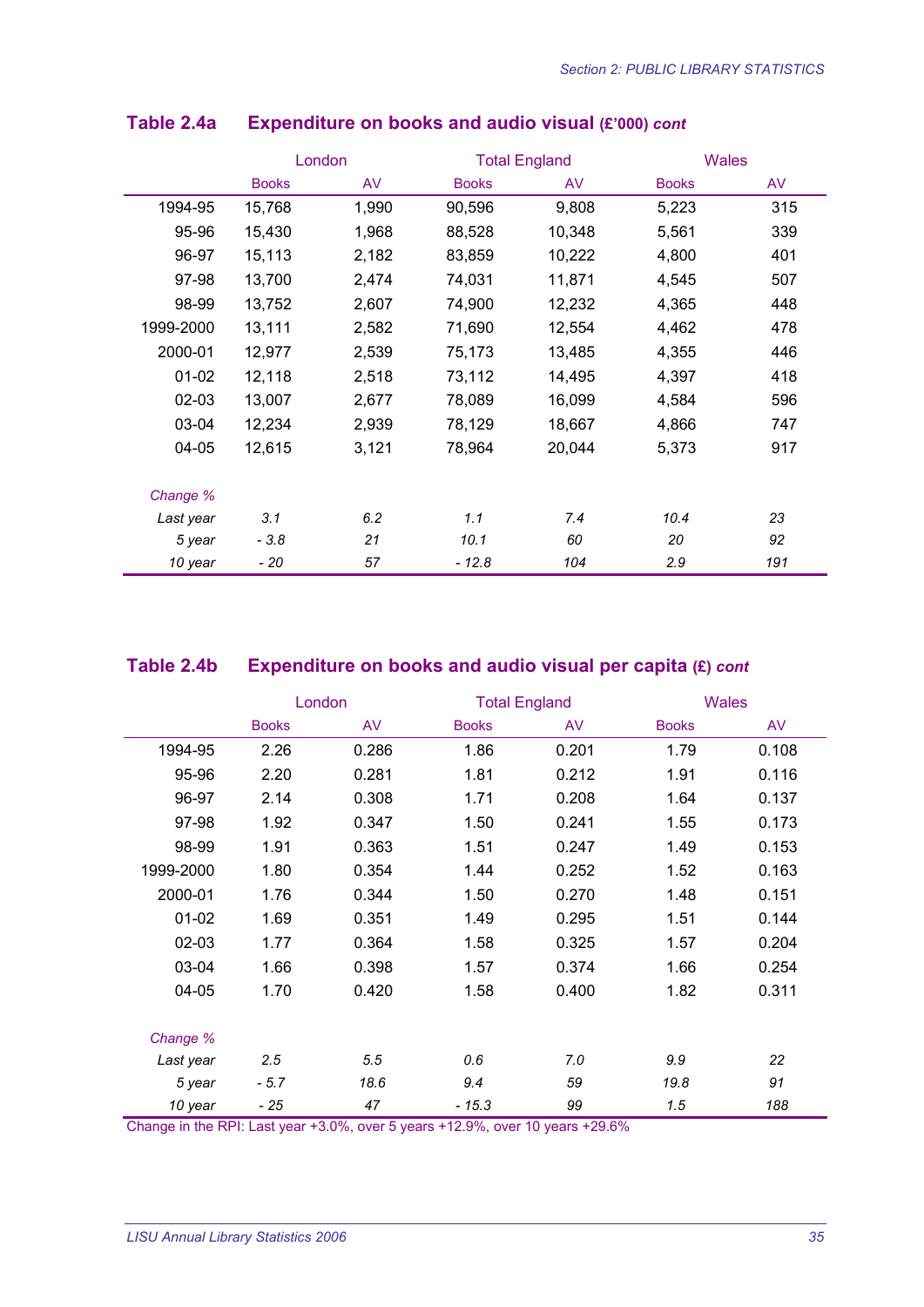|           |              | <b>Scotland</b> | Northern Ireland |      |              | <b>Total UK</b> |  |
|-----------|--------------|-----------------|------------------|------|--------------|-----------------|--|
|           | <b>Books</b> | AV              | <b>Books</b>     | AV   | <b>Books</b> | AV              |  |
| 1994-95   | 13,174       | 1,295           | 2,777            | 222  | 111,770      | 11,639          |  |
| 95-96     | 13,330       | 1,290           | 2,603            | 239  | 110,022      | 12,216          |  |
| 96-97     | 11,769       | 1,318           | 2,381            | 214  | 102,808      | 12,155          |  |
| 97-98     | 9,973        | 1,516           | 1,812            | 155  | 90,360       | 14,049          |  |
| 98-99     | 10,028       | 1,681           | 2,509            | 314  | 91,802       | 14,675          |  |
| 1999-2000 | 9,274        | 1,730           | 2,139            | 242  | 87,565       | 15,004          |  |
| 2000-01   | 9,232        | 1,591           | 1,754            | 197  | 90,514       | 15,720          |  |
| $01-02$   | 9,737        | 1,552           | 1,908            | 433  | 89,154       | 16,898          |  |
| 02-03     | 9,840        | 1,629           | 2,212            | 524  | 94,685       | 18,848          |  |
| 03-04     | 10,063       | 1,902           | 2,832            | 604  | 95,891       | 21,920          |  |
| 04-05     | 9,380        | 1,911           | 1,445            | 279  | 95,161       | 23,151          |  |
| Change %  |              |                 |                  |      |              |                 |  |
| Last year | $-6.8$       | 0.5             | $-49$            | - 54 | $-0.8$       | 5.6             |  |
| 5 year    | 1.1          | 10.5            | - 32             | 15.3 | 8.7          | 54              |  |
| 10 year   | - 29         | 48              | - 48             | 26   | - 14.9       | 99              |  |

#### **Table 2.4a Expenditure on books and audio visual (£'000)** *cont*

## **Table 2.4b Expenditure on books and audio visual per capita (£)** *cont*

|           | Scotland     |       | Northern Ireland |       |              | <b>Total UK</b> |  |
|-----------|--------------|-------|------------------|-------|--------------|-----------------|--|
|           | <b>Books</b> | AV    | <b>Books</b>     | AV    | <b>Books</b> | AV              |  |
| 1994-95   | 2.57         | 0.252 | 1.71             | 0.137 | 1.91         | 0.199           |  |
| 95-96     | 2.60         | 0.251 | 1.59             | 0.146 | 1.88         | 0.209           |  |
| 96-97     | 2.30         | 0.257 | 1.43             | 0.129 | 1.75         | 0.207           |  |
| 97-98     | 1.95         | 0.296 | 1.08             | 0.092 | 1.53         | 0.238           |  |
| 98-99     | 1.96         | 0.328 | 1.49             | 0.186 | 1.55         | 0.248           |  |
| 1999-2000 | 1.81         | 0.338 | 1.27             | 0.143 | 1.48         | 0.253           |  |
| 2000-01   | 1.81         | 0.311 | 1.03             | 0.116 | 1.52         | 0.263           |  |
| $01 - 02$ | 1.92         | 0.306 | 1.13             | 0.257 | 1.52         | 0.287           |  |
| $02 - 03$ | 1.94         | 0.321 | 1.30             | 0.309 | 1.60         | 0.317           |  |
| 03-04     | 1.98         | 0.374 | 1.66             | 0.355 | 1.61         | 0.369           |  |
| 04-05     | 1.84         | 0.375 | 0.85             | 0.163 | 1.59         | 0.387           |  |
| Change %  |              |       |                  |       |              |                 |  |
| Last year | $-7.2$       | 0.3   | - 49             | - 54  | $-1.2$       | 5.2             |  |
| 5 year    | 1.5          | 10.9  | $-33$            | 14.0  | 7.6          | 53              |  |
| 10 year   | - 28         | 49    | - 51             | 19.0  | - 16.9       | 94              |  |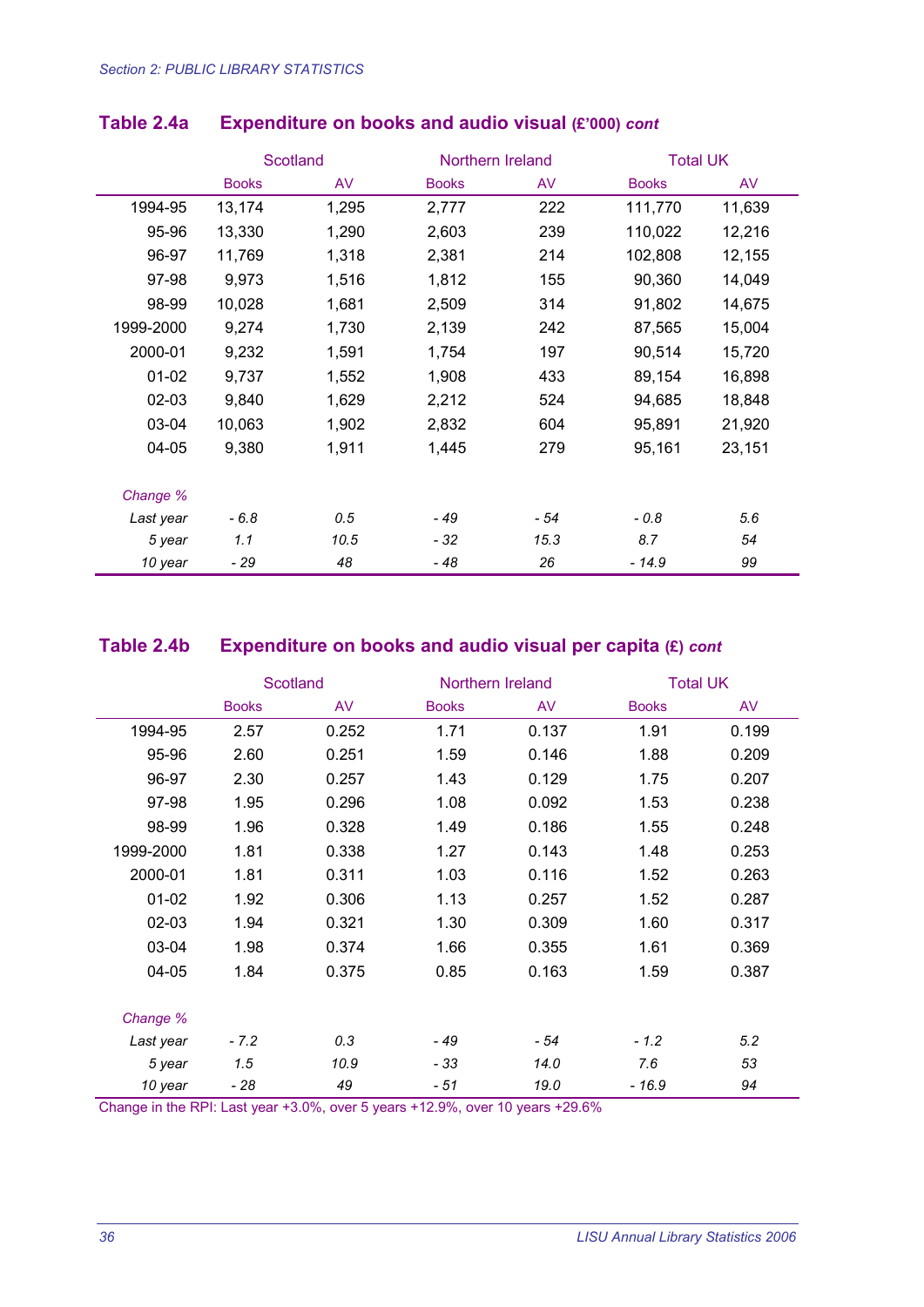|           |                 | English<br>counties | Unitary<br>authorities <sup>(a)</sup> |                     | Metropolitan<br>districts |                     | London                 |                     | <b>Total</b><br>England |                     |
|-----------|-----------------|---------------------|---------------------------------------|---------------------|---------------------------|---------------------|------------------------|---------------------|-------------------------|---------------------|
|           | Total<br>(£000) | pence<br>per capita | Total<br>(E000)                       | pence<br>per capita | Total<br>(E000)           | pence<br>per capita | <b>Total</b><br>(E000) | pence<br>per capita | <b>Total</b><br>(E000)  | pence<br>per capita |
| 1997-98   | 1,106           | 4.2                 | 172                                   | 3.3                 | 527                       | 4.7                 | 516                    | 7.2                 | 2,232                   | 4.7                 |
| 98-99     | 925             | 4.0                 | 416                                   | 5.0                 | 430                       | 3.9                 | 605                    | 8.5                 | 2,376                   | 4.7                 |
| 1999-2000 | 928             | 4.0                 | 379                                   | 4.6                 | 665                       | 6.0                 | 806                    | 11.0                | 2,779                   | 5.6                 |
| 2000-01   | 1,142           | 5.0                 | 367                                   | 4.4                 | 597                       | 5.4                 | 692                    | 9.4                 | 2,798                   | 5.7                 |
| $01 - 02$ | 1,506           | 6.6                 | 461                                   | 5.6                 | 675                       | 6.2                 | 594                    | 8.3                 | 3,235                   | 6.6                 |
| $02 - 03$ | 1,443           | 6.3                 | 396                                   | 4.7                 | 722                       | 6.6                 | 741                    | 10.1                | 3,302                   | 6.7                 |
| 03-04     | 2,007           | 8.7                 | 516                                   | 6.1                 | 893                       | 8.1                 | 844                    | 11.5                | 4,261                   | 8.6                 |
| $04 - 05$ | 2,946           | 12.5                | 567                                   | 6.8                 | 914                       | 8.3                 | 698                    | 9.4                 | 5,125                   | 10.2                |
| Change %  |                 |                     |                                       |                     |                           |                     |                        |                     |                         |                     |
| Last year | 47              | 44                  | 9.9                                   | 11.4                | 2.3                       | 2.5                 | $-17.3$                | $-18.3$             | 20                      | 18.7                |
| 5 year    | 217             | 213                 | 50                                    | 48                  | 37                        | 38                  | 15.4                   | $-14.5$             | 84                      | 82                  |
| 10 year   | n/a             | n/a                 | n/a                                   | n/a                 | n/a                       | n/a                 | n/a                    | n/a                 | n/a                     | n/a                 |

## **Table 2.4c Expenditure on electronic resources**

|           | <b>Wales</b>    |                     |                 | Scotland            |                        | Northern Ireland    |                 | <b>Total UK</b>     |  |
|-----------|-----------------|---------------------|-----------------|---------------------|------------------------|---------------------|-----------------|---------------------|--|
|           | Total<br>(E000) | pence<br>per capita | Total<br>(E000) | pence<br>per capita | <b>Total</b><br>(E000) | pence<br>per capita | Total<br>(E000) | pence<br>per capita |  |
| 1997-98   | 16              | 5.0                 | 83              | 1.7                 | 41                     | 2.4                 | 2,462           | 4.1                 |  |
| 98-99     | 148             | 5.0                 | 397             | 7.8                 | 167                    | 9.9                 | 2,397           | 5.2                 |  |
| 1999-2000 | 101             | 3.4                 | 347             | 6.7                 | 83                     | 4.9                 | 3,309           | 5.6                 |  |
| 2000-01   | 164             | 5.6                 | 414             | 8.0                 | 41                     | 2.5                 | 3,417           | 5.7                 |  |
| $01 - 02$ | 237             | 8.2                 | 305             | 6.0                 | 63                     | 3.7                 | 3,840           | 6.5                 |  |
| $02 - 03$ | 136             | 4.7                 | 363             | 7.2                 | 97                     | 5.7                 | 3,898           | 6.6                 |  |
| 03-04     | 174             | 6.0                 | 428             | 8.4                 | 199                    | 11.7                | 5,061           | 8.5                 |  |
| 04-05     | 275             | 9.3                 | 653             | 12.8                | 83                     | 4.9                 | 6,137           | 10.3                |  |
| Change %  |                 |                     |                 |                     |                        |                     |                 |                     |  |
| Last year | 58              | 55                  | 53              | 52                  | - 58                   | - 58                | 21              | 21                  |  |
| 5 year    | 174             | 174                 | 88              | 91                  | 0.3                    | 0.0                 | 85              | 84                  |  |
| 10 year   | n/a             | n/a                 | n/a             | n/a                 | n/a                    | n/a                 | n/a             | n/a                 |  |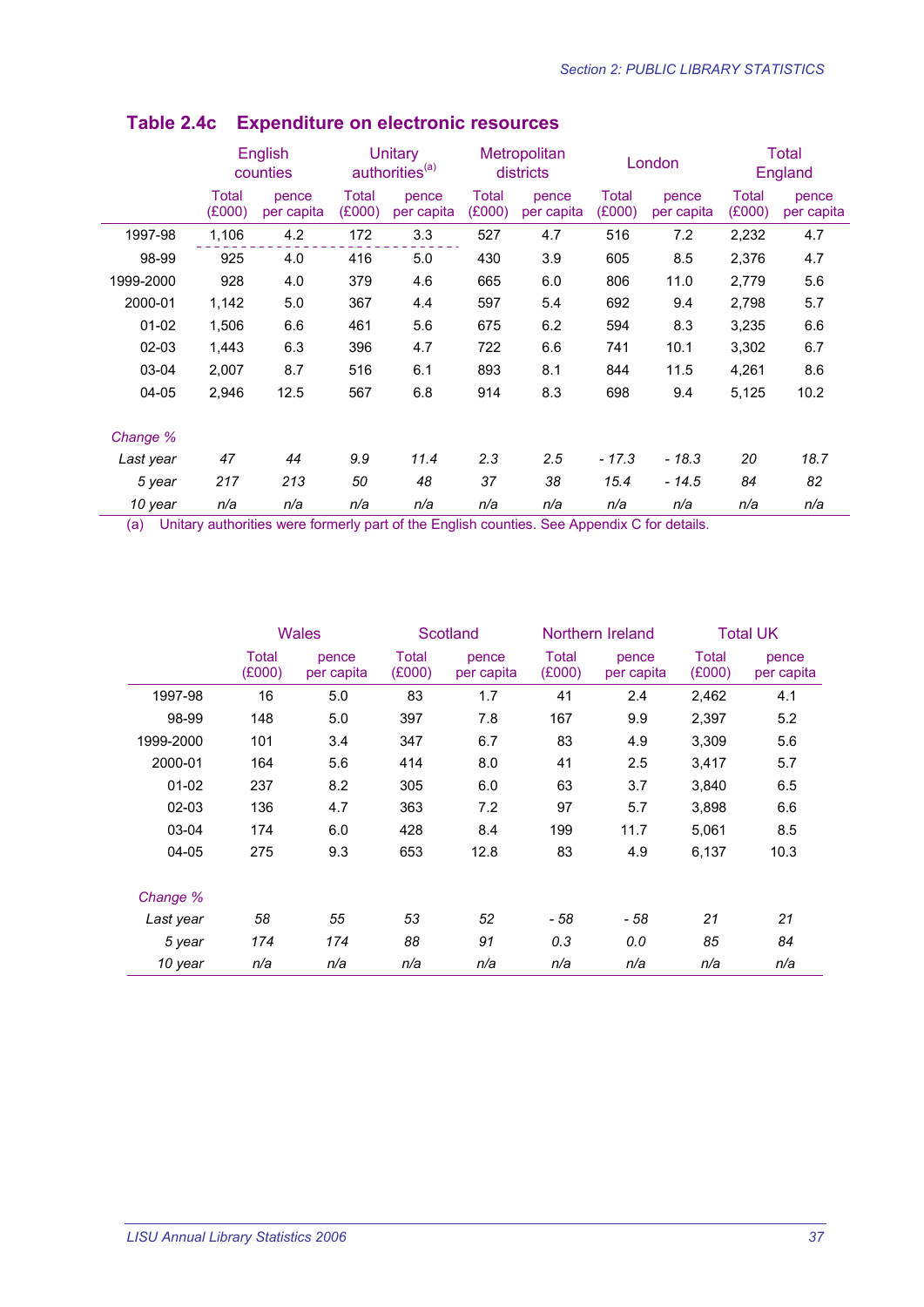|           |              | <b>English counties</b> |       |              | Unitary authorities <sup>(a)</sup> |       | <b>Metropolitan districts</b> |         |         |
|-----------|--------------|-------------------------|-------|--------------|------------------------------------|-------|-------------------------------|---------|---------|
|           | <b>Books</b> | Audio                   | Video | <b>Books</b> | Audio                              | Video | <b>Books</b>                  | Audio   | Video   |
| 1994-95   | 9.06         | 7.53                    | 9.40  |              |                                    |       | 9.07                          | 8.44    | 12.49   |
| 95-96     | 9.36         | 7.75                    | 10.91 |              |                                    |       | 9.62                          | 8.85    | 12.24   |
| 96-97     | 9.24         | 9.42                    | 9.96  | 10.25        | 11.48                              | 12.97 | 9.88                          | 7.16    | 13.57   |
| 97-98     | 8.71         | 11.91                   | 8.40  | 9.70         | 12.73                              | 8.37  | 8.29                          | 11.28   | 12.74   |
| 98-99     | 7.94         | 11.65                   | 8.99  | 9.15         | 13.92                              | 9.12  | 8.79                          | 9.72    | 14.10   |
| 1999-2000 | 8.05         | 12.75                   | 9.20  | 8.10         | 12.07                              | 8.85  | 7.93                          | 12.34   | 12.59   |
| 2000-01   | 8.15         | 14.25                   | 10.19 | 8.55         | 14.76                              | 8.75  | 8.17                          | 11.40   | 13.07   |
| $01 - 02$ | 8.11         | 14.77                   | 11.23 | 8.06         | 15.03                              | 9.26  | 8.32                          | 12.97   | 13.23   |
| 02-03     | 7.74         | 15.49                   | 9.63  | 7.49         | 14.12                              | 8.88  | 8.44                          | 13.59   | 12.09   |
| 03-04     | 7.84         | 15.82                   | 10.91 | 8.05         | 16.78                              | 10.15 | 8.26                          | 16.79   | 14.05   |
| 04-05     | 8.03         | 16.88                   | 14.18 | 7.60         | 15.91                              | 11.01 | 8.43                          | 14.88   | 12.43   |
|           |              |                         |       |              |                                    |       |                               |         |         |
| Change %  |              |                         |       |              |                                    |       |                               |         |         |
| Last year | 2.3          | 6.7                     | 30    | $-5.7$       | $-5.1$                             | 8.5   | 2.0                           | $-11.4$ | $-11.5$ |
| 5 year    | $-0.3$       | 32                      | 54    | $-6.2$       | 32                                 | 24    | 6.2                           | 21      | $-1.3$  |
| 10 year   | n/a          | n/a                     | n/a   | n/a          | n/a                                | n/a   | - 7.1                         | 76      | - 0.5   |

## **Table 2.5 Average price paid (£)**

|           |              | London |         |              | <b>Total England</b> |              |              | <b>Wales</b> |       |  |
|-----------|--------------|--------|---------|--------------|----------------------|--------------|--------------|--------------|-------|--|
|           | <b>Books</b> | Audio  | Video   | <b>Books</b> | Audio                | <b>Video</b> | <b>Books</b> | Audio        | Video |  |
| 1994-95   | 9.50         | 7.45   | 13.75   | 9.13         | 7.69                 | 10.56        | 8.58         | 8.45         | 9.33  |  |
| 95-96     | 9.04         | 7.39   | 11.94   | 9.36         | 7.88                 | 11.26        | 10.34        | 10.23        | 8.63  |  |
| 96-97     | 9.63         | 7.61   | 13.62   | 9.48         | 8.60                 | 11.16        | 9.18         | 9.76         | 12.50 |  |
| 97-98     | 8.29         | 9.96   | 11.86   | 8.63         | 11.44                | 9.58         | 8.33         | 17.12        | 12.54 |  |
| 98-99     | 8.28         | 10.56  | 11.43   | 8.35         | 11.33                | 9.99         | 7.50         | 12.64        | 10.01 |  |
| 1999-2000 | 8.20         | 10.99  | 11.06   | 8.06         | 12.18                | 9.84         | 8.68         | 16.23        | 10.51 |  |
| 2000-01   | 7.97         | 11.22  | 10.99   | 8.19         | 13.09                | 10.47        | 8.47         | 12.05        | 14.38 |  |
| $01 - 02$ | 7.08         | 10.49  | 11.58   | 7.95         | 13.58                | 11.27        | 9.06         | 11.13        | 7.13  |  |
| $02 - 03$ | 7.80         | 10.39  | 9.73    | 7.85         | 13.88                | 9.79         | 8.44         | 17.35        | 8.36  |  |
| 03-04     | 7.25         | 10.04  | 11.37   | 7.86         | 14.84                | 11.20        | 8.87         | 16.62        | 9.29  |  |
| 04-05     | 7.60         | 13.27  | 11.83   | 7.96         | 15.98                | 13.09        | 8.86         | 21.06        | 13.80 |  |
| Change %  |              |        |         |              |                      |              |              |              |       |  |
| Last year | 3.5          | 32     | 4.0     | 1.2          | 5.6                  | 16.9         | $-0.1$       | 27           | 49    |  |
| 5 year    | $-8.5$       | 21     | 7.0     | $-1.3$       | 29                   | 33           | 2.1          | 30           | 31    |  |
| 10 year   | - 21         | 78     | $-14.0$ | $-12.9$      | 104                  | 24           | 3.3          | 149          | 48    |  |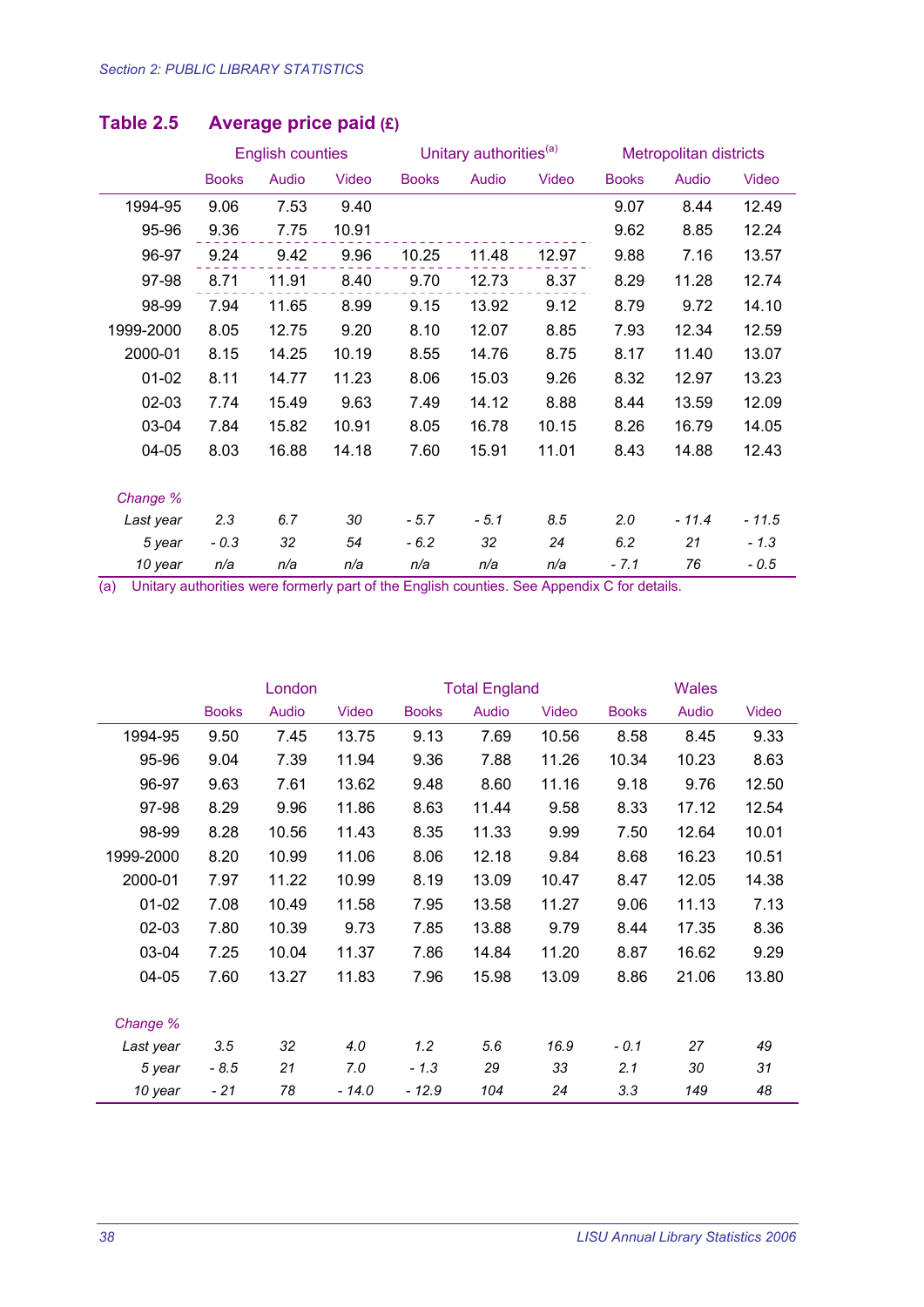|           | Scotland     |       |       | Northern Ireland |         |       | <b>Total UK</b> |       |       |
|-----------|--------------|-------|-------|------------------|---------|-------|-----------------|-------|-------|
|           | <b>Books</b> | Audio | Video | <b>Books</b>     | Audio   | Video | <b>Books</b>    | Audio | Video |
| 1994-95   | 8.85         | 5.86  | 14.67 | 8.83             | 6.82    | 10.51 | 9.06            | 7.45  | 10.94 |
| 95-96     | 9.46         | 5.30  | 15.69 | 8.35             | 7.56    | 11.29 | 9.39            | 7.54  | 11.54 |
| 96-97     | 8.99         | 7.49  | 16.90 | 10.27            | 6.99    | 11.38 | 9.42            | 8.47  | 11.60 |
| 97-98     | 8.61         | 9.56  | 15.45 | 9.81             | 6.03    | 9.86  | 8.63            | 11.29 | 10.08 |
| 98-99     | 8.55         | 10.96 | 18.53 | 9.63             | 10.45   | 10.38 | 8.36            | 11.31 | 10.53 |
| 1999-2000 | 8.14         | 11.84 | 15.54 | 8.98             | 10.33   | 13.97 | 8.12            | 12.22 | 10.28 |
| 2000-01   | 7.95         | 12.00 | 17.14 | 9.73             | 12.29   | 10.82 | 8.20            | 12.92 | 10.93 |
| $01-02$   | 8.29         | 12.00 | 14.61 | 11.38            | 21.60   | 9.89  | 8.09            | 13.48 | 11.38 |
| $02 - 03$ | 8.13         | 12.88 | 11.60 | 8.50             | 17.63   | 15.02 | 7.92            | 13.99 | 9.98  |
| 03-04     | 8.62         | 15.49 | 10.89 | 8.94             | 17.83   | 12.36 | 8.01            | 15.05 | 11.14 |
| 04-05     | 8.05         | 12.30 | 11.59 | 4.46             | 14.99   | 6.75  | 7.92            | 15.46 | 12.89 |
|           |              |       |       |                  |         |       |                 |       |       |
| Change %  |              |       |       |                  |         |       |                 |       |       |
| Last year | $-6.6$       | $-21$ | 6.5   | - 50             | $-16.0$ | - 45  | $-1.2$          | 2.7   | 15.7  |
| 5 year    | $-1.1$       | 3.9   | - 25  | - 50             | 45      | - 52  | $-2.5$          | 27    | 25    |
| 10 year   | $-9.0$       | 110   | - 21  | - 50             | 120     | - 36  | $-12.7$         | 107   | 17.8  |

## **Table 2.5 Average price paid (£)** *cont*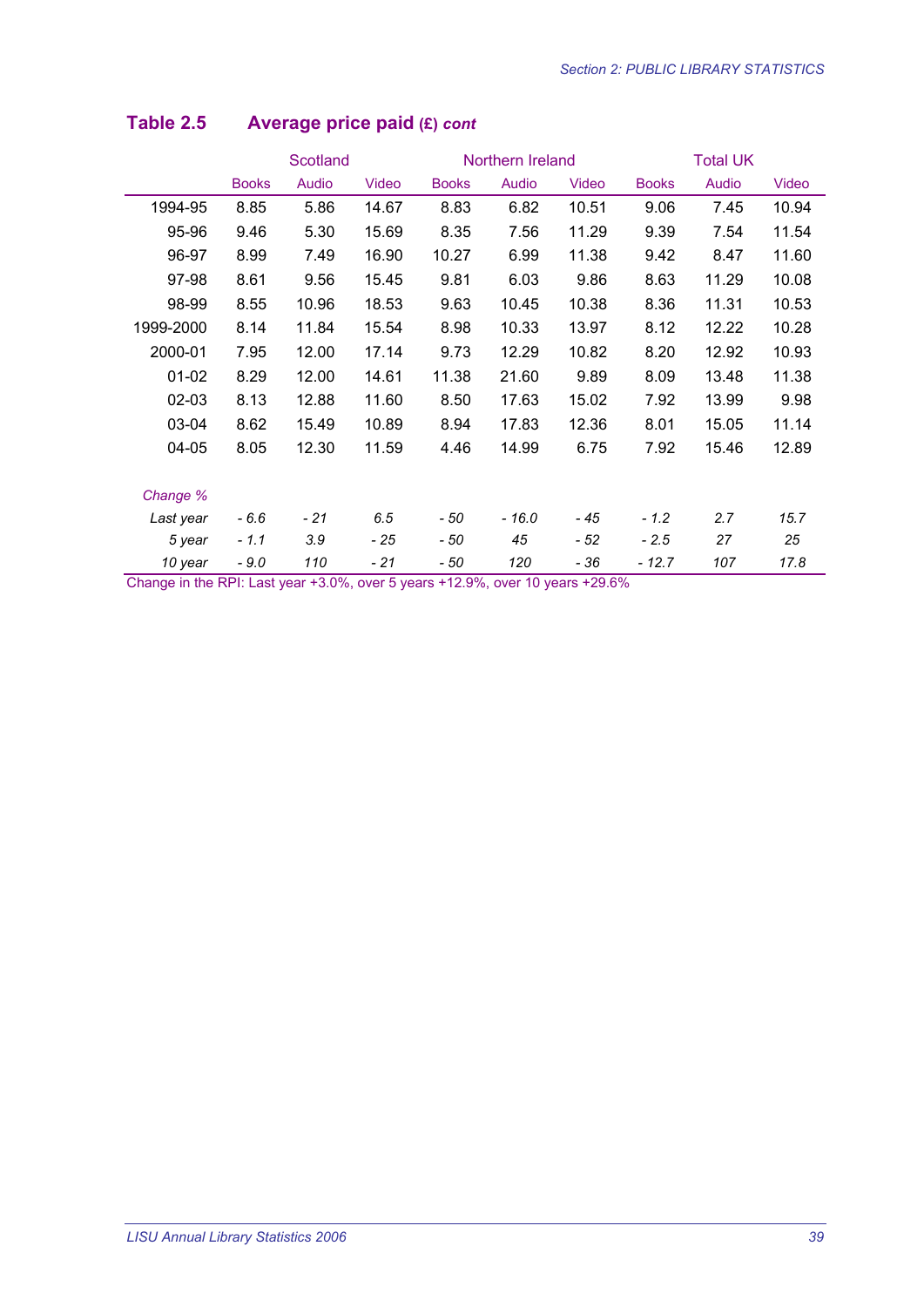## **Tables 2.6 – 2.8 Income generated**

Tables 2.6a and 2.6b *(pages 42-43)* show the total income generated and income per head of resident population respectively over the last ten years.

There has been real growth in levels of income generated – 81% over ten years and 40% over five years, compared to general inflation of 30% and 13% respectively. The past year has seen a decrease of 2% overall for the UK, however.

All sectors, except the English counties, Wales and Northern Ireland, have experienced decreases in 2004-05, ranging from 2.9% in London to 15% in the metropolitan districts. Income from grants reached exceptional levels in 2002-03, however these levels have not been maintained and this has had a significant impact on total income. Fig 2.8 illustrates the trends in income per capita over the ten-year period covered here. It shows that the greatest fluctuations have been in the metropolitan districts. The greatest increase over the ten years is in Wales.



#### **Fig 2.8 Trends in income per capita**

Fig 2.9 shows how the breakdown of this income has changed. The area of miscellaneous income is a grey one, and some of what is included will depend on individual accounting practices as well as the services provided and charged for by each authority. The *CIPFA Actuals* now include more detailed reporting categories for income, allowing us to break down the miscellaneous income in 2004-05 into receipts from the public and corporate income (including income from the provision of library services to other authorities). Income generated from electronic resources has been included with AV hire in 2004-05. However it is still a relatively small category, accounting for 1.4% of total income generated for the UK as a whole, and equating to £26 per thousand of the population.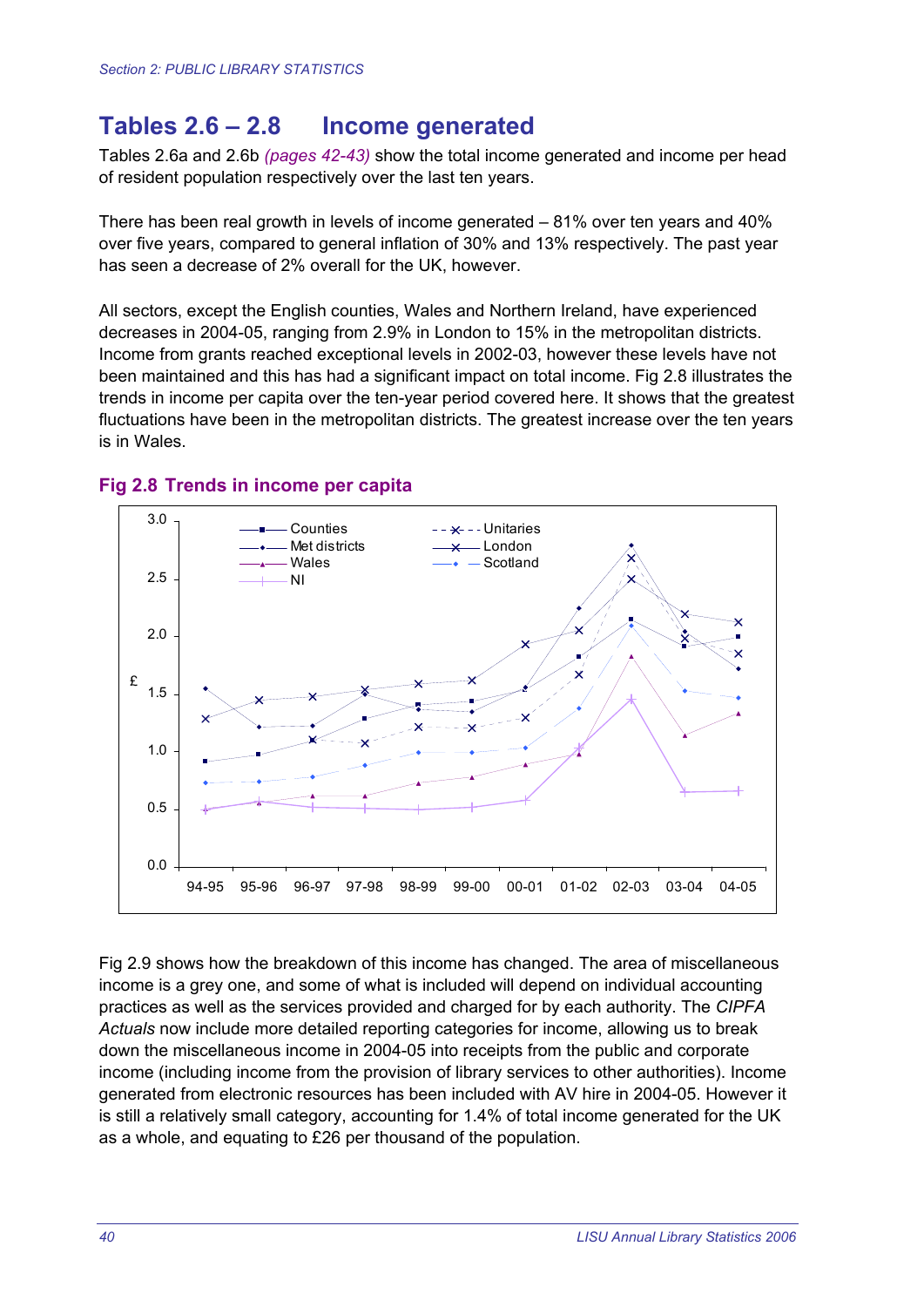

#### **Fig 2.9 Sources of income**

### **Fines and fees**

Tables 2.7a and 2.7b *(pages 44-45)* show the income raised from fines and fees, not including the hire of AV materials, both in cash terms and per head of population. The more detailed statistics this year show that the majority of this income is raised from fines – 86% of the total. Growth here has not been as dramatic as in the overall income figures and is significantly lower than the RPI over ten years for the UK as a whole. The most substantial increase over the ten-year period has been in Scotland, whilst Wales and the metropolitan districts have seen decreases of 21% and 12% respectively. The increase of 45% in 2003-04 in Northern Ireland was due to two of the five authorities experiencing increases of 61% and 244%; this level of income has not been maintained.

Per head of population, London has the highest income at 40p, closely followed by the English counties at 39p, Northern Ireland has the lowest (15p). The extent to which this is affected by different loan periods and levels of charges between the sectors is beyond the scope of this report. Details of fines and charges for authorities in England and Wales are available from a survey conducted annually by The Sheffield Information Organisation (SINTO) *(see Bibliography for details of relevant publications – page 193)*.

#### **Audio-visual hire**

Since 1997-98 income from hire of AV materials *(Tables 2.8a & 2.8b, pages 46-47)* has been rivalling that from fines and fees in importance, and for the fifth consecutive year has surpassed it. Although practice varies enormously between authorities in the levels of charges made, if any, as well as in the services provided, it is an income source which is set to rise further. London and the English counties raise the most income from this source at 56p and 63p per capita respectively, with Wales and Northern Ireland raising least, at 16p and 12p per capita respectively.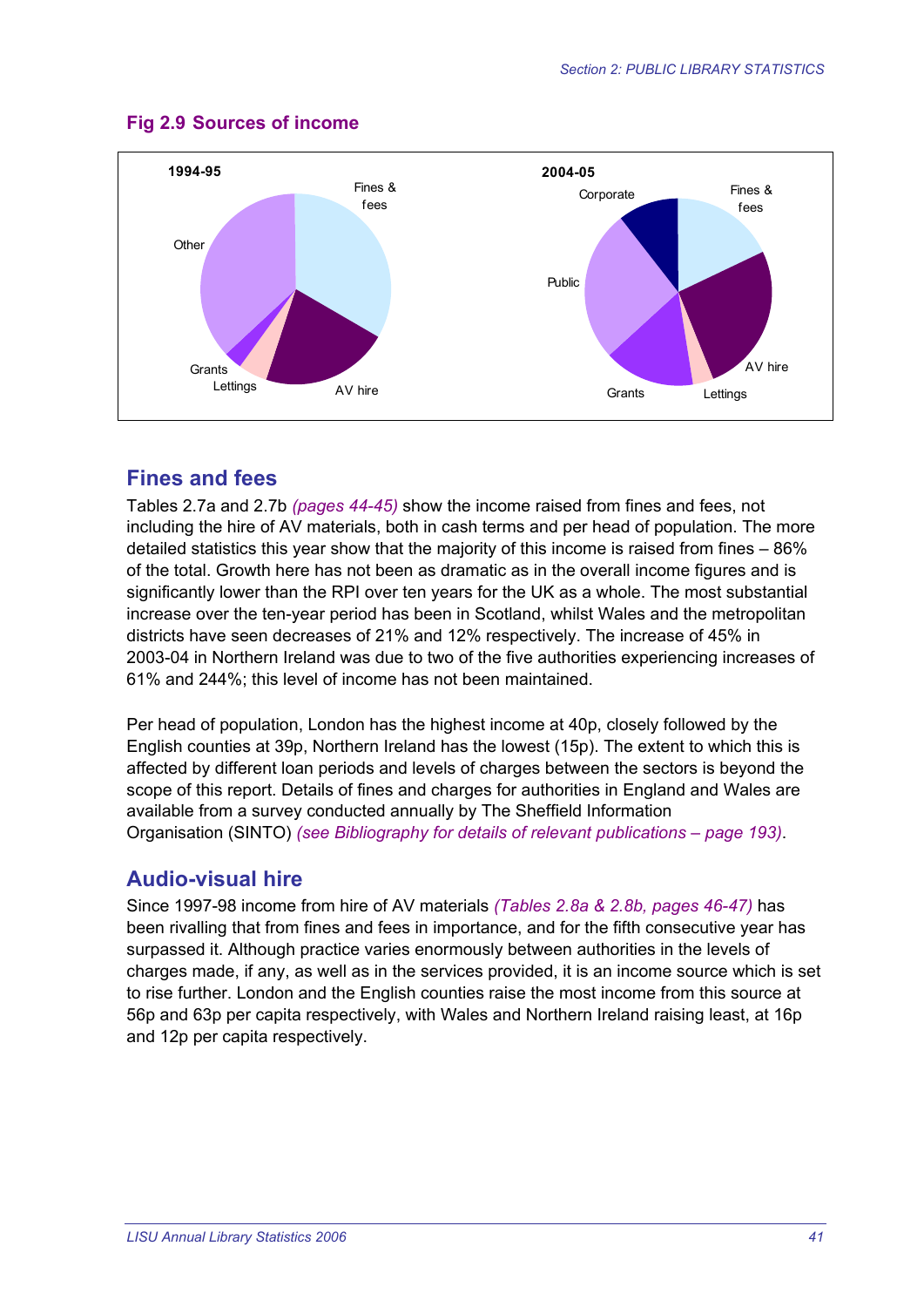|           | English<br>counties | <b>Unitary</b><br>authorities <sup>(a)</sup> | Metropolitan<br>districts | London | <b>Total</b><br>England |
|-----------|---------------------|----------------------------------------------|---------------------------|--------|-------------------------|
| 1994-95   | 27,858              |                                              | 17,350                    | 8,928  | 54,136                  |
| 95-96     | 29,638              |                                              | 13,575                    | 10,095 | 53,308                  |
| 96-97     | 30,703              | 3,008                                        | 13,686                    | 10,413 | 57,810                  |
| 97-98     | 33,034              | 5,524                                        | 16,623                    | 10,944 | 66,124                  |
| 98-99     | 31,932              | 9,987                                        | 15,122                    | 11,451 | 68,491                  |
| 1999-2000 | 32,948              | 9,950                                        | 14,924                    | 11,819 | 69,641                  |
| 2000-01   | 35,584              | 10,736                                       | 17,413                    | 14,198 | 77,932                  |
| $01-02$   | 41,761              | 13,617                                       | 24,263                    | 14,720 | 94,362                  |
| 02-03     | 49,356              | 22,027                                       | 30,335                    | 18,410 | 120,121                 |
| 03-04     | 44,517              | 16,371                                       | 22,301                    | 16,202 | 99,390                  |
| 04-05     | 46,623              | 15,397                                       | 18,833                    | 15,731 | 96,584                  |
| Change %  |                     |                                              |                           |        |                         |
| Last year | 4.7                 | $-5.9$                                       | $-15.5$                   | $-2.9$ | $-2.8$                  |
| 5 year    | 41                  | 26                                           | 26                        | 33     | 39                      |
| 10 year   | n/a                 | n/a                                          | 8.6                       | 76     | 78                      |

#### **Table 2.6a Total income (£'000)**

(a) Unitary authorities were formerly part of the English counties. See Appendix C for details.

|           | <b>Wales</b> | <b>Scotland</b> | Northern Ireland | <b>Total UK</b> |
|-----------|--------------|-----------------|------------------|-----------------|
| 1994-95   | 1,480        | 3,763           | 788              | 60,167          |
| 95-96     | 1,632        | 3,816           | 922              | 59,679          |
| 96-97     | 1,804        | 3,994           | 869              | 64,477          |
| 97-98     | 1,806        | 4,485           | 854              | 73,269          |
| 98-99     | 2,138        | 5,078           | 838              | 76,546          |
| 1999-2000 | 2,280        | 5,081           | 873              | 77,874          |
| 2000-01   | 2,607        | 5,265           | 983              | 86,787          |
| $01 - 02$ | 2,839        | 6,917           | 1,744            | 105,862         |
| 02-03     | 5,347        | 10,609          | 2,451            | 138,536         |
| 03-04     | 3,361        | 7,798           | 1,100            | 111,650         |
| $04 - 05$ | 3,913        | 7,423           | 1,136            | 109,055         |
| Change %  |              |                 |                  |                 |
| Last year | 16.4         | $-4.8$          | 3.2              | $-2.3$          |
| 5 year    | 72           | 46              | 30               | 40              |
| 10 year   | 164          | 97              | 44               | 81              |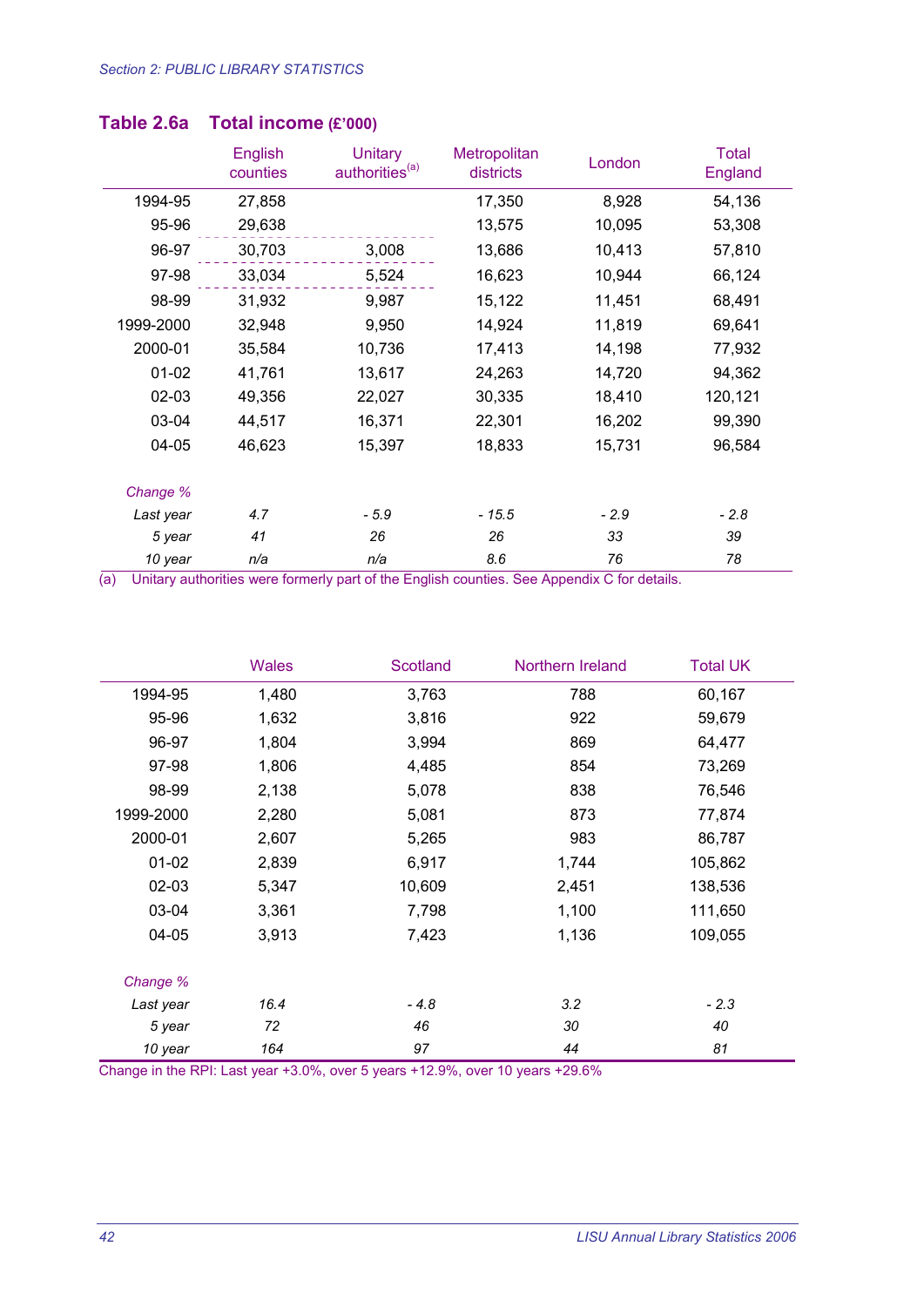|           | <b>English</b><br>counties | Unitary<br>authorities <sup>(a)</sup> | Metropolitan<br>districts | London | <b>Total</b><br>England |
|-----------|----------------------------|---------------------------------------|---------------------------|--------|-------------------------|
| 1994-95   | 0.91                       |                                       | 1.55                      | 1.28   | 1.11                    |
| 95-96     | 0.97                       |                                       | 1.21                      | 1.44   | 1.09                    |
| 96-97     | 1.09                       | 1.10                                  | 1.22                      | 1.47   | 1.18                    |
| 97-98     | 1.28                       | 1.07                                  | 1.49                      | 1.54   | 1.34                    |
| 98-99     | 1.40                       | 1.21                                  | 1.36                      | 1.59   | 1.38                    |
| 1999-2000 | 1.43                       | 1.20                                  | 1.34                      | 1.62   | 1.40                    |
| 2000-01   | 1.54                       | 1.29                                  | 1.56                      | 1.93   | 1.56                    |
| $01 - 02$ | 1.82                       | 1.67                                  | 2.24                      | 2.05   | 1.92                    |
| $02 - 03$ | 2.14                       | 2.68                                  | 2.79                      | 2.50   | 2.42                    |
| 03-04     | 1.91                       | 1.98                                  | 2.04                      | 2.19   | 1.99                    |
| 04-05     | 1.99                       | 1.85                                  | 1.72                      | 2.12   | 1.93                    |
| Change %  |                            |                                       |                           |        |                         |
| Last year | 4.1                        | $-6.3$                                | $-15.8$                   | $-3.5$ | $-3.3$                  |
| 5 year    | 39                         | 54                                    | 28                        | 31     | 38                      |
| 10 year   | n/a                        | n/a                                   | 10.9                      | 65     | 74                      |

## **Table 2.6b Total income per capita (£)**

(a) Unitary authorities were formerly part of the English counties. See Appendix C for details.

|           | <b>Wales</b> | Scotland | Northern Ireland | <b>Total UK</b> |
|-----------|--------------|----------|------------------|-----------------|
| 1994-95   | 0.51         | 0.73     | 0.49             | 1.03            |
| 95-96     | 0.56         | 0.74     | 0.57             | 1.02            |
| 96-97     | 0.62         | 0.78     | 0.52             | 1.10            |
| 97-98     | 0.62         | 0.88     | 0.51             | 1.24            |
| 98-99     | 0.73         | 0.99     | 0.50             | 1.29            |
| 1999-2000 | 0.78         | 0.99     | 0.52             | 1.31            |
| 2000-01   | 0.89         | 1.03     | 0.58             | 1.45            |
| $01 - 02$ | 0.98         | 1.37     | 1.03             | 1.80            |
| 02-03     | 1.83         | 2.09     | 1.45             | 2.34            |
| 03-04     | 1.14         | 1.54     | 0.65             | 1.87            |
| 04-05     | 1.33         | 1.46     | 0.66             | 1.82            |
| Change %  |              |          |                  |                 |
| Last year | 15.8         | $-5.2$   | 2.8              | $-2.8$          |
| 5 year    | 71           | 47       | 28               | 39              |
| 10 year   | 161          | 98       | 37               | 77              |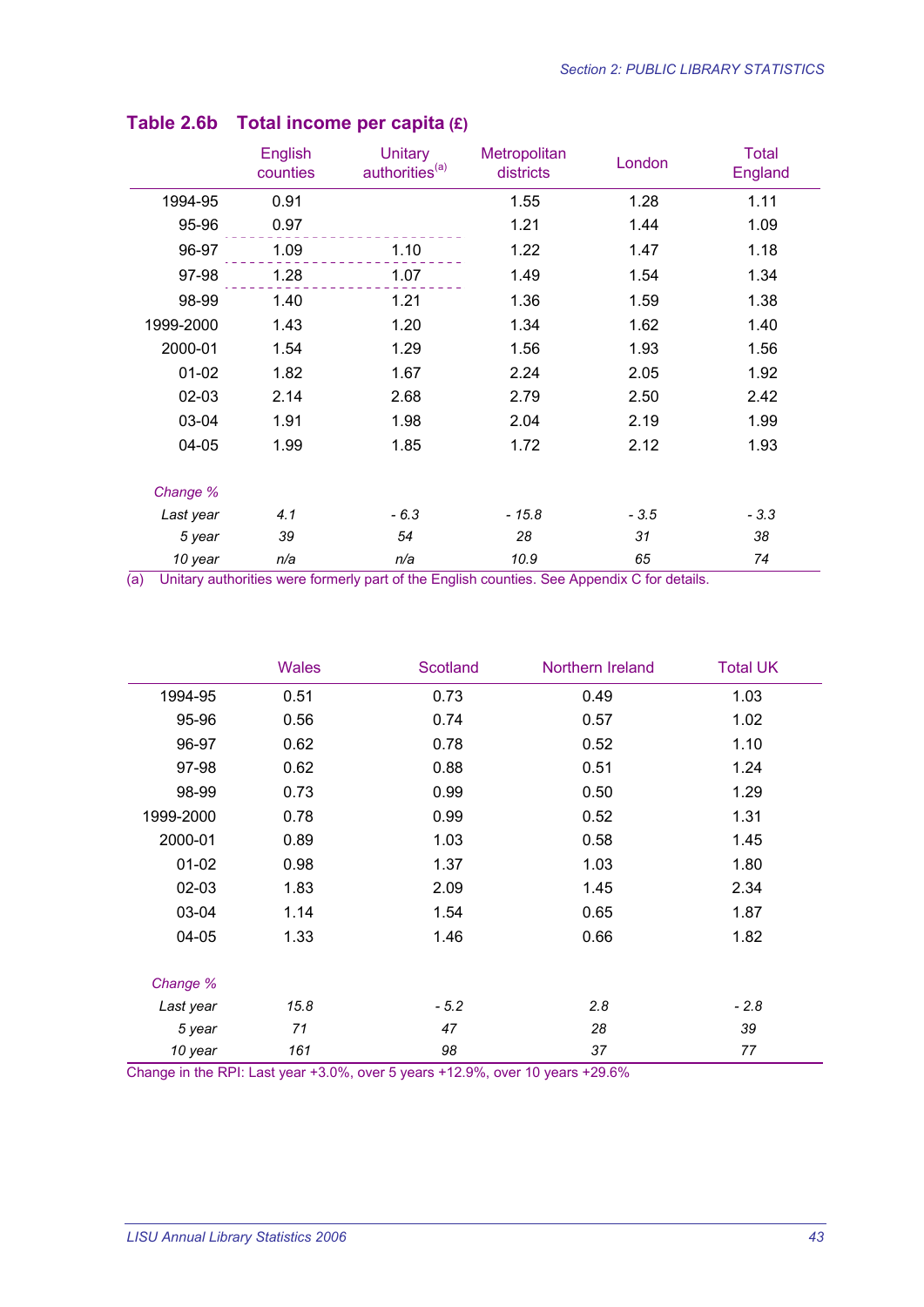|           | English<br>counties | <b>Unitary</b><br>authorities <sup>(a)</sup> | Metropolitan<br>districts | London  | <b>Total</b><br>England |
|-----------|---------------------|----------------------------------------------|---------------------------|---------|-------------------------|
| 1994-95   | 10,366              |                                              | 2,788                     | 3,022   | 16,177                  |
| 95-96     | 11,070              |                                              | 2,767                     | 3,252   | 17,088                  |
| 96-97     | 11,074              | 696                                          | 3,084                     | 3,733   | 18,587                  |
| 97-98     | 9,929               | 1,654                                        | 2,769                     | 3,377   | 17,729                  |
| 98-99     | 9,029               | 2,829                                        | 2,618                     | 3,432   | 17,908                  |
| 1999-2000 | 8,952               | 2,816                                        | 2,540                     | 3,405   | 17,713                  |
| 2000-01   | 8,814               | 2,807                                        | 2,644                     | 3,306   | 17,570                  |
| $01-02$   | 8,590               | 2,646                                        | 2,511                     | 3,316   | 17,062                  |
| $02 - 03$ | 8,961               | 2,619                                        | 2,441                     | 3,167   | 17,188                  |
| 03-04     | 8,465               | 2,612                                        | 2,395                     | 3,113   | 16,585                  |
| 04-05     | 9,051               | 2,398                                        | 2,443                     | 2,992   | 16,884                  |
|           |                     |                                              |                           |         |                         |
| Change %  |                     |                                              |                           |         |                         |
| Last year | 6.9                 | $-8.2$                                       | 2.0                       | $-3.9$  | 1.8                     |
| 5 year    | $-12.1$             | $-14.8$                                      | $-3.8$                    | $-12.1$ | $-4.7$                  |
| 10 year   | n/a                 | n/a                                          | $-12.4$                   | $-1.0$  | 4.4                     |

#### **Table 2.7a Income from fines and fees (£'000)**

(a) Unitary authorities were formerly part of the English counties. See Appendix C for details.

|           | <b>Wales</b> | <b>Scotland</b> | Northern Ireland | <b>Total UK</b> |
|-----------|--------------|-----------------|------------------|-----------------|
| 1994-95   | 714          | 1,241           | 233              | 18,365          |
| 95-96     | 708          | 1,308           | 231              | 19,336          |
| 96-97     | 711          | 1,511           | 224              | 21,033          |
| 97-98     | 699          | 1,457           | 268              | 20,153          |
| 98-99     | 754          | 1,387           | 281              | 20,329          |
| 1999-2000 | 784          | 1,419           | 287              | 20,202          |
| 2000-01   | 809          | 1,448           | 267              | 20,094          |
| $01 - 02$ | 673          | 1,404           | 267              | 19,406          |
| 02-03     | 650          | 1,374           | 213              | 19,424          |
| 03-04     | 613          | 1,335           | 310              | 18,842          |
| $04 - 05$ | 565          | 1,363           | 250              | 19,062          |
| Change %  |              |                 |                  |                 |
| Last year | - 7.9        | 2.1             | $-19.1$          | 1.2             |
| 5 year    | - 28         | $-3.9$          | $-12.7$          | - 5.6           |
| 10 year   | - 21         | 9.8             | 7.6              | 3.8             |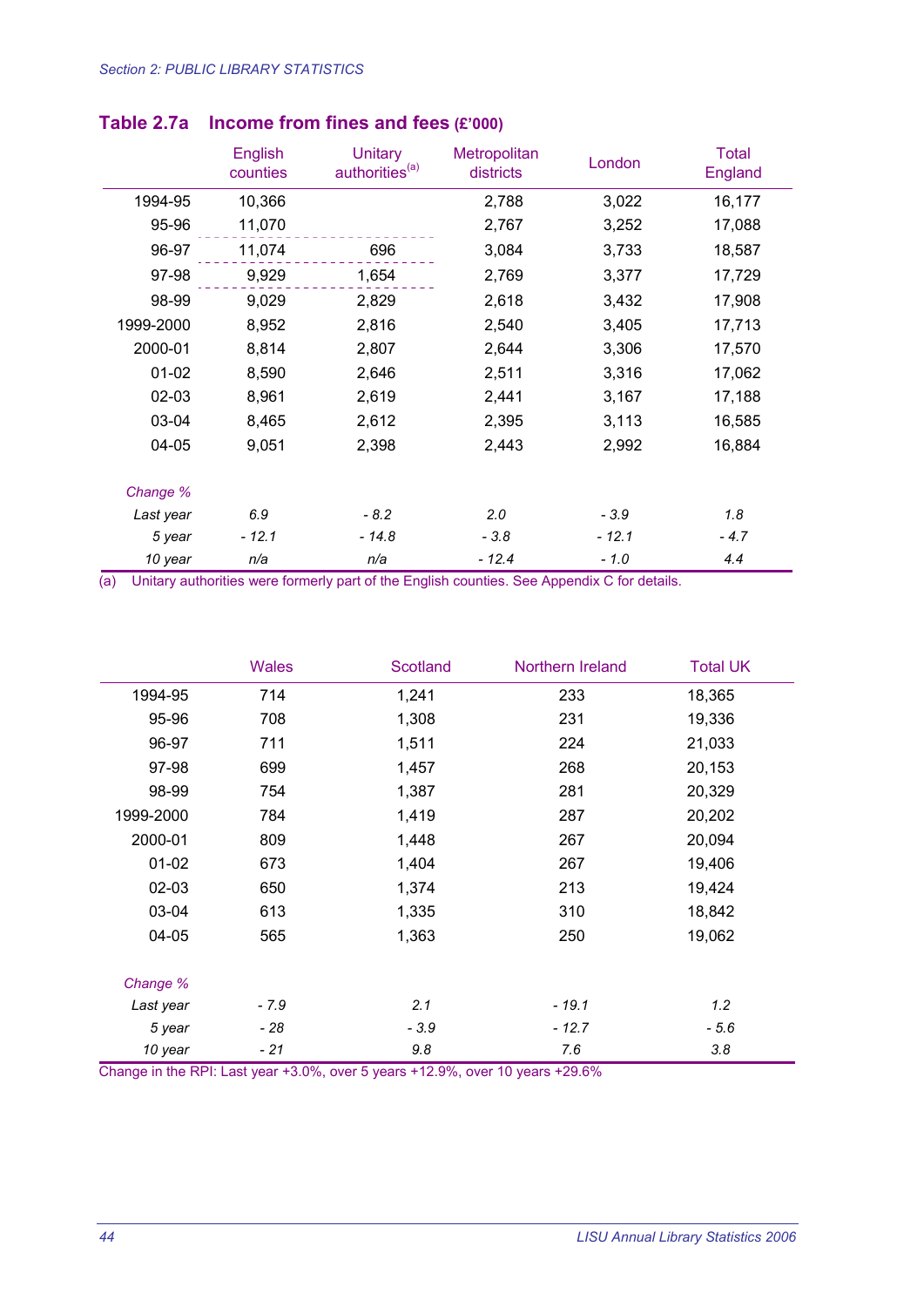|           | English<br>counties | <b>Unitary</b><br>authorities <sup>(a)</sup> | Metropolitan<br>districts | London  | <b>Total</b><br>England |
|-----------|---------------------|----------------------------------------------|---------------------------|---------|-------------------------|
| 1994-95   | 0.34                |                                              | 0.25                      | 0.43    | 0.33                    |
| 95-96     | 0.36                |                                              | 0.25                      | 0.46    | 0.35                    |
| 96-97     | 0.39                | 0.26                                         | 0.28                      | 0.53    | 0.38                    |
| 97-98     | 0.38                | 0.32                                         | 0.25                      | 0.47    | 0.36                    |
| 98-99     | 0.39                | 0.34                                         | 0.24                      | 0.48    | 0.36                    |
| 1999-2000 | 0.39                | 0.34                                         | 0.23                      | 0.47    | 0.36                    |
| 2000-01   | 0.38                | 0.34                                         | 0.24                      | 0.45    | 0.35                    |
| $01 - 02$ | 0.37                | 0.32                                         | 0.23                      | 0.46    | 0.35                    |
| 02-03     | 0.39                | 0.32                                         | 0.23                      | 0.43    | 0.35                    |
| 03-04     | 0.36                | 0.32                                         | 0.22                      | 0.42    | 0.33                    |
| 04-05     | 0.39                | 0.29                                         | 0.22                      | 0.40    | 0.34                    |
| Change %  |                     |                                              |                           |         |                         |
| Last year | 6.3                 | $-8.6$                                       | 1.8                       | $-4.3$  | 1.2                     |
| 5 year    | $-0.5$              | $-15.0$                                      | $-2.2$                    | $-13.7$ | $-5.3$                  |
| 10 year   | n/a                 | n/a                                          | $-10.4$                   | $-7.1$  | 1.5                     |

## **Table 2.7b Income from fines and fees per capita (£)**

(a) Unitary authorities were formerly part of the English counties. See Appendix C for details.

|           | <b>Wales</b> | Scotland | Northern Ireland | <b>Total UK</b> |
|-----------|--------------|----------|------------------|-----------------|
| 1994-95   | 0.25         | 0.24     | 0.14             | 0.32            |
| 95-96     | 0.24         | 0.26     | 0.14             | 0.33            |
| 96-97     | 0.24         | 0.29     | 0.14             | 0.36            |
| 97-98     | 0.24         | 0.28     | 0.16             | 0.34            |
| 98-99     | 0.26         | 0.27     | 0.17             | 0.34            |
| 1999-2000 | 0.27         | 0.28     | 0.17             | 0.34            |
| 2000-01   | 0.27         | 0.28     | 0.16             | 0.34            |
| $01 - 02$ | 0.23         | 0.28     | 0.16             | 0.33            |
| $02 - 03$ | 0.22         | 0.27     | 0.13             | 0.33            |
| 03-04     | 0.21         | 0.26     | 0.18             | 0.32            |
| 04-05     | 0.19         | 0.27     | 0.15             | 0.32            |
| Change %  |              |          |                  |                 |
| Last year | $-8.6$       | 1.5      | $-19.8$          | 0.6             |
| 5 year    | - 28         | $-3.6$   | $-14.1$          | $-6.7$          |
| 10 year   | - 22         | 10.3     | 2.1              | 1.0             |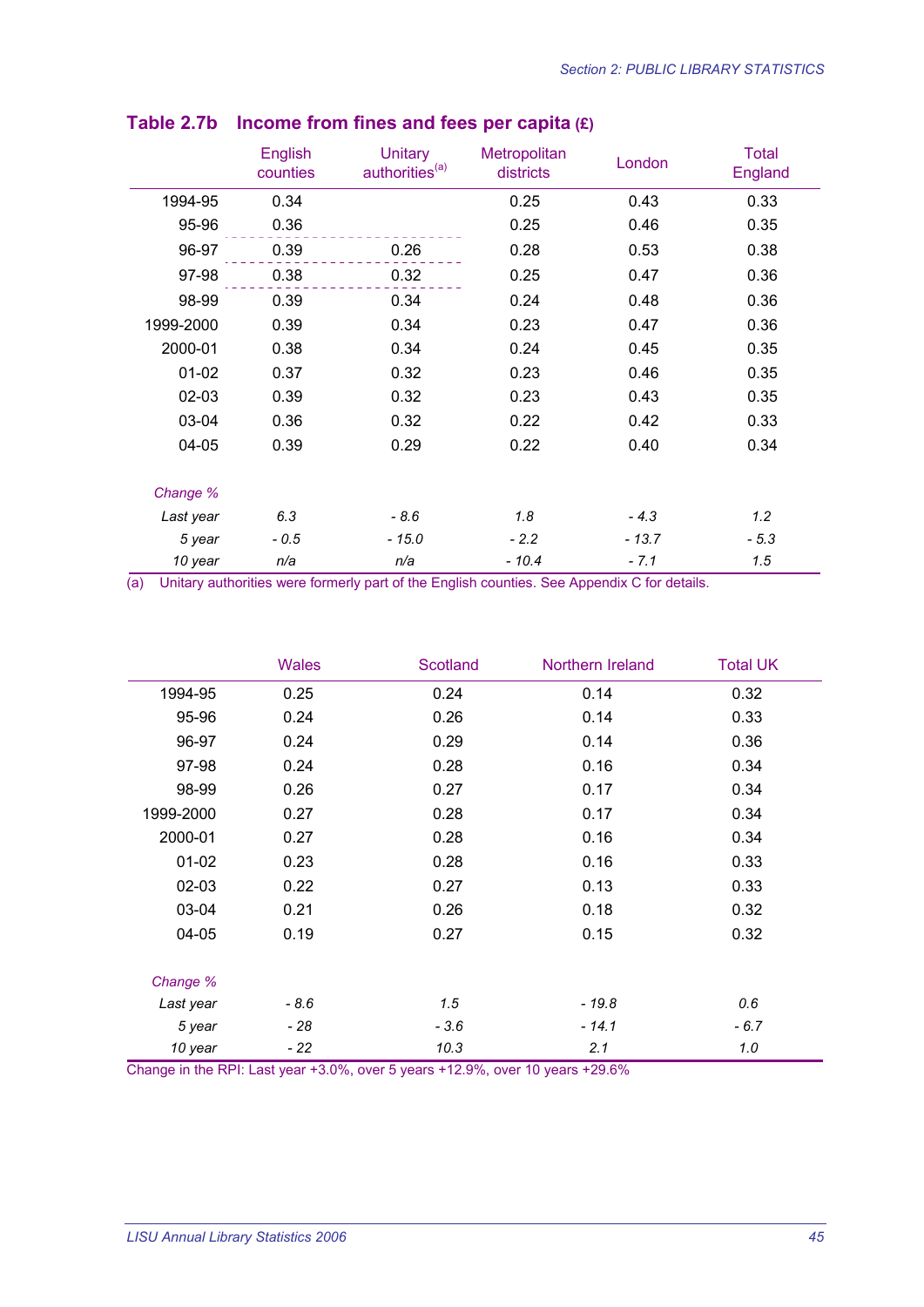|           | English<br>counties | <b>Unitary</b><br>authorities <sup>(a)</sup> | Metropolitan<br>districts | London | <b>Total</b><br>England |
|-----------|---------------------|----------------------------------------------|---------------------------|--------|-------------------------|
| 1994-95   | 6,377               |                                              | 2,257                     | 2,149  | 10,784                  |
| 95-96     | 7,502               |                                              | 2,215                     | 2,122  | 11,840                  |
| 96-97     | 8,284               | 224                                          | 2,184                     | 2,467  | 13,159                  |
| 97-98     | 9,301               | 1,000                                        | 2,293                     | 2,692  | 15,284                  |
| 98-99     | 9,285               | 2,242                                        | 2,389                     | 2,949  | 16,864                  |
| 1999-2000 | 9,886               | 2,588                                        | 2,431                     | 3,028  | 17,933                  |
| 2000-01   | 10,535              | 2,809                                        | 2,421                     | 3,099  | 18,865                  |
| $01 - 02$ | 12,280              | 2,969                                        | 2,665                     | 3,664  | 21,579                  |
| 02-03     | 13,718              | 3,204                                        | 2,598                     | 3,770  | 23,290                  |
| 03-04     | 14,661              | 3,401                                        | 2,789                     | 4,037  | 24,888                  |
| 04-05     | 14,696              | 3,790                                        | 2,842                     | 4,188  | 25,517                  |
| Change %  |                     |                                              |                           |        |                         |
| Last year | 0.2                 | 11.4                                         | 1.9                       | 3.7    | 2.5                     |
| 5 year    | 49                  | 46                                           | 16.9                      | 38     | 42                      |
| 10 year   | n/a                 | n/a                                          | 26                        | 95     | 137                     |

## **Table 2.8a Income from hire of AV materials (£'000)**

(a) Unitary authorities were formerly part of the English counties. See Appendix C for details.

|           | <b>Wales</b> | Scotland | Northern Ireland | <b>Total UK</b> |
|-----------|--------------|----------|------------------|-----------------|
| 1994-95   | 123          | 604      | 155              | 11,666          |
| 95-96     | 151          | 615      | 164              | 12,770          |
| 96-97     | 183          | 613      | 176              | 14,131          |
| 97-98     | 189          | 801      | 180              | 16,453          |
| 98-99     | 206          | 937      | 185              | 18,191          |
| 1999-2000 | 288          | 933      | 176              | 19,330          |
| 2000-01   | 322          | 968      | 178              | 20,332          |
| $01 - 02$ | 319          | 971      | 175              | 23,043          |
| 02-03     | 354          | 1,022    | 190              | 24,857          |
| 03-04     | 429          | 1,023    | 209              | 26,549          |
| 04-05     | 484          | 1,009    | 201              | 27,210          |
| Change %  |              |          |                  |                 |
| Last year | 12.7         | $-1.4$   | $-4.1$           | 2.5             |
| 5 year    | 68           | 8.2      | 13.8             | 41              |
| 10 year   | 292          | 67       | 30               | 133             |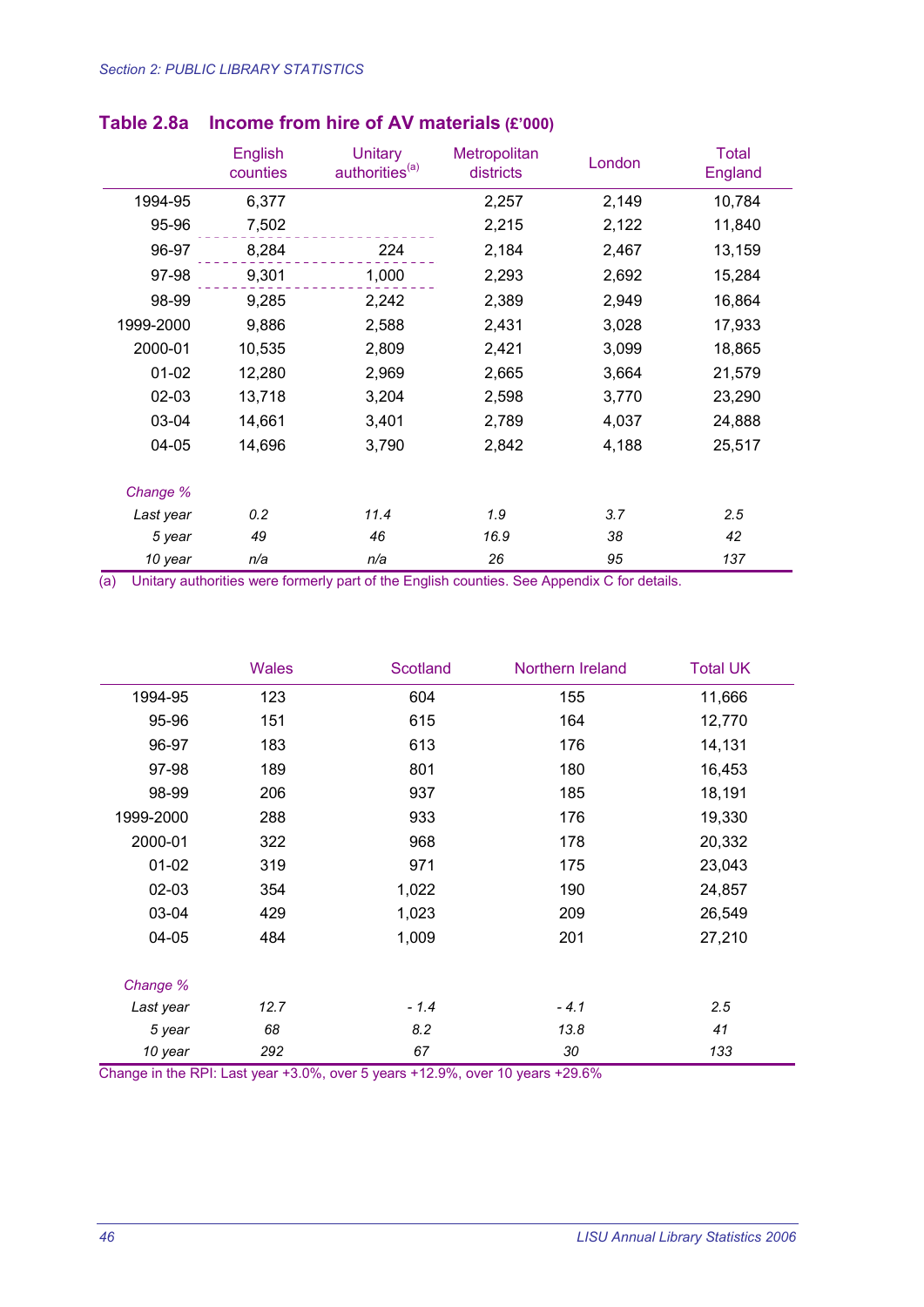|           | <b>English</b><br>counties | Unitary<br>authorities <sup>(a)</sup> | <b>Metropolitan</b><br>districts | London | <b>Total</b><br>England |
|-----------|----------------------------|---------------------------------------|----------------------------------|--------|-------------------------|
| 1994-95   | 0.209                      |                                       | 0.202                            | 0.308  | 0.221                   |
| 95-96     | 0.244                      |                                       | 0.198                            | 0.303  | 0.242                   |
| 96-97     | 0.295                      | 0.082                                 | 0.195                            | 0.349  | 0.268                   |
| 97-98     | 0.360                      | 0.193                                 | 0.206                            | 0.378  | 0.310                   |
| 98-99     | 0.406                      | 0.271                                 | 0.214                            | 0.410  | 0.341                   |
| 1999-2000 | 0.429                      | 0.312                                 | 0.218                            | 0.416  | 0.360                   |
| 2000-01   | 0.455                      | 0.338                                 | 0.217                            | 0.420  | 0.377                   |
| $01 - 02$ | 0.535                      | 0.363                                 | 0.246                            | 0.511  | 0.439                   |
| 02-03     | 0.594                      | 0.390                                 | 0.239                            | 0.513  | 0.470                   |
| 03-04     | 0.630                      | 0.410                                 | 0.255                            | 0.547  | 0.499                   |
| 04-05     | 0.628                      | 0.456                                 | 0.259                            | 0.564  | 0.509                   |
| Change %  |                            |                                       |                                  |        |                         |
| Last year | $-0.3$                     | 11.2                                  | 1.6                              | 3.1    | 2.0                     |
| 5 year    | 46                         | 46                                    | 18.8                             | 36     | 41                      |
| 10 year   | n/a                        | n/a                                   | 28                               | 83     | 130                     |

## **Table 2.8b Income from hire of AV materials per capita (£)**

(a) Unitary authorities were formerly part of the English counties. See Appendix C for details.

|           | <b>Wales</b> | Scotland | Northern Ireland | <b>Total UK</b> |
|-----------|--------------|----------|------------------|-----------------|
| 1994-95   | 0.042        | 0.118    | 0.095            | 0.200           |
| 95-96     | 0.052        | 0.120    | 0.100            | 0.218           |
| 96-97     | 0.063        | 0.119    | 0.106            | 0.240           |
| 97-98     | 0.064        | 0.156    | 0.107            | 0.279           |
| 98-99     | 0.070        | 0.183    | 0.109            | 0.307           |
| 1999-2000 | 0.098        | 0.182    | 0.104            | 0.326           |
| 2000-01   | 0.109        | 0.189    | 0.105            | 0.340           |
| $01 - 02$ | 0.110        | 0.192    | 0.104            | 0.392           |
| $02 - 03$ | 0.121        | 0.201    | 0.112            | 0.420           |
| 03-04     | 0.146        | 0.201    | 0.123            | 0.446           |
| 04-05     | 0.164        | 0.198    | 0.117            | 0.455           |
| Change %  |              |          |                  |                 |
| Last year | 12.3         | $-1.5$   | $-4.9$           | 2.0             |
| 5 year    | 67           | 8.8      | 12.5             | 40              |
| 10 year   | 290          | 68       | 23               | 128             |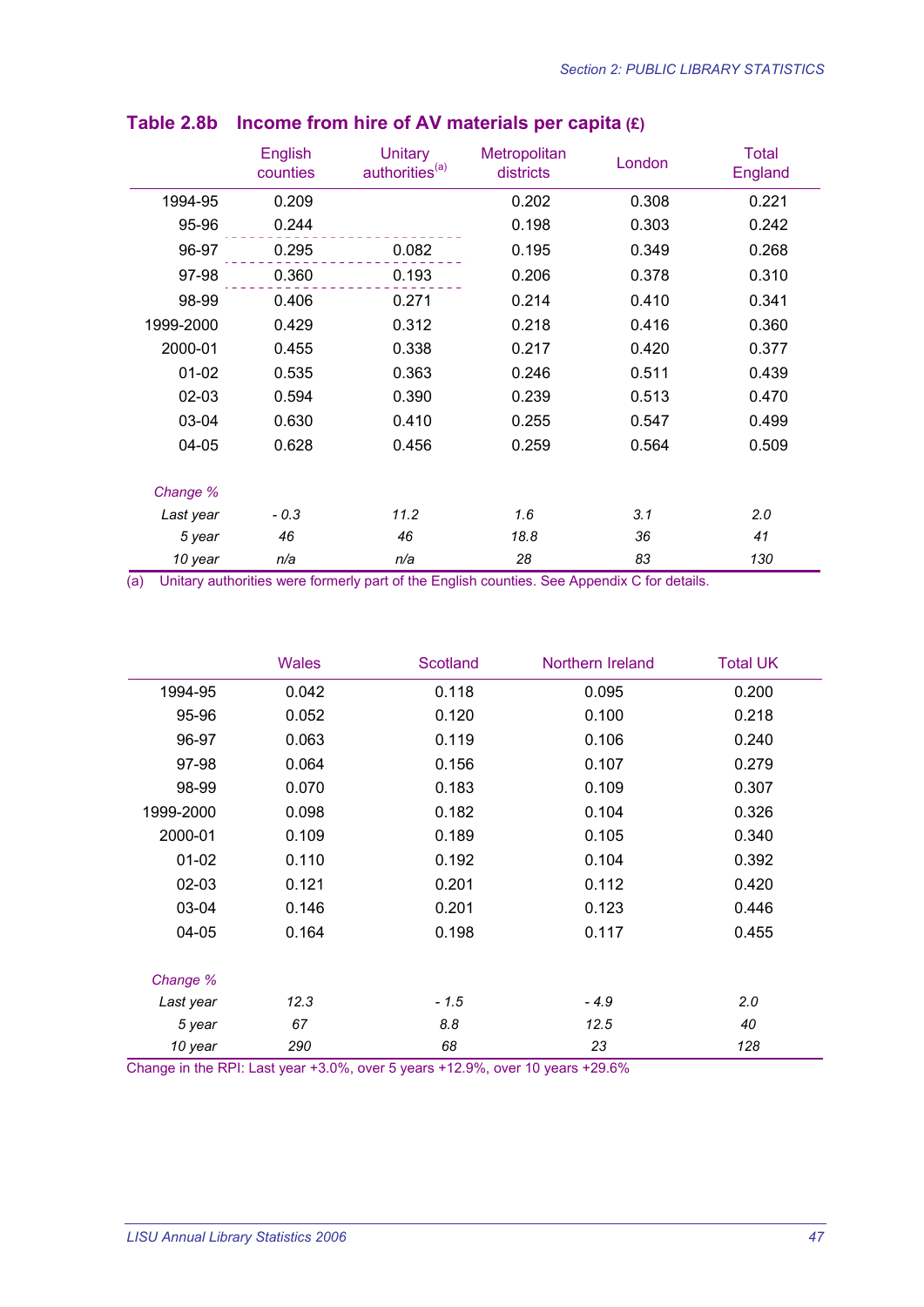## **Tables 2.9 and 2.10 Bookstock**

Tables 2.9a and 2.9b *(pages 49-51)* show total bookstock and bookstock per capita respectively, split according to whether stock is for lending or for reference/in reserve. The total number of books held in public libraries has continued to decline, to under 108 million volumes in March 2005, 1.8 per head of population. Until March 1998, the decline was mostly in lending stock; however there were sharp falls in reference and reserve stock in 1998-99. A decrease of 3.0% has been seen in reference and reserve and a 2.1% decrease in lending stock in 2004-05.

Table 2.10 *(pages 52-53)*, which shows the proportions of lending stock in each of the three categories, indicates that it is the adult stock which has experienced the greatest fall. This is illustrated in Fig 2.10, where the inner circle depicts the breakdown of stock categories in March 1995, and the outer ring shows the position in March 2005.



#### **Fig 2.10 Breakdown of stock by type**

Table 2.9b shows considerable differences between the sectors in available stock per head of population, and differences in the trends over the last ten years. The highest levels of lending stock per capita are now in Scotland and Northern Ireland, at just under 1.8 books per person. Wales, which has not suffered the same decline in lending stock levels, and London are close behind. The lowest levels are in the English unitaries and the English counties, with 1.2. Northern Ireland has reported its third consecutive increase in lending stock.

There are similar differences in the levels of reference and reserve stock. These are lowest in the English counties, and highest in Scotland and Northern Ireland, the latter despite a decrease of 24% in 2004-05. The decrease in Northern Ireland is largely due to one ELB reporting a 97% decrease in the level of reserve stock – it remains to be seen if this is indicative of a new stock level. One possible explanation would be a transfer of reference and reserve stock to lending; detailed examination of the figures suggests this might be the case in three of the five ELBs.

For the first time this year CIPFA have further split children's lending stock into fiction and non-fiction. The proportion of children's stock that is fiction ranges from 62% in London to 72% in Northern Ireland, with an average of 67% for the UK overall. Children's fiction bookstock per capita also varies between the sectors, and ranges from 0.23 in the English counties to 0.37 in Northern Ireland with an average of 0.26 for the UK overall.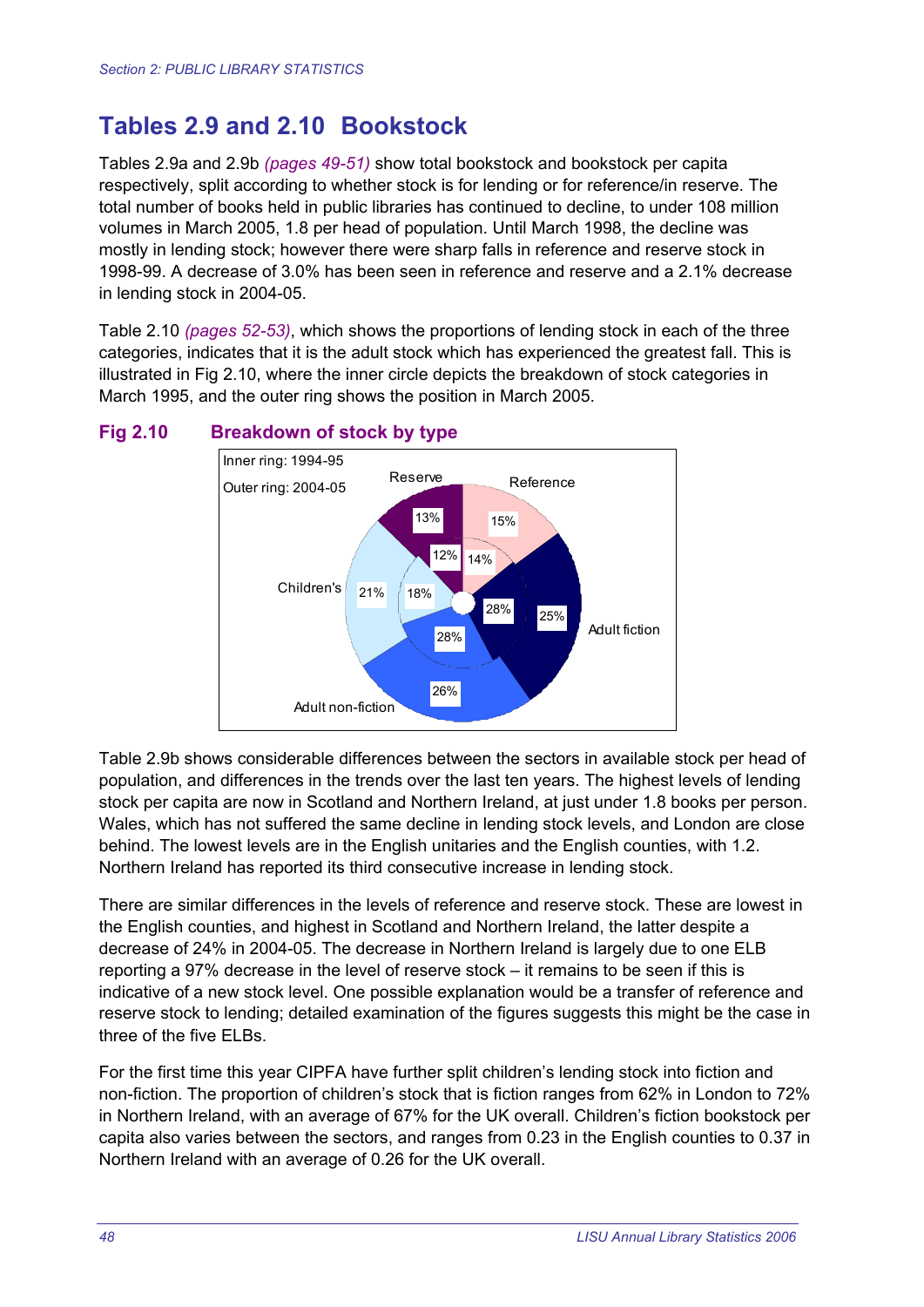|            |                            | <b>English counties</b> |              |                            | Unitary authorities <sup>(a)</sup> |        | <b>Metropolitan districts</b> |                        |              |
|------------|----------------------------|-------------------------|--------------|----------------------------|------------------------------------|--------|-------------------------------|------------------------|--------------|
|            | Active<br>lending<br>stock | Reference<br>& reserve  | <b>Total</b> | Active<br>lending<br>stock | Reference<br>& reserve             | Total  | Active<br>lending<br>stock    | Reference<br>& reserve | <b>Total</b> |
| March 1995 | 45,064                     | 13,087                  | 58,151       |                            |                                    |        | 19,344                        | 7,091                  | 26,434       |
| 1996       | 45,316                     | 13,306                  | 58,623       |                            |                                    |        | 18,904                        | 8,508                  | 27,412       |
| 1997       | 40,480                     | 11,824                  | 52,304       | 3,977                      | 1,834                              | 5,811  | 17,861                        | 9,877                  | 27,738       |
| 1998       | 36,258                     | 10,388                  | 46,646       | 7,022                      | 3,350                              | 10,372 | 17,000                        | 10,147                 | 27,147       |
| 1999       | 31,380                     | 9,828                   | 41,208       | 11,373                     | 4,402                              | 15,775 | 16,601                        | 6,625                  | 23,226       |
| 2000       | 30,491                     | 9,598                   | 40,090       | 11,249                     | 4,581                              | 15,830 | 16,149                        | 7,030                  | 23,179       |
| 2001       | 29,810                     | 9,499                   | 39,308       | 10,973                     | 4,593                              | 15,565 | 15,843                        | 6,901                  | 22,744       |
| 2002       | 28,900                     | 9,503                   | 38,403       | 10,950                     | 4,336                              | 15,286 | 15,331                        | 6,719                  | 22,050       |
| 2003       | 28,624                     | 9,125                   | 37,749       | 10,547                     | 4,278                              | 14,825 | 15,049                        | 6,853                  | 21,902       |
| 2004       | 27,115                     | 8,157                   | 35,272       | 10,664                     | 3,969                              | 14,633 | 15,064                        | 6,406                  | 21,470       |
| 2005       | 26,865                     | 8,292                   | 35,157       | 10,280                     | 3,837                              | 14,117 | 14,213                        | 6,270                  | 20,484       |
| Change %   |                            |                         |              |                            |                                    |        |                               |                        |              |
| Last year  | $-0.9$                     | 1.7                     | $-0.3$       | $-3.6$                     | $-3.3$                             | $-3.5$ | $-5.6$                        | $-2.1$                 | $-4.6$       |
| 5 year     | $-11.9$                    | - 13.6                  | $-12.3$      | - 8.6                      | $-16.2$                            | - 10.8 | - 12.0                        | $-10.8$                | - 11.6       |
| 10 year    | n/a                        | n/a                     | n/a          | n/a                        | n/a                                | n/a    | $-27$                         | $-11.6$                | $-23$        |

### **Table 2.9a Total bookstock ('000)**

## **Table 2.9b Total bookstock per capita**

|            |                            | <b>English counties</b> |              |                            | Unitary authorities <sup>(a)</sup> |              | <b>Metropolitan districts</b> |                        |              |
|------------|----------------------------|-------------------------|--------------|----------------------------|------------------------------------|--------------|-------------------------------|------------------------|--------------|
|            | Active<br>lending<br>stock | Reference<br>& reserve  | <b>Total</b> | Active<br>lending<br>stock | Reference<br>& reserve             | <b>Total</b> | Active<br>lending<br>stock    | Reference<br>& reserve | <b>Total</b> |
| March 1995 | 1.48                       | 0.43                    | 1.90         |                            |                                    |              | 1.73                          | 0.63                   | 2.36         |
| 1996       | 1.48                       | 0.43                    | 1.91         |                            |                                    |              | 1.69                          | 0.76                   | 2.45         |
| 1997       | 1.44                       | 0.42                    | 1.86         | 1.46                       | 0.67                               | 2.13         | 1.60                          | 0.88                   | 2.48         |
| 1998       | 1.40                       | 0.40                    | 1.81         | 1.36                       | 0.65                               | 2.01         | 1.52                          | 0.91                   | 2.43         |
| 1999       | 1.37                       | 0.43                    | 1.80         | 1.37                       | 0.53                               | 1.90         | 1.49                          | 0.59                   | 2.08         |
| 2000       | 1.32                       | 0.42                    | 1.74         | 1.36                       | 0.55                               | 1.91         | 1.45                          | 0.63                   | 2.08         |
| 2001       | 1.29                       | 0.41                    | 1.70         | 1.32                       | 0.55                               | 1.87         | 1.42                          | 0.62                   | 2.04         |
| 2002       | 1.26                       | 0.41                    | 1.67         | 1.34                       | 0.53                               | 1.87         | 1.42                          | 0.62                   | 2.04         |
| 2003       | 1.24                       | 0.40                    | 1.63         | 1.28                       | 0.52                               | 1.80         | 1.39                          | 0.63                   | 2.02         |
| 2004       | 1.17                       | 0.35                    | 1.52         | 1.29                       | 0.47                               | 1.77         | 1.38                          | 0.59                   | 1.97         |
| 2005       | 1.15                       | 0.35                    | 1.50         | 1.24                       | 0.46                               | 1.70         | 1.30                          | 0.57                   | 1.87         |
|            |                            |                         |              |                            |                                    |              |                               |                        |              |
| Change %   |                            |                         |              |                            |                                    |              |                               |                        |              |
| Last year  | $-1.5$                     | 0.9                     | - 0.9        | $-4.0$                     | $-3.5$                             | $-3.9$       | $-5.9$                        | $-2.2$                 | $-4.8$       |
| 5 year     | $-13.2$                    | $-14.9$                 | $-13.6$      | $-8.8$                     | $-16.3$                            | $-11.0$      | - 10.6                        | $-9.3$                 | $-10.2$      |
| 10 year    | n/a                        | n/a                     | n/a          | n/a                        | n/a                                | n/a          | - 25                          | $-9.5$                 | - 21         |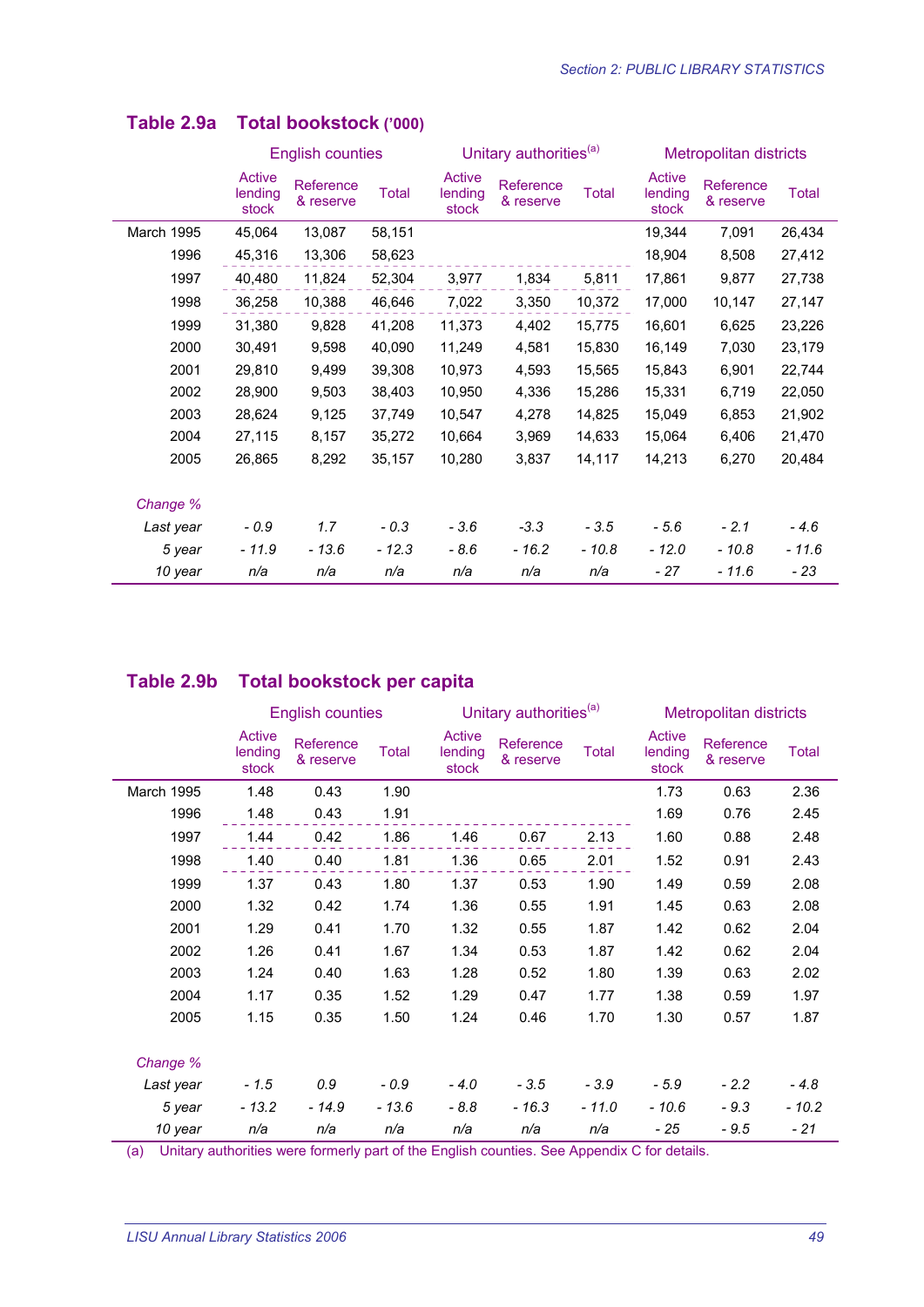|            |                            | London                 |              |                            | <b>Total England</b>   |              | <b>Wales</b>               |                        |              |
|------------|----------------------------|------------------------|--------------|----------------------------|------------------------|--------------|----------------------------|------------------------|--------------|
|            | Active<br>lending<br>stock | Reference<br>& reserve | <b>Total</b> | Active<br>lending<br>stock | Reference<br>& reserve | <b>Total</b> | Active<br>lending<br>stock | Reference<br>& reserve | <b>Total</b> |
| March 1995 | 14,521                     | 4,235                  | 18,756       | 78,929                     | 24,413                 | 103,341      | 5,576                      | 1,930                  | 7,506        |
| 1996       | 14,682                     | 4,180                  | 18,862       | 78,902                     | 25,995                 | 104,897      | 5,700                      | 1,657                  | 7,357        |
| 1997       | 14,435                     | 4,349                  | 18,785       | 76,753                     | 27,885                 | 104,637      | 5,591                      | 1,952                  | 7,543        |
| 1998       | 13,728                     | 4,474                  | 18,202       | 74,009                     | 28,359                 | 102,368      | 5,708                      | 1,765                  | 7,475        |
| 1999       | 13,446                     | 4,251                  | 17,698       | 72,800                     | 25,108                 | 97,908       | 5,727                      | 1,708                  | 7,436        |
| 2000       | 13,032                     | 4,469                  | 17,501       | 70,922                     | 25,678                 | 96,600       | 5,472                      | 1,774                  | 7,246        |
| 2001       | 12,827                     | 3,878                  | 16,705       | 69,452                     | 24,870                 | 94,322       | 5,404                      | 1,752                  | 7,157        |
| 2002       | 12,578                     | 4,046                  | 16,624       | 67,760                     | 24,604                 | 92,363       | 5,128                      | 1,620                  | 6,749        |
| 2003       | 12,205                     | 3,884                  | 16,089       | 66,425                     | 24,242                 | 90,566       | 5,189                      | 1,415                  | 6,604        |
| 2004       | 11,751                     | 3,785                  | 15,536       | 64,593                     | 22,317                 | 86,910       | 4,893                      | 1,495                  | 6,388        |
| 2005       | 11,253                     | 3,532                  | 14,785       | 62,611                     | 21,932                 | 84,543       | 4,767                      | 1,530                  | 6,297        |
| Change %   |                            |                        |              |                            |                        |              |                            |                        |              |
| Last year  | $-4.2$                     | $-6.7$                 | $-4.8$       | $-3.1$                     | $-1.7$                 | $-2.7$       | $-2.6$                     | 2.4                    | $-1.4$       |
| 5 year     | $-13.7$                    | - 21                   | $-15.5$      | $-11.7$                    | $-14.6$                | $-12.5$      | $-12.9$                    | $-13.7$                | 6.7          |
| 10 year    | $-23$                      | $-16.6$                | $-21$        | $-21$                      | $-10.2$                | $-18.2$      | $-14.5$                    | $-21$                  | $-4.4$       |

## **Table 2.9a Total bookstock ('000)** *cont*

|            |                            | Scotland               |              |                            | Northern Ireland       |              | <b>Total UK</b>            |                        |         |
|------------|----------------------------|------------------------|--------------|----------------------------|------------------------|--------------|----------------------------|------------------------|---------|
|            | Active<br>lending<br>stock | Reference<br>& reserve | <b>Total</b> | Active<br>lending<br>stock | Reference<br>& reserve | <b>Total</b> | Active<br>lending<br>stock | Reference<br>& reserve | Total   |
| March 1995 | 10,553                     | 3,811                  | 14,363       | 2,215                      | 2,186                  | 4,402        | 97,272                     | 32,340                 | 129,612 |
| 1996       | 10,333                     | 4,151                  | 14,484       | 2,278                      | 2,027                  | 4,305        | 97,213                     | 33,830                 | 131,043 |
| 1997       | 10,510                     | 3,806                  | 14,316       | 2,225                      | 1,912                  | 4,137        | 95,079                     | 35,555                 | 130,634 |
| 1998       | 10,340                     | 3,735                  | 14,076       | 2,083                      | 2,039                  | 4,122        | 92,143                     | 35,898                 | 128,040 |
| 1999       | 10,308                     | 3,440                  | 13,749       | 2,214                      | 1,783                  | 3,997        | 91,049                     | 32,040                 | 123,089 |
| 2000       | 9,751                      | 3,810                  | 13,561       | 2,081                      | 1,864                  | 3,945        | 88,227                     | 33,126                 | 121,352 |
| 2001       | 9,722                      | 3,709                  | 13,431       | 2,082                      | 1,737                  | 3,819        | 86,660                     | 32,068                 | 118,729 |
| 2002       | 9,543                      | 3,581                  | 13,124       | 2,037                      | 1,730                  | 3,767        | 84,468                     | 31,535                 | 116,003 |
| 2003       | 9,372                      | 3,563                  | 12,936       | 2,234                      | 1,786                  | 4,019        | 83,220                     | 30,905                 | 114,125 |
| 2004       | 9,038                      | 3,597                  | 12,635       | 2,702                      | 1,568                  | 4,270        | 81,226                     | 28,976                 | 110,202 |
| 2005       | 9,109                      | 3,461                  | 12,571       | 3,024                      | 1,184                  | 4,208        | 79,511                     | 28,108                 | 107,619 |
| Change %   |                            |                        |              |                            |                        |              |                            |                        |         |
| Last year  | 0.8                        | $-3.8$                 | $-0.5$       | 11.9                       | $-24$                  | $-1.4$       | $-2.1$                     | $-3.0$                 | $-2.3$  |
| 5 year     | - 6.6                      | $-9.2$                 | $-7.3$       | 45                         | - 36                   | 6.7          | $-9.9$                     | $-15.2$                | $-11.3$ |
| 10 year    | $-13.7$                    | $-9.2$                 | $-12.5$      | 37                         | $-46$                  | $-4.4$       | $-18.3$                    | $-13.1$                | $-17.0$ |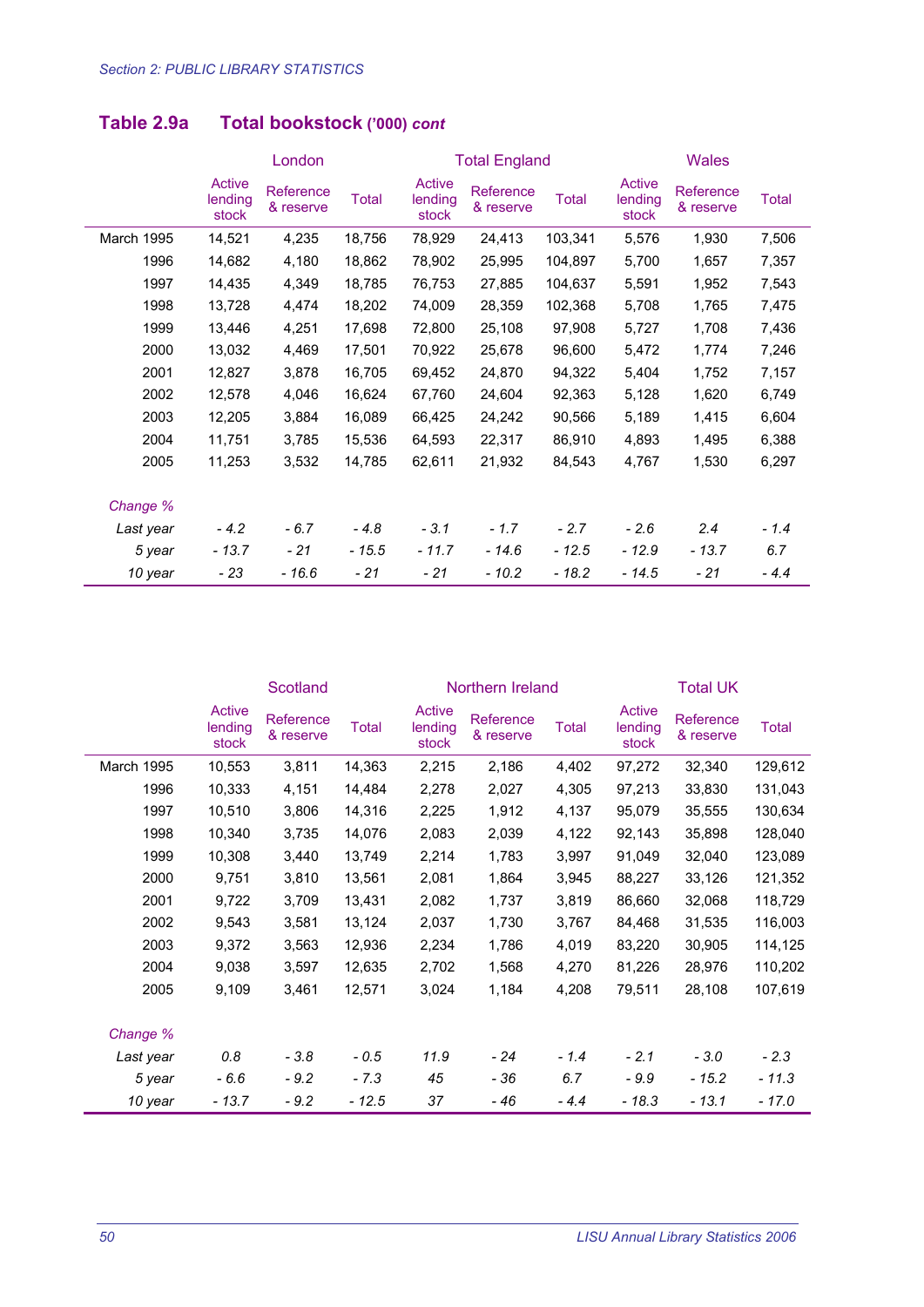|            | London                     |                        |              |                            | <b>Total England</b>   |         |                            | <b>Wales</b>           |              |  |
|------------|----------------------------|------------------------|--------------|----------------------------|------------------------|---------|----------------------------|------------------------|--------------|--|
|            | Active<br>lending<br>stock | Reference<br>& reserve | <b>Total</b> | Active<br>lending<br>stock | Reference<br>& reserve | Total   | Active<br>lending<br>stock | Reference<br>& reserve | <b>Total</b> |  |
| March 1995 | 2.08                       | 0.61                   | 2.69         | 1.62                       | 0.50                   | 2.12    | 1.91                       | 0.66                   | 2.58         |  |
| 1996       | 2.10                       | 0.60                   | 2.69         | 1.61                       | 0.53                   | 2.15    | 1.95                       | 0.57                   | 2.52         |  |
| 1997       | 2.04                       | 0.61                   | 2.66         | 1.56                       | 0.57                   | 2.13    | 1.91                       | 0.67                   | 2.58         |  |
| 1998       | 1.93                       | 0.63                   | 2.56         | 1.50                       | 0.58                   | 2.08    | 1.95                       | 0.60                   | 2.55         |  |
| 1999       | 1.87                       | 0.59                   | 2.46         | 1.47                       | 0.51                   | 1.98    | 1.95                       | 0.58                   | 2.54         |  |
| 2000       | 1.79                       | 0.61                   | 2.40         | 1.43                       | 0.52                   | 1.94    | 1.86                       | 0.60                   | 2.47         |  |
| 2001       | 1.74                       | 0.53                   | 2.27         | 1.39                       | 0.50                   | 1.89    | 1.83                       | 0.60                   | 2.43         |  |
| 2002       | 1.75                       | 0.56                   | 2.32         | 1.38                       | 0.50                   | 1.88    | 1.76                       | 0.56                   | 2.32         |  |
| 2003       | 1.66                       | 0.53                   | 2.19         | 1.34                       | 0.49                   | 1.83    | 1.78                       | 0.49                   | 2.26         |  |
| 2004       | 1.59                       | 0.51                   | 2.10         | 1.30                       | 0.45                   | 1.74    | 1.67                       | 0.51                   | 2.17         |  |
| 2005       | 1.52                       | 0.48                   | 1.99         | 1.25                       | 0.44                   | 1.69    | 1.62                       | 0.52                   | 2.13         |  |
| Change %   |                            |                        |              |                            |                        |         |                            |                        |              |  |
| Last year  | $-4.8$                     | $-7.2$                 | $-5.4$       | $-3.5$                     | $-2.0$                 | $-3.2$  | $-3.1$                     | 2.0                    | $-1.9$       |  |
| 5 year     | $-15.3$                    | - 23                   | $-17.2$      | $-12.3$                    | $-15.3$                | $-13.1$ | $-13.3$                    | $-14.2$                | $-13.5$      |  |
| 10 year    | $-27$                      | $-22$                  | - 26         | $-23$                      | $-12.6$                | - 20    | $-15.6$                    | - 22                   | - 17.2       |  |

## **Table 2.9b Total bookstock per capita** *cont*

|            |                            | Scotland               |              |                            | Northern Ireland       |              | <b>Total UK</b>            |                        |              |
|------------|----------------------------|------------------------|--------------|----------------------------|------------------------|--------------|----------------------------|------------------------|--------------|
|            | Active<br>lending<br>stock | Reference<br>& reserve | <b>Total</b> | Active<br>lending<br>stock | Reference<br>& reserve | <b>Total</b> | Active<br>lending<br>stock | Reference<br>& reserve | <b>Total</b> |
| March 1995 | 2.06                       | 0.74                   | 2.80         | 1.36                       | 1.35                   | 2.71         | 1.67                       | 0.55                   | 2.22         |
| 1996       | 2.01                       | 0.81                   | 2.82         | 1.40                       | 1.24                   | 2.64         | 1.66                       | 0.58                   | 2.24         |
| 1997       | 2.05                       | 0.74                   | 2.79         | 1.34                       | 1.15                   | 2.49         | 1.62                       | 0.60                   | 2.22         |
| 1998       | 2.02                       | 0.73                   | 2.75         | 1.24                       | 1.22                   | 2.46         | 1.56                       | 0.61                   | 2.17         |
| 1999       | 2.01                       | 0.67                   | 2.69         | 1.31                       | 1.06                   | 2.37         | 1.54                       | 0.54                   | 2.08         |
| 2000       | 1.91                       | 0.74                   | 2.65         | 1.23                       | 1.10                   | 2.34         | 1.49                       | 0.56                   | 2.05         |
| 2001       | 1.90                       | 0.73                   | 2.63         | 1.23                       | 1.02                   | 2.25         | 1.45                       | 0.54                   | 1.99         |
| 2002       | 1.88                       | 0.71                   | 2.59         | 1.21                       | 1.03                   | 2.23         | 1.44                       | 0.54                   | 1.97         |
| 2003       | 1.85                       | 0.70                   | 2.55         | 1.32                       | 1.05                   | 2.37         | 1.40                       | 0.52                   | 1.93         |
| 2004       | 1.78                       | 0.71                   | 2.49         | 1.59                       | 0.92                   | 2.51         | 1.36                       | 0.49                   | 1.85         |
| 2005       | 1.79                       | 0.68                   | 2.46         | 1.77                       | 0.69                   | 2.41         | 1.33                       | 0.47                   | 1.80         |
| Change %   |                            |                        |              |                            |                        |              |                            |                        |              |
| Last year  | 0.4                        | $-4.2$                 | $-0.9$       | 11.4                       | $-25$                  | - 1.9        | $-2.6$                     | $-3.5$                 | $-2.8$       |
| 5 year     | $-6.2$                     | - 8.9                  | $-7.0$       | 43                         | - 37                   | 5.3          | $-10.8$                    | - 16.1                 | - 12.2       |
| 10 year    | $-13.1$                    | $-8.7$                 | $-12.0$      | 30                         | - 49                   | $-9.2$       | - 20                       | $-15.2$                | $-19.0$      |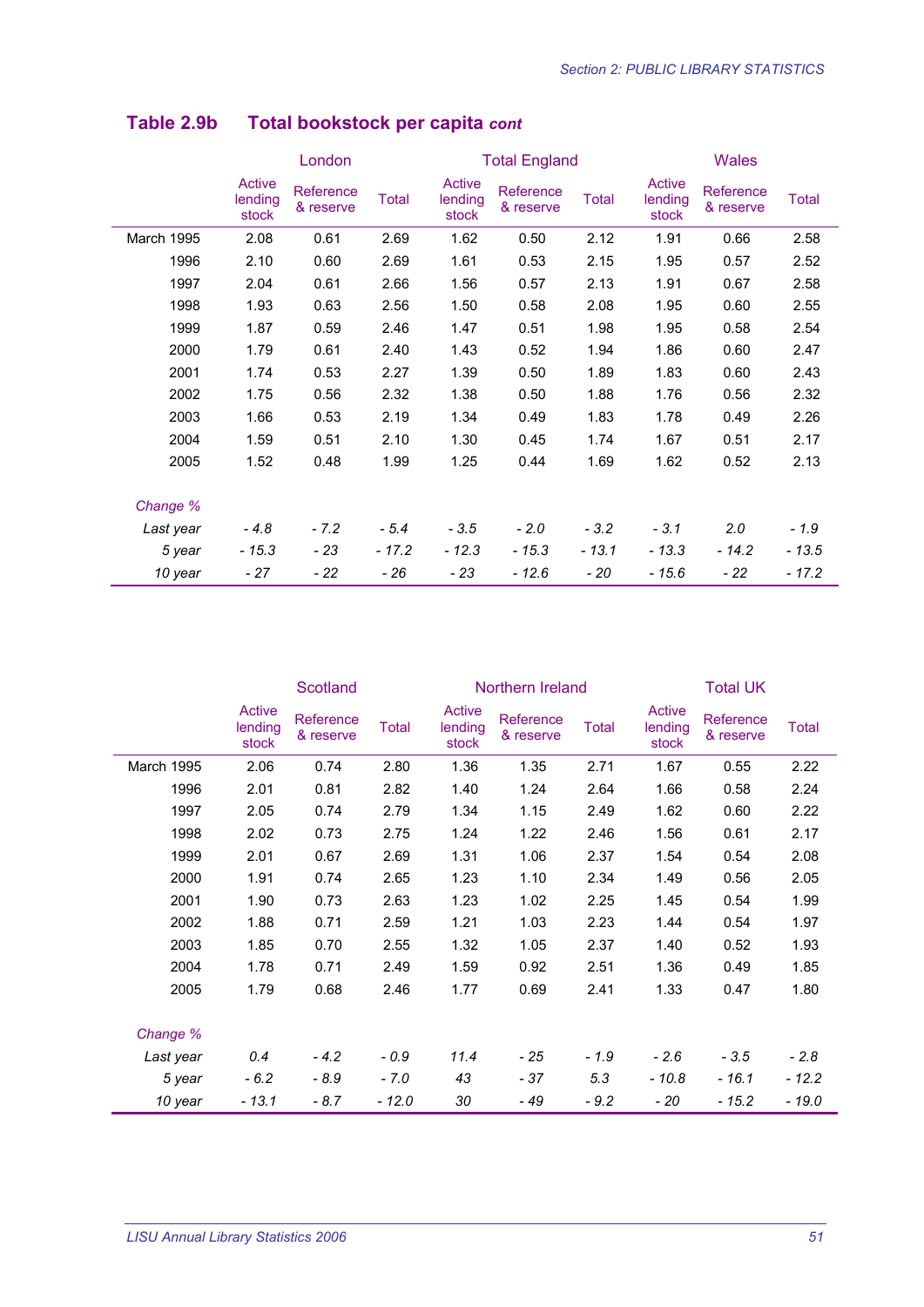|            |           | <b>English counties</b> |     |           | Unitary authorities <sup>(a)</sup> |     |           | <b>Metropolitan districts</b> |        |  |
|------------|-----------|-------------------------|-----|-----------|------------------------------------|-----|-----------|-------------------------------|--------|--|
|            | <b>AF</b> | <b>ANF</b>              | Ch  | <b>AF</b> | <b>ANF</b>                         | Ch  | <b>AF</b> | <b>ANF</b>                    | Ch     |  |
| March 1995 | 38        | 38                      | 24  |           |                                    |     | 39        | 36                            | 25     |  |
| 1996       | 38        | 39                      | 24  |           |                                    |     | 38        | 35                            | 27     |  |
| 1997       | 37        | 39                      | 24  | 39        | 36                                 | 24  | 39        | 35                            | 26     |  |
| 1998       | 37        | 38                      | 25  | 37        | 37                                 | 26  | 38        | 35                            | 26     |  |
| 1999       | 36        | 38                      | 26  | 36        | 39                                 | 26  | 39        | 35                            | 26     |  |
| 2000       | 36        | 38                      | 26  | 36        | 38                                 | 27  | 39        | 35                            | 27     |  |
| 2001       | 36        | 37                      | 27  | 35        | 38                                 | 27  | 38        | 35                            | 27     |  |
| 2002       | 36        | 37                      | 27  | 35        | 37                                 | 28  | 38        | 35                            | 28     |  |
| 2003       | 36        | 37                      | 28  | 34        | 38                                 | 28  | 37        | 34                            | 29     |  |
| 2004       | 35        | 37                      | 28  | 34        | 37                                 | 29  | 37        | 34                            | 30     |  |
| 2005       | 36        | 36                      | 28  | 35        | 37                                 | 29  | 37        | 34                            | 30     |  |
| Change %   |           |                         |     |           |                                    |     |           |                               |        |  |
| Last year  | 2.0       | $-2.9$                  | 1.4 | 0.3       | $-1.1$                             | 1.4 | 0.5       | 0.3                           | $-1.0$ |  |
| 5 year     | $-1.9$    | $-4.2$                  | 8.9 | $-2.8$    | $-3.2$                             | 9.0 | $-5.2$    | $-2.3$                        | 10.4   |  |
| 10 year    | n/a       | n/a                     | n/a | n/a       | n/a                                | n/a | $-5.2$    | $-6.1$                        | 16.5   |  |

#### **Table 2.10 Bookstock categories (%)**

(percentage of available active lending stock)

|            |        | London     |      |        | <b>Total England</b> |      | <b>Wales</b> |            |        |
|------------|--------|------------|------|--------|----------------------|------|--------------|------------|--------|
|            | AF     | <b>ANF</b> | Ch   | AF     | <b>ANF</b>           | Ch   | <b>AF</b>    | <b>ANF</b> | Ch     |
| March 1995 | 31     | 42         | 27   | 37     | 38                   | 25   | 41           | 37         | 23     |
| 1996       | 30     | 41         | 29   | 36     | 38                   | 25   | 40           | 37         | 23     |
| 1997       | 31     | 40         | 29   | 36     | 38                   | 26   | 41           | 36         | 24     |
| 1998       | 30     | 40         | 30   | 36     | 38                   | 26   | 39           | 35         | 26     |
| 1999       | 30     | 40         | 30   | 36     | 38                   | 27   | 38           | 36         | 26     |
| 2000       | 30     | 40         | 30   | 36     | 37                   | 27   | 39           | 34         | 28     |
| 2001       | 29     | 41         | 30   | 35     | 37                   | 27   | 37           | 35         | 28     |
| 2002       | 29     | 39         | 32   | 35     | 37                   | 28   | 38           | 33         | 29     |
| 2003       | 28     | 39         | 33   | 34     | 37                   | 29   | 37           | 35         | 28     |
| 2004       | 29     | 38         | 33   | 34     | 37                   | 29   | 37           | 34         | 29     |
| 2005       | 29     | 37         | 34   | 35     | 36                   | 30   | 40           | 34         | 28     |
| Change %   |        |            |      |        |                      |      |              |            |        |
| Last year  | 0.3    | $-1.3$     | 1.2  | 1.2    | $-1.6$               | 0.7  | 8.9          | 0.6        | $-3.8$ |
| 5 year     | $-2.7$ | $-6.5$     | 11.2 | $-3.1$ | $-4.0$               | 9.6  | 3.6          | 1.2        | 2.5    |
| 10 year    | $-7.9$ | $-10.4$    | 25   | $-7.0$ | $-6.0$               | 19.8 | 0.0          | $-8.1$     | 25     |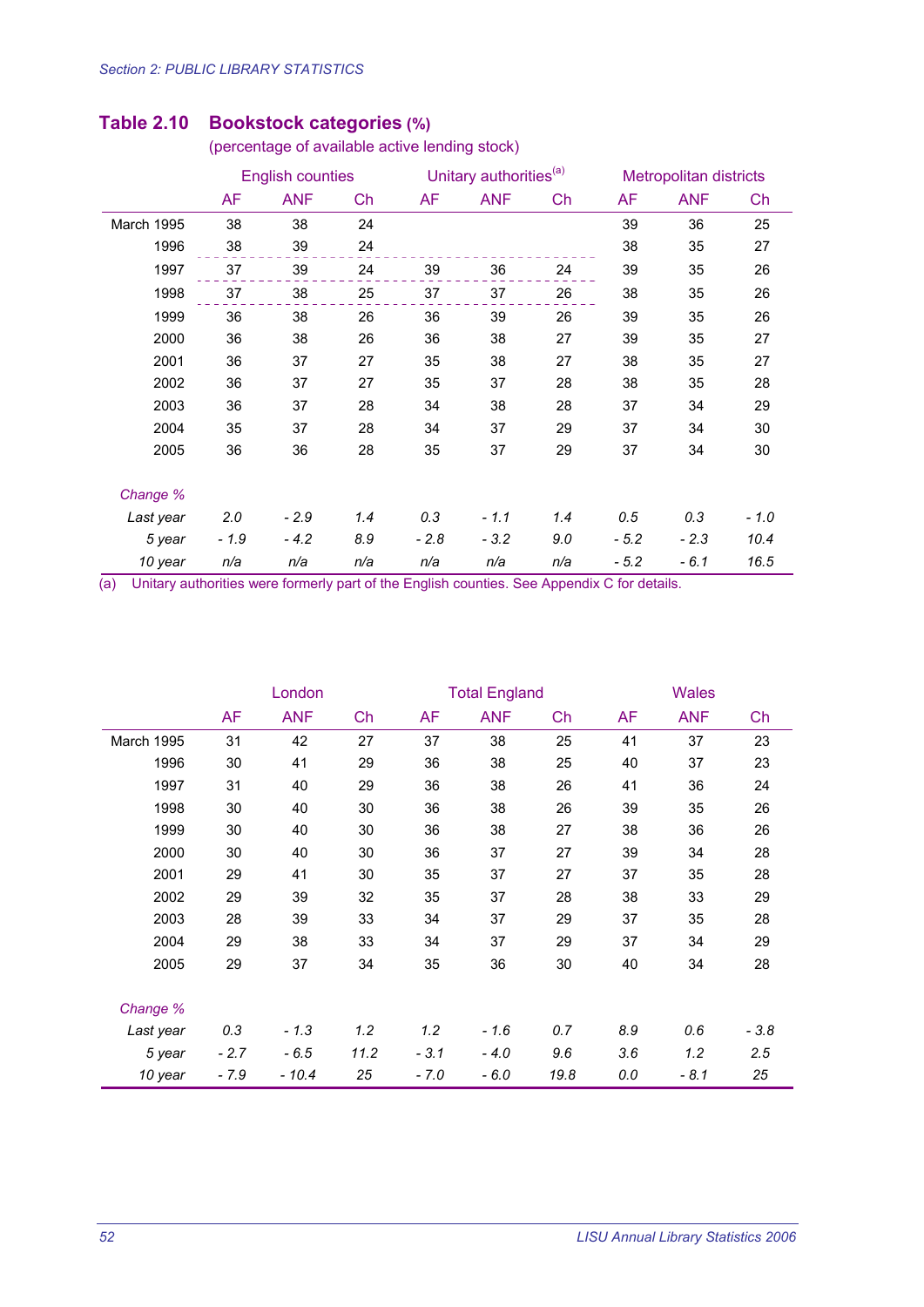|            |           | Scotland   |        |         | Northern Ireland |         | <b>Total UK</b> |            |        |
|------------|-----------|------------|--------|---------|------------------|---------|-----------------|------------|--------|
|            | <b>AF</b> | <b>ANF</b> | Ch     | AF      | <b>ANF</b>       | Ch      | AF              | <b>ANF</b> | Ch     |
| March 1995 | 42        | 33         | 26     | 33      | 36               | 31      | 38              | 38         | 25     |
| 1996       | 42        | 32         | 26     | 34      | 37               | 29      | 37              | 38         | 25     |
| 1997       | 41        | 32         | 26     | 34      | 36               | 30      | 37              | 37         | 26     |
| 1998       | 40        | 32         | 27     | 35      | 32               | 32      | 37              | 37         | 27     |
| 1999       | 40        | 32         | 28     | 35      | 33               | 33      | 36              | 37         | 27     |
| 2000       | 41        | 31         | 29     | 35      | 32               | 33      | 36              | 36         | 27     |
| 2001       | 41        | 31         | 29     | 34      | 33               | 33      | 36              | 36         | 28     |
| 2002       | 40        | 30         | 30     | 35      | 32               | 34      | 36              | 36         | 29     |
| 2003       | 40        | 30         | 30     | 34      | 33               | 33      | 35              | 36         | 29     |
| 2004       | 39        | 31         | 31     | 29      | 37               | 34      | 35              | 36         | 30     |
| 2005       | 39        | 31         | 30     | 29      | 42               | 29      | 35              | 36         | 30     |
| Change %   |           |            |        |         |                  |         |                 |            |        |
| Last year  | $-0.8$    | 2.3        | $-3.6$ | 0.0     | 14.5             | $-15.5$ | 1.4             | $-0.3$     | $-0.7$ |
| 5 year     | $-3.5$    | 1.0        | 3.5    | $-14.8$ | 29               | $-13.0$ | $-3.0$          | $-2.2$     | 7.7    |
| 10 year    | $-6.2$    | $-4.0$     | 15.6   | - 9.9   | 14.8             | $-6.8$  | $-6.6$          | $-5.3$     | 19.0   |

#### **Table 2.10 Bookstock categories (%)** *cont*

# **Table 2.11 and 2.12 Acquisitions**

Table 2.11a *(page 54)* shows the level of additions to stock over the last ten years. Just over 12 million books were added in 2004-05, 11.2% of the total stock. This compares to 9.5% of total stock added in 1994-95, and is an improvement over last year's figure of 10.9%. This may be partly attributable to the introduction of the public library standards for both England and Wales, which specify a target time to replenish total stock (including AV materials) of 6.7 years – equivalent to a replenishment rate of 14.9%.

Table 2.11b *(page 55)* reveals differences between the sectors, both in levels of additions per capita and the trends over the last ten years. The greatest fall has been in Scotland at 21% over the period 1994-2005. Over the ten-year period the metropolitan districts are the only sector to experience an increase at just under 8%. In 1998-99 Northern Ireland experienced a dramatic increase of 41% in total bookstock additions. This was followed by three consecutive decreases, however, the three most recent years have seen increases of 54%, 21% and 2% respectively. The English unitary authorities and Northern Ireland have the lowest bookstock additions per capita at 188 and 189 per 1,000 population respectively.

Note that the standard for total acquisitions for public libraries in England is 216 per 1,000 population; in 2004-05, 50 out of the 149 English authorities (34%) met this standard compared to 37% last year. Similar levels are set for Wales, where eight authorities out of 22 met the target (36%).

Table 2.12 and Fig 2.11 *(pages 56-57)* show the proportions of additions to stock by category. There are few differences between sectors – the greatest proportion of additions are adult fiction, followed by children's books except for Wales where it is adult fiction followed by adult non-fiction, and Northern Ireland where this is reversed. Northern Ireland has the highest proportion of reference additions followed by Scotland, with the English counties the lowest. In general the proportions of acquisitions in each category are in line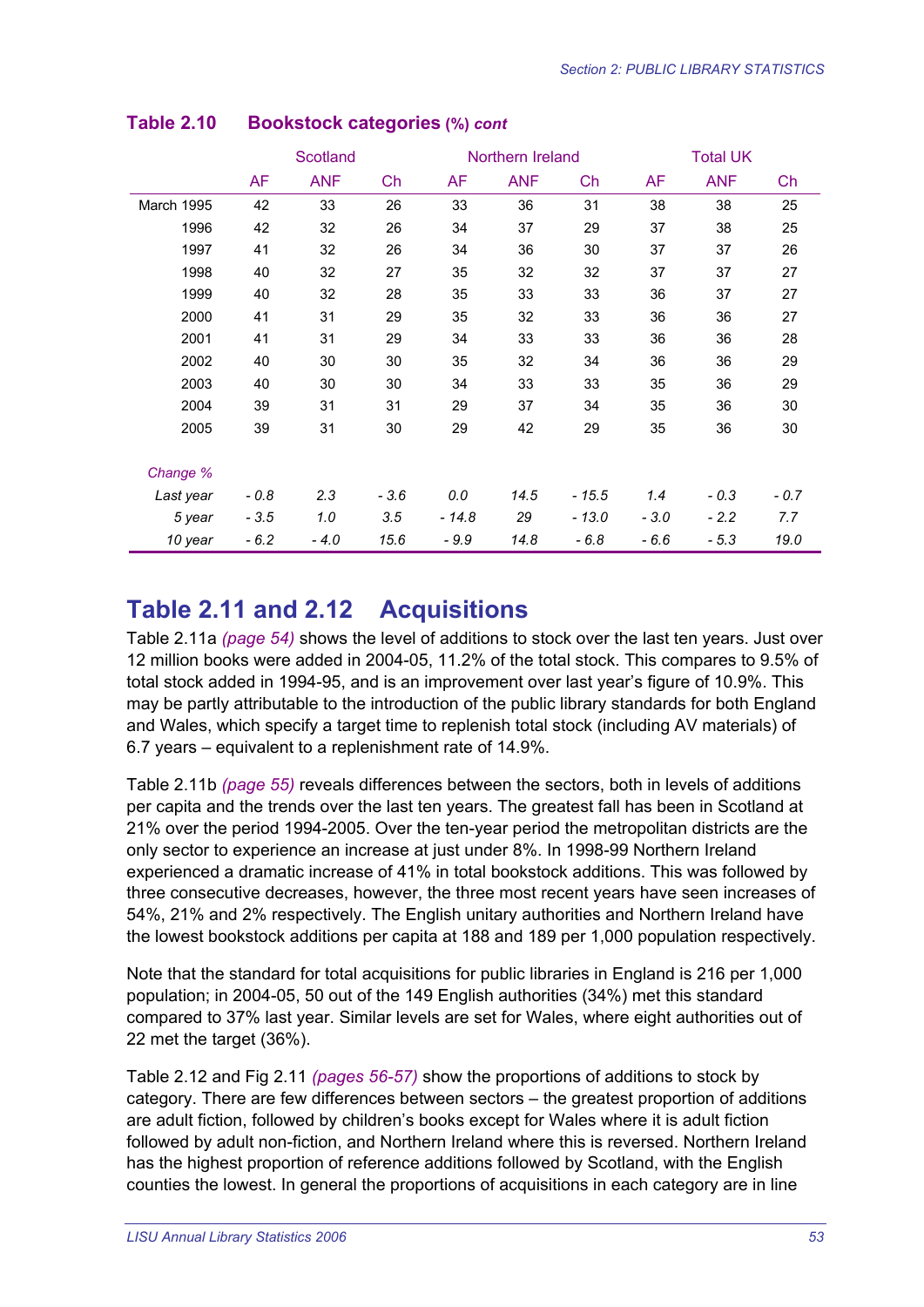with the stipulations of the public library standards for England and Wales. For the first time this year CIPFA have split additions to children's bookstock into fiction and non-fiction. The proportion of total additions that is children's non-fiction ranges from 5.7% in Northern Ireland to 10.3% in London, with a UK average of 7.3% and highlights the fact that children's non-fiction is a relatively small category.

|           | <b>English</b><br>counties | <b>Unitary</b><br>authorities <sup>(a)</sup> | Metropolitan<br>districts | London | <b>Total</b><br>England |
|-----------|----------------------------|----------------------------------------------|---------------------------|--------|-------------------------|
| 1994-95   | 6,249                      |                                              | 2,011                     | 1,660  | 9,920                   |
| 95-96     | 5,886                      |                                              | 1,870                     | 1,708  | 9,463                   |
| 96-97     | 5,191                      | 371                                          | 1,717                     | 1,570  | 8,848                   |
| 97-98     | 4,401                      | 771                                          | 1,753                     | 1,653  | 8,577                   |
| 98-99     | 4,180                      | 1,379                                        | 1,749                     | 1,661  | 8,968                   |
| 1999-2000 | 4,043                      | 1,447                                        | 1,806                     | 1,600  | 8,896                   |
| 2000-01   | 4,244                      | 1,415                                        | 1,896                     | 1,628  | 9,183                   |
| $01 - 02$ | 4,119                      | 1,459                                        | 1,901                     | 1,712  | 9,191                   |
| 02-03     | 4,583                      | 1,649                                        | 2,042                     | 1,668  | 9,942                   |
| 03-04     | 4,568                      | 1,575                                        | 2,105                     | 1,687  | 9,935                   |
| 04-05     | 4,560                      | 1,566                                        | 2,118                     | 1,681  | 9,926                   |
| Change %  |                            |                                              |                           |        |                         |
| Last year | $-0.2$                     | - 0.6                                        | 0.6                       | $-0.4$ | $-0.1$                  |
| 5 year    | 12.8                       | 8.2                                          | 17.3                      | 5.1    | 11.6                    |
| 10 year   | n/a                        | n/a                                          | 5.3                       | 1.3    | 0.1                     |

#### **Table 2.11a Additions to total bookstock ('000)**

|           | <b>Wales</b> | Scotland | Northern Ireland | <b>Total UK</b> |
|-----------|--------------|----------|------------------|-----------------|
| 1994-95   | 609          | 1,490    | 315              | 12,333          |
| 95-96     | 538          | 1,409    | 312              | 11,722          |
| 96-97     | 523          | 1,310    | 232              | 10,913          |
| 97-98     | 546          | 1,159    | 185              | 10,466          |
| 98-99     | 582          | 1,173    | 261              | 10,984          |
| 1999-2000 | 514          | 1,139    | 238              | 10,787          |
| 2000-01   | 514          | 1,161    | 180              | 11,038          |
| $01 - 02$ | 485          | 1,175    | 168              | 11,019          |
| $02 - 03$ | 543          | 1,211    | 260              | 11,956          |
| 03-04     | 549          | 1,167    | 317              | 11,967          |
| 04-05     | 606          | 1,165    | 324              | 12,021          |
| Change %  |              |          |                  |                 |
| Last year | 10.4         | $-0.2$   | 2.3              | 0.4             |
| 5 year    | 17.9         | 2.2      | 36               | 11.4            |
| 10 year   | $-0.4$       | - 22     | 3.0              | $-2.5$          |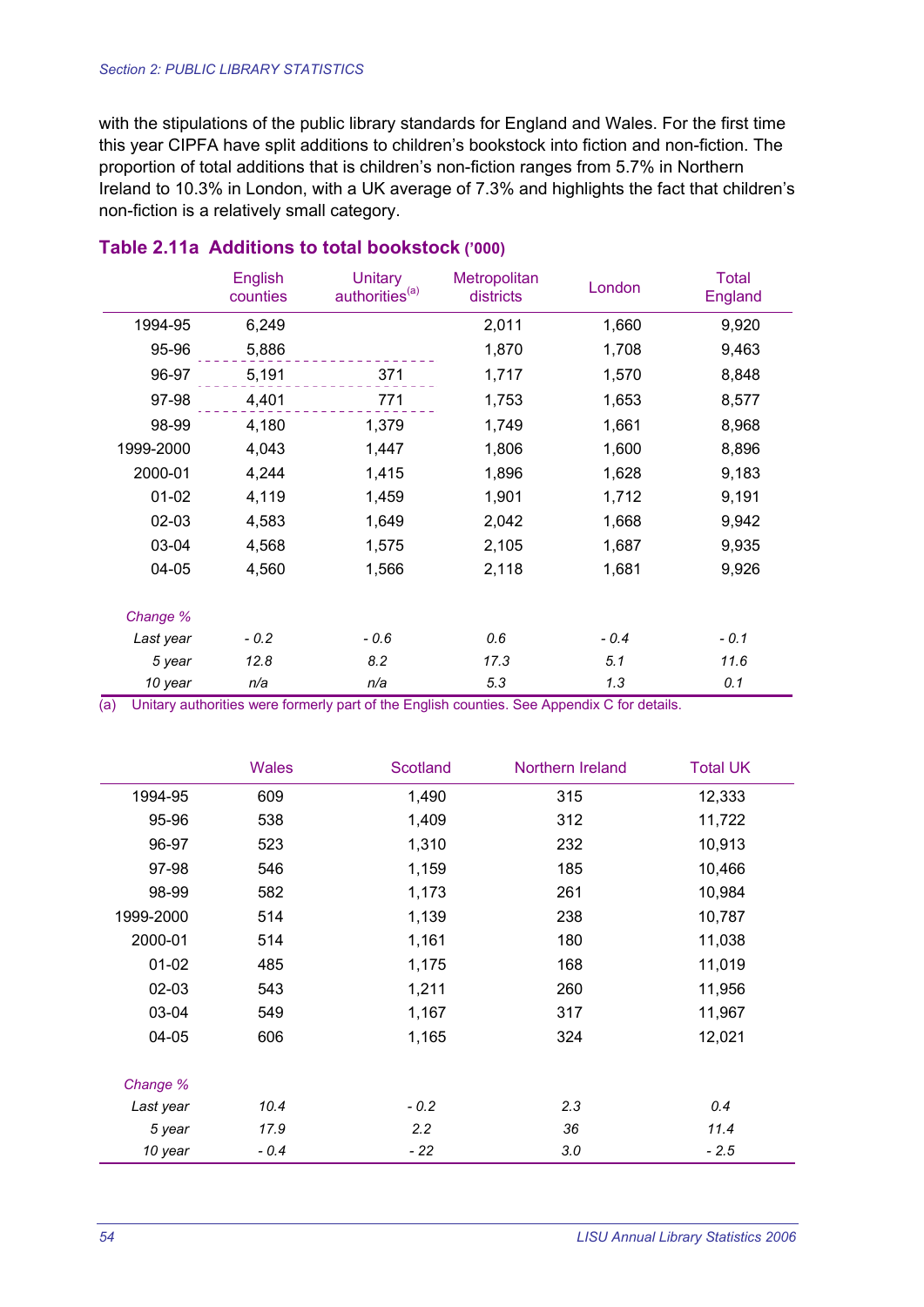|           | English<br>counties | <b>Unitary</b><br>authorities <sup>(a)</sup> | Metropolitan<br>districts | London | <b>Total</b><br>England |
|-----------|---------------------|----------------------------------------------|---------------------------|--------|-------------------------|
| 1994-95   | 205                 |                                              | 180                       | 238    | 204                     |
| 95-96     | 192                 |                                              | 167                       | 244    | 194                     |
| 96-97     | 185                 | 136                                          | 154                       | 222    | 180                     |
| 97-98     | 170                 | 149                                          | 157                       | 232    | 174                     |
| 98-99     | 183                 | 166                                          | 157                       | 231    | 181                     |
| 1999-2000 | 175                 | 174                                          | 162                       | 220    | 179                     |
| 2000-01   | 183                 | 170                                          | 170                       | 221    | 184                     |
| $01-02$   | 179                 | 178                                          | 176                       | 239    | 187                     |
| 02-03     | 198                 | 201                                          | 188                       | 227    | 201                     |
| 03-04     | 196                 | 190                                          | 193                       | 228    | 199                     |
| 04-05     | 195                 | 188                                          | 193                       | 226    | 198                     |
| Change %  |                     |                                              |                           |        |                         |
| Last year | $-0.8$              | $-0.9$                                       | 0.4                       | $-0.9$ | $-0.6$                  |
| 5 year    | 11.1                | 7.9                                          | 19.2                      | 3.1    | 10.8                    |
| 10 year   | n/a                 | n/a                                          | 7.6                       | $-5.0$ | $-2.7$                  |

## **Table 2.11b Additions to total bookstock per 1,000 population**

|           | <b>Wales</b> | Scotland | Northern Ireland | <b>Total UK</b> |
|-----------|--------------|----------|------------------|-----------------|
| 1994-95   | 209          | 290      | 194              | 211             |
| 95-96     | 184          | 274      | 191              | 200             |
| 96-97     | 179          | 255      | 139              | 186             |
| 97-98     | 186          | 226      | 110              | 177             |
| 98-99     | 198          | 229      | 154              | 185             |
| 1999-2000 | 175          | 223      | 141              | 182             |
| 2000-01   | 174          | 227      | 106              | 185             |
| $01-02$   | 167          | 232      | 99               | 187             |
| $02 - 03$ | 186          | 238      | 153              | 202             |
| 03-04     | 187          | 230      | 186              | 201             |
| 04-05     | 205          | 228      | 189              | 201             |
| Change %  |              |          |                  |                 |
| Last year | 9.9          | $-0.6$   | 1.9              | 0.0             |
| 5 year    | 17.3         | 2.6      | 34               | 10.3            |
| 10 year   | $-1.7$       | $-21$    | $-2.1$           | $-4.9$          |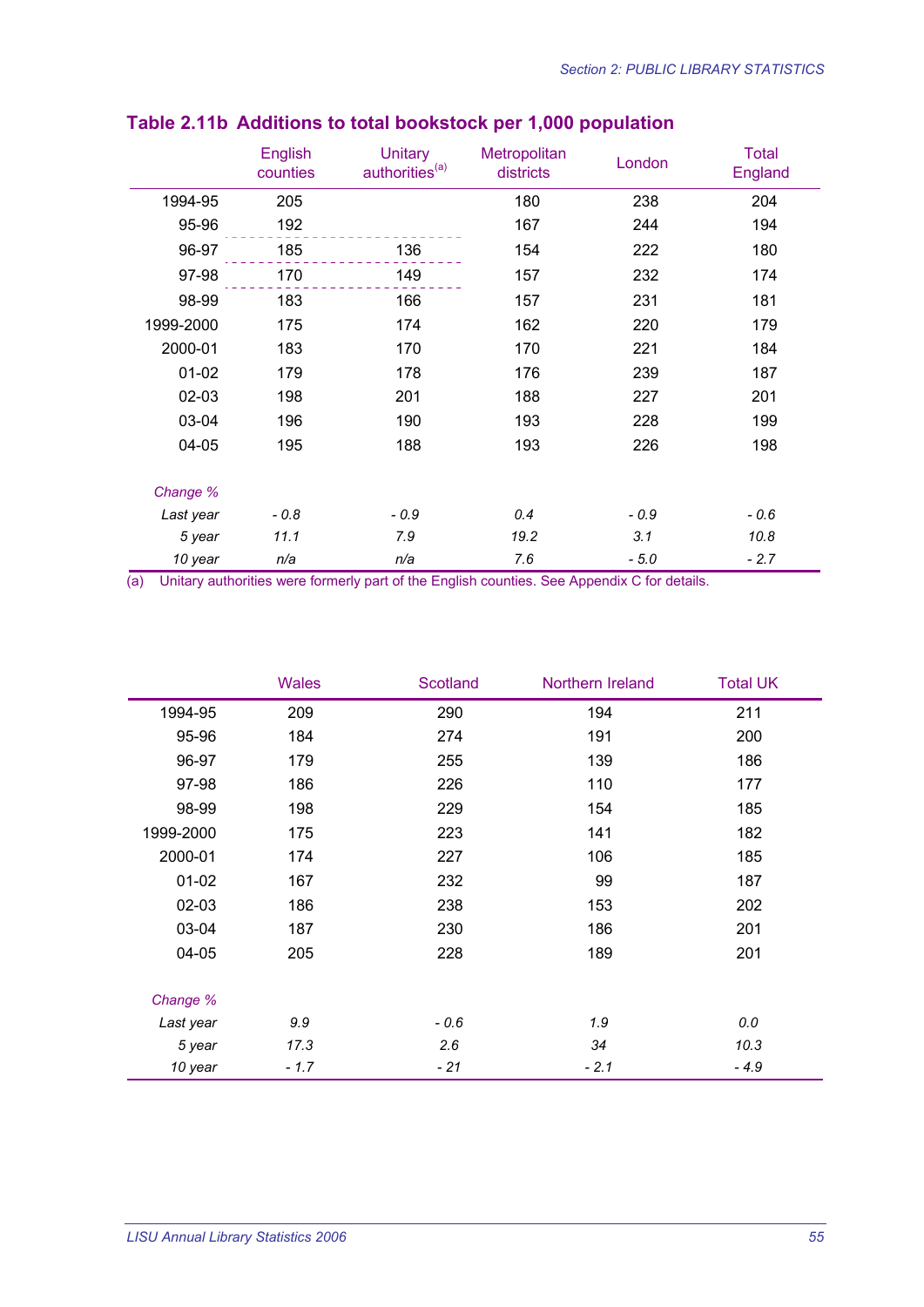|           |      | <b>English counties</b> |      |     | Unitary authorities <sup>(a)</sup> |            |      |            |  |
|-----------|------|-------------------------|------|-----|------------------------------------|------------|------|------------|--|
|           | AF   | <b>ANF</b>              | Ch   | Ref | <b>AF</b>                          | <b>ANF</b> | Ch   | <b>Ref</b> |  |
| 1994-95   | 39.2 | 28.2                    | 27.2 | 5.4 |                                    |            |      |            |  |
| 95-96     | 38.3 | 27.8                    | 28.6 | 5.2 |                                    |            |      |            |  |
| 96-97     | 38.4 | 26.8                    | 29.8 | 4.4 | 44.8                               | 23.6       | 26.8 | 4.8        |  |
| 97-98     | 38.0 | 26.4                    | 31.6 | 4.3 | 38.7                               | 24.9       | 29.9 | 6.5        |  |
| 98-99     | 38.0 | 27.4                    | 30.5 | 4.0 | 38.7                               | 25.5       | 30.1 | 5.5        |  |
| 1999-2000 | 40.1 | 25.7                    | 29.4 | 4.5 | 38.7                               | 24.4       | 31.5 | 5.4        |  |
| 2000-01   | 40.3 | 24.0                    | 31.3 | 4.0 | 39.1                               | 24.8       | 31.1 | 4.8        |  |
| $01-02$   | 40.2 | 25.1                    | 30.7 | 3.7 | 39.2                               | 24.0       | 32.4 | 4.1        |  |
| $02 - 03$ | 41.9 | 25.0                    | 29.2 | 3.6 | 39.0                               | 24.7       | 32.5 | 3.5        |  |
| 03-04     | 42.9 | 23.4                    | 30.5 | 3.1 | 40.8                               | 23.9       | 31.6 | 3.8        |  |
| 04-05     | 42.2 | 24.0                    | 31.0 | 2.7 | 41.1                               | 24.5       | 30.7 | 3.7        |  |

## **Table 2.12 Proportion of additions in each category (%)**

|           |      | <b>Metropolitan districts</b> |      |     | London |            |      |     |  |
|-----------|------|-------------------------------|------|-----|--------|------------|------|-----|--|
|           | AF   | <b>ANF</b>                    | Ch   | Ref | AF     | <b>ANF</b> | Ch   | Ref |  |
| 1994-95   | 41.8 | 22.5                          | 30.6 | 5.1 | 33.6   | 30.1       | 28.3 | 6.5 |  |
| 95-96     | 42.0 | 22.2                          | 30.7 | 5.1 | 33.5   | 27.8       | 32.1 | 6.5 |  |
| 96-97     | 42.1 | 21.8                          | 30.2 | 5.9 | 33.4   | 29.2       | 30.3 | 6.9 |  |
| 97-98     | 40.0 | 22.7                          | 32.9 | 4.4 | 32.3   | 28.3       | 32.8 | 6.6 |  |
| 98-99     | 42.1 | 22.2                          | 30.9 | 4.7 | 33.5   | 26.7       | 32.7 | 6.7 |  |
| 1999-2000 | 41.1 | 23.3                          | 31.2 | 4.4 | 34.7   | 26.7       | 32.5 | 6.2 |  |
| 2000-01   | 38.7 | 24.3                          | 32.3 | 4.7 | 33.6   | 28.1       | 32.4 | 5.9 |  |
| $01 - 02$ | 40.3 | 23.3                          | 32.4 | 4.1 | 34.7   | 26.8       | 33.6 | 5.0 |  |
| $02 - 03$ | 39.9 | 24.3                          | 31.4 | 4.4 | 34.6   | 27.4       | 33.5 | 5.4 |  |
| $03-04$   | 42.3 | 23.4                          | 30.1 | 4.1 | 35.0   | 26.0       | 34.4 | 4.6 |  |
| 04-05     | 40.3 | 24.1                          | 31.8 | 3.8 | 35.7   | 27.3       | 32.4 | 4.6 |  |

|           |      | <b>Total England</b> |      |     |
|-----------|------|----------------------|------|-----|
|           | AF   | <b>ANF</b>           | Ch   | Ref |
| 1994-95   | 38.8 | 27.4                 | 28.1 | 5.5 |
| 95-96     | 38.2 | 26.7                 | 29.7 | 5.4 |
| 96-97     | 38.5 | 26.1                 | 29.8 | 5.2 |
| 97-98     | 37.4 | 25.9                 | 31.9 | 4.9 |
| 98-99     | 38.1 | 26.0                 | 30.9 | 4.9 |
| 1999-2000 | 39.1 | 25.2                 | 30.7 | 4.9 |
| 2000-01   | 38.6 | 24.9                 | 31.7 | 4.6 |
| $01 - 02$ | 39.0 | 24.9                 | 31.8 | 4.1 |
| 02-03     | 39.8 | 25.2                 | 30.9 | 4.0 |
| $03 - 04$ | 41.1 | 23.9                 | 31.3 | 3.7 |
| 04-05     | 40.6 | 24.7                 | 31.4 | 3.4 |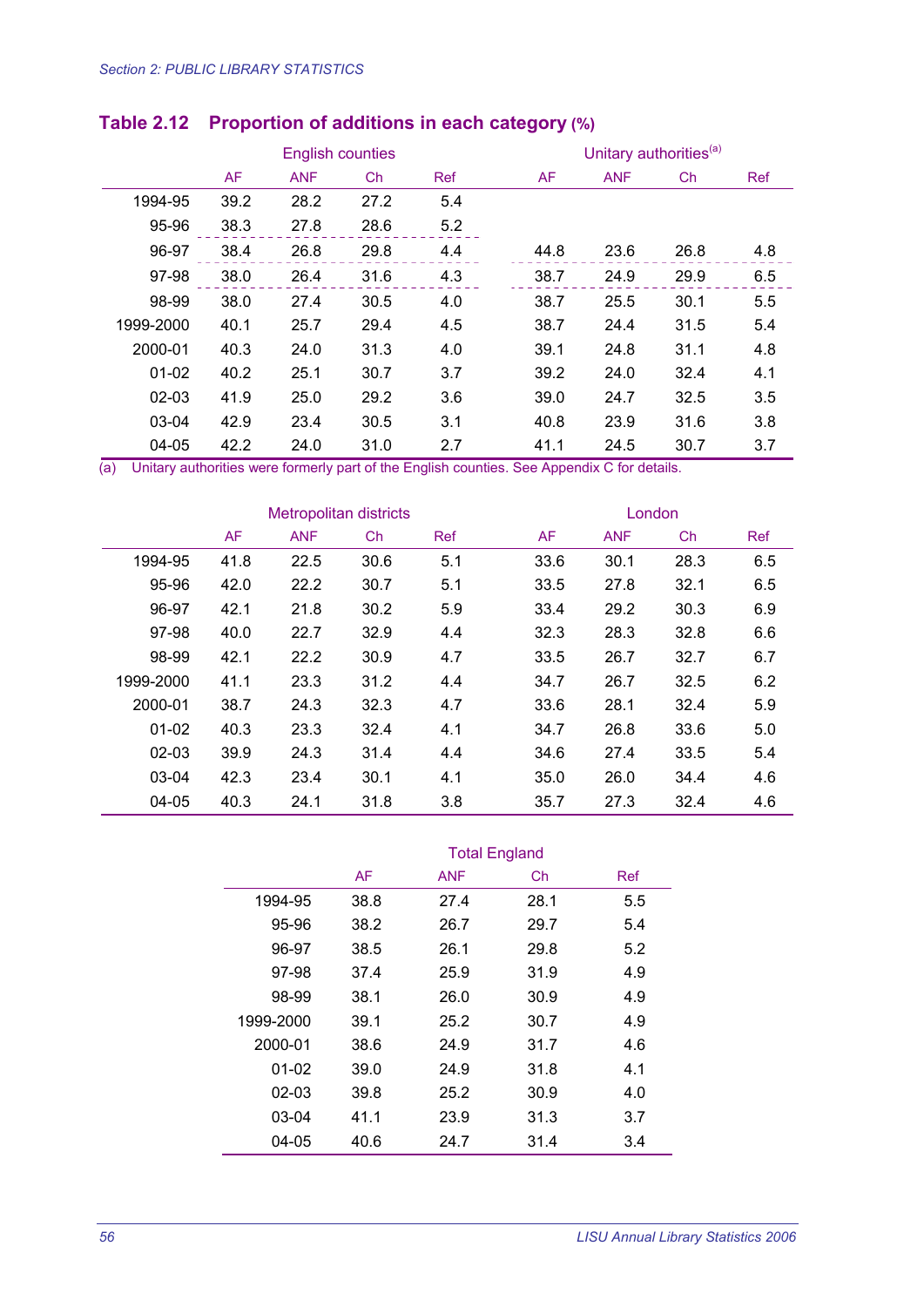|           |      | <b>Wales</b> |      |     | Scotland |            |      |     |  |
|-----------|------|--------------|------|-----|----------|------------|------|-----|--|
|           | AF   | <b>ANF</b>   | Ch   | Ref | AF       | <b>ANF</b> | Ch   | Ref |  |
| 1994-95   | 39.6 | 26.3         | 29.2 | 4.9 | 47.4     | 21.5       | 26.7 | 4.3 |  |
| 95-96     | 40.5 | 26.1         | 28.3 | 5.0 | 44.3     | 22.4       | 29.2 | 4.1 |  |
| 96-97     | 37.2 | 23.5         | 34.1 | 4.9 | 43.1     | 22.6       | 29.9 | 3.6 |  |
| 97-98     | 38.7 | 25.1         | 31.4 | 4.5 | 43.4     | 22.6       | 30.6 | 3.4 |  |
| 98-99     | 39.5 | 24.4         | 30.8 | 5.2 | 43.5     | 21.7       | 30.9 | 3.9 |  |
| 1999-2000 | 41.4 | 23.6         | 30.8 | 4.1 | 44.5     | 22.6       | 28.9 | 4.0 |  |
| 2000-01   | 39.1 | 23.1         | 33.6 | 3.8 | 44.1     | 22.3       | 29.5 | 4.1 |  |
| $01 - 02$ | 40.5 | 24.2         | 31.1 | 4.2 | 44.6     | 21.4       | 29.7 | 4.2 |  |
| $02 - 03$ | 37.6 | 24.9         | 28.2 | 3.5 | 45.0     | 21.7       | 29.2 | 4.1 |  |
| 03-04     | 43.5 | 24.7         | 27.4 | 4.4 | 46.7     | 21.7       | 27.5 | 4.1 |  |
| 04-05     | 41.0 | 28.8         | 26.1 | 4.0 | 45.9     | 21.3       | 27.9 | 5.0 |  |

## **Table 2.12 Proportion of additions in each category (%)** *cont*

|           |           | Northern Ireland |           |            | <b>Total UK</b> |            |      |            |  |
|-----------|-----------|------------------|-----------|------------|-----------------|------------|------|------------|--|
|           | <b>AF</b> | <b>ANF</b>       | <b>Ch</b> | <b>Ref</b> | AF              | <b>ANF</b> | Ch   | <b>Ref</b> |  |
| 1994-95   | 33.5      | 27.6             | 33.1      | 5.6        | 39.7            | 26.6       | 28.1 | 5.3        |  |
| 95-96     | 35.4      | 27.3             | 33.8      | 3.7        | 39.0            | 26.2       | 29.7 | 5.2        |  |
| 96-97     | 35.6      | 19.1             | 40.0      | 5.2        | 38.9            | 25.4       | 30.3 | 5.0        |  |
| 97-98     | 33.3      | 18.2             | 42.7      | 5.6        | 38.0            | 25.3       | 31.9 | 4.8        |  |
| 98-99     | 30.8      | 26.5             | 38.6      | 3.9        | 38.5            | 25.4       | 31.1 | 4.8        |  |
| 1999-2000 | 32.5      | 20.7             | 41.3      | 5.4        | 39.6            | 24.7       | 30.7 | 4.8        |  |
| 2000-01   | 35.4      | 18.4             | 39.6      | 6.6        | 39.2            | 24.5       | 31.7 | 4.5        |  |
| $01 - 02$ | 32.7      | 24.1             | 40.1      | 3.1        | 39.6            | 24.5       | 31.7 | 4.1        |  |
| $02 - 03$ | 33.7      | 19.2             | 41.4      | 5.0        | 40.1            | 24.7       | 30.9 | 4.0        |  |
| 03-04     | 38.8      | 21.7             | 36.9      | 2.6        | 41.7            | 23.7       | 30.9 | 3.7        |  |
| $04 - 05$ | 30.2      | 34.8             | 28.1      | 6.9        | 40.8            | 24.8       | 30.7 | 3.7        |  |

#### **Fig 2.11 Total UK additions in each category**

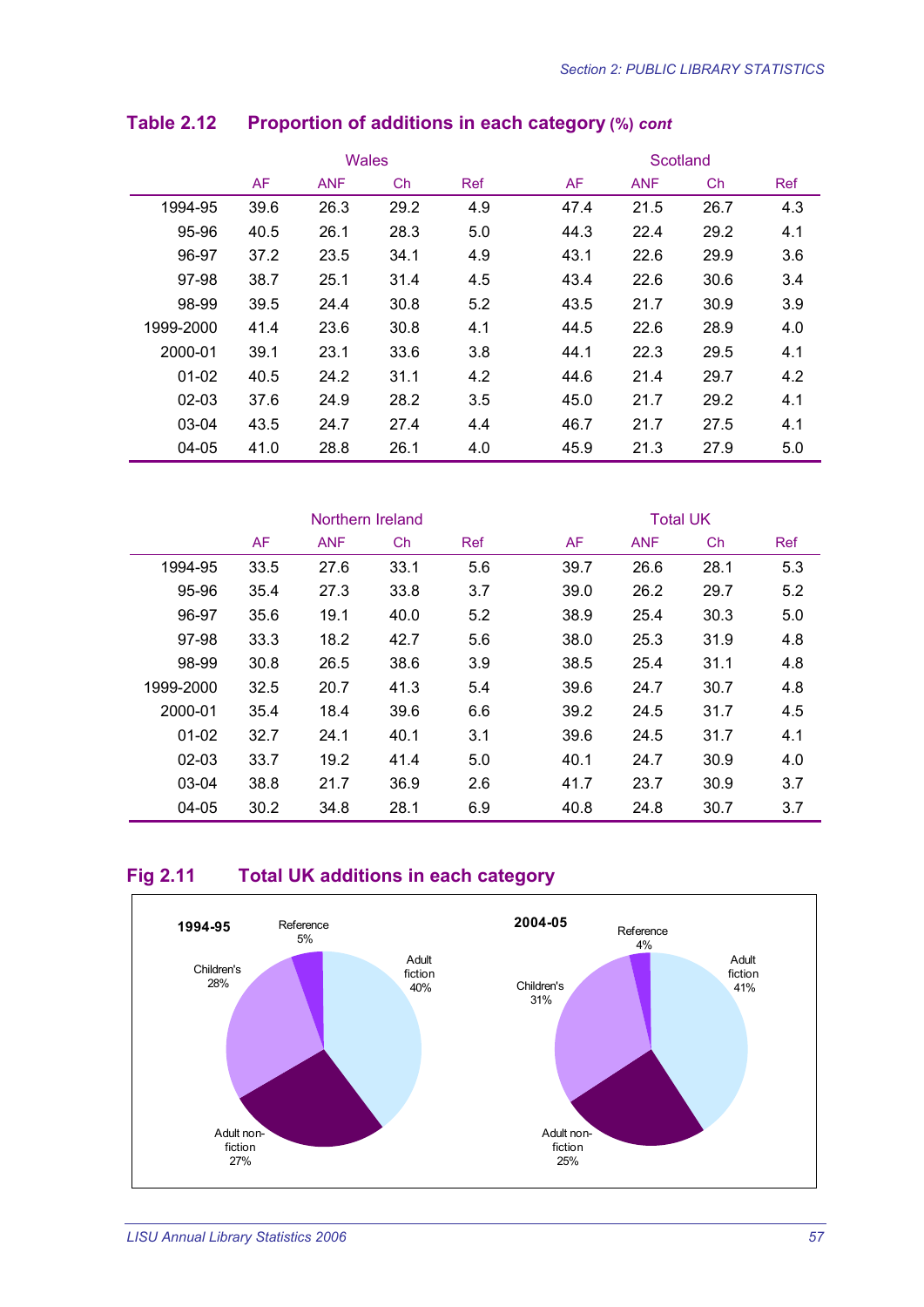# **Tables 2.13 and 2.14 Audio-visual stock and acquisitions**

For the seventh consecutive year there has been a slight increase in stocks of audio-visual material, with stocks of audio materials – talking books and music on cassette or CD – decreasing in each year of the ten-year period. Tables 2.13a and 2.13b show differences between the sectors. For videos, growth continues, with stock almost half of the level of audio materials.

Stocks per capita of audio materials are highest in London and Scotland, and lowest in the English counties. London also has the most generous provision of video materials, with Wales and the metropolitan districts having the least.

As part of the revision of CIPFA statistics which took place in 1995-96, data began to be collected on stocks of CD-ROM materials and figures have been included in Tables 2.13a and 2.13b from that year. This area is increasing in popularity, being offered by 205 of the 208 library authorities in 2004-05, compared to 188 in 2001-02. Following significant early increases as provision became more widespread, figures have fluctuated in recent years, with 2004-05 seeing the first increase in three years, so that it is now at its highest level for the ten-year period. The total increase since 1996 has been 536%. Scotland has levels of CD-ROM provision more than twice that of most other sectors.

Tables 2.14a and 2.14b *(pages 62-63)* show that additions to audio-visual stock have increased by just 0.4% for the UK as a whole, and is the fourth consecutive increase. London is maintaining its position with the highest levels of additions to stock per capita. The lowest level of additions to stock per capita is in Northern Ireland as a result of a decrease of 32% in 2004-05. The decrease in Northern Ireland would appear to be sector wide with each ELB reporting a drop of at least 10%.

For the UK as a whole, the replenishment rate for audio-visual stock remains higher than that for books, at 19.7% in 2004-05.

Fig 2.12 summarises the trends in AV stock and additions for the UK as a whole. Note that although the percentage increases in CD-ROM provision appear dramatic, they start from a very low base.



#### **Fig 2.12 Audio-visual stock and additions**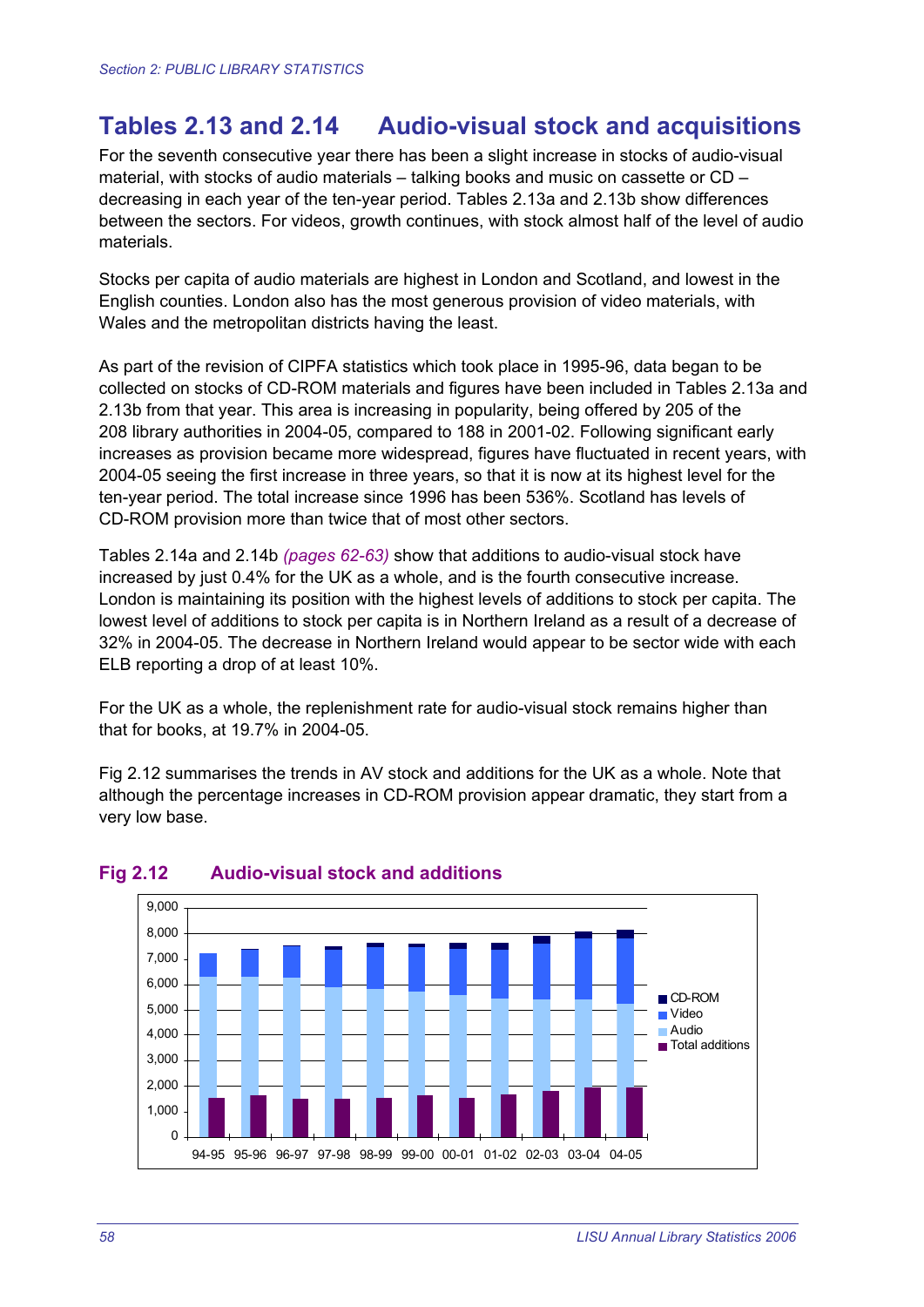|            |        | <b>English counties</b> |               |       | Unitary authorities <sup>(a)</sup> |               |        | <b>Metropolitan districts</b> |               |  |
|------------|--------|-------------------------|---------------|-------|------------------------------------|---------------|--------|-------------------------------|---------------|--|
|            | Audio  | Video                   | <b>CD-ROM</b> | Audio | Video                              | <b>CD-ROM</b> | Audio  | Video                         | <b>CD-ROM</b> |  |
| March 1995 | 2,565  | 447                     |               |       |                                    |               | 1,146  | 153                           |               |  |
| 1996       | 2,551  | 521                     | 12.1          |       |                                    |               | 1,168  | 178                           | 8.1           |  |
| 1997       | 2,369  | 621                     | 18.1          | 236   | 15                                 | 0.1           | 1,136  | 182                           | 8.4           |  |
| 1998       | 2,025  | 679                     | 55.9          | 447   | 90                                 | 11.5          | 1,046  | 194                           | 19.9          |  |
| 1999       | 1,729  | 693                     | 61.8          | 704   | 182                                | 21.4          | 1,025  | 210                           | 27.6          |  |
| 2000       | 1,678  | 742                     | 51.7          | 680   | 201                                | 17.2          | 1,015  | 212                           | 28.9          |  |
| 2001       | 1,632  | 787                     | 72.7          | 684   | 222                                | 38.2          | 951    | 242                           | 31.0          |  |
| 2002       | 1,600  | 791                     | 116.5         | 671   | 234                                | 39.8          | 928    | 242                           | 37.2          |  |
| 2003       | 1,636  | 895                     | 113.1         | 670   | 282                                | 33.9          | 910    | 270                           | 34.2          |  |
| 2004       | 1,618  | 1,006                   | 95.7          | 665   | 309                                | 31.6          | 936    | 306                           | 39.0          |  |
| 2005       | 1,581  | 1,013                   | 83.2          | 682   | 341                                | 35.3          | 903    | 319                           | 70.6          |  |
|            |        |                         |               |       |                                    |               |        |                               |               |  |
| Change %   |        |                         |               |       |                                    |               |        |                               |               |  |
| Last year  | $-2.3$ | 0.7                     | $-13.0$       | 2.4   | 10.3                               | 11.7          | $-3.6$ | 4.3                           | 81            |  |
| 5 year     | $-5.8$ | 37                      | 61            | 0.3   | 70                                 | 106           | - 11.1 | 50                            | 144           |  |
| 10 year    | n/a    | n/a                     | n/a           | n/a   | n/a                                | n/a           | - 21   | 108                           | n/a           |  |

#### **Table 2.13a Audio-visual stock ('000)**

#### **Table 2.13b Audio-visual stock per 1,000 population**

|                   |        | <b>English counties</b> |               | Unitary authorities <sup>(a)</sup> |       |               | <b>Metropolitan districts</b> |       |        |
|-------------------|--------|-------------------------|---------------|------------------------------------|-------|---------------|-------------------------------|-------|--------|
|                   | Audio  | Video                   | <b>CD-ROM</b> | Audio                              | Video | <b>CD-ROM</b> | Audio                         | Video | CD-ROM |
| <b>March 1995</b> | 84.0   | 14.6                    |               |                                    |       |               | 102.4                         | 13.7  |        |
| 1996              | 83.1   | 17.0                    | 0.4           |                                    |       |               | 104.4                         | 16.0  | 0.7    |
| 1997              | 84.3   | 22.1                    | 0.6           | 86.4                               | 5.6   | 0.04          | 101.7                         | 16.3  | 0.7    |
| 1998              | 78.4   | 26.3                    | 2.2           | 86.4                               | 17.4  | 2.2           | 93.8                          | 17.4  | 1.8    |
| 1999              | 75.6   | 30.3                    | 2.7           | 84.9                               | 21.9  | 2.6           | 91.9                          | 18.8  | 2.5    |
| 2000              | 72.8   | 32.2                    | 2.2           | 81.9                               | 24.2  | 2.1           | 91.1                          | 19.1  | 2.6    |
| 2001              | 70.5   | 34.0                    | 3.1           | 82.2                               | 26.6  | 4.6           | 85.4                          | 21.7  | 2.8    |
| 2002              | 69.7   | 34.4                    | 5.1           | 82.0                               | 28.6  | 4.9           | 85.7                          | 22.4  | 3.4    |
| 2003              | 70.8   | 38.8                    | 4.9           | 81.5                               | 34.3  | 4.1           | 83.9                          | 24.8  | 3.2    |
| 2004              | 69.6   | 43.3                    | 4.1           | 80.3                               | 37.2  | 3.8           | 85.7                          | 28.0  | 3.6    |
| 2005              | 67.6   | 43.3                    | 3.6           | 82.0                               | 41.0  | 4.3           | 82.4                          | 29.1  | 6.4    |
| Change %          |        |                         |               |                                    |       |               |                               |       |        |
| Last year         | $-2.9$ | 0.1                     | $-13.5$       | 2.1                                | 10.0  | 11.3          | $-3.8$                        | 4.0   | 80     |
| 5 year            | $-7.2$ | 34                      | 59            | $-7.2$                             | 69    | 106           | - 9.6                         | 53    | 148    |
| 10 year           | n/a    | n/a                     | n/a           | n/a                                | n/a   | n/a           | $-19.6$                       | 112   | n/a    |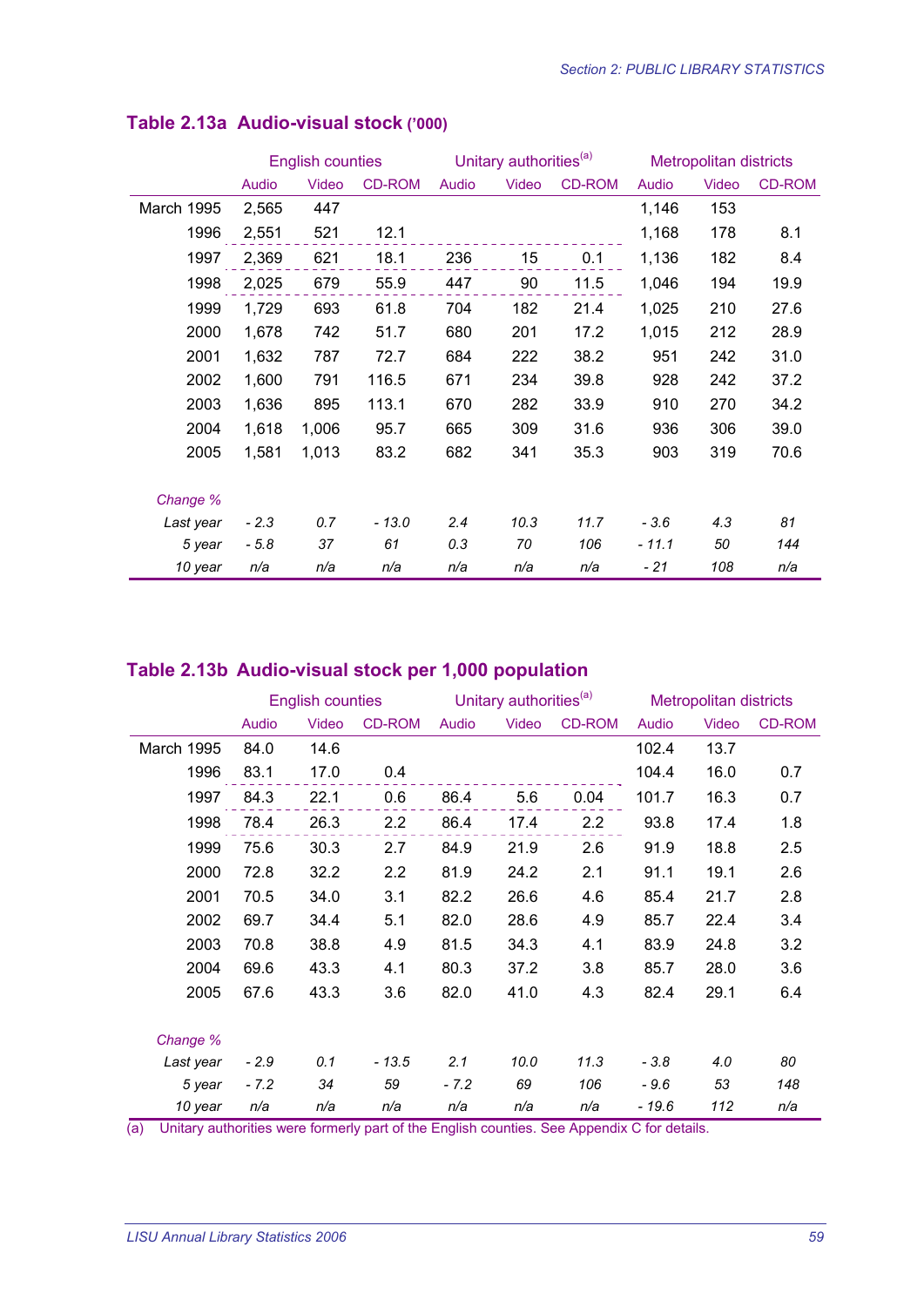|            | London  |       |               |        | <b>Total England</b> |               | <b>Wales</b> |       |        |
|------------|---------|-------|---------------|--------|----------------------|---------------|--------------|-------|--------|
|            | Audio   | Video | <b>CD-ROM</b> | Audio  | Video                | <b>CD-ROM</b> | Audio        | Video | CD-ROM |
| March 1995 | 1,363   | 166   |               | 5,074  | 766                  |               | 243          | 19    |        |
| 1996       | 1,323   | 205   | 4.0           | 5,042  | 904                  | 24.2          | 262          | 24    | 0.7    |
| 1997       | 1,263   | 234   | 3.9           | 5,004  | 1,053                | 30.4          | 271          | 28    | 3.8    |
| 1998       | 1,187   | 261   | 23.2          | 4,704  | 1,224                | 110.5         | 264          | 43    | 8.7    |
| 1999       | 1,162   | 297   | 27.8          | 4,619  | 1,382                | 138.7         | 268          | 64    | 9.3    |
| 2000       | 1,153   | 331   | 20.7          | 4,525  | 1,486                | 118.4         | 261          | 49    | 7.9    |
| 2001       | 1,134   | 364   | 32.5          | 4,400  | 1,615                | 174.4         | 257          | 51    | 10.5   |
| 2002       | 1,099   | 368   | 50.4          | 4,298  | 1,635                | 243.9         | 265          | 53    | 12.6   |
| 2003       | 1,078   | 439   | 45.4          | 4,295  | 1,886                | 226.6         | 262          | 70    | 11.4   |
| 2004       | 1,048   | 442   | 51.6          | 4,268  | 2,063                | 218.0         | 241          | 83    | 10.5   |
| 2005       | 982     | 476   | 59.6          | 4,147  | 2,148                | 248.8         | 220          | 91    | 15.0   |
| Change %   |         |       |               |        |                      |               |              |       |        |
| Last year  | $-6.3$  | 7.6   | 15.5          | $-2.8$ | 4.1                  | 14.1          | $-8.6$       | 9.8   | 42     |
| 5 year     | $-14.8$ | 44    | 187           | $-8.4$ | 45                   | 110           | $-15.5$      | 86    | 89     |
| 10 year    | - 28    | 187   | n/a           | - 18.3 | 180                  | n/a           | $-9.4$       | 371   | n/a    |

## **Table 2.13a Audio-visual stock ('000)** *cont*

|            | <b>Scotland</b> |       | Northern Ireland |       |       | <b>Total UK</b> |        |       |               |
|------------|-----------------|-------|------------------|-------|-------|-----------------|--------|-------|---------------|
|            | Audio           | Video | <b>CD-ROM</b>    | Audio | Video | <b>CD-ROM</b>   | Audio  | Video | <b>CD-ROM</b> |
| March 1995 | 791             | 91    |                  | 198   | 30    |                 | 6,307  | 906   |               |
| 1996       | 844             | 103   | 25.2             | 159   | 34    | 0.3             | 6,306  | 1,065 | 50.4          |
| 1997       | 816             | 120   | 24.5             | 162   | 32    | 0.9             | 6,252  | 1,232 | 59.6          |
| 1998       | 791             | 122   | 38.7             | 149   | 36    | 11.8            | 5,908  | 1,425 | 169.7         |
| 1999       | 781             | 141   | 45.5             | 152   | 38    | 3.1             | 5,819  | 1,625 | 196.6         |
| 2000       | 781             | 143   | 39.4             | 153   | 37    | 1.4             | 5,720  | 1,715 | 167.1         |
| 2001       | 736             | 159   | 40.8             | 157   | 41    | 1.5             | 5,551  | 1,865 | 227.2         |
| 2002       | 718             | 171   | 48.1             | 151   | 42    | 2.3             | 5,432  | 1,901 | 306.9         |
| 2003       | 699             | 199   | 48.5             | 143   | 52    | 2.9             | 5,399  | 2,207 | 289.4         |
| 2004       | 675             | 211   | 55.0             | 205   | 65    | 4.7             | 5,388  | 2,422 | 288.2         |
| 2005       | 682             | 230   | 51.6             | 215   | 68    | 5.3             | 5,264  | 2,537 | 320.7         |
|            |                 |       |                  |       |       |                 |        |       |               |
| Change %   |                 |       |                  |       |       |                 |        |       |               |
| Last year  | 1.0             | 8.9   | - 6.3            | 5.0   | 4.6   | 14.1            | $-2.3$ | 4.8   | 11.3          |
| 5 year     | - 12.7          | 61    | 31               | 41    | 83    | 73              | - 8.0  | 48    | 92            |
| 10 year    | $-13.8$         | 153   | n/a              | 8.5   | 115   | n/a             | - 16.5 | 180   | n/a           |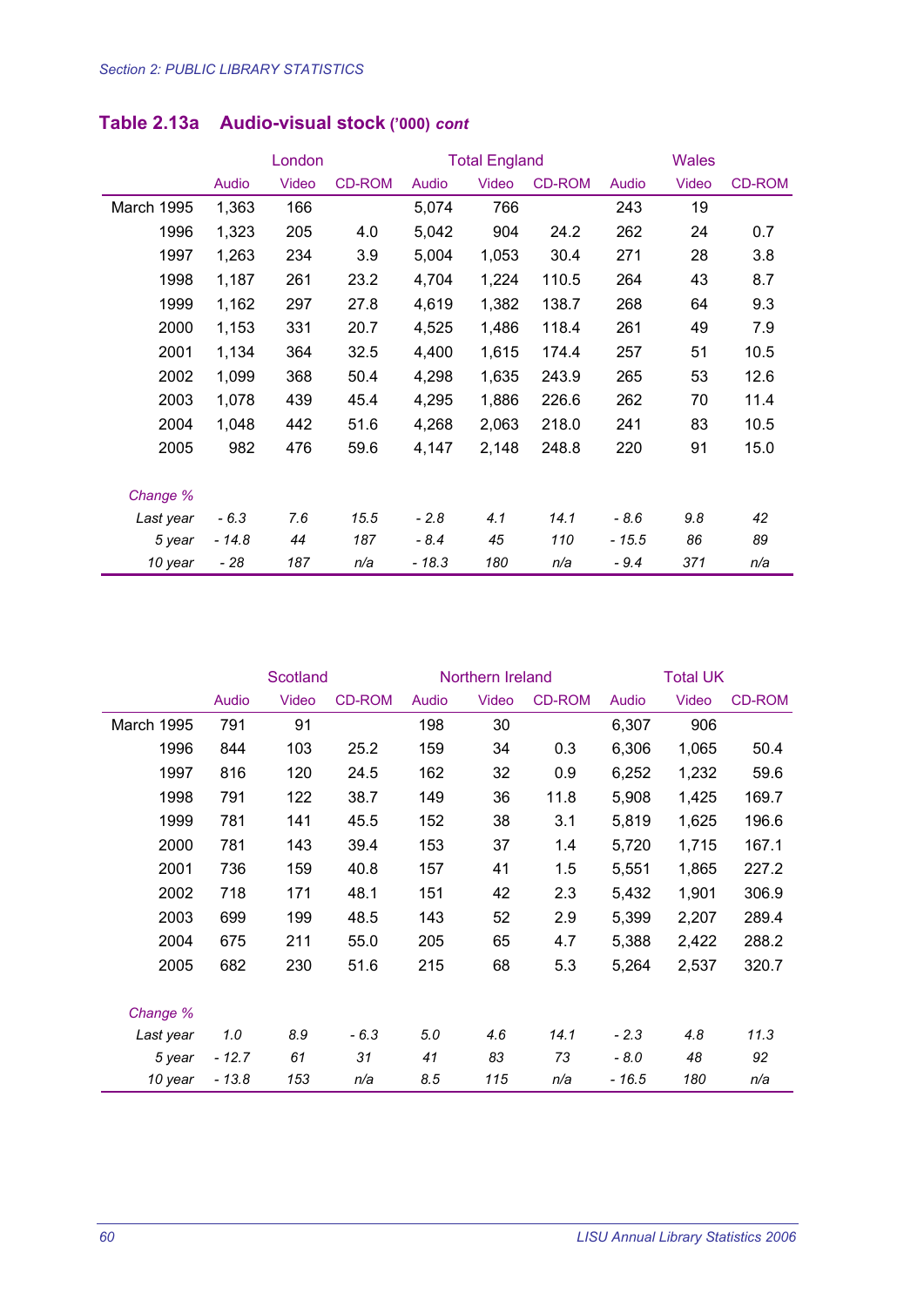|            | London  |       |               | <b>Total England</b> |       |               | <b>Wales</b> |       |               |
|------------|---------|-------|---------------|----------------------|-------|---------------|--------------|-------|---------------|
|            | Audio   | Video | <b>CD-ROM</b> | Audio                | Video | <b>CD-ROM</b> | Audio        | Video | <b>CD-ROM</b> |
| March 1995 | 195.6   | 23.8  |               | 104.2                | 15.7  |               | 83.5         | 6.6   |               |
| 1996       | 188.8   | 29.2  | 0.6           | 103.1                | 18.5  | 0.5           | 89.9         | 8.1   | 0.3           |
| 1997       | 178.5   | 33.0  | 0.5           | 101.9                | 21.4  | 0.6           | 92.8         | 9.5   | 1.3           |
| 1998       | 166.6   | 36.6  | 3.3           | 95.5                 | 24.8  | $2.2\,$       | 90.1         | 14.5  | 3.0           |
| 1999       | 161.7   | 41.4  | 3.9           | 93.3                 | 27.9  | 2.8           | 91.3         | 21.7  | 3.2           |
| 2000       | 158.2   | 45.4  | 2.8           | 91.0                 | 29.9  | 2.4           | 88.9         | 16.7  | 2.7           |
| 2001       | 153.7   | 49.3  | 4.4           | 88.0                 | 32.3  | 3.5           | 87.4         | 17.2  | 3.6           |
| 2002       | 153.3   | 51.4  | 7.0           | 87.5                 | 33.3  | 5.0           | 91.2         | 18.3  | 4.3           |
| 2003       | 146.7   | 59.7  | 6.2           | 86.7                 | 38.1  | 4.6           | 89.6         | 23.9  | 3.9           |
| 2004       | 141.9   | 59.9  | 7.0           | 85.6                 | 41.4  | 4.4           | 82.1         | 28.2  | 3.6           |
| 2005       | 132.1   | 64.1  | 8.0           | 82.8                 | 42.9  | 5.0           | 74.7         | 30.8  | 5.1           |
| Change %   |         |       |               |                      |       |               |              |       |               |
| Last year  | $-6.9$  | 7.0   | 14.9          | $-3.3$               | 3.6   | 13.3          | $-9.0$       | 9.3   | 42            |
| 5 year     | $-16.5$ | 41    | 182           | - 9.0                | 44    | 109           | $-16.0$      | 85    | 88            |
| 10 year    | $-32$   | 170   | n/a           | - 21                 | 173   | n/a           | $-10.6$      | 365   | n/a           |

## **Table 2.13b Audio-visual stock per 1,000 population** *cont*

|                   | Scotland |       | Northern Ireland |       |       | <b>Total UK</b> |         |       |               |
|-------------------|----------|-------|------------------|-------|-------|-----------------|---------|-------|---------------|
|                   | Audio    | Video | <b>CD-ROM</b>    | Audio | Video | <b>CD-ROM</b>   | Audio   | Video | <b>CD-ROM</b> |
| <b>March 1995</b> | 154.1    | 17.7  |                  | 122.1 | 18.6  |                 | 108.0   | 15.5  |               |
| 1996              | 164.3    | 20.1  | 4.9              | 97.2  | 21.1  | 0.2             | 107.6   | 18.2  | 0.9           |
| 1997              | 159.0    | 23.5  | 4.8              | 97.4  | 19.0  | 0.5             | 106.3   | 21.0  | 1.0           |
| 1998              | 154.4    | 23.8  | 7.6              | 88.9  | 21.8  | 7.1             | 100.1   | 24.2  | 2.9           |
| 1999              | 152.5    | 27.6  | 8.9              | 89.7  | 22.8  | 1.8             | 98.2    | 27.4  | 3.3           |
| 2000              | 152.5    | 27.9  | 7.7              | 90.7  | 21.8  | 0.8             | 96.6    | 28.9  | 2.8           |
| 2001              | 143.8    | 31.2  | 8.0              | 92.8  | 23.9  | 0.9             | 92.9    | 31.2  | 3.8           |
| 2002              | 141.8    | 33.7  | 9.5              | 89.7  | 24.7  | 1.4             | 92.4    | 32.3  | 5.2           |
| 2003              | 137.7    | 39.2  | 9.6              | 84.2  | 30.6  | 1.7             | 91.2    | 37.3  | 4.9           |
| 2004              | 132.8    | 41.6  | 10.8             | 120.4 | 38.1  | 2.7             | 90.4    | 40.7  | 4.8           |
| 2005              | 133.6    | 45.1  | 10.1             | 125.9 | 40.0  | 3.1             | 87.9    | 42.4  | 5.4           |
| Change %          |          |       |                  |       |       |                 |         |       |               |
| Last year         | 0.6      | 8.5   | $-6.7$           | 4.6   | 4.6   | 13.5            | $-2.8$  | 4.3   | 10.8          |
| 5 year            | $-12.4$  | 61    | 31               | 39    | 83    | 285             | - 8.9   | 46    | 91            |
| 10 year           | $-13.3$  | 155   | n/a              | 3.1   | 115   | n/a             | $-18.6$ | 173   | n/a           |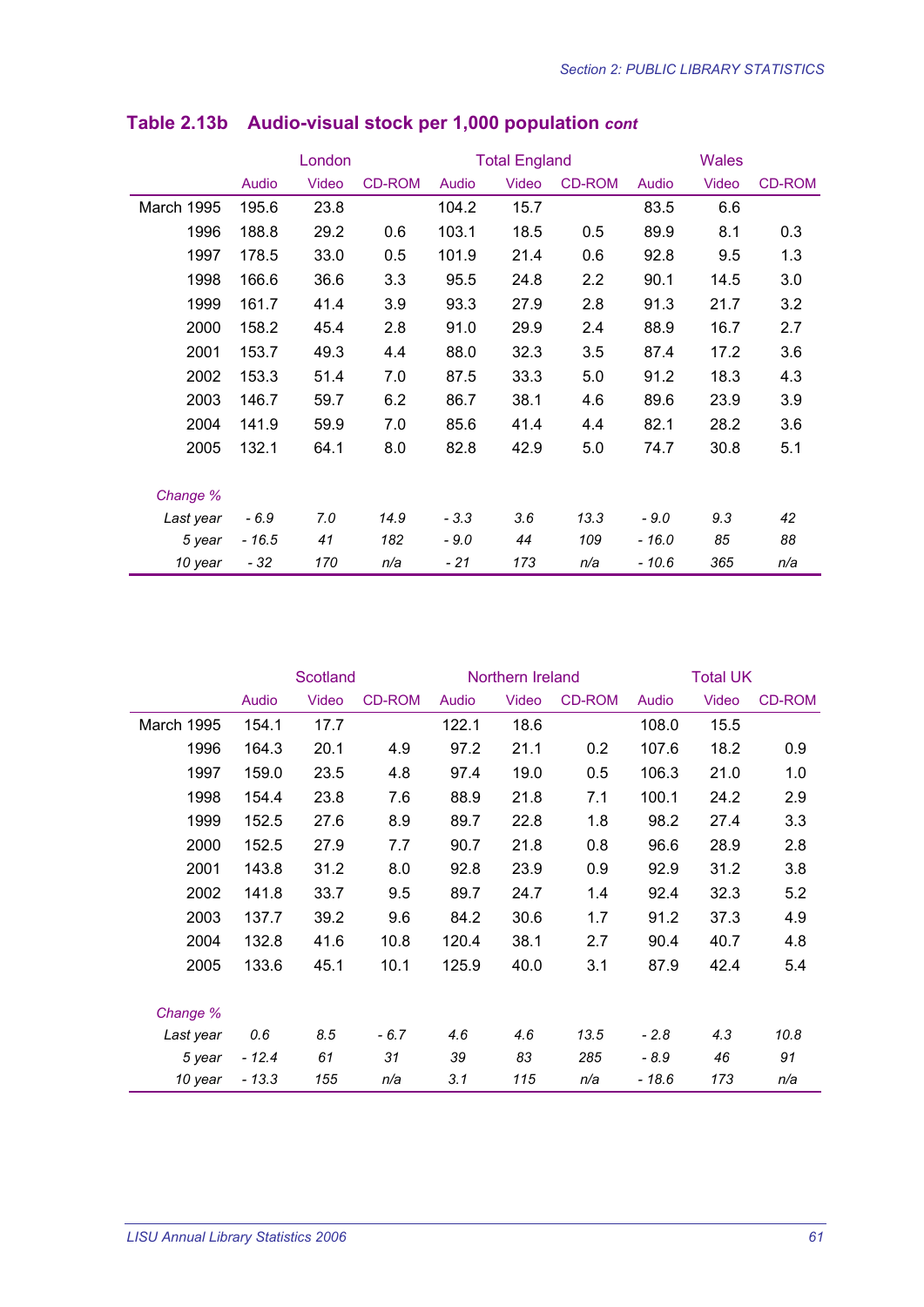|           | English<br>counties | <b>Unitary</b><br>authorities <sup>(a)</sup> | Metropolitan<br>districts | London | <b>Total</b><br>England |
|-----------|---------------------|----------------------------------------------|---------------------------|--------|-------------------------|
| 1994-95   | 735                 |                                              | 203                       | 225    | 1,163                   |
| 95-96     | 756                 |                                              | 201                       | 233    | 1,190                   |
| 96-97     | 632                 | 31                                           | 208                       | 237    | 1,108                   |
| 97-98     | 615                 | 102                                          | 189                       | 239    | 1,145                   |
| 98-99     | 550                 | 173                                          | 192                       | 250    | 1,164                   |
| 1999-2000 | 670                 | 167                                          | 174                       | 240    | 1,250                   |
| 2000-01   | 595                 | 162                                          | 197                       | 242    | 1,196                   |
| $01 - 02$ | 643                 | 184                                          | 194                       | 258    | 1,279                   |
| 02-03     | 722                 | 216                                          | 194                       | 276    | 1,408                   |
| 03-04     | 766                 | 214                                          | 222                       | 289    | 1,491                   |
| 04-05     | 732                 | 220                                          | 239                       | 284    | 1,476                   |
| Change %  |                     |                                              |                           |        |                         |
| Last year | $-4.4$              | 2.8                                          | 7.9                       | $-1.8$ | $-1.0$                  |
| 5 year    | 9.2                 | 32                                           | 38                        | 18.3   | 17.0                    |
| 10 year   | n/a                 | n/a                                          | 18.2                      | 26     | 27                      |

## **Table 2.14a Additions to total audio-visual stock ('000)**

|           | <b>Wales</b> | Scotland | Northern Ireland | <b>Total UK</b> |
|-----------|--------------|----------|------------------|-----------------|
| 1994-95   | 37           | 171      | 28               | 1,400           |
| 95-96     | 34           | 198      | 28               | 1,449           |
| 96-97     | 41           | 146      | 26               | 1,321           |
| 97-98     | 34           | 144      | 21               | 1,344           |
| 98-99     | 40           | 145      | 31               | 1,381           |
| 1999-2000 | 36           | 145      | 22               | 1,453           |
| 2000-01   | 39           | 132      | 17               | 1,384           |
| $01 - 02$ | 45           | 135      | 24               | 1,483           |
| $02 - 03$ | 44           | 144      | 33               | 1,629           |
| 03-04     | 58           | 146      | 38               | 1,733           |
| 04-05     | 65           | 173      | 26               | 1,739           |
| Change %  |              |          |                  |                 |
| Last year | 13.0         | 18.4     | - 32             | 0.4             |
| 5 year    | 83           | 18.6     | 19.4             | 18.8            |
| 10 year   | 78           | 0.7      | $-7.8$           | 24              |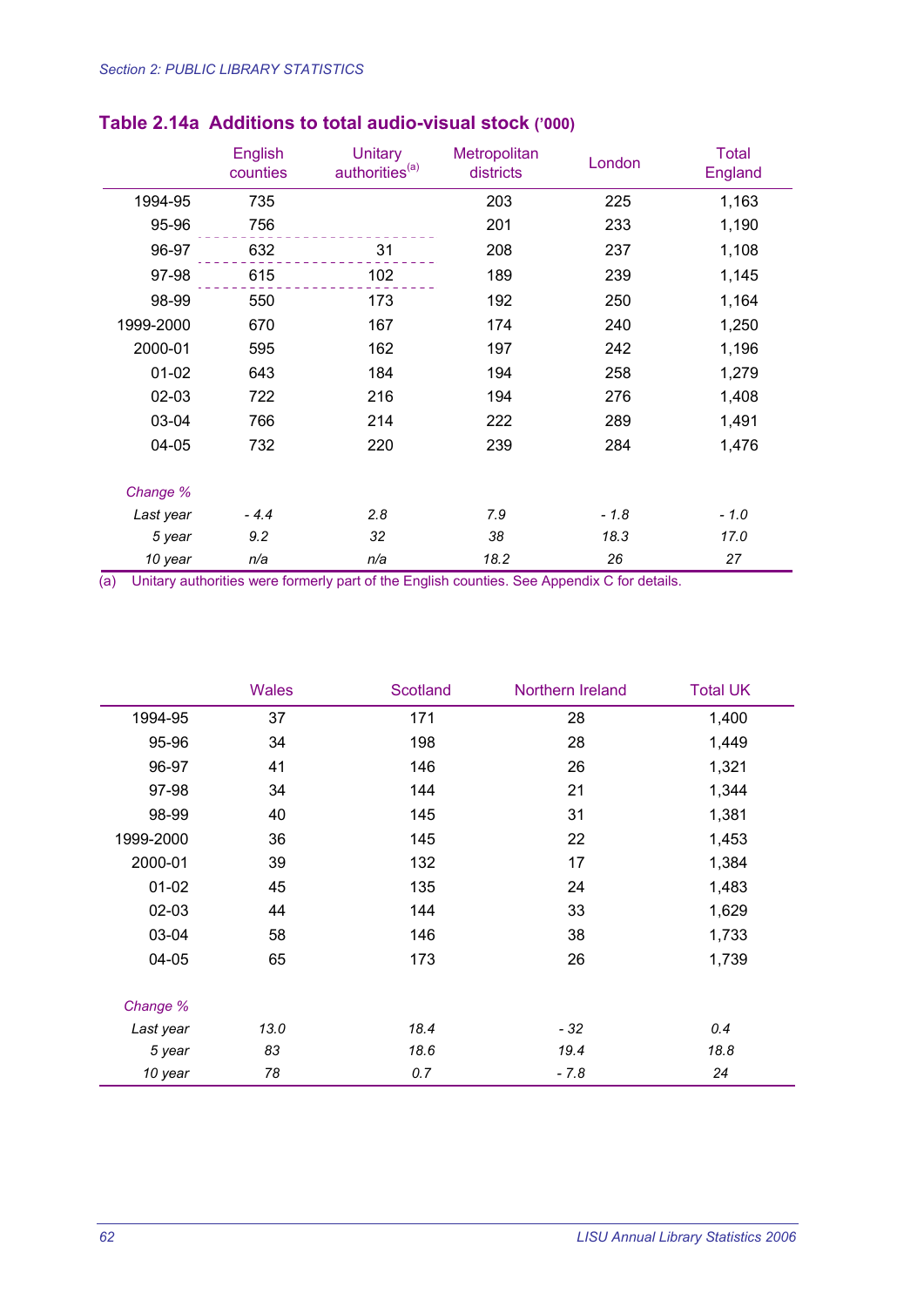|           | English<br>counties | <b>Unitary</b><br>authorities <sup>(a)</sup> | <b>Metropolitan</b><br>districts | London | <b>Total</b><br>England |
|-----------|---------------------|----------------------------------------------|----------------------------------|--------|-------------------------|
| 1994-95   | 24                  |                                              | 18                               | 32     | 24                      |
| 95-96     | 25                  |                                              | 18                               | 33     | 24                      |
| 96-97     | 23                  | 11                                           | 19                               | 33     | 23                      |
| 97-98     | 24                  | 20                                           | 17                               | 34     | 23                      |
| 98-99     | 24                  | 21                                           | 17                               | 35     | 24                      |
| 1999-2000 | 29                  | 20                                           | 16                               | 33     | 25                      |
| 2000-01   | 26                  | 20                                           | 18                               | 33     | 24                      |
| $01-02$   | 28                  | 23                                           | 18                               | 36     | 26                      |
| $02-03$   | 31                  | 26                                           | 18                               | 38     | 28                      |
| 03-04     | 33                  | 26                                           | 20                               | 39     | 30                      |
| 04-05     | 31                  | 26                                           | 22                               | 38     | 29                      |
| Change %  |                     |                                              |                                  |        |                         |
| Last year | $-5.0$              | 2.4                                          | 7.6                              | $-2.3$ | $-1.5$                  |
| 5 year    | 20                  | 32                                           | 40                               | 16.0   | 16.2                    |
| 10 year   | n/a                 | n/a                                          | 21                               | 18.0   | 23                      |

### **Table 2.14b Additions to total audio-visual stock per 1,000 population**

|           | <b>Wales</b> | Scotland | Northern Ireland | <b>Total UK</b> |
|-----------|--------------|----------|------------------|-----------------|
| 1994-95   | 13           | 33       | 17               | 24              |
| 95-96     | 12           | 39       | 17               | 25              |
| 96-97     | 14           | 28       | 16               | 22              |
| 97-98     | 12           | 28       | 13               | 23              |
| 98-99     | 14           | 28       | 19               | 23              |
| 1999-2000 | 12           | 28       | 13               | 25              |
| 2000-01   | 13           | 26       | 10               | 23              |
| $01 - 02$ | 16           | 27       | 14               | 25              |
| $02 - 03$ | 15           | 28       | 19               | 28              |
| 03-04     | 20           | 29       | 23               | 29              |
| 04-05     | 22           | 34       | 15               | 29              |
| Change %  |              |          |                  |                 |
| Last year | 12.4         | 18.0     | - 32             | $-0.1$          |
| 5 year    | 82           | 19.0     | 17.8             | 17.6            |
| 10 year   | 75           | 1.4      | $-12.4$          | 21              |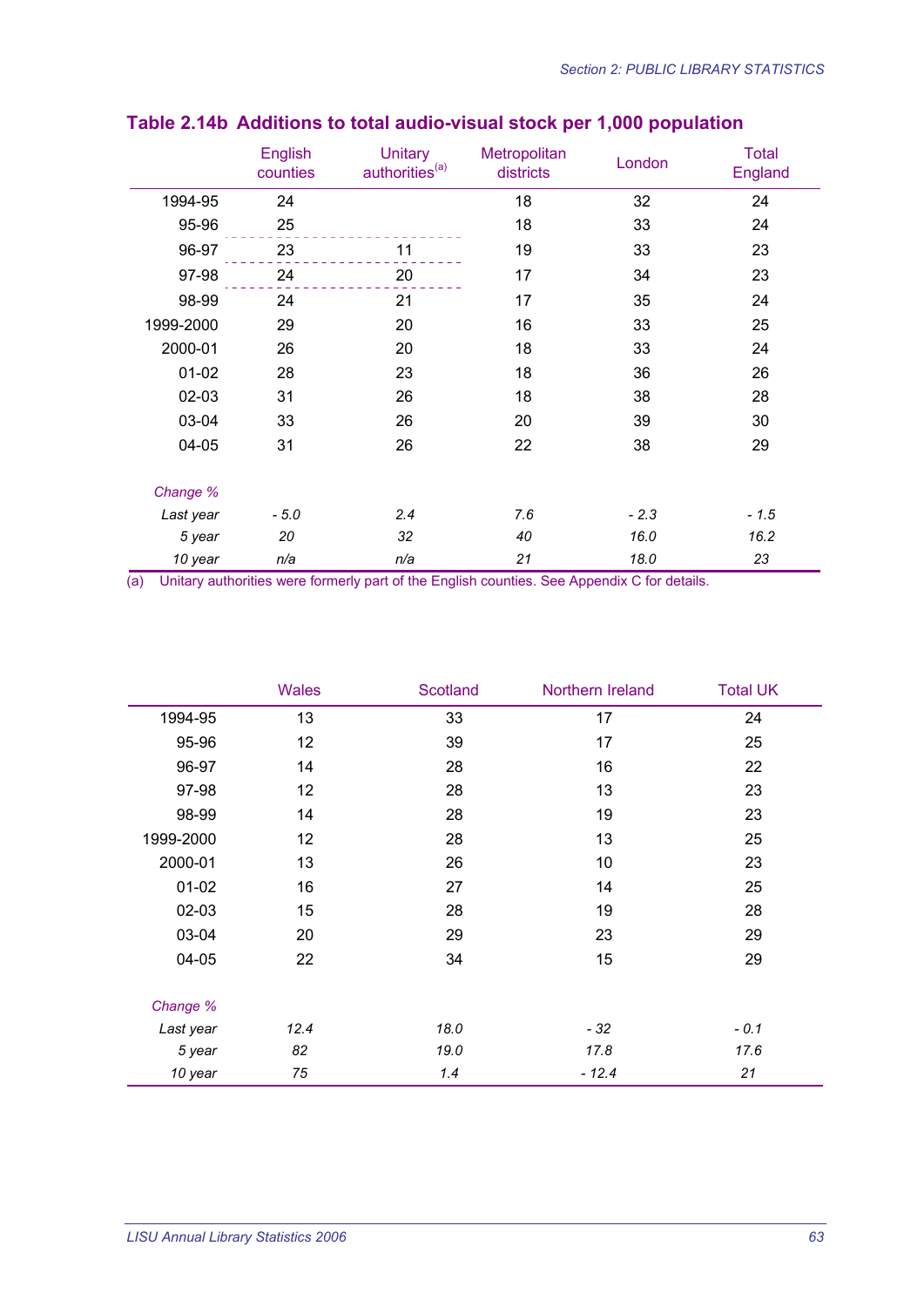# **Tables 2.15 – 2.19 Use of Stock**

#### **Issues**

#### **Book issues**

The decline in book issues continues, as shown in Fig 2.13, Tables 2.15a, 2.15b and 2.16. The overall fall is now 38% over the last ten years, with decreases within the sectors ranging from 34% in Northern Ireland to 44% in the metropolitan districts and Scotland.

Book issues per capita are highest in the English counties, and lowest in Northern Ireland. The English unitary authorities have a level of issues per capita similar to those in London and Wales. The metropolitan districts and Scotland have experienced the greatest decline in book issues per capita over the past ten years – 43%.

The picture is much less uniform when the different categories are considered separately *(Table 2.16, pages 70-71)*. This year adult issues decreased in every sector except Northern Ireland, with children's issues increasing in every sector except London and Scotland. However, most of the overall decline is accountable to adult fiction, which in 2004-05 accounted for 49% of all books issued (compared to 54% in 1994-95). The fall in adult fiction issues is 45% over ten years, representing almost two-thirds of the total drop in issues over this period. Adult non-fiction issues have fared particularly badly in the metropolitan districts and Scotland, with falls of 44% and 43% respectively since 1994-95. For the first time this year CIPFA has split children's issues between fiction and non-fiction. Again, there are differences between the sectors, with children's fiction issues per capita ranging from 0.9 in Wales to 1.4 in London and a UK average of 1.2. Children's non-fiction issues range from 0.2 in Northern Ireland to 0.4 in London with an overall UK average of 0.3 per capita. (Note that these figures are per head of total population, not per child.)

Fig. 2.15 *(page 71)* shows stock turn (issues divided by total lending stock) for adult fiction and non-fiction, and children's books. It illustrates that in general, stock turn has declined over the ten-year period, with adult fiction the main culprit.



#### **Fig 2.13 Total issues**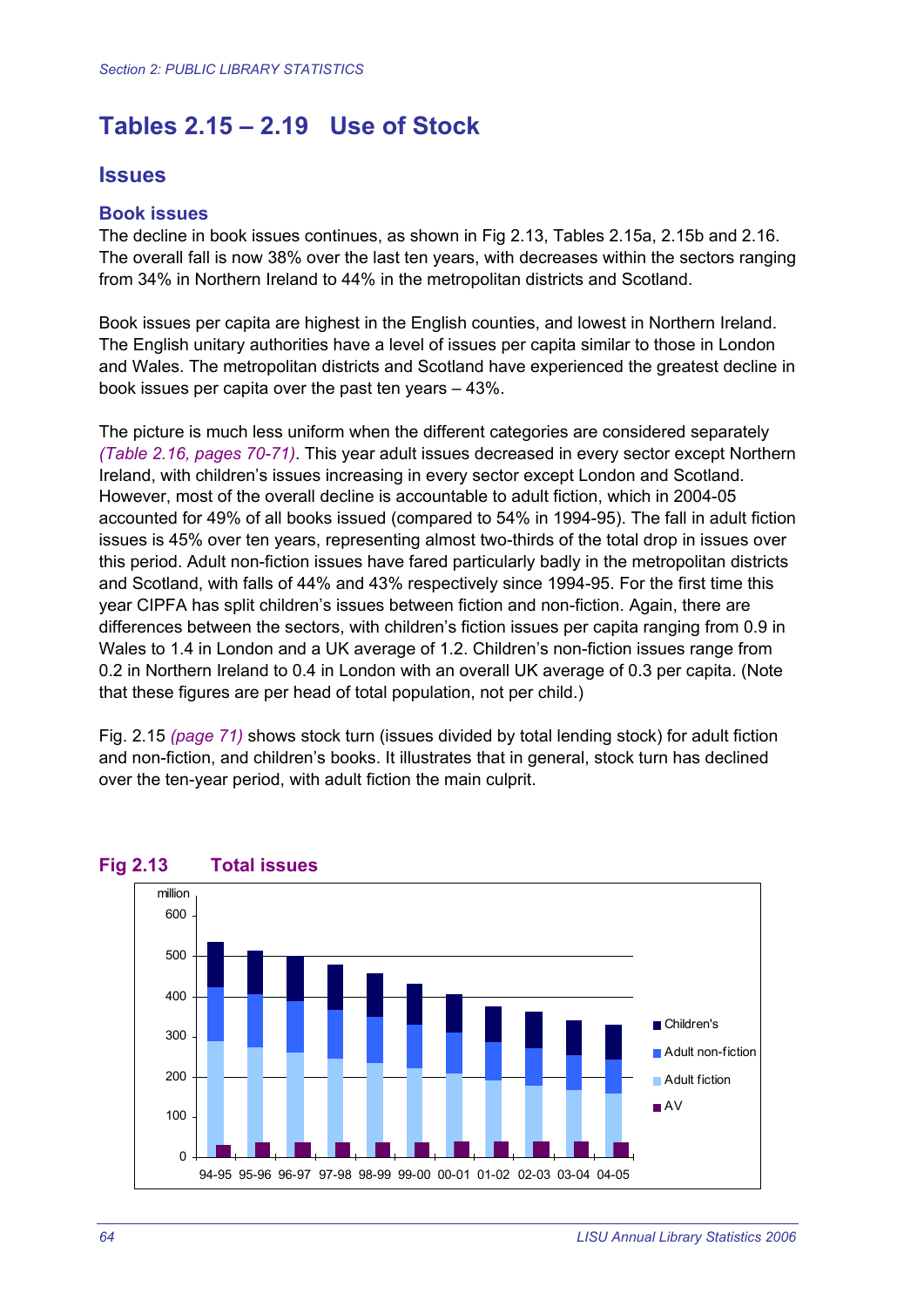#### **Audio-visual issues**

Following the 1996 review of CIPFA public library statistics, the collection of data on non-book materials underwent substantial revision. From 1992-93 the figures on non-book issues were split into audio, video and other materials; in 1995-96 the breakdown was further refined to collect separate issues figures for talking books, music (on any medium), videos and CD-ROMs. Figures are no longer collected on issues of any other materials. There was little consensus as to what was included in the 'other' issues category; it may have covered material in specialist collections or items which were not catalogued. In some authorities, this category of 'other' was quite large; in many it was zero.

This has resulted in a discontinuity in the series for 'all non-book issues'. The worst affected areas are Wales, the metropolitan districts and Scotland, where these 'other' issues accounted for more than 5% of the total non-book issues.

Tables 2.17a and 2.17b *(pages 72-80)* give figures for total and per 1,000 population issues for the three main categories of materials – talking books, music and videos. From 1995-96 the total includes only audio, video and CD-ROM. For the first time this year, separate figures have been included for CD-ROM issues in these tables.

For the first time this year CIPFA has collected separate data on issues of adult and children's talking books. To allow the trends to be illustrated they will be shown here as a combined category. However, it is worth noting that the adult talking book issues per capita range from 0.09 in Northern Ireland to 0.22 in London, with a UK average of 0.17; and children's talking book issues range from 0.02 in Northern Ireland to 0.06 in the English counties, with a UK average of 0.04 (figures per head of total population).

Fig 2.14 summarises the breakdown of issues per capita for 2004-05. Table 2.13b *(page 59)* showed that stocks of audio and video materials are highest in London and Scotland, so it is not surprising that issues of these materials per capita should be greater in these sectors than elsewhere.



#### **Fig 2.14 Audio-visual issues per capita 2004-05**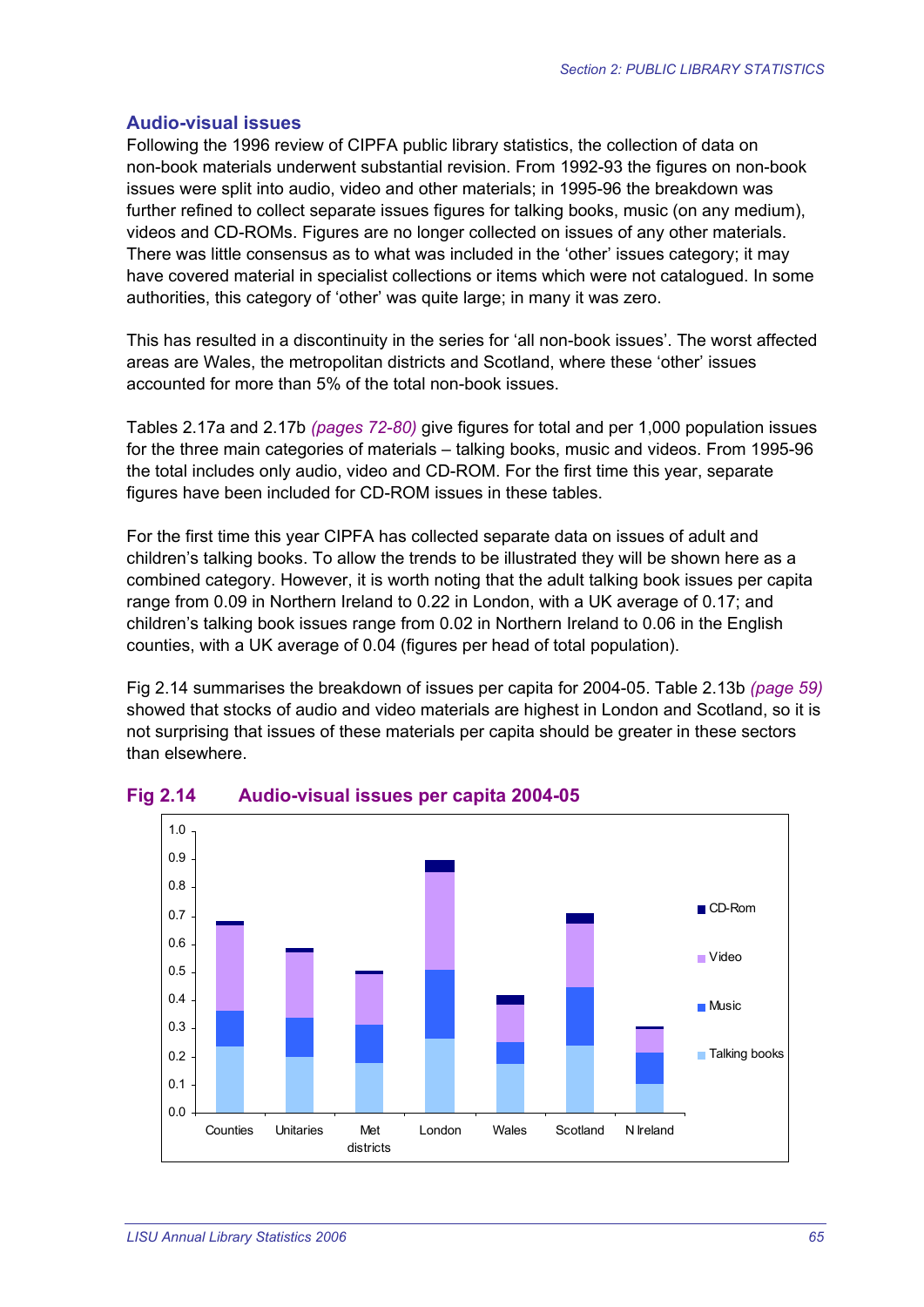Video issues have increased considerably over the past five years in England, Wales and Scotland, with Northern Ireland actually seeing a decrease. However, video lending per capita is very low in Wales and Northern Ireland. Video accounts for the largest proportion of non-book issues in the English counties, London, the English unitaries, and Wales. Elsewhere the largest proportion of audio-visual issues is talking books, except Northern Ireland where it is music.

Data on CD-ROM issues have been collected by CIPFA since 1995-96, and it is an area that has experienced vast growth (695%) between 1995 and 2002. An increase in the number of CD-ROM issues overall for the UK in 2001-02 has been followed by three consecutive decreases in the most recent years. Decreases are seen for 2004-05 in the English counties, the metropolitan districts and Northern Ireland, with increases elsewhere. This is perhaps indicative that the boom is over with only a 42% increase in the last five years – compared to 483% since 1995-96. Changing technologies and methods of delivering information may be at the root of this, with increasing resources available online for download rather than on the physical medium of a CD-ROM.

#### **Material on loan**

Tables 2.18, 2.19a and 2.19b summarise the volumes of material on loan at the end of March each year. These statistics provide an alternative measure of use to those relating to issues shown in the previous tables. In some ways, the measure of material on loan is superior to issues in that it gives a better indication of the amount of material away from the library, and hence a superior reflection of stock utilisation by borrowers. CIPFA did not collect data on items on loan in 2004-05, so LISU issued a supplementary questionnaire to all 208 authorities. Responses were received from 116 authorities (56%) with the gaps filled by extrapolation and so the data that follows are based on a larger degree of estimation than is usual.

In summary terms, both sets of statistics present broadly the same picture: declining use of books and steady use of audio-visual materials, although there are differences in the detail.

#### **Books**

Table 2.18 *(pages 81-85)* shows details of total books on loan by category, the proportions of books in each category which were on loan on 31 March each year, and the total books on loan per capita.

The proportion of the total lending stock which was on loan at 31 March each year is an interesting ratio – at its simplest it shows the proportion of stock which is not available on the shelves for readers to find. On average just under one third of adult fiction, one fifth of adult non-fiction and one third of children's books are not on the shelves. Changes in these proportions will have an effect on the 'needs fill rates' which are obtained from user surveys such as CIPFA PLUS.

Both adult fiction and non-fiction show a steady decline over the last ten years, most notably fiction, which has fallen from 40% in March 1995 to 31% in March 2005. There has been rather more fluctuation in the pattern for children's books on loan, which have increased by 5.8% this year (*illustrated in Fig 2.16, page 85).*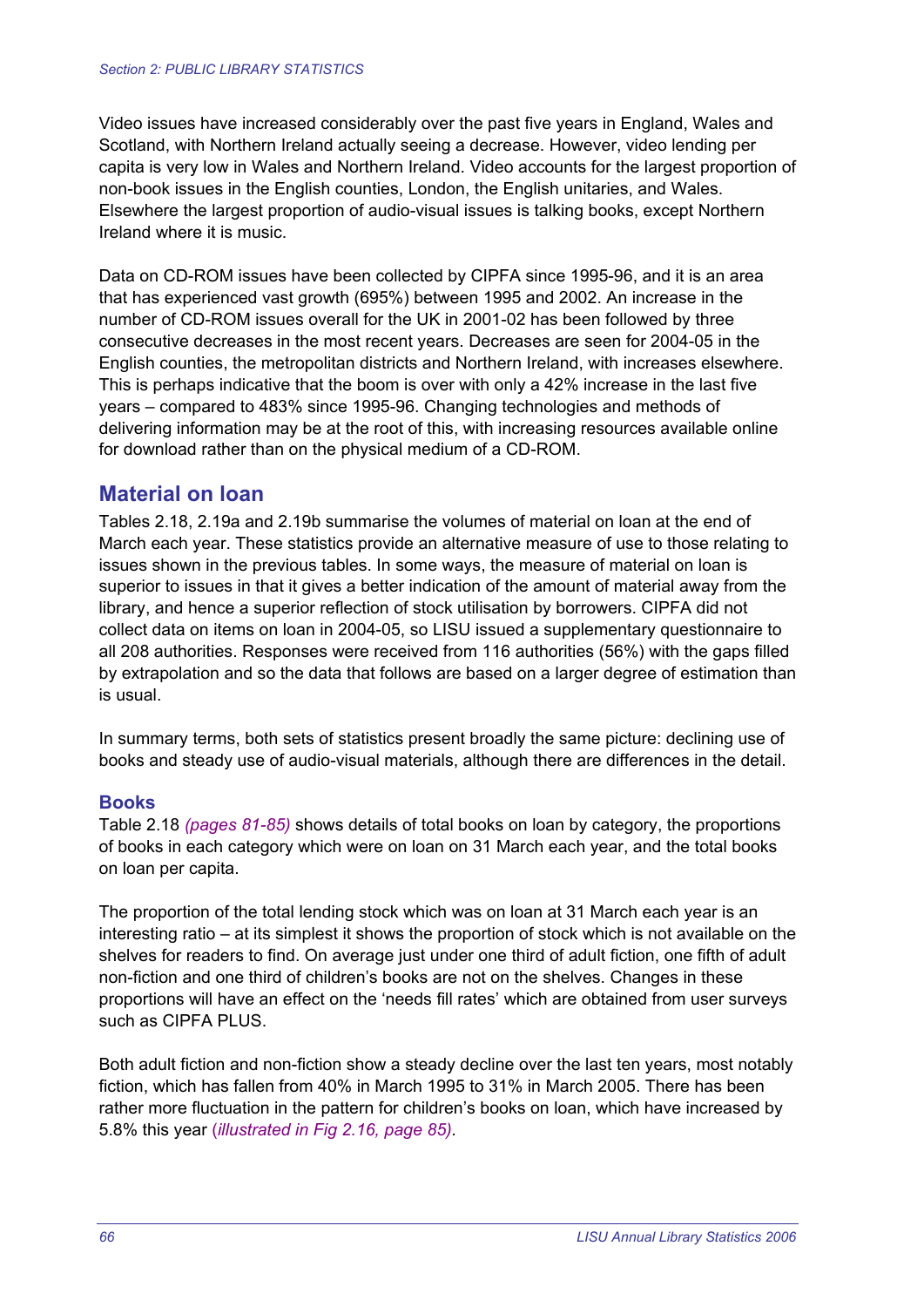The average proportion of children's books on loan in Wales and Scotland is lower than the UK average. That said, this is not the type of indicator where a particularly high or low level should be aimed for – rather there is a range of values which can be considered 'normal', and individual results much above or below this range give cause for concern. A number of factors can give rise to high or low ratios, for example:

- inadequate stock to meet demand and offer choice
- out-dated or unsuitable stock which is rarely borrowed
- poor publicity given to the range of stock available
- location of stock between service points not optimised

#### **Audio-visual**

Tables 2.19a and 2.19b *(pages 86-87)* show the total volume of AV material which was on loan at 31 March, and the levels per head of population. Here any trends are, as for issues, confounded with the increasing levels of provision of AV materials. However, the volumes of stock on loan have not increased at the same rate as total stock levels, shown in Tables 2.13a and 2.13b *(pages 59-61)*.

London, the metropolitan districts and Wales have shown a decrease in both the total volume of AV material on loan and AV on loan per 1,000 population since March 1995. The largest increase has been in Northern Ireland, which has seen an increase of 66% since March 1995 in AV on loan per 1,000 population.

Overall, the proportions of AV stock which are on loan at 31 March are relatively stable, at almost one quarter of the total lending stock for the UK as a whole.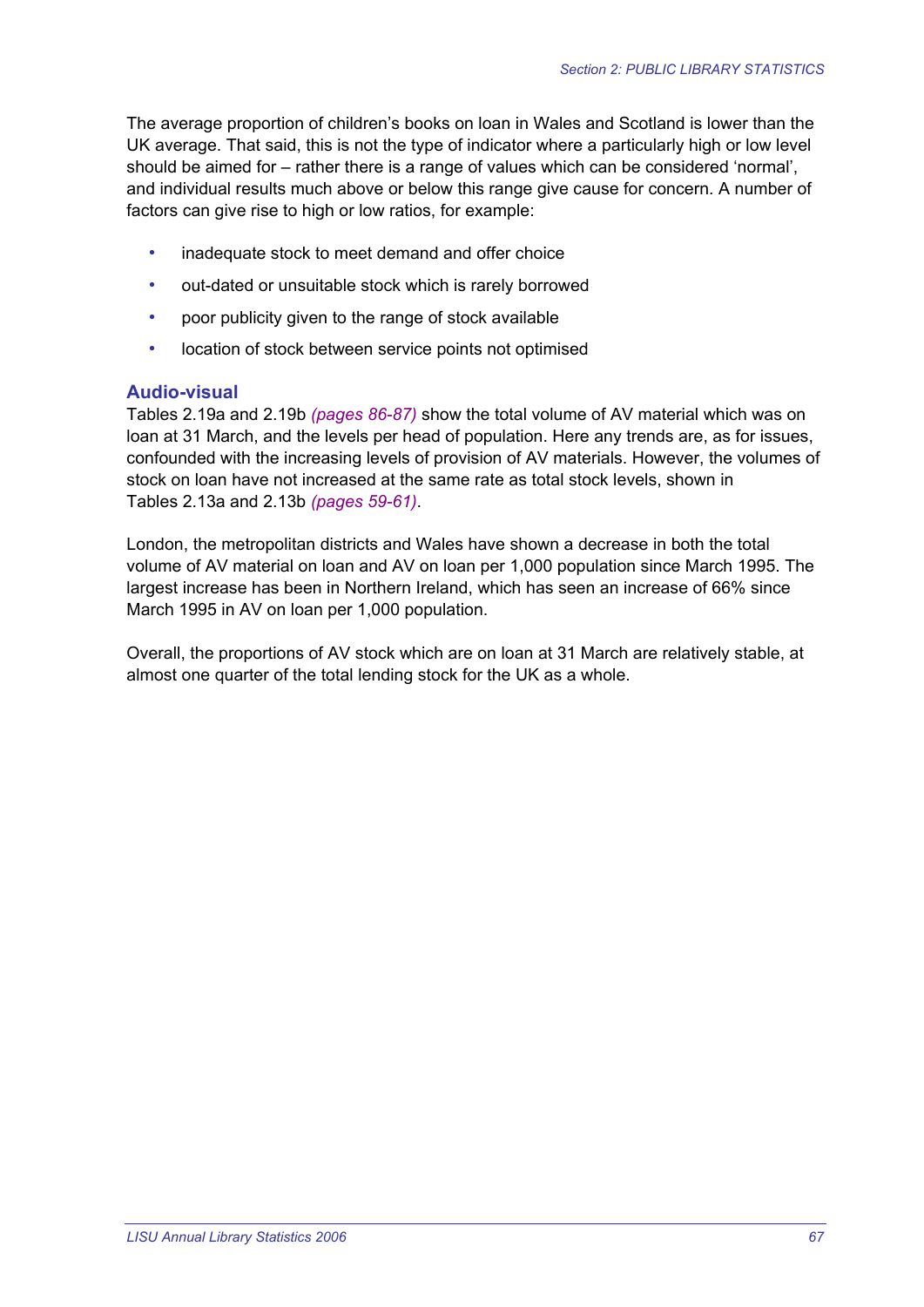|           | English<br>counties | <b>Unitary</b><br>authorities <sup>(a)</sup> | <b>Metropolitan</b><br>districts | London  | <b>Total</b><br>England |
|-----------|---------------------|----------------------------------------------|----------------------------------|---------|-------------------------|
| 1994-95   | 294.73              |                                              | 94.61                            | 60.74   | 450.07                  |
| 95-96     | 286.13              |                                              | 88.72                            | 59.64   | 434.49                  |
| 96-97     | 258.34              | 20.96                                        | 85.69                            | 57.11   | 422.11                  |
| 97-98     | 231.20              | 38.86                                        | 80.76                            | 54.93   | 405.76                  |
| 98-99     | 198.81              | 61.57                                        | 75.92                            | 52.41   | 388.71                  |
| 1999-2000 | 186.02              | 57.50                                        | 71.14                            | 47.89   | 362.55                  |
| 2000-01   | 177.07              | 53.72                                        | 66.20                            | 45.65   | 342.65                  |
| $01 - 02$ | 163.77              | 49.93                                        | 61.96                            | 42.51   | 318.17                  |
| 02-03     | 157.34              | 47.14                                        | 58.91                            | 41.69   | 305.08                  |
| 03-04     | 149.29              | 44.76                                        | 55.39                            | 39.77   | 289.22                  |
| 04-05     | 145.15              | 43.69                                        | 52.74                            | 38.34   | 279.92                  |
| Change %  |                     |                                              |                                  |         |                         |
| Last year | $-2.8$              | $-2.4$                                       | $-4.8$                           | $-3.6$  | $-3.2$                  |
| 5 year    | - 22                | - 24                                         | - 26                             | $-19.9$ | $-23$                   |
| 10 year   | n/a                 | n/a                                          | - 44                             | - 37    | - 38                    |

### **Table 2.15a Annual issues of books (million)**

|           | <b>Wales</b> | Scotland | Northern Ireland | <b>Total UK</b> |
|-----------|--------------|----------|------------------|-----------------|
| 1994-95   | 24.29        | 49.75    | 10.53            | 534.64          |
| 95-96     | 23.16        | 47.05    | 10.47            | 515.17          |
| 96-97     | 22.57        | 45.98    | 10.39            | 501.04          |
| 97-98     | 21.38        | 43.43    | 9.82             | 480.39          |
| 98-99     | 20.76        | 40.98    | 9.44             | 459.90          |
| 1999-2000 | 20.48        | 37.94    | 9.13             | 430.10          |
| 2000-01   | 19.25        | 34.75    | 8.97             | 405.62          |
| $01 - 02$ | 17.76        | 32.62    | 8.22             | 376.77          |
| $02 - 03$ | 16.58        | 31.25    | 7.83             | 360.74          |
| 03-04     | 15.76        | 29.41    | 6.52             | 340.92          |
| $04 - 05$ | 15.35        | 27.95    | 6.95             | 330.17          |
| Change %  |              |          |                  |                 |
| Last year | $-2.6$       | $-5.0$   | 6.6              | $-3.2$          |
| 5 year    | - 25         | $-26$    | $-24$            | - 23            |
| 10 year   | - 37         | - 44     | $-34$            | - 38            |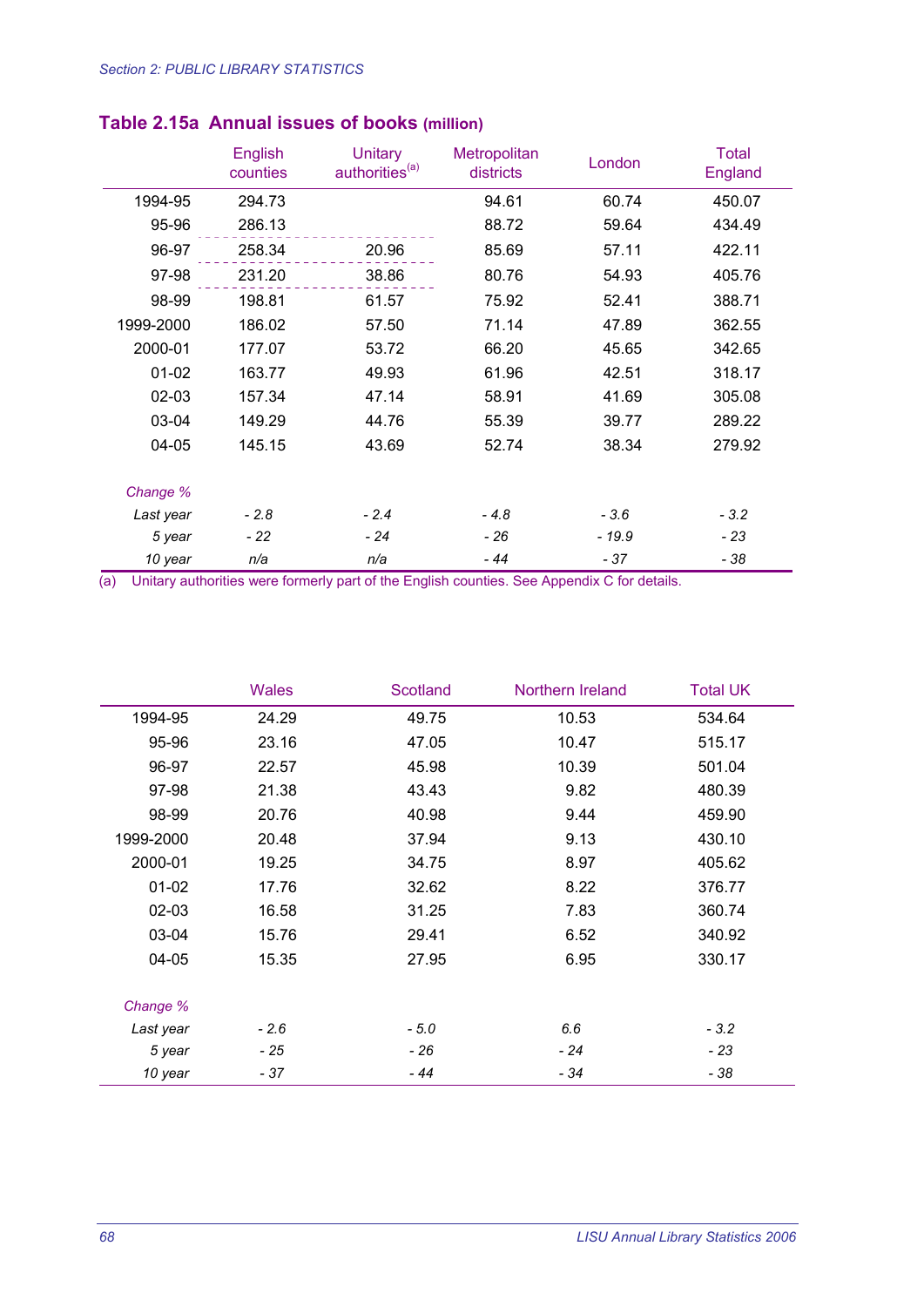|           | English<br>counties | <b>Unitary</b><br>authorities <sup>(a)</sup> | <b>Metropolitan</b><br>districts | London | <b>Total</b><br>England |
|-----------|---------------------|----------------------------------------------|----------------------------------|--------|-------------------------|
| 1994-95   | 9.6                 |                                              | 8.5                              | 8.7    | 9.2                     |
| 95-96     | 9.3                 |                                              | 7.9                              | 8.5    | 8.9                     |
| 96-97     | 9.2                 | 7.7                                          | 7.7                              | 8.1    | 8.6                     |
| 97-98     | 8.9                 | 7.5                                          | 7.2                              | 7.7    | 8.2                     |
| 98-99     | 8.7                 | 7.4                                          | 6.8                              | 7.3    | 7.9                     |
| 1999-2000 | 8.1                 | 6.9                                          | 6.4                              | 6.6    | 7.3                     |
| 2000-01   | 7.6                 | 6.5                                          | 5.9                              | 6.2    | 6.9                     |
| $01 - 02$ | 7.1                 | 6.1                                          | 5.7                              | 5.9    | 6.5                     |
| $02 - 03$ | 6.8                 | 5.7                                          | 5.4                              | 5.7    | 6.2                     |
| 03-04     | 6.4                 | 5.4                                          | 5.1                              | 5.4    | 5.8                     |
| 04-05     | 6.2                 | 5.3                                          | 4.8                              | 5.2    | 5.6                     |
| Change %  |                     |                                              |                                  |        |                         |
| Last year | $-3.3$              | $-2.7$                                       | $-5.1$                           | $-4.1$ | $-3.7$                  |
| 5 year    | $-23$               | $-24$                                        | $-25$                            | $-21$  | $-23$                   |
| 10 year   | n/a                 | n/a                                          | - 43                             | $-41$  | $-40$                   |

### **Table 2.15b Annual issues of books per capita**

|           | <b>Wales</b> | Scotland | Northern Ireland | <b>Total UK</b> |
|-----------|--------------|----------|------------------|-----------------|
| 1994-95   | 8.3          | 9.7      | 6.5              | 9.2             |
| 95-96     | 7.9          | 9.2      | 6.4              | 8.8             |
| 96-97     | 7.7          | 9.0      | 6.2              | 8.5             |
| 97-98     | 7.3          | 8.5      | 5.9              | 8.1             |
| 98-99     | 7.1          | 8.0      | 5.6              | 7.8             |
| 1999-2000 | 7.0          | 7.4      | 5.4              | 7.3             |
| 2000-01   | 6.5          | 6.8      | 5.3              | 6.8             |
| $01 - 02$ | 6.1          | 6.4      | 4.9              | 6.4             |
| $02 - 03$ | 5.7          | 6.2      | 4.6              | 6.1             |
| 03-04     | 5.4          | 5.8      | 3.8              | 5.7             |
| 04-05     | 5.2          | 5.5      | 4.1              | 5.5             |
| Change %  |              |          |                  |                 |
| Last year | $-3.1$       | $-5.4$   | 6.1              | $-3.6$          |
| 5 year    | - 25         | - 26     | $-25$            | $-24$           |
| 10 year   | $-38$        | $-43$    | $-37$            | - 40            |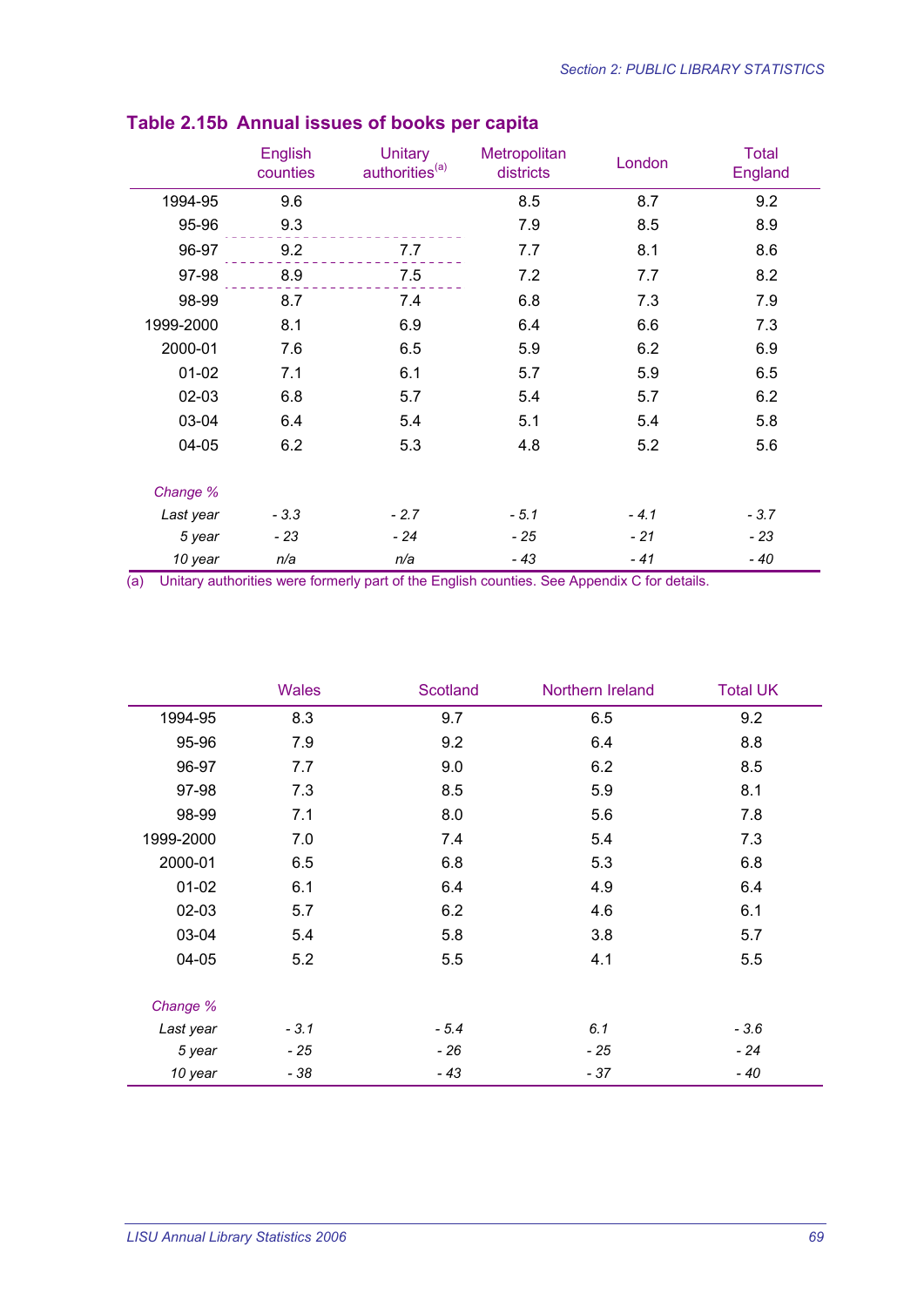|           |           | <b>English counties</b> |       | Unitary authorities <sup>(a)</sup> |            | <b>Metropolitan districts</b> |           |            |         |
|-----------|-----------|-------------------------|-------|------------------------------------|------------|-------------------------------|-----------|------------|---------|
|           | <b>AF</b> | <b>ANF</b>              | Ch    | AF                                 | <b>ANF</b> | Ch                            | <b>AF</b> | <b>ANF</b> | Ch      |
| 1994-95   | 159.6     | 73.9                    | 61.0  |                                    |            |                               | 53.7      | 22.1       | 18.8    |
| 95-96     | 153.0     | 71.9                    | 60.5  |                                    |            |                               | 50.1      | 20.6       | 18.0    |
| 96-97     | 132.1     | 66.6                    | 58.2  | 12.4                               | 4.7        | 3.8                           | 47.9      | 20.2       | 17.6    |
| 97-98     | 115.6     | 60.3                    | 53.5  | 21.0                               | 9.4        | 8.4                           | 44.5      | 18.8       | 17.4    |
| 98-99     | 101.3     | 48.9                    | 46.9  | 31.5                               | 15.6       | 14.5                          | 41.2      | 17.5       | 16.8    |
| 1999-2000 | 95.7      | 46.5                    | 43.4  | 29.4                               | 14.7       | 13.3                          | 38.8      | 16.5       | 15.8    |
| 2000-01   | 91.2      | 44.2                    | 41.3  | 27.4                               | 13.7       | 12.5                          | 36.3      | 15.5       | 14.3    |
| $01 - 02$ | 82.9      | 40.6                    | 39.8  | 25.4                               | 12.5       | 11.9                          | 33.6      | 14.6       | 13.8    |
| $02 - 03$ | 78.5      | 39.0                    | 39.3  | 23.3                               | 11.9       | 11.8                          | 31.7      | 14.0       | 13.2    |
| 03-04     | 74.0      | 36.7                    | 38.6  | 22.0                               | 11.3       | 11.4                          | 29.2      | 13.3       | 12.9    |
| 04-05     | 70.7      | 34.9                    | 39.5  | 20.9                               | 10.8       | 11.8                          | 27.0      | 12.4       | 13.3    |
| Change %  |           |                         |       |                                    |            |                               |           |            |         |
|           |           |                         |       |                                    |            |                               |           |            |         |
| Last year | $-4.4$    | $-4.9$                  | 2.5   | $-5.2$                             | $-4.4$     | 3.7                           | $-7.5$    | $-6.7$     | 3.2     |
| 5 year    | - 26      | - 25                    | - 8.9 | - 29                               | - 26       | $-11.2$                       | - 30      | - 25       | $-15.6$ |
| 10 year   | n/a       | n/a                     | n/a   | n/a                                | n/a        | n/a                           | - 50      | - 44       | - 29    |

### **Table 2.16 Book issues by category (million)**

|           |           | London<br><b>Total England</b> |         |        | <b>Wales</b> |         |        |            |         |
|-----------|-----------|--------------------------------|---------|--------|--------------|---------|--------|------------|---------|
|           | <b>AF</b> | <b>ANF</b>                     | Ch      | AF     | <b>ANF</b>   | Ch      | AF     | <b>ANF</b> | Ch      |
| 1994-95   | 26.8      | 19.2                           | 14.7    | 240.1  | 115.2        | 94.5    | 14.7   | 5.5        | 4.1     |
| 95-96     | 25.7      | 18.8                           | 15.1    | 228.9  | 111.3        | 93.5    | 13.6   | 5.6        | 4.0     |
| 96-97     | 23.8      | 18.2                           | 15.1    | 216.3  | 109.6        | 94.7    | 13.1   | 4.9        | 3.9     |
| 97-98     | 22.3      | 17.4                           | 15.3    | 203.3  | 105.8        | 94.7    | 12.7   | 4.8        | 3.8     |
| 98-99     | 20.8      | 16.8                           | 14.9    | 194.7  | 98.6         | 93.1    | 12.1   | 4.6        | 4.0     |
| 1999-2000 | 19.1      | 15.2                           | 13.6    | 183.0  | 92.9         | 86.1    | 12.1   | 4.5        | 3.8     |
| 2000-01   | 17.7      | 15.0                           | 13.0    | 172.6  | 88.4         | 81.1    | 11.4   | 4.3        | 3.5     |
| $01 - 02$ | 16.3      | 13.8                           | 12.4    | 158.3  | 81.3         | 78.0    | 10.5   | 4.0        | 3.2     |
| $02 - 03$ | 15.5      | 13.7                           | 12.4    | 149.0  | 78.6         | 76.7    | 9.7    | 3.7        | 3.2     |
| 03-04     | 14.6      | 13.1                           | 12.1    | 139.8  | 74.4         | 75.0    | 9.1    | 3.5        | 3.2     |
| 04-05     | 13.9      | 12.4                           | 12.1    | 132.5  | 70.5         | 76.7    | 8.8    | 3.3        | 3.2     |
|           |           |                                |         |        |              |         |        |            |         |
| Change %  |           |                                |         |        |              |         |        |            |         |
| Last year | $-4.7$    | $-5.4$                         | $-0.5$  | $-5.2$ | $-5.2$       | 2.3     | $-2.9$ | $-4.4$     | 0.3     |
| 5 year    | - 27      | $-18.5$                        | $-11.3$ | $-28$  | $-24$        | - 10.9  | $-27$  | - 26       | $-16.5$ |
| 10 year   | $-48$     | - 36                           | $-18.1$ | - 45   | - 39         | $-18.8$ | - 40   | - 39       | - 23    |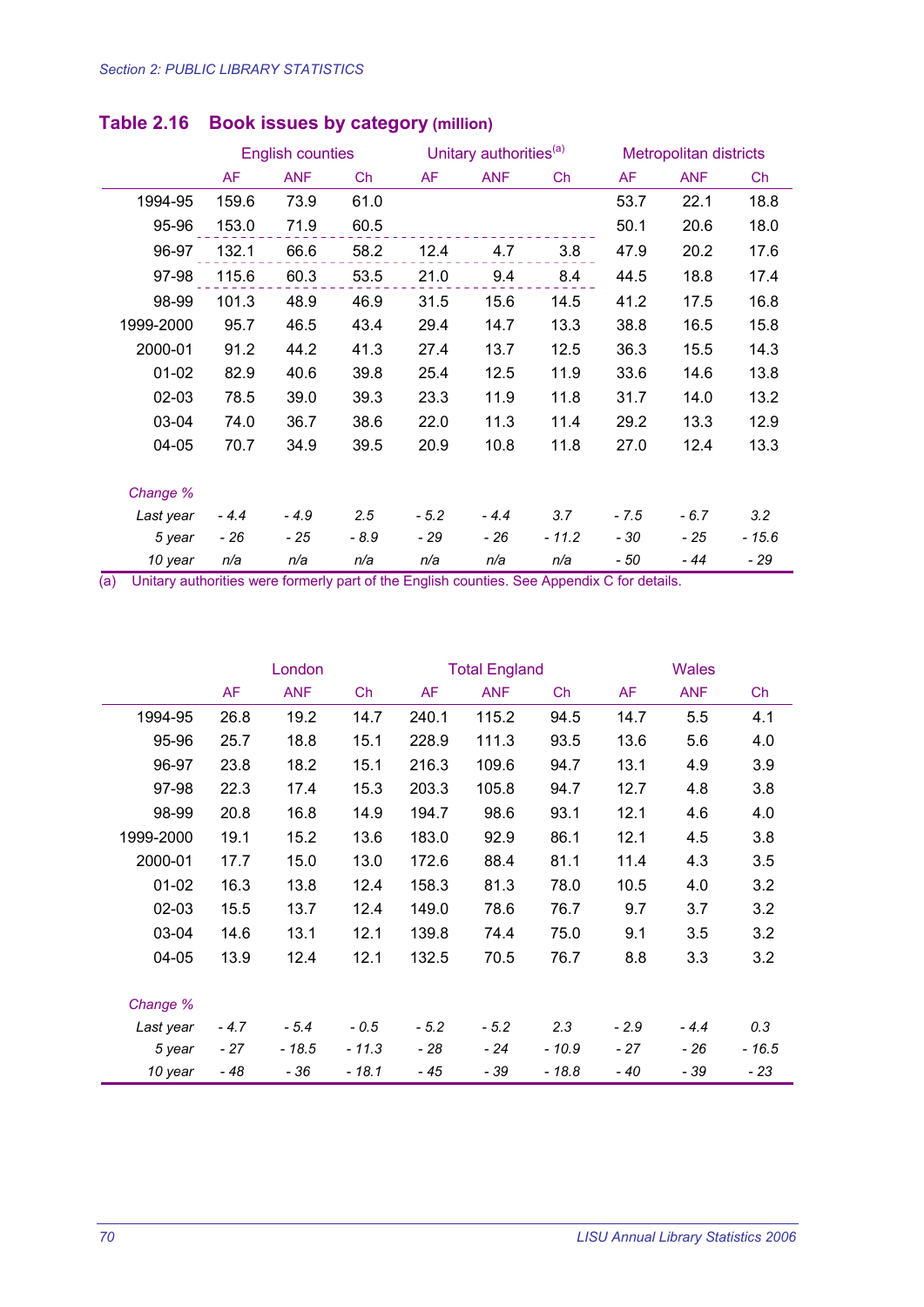|           |           | Scotland   |         | Northern<br>Ireland |            |        | <b>Total</b><br><b>UK</b> |            |         |
|-----------|-----------|------------|---------|---------------------|------------|--------|---------------------------|------------|---------|
|           | <b>AF</b> | <b>ANF</b> | Ch      | AF                  | <b>ANF</b> | Ch     | AF                        | <b>ANF</b> | Ch      |
| 1994-95   | 29.6      | 10.3       | 9.8     | 4.8                 | 2.4        | 3.3    | 289.1                     | 133.4      | 111.8   |
| 95-96     | 27.7      | 9.9        | 9.5     | 4.8                 | 2.4        | 3.3    | 274.9                     | 129.3      | 110.3   |
| 96-97     | 26.7      | 9.7        | 9.6     | 4.7                 | 2.4        | 3.3    | 260.8                     | 126.7      | 111.4   |
| 97-98     | 25.3      | 9.1        | 9.1     | 4.4                 | 2.3        | 3.2    | 245.7                     | 122.0      | 110.8   |
| 98-99     | 23.7      | 8.6        | 8.7     | 4.2                 | 2.2        | 3.1    | 234.7                     | 114.0      | 108.9   |
| 1999-2000 | 22.2      | 7.9        | 7.9     | 4.1                 | 2.1        | 3.0    | 221.4                     | 107.4      | 100.8   |
| 2000-01   | 20.5      | 7.1        | 7.1     | 3.9                 | 2.1        | 3.0    | 208.5                     | 101.9      | 94.6    |
| $01 - 02$ | 18.9      | 6.8        | 6.9     | 3.6                 | 1.9        | 2.7    | 191.3                     | 94.0       | 90.8    |
| 02-03     | 17.9      | 6.7        | 6.7     | 3.5                 | 1.8        | 2.6    | 180.1                     | 90.7       | 89.2    |
| 03-04     | 16.8      | 6.2        | 6.4     | 2.8                 | 1.4        | 2.2    | 168.5                     | 85.6       | 86.8    |
| 04-05     | 15.8      | 5.9        | 6.1     | 3.0                 | 1.5        | 2.4    | 160.1                     | 81.2       | 88.7    |
|           |           |            |         |                     |            |        |                           |            |         |
| Change %  |           |            |         |                     |            |        |                           |            |         |
| Last year | $-6.3$    | $-5.3$     | $-1.3$  | 6.9                 | 1.5        | 9.4    | - 5.0                     | $-5.1$     | 2.1     |
| 5 year    | $-29$     | - 25       | $-19.8$ | - 25                | - 30       | - 17.8 | - 28                      | - 24       | $-12.0$ |
| 10 year   | $-47$     | - 43       | - 36    | - 37                | - 39       | $-26$  | - 45                      | - 39       | - 21    |

#### **Table 2.16 Book issues by category (million)** *cont*



#### **Fig 2.15 Stock turn**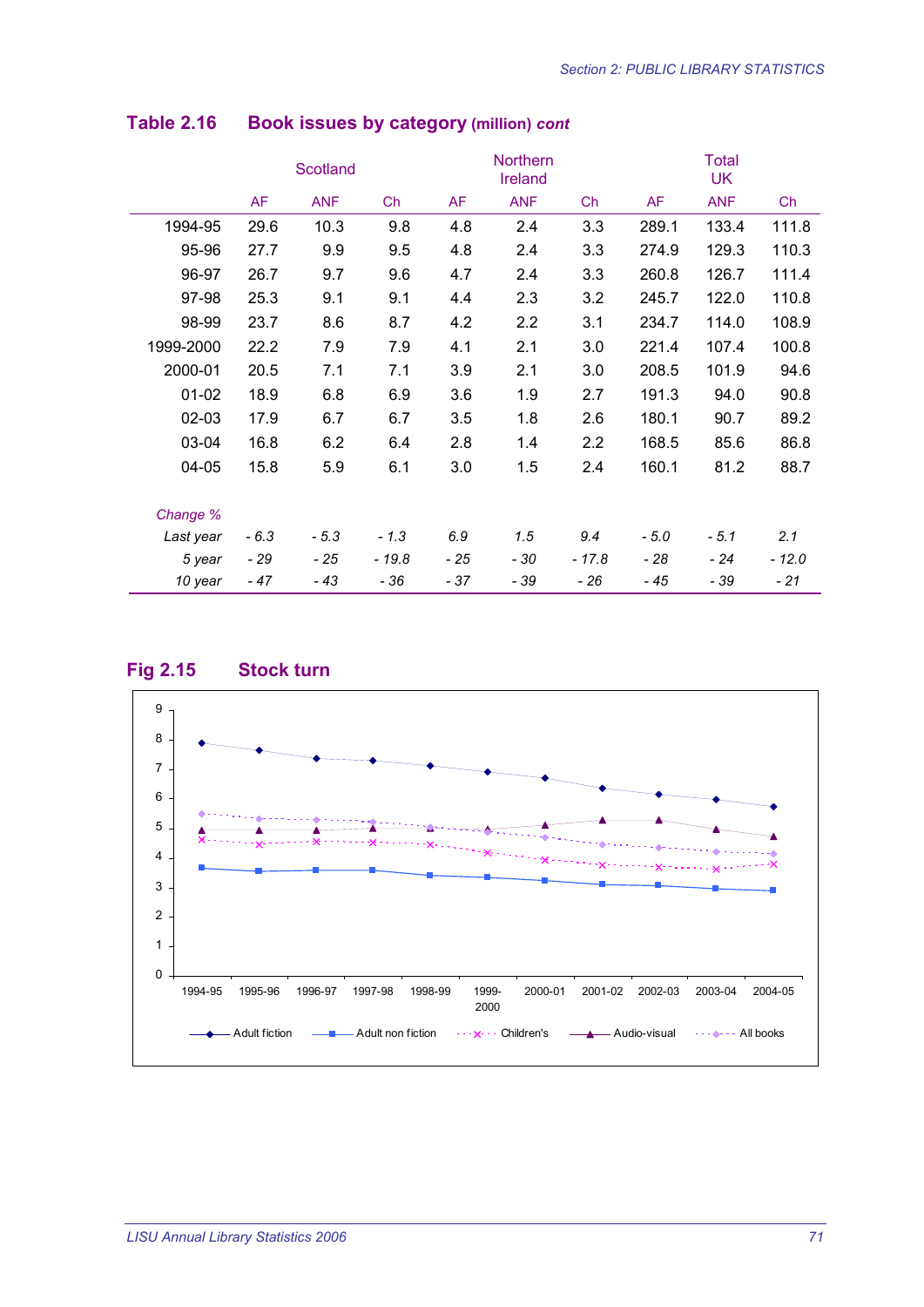#### *Section 2: PUBLIC LIBRARY STATISTICS*

| <b>English</b><br>counties | <b>Talking</b><br>books | <b>Music</b> | All<br>audio | Video  | <b>CD-ROM</b> | All<br>AV <sup>(b)</sup> |
|----------------------------|-------------------------|--------------|--------------|--------|---------------|--------------------------|
| 1994-95                    |                         |              | 11,430       | 3,875  |               | 15,606                   |
| 95-96                      | 6,488                   | 5,839        | 12,328       | 4,731  | 40            | 17,099                   |
| 96-97                      | 6,893                   | 4,958        | 11,853       | 5,749  | 73            | 17,675                   |
| 97-98                      | 6,376                   | 4,137        | 10,514       | 5,877  | 282           | 16,879                   |
| 98-99                      | 5,163                   | 3,160        | 8,219        | 5,863  | 302           | 14,601                   |
| 1999-2000                  | 5,566                   | 3,263        | 8,829        | 6,013  | 231           | 15,073                   |
| 2000-01                    | 5,319                   | 3,474        | 8,793        | 6,427  | 378           | 15,598                   |
| $01 - 02$                  | 5,304                   | 3,642        | 8,947        | 6,681  | 757           | 16,385                   |
| $02 - 03$                  | 5,427                   | 3,609        | 9,037        | 7,530  | 617           | 17,184                   |
| 03-04                      | 5,496                   | 3,338        | 8,834        | 7,737  | 396           | 16,968                   |
| 04-05                      | 5,473                   | 3,039        | 8,513        | 7,016  | 386           | 15,917                   |
| Change %                   |                         |              |              |        |               |                          |
| Last year                  | $-0.4$                  | - 8.9        | $-3.6$       | $-9.3$ | $-2.5$        | $-6.2$                   |
| 5 year                     | $-1.7$                  | $-6.9$       | $-3.6$       | 16.7   | 67            | 5.6                      |
| 10 year                    | n/a                     | n/a          | n/a          | n/a    | n/a           | n/a                      |

#### **Table 2.17a Audio-visual and other non-book issues ('000)**

| Unitary <sup>(a)</sup><br><b>authorities</b> | <b>Talking</b><br>books | <b>Music</b> | All<br>audio | Video  | <b>CD-ROM</b> | All<br>AV <sup>(b)</sup> |
|----------------------------------------------|-------------------------|--------------|--------------|--------|---------------|--------------------------|
| 1994-95                                      |                         |              |              |        |               |                          |
| 95-96                                        |                         |              |              |        |               |                          |
| 96-97                                        | 431                     | 339          | 770          | 60     | 0             | 831                      |
| 97-98                                        | 1,032                   | 794          | 1,825        | 534    | 33            | 2,391                    |
| 98-99                                        | 1,653                   | 1,319        | 2,969        | 1,442  | 77            | 4,490                    |
| 1999-2000                                    | 1,709                   | 1,218        | 2,928        | 1,529  | 100           | 4,556                    |
| 2000-01                                      | 1,678                   | 1,334        | 3,012        | 1,542  | 155           | 4,708                    |
| $01 - 02$                                    | 1,666                   | 1,319        | 2,985        | 1,579  | 234           | 4,776                    |
| $02 - 03$                                    | 1,653                   | 1,344        | 3,000        | 1,861  | 122           | 4,980                    |
| 03-04                                        | 1,628                   | 1,214        | 2,761        | 1,944  | 114           | 4,900                    |
| 04-05                                        | 1,661                   | 1,165        | 2,827        | 1,919  | 141           | 4,887                    |
| Change %                                     |                         |              |              |        |               |                          |
| Last year                                    | 2.0                     | $-4.0$       | 2.4          | $-1.2$ | 24            | $-0.3$                   |
| 5 year                                       | $-2.8$                  | $-4.4$       | $-3.4$       | 25     | 41            | 7.2                      |
| 10 year                                      | n/a                     | n/a          | n/a          | n/a    | n/a           | n/a                      |

(a) Unitary authorities were formerly part of the English counties. See Appendix C for details.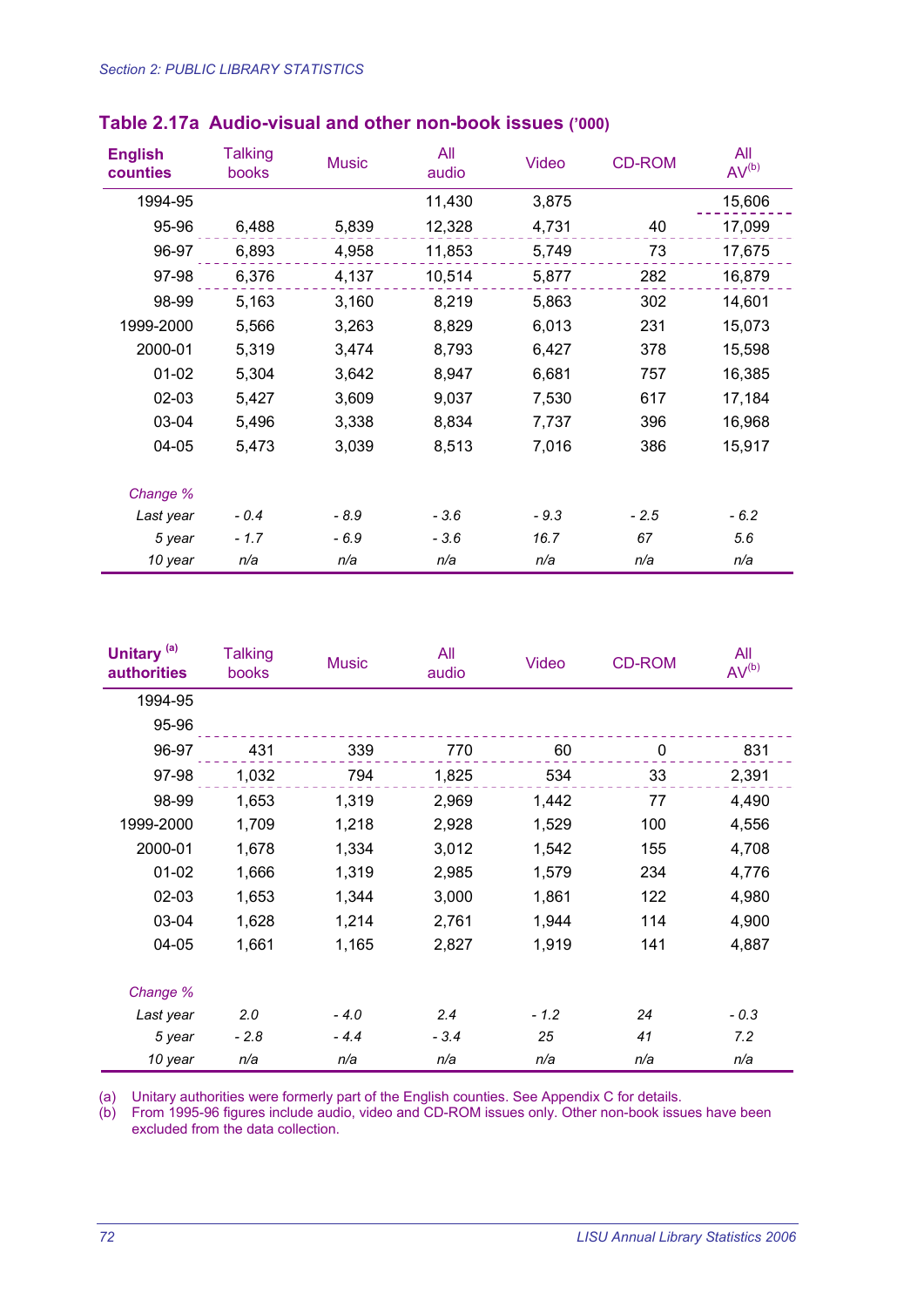| <b>English</b><br>counties | <b>Talking</b><br>books | <b>Music</b> | All<br>audio | <b>Video</b> | <b>CD-ROM</b> | All<br>AV <sup>(b)</sup> |
|----------------------------|-------------------------|--------------|--------------|--------------|---------------|--------------------------|
| 1994-95                    |                         |              | 374          | 127          |               | 501                      |
| 95-96                      | 211                     | 190          | 401          | 154          | 1             | 557                      |
| 96-97                      | 245                     | 176          | 422          | 205          | 3             | 629                      |
| 97-98                      | 247                     | 160          | 407          | 227          | 11            | 653                      |
| 98-99                      | 226                     | 138          | 359          | 256          | 13            | 638                      |
| 1999-2000                  | 242                     | 142          | 383          | 261          | 10            | 654                      |
| 2000-01                    | 230                     | 150          | 380          | 277          | 16            | 673                      |
| $01 - 02$                  | 231                     | 159          | 390          | 291          | 33            | 713                      |
| 02-03                      | 235                     | 156          | 391          | 326          | 27            | 744                      |
| 03-04                      | 236                     | 144          | 380          | 333          | 17            | 730                      |
| 04-05                      | 234                     | 130          | 364          | 300          | 17            | 680                      |
| Change %                   |                         |              |              |              |               |                          |
| Last year                  | $-1.0$                  | $-9.5$       | $-4.2$       | $-9.8$       | $-3.0$        | $-6.7$                   |
| 5 year                     | $-3.2$                  | $-8.3$       | $-5.0$       | 14.9         | 65            | 4.0                      |
| 10 year                    | n/a                     | n/a          | n/a          | n/a          | n/a           | n/a                      |

#### **Table 2.17b Audio-visual and other non-book issues per 1,000 population**

| Unitary <sup>(a)</sup><br><b>authorities</b> | <b>Talking</b><br>books | <b>Music</b> | All<br>audio | <b>Video</b> | <b>CD-ROM</b> | All<br>AV <sup>(b)</sup> |
|----------------------------------------------|-------------------------|--------------|--------------|--------------|---------------|--------------------------|
| 1994-95                                      |                         |              |              |              |               |                          |
| 95-96                                        |                         |              |              |              |               |                          |
| 96-97                                        | 158                     | 124          | 282          | 22           | 0             | 304                      |
| 97-98                                        | 199                     | 153          | 353          | 103          | 6             | 462                      |
| 98-99                                        | 200                     | 159          | 358          | 174          | 9             | 542                      |
| 1999-2000                                    | 206                     | 147          | 353          | 184          | 12            | 549                      |
| 2000-01                                      | 202                     | 160          | 362          | 185          | 19            | 566                      |
| $01 - 02$                                    | 204                     | 161          | 365          | 193          | 29            | 584                      |
| $02 - 03$                                    | 201                     | 164          | 365          | 226          | 15            | 606                      |
| 03-04                                        | 196                     | 147          | 333          | 235          | 14            | 591                      |
| 04-05                                        | 200                     | 140          | 340          | 231          | 17            | 588                      |
| Change %                                     |                         |              |              |              |               |                          |
| Last year                                    | 1.7                     | $-4.4$       | 2.0          | $-1.6$       | 23            | $-0.6$                   |
| 5 year                                       | $-3.0$                  | $-4.6$       | $-3.7$       | 25           | 41            | 7.0                      |
| 10 year                                      | n/a                     | n/a          | n/a          | n/a          | n/a           | n/a                      |

(a) Unitary authorities were formerly part of the English counties. See Appendix C for details.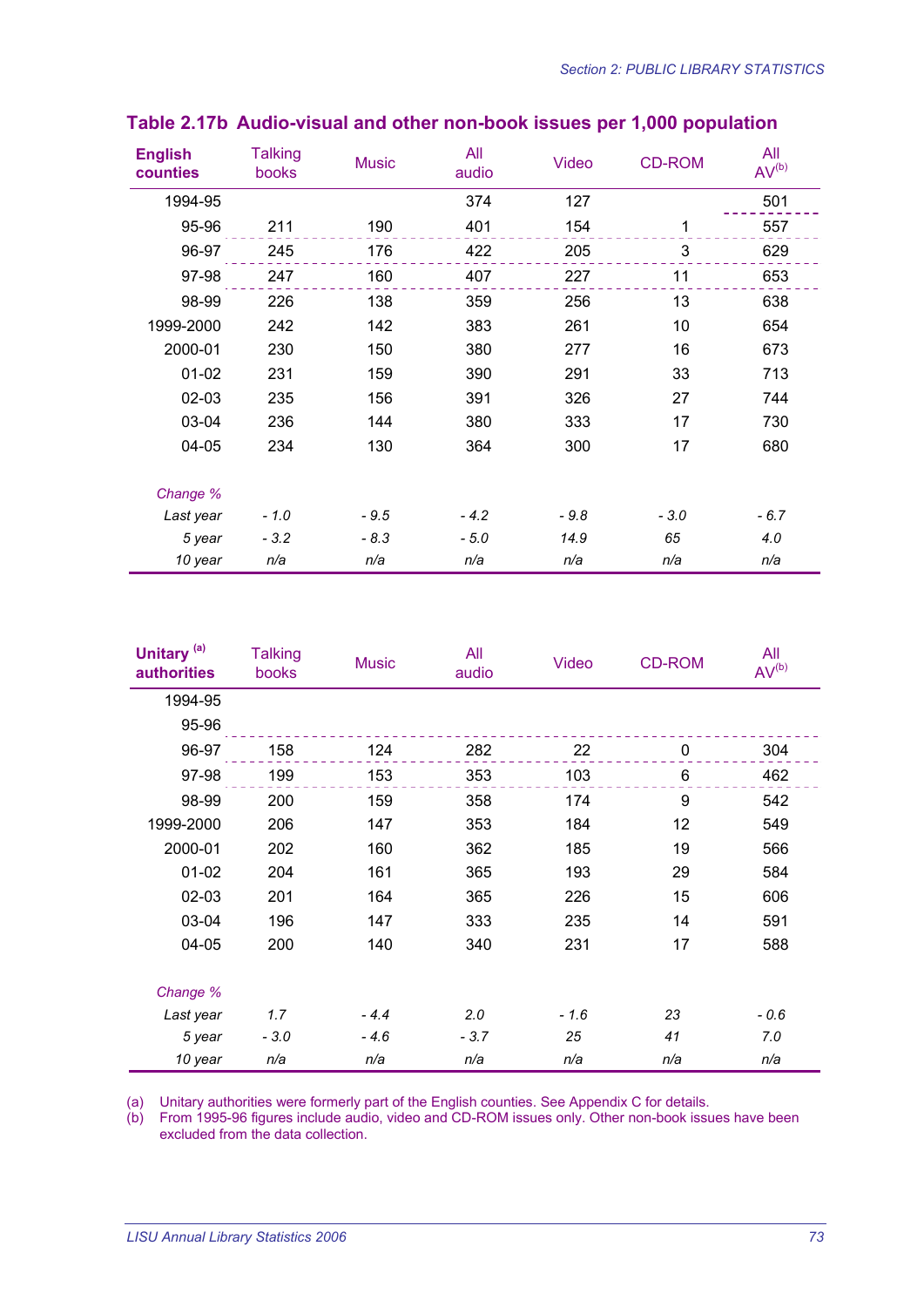| <b>Metropolitan</b><br>districts | <b>Talking</b><br>books | <b>Music</b> | All<br>audio | <b>Video</b> | <b>CD-ROM</b> | All<br>AV <sup>(b)</sup> |
|----------------------------------|-------------------------|--------------|--------------|--------------|---------------|--------------------------|
| 1994-95                          |                         |              | 4,606        | 1,365        |               | 6,324                    |
| 95-96                            | 1,909                   | 2,425        | 4,334        | 1,359        | 29            | 5,723                    |
| 96-97                            | 1,799                   | 2,478        | 4,277        | 1,473        | 32            | 5,784                    |
| 97-98                            | 1,807                   | 2,265        | 4,072        | 1,431        | 79            | 5,583                    |
| 98-99                            | 1,773                   | 2,038        | 3,810        | 1,525        | 362           | 5,698                    |
| 1999-2000                        | 1,853                   | 1,977        | 3,830        | 1,501        | 523           | 5,854                    |
| 2000-01                          | 1,913                   | 2,025        | 3,938        | 1,583        | 533           | 6,054                    |
| $01 - 02$                        | 2,005                   | 2,001        | 4,006        | 1,608        | 597           | 6,211                    |
| $02 - 03$                        | 2,004                   | 1,877        | 3,880        | 1,865        | 566           | 6,311                    |
| 03-04                            | 1,956                   | 1,598        | 3,555        | 2,030        | 507           | 6,093                    |
| $04 - 05$                        | 1,966                   | 1,484        | 3,450        | 1,938        | 444           | 5,832                    |
| Change %                         |                         |              |              |              |               |                          |
| Last year                        | 0.5                     | $-7.1$       | $-2.9$       | $-4.6$       | $-12.6$       | $-4.3$                   |
| 5 year                           | 6.1                     | - 25         | $-9.9$       | 29           | $-15.2$       | $-0.4$                   |
| 10 year                          | n/a                     | n/a          | - 25         | 42           | n/a           | n/a                      |

## **Table 2.17a Audio-visual and other non-book issues ('000)** *cont*

| London    | Talking<br>books | <b>Music</b> | All<br>audio | Video  | <b>CD-ROM</b> | All<br>AV <sup>(b)</sup> |
|-----------|------------------|--------------|--------------|--------|---------------|--------------------------|
| 1994-95   |                  |              | 4,508        | 1,515  |               | 6,148                    |
| 95-96     | 2,627            | 2,661        | 5,288        | 1,626  | 13            | 6,991                    |
| 96-97     | 2,649            | 2,421        | 4,069        | 1,920  | 36            | 7,010                    |
| 97-98     | 2,637            | 2,206        | 4,842        | 2,061  | 88            | 6,989                    |
| 98-99     | 2,483            | 2,148        | 4,630        | 2,216  | 115           | 7,433                    |
| 1999-2000 | 2,481            | 2,116        | 4,597        | 2,145  | 84            | 6,813                    |
| 2000-01   | 2,441            | 2,401        | 4,841        | 2,336  | 121           | 7,298                    |
| $01 - 02$ | 2,341            | 2,446        | 4,787        | 2,448  | 298           | 7,531                    |
| $02 - 03$ | 2,448            | 2,123        | 4,572        | 2,769  | 225           | 7,566                    |
| 03-04     | 2,199            | 1,888        | 4,087        | 2,741  | 267           | 7,093                    |
| 04-05     | 1,956            | 1,816        | 3,772        | 2,585  | 321           | 6,679                    |
| Change %  |                  |              |              |        |               |                          |
| Last year | $-11.0$          | $-3.8$       | $-7.7$       | $-5.7$ | 20            | $-5.8$                   |
| 5 year    | $-21$            | $-14.2$      | $-17.9$      | 21     | 281           | $-2.0$                   |
| 10 year   | n/a              | n/a          | $-16.3$      | 71     | n/a           | n/a                      |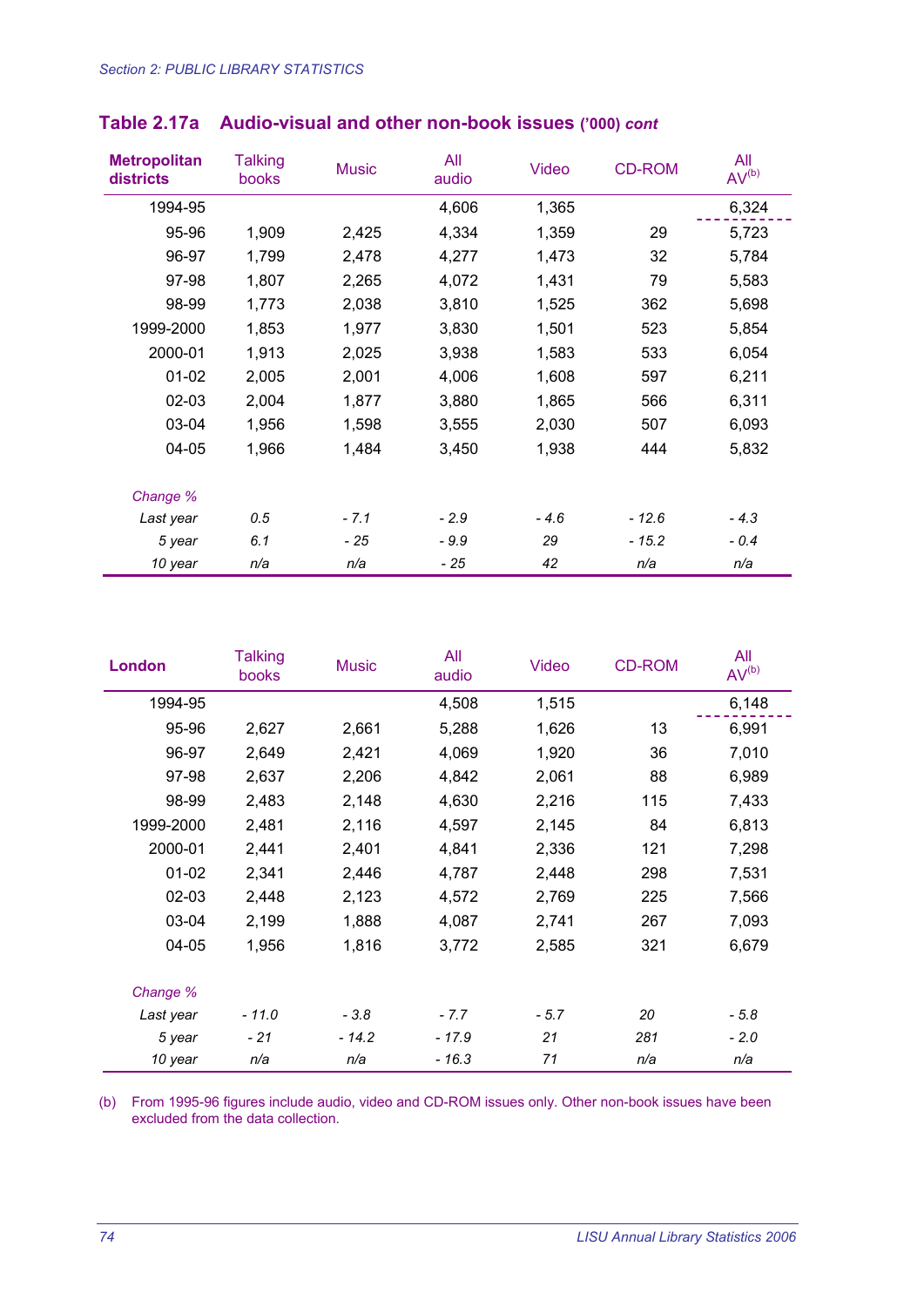| <b>Metropolitan</b><br>districts | <b>Talking</b><br>books | <b>Music</b> | All<br>audio | Video  | <b>CD-ROM</b>  | All<br>AV <sup>(b)</sup> |
|----------------------------------|-------------------------|--------------|--------------|--------|----------------|--------------------------|
| 1994-95                          |                         |              | 411          | 122    |                | 565                      |
| 95-96                            | 171                     | 217          | 388          | 122    | 3              | 512                      |
| 96-97                            | 161                     | 222          | 383          | 132    | 3              | 517                      |
| 97-98                            | 162                     | 203          | 365          | 128    | $\overline{7}$ | 501                      |
| 98-99                            | 159                     | 183          | 342          | 137    | 32             | 511                      |
| 1999-2000                        | 166                     | 178          | 344          | 135    | 47             | 526                      |
| 2000-01                          | 172                     | 182          | 354          | 142    | 48             | 544                      |
| $01 - 02$                        | 185                     | 185          | 370          | 149    | 55             | 574                      |
| $02 - 03$                        | 185                     | 173          | 357          | 172    | 52             | 581                      |
| 03-04                            | 179                     | 146          | 325          | 186    | 46             | 558                      |
| 04-05                            | 179                     | 135          | 315          | 177    | 40             | 532                      |
| Change %                         |                         |              |              |        |                |                          |
| Last year                        | 0.2                     | $-7.4$       | $-3.2$       | $-4.8$ | $-12.8$        | $-4.6$                   |
| 5 year                           | 7.8                     | $-24$        | $-8.5$       | 31     | $-13.9$        | 1.2                      |
| 10 year                          | n/a                     | n/a          | - 23         | 45     | n/a            | n/a                      |

### **Table 2.17b Audio-visual and other non-book issues per 1,000 population** *cont*

| <b>London</b> | <b>Talking</b><br>books | <b>Music</b> | All<br>audio | <b>Video</b> | <b>CD-ROM</b>  | All<br>AV <sup>(b)</sup> |
|---------------|-------------------------|--------------|--------------|--------------|----------------|--------------------------|
| 1994-95       |                         |              | 647          | 217          |                | 882                      |
| 95-96         | 375                     | 380          | 755          | 232          | $\overline{2}$ | 998                      |
| 96-97         | 375                     | 342          | 717          | 271          | 5              | 991                      |
| 97-98         | 370                     | 310          | 680          | 289          | 12             | 981                      |
| 98-99         | 345                     | 299          | 644          | 308          | 16             | 1,034                    |
| 1999-2000     | 341                     | 291          | 631          | 294          | 12             | 935                      |
| 2000-01       | 331                     | 326          | 656          | 317          | 16             | 989                      |
| $01 - 02$     | 326                     | 341          | 667          | 341          | 42             | 1,050                    |
| $02 - 03$     | 333                     | 289          | 622          | 377          | 31             | 1,029                    |
| 03-04         | 298                     | 256          | 553          | 371          | 36             | 960                      |
| 04-05         | 263                     | 244          | 508          | 348          | 43             | 899                      |
| Change %      |                         |              |              |              |                |                          |
| Last year     | $-11.5$                 | $-4.3$       | $-8.2$       | $-6.2$       | 19.5           | $-6.4$                   |
| 5 year        | $-23$                   | $-15.9$      | $-19.5$      | 18.2         | 273            | $-3.9$                   |
| 10 year       | n/a                     | n/a          | - 22         | 60           | n/a            | n/a                      |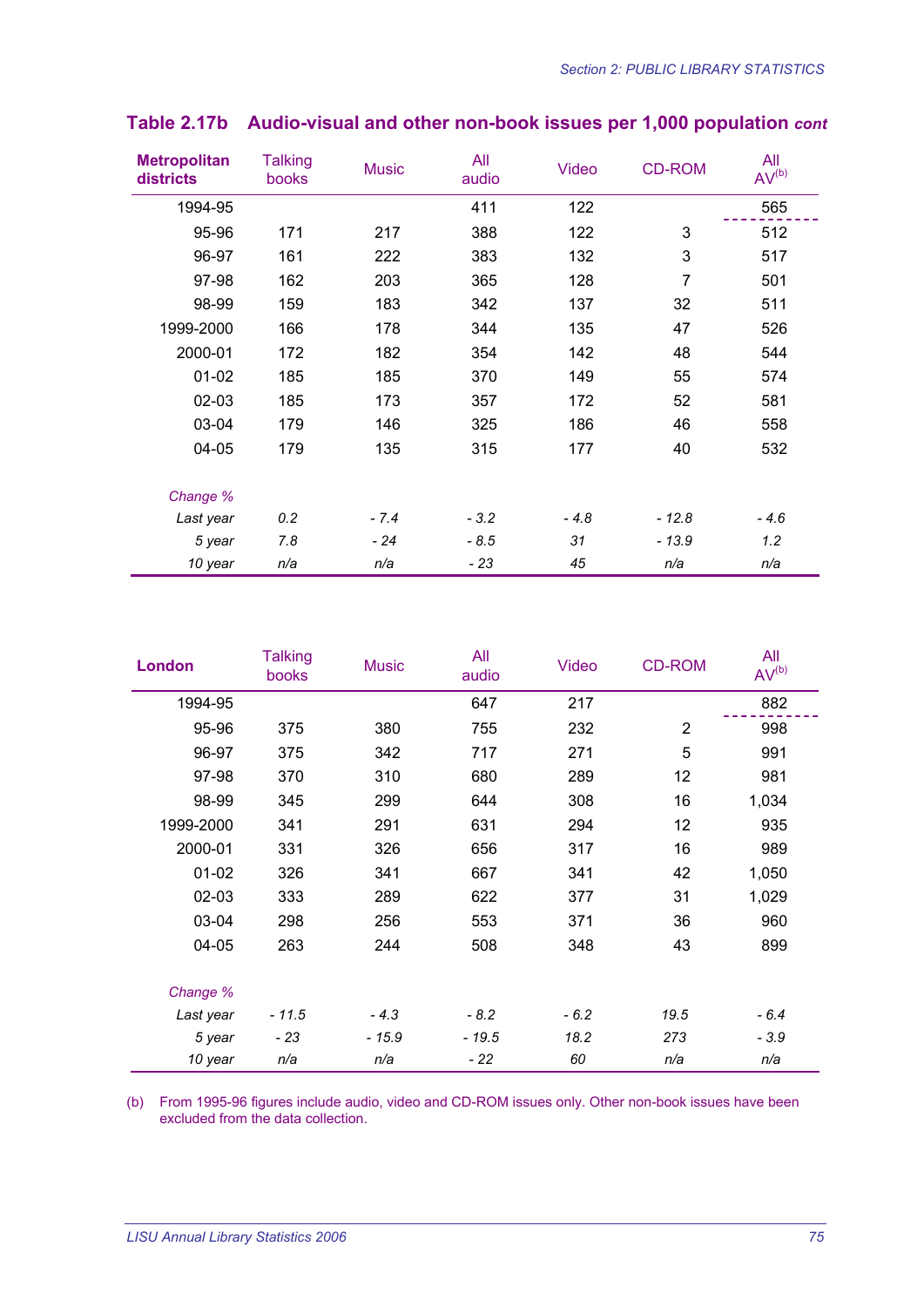| <b>Total</b><br><b>England</b> | <b>Talking</b><br>books | <b>Music</b> | All<br>audio | Video  | <b>CD-ROM</b> | All<br>AV <sup>(b)</sup> |
|--------------------------------|-------------------------|--------------|--------------|--------|---------------|--------------------------|
| 1994-95                        |                         |              | 20,544       | 6,754  |               | 28,078                   |
| 95-96                          | 11,024                  | 10,925       | 21,950       | 7,716  | 82            | 29,813                   |
| 96-97                          | 11,773                  | 10,196       | 21,969       | 9,201  | 142           | 31,300                   |
| 97-98                          | 11,851                  | 9,401        | 21,253       | 9,903  | 481           | 31,842                   |
| 98-99                          | 11,072                  | 8,664        | 19,628       | 11,047 | 857           | 32,222                   |
| 1999-2000                      | 11,609                  | 8,575        | 20,184       | 11,189 | 939           | 32,296                   |
| 2000-01                        | 11,350                  | 9,234        | 20,584       | 11,887 | 1,186         | 33,657                   |
| $01 - 02$                      | 11,316                  | 9,409        | 20,724       | 12,316 | 1,886         | 34,903                   |
| $02 - 03$                      | 11,532                  | 8,953        | 20,487       | 14,025 | 1,530         | 36,042                   |
| 03-04                          | 11,280                  | 8,038        | 19,237       | 14,452 | 1,285         | 35,054                   |
| $04 - 05$                      | 11,056                  | 7,504        | 18,563       | 13,459 | 1,293         | 33,315                   |
| Change %                       |                         |              |              |        |               |                          |
| Last year                      | $-2.0$                  | $-6.6$       | $-3.5$       | - 6.9  | 0.6           | - 5.0                    |
| 5 year                         | $-4.8$                  | - 12.5       | - 8.0        | 20     | 38            | 3.2                      |
| 10 year                        | n/a                     | n/a          | $-9.6$       | 99     | n/a           | n/a                      |

## **Table 2.17a Audio-visual and other non-book issues ('000)** *cont*

| <b>Wales</b> | <b>Talking</b><br>books | <b>Music</b> | All<br>audio | <b>Video</b> | <b>CD-ROM</b> | All<br>$AV^{(b)}$ |
|--------------|-------------------------|--------------|--------------|--------------|---------------|-------------------|
| 1994-95      |                         |              | 646          | 117          |               | 869               |
| 95-96        | 301                     | 409          | 712          | 137          | $\mathbf 0$   | 849               |
| 96-97        | 354                     | 389          | 743          | 137          | $\mathbf 1$   | 881               |
| 97-98        | 409                     | 316          | 725          | 120          | 19            | 865               |
| 98-99        | 438                     | 295          | 734          | 163          | 16            | 912               |
| 1999-2000    | 487                     | 310          | 797          | 180          | 20            | 1,007             |
| 2000-01      | 516                     | 300          | 816          | 203          | 31            | 1,051             |
| $01 - 02$    | 522                     | 304          | 826          | 209          | 38            | 1,073             |
| $02 - 03$    | 514                     | 300          | 814          | 278          | 26            | 1,118             |
| 03-04        | 518                     | 210          | 728          | 357          | 27            | 1,112             |
| 04-05        | 507                     | 243          | 752          | 389          | 94            | 1,234             |
| Change %     |                         |              |              |              |               |                   |
| Last year    | $-2.1$                  | 15.6         | 3.3          | 9.1          | 244           | 11.0              |
| 5 year       | 4.1                     | $-22$        | $-5.7$       | 116          | 369           | 23                |
| 10 year      | n/a                     | n/a          | 16.3         | 232          | n/a           | n/a               |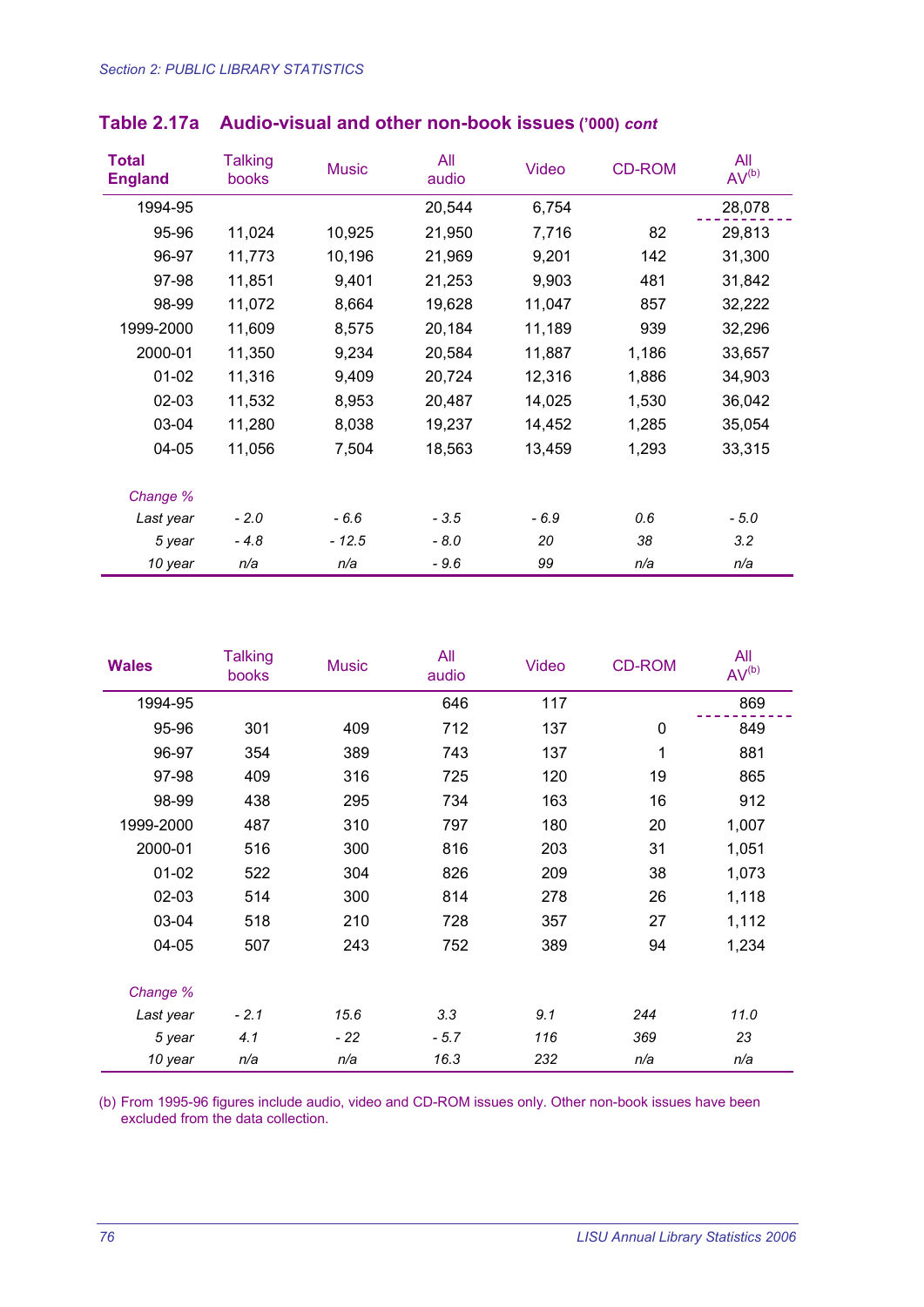| <b>Total</b><br><b>England</b> | <b>Talking</b><br>books | <b>Music</b> | All<br>audio | Video  | <b>CD-ROM</b>  | All<br>AV <sup>(b)</sup> |
|--------------------------------|-------------------------|--------------|--------------|--------|----------------|--------------------------|
| 1994-95                        |                         |              | 422          | 139    |                | 576                      |
| 95-96                          | 225                     | 223          | 449          | 158    | $\overline{2}$ | 610                      |
| 96-97                          | 240                     | 208          | 448          | 187    | 3              | 638                      |
| 97-98                          | 240                     | 191          | 431          | 201    | 10             | 646                      |
| 98-99                          | 224                     | 175          | 397          | 223    | 17             | 651                      |
| 1999-2000                      | 233                     | 172          | 406          | 225    | 19             | 649                      |
| 2000-01                        | 227                     | 185          | 412          | 238    | 24             | 673                      |
| $01 - 02$                      | 230                     | 191          | 422          | 251    | 38             | 710                      |
| 02-03                          | 233                     | 181          | 414          | 283    | 31             | 728                      |
| 03-04                          | 226                     | 161          | 386          | 290    | 26             | 703                      |
| 04-05                          | 221                     | 150          | 371          | 269    | 26             | 665                      |
| Change %                       |                         |              |              |        |                |                          |
| Last year                      | $-2.5$                  | $-7.1$       | $-4.0$       | $-7.3$ | 0.1            | $-5.4$                   |
| 5 year                         | $-5.4$                  | $-13.1$      | $-8.7$       | 19.5   | 37             | 2.5                      |
| 10 year                        | n/a                     | n/a          | $-12.1$      | 94     | n/a            | n/a                      |

### **Table 2.17b Audio-visual and other non-book issues 1,000 population** *cont*

| <b>Wales</b> | <b>Talking</b><br>books | <b>Music</b> | All<br>audio | <b>Video</b> | <b>CD-ROM</b>  | All<br>AV <sup>(b)</sup> |
|--------------|-------------------------|--------------|--------------|--------------|----------------|--------------------------|
| 1994-95      |                         |              | 222          | 40           |                | 298                      |
| 95-96        | 103                     | 140          | 244          | 47           | 0              | 291                      |
| 96-97        | 121                     | 133          | 254          | 47           | 0              | 302                      |
| 97-98        | 140                     | 108          | 248          | 41           | 6              | 296                      |
| 98-99        | 149                     | 101          | 250          | 55           | 6              | 311                      |
| 1999-2000    | 166                     | 106          | 271          | 61           | $\overline{7}$ | 343                      |
| 2000-01      | 175                     | 102          | 277          | 69           | 11             | 357                      |
| $01 - 02$    | 180                     | 105          | 284          | 72           | 13             | 369                      |
| $02 - 03$    | 176                     | 103          | 279          | 95           | 9              | 383                      |
| 03-04        | 176                     | 71           | 248          | 121          | 9              | 378                      |
| 04-05        | 172                     | 82           | 255          | 132          | 32             | 418                      |
| Change %     |                         |              |              |              |                |                          |
| Last year    | $-2.6$                  | 15.1         | 2.8          | 8.5          | 242            | 10.5                     |
| 5 year       | 3.6                     | - 22         | $-6.2$       | 115          | 367            | 22                       |
| 10 year      | n/a                     | n/a          | 14.8         | 228          | n/a            | n/a                      |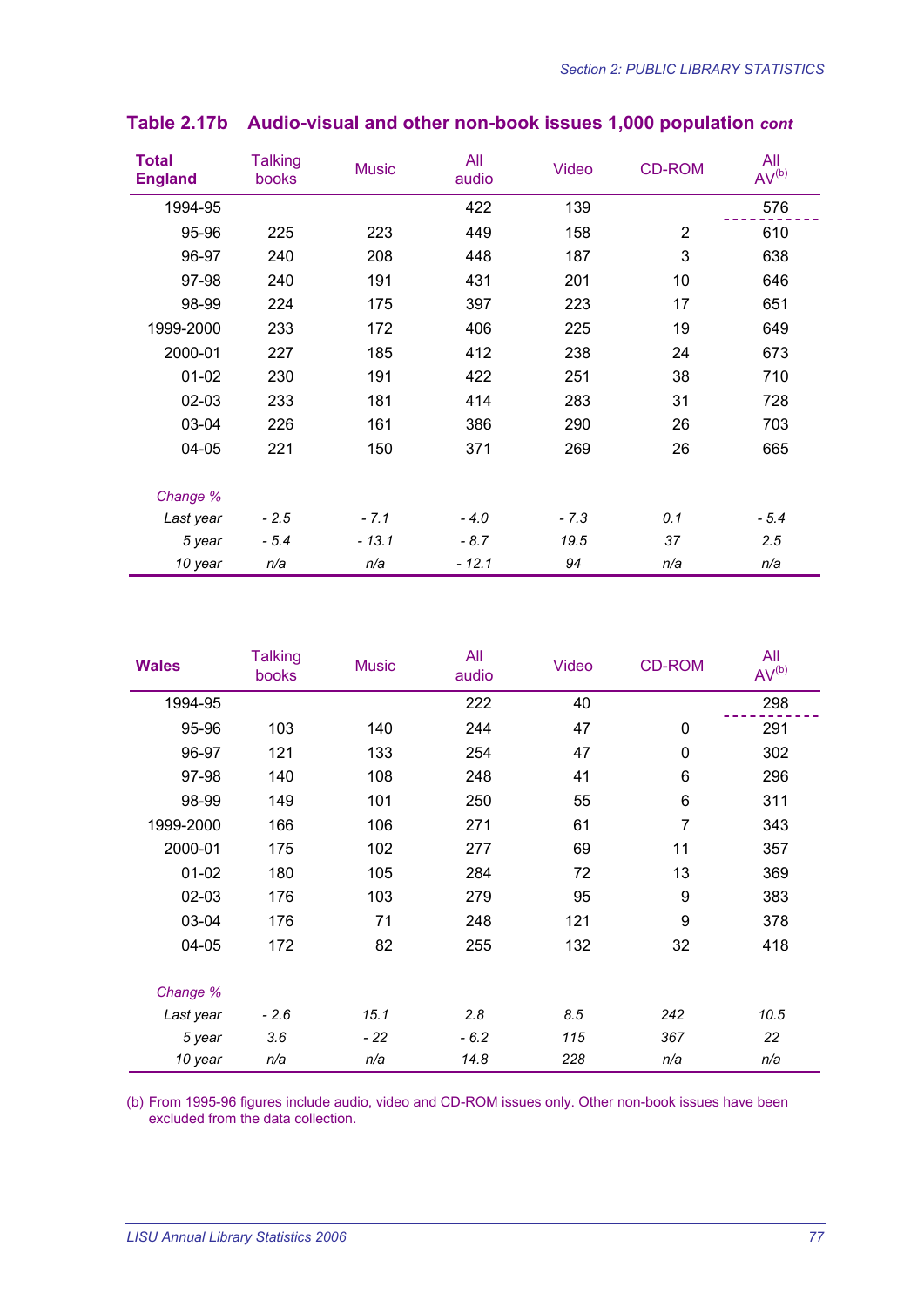| <b>Scotland</b> | <b>Talking</b><br>books | <b>Music</b> | All<br>audio | <b>Video</b> | <b>CD-ROM</b> | All<br>AV <sup>(b)</sup> |
|-----------------|-------------------------|--------------|--------------|--------------|---------------|--------------------------|
| 1994-95         |                         |              | 3,441        | 905          |               | 4,630                    |
| 95-96           | 1,492                   | 2,175        | 3,667        | 1,081        | 187           | 4,935                    |
| 96-97           | 1,399                   | 1,837        | 3,238        | 954          | 118           | 4,307                    |
| 97-98           | 1,356                   | 1,693        | 3,048        | 870          | 154           | 4,074                    |
| 98-99           | 1,371                   | 1,634        | 3,004        | 1,062        | 176           | 4,227                    |
| 1999-2000       | 1,250                   | 1,490        | 2,739        | 1,033        | 131           | 3,874                    |
| 2000-01         | 1,206                   | 1,421        | 2,627        | 989          | 138           | 3,754                    |
| $01 - 02$       | 1,241                   | 1,404        | 2,646        | 1,080        | 190           | 3,873                    |
| $02 - 03$       | 1,217                   | 1,311        | 2,528        | 1,342        | 172           | 4,043                    |
| 03-04           | 1,174                   | 1,123        | 2,296        | 1,226        | 142           | 3,665                    |
| 04-05           | 1,229                   | 1,045        | 2,274        | 1,168        | 172           | 3,615                    |
| Change %        |                         |              |              |              |               |                          |
| Last year       | 4.7                     | $-6.9$       | $-1.0$       | $-4.7$       | 21            | $-1.4$                   |
| 5 year          | $-1.6$                  | - 30         | $-17.0$      | 13.1         | 32            | $-6.7$                   |
| 10 year         | n/a                     | n/a          | $-34$        | 29           | n/a           | n/a                      |

## **Table 2.17a Audio-visual and other non-book issues ('000)** *cont*

| <b>Northern</b><br><b>Ireland</b> | <b>Talking</b><br>books | <b>Music</b> | All<br>audio | <b>Video</b> | <b>CD-ROM</b>  | All<br>AV <sup>(b)</sup> |
|-----------------------------------|-------------------------|--------------|--------------|--------------|----------------|--------------------------|
| 1994-95                           |                         |              | 524          | 148          |                | 686                      |
| 95-96                             | 48                      | 463          | 511          | 165          | 0              | 676                      |
| 96-97                             | 63                      | 441          | 503          | 194          | $\overline{2}$ | 701                      |
| 97-98                             | 70                      | 397          | 467          | 195          | 4              | 666                      |
| 98-99                             | 89                      | 330          | 419          | 193          | 3              | 615                      |
| 1999-2000                         | 96                      | 317          | 413          | 182          | 13             | 609                      |
| 2000-01                           | 129                     | 307          | 436          | 167          | 25             | 627                      |
| $01 - 02$                         | 126                     | 301          | 427          | 184          | 27             | 637                      |
| $02 - 03$                         | 96                      | 264          | 360          | 180          | 32             | 572                      |
| 03-04                             | 152                     | 194          | 346          | 177          | 13             | 537                      |
| $04 - 05$                         | 176                     | 194          | 370          | 142          | 11             | 523                      |
| Change %                          |                         |              |              |              |                |                          |
| Last year                         | 15.4                    | $-0.2$       | 6.7          | $-19.7$      | $-14.3$        | $-2.6$                   |
| 5 year                            | 83                      | - 39         | $-10.6$      | $-22$        | $-14.7$        | $-14.1$                  |
| 10 year                           | n/a                     | n/a          | $-29$        | $-3.6$       | n/a            | n/a                      |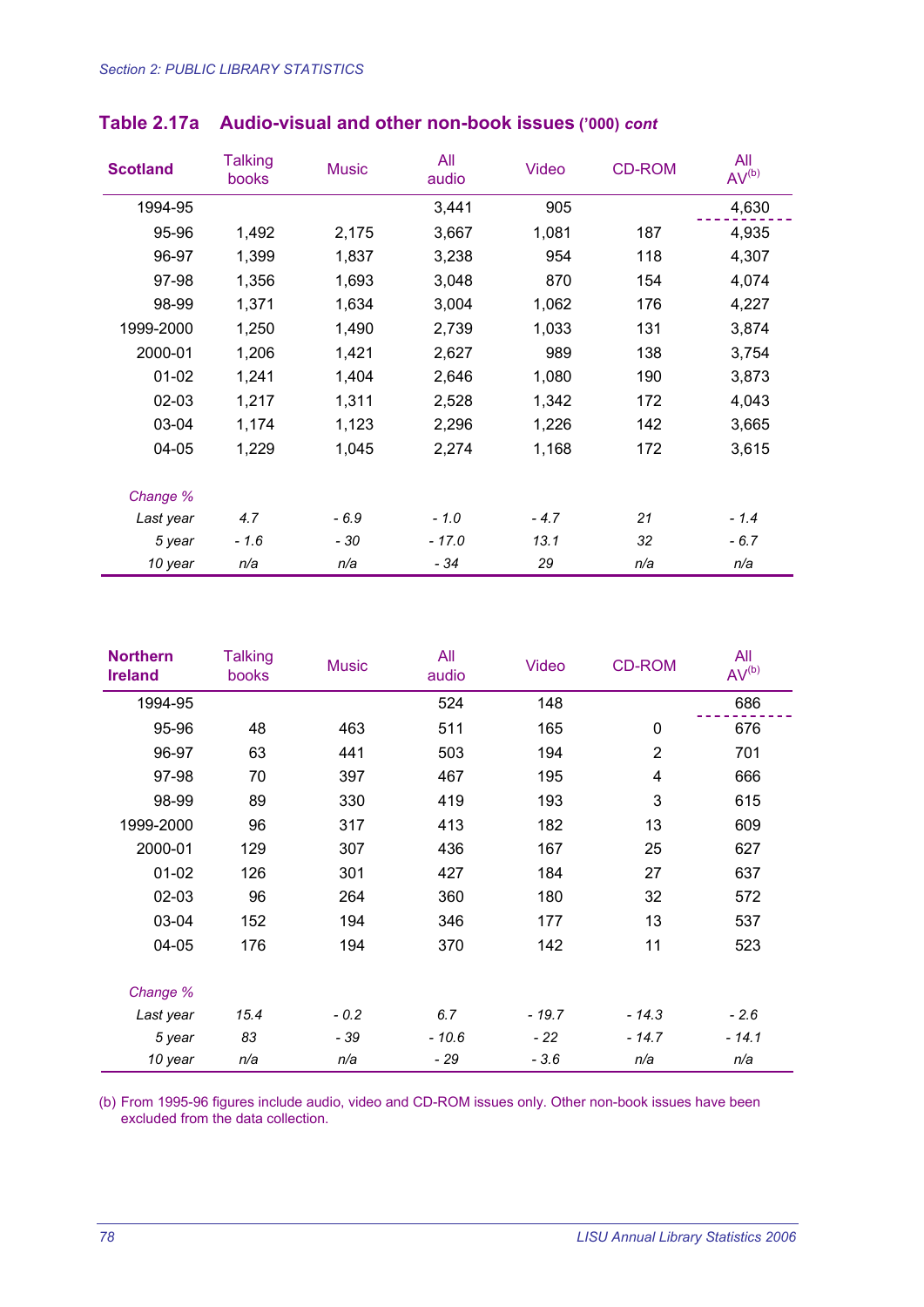| <b>Scotland</b> | <b>Talking</b><br>books | <b>Music</b> | All<br>audio | <b>Video</b> | <b>CD-ROM</b> | All<br>$AV^{(b)}$ |
|-----------------|-------------------------|--------------|--------------|--------------|---------------|-------------------|
| 1994-95         |                         |              | 670          | 176          |               | 902               |
| 95-96           | 290                     | 423          | 714          | 210          | 36            | 961               |
| 96-97           | 273                     | 358          | 631          | 186          | 23            | 840               |
| 97-98           | 265                     | 331          | 595          | 170          | 30            | 795               |
| 98-99           | 268                     | 319          | 587          | 207          | 34            | 825               |
| 1999-2000       | 244                     | 291          | 535          | 202          | 26            | 757               |
| 2000-01         | 236                     | 278          | 514          | 193          | 27            | 734               |
| $01 - 02$       | 245                     | 277          | 522          | 213          | 37            | 765               |
| $02 - 03$       | 240                     | 258          | 498          | 264          | 34            | 796               |
| 03-04           | 231                     | 221          | 452          | 241          | 28            | 721               |
| 04-05           | 241                     | 205          | 446          | 229          | 34            | 709               |
| Change %        |                         |              |              |              |               |                   |
| Last year       | 4.3                     | $-7.3$       | $-1.4$       | $-5.1$       | 21            | $-1.8$            |
| 5 year          | $-1.3$                  | $-30$        | $-16.7$      | 13.5         | 32            | $-6.4$            |
| 10 year         | n/a                     | n/a          | $-34$        | 30           | n/a           | n/a               |

### **Table 2.17b Audio-visual and other non-book issues per 1,000 population** *cont*

| <b>Northern</b><br><b>Ireland</b> | <b>Talking</b><br>books | <b>Music</b> | All<br>audio | <b>Video</b> | <b>CD-ROM</b>  | All<br>AV <sup>(b)</sup> |
|-----------------------------------|-------------------------|--------------|--------------|--------------|----------------|--------------------------|
| 1994-95                           |                         |              | 322          | 91           |                | 422                      |
| 95-96                             | 30                      | 284          | 313          | 101          | $\mathbf 0$    | 414                      |
| 96-97                             | 38                      | 265          | 303          | 117          | $\mathbf 1$    | 421                      |
| 97-98                             | 42                      | 237          | 279          | 116          | $\mathbf{3}$   | 398                      |
| 98-99                             | 52                      | 195          | 248          | 114          | $\overline{2}$ | 364                      |
| 1999-2000                         | 57                      | 188          | 245          | 108          | 8              | 360                      |
| 2000-01                           | 76                      | 181          | 257          | 98           | 15             | 370                      |
| $01 - 02$                         | 75                      | 178          | 253          | 109          | 16             | 378                      |
| 02-03                             | 56                      | 156          | 212          | 106          | 19             | 337                      |
| 03-04                             | 89                      | 114          | 203          | 104          | 8              | 315                      |
| 04-05                             | 103                     | 113          | 216          | 83           | 6              | 306                      |
| Change %                          |                         |              |              |              |                |                          |
| Last year                         | 14.9                    | $-0.6$       | 6.2          | - 20         | $-14.6$        | $-3.0$                   |
| 5 year                            | 81                      | - 40         | $-11.7$      | $-23$        | $-15.8$        | - 15.2                   |
| 10 year                           | n/a                     | n/a          | - 33         | $-8.4$       | n/a            | n/a                      |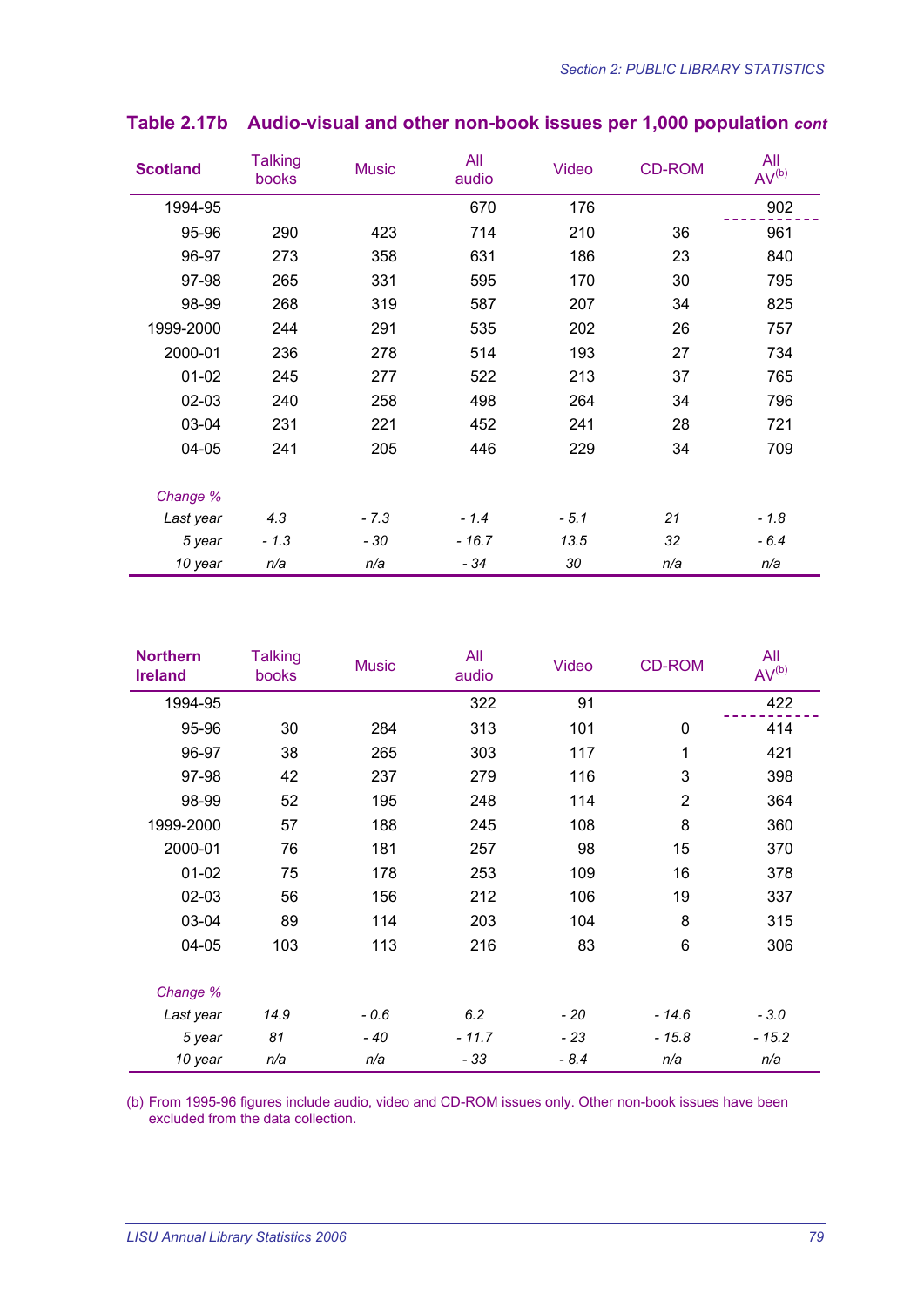| <b>Total UK</b> | <b>Talking</b><br>books | <b>Music</b> | All<br>audio | Video  | <b>CD-ROM</b> | All<br>AV <sup>(b)</sup> |
|-----------------|-------------------------|--------------|--------------|--------|---------------|--------------------------|
| 1994-95         |                         |              | 25,155       | 7,925  |               | 34,263                   |
| 95-96           | 12,865                  | 13,973       | 26,840       | 9,100  | 269           | 36,273                   |
| 96-97           | 13,590                  | 12,863       | 26,453       | 10,487 | 263           | 37,189                   |
| 97-98           | 13,687                  | 11,807       | 25,494       | 11,088 | 658           | 37,448                   |
| 98-99           | 12,969                  | 10,923       | 23,784       | 12,465 | 1,052         | 37,976                   |
| 1999-2000       | 13,441                  | 10,692       | 24,134       | 12,584 | 1,102         | 37,789                   |
| 2000-01         | 13,201                  | 11,262       | 24,463       | 13,246 | 1,381         | 39,089                   |
| $01 - 02$       | 12,206                  | 11,412       | 24,624       | 13,788 | 2,141         | 40,487                   |
| $02 - 03$       | 13,359                  | 10,829       | 24,189       | 15,825 | 1,760         | 41,775                   |
| 03-04           | 13,123                  | 9,565        | 22,608       | 16,212 | 1,467         | 40,368                   |
| $04 - 05$       | 12,967                  | 8,986        | 21,958       | 15,158 | 1,569         | 38,687                   |
| Change %        |                         |              |              |        |               |                          |
| Last year       | $-1.2$                  | - 6.0        | $-2.9$       | $-6.5$ | 7.0           | $-4.2$                   |
| 5 year          | $-3.5$                  | $-16.0$      | $-9.0$       | 20     | 42            | 2.4                      |
| 10 year         | n/a                     | n/a          | $-12.7$      | 91     | n/a           | n/a                      |

#### **Table 2.17a Audio-visual and other non-book issues ('000)** *cont*

#### **Table 2.17b Audio-visual and other non-book issues per 1,000 population** *cont*

| <b>Total UK</b> | <b>Talking</b><br>books | <b>Music</b> | All<br>audio | <b>Video</b> | <b>CD-ROM</b> | All<br>AV <sup>(b)</sup> |
|-----------------|-------------------------|--------------|--------------|--------------|---------------|--------------------------|
| 1994-95         |                         |              | 431          | 136          |               | 587                      |
| 95-96           | 220                     | 238          | 458          | 155          | 5             | 619                      |
| 96-97           | 231                     | 219          | 450          | 178          | 4             | 632                      |
| 97-98           | 232                     | 200          | 432          | 188          | 11            | 635                      |
| 98-99           | 219                     | 184          | 402          | 210          | 18            | 641                      |
| 1999-2000       | 226                     | 180          | 407          | 212          | 19            | 638                      |
| 2000-01         | 221                     | 188          | 409          | 222          | 23            | 654                      |
| $01 - 02$       | 225                     | 194          | 419          | 235          | 36            | 689                      |
| $02 - 03$       | 226                     | 183          | 408          | 267          | 30            | 705                      |
| 03-04           | 220                     | 161          | 379          | 272          | 25            | 678                      |
| $04 - 05$       | 217                     | 150          | 367          | 253          | 26            | 646                      |
| Change %        |                         |              |              |              |               |                          |
| Last year       | $-1.7$                  | $-6.5$       | $-3.3$       | $-6.9$       | 6.5           | $-4.6$                   |
| 5 year          | $-4.1$                  | $-16.5$      | $-10.0$      | 19.2         | 42            | 1.3                      |
| 10 year         | n/a                     | n/a          | $-14.9$      | 87           | n/a           | n/a                      |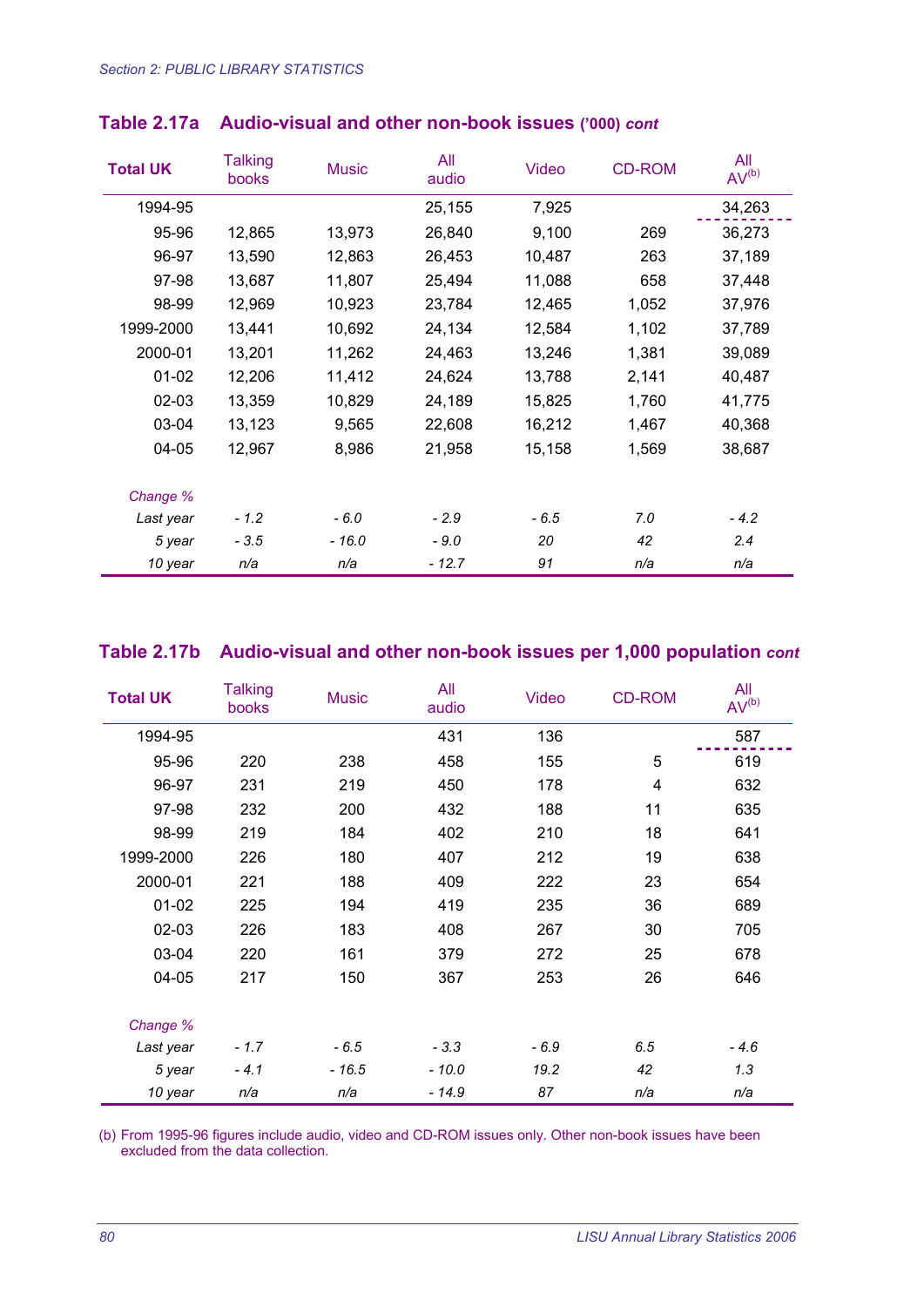| <b>English</b> | <b>Adult fiction</b> |    |        | Adult non-fiction |        | Children's |        | <b>Total</b> |  |
|----------------|----------------------|----|--------|-------------------|--------|------------|--------|--------------|--|
| counties       | <b>'000</b>          | %  | 000'   | ℅                 | 000'   | %          | 000'   | per capita   |  |
| March 1995     | 7,835                | 46 | 4,877  | 28                | 3,783  | 36         | 16,496 | 0.54         |  |
| 1996           | 7,558                | 45 | 4,749  | 27                | 3,811  | 35         | 16,119 | 0.53         |  |
| 1997           | 6,603                | 44 | 4,316  | 28                | 3,655  | 37         | 14,575 | 0.52         |  |
| 1998           | 5,584                | 42 | 3,762  | 27                | 3,267  | 36         | 12,612 | 0.49         |  |
| 1999           | 4,819                | 42 | 3,246  | 27                | 2,810  | 35         | 10,876 | 0.48         |  |
| 2000           | 4,613                | 42 | 2,991  | 26                | 2,605  | 33         | 10,210 | 0.44         |  |
| 2001           | 4,378                | 40 | 2,784  | 25                | 2,564  | 32         | 9,728  | 0.42         |  |
| 2002           | 4,141                | 40 | 2,653  | 25                | 2,530  | 33         | 9,366  | 0.41         |  |
| 2003           | 3,994                | 39 | 2,552  | 24                | 2,611  | 33         | 9,157  | 0.40         |  |
| 2004           | 3,588                | 38 | 2,397  | 24                | 2,435  | 32         | 8,421  | 0.36         |  |
| 2005           | 3,514                | 37 | 2,320  | 24                | 2,527  | 33         | 8,362  | 0.36         |  |
| Change %       |                      |    |        |                   |        |            |        |              |  |
| Last year      | $-2.1$               |    | $-3.2$ |                   | 3.8    |            | $-0.7$ | $-1.4$       |  |
| 5 year         | - 24                 |    | - 22   |                   | $-3.0$ |            | - 18.1 | - 19.4       |  |
| 10 year        | n/a                  |    | n/a    |                   | n/a    |            | n/a    | n/a          |  |

| Unitary <sup>(a)</sup> | <b>Adult fiction</b> |    |        | Adult non-fiction |        | Children's |        | <b>Total</b> |  |
|------------------------|----------------------|----|--------|-------------------|--------|------------|--------|--------------|--|
| <b>authorities</b>     | 000'                 | %  | 000'   | %                 | 000    | %          | 000    | per capita   |  |
| March 1995             |                      |    |        |                   |        |            |        |              |  |
| 1996                   |                      |    |        |                   |        |            |        |              |  |
| 1997                   | 674                  | 43 | 352    | 24                | 279    | 29         | 1,305  | 0.48         |  |
| 1998                   | 1,117                | 43 | 711    | 27                | 620    | 35         | 2,448  | 0.47         |  |
| 1999                   | 1,618                | 40 | 1,081  | 25                | 985    | 34         | 3,684  | 0.45         |  |
| 2000                   | 1,519                | 38 | 1,019  | 24                | 936    | 31         | 3,474  | 0.42         |  |
| 2001                   | 1,445                | 37 | 1,005  | 24                | 905    | 31         | 3,355  | 0.40         |  |
| 2002                   | 1,360                | 35 | 910    | 22                | 894    | 30         | 3,164  | 0.39         |  |
| 2003                   | 1,205                | 33 | 854    | 22                | 824    | 28         | 2,883  | 0.35         |  |
| 2004                   | 1,185                | 32 | 805    | 20                | 844    | 28         | 2,833  | 0.34         |  |
| 2005                   | 1,210                | 32 | 802    | 21                | 898    | 30         | 2,830  | 0.34         |  |
| Change %               |                      |    |        |                   |        |            |        |              |  |
| Last year              | $-5.5$               |    | $-0.4$ |                   | 6.4    |            | $-0.1$ | $-0.6$       |  |
| 5 year                 | - 26                 |    | $-21$  |                   | $-4.1$ |            | - 18.5 | - 18.9       |  |
| 10 year                | n/a                  |    | n/a    |                   | n/a    |            | n/a    | n/a          |  |

Percentages are the percentage of books in each category, which were on loan at 31 March.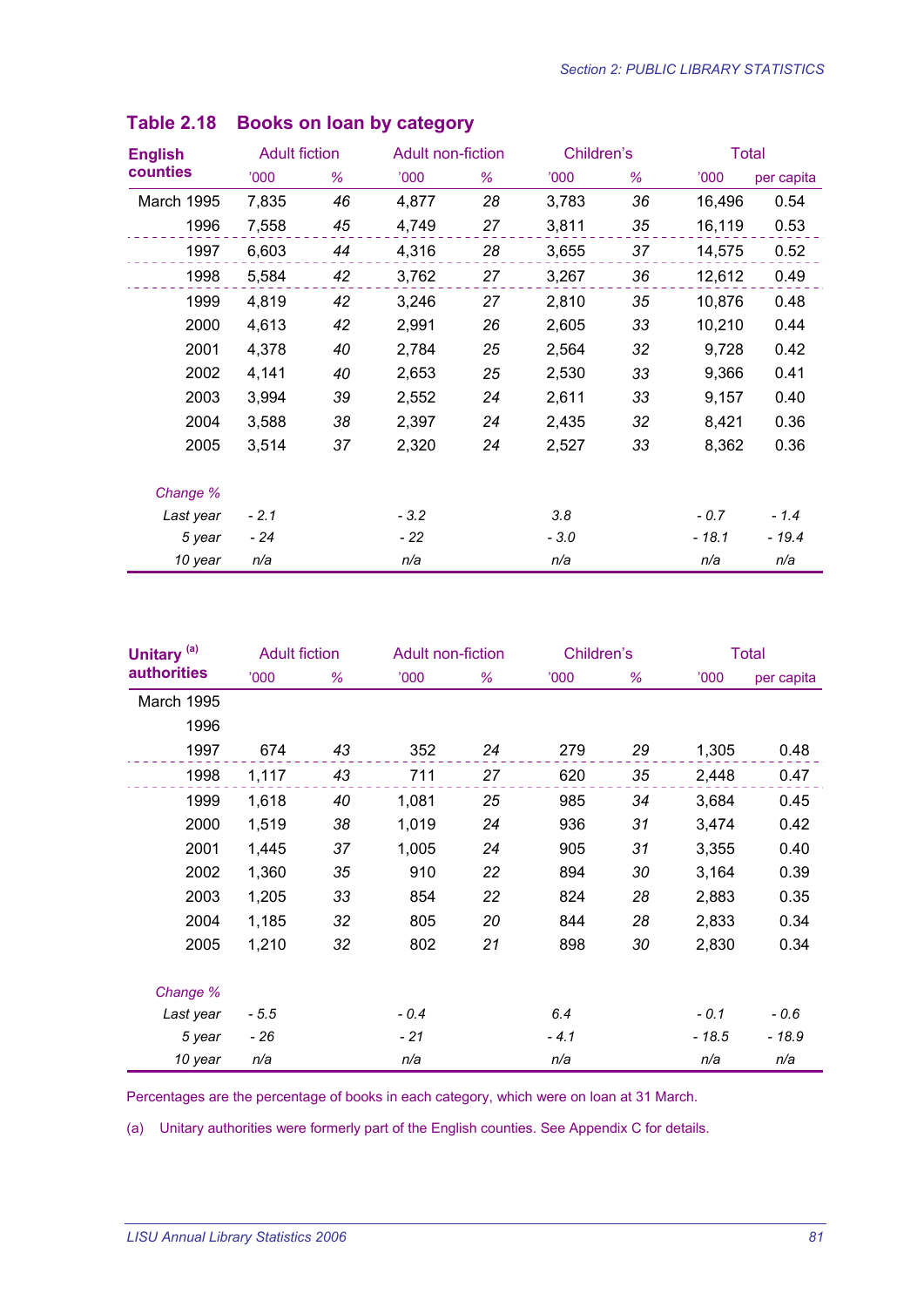| <b>Metropolitan</b> | <b>Adult fiction</b> |    |         | Adult non-fiction |         | Children's | <b>Total</b> |            |
|---------------------|----------------------|----|---------|-------------------|---------|------------|--------------|------------|
| districts           | <b>'000</b>          | ℅  | 000'    | ℅                 | 000'    | %          | 000'         | per capita |
| March 1995          | 2,871                | 38 | 1,673   | 24                | 1,544   | 32         | 6,087        | 0.54       |
| 1996                | 2,737                | 38 | 1,600   | 24                | 1,707   | 34         | 6,043        | 0.54       |
| 1997                | 2,571                | 37 | 1,434   | 23                | 1,444   | 32         | 5,450        | 0.49       |
| 1998                | 2,302                | 35 | 1,442   | 24                | 1,464   | 33         | 5,208        | 0.47       |
| 1999                | 2,271                | 35 | 1,433   | 25                | 1,396   | 32         | 5,102        | 0.46       |
| 2000                | 2,115                | 34 | 1,267   | 23                | 1,331   | 31         | 4,713        | 0.42       |
| 2001                | 1,941                | 32 | 1,204   | 22                | 1,257   | 29         | 4,403        | 0.40       |
| 2002                | 1,823                | 32 | 1,152   | 22                | 1,204   | 29         | 4,180        | 0.39       |
| 2003                | 1,693                | 30 | 1,106   | 22                | 1,239   | 28         | 4,039        | 0.37       |
| 2004                | 1,612                | 29 | 1,078   | 21                | 1,250   | 28         | 3,940        | 0.36       |
| 2005                | 1,482                | 28 | 866     | 18                | 1,176   | 28         | 3,549        | 0.32       |
| Change %            |                      |    |         |                   |         |            |              |            |
| Last year           | $-8.1$               |    | $-19.7$ |                   | $-5.9$  |            | $-9.9$       | $-10.2$    |
| 5 year              | - 30                 |    | $-32$   |                   | $-11.6$ |            | - 25         | - 23       |
| 10 year             | $-48$                |    | $-48$   |                   | - 24    |            | - 42         | - 40       |

| <b>London</b>     | <b>Adult fiction</b> |    |        | Adult non-fiction |        | Children's | Total  |            |
|-------------------|----------------------|----|--------|-------------------|--------|------------|--------|------------|
|                   | <b>'000</b>          | %  | 000'   | %                 | 000    | %          | 000'   | per capita |
| <b>March 1995</b> | 1,520                | 33 | 1,554  | 26                | 1,274  | 33         | 4,350  | 0.62       |
| 1996              | 1,409                | 32 | 1,576  | 26                | 1,339  | 32         | 4,327  | 0.62       |
| 1997              | 1,352                | 31 | 1,510  | 26                | 1,329  | 31         | 4,192  | 0.59       |
| 1998              | 1,299                | 32 | 1,479  | 27                | 1,312  | 32         | 4,090  | 0.57       |
| 1999              | 1,189                | 30 | 1,385  | 26                | 1,289  | 32         | 3,863  | 0.54       |
| 2000              | 1,048                | 27 | 1,251  | 24                | 1,130  | 29         | 3,428  | 0.47       |
| 2001              | 989                  | 26 | 1,175  | 22                | 1,109  | 29         | 3,272  | 0.44       |
| 2002              | 949                  | 26 | 1,079  | 22                | 1,137  | 28         | 3,165  | 0.44       |
| 2003              | 892                  | 26 | 1,069  | 22                | 1,125  | 28         | 3,087  | 0.42       |
| 2004              | 881                  | 26 | 1,025  | 23                | 1,086  | 28         | 2,992  | 0.41       |
| 2005              | 929                  | 29 | 989    | 24                | 1,247  | 33         | 3,199  | 0.43       |
| Change %          |                      |    |        |                   |        |            |        |            |
| Last year         | 5.5                  |    | $-3.5$ |                   | 14.8   |            | 6.6    | 5.9        |
| 5 year            | $-11.4$              |    | $-21$  |                   | 10.3   |            | $-7.0$ | $-8.9$     |
| 10 year           | $-39$                |    | - 36   |                   | $-2.2$ |            | - 27   | $-31$      |

Percentages are the percentage of books in each category, which were on loan at 31 March.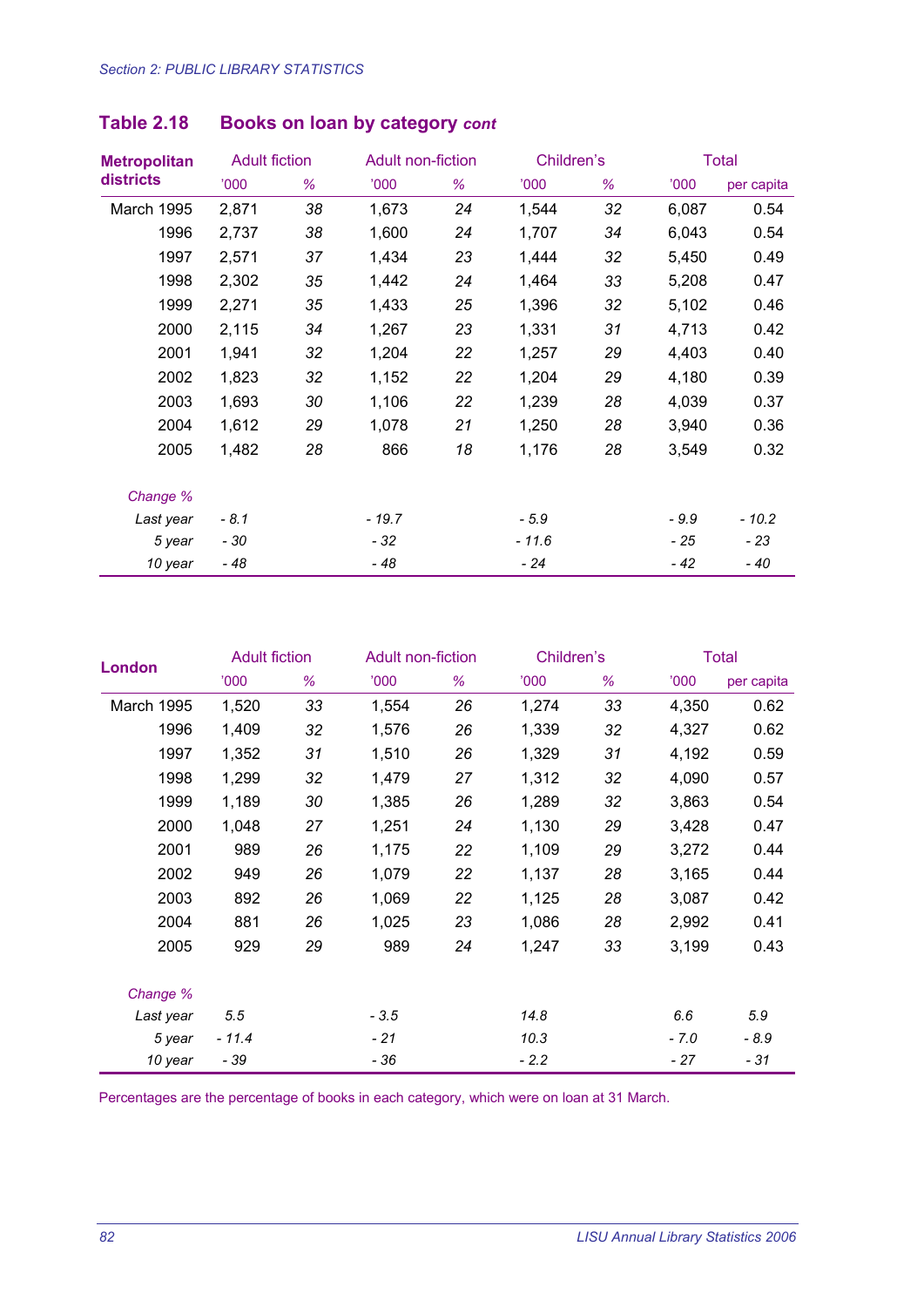| Total          | <b>Adult fiction</b> |    |        | Adult non-fiction |        | Children's |         | <b>Total</b> |
|----------------|----------------------|----|--------|-------------------|--------|------------|---------|--------------|
| <b>England</b> | 000                  | ℅  | 000'   | ℅                 | 000    | %          | 000'    | per capita   |
| March 1995     | 12,225               | 42 | 8,104  | 27                | 6,602  | 34         | 26,933  | 0.55         |
| 1996           | 11,705               | 41 | 7,925  | 26                | 6,857  | 34         | 26,489  | 0.54         |
| 1997           | 11,201               | 40 | 7,613  | 26                | 6,707  | 34         | 25,522  | 0.52         |
| 1998           | 10,302               | 39 | 7,395  | 26                | 6,664  | 34         | 24,358  | 0.49         |
| 1999           | 9,897                | 38 | 7,146  | 26                | 6,480  | 33         | 23,525  | 0.48         |
| 2000           | 9,295                | 37 | 6,527  | 25                | 6,003  | 31         | 21,824  | 0.44         |
| 2001           | 8,753                | 36 | 6,168  | 24                | 5,835  | 31         | 20,758  | 0.42         |
| 2002           | 8,273                | 35 | 5,794  | 23                | 5,766  | 30         | 19,875  | 0.40         |
| 2003           | 7,785                | 34 | 5,582  | 23                | 5,798  | 30         | 19,165  | 0.39         |
| 2004           | 7,266                | 33 | 5,305  | 23                | 5,615  | 30         | 18,185  | 0.37         |
| 2005           | 7,045                | 33 | 4,977  | 22                | 5,848  | 32         | 17,929  | 0.36         |
| Change %       |                      |    |        |                   |        |            |         |              |
| Last year      | $-3.0$               |    | $-6.2$ |                   | 4.2    |            | $-1.4$  | $-1.9$       |
| 5 year         | - 24                 |    | - 24   |                   | $-2.6$ |            | $-17.8$ | $-18.5$      |
| 10 year        | - 42                 |    | - 39   |                   | - 11.4 |            | - 33    | - 35         |

| <b>Wales</b> | <b>Adult fiction</b> |    | Adult non-fiction |    | Children's  |    |         | <b>Total</b> |
|--------------|----------------------|----|-------------------|----|-------------|----|---------|--------------|
|              | <b>'000</b>          | ℅  | 000'              | ℅  | <b>'000</b> | %  | 000     | per capita   |
| March 1995   | 762                  | 34 | 392               | 19 | 296         | 24 | 1,450   | 0.50         |
| 1996         | 746                  | 33 | 403               | 19 | 293         | 22 | 1,441   | 0.49         |
| 1997         | 724                  | 32 | 379               | 19 | 298         | 22 | 1,402   | 0.48         |
| 1998         | 664                  | 30 | 376               | 19 | 344         | 23 | 1,384   | 0.47         |
| 1999         | 634                  | 29 | 360               | 18 | 310         | 21 | 1,305   | 0.45         |
| 2000         | 696                  | 33 | 333               | 18 | 316         | 21 | 1,344   | 0.46         |
| 2001         | 567                  | 28 | 308               | 16 | 324         | 21 | 1,199   | 0.41         |
| 2002         | 545                  | 28 | 303               | 18 | 303         | 20 | 1,152   | 0.40         |
| 2003         | 488                  | 25 | 297               | 16 | 304         | 21 | 1,090   | 0.37         |
| 2004         | 455                  | 25 | 282               | 17 | 334         | 23 | 1,071   | 0.36         |
| 2005         | 442                  | 23 | 248               | 15 | 263         | 20 | 953     | 0.32         |
| Change %     |                      |    |                   |    |             |    |         |              |
| Last year    | $-2.7$               |    | $-12.1$           |    | $-21$       |    | $-11.0$ | $-11.3$      |
| 5 year       | - 36                 |    | - 25              |    | $-16.5$     |    | - 29    | - 29         |
| 10 year      | $-42$                |    | - 37              |    | $-11.2$     |    | - 34    | - 35         |

Percentages are the percentage of books in each category, which were on loan at 31 March.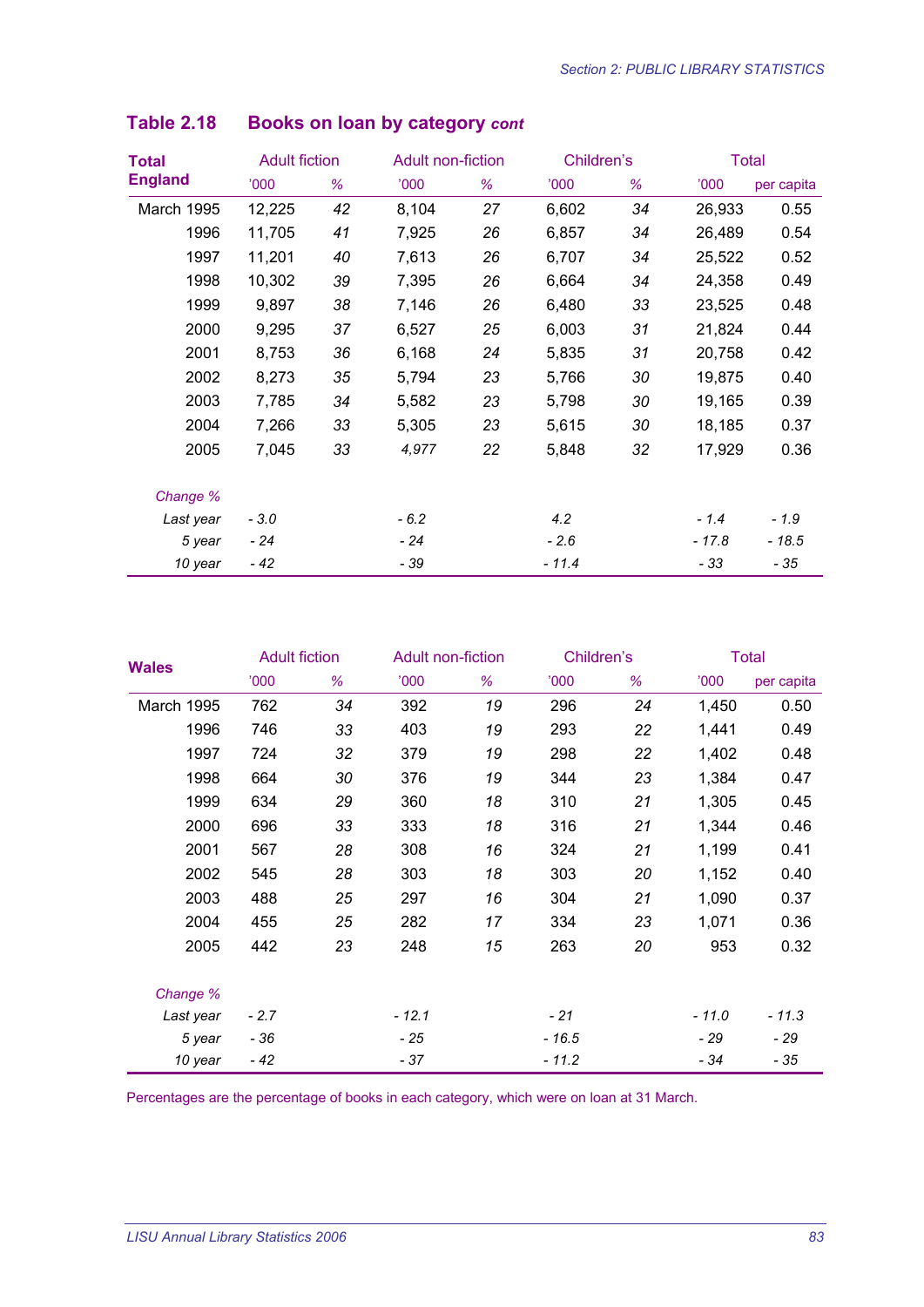| <b>Scotland</b><br><b>March 1995</b><br>1996<br>1997<br>1998<br>1999<br>2000<br>2001<br>2002<br>2003<br>2004<br>2005 | <b>Adult fiction</b> |    |         | Adult non-fiction |        | Children's |         | <b>Total</b> |  |
|----------------------------------------------------------------------------------------------------------------------|----------------------|----|---------|-------------------|--------|------------|---------|--------------|--|
|                                                                                                                      | <b>'000</b>          | %  | 000'    | ℅                 | 000'   | %          | 000'    | per capita   |  |
|                                                                                                                      | 1,543                | 35 | 759     | 22                | 731    | 27         | 3,037   | 0.59         |  |
|                                                                                                                      | 1,495                | 35 | 730     | 22                | 725    | 27         | 2,948   | 0.57         |  |
|                                                                                                                      | 1,419                | 33 | 719     | 21                | 700    | 25         | 2,840   | 0.55         |  |
|                                                                                                                      | 1,368                | 33 | 672     | 20                | 741    | 26         | 2,784   | 0.54         |  |
|                                                                                                                      | 1,327                | 32 | 630     | 19                | 727    | 25         | 2,684   | 0.52         |  |
|                                                                                                                      | 1,187                | 30 | 604     | 20                | 694    | 25         | 2,485   | 0.49         |  |
|                                                                                                                      | 1,096                | 28 | 549     | 18                | 635    | 23         | 2,279   | 0.45         |  |
|                                                                                                                      | 1,024                | 27 | 509     | 18                | 613    | 21         | 2,146   | 0.42         |  |
|                                                                                                                      | 989                  | 27 | 483     | 17                | 622    | 22         | 2,095   | 0.41         |  |
|                                                                                                                      | 939                  | 26 | 488     | 18                | 634    | 23         | 2,067   | 0.41         |  |
|                                                                                                                      | 927                  | 26 | 512     | 18                | 689    | 25         | 2,127   | 0.42         |  |
| Change %                                                                                                             |                      |    |         |                   |        |            |         |              |  |
| Last year                                                                                                            | $-1.3$               |    | 5.0     |                   | 8.5    |            | 2.9     | 2.5          |  |
| 5 year                                                                                                               | - 22                 |    | $-15.3$ |                   | $-0.8$ |            | $-14.4$ | $-14.0$      |  |
| 10 year                                                                                                              | $-40$                |    | - 33    |                   | $-5.8$ |            | - 30    | - 30         |  |

| <b>Northern</b> | <b>Adult fiction</b> |    |      | Adult non-fiction |      | Children's | <b>Total</b> |            |
|-----------------|----------------------|----|------|-------------------|------|------------|--------------|------------|
| <b>Ireland</b>  | 000'                 | %  | 000' | %                 | 000' | %          | 000'         | per capita |
| March 1995      | 268                  | 37 | 195  | 24                | 226  | 33         | 689          | 0.42       |
| 1996            | 256                  | 33 | 187  | 22                | 225  | 34         | 668          | 0.41       |
| 1997            | 257                  | 35 | 174  | 22                | 235  | 35         | 667          | 0.40       |
| 1998            | 263                  | 36 | 176  | 26                | 240  | 36         | 679          | 0.41       |
| 1999            | 307                  | 40 | 220  | 30                | 283  | 39         | 810          | 0.48       |
| 2000            | 234                  | 33 | 159  | 24                | 227  | 33         | 620          | 0.37       |
| 2001            | 242                  | 34 | 167  | 25                | 229  | 33         | 639          | 0.38       |
| 2002            | 225                  | 32 | 155  | 24                | 208  | 30         | 588          | 0.35       |
| 2003            | 232                  | 31 | 178  | 24                | 225  | 30         | 635          | 0.37       |
| 2004            | 195                  | 25 | 202  | 21                | 220  | 24         | 618          | 0.36       |
| 2005            | 339                  | 38 | 286  | 23                | 251  | 29         | 1,024        | 0.60       |
| Change %        |                      |    |      |                   |      |            |              |            |
| Last year       | 73                   |    | 41   |                   | 13.9 |            | 66           | 65         |
| 5 year          | 45                   |    | 80   |                   | 10.4 |            | 65           | 63         |
| 10 year         | 26                   |    | 47   |                   | 10.9 |            | 49           | 41         |

Percentages are the percentage of books in each category, which were on loan at 31 March.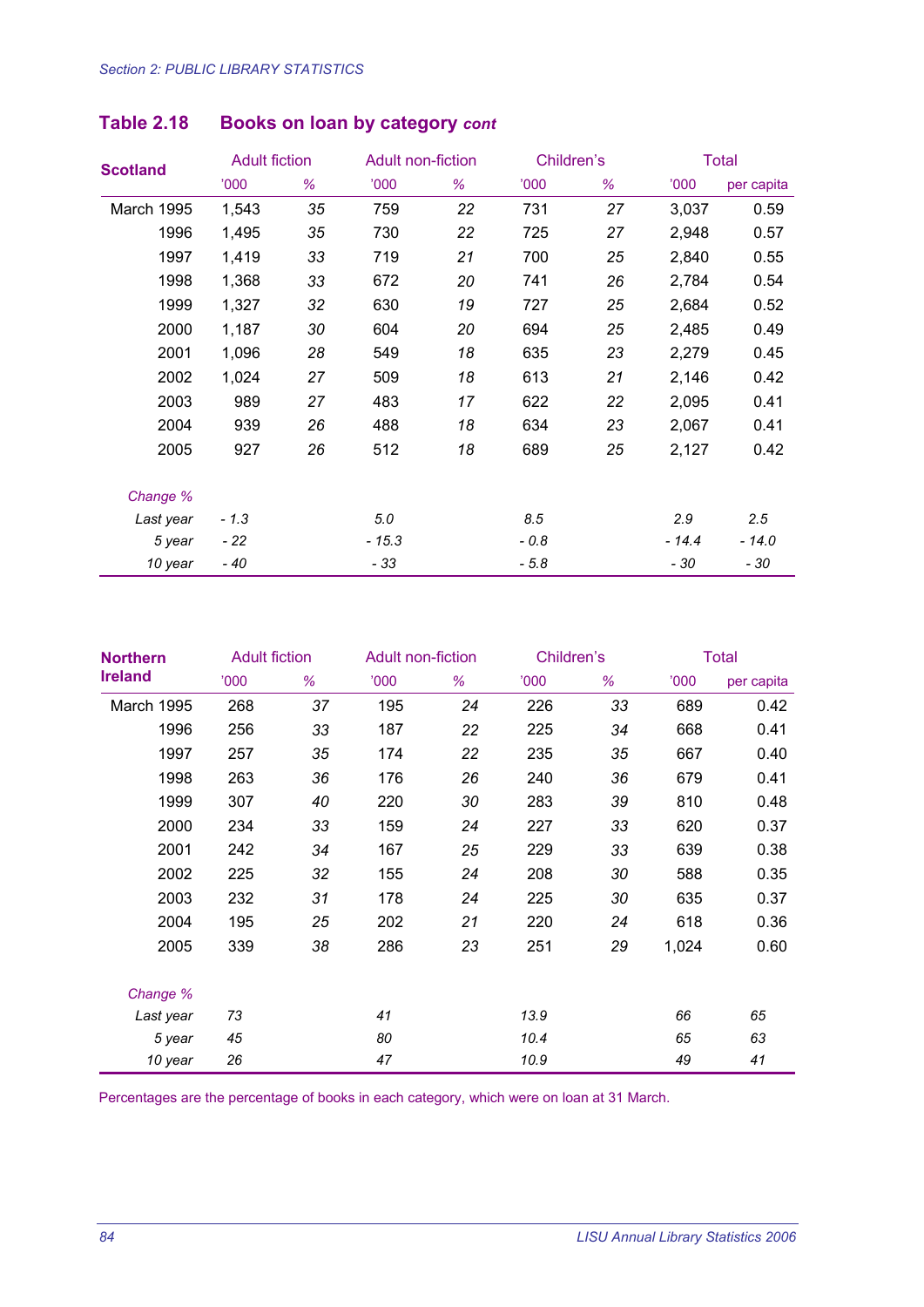| <b>Total UK</b><br>March 1995<br>1996<br>1997<br>1998<br>1999<br>2000<br>2001<br>2002<br>2003<br>2004<br>2005<br>Change % | <b>Adult fiction</b> |    |        | Adult non-fiction |             | Children's | <b>Total</b> |            |
|---------------------------------------------------------------------------------------------------------------------------|----------------------|----|--------|-------------------|-------------|------------|--------------|------------|
|                                                                                                                           | '000                 | %  | 000'   | %                 | <b>'000</b> | %          | 000'         | per capita |
|                                                                                                                           | 14,798               | 40 | 9,450  | 26                | 7,855       | 33         | 32,109       | 0.55       |
|                                                                                                                           | 14,202               | 39 | 9,244  | 25                | 8,100       | 33         | 31,546       | 0.54       |
|                                                                                                                           | 13,600               | 38 | 8,885  | 25                | 7,941       | 33         | 30,431       | 0.52       |
|                                                                                                                           | 12,597               | 37 | 8,619  | 25                | 7,989       | 33         | 29,204       | 0.50       |
|                                                                                                                           | 12,165               | 37 | 8,357  | 25                | 7,800       | 32         | 28,324       | 0.48       |
|                                                                                                                           | 11,412               | 36 | 7,623  | 24                | 7,239       | 30         | 26,274       | 0.44       |
|                                                                                                                           | 10,659               | 34 | 7,192  | 23                | 7,023       | 29         | 24,874       | 0.42       |
|                                                                                                                           | 10,066               | 34 | 6,761  | 22                | 6,891       | 29         | 23,761       | 0.40       |
|                                                                                                                           | 9,495                | 32 | 6,540  | 22                | 6,950       | 29         | 22,984       | 0.39       |
|                                                                                                                           | 8,855                | 31 | 6,277  | 22                | 6,803       | 28         | 21,940       | 0.37       |
|                                                                                                                           | 8,752                | 31 | 6,024  | 21                | 7,199       | 30         | 22,032       | 0.37       |
|                                                                                                                           |                      |    |        |                   |             |            |              |            |
| Last year                                                                                                                 | $-1.2$               |    | $-4.0$ |                   | 5.8         |            | 0.4          | $-1.4$     |
| 5 year                                                                                                                    | $-23$                |    | $-21$  |                   | $-0.6$      |            | $-16.1$      | $-19.4$    |
| 10 year                                                                                                                   | - 41                 |    | - 36   |                   | $-8.4$      |            | - 31         | - 34       |

Percentages are the percentage of books in each category, which were on loan at 31 March.



#### **Fig 2.16 Proportions of books on loan**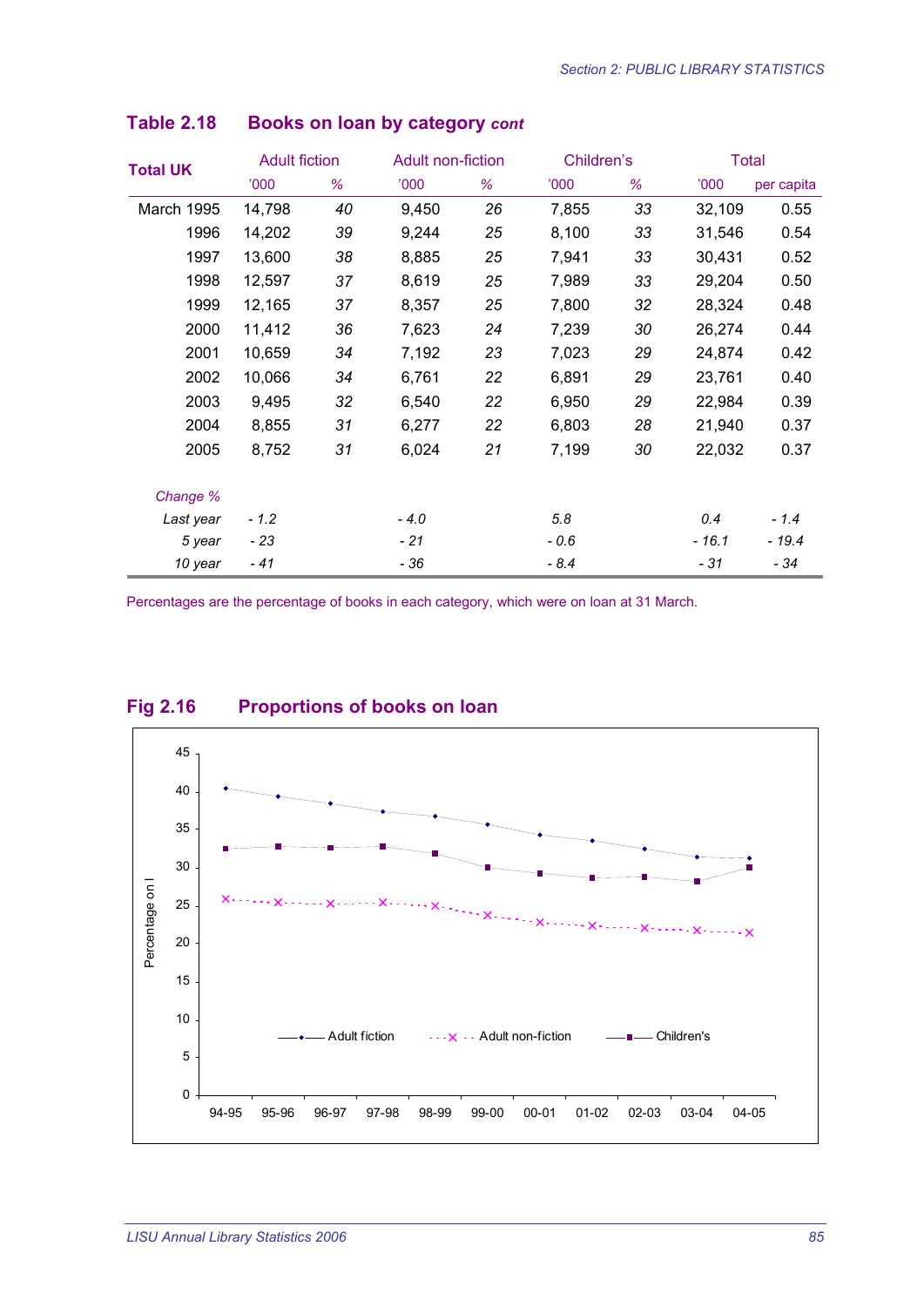|            | English<br>counties | <b>Unitary</b><br>authorities <sup>(a)</sup> | Metropolitan<br>districts | London | <b>Total</b><br>England |
|------------|---------------------|----------------------------------------------|---------------------------|--------|-------------------------|
| March 1995 | 778                 |                                              | 318                       | 422    | 1,519                   |
| 1996       | 835                 |                                              | 301                       | 436    | 1,572                   |
| 1997       | 828                 | 62                                           | 283                       | 404    | 1,577                   |
| 1998       | 802                 | 151                                          | 293                       | 380    | 1,626                   |
| 1999       | 705                 | 235                                          | 300                       | 370    | 1,609                   |
| 2000       | 700                 | 224                                          | 309                       | 362    | 1,595                   |
| 2001       | 729                 | 264                                          | 293                       | 383    | 1,669                   |
| 2002       | 764                 | 257                                          | 306                       | 385    | 1,712                   |
| 2003       | 731                 | 245                                          | 299                       | 395    | 1,670                   |
| 2004       | 723                 | 240                                          | 298                       | 367    | 1,628                   |
| 2005       | 724                 | 259                                          | 279                       | 334    | 1,596                   |
| Change %   |                     |                                              |                           |        |                         |
| Last year  | 0.1                 | 7.9                                          | $-6.2$                    | $-8.9$ | $-2.0$                  |
| 5 year     | 3.5                 | 15.4                                         | $-9.7$                    | $-7.6$ | 0.1                     |
| 10 year    | n/a                 | n/a                                          | $-12.3$                   | - 21   | 5.1                     |

#### **Table 2.19a AV on loan ('000)**

|            | <b>Wales</b> | <b>Scotland</b> | Northern Ireland | <b>Total UK</b> |
|------------|--------------|-----------------|------------------|-----------------|
| March 1995 | 64           | 216             | 35               | 1,833           |
| 1996       | 57           | 268             | 37               | 1,934           |
| 1997       | 62           | 248             | 36               | 1,923           |
| 1998       | 65           | 247             | 36               | 1,973           |
| 1999       | 70           | 255             | 31               | 1,965           |
| 2000       | 73           | 229             | 31               | 1,927           |
| 2001       | 66           | 216             | 33               | 1,984           |
| 2002       | 67           | 222             | 34               | 2,035           |
| 2003       | 70           | 217             | 34               | 1,992           |
| 2004       | 71           | 210             | 44               | 1,953           |
| 2005       | 62           | 229             | 61               | 1,951           |
| Change %   |              |                 |                  |                 |
| Last year  | $-12.7$      | 9.0             | 37               | $-0.1$          |
| 5 year     | $-14.6$      | $-0.3$          | 99               | 1.3             |
| 10 year    | $-3.8$       | 6.1             | 75               | 6.4             |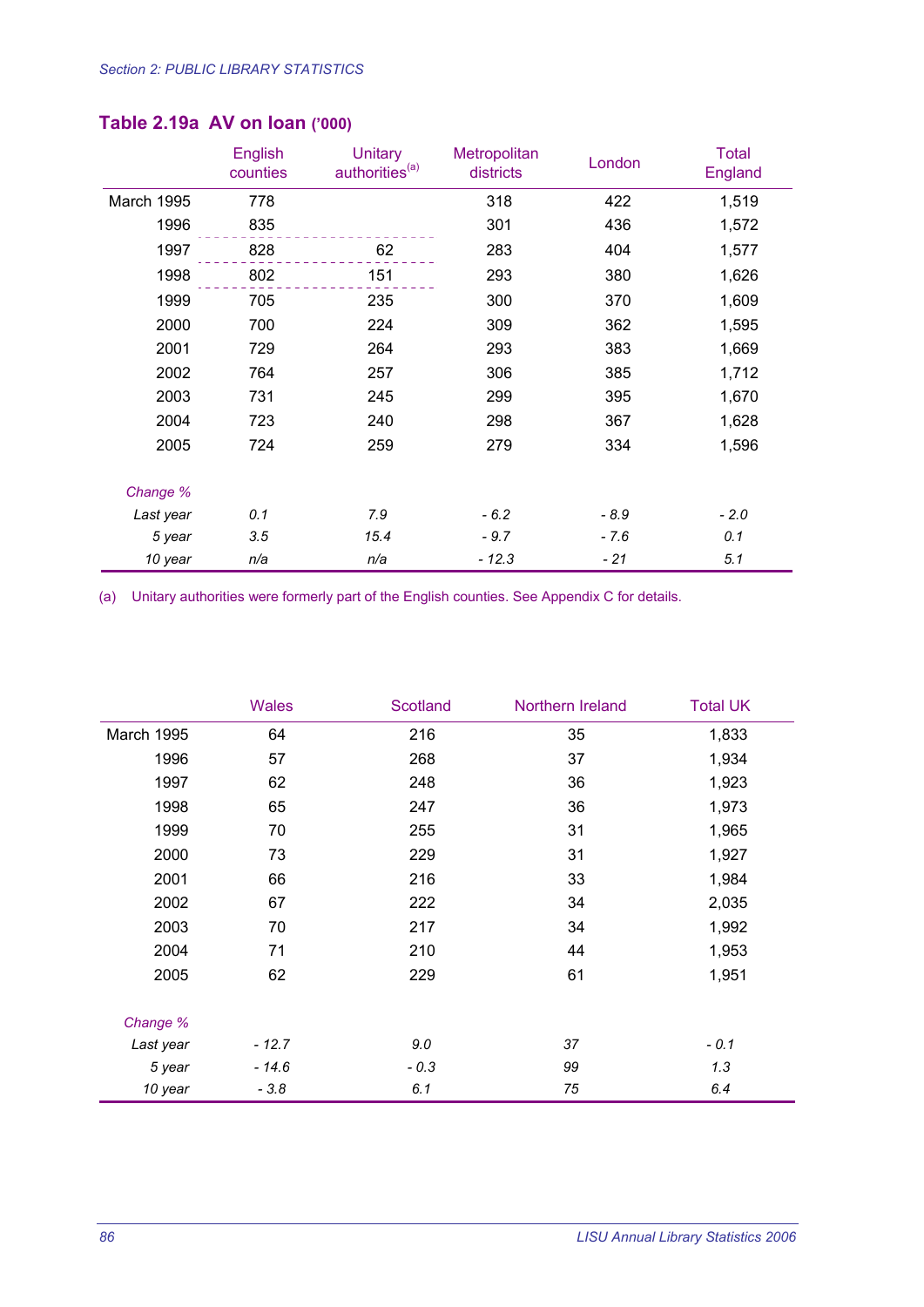|            | English<br>counties | <b>Unitary</b><br>authorities <sup>(a)</sup> | Metropolitan<br>districts | London | <b>Total</b><br>England |
|------------|---------------------|----------------------------------------------|---------------------------|--------|-------------------------|
| March 1995 | 25                  |                                              | 28                        | 61     | 31                      |
| 1996       | 27                  |                                              | 27                        | 62     | 32                      |
| 1997       | 29                  | 23                                           | 25                        | 57     | 32                      |
| 1998       | 31                  | 29                                           | 26                        | 53     | 33                      |
| 1999       | 31                  | 28                                           | 27                        | 51     | 33                      |
| 2000       | 30                  | 27                                           | 28                        | 50     | 32                      |
| 2001       | 31                  | 32                                           | 26                        | 52     | 33                      |
| 2002       | 33                  | 31                                           | 28                        | 54     | 35                      |
| 2003       | 32                  | 30                                           | 28                        | 54     | 34                      |
| 2004       | 31                  | 29                                           | 27                        | 50     | 33                      |
| 2005       | 31                  | 31                                           | 25                        | 45     | 32                      |
| Change %   |                     |                                              |                           |        |                         |
| Last year  | $-0.5$              | 7.5                                          | $-6.5$                    | $-9.5$ | $-2.4$                  |
| 5 year     | 1.9                 | 15.1                                         | $-8.2$                    | $-9.5$ | $-0.6$                  |
| 10 year    | n/a                 | n/a                                          | $-10.4$                   | $-26$  | 2.2                     |

### **Table 2.19b AV on loan per 1,000 population**

|            | <b>Wales</b> | Scotland | Northern Ireland | <b>Total UK</b> |
|------------|--------------|----------|------------------|-----------------|
| March 1995 | 22           | 42       | 21               | 31              |
| 1996       | 20           | 52       | 23               | 33              |
| 1997       | 21           | 48       | 22               | 33              |
| 1998       | 22           | 48       | 21               | 33              |
| 1999       | 24           | 50       | 18               | 33              |
| 2000       | 25           | 45       | 18               | 33              |
| 2001       | 22           | 42       | 19               | 33              |
| 2002       | 23           | 44       | 20               | 35              |
| 2003       | 24           | 43       | 20               | 34              |
| 2004       | 24           | 41       | 26               | 33              |
| 2005       | 21           | 45       | 36               | 33              |
| Change %   |              |          |                  |                 |
| Last year  | $-13.1$      | 8.6      | 36               | $-0.5$          |
| 5 year     | $-15.0$      | 0.1      | 97               | 0.2             |
| 10 year    | $-5.1$       | 6.8      | 66               | 3.8             |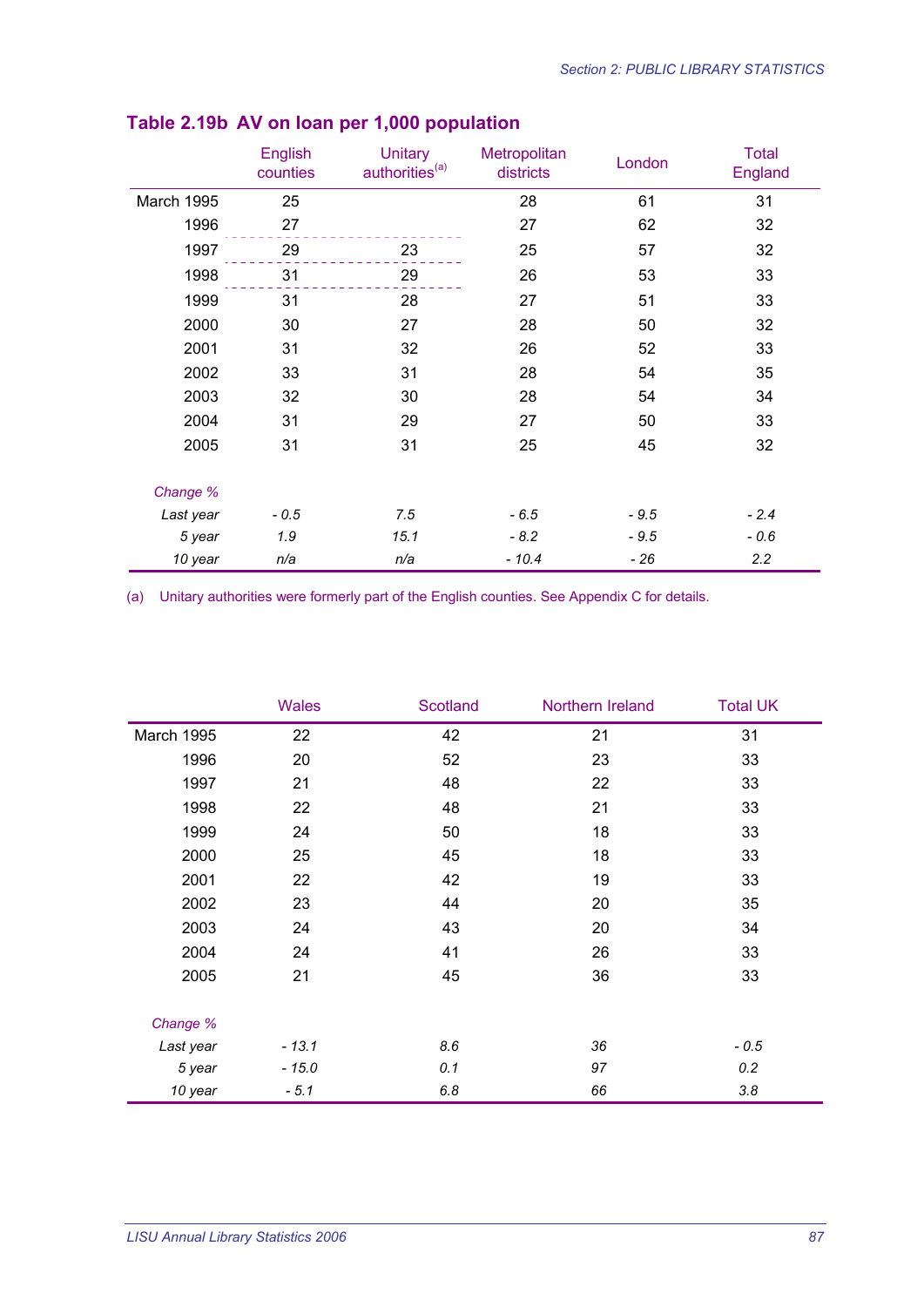## **Table 2.20 – 2.23 Other aspects of library use**

### **Annual visits per capita**

This information, first published in 1992-93, is one of the Audit Commission's Citizen's Charter performance indicators for England and Wales and is covered by the public library standards for both countries. In Scotland, a number of authorities had been unable to provide even an estimate in the early years, although this number has fallen over the years. For the first time there were sufficient data to calculate an estimated number of visits to libraries in Scotland for 1995-96, and hence for the UK as a whole.

There are a number of problems with the count of visits. Where a library has an automatic people counter, this might be thought to give the most accurate result. However, such mechanisms may not always be reliable, and certainly will not distinguish the movements of staff from those of the general public. For libraries without such a system, the method recommended by CIPFA is to take a manual count of all visitors entering the library during one week in October. This can then be grossed up to give an estimate for the whole year. This method, whilst better than a pure guess, is subject to considerable variation and error, not only from the staff or machines employed to do the counting, but also from seasonal variation and the vagaries of weather! Some authorities perform this manual sample count several times each year, and this is probably the most practical solution to obtaining a reasonable and reliable estimate of the number of visits. Estimation is improving as a result of the methodology adopted for the CIPFA PLUS surveys.

Despite these caveats, the visits statistics are proving to be relatively consistent from year to year; the only real guide to their accuracy.

This year has seen a slight increase of 0.3%, in visits per capita across the UK as a whole, although there are differences between the sectors *(Table 2.20, pages 91-92).* The highest levels of visits per capita are in London, with the lowest in Northern Ireland. In the five-year period since 1999-2000, visits per capita have risen in all sectors except for the English counties and Scotland. The ten-year period covered here sees decreases in all sectors ranging from 3.4% in Wales to 24% in Northern Ireland.

The public library standards for England were originally set at the level of the top quartile in 2000-01 i.e. 7.65 per capita for inner London; 8.6 for outer London; 6.0 for metropolitan districts, 6.3 in unitary authorities and 6.6 in counties. These levels were not changed when the revised Public Library Service Standards were issued in 2004. The level for Wales was also set at 6.6 per capita. In 2004-05, four inner London boroughs (33%), two outer London boroughs (10%), nine metropolitan districts (25%), nine unitary authorities (20%), five counties (15%) and two Welsh authorities (9%) met the relevant targets.

With the increasing emphasis being placed on electronic services, libraries are also encouraged to collect and report data on "virtual visits" – visits to the library's website, excluding intranet visits. Such data are known at present to be unreliable – the counting of website "hits" is fraught with inaccuracies. Almost two thirds of the public library authorities provided data in 2004-05, although this proportion is considerably smaller in Scotland. We will continue to monitor this area, with the aim of including relevant data when the quality improves.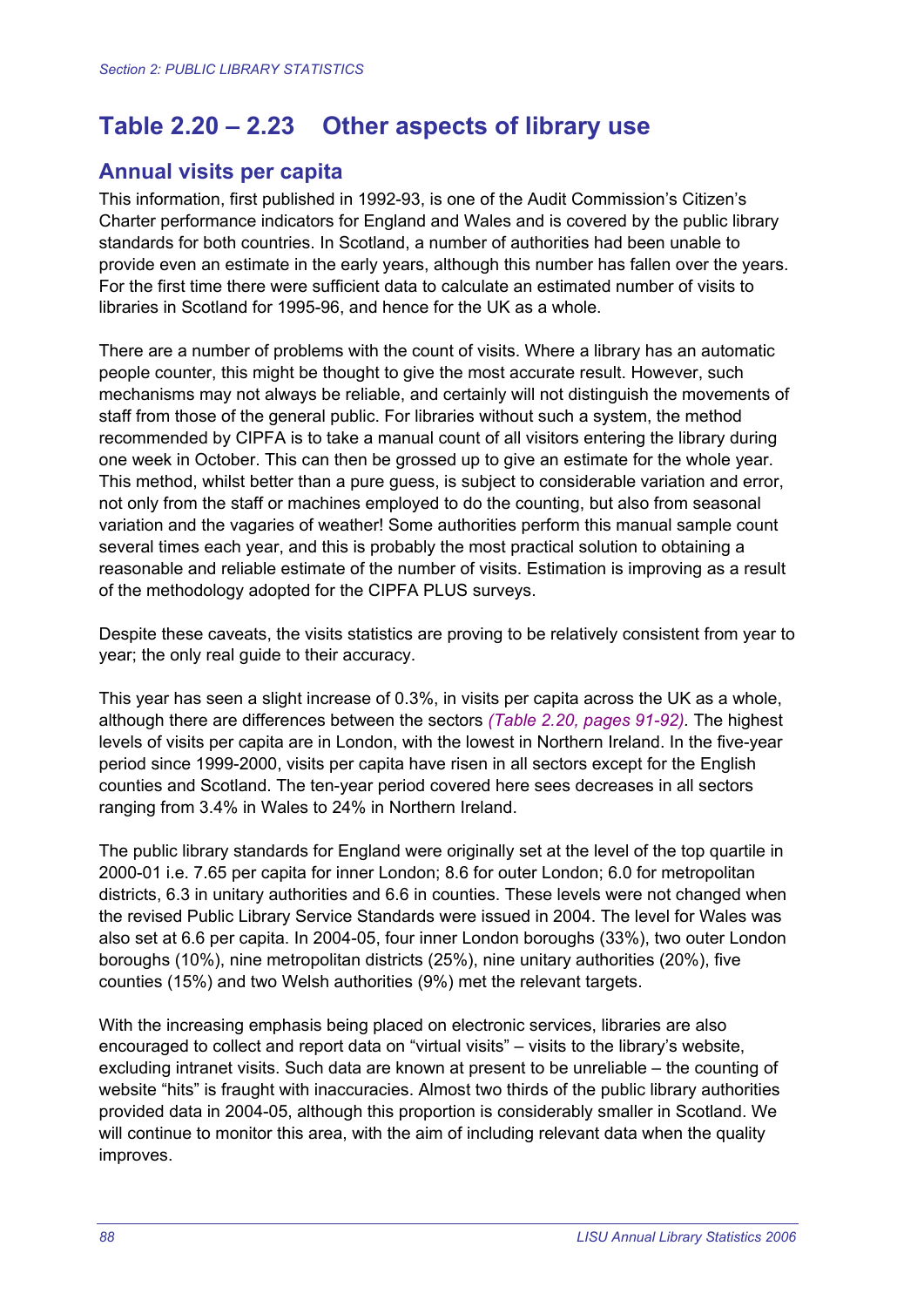## **Annual enquiries**

The recommended method for counting enquiries is that authorities should conduct a count of all "information" enquiries received during one (specified) week in October each year, then multiply by 52 to obtain an annual estimate. This is a minimum requirement, and authorities may base their return on a larger sample or a full count. All three methods are commonly used, and the choice will affect the accuracy of individual authorities' figures.

A further area where variation may arise is in the definition of what constitutes an enquiry for this purpose. The notes of guidance have been improved in this area, and now include a number of examples of enquiries which should, and should not, be counted. It is recognised that a grey area remains, where whether to include an enquiry may depend on the answer as much as the question! This could give rise to discrepancies between authorities; indeed to discrepancies within authorities depending on the librarian on duty.

That said, the overall enquiry statistics now show some stability, as detailed in Table 2.21 *(pages 93-94)*. There are large variations between authorities *(Fig 2.17)* which indicate that these figures should still be treated with caution, however. One authority has been omitted from Fig 2.17 for reasons of clarity.



#### **Fig 2.17 Annual enquiries per capita 2004-05**

### **Requests**

Since 2000 there has been somewhat of a reversal in the number of requests received for the UK overall, with increases in each year, so that the total is now at its highest level for the ten-year period. The number of requests per capita for the UK overall has decreased slightly since 1994-95, however, this varies within the sectors, with decreases in London, Scotland and Northern Ireland and increases elsewhere. 2004-05 has seen increases in both the number of requests and requests per capita in all sectors except Northern Ireland.

Information is also sought from each authority on the percentage of requested items which are supplied within seven, 15 and 30 days. This is obtained using sampling methods, and is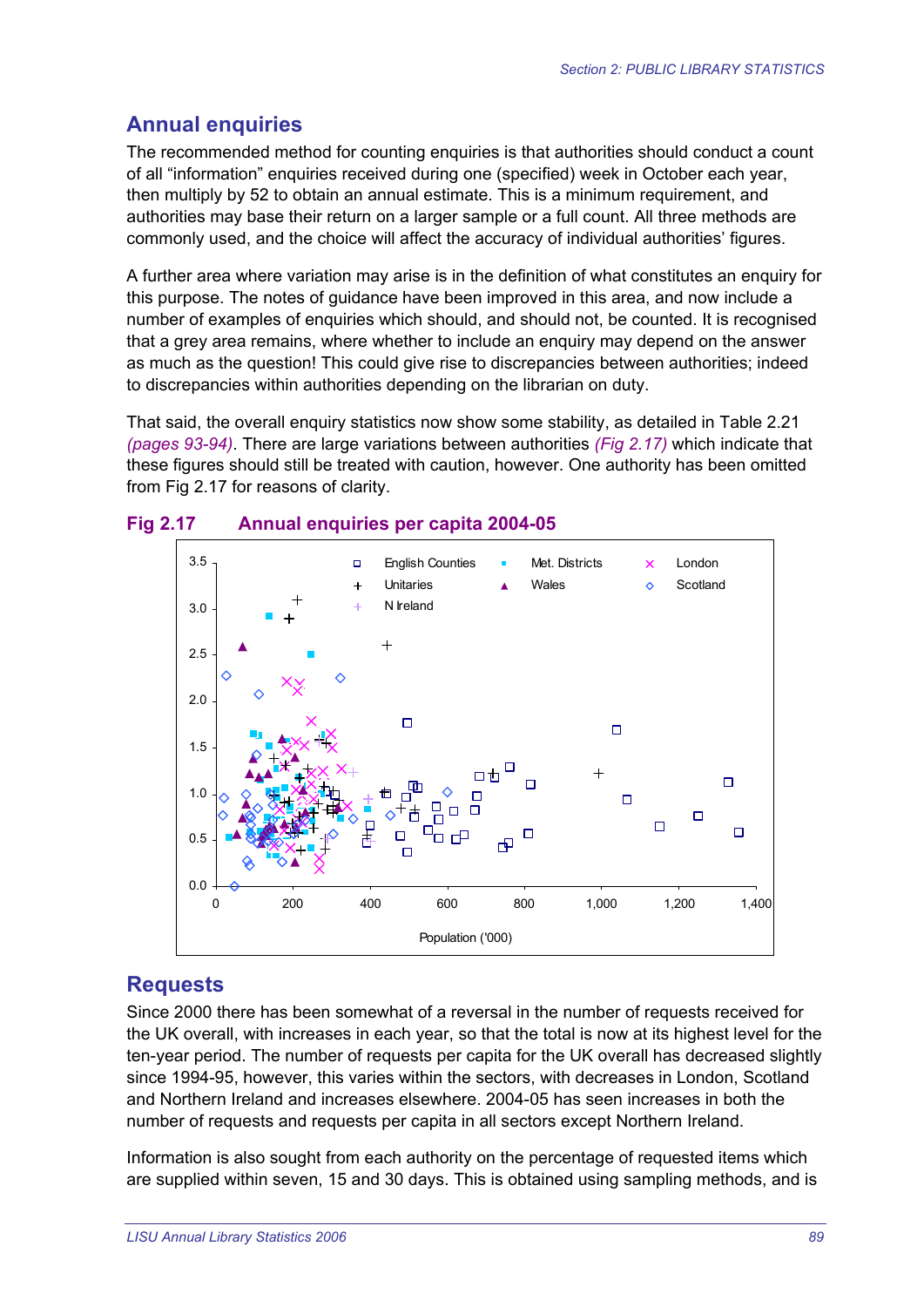less complete than the count of requests. Sector averages for 2004-05 are summarised in Fig 2.18. For the UK as a whole, 62% of requests were satisfied within seven days, 77% within 15 days and 87% within 30 days. These proportions are all higher than they were in 1995-96 (when the data were first collected) when they stood at 37%, 59% and 78% respectively.

Speed of response to requests has been included in the public library standards for England and Wales, with levels set at 50% within seven days, 70% within 15 days and 85% within 30 days. All sectors in England and Wales have met the targets on average in 2004-05, as shown in Fig 2.18; average performance is noticeably poorer in Northern Ireland and Scotland.





Improvement in the speed of supply is likely to be one factor influencing the increase in numbers of requests. Another is the decline in book stock. The pattern suggests that there is still a considerable demand for reading material which public libraries are well placed to satisfy.

#### **Inter-library loans**

The data presented in this section derive from CIPFA. In addition to a count of the number of inter-library loans supplied and received, information is also sought on the average number of days taken to meet requests (excluding international loans). The count, which may be annual or based on the number of requests satisfied during October, is to assess time taken procuring inter-library loans. This varies considerably between authorities, as can be seen from Fig 2.19.

For all sectors, more ILLs are received than issued, but the proportion of the two varies from 27% more received than issued in the English counties to 254% more received than issued in Northern Ireland. London, Scotland and Northern Ireland have all experienced large falls in the number of ILLs issued over the ten-year period 1994-95 to 2004-05.

The number of ILLs received overall in the UK has fluctuated somewhat over the last ten years. The peak was reached in 1997-98, when the number was 7% higher than in 1994-95. Since then, there has been a decrease of 25%, however, there was an increase of 4.5% in 2004-05, which may be indicative that the decline is coming to an end. *(Fig 2.20, page 97)*.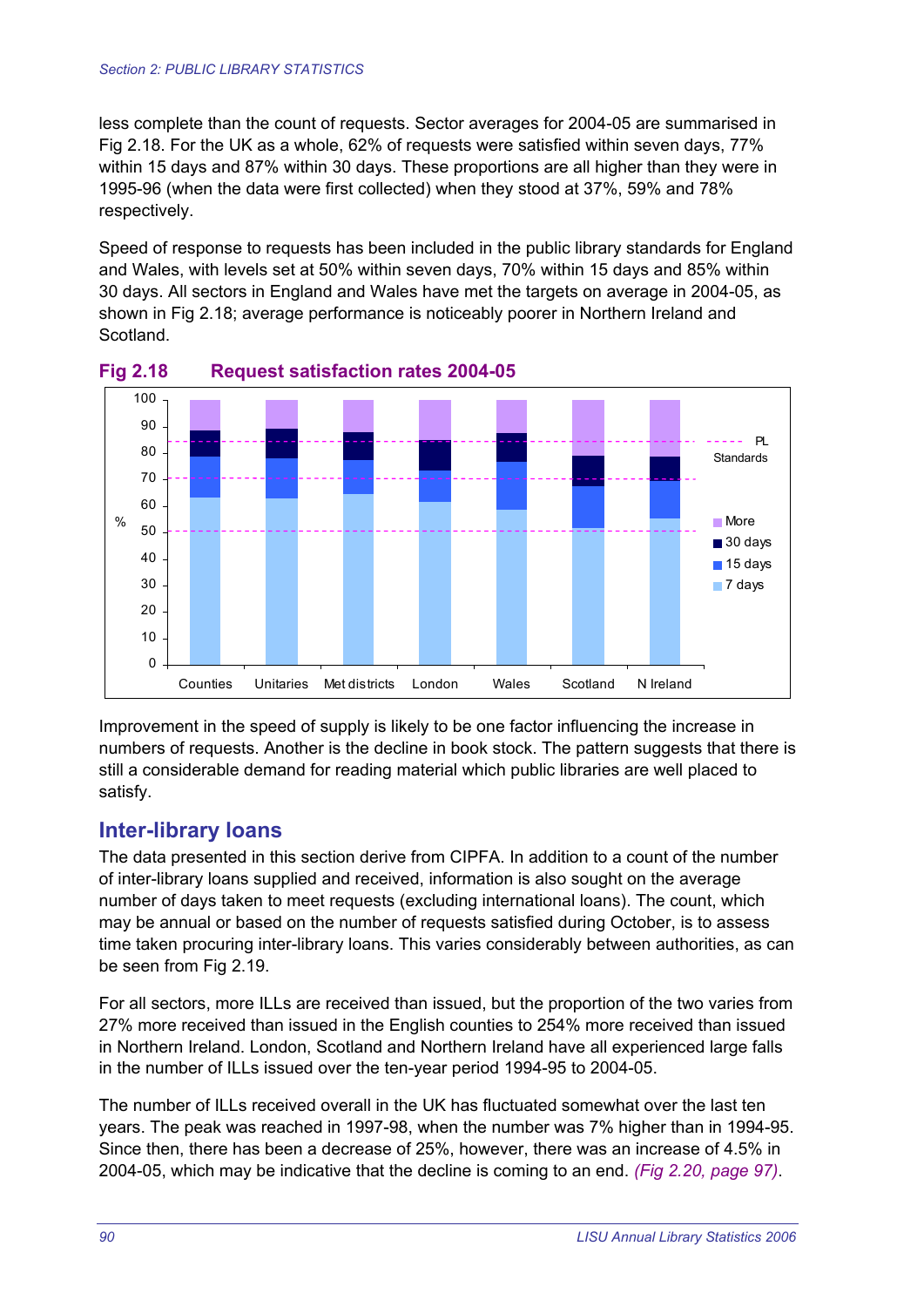



#### **Table 2.20 Annual visits per capita**

|           | <b>English counties</b> |               | Unitary authorities <sup>(a)</sup> |                |               | <b>Metropolitan districts</b> |                       |               |                           |
|-----------|-------------------------|---------------|------------------------------------|----------------|---------------|-------------------------------|-----------------------|---------------|---------------------------|
|           | Total<br>(000)          | per<br>capita | <b>Number</b><br>included          | Total<br>(000) | per<br>capita | <b>Number</b><br>included     | <b>Total</b><br>(000) | per<br>capita | <b>Number</b><br>included |
| 1994-95   | 206,895                 | 6.8           | 39                                 |                |               |                               | 67,578                | 6.0           | 36                        |
| 95-96     | 200,987                 | 6.5           | 39                                 |                |               |                               | 64,821                | 5.8           | 36                        |
| 96-97     | 181,634                 | 6.5           | 35                                 | 13,908         | 5.1           | 14                            | 63,803                | 5.7           | 36                        |
| 97-98     | 159,604                 | 6.2           | 35                                 | 28,083         | 5.4           | 27                            | 60,846                | 5.5           | 36                        |
| 98-99     | 138,667                 | 6.1           | 34                                 | 45,341         | 5.5           | 46                            | 57,136                | 5.1           | 36                        |
| 1999-2000 | 133,172                 | 5.8           | 34                                 | 42,434         | 5.1           | 46                            | 55,224                | 5.0           | 36                        |
| 2000-01   | 132,964                 | 5.7           | 34                                 | 40,663         | 4.9           | 46                            | 53,275                | 4.8           | 36                        |
| $01 - 02$ | 129,321                 | 5.6           | 34                                 | 39,969         | 4.9           | 46                            | 52,762                | 4.9           | 36                        |
| 02-03     | 128,588                 | 5.6           | 34                                 | 40,893         | 5.0           | 46                            | 54,014                | 5.0           | 36                        |
| 03-04     | 132,567                 | 5.7           | 34                                 | 41,990         | 5.1           | 46                            | 58,607                | 5.4           | 36                        |
| 04-05     | 133,360                 | 5.7           | 34                                 | 43,192         | 5.2           | 46                            | 57,816                | 5.3           | 36                        |
| Change %  |                         |               |                                    |                |               |                               |                       |               |                           |
| Last year | 0.6                     | 0.0           |                                    | 2.9            | 2.5           |                               | $-1.4$                | $-1.6$        |                           |
| 5 year    | 0.1                     | $-1.4$        |                                    | 1.8            | 1.5           |                               | 4.7                   | 6.4           |                           |
| 10 year   | n/a                     | n/a           |                                    | n/a            | n/a           |                               | $-14.4$               | $-12.6$       |                           |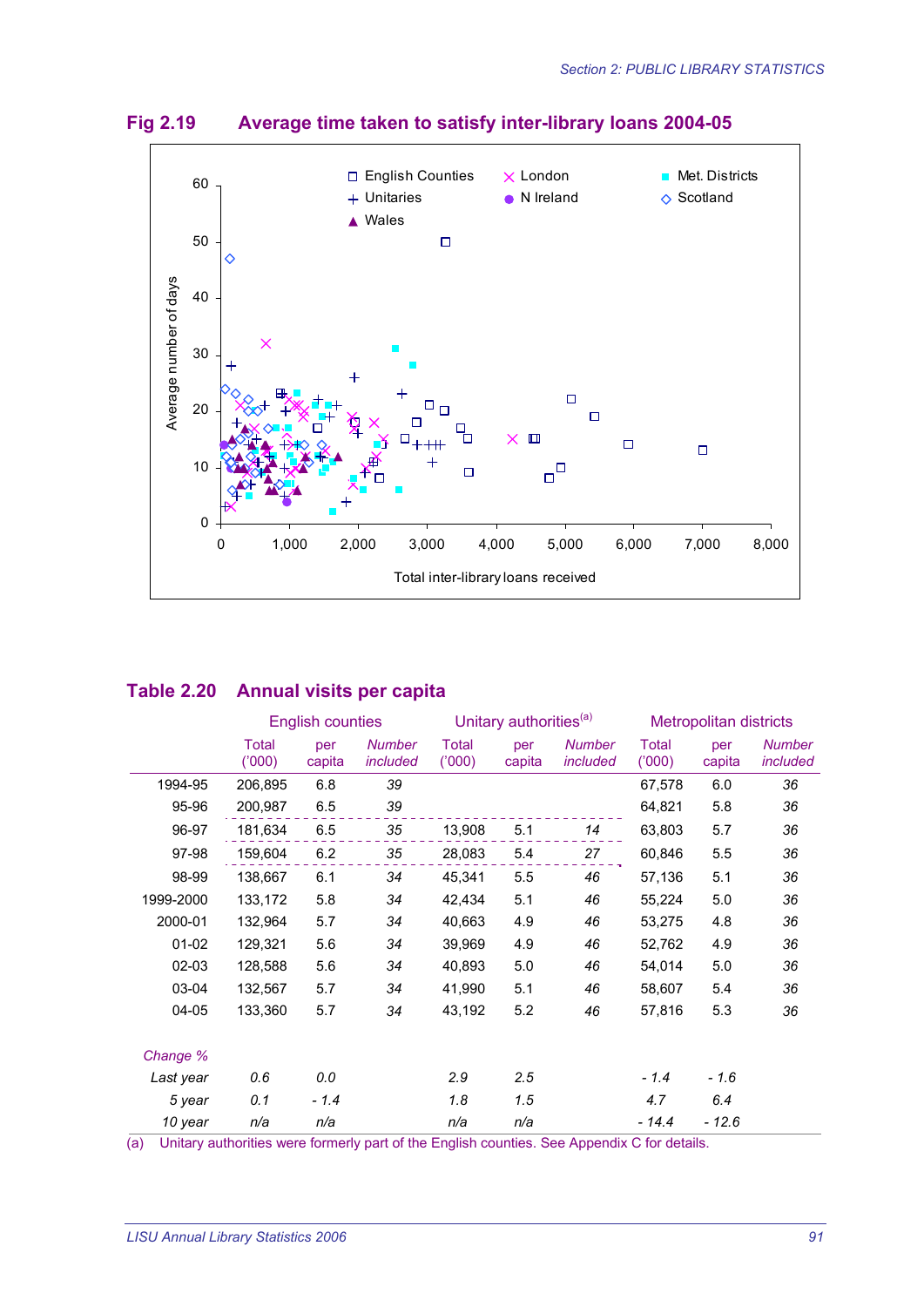|           |                       | London        |                           |                       | <b>Total England</b> |                           |                       | <b>Wales</b>  |                           |  |
|-----------|-----------------------|---------------|---------------------------|-----------------------|----------------------|---------------------------|-----------------------|---------------|---------------------------|--|
|           | <b>Total</b><br>(000) | per<br>capita | <b>Number</b><br>included | <b>Total</b><br>(000) | per<br>capita        | <b>Number</b><br>included | <b>Total</b><br>(000) | per<br>capita | <b>Number</b><br>included |  |
| 1994-95   | 55,566                | 8.0           | 33                        | 330,040               | 6.8                  | 108                       | 14,834                | 5.1           | 13                        |  |
| 95-96     | 54,992                | 7.8           | 33                        | 320,799               | 6.6                  | 108                       | 14,303                | 4.9           | 13                        |  |
| 96-97     | 54,195                | 7.7           | 33                        | 313,540               | 6.4                  | 118                       | 13,860                | 4.7           | 22                        |  |
| 97-98     | 52,617                | 7.4           | 33                        | 301,150               | 6.1                  | 131                       | 13,647                | 4.7           | 22                        |  |
| 98-99     | 51,340                | 7.1           | 33                        | 292,484               | 5.9                  | 149                       | 13,588                | 4.6           | 22                        |  |
| 1999-2000 | 49,849                | 6.8           | 33                        | 280,679               | 5.6                  | 149                       | 13,158                | 4.5           | 22                        |  |
| 2000-01   | 48,741                | 6.6           | 33                        | 275,643               | 5.5                  | 149                       | 12,726                | 4.3           | 22                        |  |
| $01 - 02$ | 48,722                | 6.8           | 33                        | 270,775               | 5.5                  | 149                       | 12,266                | 4.2           | 22                        |  |
| 02-03     | 50,498                | 6.9           | 33                        | 273,993               | 5.5                  | 149                       | 13,224                | 4.5           | 22                        |  |
| 03-04     | 52,232                | 7.1           | 33                        | 285,397               | 5.7                  | 149                       | 14,508                | 4.9           | 22                        |  |
| 04-05     | 53,992                | 7.3           | 33                        | 288,360               | 5.8                  | 149                       | 14,518                | 4.9           | 22                        |  |
| Change %  |                       |               |                           |                       |                      |                           |                       |               |                           |  |
| Last year | 3.4                   | 2.8           |                           | 1.0                   | 0.6                  |                           | 0.1                   | $-0.4$        |                           |  |
| 5 year    | 8.3                   | 6.2           |                           | 2.7                   | 2.1                  |                           | 10.3                  | 9.8           |                           |  |
| 10 year   | $-2.8$                | $-8.9$        |                           | $-12.6$               | $-15.0$              |                           | $-2.1$                | $-3.4$        |                           |  |

### **Table 2.20 Annual visits per capita** *cont*

|           |                       | Scotland      |                           |                       | Northern Ireland |                           | <b>Total UK</b>       |               |                           |
|-----------|-----------------------|---------------|---------------------------|-----------------------|------------------|---------------------------|-----------------------|---------------|---------------------------|
|           | <b>Total</b><br>(000) | per<br>capita | <b>Number</b><br>included | <b>Total</b><br>(000) | per<br>capita    | <b>Number</b><br>included | <b>Total</b><br>(000) | per<br>capita | <b>Number</b><br>included |
| 1994-95   |                       | 7.2           | 36                        | 8,938                 | 5.5              | 5                         |                       | 6.7           | 162                       |
| 95-96     | 33,115                | 6.4           | 41                        | 8,221                 | 5.0              | 5                         | 376,438               | 6.4           | 167                       |
| 96-97     | 34,538                | 6.7           | 32                        | 8,081                 | 4.9              | 5                         | 370,018               | 6.3           | 177                       |
| 97-98     | 33,312                | 6.5           | 32                        | 7,747                 | 4.6              | 5                         | 355,856               | 6.0           | 190                       |
| 98-99     | 31,529                | 6.2           | 32                        | 6,816                 | 4.0              | 5                         | 344,416               | 5.8           | 208                       |
| 1999-2000 | 30,641                | 6.0           | 32                        | 6,755                 | 4.0              | 5                         | 331,234               | 5.6           | 208                       |
| 2000-01   | 28,542                | 5.6           | 32                        | 7,005                 | 4.1              | 5                         | 323,916               | 5.4           | 208                       |
| $01-02$   | 28,627                | 5.7           | 32                        | 6,803                 | 4.0              | 5                         | 318,471               | 5.4           | 208                       |
| $02 - 03$ | 28,603                | 5.6           | 32                        | 7,122                 | 4.2              | 5                         | 322,942               | 5.5           | 208                       |
| 03-04     | 30,077                | 5.9           | 32                        | 7,002                 | 4.1              | 5                         | 336,984               | 5.7           | 208                       |
| 04-05     | 29.656                | 5.8           | 32                        | 7,142                 | 4.2              | 5                         | 339,676               | 5.7           | 208                       |
| Change %  |                       |               |                           |                       |                  |                           |                       |               |                           |
| Last year | $-1.4$                | $-1.8$        |                           | 2.0                   | 1.6              |                           | 0.8                   | 0.3           |                           |
| 5 year    | $-3.2$                | $-2.9$        |                           | 5.7                   | 4.4              |                           | $2.5\,$               | 1.5           |                           |
| 10 year   | n/a                   | n/a           |                           | - 20                  | -24              |                           | n/a                   | n/a           |                           |

Figures for total visits only shown where all authorities are included.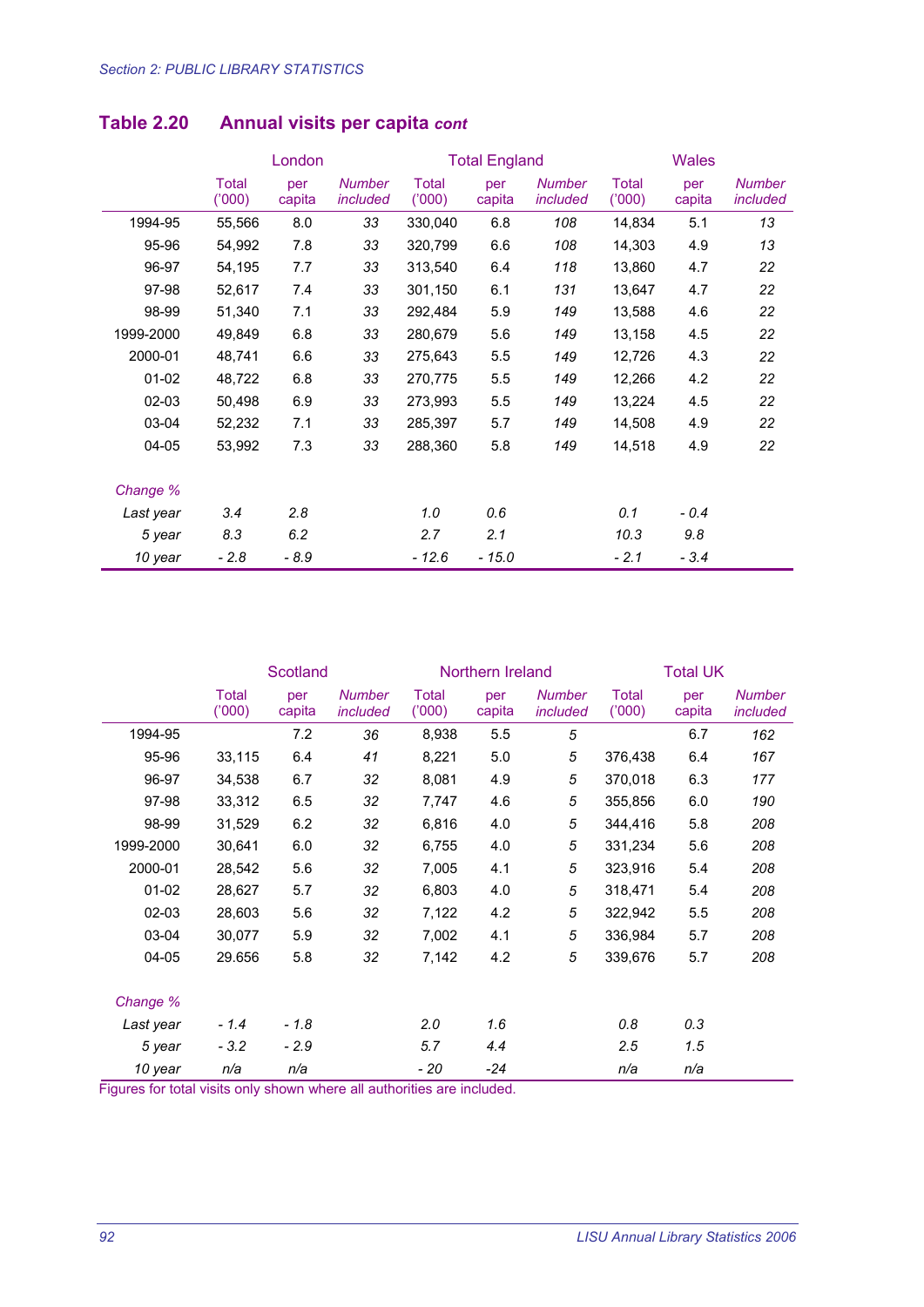|           | <b>English counties</b> |               | Unitary authorities <sup>(a)</sup> |               | Metropolitan districts |               |
|-----------|-------------------------|---------------|------------------------------------|---------------|------------------------|---------------|
|           | Total<br>(000)          | per<br>capita | Total<br>(000)                     | per<br>capita | <b>Total</b><br>(000)  | per<br>capita |
| 1994-95   | 29,434                  | 0.96          |                                    |               | 13,524                 | 1.21          |
| 95-96     | 29,314                  | 0.96          |                                    |               | 13,526                 | 1.21          |
| 96-97     | 27,611                  | 0.98          | 2,281                              | 0.84          | 13,203                 | 1.18          |
| 97-98     | 24,293                  | 0.94          | 5,193                              | 1.00          | 12,884                 | 1.16          |
| 98-99     | 21,518                  | 0.94          | 8,509                              | 1.03          | 12,781                 | 1.15          |
| 1999-2000 | 21,181                  | 0.92          | 7,782                              | 0.94          | 13,011                 | 1.17          |
| 2000-01   | 20,216                  | 0.87          | 7,930                              | 0.95          | 12,303                 | 1.11          |
| $01 - 02$ | 20,649                  | 0.90          | 7,753                              | 0.95          | 12,270                 | 1.13          |
| 02-03     | 19,692                  | 0.85          | 7,520                              | 0.92          | 12,213                 | 1.13          |
| 03-04     | 20,157                  | 0.87          | 7,561                              | 0.91          | 12,286                 | 1.13          |
| 04-05     | 20,074                  | 0.86          | 7,862                              | 0.95          | 11,829                 | 1.08          |
|           |                         |               |                                    |               |                        |               |
| Change %  |                         |               |                                    |               |                        |               |
| Last year | $-0.4$                  | $-1.0$        | 4.0                                | 3.7           | $-3.7$                 | $-4.0$        |
| 5 year    | $-5.2$                  | $-6.6$        | 1.0                                | 0.9           | $-9.1$                 | $-7.6$        |
| 10 year   | n/a                     | n/a           | n/a                                | n/a           | $-12.5$                | $-10.6$       |

### **Table 2.21 Annual enquiries**

|           | London                |               | <b>Total England</b> |               | <b>Wales</b>          |               |
|-----------|-----------------------|---------------|----------------------|---------------|-----------------------|---------------|
|           | <b>Total</b><br>(000) | per<br>capita | Total<br>(000)       | per<br>capita | <b>Total</b><br>(000) | per<br>capita |
| 1994-95   | 10,455                | 1.50          | 53,414               | 1.10          | 2,151                 | 0.74          |
| 95-96     | 9,926                 | 1.42          | 52,766               | 1.08          | 2,667                 | 0.91          |
| 96-97     | 10,178                | 1.44          | 53,274               | 1.09          | 2,248                 | 0.77          |
| 97-98     | 9,969                 | 1.40          | 52,339               | 1.06          | 3,039                 | 1.04          |
| 98-99     | 10,219                | 1.42          | 53,027               | 1.07          | 2,762                 | 0.94          |
| 1999-2000 | 10,208                | 1.40          | 52,183               | 1.05          | 2,810                 | 0.96          |
| 2000-01   | 9,603                 | 1.30          | 50,052               | 1.00          | 2,850                 | 0.97          |
| $01 - 02$ | 9,805                 | 1.37          | 50,477               | 1.03          | 2,596                 | 0.89          |
| $02 - 03$ | 9.798                 | 1.33          | 49,223               | 0.99          | 2,842                 | 0.97          |
| 03-04     | 9,450                 | 1.28          | 49,453               | 0.99          | 2,610                 | 0.89          |
| 04-05     | 8,670                 | 1.17          | 48,435               | 0.97          | 2,655                 | 0.90          |
| Change %  |                       |               |                      |               |                       |               |
| Last year | $-8.3$                | $-8.8$        | $-2.1$               | $-2.5$        | 1.7                   | 1.2           |
| 5 year    | $-15.1$               | $-16.7$       | $-7.2$               | $-7.8$        | $-5.5$                | $-6.1$        |
| 10 year   | - 17.1                | - 22          | $-9.3$               | $-11.8$       | 23                    | 22            |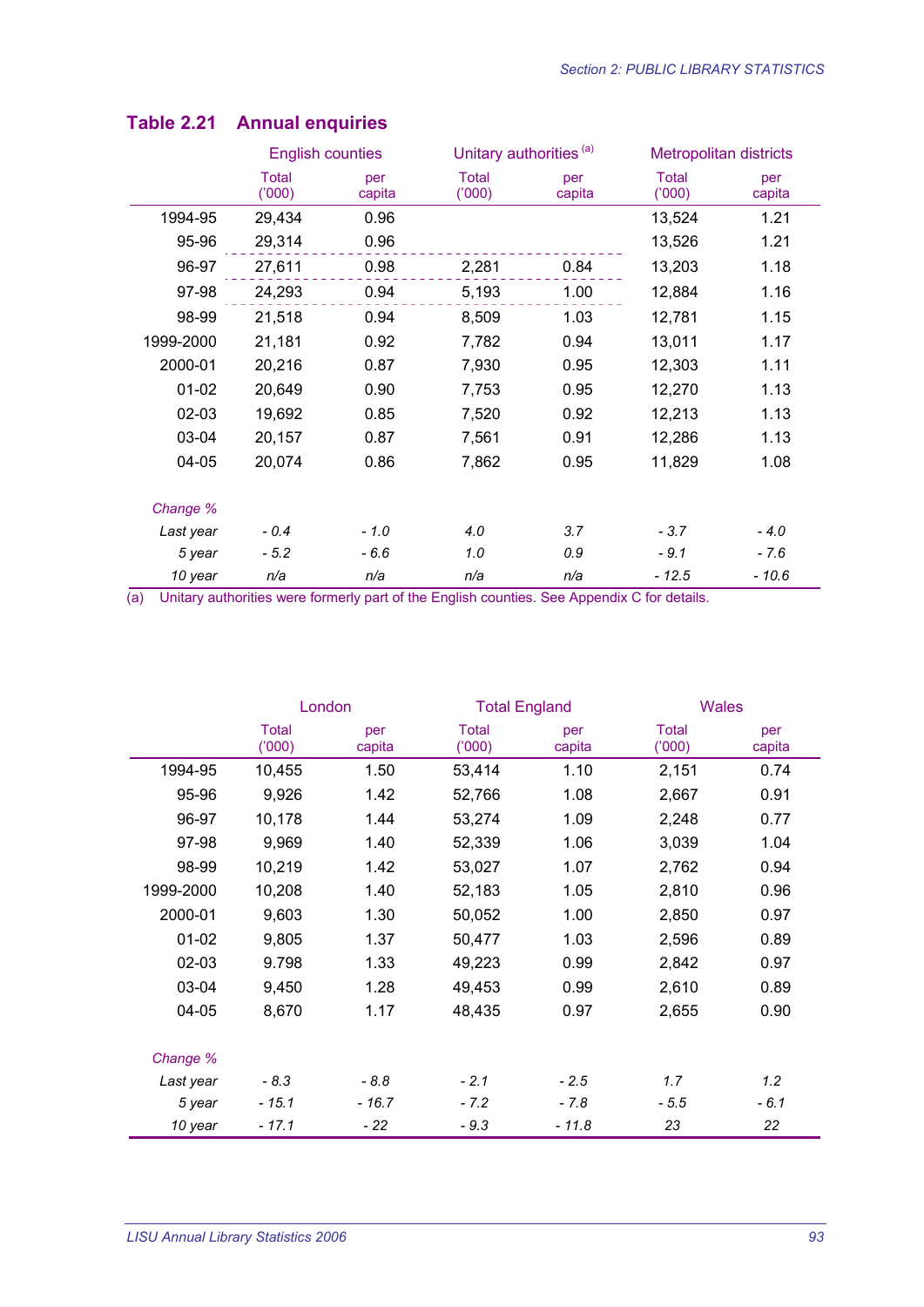|           |                       | <b>Scotland</b> |                | Northern Ireland | <b>Total UK</b>       |               |
|-----------|-----------------------|-----------------|----------------|------------------|-----------------------|---------------|
|           | <b>Total</b><br>(000) | per<br>capita   | Total<br>(000) | per<br>capita    | <b>Total</b><br>(000) | per<br>capita |
| 1994-95   | 3,571                 | 0.70            | 1,793          | 1.10             | 60,930                | 1.04          |
| 95-96     | 4,273                 | 0.83            | 1,767          | 1.08             | 61,474                | 1.05          |
| 96-97     | 4,372                 | 0.85            | 1,801          | 1.08             | 61,694                | 1.05          |
| 97-98     | 4,053                 | 0.79            | 1,731          | 1.03             | 61,162                | 1.04          |
| 98-99     | 3,744                 | 0.73            | 1,823          | 1.08             | 61,356                | 1.04          |
| 1999-2000 | 3,856                 | 0.75            | 1,669          | 0.99             | 60,518                | 1.02          |
| 2000-01   | 3,793                 | 0.74            | 1,581          | 0.93             | 58,276                | 0.98          |
| $01 - 02$ | 3,905                 | 0.77            | 1,571          | 0.93             | 58,548                | 1.00          |
| $02 - 03$ | 4,120                 | 0.81            | 1,588          | 0.94             | 57,773                | 0.98          |
| 03-04     | 4,453                 | 0.88            | 1,882          | 1.11             | 58,398                | 0.98          |
| 04-05     | 4,289                 | 0.84            | 1,577          | 0.92             | 56,955                | 0.95          |
| Change %  |                       |                 |                |                  |                       |               |
| Last year | $-3.7$                | $-4.0$          | $-16.2$        | $-16.6$          | $-2.5$                | $-2.9$        |
| 5 year    | 11.2                  | 11.7            | $-5.5$         | $-6.7$           | $-5.9$                | $-6.8$        |
| 10 year   | 20                    | 21              | $-12.1$        | $-16.4$          | $-6.5$                | $-8.8$        |

### **Table 2.21 Annual enquiries** *cont*

#### **Table 2.22 Requests**

|           | <b>English counties</b> |               | Unitary authorities <sup>(a)</sup> |               |                | <b>Metropolitan districts</b> |
|-----------|-------------------------|---------------|------------------------------------|---------------|----------------|-------------------------------|
|           | Total<br>(000)          | per<br>capita | <b>Total</b><br>(000)              | per<br>capita | Total<br>(000) | per<br>capita                 |
| 1994-95   | 4,923                   | 0.16          |                                    |               | 1,151          | 0.10                          |
| 95-96     | 4,899                   | 0.16          |                                    |               | 1,171          | 0.11                          |
| 96-97     | 4,625                   | 0.17          | 327                                | 0.12          | 1,080          | 0.10                          |
| 97-98     | 4,104                   | 0.16          | 608                                | 0.12          | 1,103          | 0.10                          |
| 98-99     | 3,409                   | 0.15          | 854                                | 0.10          | 1,067          | 0.10                          |
| 1999-2000 | 3,343                   | 0.15          | 848                                | 0.10          | 1,050          | 0.09                          |
| 2000-01   | 3,519                   | 0.15          | 902                                | 0.11          | 1,052          | 0.09                          |
| $01 - 02$ | 3,611                   | 0.16          | 899                                | 0.11          | 1,073          | 0.10                          |
| $02 - 03$ | 3.742                   | 0.16          | 905                                | 0.11          | 1,074          | 0.10                          |
| 03-04     | 4,031                   | 0.17          | 982                                | 0.12          | 1,220          | 0.11                          |
| 04-05     | 4,321                   | 0.19          | 1,087                              | 0.13          | 1,238          | 0.11                          |
|           |                         |               |                                    |               |                |                               |
| Change %  |                         |               |                                    |               |                |                               |
| Last year | 7.2                     | 6.9           | 10.7                               | 10.1          | 1.5            | 0.9                           |
| 5 year    | 29                      | 28            | 28                                 | 28            | 17.9           | 20                            |
| 10 year   | n/a                     | n/a           | n/a                                | n/a           | 7.6            | 9.7                           |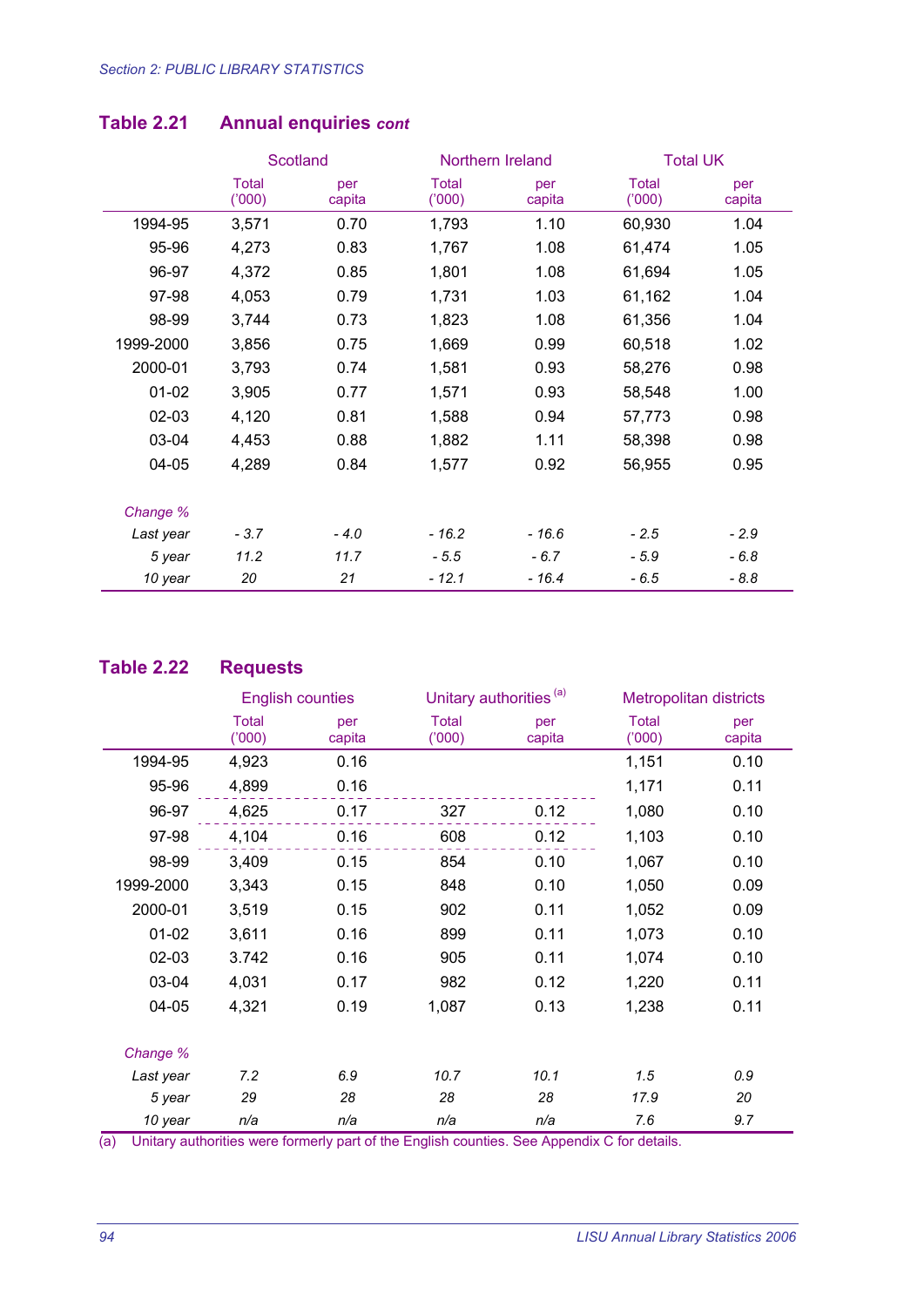|           | London                |               | <b>Total England</b>  |               | <b>Wales</b>   |               |
|-----------|-----------------------|---------------|-----------------------|---------------|----------------|---------------|
|           | <b>Total</b><br>(000) | per<br>capita | <b>Total</b><br>(000) | per<br>capita | Total<br>(000) | per<br>capita |
| 1994-95   | 973                   | 0.14          | 7,048                 | 0.15          | 402            | 0.14          |
| 95-96     | 967                   | 0.14          | 7,036                 | 0.14          | 392            | 0.13          |
| 96-97     | 922                   | 0.13          | 6,954                 | 0.14          | 352            | 0.12          |
| 97-98     | 869                   | 0.12          | 6,684                 | 0.14          | 351            | 0.12          |
| 98-99     | 850                   | 0.12          | 6,180                 | 0.13          | 337            | 0.12          |
| 1999-2000 | 785                   | 0.11          | 6,027                 | 0.12          | 339            | 0.12          |
| 2000-01   | 802                   | 0.11          | 6,274                 | 0.13          | 322            | 0.11          |
| $01 - 02$ | 826                   | 0.12          | 6,408                 | 0.13          | 290            | 0.10          |
| $02 - 03$ | 777                   | 0.11          | 6,500                 | 0.13          | 351            | 0.12          |
| 03-04     | 743                   | 0.10          | 6,977                 | 0.14          | 374            | 0.13          |
| $04 - 05$ | 837                   | 0.11          | 7,483                 | 0.15          | 429            | 0.15          |
| Change %  |                       |               |                       |               |                |               |
| Last year | 12.6                  | 11.9          | 7.3                   | 6.4           | 14.7           | 14.2          |
| 5 year    | 6.5                   | 4.6           | 24                    | 23            | 26             | 25            |
| 10 year   | $-14.1$               | $-19.3$       | 6.2                   | 2.8           | 6.7            | 5.1           |

### **Table 2.22 Requests** *cont*

|           | <b>Scotland</b> |               | Northern Ireland      |               | <b>Total UK</b>       |               |
|-----------|-----------------|---------------|-----------------------|---------------|-----------------------|---------------|
|           | Total<br>(000)  | per<br>capita | <b>Total</b><br>(000) | per<br>capita | <b>Total</b><br>(000) | per<br>capita |
| 1994-95   | 1,057           | 0.21          | 390                   | 0.24          | 8,896                 | 0.15          |
| 95-96     | 1,049           | 0.20          | 397                   | 0.24          | 8,875                 | 0.15          |
| 96-97     | 985             | 0.19          | 399                   | 0.24          | 8,691                 | 0.15          |
| 97-98     | 799             | 0.16          | 360                   | 0.22          | 8,194                 | 0.14          |
| 98-99     | 755             | 0.15          | 357                   | 0.21          | 7,629                 | 0.13          |
| 1999-2000 | 699             | 0.14          | 368                   | 0.22          | 7,433                 | 0.13          |
| 2000-01   | 734             | 0.14          | 368                   | 0.22          | 7,698                 | 0.13          |
| $01 - 02$ | 765             | 0.15          | 350                   | 0.21          | 7,813                 | 0.13          |
| $02 - 03$ | 767             | 0.15          | 289                   | 0.17          | 7,908                 | 0.13          |
| 03-04     | 794             | 0.16          | 282                   | 0.17          | 8,427                 | 0.14          |
| 04-05     | 868             | 0.17          | 277                   | 0.16          | 9,056                 | 0.15          |
| Change %  |                 |               |                       |               |                       |               |
| Last year | 9.2             | 9.0           | $-1.8$                | $-1.8$        | 7.5                   | 7.1           |
| 5 year    | 24              | 24            | - 25                  | $-26$         | 22                    | 21            |
| 10 year   | $-17.9$         | $-17.5$       | - 29                  | $-33$         | 1.8                   | $-0.7$        |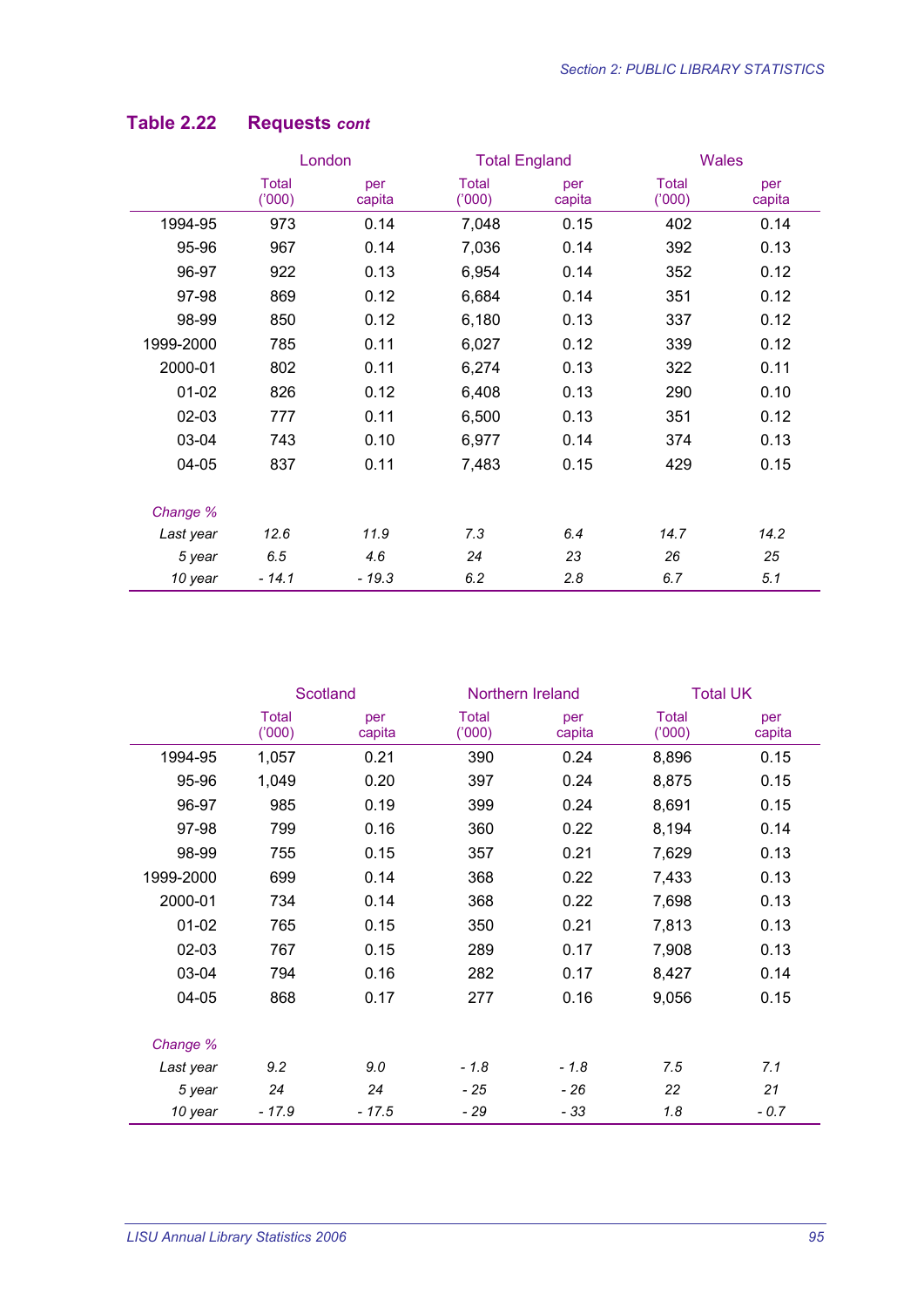|           | <b>English counties</b> |                 | Unitary authorities <sup>(a)</sup> |          | Metropolitan districts |                 |
|-----------|-------------------------|-----------------|------------------------------------|----------|------------------------|-----------------|
|           | <b>Issued</b>           | <b>Received</b> | <b>Issued</b>                      | Received | <b>Issued</b>          | <b>Received</b> |
| 1994-95   | 121                     | 244             |                                    |          | 33                     | 75              |
| 95-96     | 136                     | 257             |                                    |          | 35                     | 77              |
| 96-97     | 132                     | 236             | 27                                 | 34       | 40                     | 71              |
| 97-98     | 131                     | 226             | 48                                 | 71       | 37                     | 71              |
| 98-99     | 114                     | 190             | 49                                 | 81       | 43                     | 66              |
| 1999-2000 | 106                     | 166             | 43                                 | 82       | 32                     | 65              |
| 2000-01   | 110                     | 159             | 45                                 | 78       | 38                     | 62              |
| $01 - 02$ | 106                     | 140             | 54                                 | 101      | 41                     | 58              |
| $02 - 03$ | 119                     | 142             | 50                                 | 83       | 44                     | 55              |
| 03-04     | 103                     | 134             | 51                                 | 77       | 42                     | 52              |
| 04-05     | 111                     | 141             | 59                                 | 88       | 40                     | 48              |
| Change %  |                         |                 |                                    |          |                        |                 |
| Last year | 7.6                     | 5.3             | 13.7                               | 13.2     | $-26$                  | $-6.9$          |
| 5 year    | 4.2                     | $-14.9$         | 36                                 | 6.6      | $-4.2$                 | - 26            |
| 10 year   | n/a                     | n/a             | n/a                                | n/a      | $-5.8$                 | $-36$           |

### **Table 2.23 Inter-library loans ('000)**

|           | London        |                 | <b>Total England</b> |          | <b>Wales</b>   |                 |
|-----------|---------------|-----------------|----------------------|----------|----------------|-----------------|
|           | <b>Issued</b> | <b>Received</b> | <b>Issued</b>        | Received | <b>Issued</b>  | <b>Received</b> |
| 1994-95   | 63            | 77              | 217                  | 395      | $\overline{7}$ | 19              |
| 95-96     | 64            | 73              | 234                  | 407      | 6              | 20              |
| 96-97     | 59            | 70              | 257                  | 410      | 14             | 22              |
| 97-98     | 56            | 65              | 272                  | 434      | 6              | 19              |
| 98-99     | 49            | 66              | 255                  | 402      | $\overline{7}$ | 17              |
| 1999-2000 | 43            | 59              | 225                  | 372      | 6              | 17              |
| 2000-01   | 43            | 55              | 236                  | 353      | 5              | 16              |
| $01-02$   | 37            | 49              | 238                  | 348      | 5              | 16              |
| $02 - 03$ | 38            | 51              | 251                  | 330      | 4              | 14              |
| 03-04     | 35            | 48              | 232                  | 311      | 6              | 14              |
| 04-05     | 37            | 50              | 237                  | 327      | 6              | 15              |
| Change %  |               |                 |                      |          |                |                 |
| Last year | 2.7           | 3.6             | 2.0                  | 5.0      | 4.6            | 4.0             |
| 5 year    | $-16.3$       | $-15.3$         | 5.1                  | $-12.2$  | $-2.5$         | $-14.2$         |
| 10 year   | $-42$         | $-35$           | 9.3                  | $-17.3$  | $-12.5$        | $-21$           |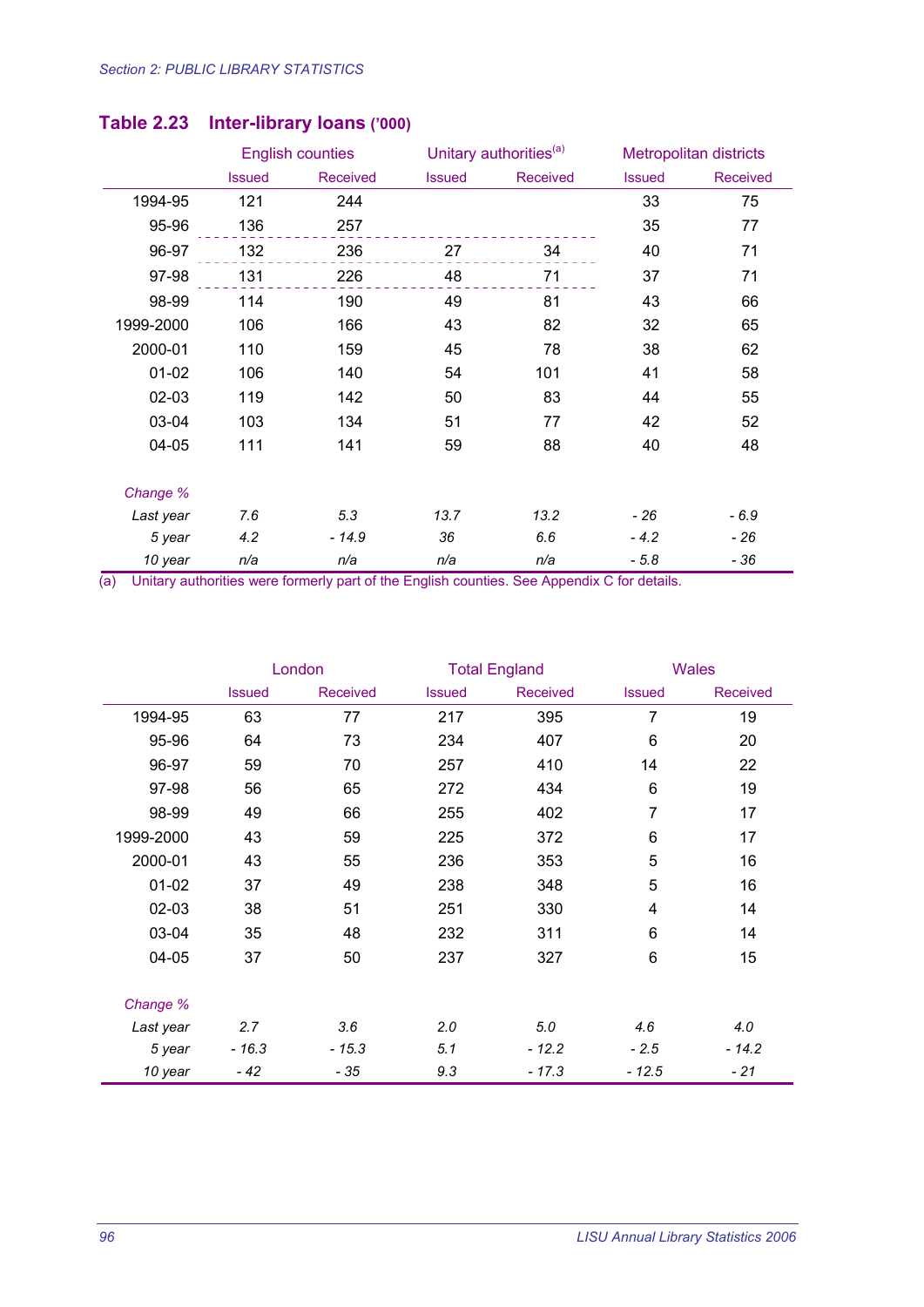|           | <b>Scotland</b> |                 | Northern Ireland |                | <b>Total UK</b> |                 |
|-----------|-----------------|-----------------|------------------|----------------|-----------------|-----------------|
|           | <b>Issued</b>   | <b>Received</b> | <b>Issued</b>    | Received       | <b>Issued</b>   | <b>Received</b> |
| 1994-95   | 13              | 30              | 6                | $\overline{7}$ | 242             | 451             |
| 95-96     | 14              | 29              | 5                | 7              | 259             | 462             |
| 96-97     | 13              | 28              | 4                | 10             | 288             | 471             |
| 97-98     | 11              | 24              | 3                | 6              | 292             | 483             |
| 98-99     | 11              | 23              | $\overline{2}$   | 4              | 275             | 446             |
| 1999-2000 | 8               | 22              | $\overline{2}$   | 4              | 242             | 415             |
| 2000-01   | 8               | 19              | 1                | 4              | 250             | 392             |
| $01 - 02$ | 8               | 18              | 1                | 4              | 252             | 386             |
| 02-03     | 8               | 17              | 1                | 3              | 263             | 364             |
| 03-04     | 8               | 16              | 1                | $\overline{2}$ | 246             | 344             |
| 04-05     | 6               | 16              | 1                | $\overline{2}$ | 250             | 360             |
| Change %  |                 |                 |                  |                |                 |                 |
| Last year | $-21$           | $-2.1$          | $-6.0$           | $-15.3$        | 1.3             | 4.5             |
| 5 year    | $-25$           | $-27$           | - 68             | - 46           | 3.3             | $-13.4$         |
| 10 year   | - 51            | - 48            | - 90             | - 68           | 3.2             | - 20            |

#### **Table 2.23 Inter-library loans ('000)** *cont*

#### **Fig 2.20 Inter-library loans**

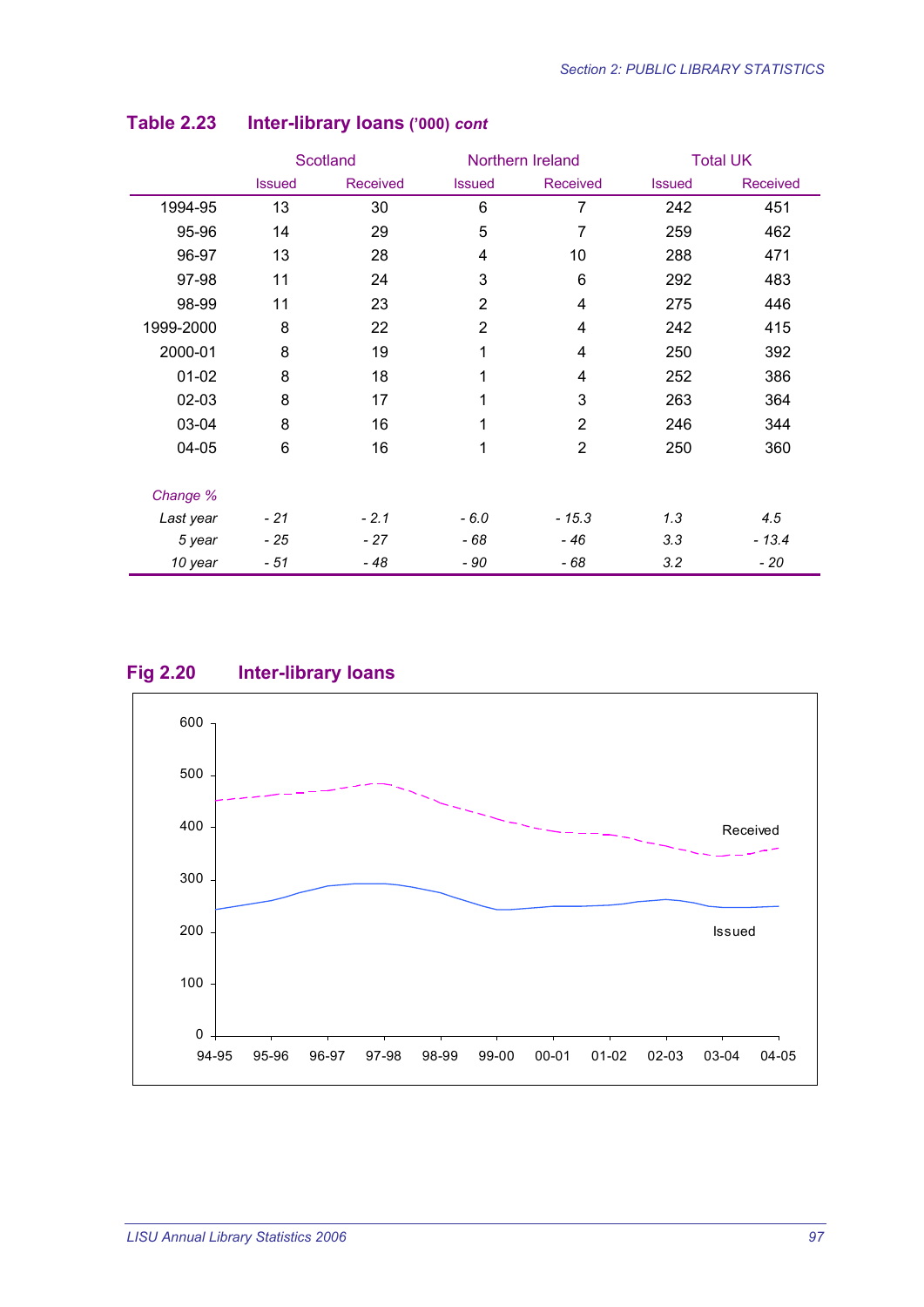# **Table 2.24 Staff numbers**

## **Total staff**

Table 2.24 shows that total staff numbers in the UK have declined over the past ten years. There are now just 4.44 staff per 10,000 population in the UK, compared to 4.67 ten years ago. The worst hit area is London, with a fall of 15.6% in staff per capita since March 1995. 2004-05 has seen an increase in staff per capita in all sectors except the metropolitan districts and Scotland, with an increase of 0.7% in the UK overall – this follows a slight decrease last year and is an encouraging sign. Staff per capita is now at its highest level since 1998.

### **Professional staff**

Tables 2.24a and 2.24b *(pages 100-102)* give the number of professional staff by sector. Over the ten-year period, numbers of professional staff have fallen in every sector – ranging from 2.8% in Wales to 19.1% in London. In the English counties, English unitaries and Northern Ireland, on average there is less than one member of professional staff per 10,000 population. The past year has seen increases in professional staff per capita in all sectors except the metropolitan districts where there has been a decrease of 4%.

Fig 2.21 illustrates the proportion of professional staff in post, which varied in March 2005 from 29% in London to just 18% in Northern Ireland. The proportion of professional staff has fallen over the ten-year period in all sectors.



#### **Fig 2.21 Percentage of professional staff**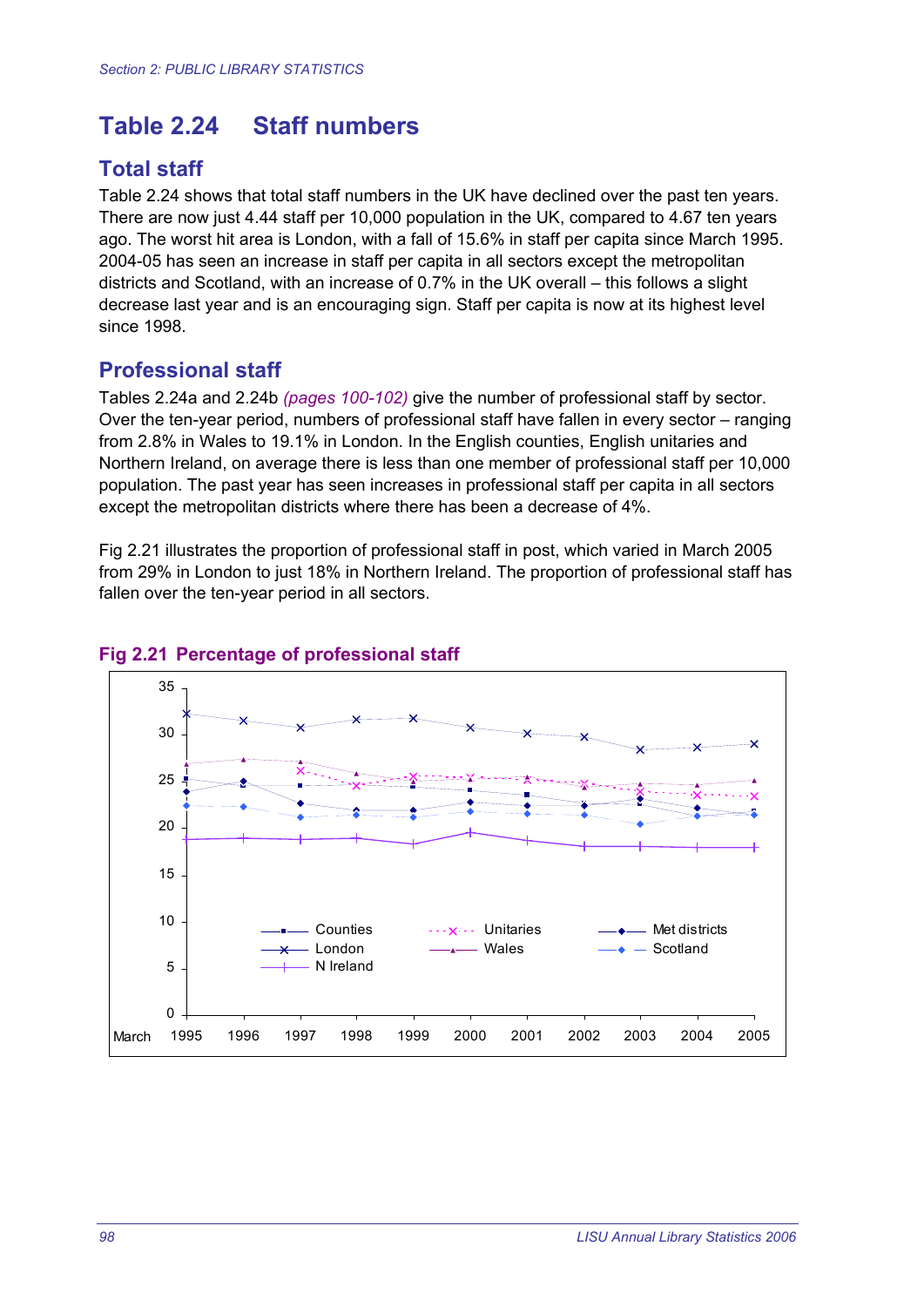## **Other staff**

No distinction is now made between manual and other non-manual staff in the *CIPFA Actuals*. The number of manual staff had been in decline for a number of years, and stood at just over 1,000 in March 1999. Tables 2.24a and 2.24b *(pages 100-102)* also give the total number of other staff by sector for the ten-year period 1995-2005, and show that until 2000-01 the number of other staff in post in the UK had declined every year. The past year has seen increases in all sectors except Scotland. The greatest fall in other staff numbers since 1994-95 has been in Scotland, with Wales and Northern Ireland seeing the number of other staff rising over the ten years. Fig 2.22 shows the trends in professional and other staff in post for the UK between 1995 and 2005.



#### **Fig 2.22 Professional and other staff in post**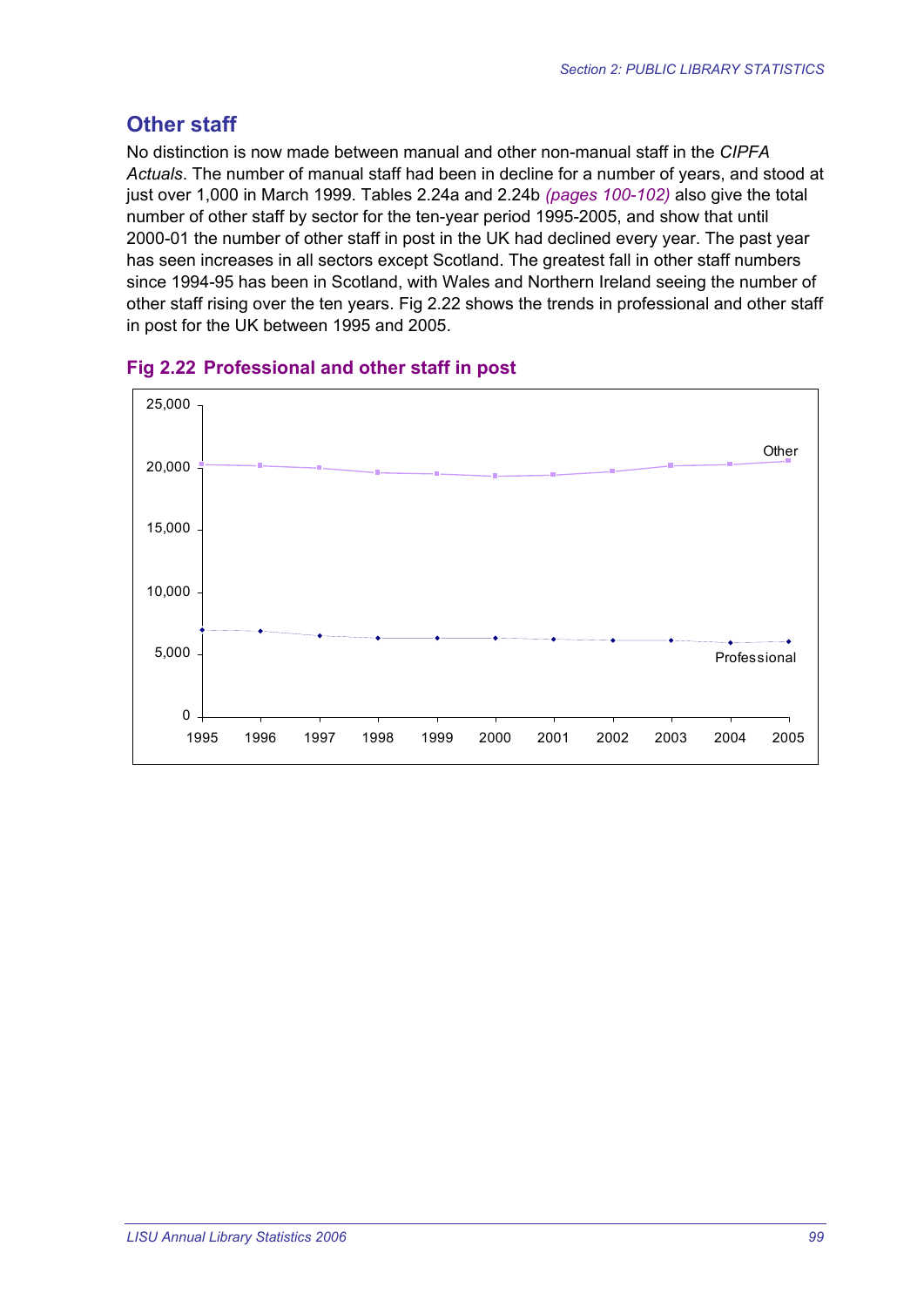|            |                   | <b>English counties</b> |              |                   | Unitary authorities <sup>(a)</sup> |              | <b>Metropolitan districts</b> |        |              |
|------------|-------------------|-------------------------|--------------|-------------------|------------------------------------|--------------|-------------------------------|--------|--------------|
|            | Profes-<br>sional | Other                   | <b>Total</b> | Profes-<br>sional | Other                              | <b>Total</b> | Profes-<br>sional             | Other  | <b>Total</b> |
| March 1995 | 3,057             | 9,007                   | 12,064       |                   |                                    |              | 1,361                         | 4,342  | 5,703        |
| 1996       | 2,952             | 9,063                   | 12,032       |                   |                                    |              | 1,392                         | 4,180  | 5,568        |
| 1997       | 2,651             | 8,172                   | 10,817       | 282               | 797                                | 1,080        | 1,228                         | 4,198  | 5,425        |
| 1998       | 2,382             | 7,273                   | 9,654        | 520               | 1,598                              | 2,118        | 1,175                         | 4,199  | 5,374        |
| 1999       | 2,071             | 6,438                   | 8,503        | 834               | 2,444                              | 3,266        | 1,169                         | 4,158  | 5,322        |
| 2000       | 2,053             | 6,464                   | 8,519        | 837               | 2,457                              | 3,289        | 1,201                         | 4,077  | 5,276        |
| 2001       | 2,003             | 6,519                   | 8,523        | 832               | 2,482                              | 3,314        | 1,174                         | 4,051  | 5,225        |
| 2002       | 1,962             | 6,668                   | 8,629        | 815               | 2,467                              | 3,281        | 1,193                         | 4,142  | 5,335        |
| 2003       | 1,980             | 6,796                   | 8,776        | 807               | 2,564                              | 3,371        | 1,264                         | 4,191  | 5,455        |
| 2004       | 1,896             | 7,030                   | 8,925        | 791               | 2,564                              | 3,355        | 1,191                         | 4,171  | 5,361        |
| 2005       | 1,952             | 7,027                   | 8,979        | 814               | 2,665                              | 3,479        | 1,146                         | 4,216  | 5,362        |
| Change %   |                   |                         |              |                   |                                    |              |                               |        |              |
| Last year  | 3.0               | 0.0                     | 0.6          | 2.9               | 3.9                                | 3.7          | $-3.8$                        | 1.1    | 0.0          |
| 5 year     | $-4.9$            | 8.7                     | 5.4          | $-2.7$            | 8.5                                | 5.8          | $-4.6$                        | 3.4    | 1.6          |
| 10 year    | n/a               | n/a                     | n/a          | n/a               | n/a                                | n/a          | - 15.8                        | $-2.9$ | - 6.0        |

## **Table 2.24a Staff in post**

(a) Unitary authorities were formerly part of the English counties. See Appendix C for details.

#### **Table 2.24b Staff per 10,000 population**

|            |                   | <b>English counties</b> |       |                   | Unitary authorities <sup>(a)</sup> |              | <b>Metropolitan districts</b> |        |        |
|------------|-------------------|-------------------------|-------|-------------------|------------------------------------|--------------|-------------------------------|--------|--------|
|            | Profes-<br>sional | Other                   | Total | Profes-<br>sional | Other                              | <b>Total</b> | Profes-<br>sional             | Other  | Total  |
| March 1995 | 1.00              | 2.94                    | 3.95  |                   |                                    |              | 1.22                          | 3.88   | 5.09   |
| 1996       | 0.97              | 2.94                    | 3.92  |                   |                                    |              | 1.25                          | 3.74   | 4.98   |
| 1997       | 0.94              | 2.91                    | 3.85  | 1.03              | 2.92                               | 3.96         | 1.10                          | 3.75   | 4.85   |
| 1998       | 0.92              | 2.81                    | 3.74  | 1.00              | 3.09                               | 4.10         | 1.05                          | 3.77   | 4.82   |
| 1999       | 0.91              | 2.81                    | 3.72  | 1.01              | 2.94                               | 3.94         | 1.05                          | 3.73   | 4.77   |
| 2000       | 0.89              | 2.81                    | 3.70  | 1.01              | 2.96                               | 3.97         | 1.08                          | 3.66   | 4.74   |
| 2001       | 0.87              | 2.81                    | 3.68  | 1.00              | 2.98                               | 3.98         | 1.06                          | 3.64   | 4.69   |
| 2002       | 0.85              | 2.90                    | 3.76  | 1.00              | 3.02                               | 4.01         | 1.10                          | 3.83   | 4.93   |
| 2003       | 0.86              | 2.94                    | 3.80  | 0.98              | 3.12                               | 4.10         | 1.16                          | 3.86   | 5.02   |
| 2004       | 0.82              | 3.02                    | 3.84  | 0.95              | 3.09                               | 4.05         | 1.09                          | 3.82   | 4.91   |
| 2005       | 0.83              | 3.00                    | 3.84  | 0.98              | 3.21                               | 4.18         | 1.05                          | 3.85   | 4.89   |
| Change %   |                   |                         |       |                   |                                    |              |                               |        |        |
| Last year  | 2.3               | - 0.6                   | 0.0   | 2.6               | 3.6                                | 3.4          | $-4.0$                        | 0.8    | $-0.3$ |
| 5 year     | $-6.4$            | 7.1                     | 3.8   | $-3.0$            | 8.2                                | 5.5          | $-3.1$                        | 5.1    | 3.3    |
| 10 year    | n/a               | n/a                     | n/a   | n/a               | n/a                                | n/a          | $-14.0$                       | $-0.8$ | $-3.9$ |

(a) Unitary authorities were formerly part of the English counties. See Appendix C for details.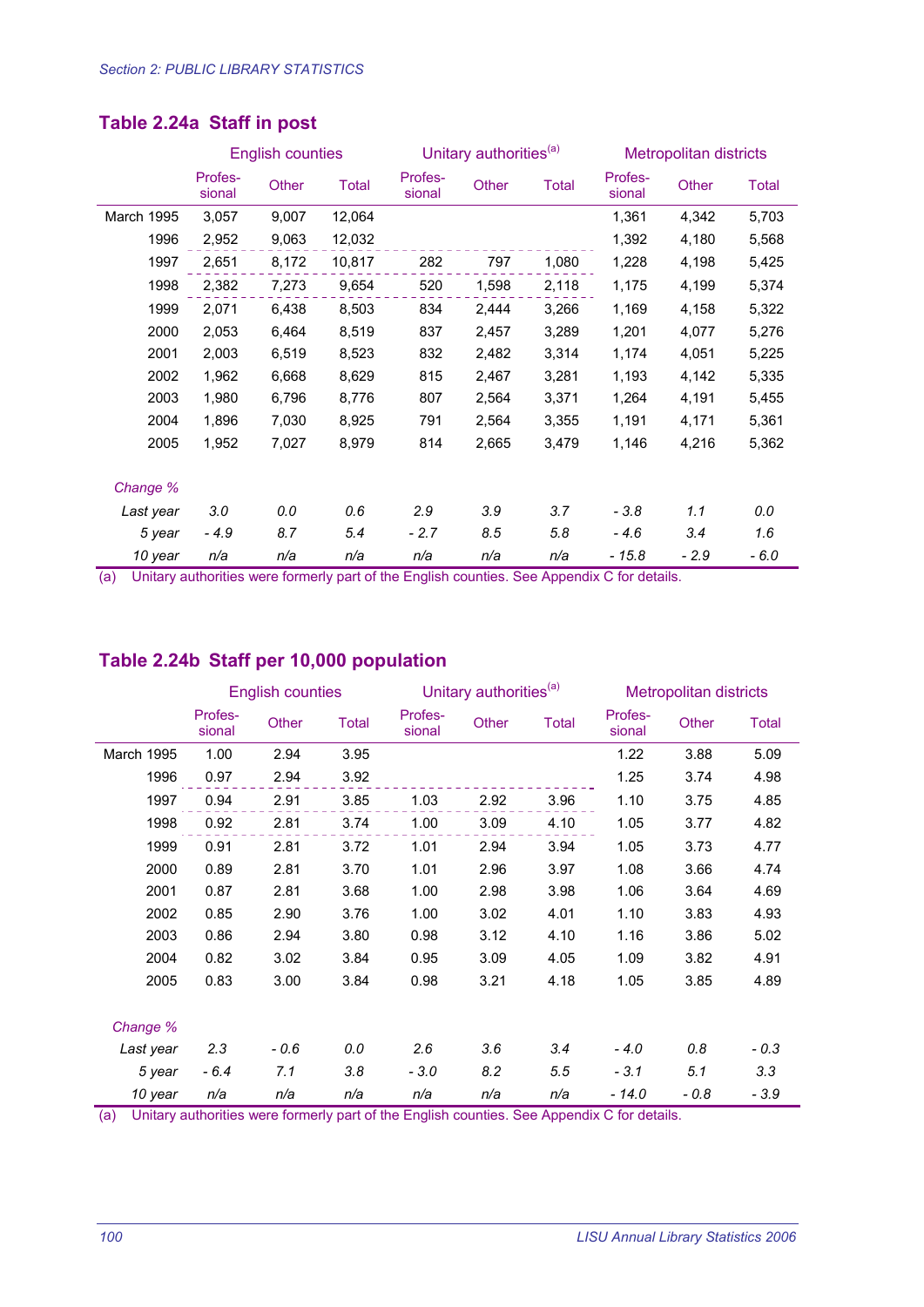|            |                   | London |              |                   | <b>Total England</b> |        | <b>Wales</b>      |       |       |
|------------|-------------------|--------|--------------|-------------------|----------------------|--------|-------------------|-------|-------|
|            | Profes-<br>sional | Other  | <b>Total</b> | Profes-<br>sional | Other                | Total  | Profes-<br>sional | Other | Total |
| March 1995 | 1,387             | 2,912  | 4,299        | 5,805             | 16,262               | 22,066 | 317               | 863   | 1,181 |
| 1996       | 1,342             | 2,912  | 4,256        | 5,686             | 16,154               | 21,856 | 324               | 857   | 1,182 |
| 1997       | 1,267             | 2,852  | 4,120        | 5,427             | 16,019               | 21,442 | 323               | 869   | 1,192 |
| 1998       | 1,231             | 2,665  | 3,898        | 5,307             | 15,735               | 21,045 | 286               | 816   | 1,101 |
| 1999       | 1,245             | 2,685  | 3,928        | 5,319             | 15,725               | 21,019 | 286               | 864   | 1,143 |
| 2000       | 1,193             | 2,694  | 3,882        | 5,284             | 15,692               | 20,966 | 279               | 823   | 1,101 |
| 2001       | 1,164             | 2,691  | 3,855        | 5,173             | 15,743               | 20,917 | 276               | 808   | 1,084 |
| 2002       | 1,143             | 2,692  | 3,834        | 5,112             | 15,968               | 21,079 | 263               | 814   | 1,077 |
| 2003       | 1,115             | 2,811  | 3,927        | 5,167             | 16,361               | 21,529 | 281               | 854   | 1,135 |
| 2004       | 1,089             | 2,705  | 3,794        | 4,966             | 16,470               | 21,436 | 290               | 887   | 1,177 |
| 2005       | 1,122             | 2,749  | 3,871        | 5,033             | 16.657               | 21,691 | 308               | 919   | 1,227 |
| Change %   |                   |        |              |                   |                      |        |                   |       |       |
| Last year  | 3.0               | 1.6    | 2.0          | 1.3               | 1.1                  | 1.2    | 6.2               | 3.6   | 4.2   |
| 5 year     | $-6.0$            | 2.0    | $-0.3$       | $-4.8$            | 6.1                  | 3.5    | 10.4              | 11.7  | 11.4  |
| 10 year    | - 19.1            | - 5.6  | $-10.0$      | $-13.3$           | 2.4                  | - 1.7  | $-2.8$            | 6.5   | 3.9   |

## **Table 2.24a Staff in post** *cont*

## **Table 2.24b Staff per 10,000 population** *cont*

|            |                   | London  |              |                   | <b>Total England</b> |              | <b>Wales</b>      |       |       |
|------------|-------------------|---------|--------------|-------------------|----------------------|--------------|-------------------|-------|-------|
|            | Profes-<br>sional | Other   | <b>Total</b> | Profes-<br>sional | Other                | <b>Total</b> | Profes-<br>sional | Other | Total |
| March 1995 | 1.99              | 4.18    | 6.17         | 1.19              | 3.34                 | 4.53         | 1.09              | 2.96  | 4.05  |
| 1996       | 1.91              | 4.15    | 6.07         | 1.16              | 3.30                 | 4.47         | 1.11              | 2.94  | 4.05  |
| 1997       | 1.79              | 4.03    | 5.82         | 1.11              | 3.26                 | 4.37         | 1.11              | 2.98  | 4.08  |
| 1998       | 1.73              | 3.74    | 5.47         | 1.08              | 3.19                 | 4.27         | 0.98              | 2.79  | 3.76  |
| 1999       | 1.73              | 3.74    | 5.49         | 1.08              | 3.18                 | 4.25         | 0.98              | 2.94  | 3.90  |
| 2000       | 1.64              | 3.70    | 5.33         | 1.06              | 3.15                 | 4.21         | 0.95              | 2.80  | 3.75  |
| 2001       | 1.58              | 3.65    | 5.23         | 1.04              | 3.15                 | 4.18         | 0.94              | 2.74  | 3.68  |
| 2002       | 1.59              | 3.75    | 5.35         | 1.04              | 3.25                 | 4.29         | 0.91              | 2.80  | 3.70  |
| 2003       | 1.52              | 3.82    | 5.34         | 1.04              | 3.30                 | 4.35         | 0.96              | 2.92  | 3.88  |
| 2004       | 1.47              | 3.66    | 5.14         | 1.00              | 3.30                 | 4.30         | 0.99              | 3.02  | 4.01  |
| 2005       | 1.51              | 3.70    | 5.21         | 1.01              | 3.33                 | 4.33         | 1.04              | 3.11  | 4.16  |
| Change %   |                   |         |              |                   |                      |              |                   |       |       |
| Last year  | 2.4               | 1.1     | 1.5          | 0.9               | 0.7                  | 0.7          | 5.9               | 3.1   | 3.7   |
| 5 year     | $-7.8$            | 0.1     | $-2.2$       | $-5.4$            | 5.4                  | 2.8          | 9.9               | 11.1  | 10.9  |
| 10 year    | $-24$             | $-11.5$ | $-15.6$      | $-15.7$           | $-0.4$               | $-4.4$       | $-4.2$            | 5.0   | 2.5   |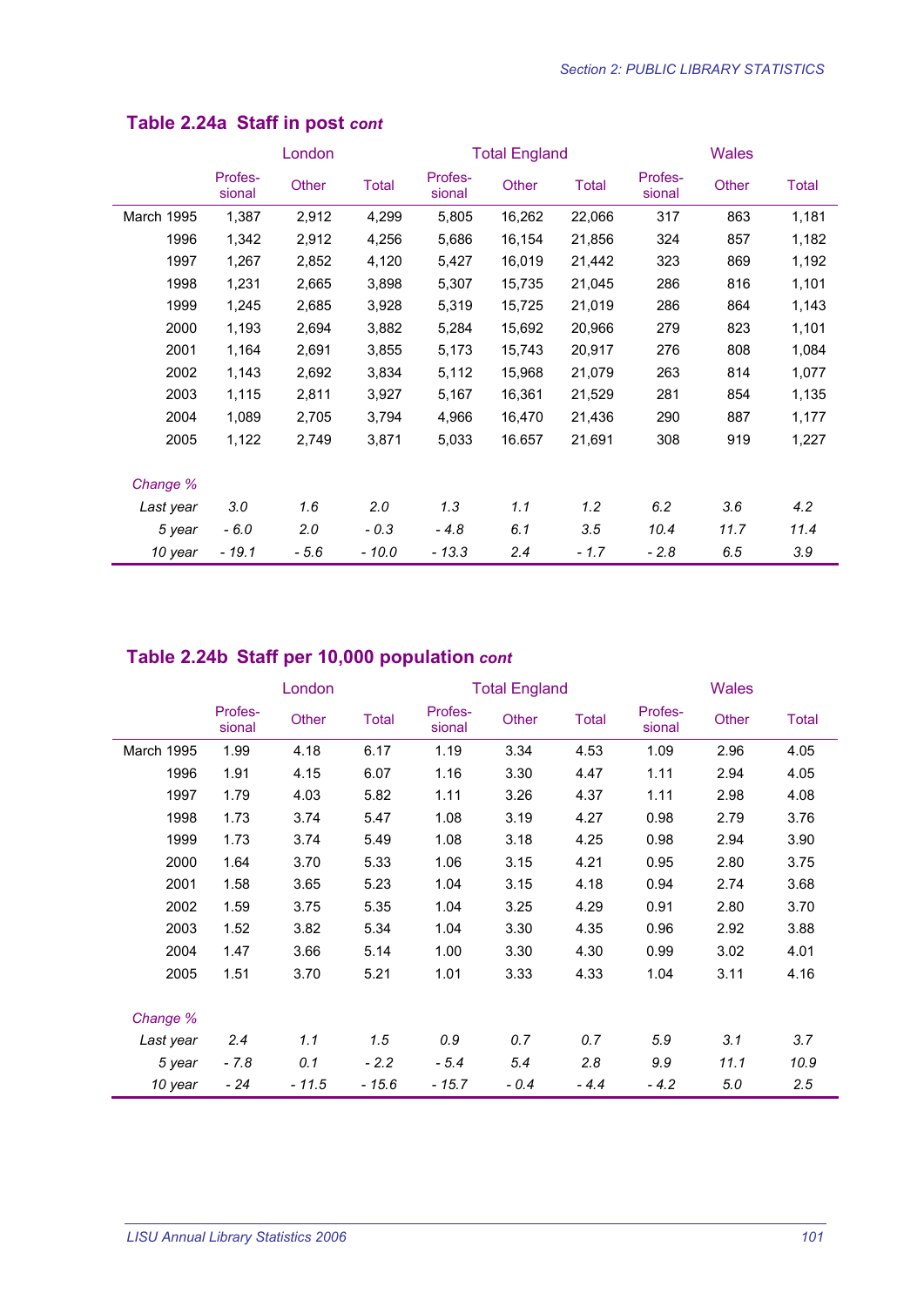|            |                   | Scotland |                       |                   | Northern Ireland |              | <b>Total UK</b>   |        |              |  |
|------------|-------------------|----------|-----------------------|-------------------|------------------|--------------|-------------------|--------|--------------|--|
|            | Profes-<br>sional | Other    | <b>Total</b><br>staff | Profes-<br>sional | Other            | <b>Total</b> | Profes-<br>sional | Other  | <b>Total</b> |  |
| March 1995 | 723               | 2,497    | 3,220                 | 153               | 662              | 815          | 6,999             | 20,283 | 27,281       |  |
| 1996       | 711               | 2,488    | 3,197                 | 152               | 652              | 804          | 6,873             | 20,151 | 27,040       |  |
| 1997       | 655               | 2,446    | 3,101                 | 146               | 632              | 778          | 6,552             | 19,966 | 26,513       |  |
| 1998       | 655               | 2,395    | 3,051                 | 140               | 602              | 742          | 6,388             | 19,548 | 25,938       |  |
| 1999       | 623               | 2,325    | 2,943                 | 138               | 615              | 753          | 6,366             | 19,529 | 25,858       |  |
| 2000       | 630               | 2,257    | 2,887                 | 142               | 584              | 726          | 6,335             | 19,356 | 25,680       |  |
| 2001       | 613               | 2,239    | 2,852                 | 145               | 630              | 775          | 6,208             | 19,420 | 25,628       |  |
| 2002       | 612               | 2,249    | 2,861                 | 141               | 639              | 780          | 6,127             | 19,669 | 25,797       |  |
| 2003       | 597               | 2,324    | 2,921                 | 140               | 635              | 775          | 6,184             | 20,174 | 26,359       |  |
| 2004       | 610               | 2,260    | 2,869                 | 144               | 660              | 804          | 6,010             | 20,276 | 26,286       |  |
| 2005       | 612               | 2,252    | 2,864                 | 146               | 666              | 812          | 6,100             | 20,494 | 26,594       |  |
| Change %   |                   |          |                       |                   |                  |              |                   |        |              |  |
| Last year  | 0.3               | $-0.4$   | $-0.2$                | 1.4               | 0.9              | 1.0          | 1.5               | 1.1    | 1.2          |  |
| 5 year     | $-2.9$            | $-0.2$   | $-0.8$                | 2.8               | 14.0             | 11.8         | $-3.7$            | 5.9    | 3.6          |  |
| 10 year    | $-15.4$           | $-9.8$   | - 11.1                | $-4.6$            | 0.6              | - 0.4        | $-12.8$           | 1.0    | $-2.5$       |  |

## **Table 2.24a Staff in post** *cont*

## **Table 2.24b Staff per 10,000 population** *cont*

|            |                   | Scotland |         |                   | Northern Ireland |        | <b>Total UK</b>   |        |              |
|------------|-------------------|----------|---------|-------------------|------------------|--------|-------------------|--------|--------------|
|            | Profes-<br>sional | Other    | Total   | Profes-<br>sional | Other            | Total  | Profes-<br>sional | Other  | <b>Total</b> |
| March 1995 | 1.41              | 4.86     | 6.27    | 0.94              | 4.07             | 5.01   | 1.20              | 3.47   | 4.67         |
| 1996       | 1.39              | 4.84     | 6.23    | 0.93              | 3.99             | 4.92   | 1.17              | 3.44   | 4.62         |
| 1997       | 1.28              | 4.77     | 6.05    | 0.88              | 3.80             | 4.68   | 1.11              | 3.40   | 4.51         |
| 1998       | 1.28              | 4.68     | 5.96    | 0.84              | 3.59             | 4.43   | 1.08              | 3.31   | 4.40         |
| 1999       | 1.22              | 4.54     | 5.75    | 0.82              | 3.64             | 4.46   | 1.08              | 3.30   | 4.37         |
| 2000       | 1.23              | 4.41     | 5.64    | 0.84              | 3.46             | 4.30   | 1.07              | 3.25   | 4.34         |
| 2001       | 1.20              | 4.38     | 5.58    | 0.85              | 3.71             | 4.57   | 1.04              | 3.25   | 4.29         |
| 2002       | 1.21              | 4.44     | 5.65    | 0.84              | 3.79             | 4.63   | 1.04              | 3.35   | 4.39         |
| 2003       | 1.18              | 4.58     | 5.75    | 0.82              | 3.74             | 4.57   | 1.04              | 3.41   | 4.45         |
| 2004       | 1.20              | 4.45     | 5.65    | 0.85              | 3.87             | 4.72   | 1.01              | 3.40   | 4.41         |
| 2005       | 1.20              | 4.41     | 5.61    | 0.85              | 3.89             | 4.75   | 1.02              | 3.42   | 4.44         |
| Change %   |                   |          |         |                   |                  |        |                   |        |              |
| Last year  | 0.0               | $-0.8$   | $-0.6$  | 0.9               | 0.5              | 0.6    | 1.0               | 0.6    | 0.7          |
| 5 year     | $-2.5$            | 0.1      | $-0.5$  | 1.5               | 12.6             | 10.4   | $-4.7$            | 5.2    | 2.5          |
| 10 year    | $-14.8$           | $-9.3$   | $-10.5$ | $-9.2$            | $-4.3$           | $-5.3$ | - 15.0            | $-1.4$ | - 4.9        |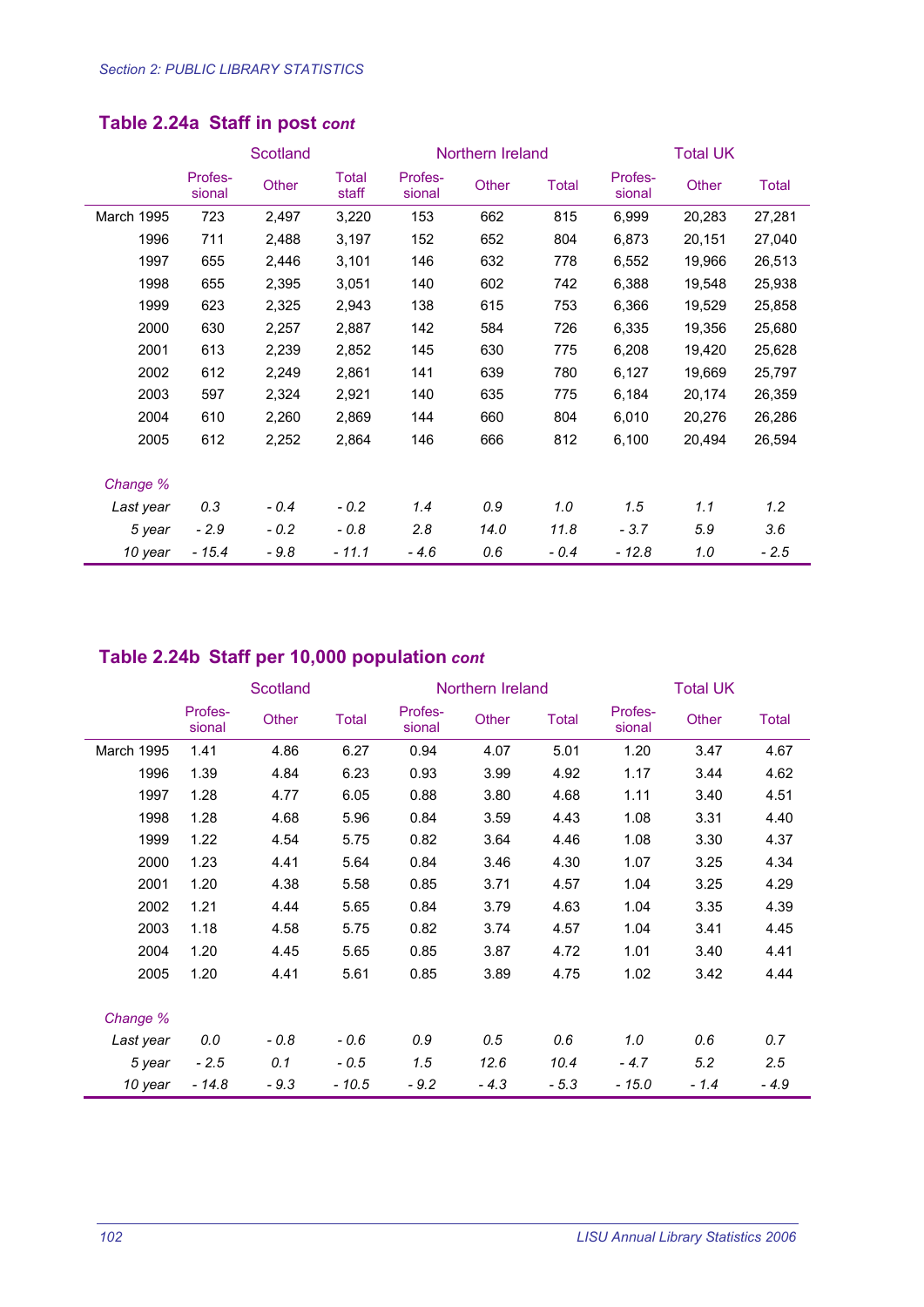# **Tables 2.25 - 2.28 Service points**

#### **Number of service points**

Table 2.25 *(pages 106-110)* shows the total number of service points in the UK, broken down by length of opening. CIPFA no longer reports on service points in institutions, which have been omitted from the table this year. 2004-05 has seen decreases in the total number of service points in all sectors except Wales where there was an increase of 3.2%. Northern Ireland has been worst hit with a decrease of almost 6% in the past year. Overall, during the past ten years, the total number of service points has decreased in every sector. Northern Ireland is the worst hit area with a decrease of 27%, which can be largely attributed to there now being no service points open for less than ten hours per week, compared to 41 in 1994-95. Encouragingly, in 2004-05 Scotland saw the only reduction in the number of service points open for more than 45 hours a week. In particular the English unitaries and the English counties saw their service points open 45 hours or more a week increase by 26% and 9% respectively, with an increase of 3.8% overall for the UK. If we look at those service points open for ten or more hours per week, numbers have remained relatively stable over the last ten years, with decreases throughout the UK ranging from 0.6% in Wales to 8.8% in London.

Within that subtotal, however, opening hours have been cut, although there are signs of this trend reversing. The total number of service points in the UK open for 60 or more hours per week has increased by 77% in the last ten years. This increase is largely due to increases of 26% and 46% in the two most recent years. The numbers of service points open between 30 and 45 hours per week and between 10 and 30 hours per week have decreased by 12% over ten years.

Whilst the description above is true for the UK as a whole, there are some notable differences between sectors. The number of service points open for more than 60 hours was relatively stable in Scotland, until 1998-99 when they experienced a dramatic cut from 33 to five service points with those opening hours. This was reduced in 1999-2000 to four, and further reduced in 2000-01 to three. 2000-05 has seen fluctuations, so that there are now four service points open for more than 60 hours.

There is an encouraging sign in England at least that opening hours are being extended in a small number of flagship libraries. The number of service points open for 60 hours or more per week increased from six to 11 in March 1999, and to 19 in March 2001. With four further increases in the most recent years, the figure stood at 69 in March 2005.

## **Service point hours**

Table 2.26 *(pages 110-111)* summarises the total service point hours open per week, calculated by multiplying the average weekly opening hours in each category by the number of service points in that category, and totalling for each authority. This gives only a broad overview, but shows that the decline in service availability up to 2000-01 has been reversed, with increases for the UK as a whole in each of the last four years. The picture is particularly encouraging in England and Wales, where public library service standards have been set for opening hours.

In all sectors of England, except London, the total service point hours open per week increased in the last year, with a decrease in Northern Ireland. Decreases in the per capita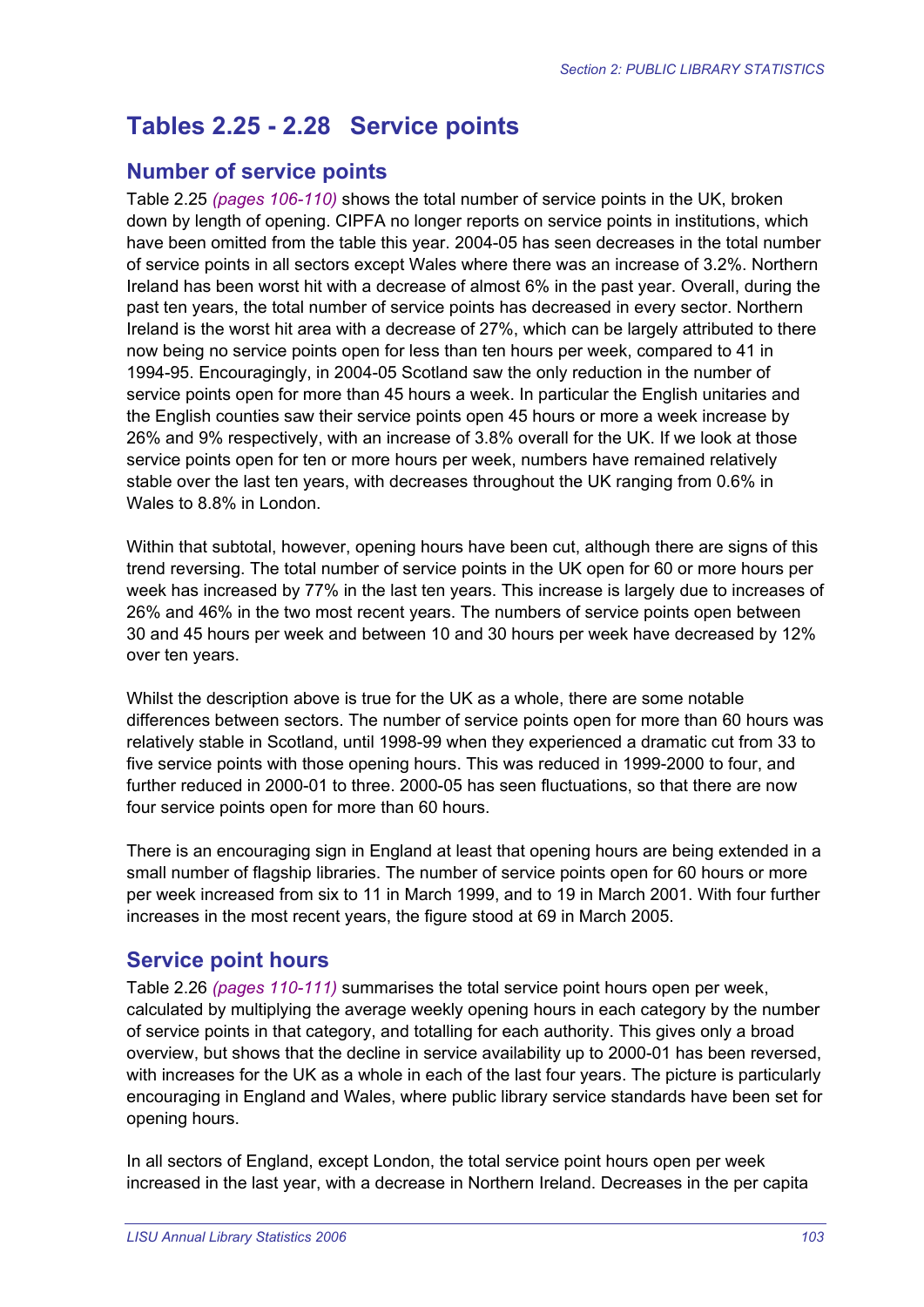figures were reported in all sectors of the UK except for the English unitaries, the metropolitan districts and Wales, with an average fall of 0.3% and 2.49 hours per week per 1,000 population. Opening hours are most generous in Scotland, Wales and Northern Ireland. This may reflect the geography of these regions, with large distances between villages and towns in remote areas, and consequent policies of maintaining small libraries opening on only one or two days per week to serve these populations.

## **Population per service point**

Table 2.27 *(page 112)* shows the variations in average population per service point, based on those service points open for ten or more hours per week, including mobiles. Service points in London have the greatest average population, and those in Wales and Scotland the lowest. The rate of increase is highest in London, where it is much higher than the increase in population *(shown in Table 5.1, page 170)* which was 6.6% over the last ten years. All sectors except Wales have seen increases in 2004-05.

## **Other statistics**

These include floor area, provision of electronic access, and details of the "busiest library" in each authority. In 2004-05 only one library was reported as having more than one million issues – Norfolk's Millennium library.

The number of static service points providing internet access was collected for the first time in 1996-97. Table 2.28 shows the estimated total number and average percentage of static service points open for ten hours or more per week which provide internet access in each sector, and illustrates the growing importance of this facility. Under the public library standards, all static service points in England and Wales were required to provide internet access to the public by the end of December 2002, and the table does illustrate a definite trend towards achieving this. On the 31 March 2005, 182 public library authorities (out of 208 – 88%) were providing internet access at all of their static service points open for ten or more hours per week.

Slight variations in the data published by CIPFA have resulted in the totals for the number of service points in 2004-05 given in Table 2.28 being an estimate only. This year the data give only the percentage of service points offering access to both the online catalogue and the internet, and this has been used to estimated the total number of service points with this provision. In previous years the number of service points with internet access has been included in the CIPFA *Actuals*. It is felt that the number of service points offering access to the internet without also providing access to the OPAC would be so small as not to affect the overall picture.

The public library standards also set targets for online OPAC access (all service points open ten or more hours per week in both England and Wales) and for the number of computer terminals available for public use. In total, there were 36,509 computer terminals available for public use in 2004-05. Changes in the data collected by CIPFA prevent any comparisons with previous years.

Fig 2.23 shows the number of computer terminals available for public use per 10,000 population, and there is considerable variation. One authority has been excluded from Fig 2.23 for reasons of clarity – the City of London. These figures cover all terminals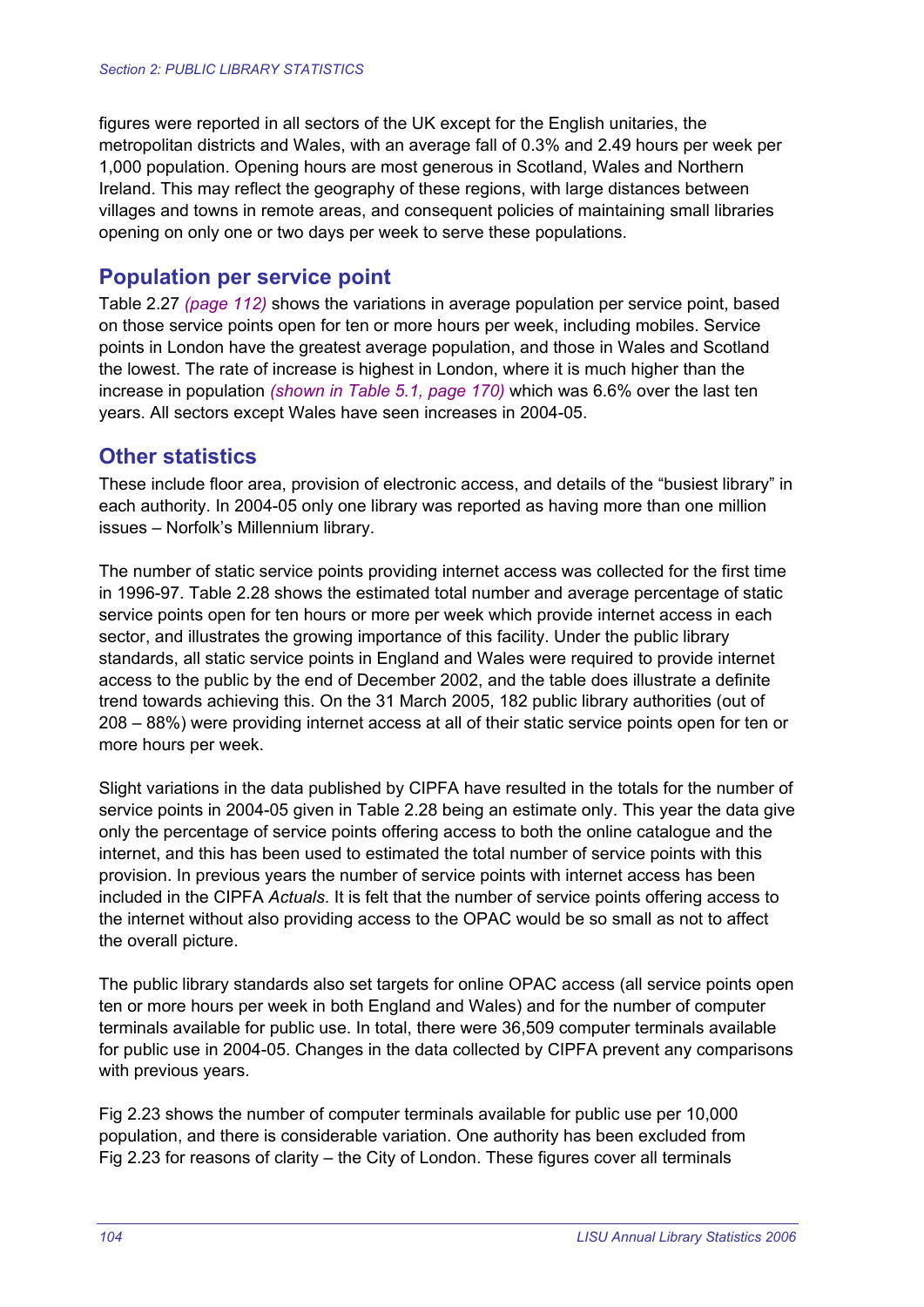available in public areas, with access to the library catalogue and the internet. Any authorities submitting a zero response for the number of terminals have also been omitted.

The standards set are six per 10,000 population in England, and seven per 10,000 population in Wales. There is clearly some way to go before these targets are met – Fig 2.23 shows around 57% of all authorities meeting them by March 2005 – but this area is one in which the figures change on an almost daily basis.



**Fig 2.23 Computer terminals per 10,000 population 2004-05**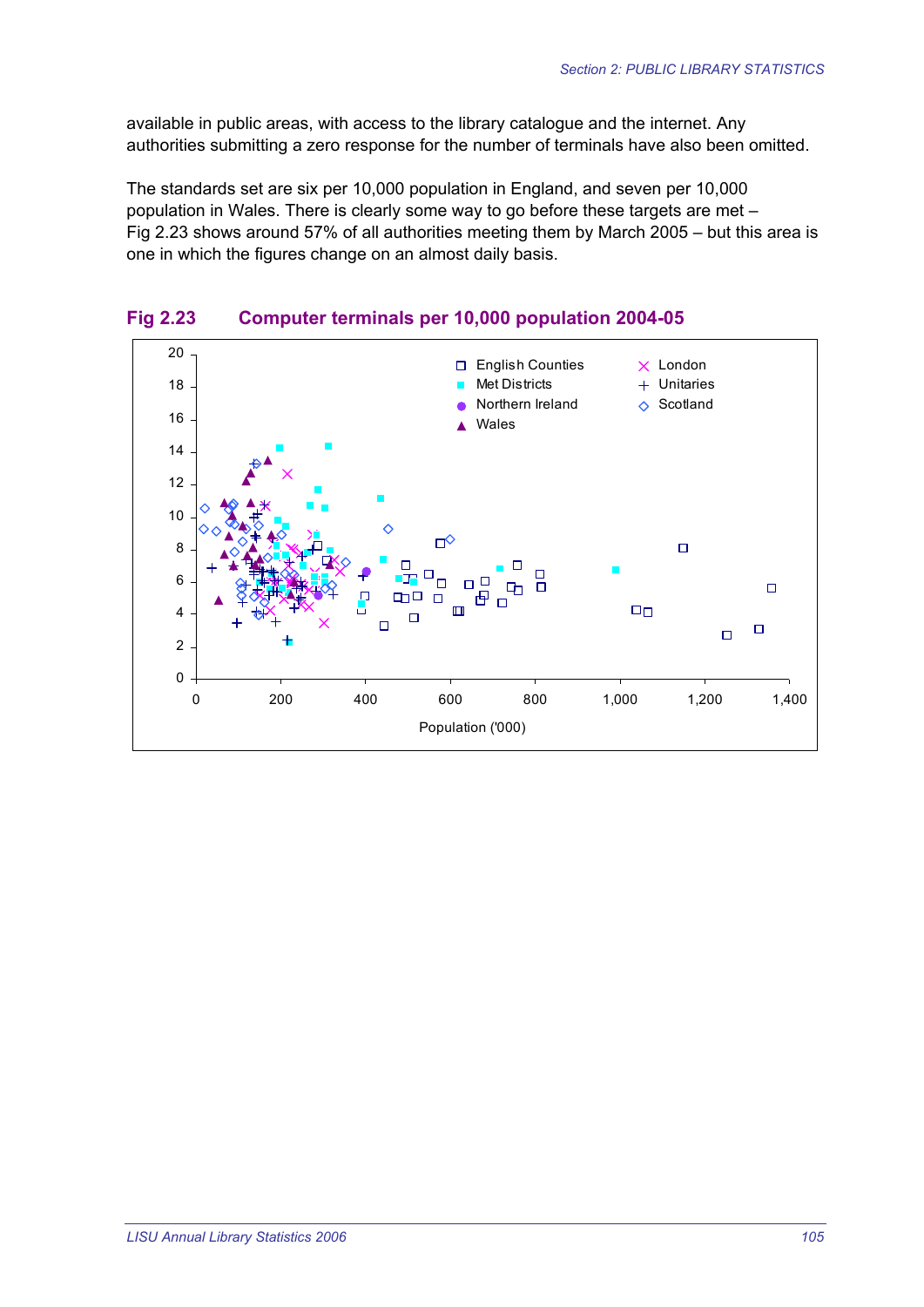| <b>English</b> |       | Hours open per week |        |           | <b>Mobile</b> | Sub-   | Open       | <b>Total</b> |
|----------------|-------|---------------------|--------|-----------|---------------|--------|------------|--------------|
| counties       | $60+$ | 45-59               | 30-44  | $10 - 29$ | libraries     | total  | $<$ 10 hrs |              |
| March 1995     |       | 260                 | 788    | 946       | 384           | 2,378  | 165        | 2,543        |
| 1996           |       | 250                 | 767    | 976       | 387           | 2,380  | 136        | 2,516        |
| 1997           |       | 222                 | 686    | 887       | 356           | 2,151  | 115        | 2,266        |
| 1998           |       | 201                 | 601    | 848       | 326           | 1,976  | 102        | 2,078        |
| 1999           | 3     | 167                 | 510    | 783       | 293           | 1,756  | 91         | 1,847        |
| 2000           | 3     | 178                 | 509    | 774       | 293           | 1,757  | 79         | 1,836        |
| 2001           | 3     | 187                 | 505    | 777       | 286           | 1,758  | 74         | 1,832        |
| 2002           | 5     | 197                 | 498    | 769       | 297           | 1,766  | 64         | 1,830        |
| 2003           | 5     | 248                 | 487    | 739       | 292           | 1,771  | 54         | 1,825        |
| 2004           | 14    | 278                 | 488    | 701       | 292           | 1,773  | 47         | 1,820        |
| 2005           | 19    | 299                 | 482    | 672       | 282           | 1,754  | 57         | 1,811        |
| Change %       |       |                     |        |           |               |        |            |              |
| Last year      | 36    | 7.6                 | $-1.3$ | $-4.1$    | $-3.4$        | $-1.1$ | 21         | $-0.5$       |
| 5 year         | 533   | 68                  | $-5.3$ | $-13.2$   | $-3.8$        | $-0.2$ | $-28$      | $-1.4$       |
| 10 year        | n/a   | n/a                 | n/a    | n/a       | n/a           | n/a    | n/a        | n/a          |

| Unitary <sup>(a)</sup> |                          | Hours open per week |           |         | <b>Mobile</b> | Sub-   | Open       | <b>Total</b> |
|------------------------|--------------------------|---------------------|-----------|---------|---------------|--------|------------|--------------|
| <b>authorities</b>     | $60+$                    | 45-59               | $30 - 44$ | $10-29$ | libraries     | total  | $<$ 10 hrs |              |
| March 1995             |                          |                     |           |         |               |        |            |              |
| 1996                   |                          |                     |           |         |               |        |            |              |
| 1997                   |                          | 20                  | 88        | 81      | 26            | 215    | 19         | 234          |
| 1998                   |                          | 38                  | 152       | 132     | 43            | 365    | 26         | 391          |
| 1999                   |                          | 57                  | 214       | 228     | 70            | 568    | 31         | 599          |
| 2000                   |                          | 57                  | 212       | 231     | 72            | 572    | 27         | 599          |
| 2001                   | $\overline{\phantom{a}}$ | 59                  | 210       | 230     | 74            | 573    | 29         | 602          |
| 2002                   | 1                        | 60                  | 210       | 228     | 72            | 571    | 26         | 597          |
| 2003                   | 4                        | 76                  | 211       | 216     | 69            | 576    | 16         | 592          |
| 2004                   | $\overline{7}$           | 83                  | 219       | 204     | 69            | 582    | 14         | 596          |
| 2005                   | 10                       | 103                 | 213       | 182     | 64            | 572    | 19         | 591          |
| Change %               |                          |                     |           |         |               |        |            |              |
| Last year              | 43                       | 24                  | $-2.7$    | $-10.8$ | $-7.2$        | $-1.7$ | 36         | $-0.8$       |
| 5 year                 | $\overline{\phantom{0}}$ | 81                  | 0.5       | $-21$   | $-11.1$       | 0.0    | - 30       | $-1.3$       |
| 10 year                | n/a                      | n/a                 | n/a       | n/a     | n/a           | n/a    | n/a        | n/a          |

(a) Unitary authorities were formerly part of the English counties. See Appendix C for details.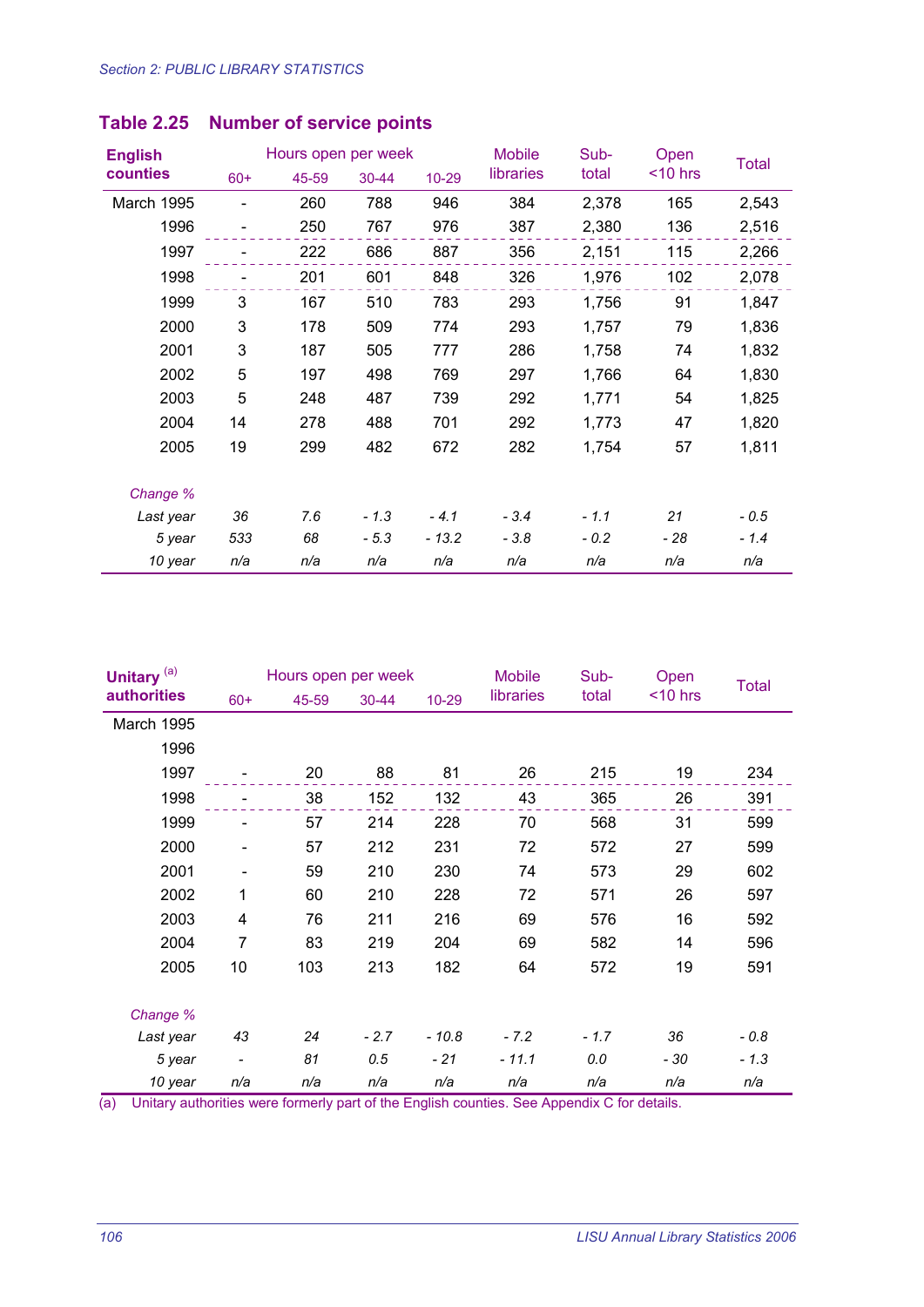| <b>Metropolitan</b> |                | Hours open per week |           |         | <b>Mobile</b> | Sub-   | Open       | <b>Total</b> |
|---------------------|----------------|---------------------|-----------|---------|---------------|--------|------------|--------------|
| districts           | $60+$          | 45-59               | $30 - 44$ | 10-29   | libraries     | total  | $<$ 10 hrs |              |
| <b>March 1995</b>   | 5              | 112                 | 355       | 286     | 72            | 830    | 17         | 847          |
| 1996                | 5              | 111                 | 349       | 275     | 72            | 812    | 23         | 835          |
| 1997                | 4              | 108                 | 346       | 273     | 72            | 803    | 20         | 823          |
| 1998                | $\overline{2}$ | 106                 | 348       | 258     | 71            | 785    | 29         | 814          |
| 1999                | 4              | 107                 | 343       | 250     | 71            | 775    | 28         | 803          |
| 2000                | 4              | 113                 | 335       | 246     | 72            | 770    | 26         | 796          |
| 2001                | 6              | 115                 | 328       | 241     | 72            | 769    | 27         | 796          |
| 2002                | 10             | 115                 | 331       | 242     | 72            | 770    | 25         | 795          |
| 2003                | 16             | 135                 | 321       | 229     | 71            | 772    | 20         | 792          |
| 2004                | 18             | 153                 | 305       | 228     | 70            | 774    | 19         | 793          |
| 2005                | 20             | 157                 | 311       | 213     | 64            | 765    | 20         | 785          |
|                     |                |                     |           |         |               |        |            |              |
| Change %            |                |                     |           |         |               |        |            |              |
| Last year           | 11.1           | 2.6                 | 2.0       | $-6.6$  | $-8.6$        | $-1.2$ | 5.3        | $-1.0$       |
| 5 year              | 400            | 39                  | $-7.2$    | $-13.4$ | $-11.1$       | $-0.6$ | - 23       | $-1.4$       |
| 10 year             | 300            | 40                  | $-12.4$   | $-26$   | $-11.1$       | - 7.8  | 17.6       | $-7.3$       |

| <b>London</b> |                | Hours open per week |        |           | <b>Mobile</b> | Sub-   | Open                     | <b>Total</b> |
|---------------|----------------|---------------------|--------|-----------|---------------|--------|--------------------------|--------------|
|               | $60+$          | 45-59               | 30-44  | $10 - 29$ | libraries     | total  | $<$ 10 hrs               |              |
| March 1995    | $\overline{2}$ | 112                 | 198    | 72        | 36            | 420    | 1                        | 421          |
| 1996          | 4              | 106                 | 206    | 64        | 37            | 417    | 1                        | 418          |
| 1997          | 3              | 113                 | 199    | 53        | 37            | 405    | 1                        | 406          |
| 1998          | 4              | 104                 | 177    | 85        | 36            | 406    | $\qquad \qquad$          | 406          |
| 1999          | 4              | 106                 | 175    | 86        | 34            | 405    |                          | 405          |
| 2000          | 4              | 110                 | 166    | 89        | 33            | 402    | $\qquad \qquad$          | 402          |
| 2001          | 10             | 108                 | 163    | 83        | 33            | 397    | $\overline{\phantom{0}}$ | 397          |
| 2002          | 12             | 121                 | 160    | 72        | 32            | 397    |                          | 397          |
| 2003          | 17             | 139                 | 149    | 56        | 30            | 391    | 1                        | 392          |
| 2004          | 12             | 169                 | 131    | 53        | 30            | 395    |                          | 395          |
| 2005          | 20             | 168                 | 133    | 39        | 23            | 383    | $\overline{\phantom{a}}$ | 383          |
| Change %      |                |                     |        |           |               |        |                          |              |
| Last year     | 67             | $-0.6$              | 1.5    | - 26      | - 23          | $-3.0$ |                          | $-3.0$       |
| 5 year        | 400            | 53                  | - 19.9 | - 56      | $-3.8$        | $-4.7$ |                          | $-4.7$       |
| 10 year       | 900            | 50                  | - 33   | - 46      | - 27          | $-8.8$ |                          | $-9.0$       |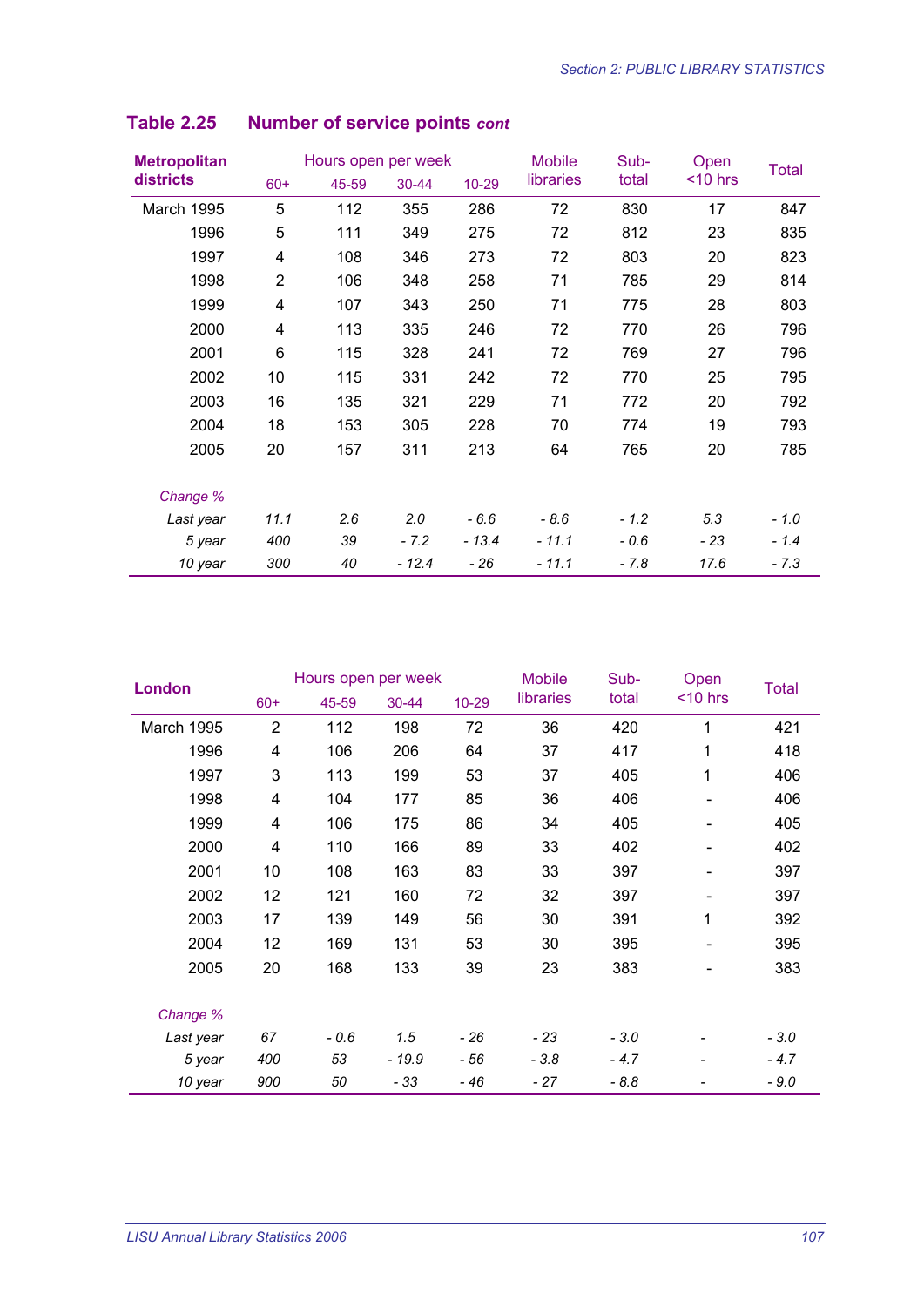| <b>Total</b>   |                | Hours open per week |           |           | <b>Mobile</b> | Sub-   | Open       | <b>Total</b> |
|----------------|----------------|---------------------|-----------|-----------|---------------|--------|------------|--------------|
| <b>England</b> | $60+$          | 45-59               | $30 - 44$ | $10 - 29$ | libraries     | total  | $<$ 10 hrs |              |
| March 1995     | 7              | 484                 | 1,341     | 1,304     | 492           | 3,628  | 183        | 3,811        |
| 1996           | 9              | 467                 | 1,322     | 1,315     | 496           | 3,609  | 160        | 3,769        |
| 1997           | $\overline{7}$ | 463                 | 1,319     | 1,294     | 491           | 3,574  | 155        | 3,729        |
| 1998           | 6              | 449                 | 1,278     | 1,323     | 476           | 3,532  | 157        | 3,689        |
| 1999           | 11             | 437                 | 1,242     | 1,347     | 468           | 3,504  | 150        | 3,654        |
| 2000           | 11             | 458                 | 1,222     | 1,340     | 470           | 3,501  | 132        | 3,633        |
| 2001           | 19             | 469                 | 1,206     | 1,331     | 465           | 3,497  | 130        | 3,627        |
| 2002           | 28             | 493                 | 1,199     | 1,311     | 473           | 3,504  | 115        | 3,619        |
| 2003           | 42             | 598                 | 1,168     | 1,240     | 462           | 3,510  | 91         | 3,601        |
| 2004           | 51             | 683                 | 1,143     | 1,186     | 461           | 3,524  | 80         | 3,604        |
| 2005           | 69             | 727                 | 1,139     | 1,106     | 433           | 3,474  | 96         | 3,570        |
| Change %       |                |                     |           |           |               |        |            |              |
| Last year      | 35             | 6.4                 | $-0.3$    | $-6.7$    | $-6.1$        | $-1.4$ | 20         | $-0.9$       |
| 5 year         | 527            | 59                  | $-6.8$    | $-17.5$   | $-7.9$        | $-0.8$ | - 27       | $-1.7$       |
| 10 year        | 886            | 50                  | - 15.1    | $-15.2$   | - 12.0        | $-4.2$ | - 48       | $-6.3$       |

| <b>Wales</b> |                          | Hours open per week |           |           | <b>Mobile</b> | Sub-   | Open       | <b>Total</b> |
|--------------|--------------------------|---------------------|-----------|-----------|---------------|--------|------------|--------------|
|              | $60+$                    | 45-59               | $30 - 44$ | $10 - 29$ | libraries     | total  | $<$ 10 hrs |              |
| March 1995   |                          | 35                  | 108       | 144       | 58            | 345    | 45         | 390          |
| 1996         | $\overline{\phantom{a}}$ | 36                  | 107       | 137       | 59            | 339    | 51         | 390          |
| 1997         | $\overline{\phantom{a}}$ | 37                  | 100       | 142       | 71            | 350    | 47         | 397          |
| 1998         | $\overline{\phantom{a}}$ | 43                  | 95        | 136       | 70            | 344    | 46         | 390          |
| 1999         |                          | 45                  | 95        | 135       | 70            | 345    | 45         | 390          |
| 2000         | 3                        | 44                  | 93        | 134       | 70            | 344    | 44         | 388          |
| 2001         | 3                        | 44                  | 94        | 133       | 65            | 339    | 41         | 380          |
| 2002         | 3                        | 47                  | 93        | 131       | 67            | 341    | 39         | 380          |
| 2003         | 5                        | 52                  | 91        | 126       | 70            | 344    | 35         | 379          |
| 2004         | 5                        | 57                  | 87        | 125       | 65            | 339    | 37         | 376          |
| 2005         | 5                        | 58                  | 85        | 129       | 66            | 343    | 35         | 388          |
| Change %     |                          |                     |           |           |               |        |            |              |
| Last year    | 0.0                      | 1.8                 | $-2.3$    | 3.2       | 1.5           | 1.2    | $-5.4$     | 3.2          |
| 5 year       | 67                       | 32                  | $-8.6$    | $-3.7$    | $-5.7$        | $-0.3$ | $-12$      | 0.0          |
| 10 year      |                          | 66                  | - 21      | $-10.4$   | 13.8          | $-0.6$ | - 22       | $-0.5$       |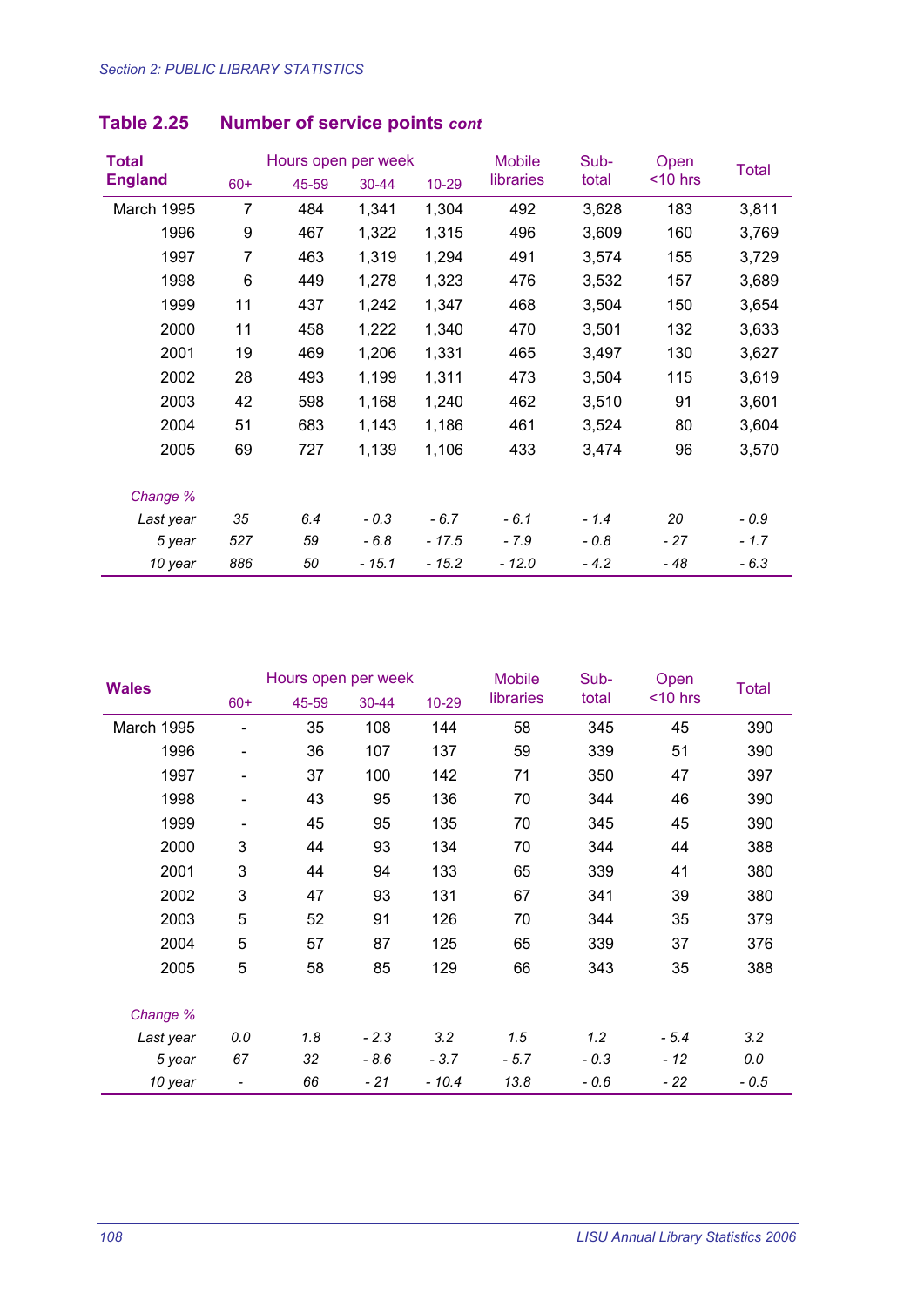| <b>Scotland</b> |       | Hours open per week |           |           | <b>Mobile</b> | Sub-   | Open       | Total   |
|-----------------|-------|---------------------|-----------|-----------|---------------|--------|------------|---------|
|                 | $60+$ | 45-59               | $30 - 44$ | $10 - 29$ | libraries     | total  | $<$ 10 hrs |         |
| March 1995      | 37    | 161                 | 144       | 190       | 106           | 638    | 125        | 763     |
| 1996            | 34    | 167                 | 144       | 189       | 103           | 637    | 120        | 757     |
| 1997            | 33    | 169                 | 141       | 188       | 98            | 629    | 119        | 748     |
| 1998            | 33    | 158                 | 151       | 186       | 93            | 621    | 68         | 689     |
| 1999            | 5     | 182                 | 157       | 185       | 93            | 622    | 65         | 687     |
| 2000            | 4     | 183                 | 159       | 188       | 94            | 628    | 64         | 692     |
| 2001            | 3     | 168                 | 171       | 180       | 94            | 616    | 42         | 658     |
| 2002            | 6     | 168                 | 166       | 179       | 93            | 611    | 41         | 652     |
| 2003            | 7     | 168                 | 161       | 184       | 91            | 612    | 43         | 655     |
| 2004            | 6     | 168                 | 170       | 176       | 84            | 604    | 37         | 641     |
| 2005            | 4     | 143                 | 169       | 191       | 77            | 584    | 35         | 619     |
| Change %        |       |                     |           |           |               |        |            |         |
| Last year       | $-33$ | $-14.9$             | $-0.6$    | 8.5       | $-8.3$        | $-3.3$ | $-5.4$     | $-3.4$  |
| 5 year          | 0.0   | - 22                | 6.3       | 1.6       | - 18.1        | $-7.0$ | - 45       | $-10.5$ |
| 10 year         | - 89  | $-11.2$             | 17.4      | 0.5       | - 27          | - 8.5  | - 72       | $-18.9$ |

| <b>Northern</b> |       | Hours open per week |           |           | <b>Mobile</b> | Sub-   | Open                         | <b>Total</b> |
|-----------------|-------|---------------------|-----------|-----------|---------------|--------|------------------------------|--------------|
| <b>Ireland</b>  | $60+$ | 45-59               | $30 - 44$ | $10 - 29$ | libraries     | total  | $<$ 10 hrs                   |              |
| March 1995      |       | 25                  | 50        | 51        | 36            | 162    | 41                           | 203          |
| 1996            |       | 25                  | 50        | 52        | 36            | 163    | 34                           | 197          |
| 1997            |       | 24                  | 51        | 52        | 36            | 163    | 34                           | 197          |
| 1998            |       | 24                  | 51        | 51        | 34            | 160    |                              | 160          |
| 1999            |       | 24                  | 52        | 50        | 33            | 159    | $\overline{\phantom{a}}$     | 159          |
| 2000            |       | 24                  | 53        | 48        | 32            | 157    | $\qquad \qquad \blacksquare$ | 157          |
| 2001            |       | 25                  | 51        | 50        | 32            | 158    | $\overline{\phantom{0}}$     | 158          |
| 2002            |       | 25                  | 51        | 50        | 32            | 158    | $\qquad \qquad \blacksquare$ | 158          |
| 2003            |       | 27                  | 51        | 47        | 33            | 158    | $\overline{\phantom{a}}$     | 158          |
| 2004            | -     | 27                  | 51        | 47        | 32            | 157    | $\overline{\phantom{a}}$     | 157          |
| 2005            |       | 29                  | 51        | 54        | 14            | 148    | $\qquad \qquad \blacksquare$ | 148          |
| Change %        |       |                     |           |           |               |        |                              |              |
| Last year       | -     | 7.4                 | 0.0       | 14.9      | - 56          | $-5.7$ |                              | $-5.7$       |
| 5 year          | ۰     | 21                  | $-3.8$    | 12.5      | - 56          | $-5.7$ |                              | $-5.7$       |
| 10 year         | -     | 16.0                | 0.0       | 5.9       | - 61          | $-8.6$ |                              | - 27         |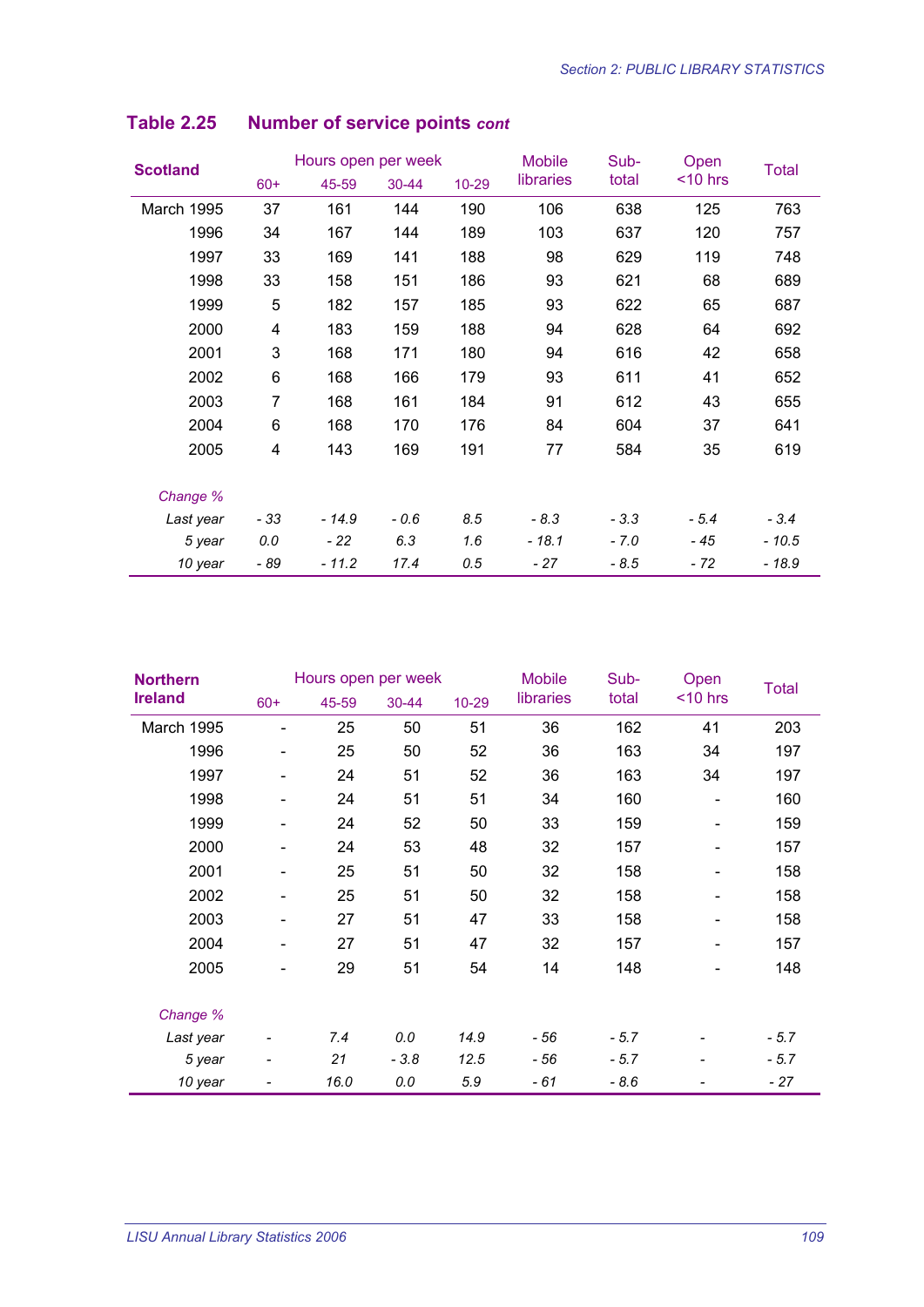| <b>Total UK</b> |       | Hours open per week |           |           | <b>Mobile</b> | Sub-   | Open       | Total  |
|-----------------|-------|---------------------|-----------|-----------|---------------|--------|------------|--------|
|                 | $60+$ | 45-59               | $30 - 44$ | $10 - 29$ | libraries     | total  | $<$ 10 hrs |        |
| March 1995      | 44    | 705                 | 1,643     | 1,689     | 692           | 4,773  | 394        | 5,167  |
| 1996            | 43    | 695                 | 1,623     | 1,693     | 694           | 4,748  | 365        | 5,113  |
| 1997            | 40    | 693                 | 1,611     | 1,676     | 696           | 4,716  | 355        | 5,071  |
| 1998            | 39    | 674                 | 1,575     | 1,696     | 673           | 4,657  | 271        | 4,928  |
| 1999            | 16    | 688                 | 1,546     | 1,717     | 664           | 4,630  | 260        | 4,890  |
| 2000            | 18    | 709                 | 1,527     | 1,710     | 666           | 4,630  | 240        | 4,870  |
| 2001            | 25    | 706                 | 1,522     | 1,694     | 656           | 4,610  | 213        | 4,823  |
| 2002            | 37    | 733                 | 1,509     | 1,671     | 665           | 4,614  | 195        | 4,809  |
| 2003            | 54    | 845                 | 1,471     | 1,597     | 656           | 4,624  | 169        | 4,793  |
| 2004            | 62    | 935                 | 1,451     | 1,534     | 642           | 4,624  | 154        | 4,778  |
| 2005            | 78    | 957                 | 1,444     | 1,480     | 590           | 4,549  | 166        | 4,715  |
| Change %        |       |                     |           |           |               |        |            |        |
| Last year       | 26    | 2.4                 | $-0.5$    | $-3.5$    | $-8.1$        | $-1.6$ | 7.8        | $-1.3$ |
| 5 year          | 333   | 35                  | $-5.4$    | $-13.5$   | $-11.4$       | $-1.7$ | - 31       | $-3.2$ |
| 10 year         | 77    | 36                  | $-12.1$   | $-12.4$   | - 14.7        | $-4.7$ | - 58       | $-8.7$ |

#### **Table 2.26 Service point hours open per week**

|           |              | <b>English counties</b> |              | Unitary authorities <sup>(a)</sup> | Metropolitan districts |                         |
|-----------|--------------|-------------------------|--------------|------------------------------------|------------------------|-------------------------|
|           | <b>Total</b> | per 1,000<br>population | <b>Total</b> | per 1,000<br>population            | <b>Total</b>           | per 1,000<br>population |
| 1994-95   | 69,384       | 2.27                    |              |                                    | 27,198                 | 2.43                    |
| 95-96     | 68,667       | 2.24                    |              |                                    | 26,261                 | 2.35                    |
| 96-97     | 61,478       | 2.19                    | 6,555        | 2.40                               | 25,824                 | 2.31                    |
| 97-98     | 55,947       | 2.17                    | 11,314       | 2.19                               | 25,193                 | 2.26                    |
| 98-99     | 49,643       | 2.17                    | 17,131       | 2.07                               | 25,145                 | 2.26                    |
| 1999-2000 | 49,378       | 2.14                    | 17,165       | 2.07                               | 25,124                 | 2.26                    |
| 2000-01   | 49,496       | 2.14                    | 17,047       | 2.05                               | 25,113                 | 2.26                    |
| $01 - 02$ | 49,892       | 2.17                    | 17,154       | 2.10                               | 26,058                 | 2.41                    |
| $02 - 03$ | 50,818       | 2.20                    | 17,654       | 2.15                               | 25,942                 | 2.39                    |
| 03-04     | 52,978       | 2.28                    | 18,557       | 2.24                               | 26,468                 | 2.42                    |
| 04-05     | 53,064       | 2.27                    | 18,816       | 2.26                               | 26,858                 | 2.45                    |
|           |              |                         |              |                                    |                        |                         |
| Change %  |              |                         |              |                                    |                        |                         |
| Last year | 0.2          | $-0.4$                  | 1.4          | 1.1                                | 1.5                    | 1.2                     |
| 5 year    | 7.5          | 5.9                     | 9.6          | 9.4                                | 6.9                    | 8.6                     |
| 10 year   | n/a          | n/a                     | n/a          | n/a                                | $-1.3$                 | 0.9                     |

(a) Unitary authorities were formerly part of the English counties. See Appendix C for details.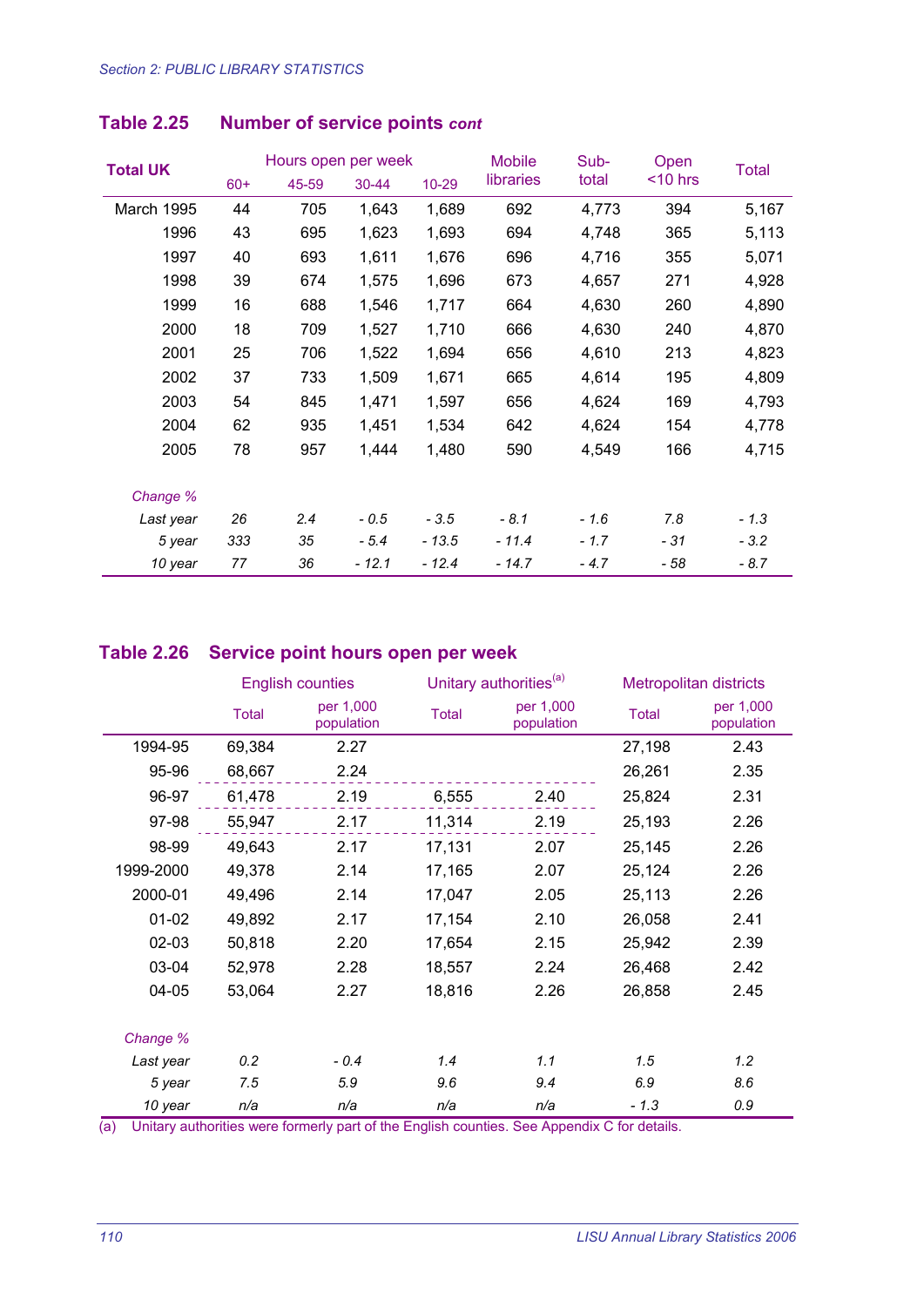|           |        | London                  |              | <b>Total England</b><br><b>Wales</b> |        |                         |
|-----------|--------|-------------------------|--------------|--------------------------------------|--------|-------------------------|
|           | Total  | per 1,000<br>population | <b>Total</b> | per 1,000<br>population              | Total  | per 1,000<br>population |
| 1994-95   | 15,770 | 2.26                    | 112,352      | 2.31                                 | 9,441  | 3.24                    |
| 95-96     | 15,728 | 2.24                    | 110,656      | 2.26                                 | 9,560  | 3.28                    |
| 96-97     | 15,524 | 2.19                    | 109,381      | 2.23                                 | 9,617  | 3.29                    |
| 97-98     | 15,049 | 2.11                    | 107,503      | 2.18                                 | 9,597  | 3.28                    |
| 98-99     | 15,105 | 2.10                    | 107,024      | 2.16                                 | 9,510  | 3.24                    |
| 1999-2000 | 14,880 | 2.04                    | 106,547      | 2.14                                 | 9,646  | 3.28                    |
| 2000-01   | 15,155 | 2.06                    | 106,811      | 2.14                                 | 9,630  | 3.27                    |
| $01 - 02$ | 15,510 | 2.16                    | 108,614      | 2.21                                 | 9,646  | 3.32                    |
| $02 - 03$ | 15,659 | 2.13                    | 110,073      | 2.22                                 | 9,841  | 3.37                    |
| 03-04     | 16,338 | 2.21                    | 114,341      | 2.29                                 | 9,742  | 3.32                    |
| 04-05     | 16,119 | 2.17                    | 114,857      | 2.29                                 | 10,152 | 3.44                    |
| Change %  |        |                         |              |                                      |        |                         |
| Last year | $-1.3$ | $-1.9$                  | 0.5          | 0.0                                  | 4.2    | 3.7                     |
| 5 year    | 8.3    | 6.2                     | 7.8          | 7.0                                  | 5.2    | 4.7                     |
| 10 year   | 2.2    | $-4.1$                  | 2.2          | $-0.6$                               | 7.5    | 6.1                     |

#### **Table 2.26 Service point hours open per week** *cont*

|           |              | <b>Scotland</b>         |              | Northern Ireland        |              | <b>Total UK</b>         |  |  |
|-----------|--------------|-------------------------|--------------|-------------------------|--------------|-------------------------|--|--|
|           | <b>Total</b> | per 1,000<br>population | <b>Total</b> | per 1,000<br>population | <b>Total</b> | per 1,000<br>population |  |  |
| 1994-95   | 21,899       | 4.27                    | 4,978        | 3.06                    | 148,670      | 2.55                    |  |  |
| 95-96     | 21,776       | 4.24                    | 5,078        | 3.11                    | 147,070      | 2.51                    |  |  |
| 96-97     | 21,230       | 4.14                    | 5,072        | 3.05                    | 145,300      | 2.47                    |  |  |
| 97-98     | 20,786       | 4.06                    | 4,968        | 2.97                    | 142,854      | 2.42                    |  |  |
| 98-99     | 20,414       | 3.99                    | 4,936        | 2.92                    | 141,884      | 2.40                    |  |  |
| 1999-2000 | 20,746       | 4.05                    | 4,952        | 2.93                    | 141,891      | 2.40                    |  |  |
| 2000-01   | 20,111       | 3.93                    | 5,037        | 2.97                    | 141,589      | 2.37                    |  |  |
| $01 - 02$ | 20,109       | 3.97                    | 5,036        | 2.99                    | 143,405      | 2.44                    |  |  |
| $02 - 03$ | 20,137       | 3.97                    | 5,097        | 3.00                    | 145,148      | 2.45                    |  |  |
| 03-04     | 19,530       | 3.84                    | 5,086        | 2.99                    | 148,699      | 2.50                    |  |  |
| 04-05     | 19,029       | 3.73                    | 4,923        | 2.88                    | 148,961      | 2.49                    |  |  |
| Change %  |              |                         |              |                         |              |                         |  |  |
| Last year | $-2.6$       | $-3.0$                  | $-3.2$       | $-3.6$                  | 0.2          | $-0.3$                  |  |  |
| 5 year    | $-8.3$       | $-8.0$                  | - 0.6        | $-1.9$                  | 5.0          | 3.9                     |  |  |
| 10 year   | $-13.1$      | $-12.6$                 | $-1.1$       | $-6.0$                  | 0.2          | $-2.2$                  |  |  |

'Service point hours open per week' is calculated as the total hours for which service points are open in a normal week, excluding institutions and those open less than 10 hours per week, including mobiles.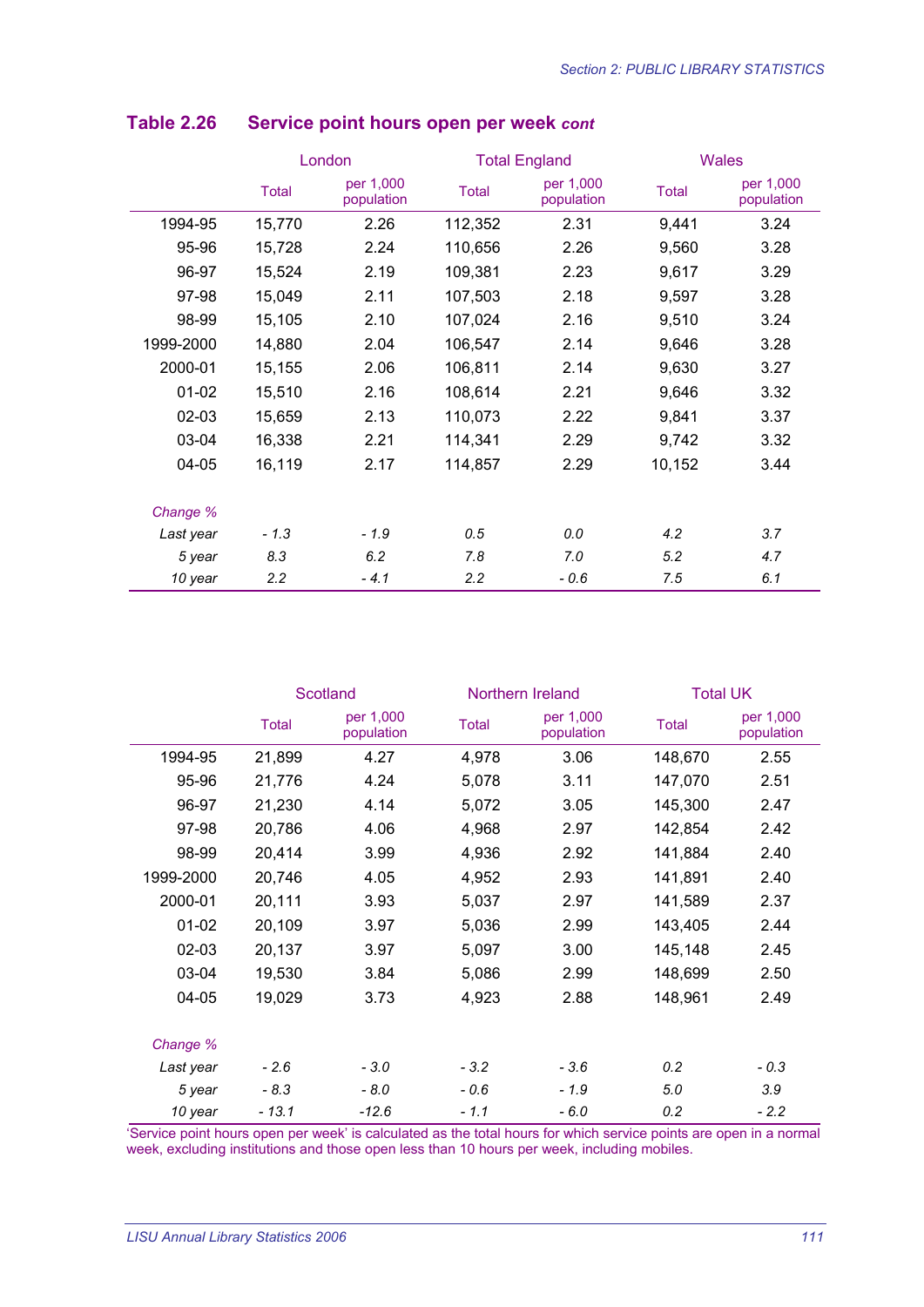|            | English<br>counties | <b>Unitary</b><br>authorities <sup>(a)</sup> | Metropolitan<br>districts | London | <b>Total</b><br>England |
|------------|---------------------|----------------------------------------------|---------------------------|--------|-------------------------|
| March 1995 | 12,849              |                                              | 13,488                    | 16,588 | 13,428                  |
| 1996       | 12,904              |                                              | 13,772                    | 16,804 | 13,550                  |
| 1997       | 13,065              | 12,697                                       | 13,923                    | 17,467 | 13,735                  |
| 1998       | 13,075              | 14,172                                       | 14,207                    | 17,542 | 13,953                  |
| 1999       | 13,024              | 14,589                                       | 14,385                    | 17,747 | 14,125                  |
| 2000       | 13,112              | 14,503                                       | 14,459                    | 18,122 | 14,211                  |
| 2001       | 13,178              | 14,518                                       | 14,480                    | 18,577 | 14,296                  |
| 2002       | 13,005              | 14,318                                       | 14,054                    | 18,065 | 14,023                  |
| 2003       | 13,046              | 14,267                                       | 14,065                    | 18,801 | 14,111                  |
| 2004       | 13,116              | 14,238                                       | 14,115                    | 18,703 | 14,147                  |
| 2005       | 13,336              | 14,537                                       | 14,322                    | 19,397 | 14,419                  |
| Change %   |                     |                                              |                           |        |                         |
| Last year  | 1.7                 | 2.1                                          | 1.5                       | 3.7    | 1.9                     |
| 5 year     | 1.7                 | 0.2                                          | - 0.9                     | 7.0    | 1.5                     |
| 10 year    | n/a                 | n/a                                          | 6.2                       | 16.9   | 7.4                     |

#### **Table 2.27 Population per service point**

(a) Unitary authorities were formerly part of the English counties. See Appendix C for details.

|                   | <b>Wales</b> | Scotland | <b>Northern</b><br>Ireland | Total<br><b>UK</b> |
|-------------------|--------------|----------|----------------------------|--------------------|
| <b>March 1995</b> | 8,443        | 8,045    | 10,032                     | 12,233             |
| 1996              | 8,604        | 8,063    | 10,019                     | 12,339             |
| 1997              | 8,346        | 8,153    | 10,204                     | 12,468             |
| 1998              | 8,509        | 8,249    | 10,468                     | 12,671             |
| 1999              | 8,503        | 8,232    | 10,620                     | 12,794             |
| 2000              | 8,538        | 8,152    | 10,754                     | 12,850             |
| 2001              | 8,691        | 8,303    | 10,746                     | 12,962             |
| 2002              | 8,526        | 8,289    | 10,674                     | 12,743             |
| 2003              | 8,493        | 8,297    | 10,738                     | 12,808             |
| 2004              | 8,667        | 8,411    | 10,845                     | 12,884             |
| 2005              | 8,608        | 8,734    | 11,557                     | 13,158             |
| Change %          |              |          |                            |                    |
| Last year         | $-0.7$       | 3.8      | 6.6                        | 2.1                |
| 5 year            | 0.8          | 7.1      | 7.5                        | 2.4                |
| 10 year           | 1.9          | 8.6      | 15.2                       | 7.6                |

Change in population: England: last year +0.5%, over 5 years +0.7%, over 10 years +2.8% UK: last year +0.5%, over 5 years +0.6%, over 10 years +2.5%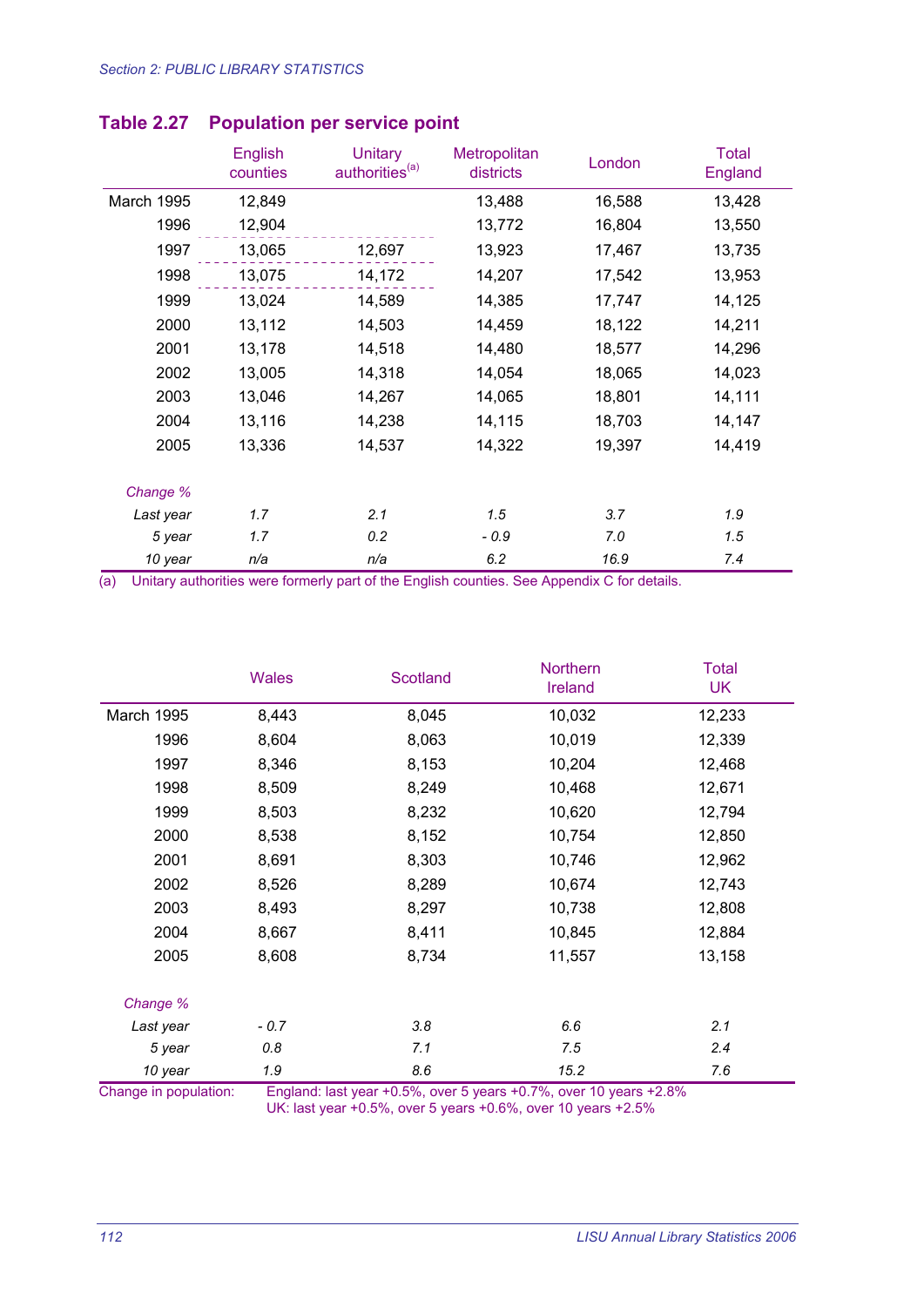|           | English<br>Unitary<br>authorities <sup>(a)</sup><br>counties |     |                           | Metropolitan<br>districts |                           | London |                           | <b>Total</b><br>England |                           |     |
|-----------|--------------------------------------------------------------|-----|---------------------------|---------------------------|---------------------------|--------|---------------------------|-------------------------|---------------------------|-----|
|           | <b>Estimated</b><br>total                                    | %   | <b>Estimated</b><br>total | %                         | <b>Estimated</b><br>total | %      | <b>Estimated</b><br>total | %                       | <b>Estimated</b><br>total | %   |
| 1997-98   | 222                                                          | 13  | 28                        | 9                         | 91                        | 13     | 57                        | 16                      | 398                       | 13  |
| 98-99     | 462                                                          | 32  | 160                       | 32                        | 197                       | 28     | 112                       | 30                      | 931                       | 31  |
| 1999-2000 | 863                                                          | 59  | 267                       | 53                        | 344                       | 49     | 197                       | 53                      | 1,671                     | 55  |
| 2000-01   | 1,050                                                        | 71  | 347                       | 70                        | 439                       | 63     | 264                       | 73                      | 2,100                     | 69  |
| $01 - 02$ | 1,244                                                        | 85  | 373                       | 75                        | 518                       | 74     | 281                       | 77                      | 2,416                     | 80  |
| $02 - 03$ | 1,444                                                        | 98  | 487                       | 96                        | 686                       | 98     | 349                       | 97                      | 2,966                     | 97  |
| 03-04     | 1,467                                                        | 99  | 508                       | 99                        | 699                       | 99     | 359                       | 98                      | 3,033                     | 99  |
| 04-05     | 1,467                                                        | 100 | 505                       | 99                        | 701                       | 100    | 359                       | 100                     | 3,032                     | 100 |
| Change %  |                                                              |     |                           |                           |                           |        |                           |                         |                           |     |
| Last year | 0.0                                                          |     | $-0.6$                    |                           | 0.3                       |        | 0.0                       |                         | 0.0                       |     |
| 5 year    | 70                                                           |     | 89                        |                           | 104                       |        | 82                        |                         | 81                        |     |
| 10 year   | n/a                                                          |     | n/a                       |                           | n/a                       |        | n/a                       |                         | n/a                       |     |

## **Table 2.28 Service points offering internet access**

|           |                           | <b>Wales</b><br>Scotland |                           | Northern Ireland |                           |     | <b>Total UK</b>           |    |
|-----------|---------------------------|--------------------------|---------------------------|------------------|---------------------------|-----|---------------------------|----|
|           | <b>Estimated</b><br>total | %                        | <b>Estimated</b><br>total | %                | <b>Estimated</b><br>total | %   | <b>Estimated</b><br>total | %  |
| 1997-98   | 36                        | 13                       | 85                        | 16               | 10                        | 8   | 529                       | 13 |
| 98-99     | 98                        | 36                       | 166                       | 31               | 18                        | 14  | 1,213                     | 31 |
| 1999-2000 | 161                       | 59                       | 318                       | 60               | 27                        | 22  | 2,177                     | 55 |
| 2000-01   | 189                       | 69                       | 329                       | 63               | 55                        | 44  | 2,673                     | 68 |
| $01 - 02$ | 219                       | 80                       | 350                       | 68               | 65                        | 52  | 3,050                     | 77 |
| $02 - 03$ | 253                       | 92                       | 511                       | 98               | 102                       | 82  | 3,832                     | 97 |
| 03-04     | 265                       | 97                       | 509                       | 98               | 103                       | 82  | 3,910                     | 98 |
| 04-05     | 274                       | 99                       | 499                       | 98               | 134                       | 100 | 3,939                     | 99 |
| Change %  |                           |                          |                           |                  |                           |     |                           |    |
| Last year | 3.4                       |                          | $-2.0$                    |                  | 30                        |     | 0.7                       |    |
| 5 year    | 70                        |                          | 57                        |                  | 396                       |     | 81                        |    |
| 10 year   | n/a                       |                          | n/a                       |                  | n/a                       |     | n/a                       |    |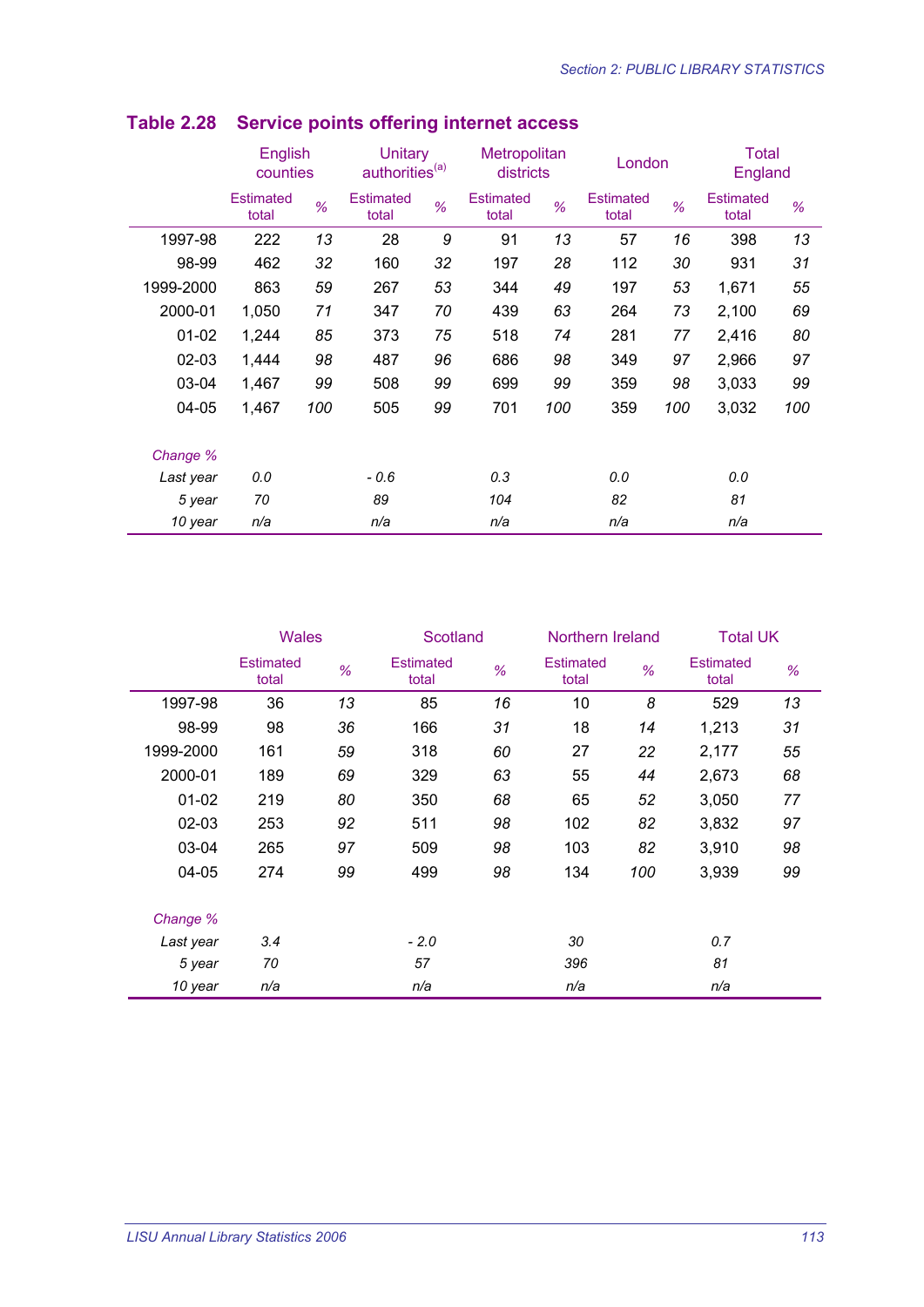# **Tables 2.29 – 2.32 Public library user surveys**

The data that have been covered so far in this section provide important indicators for library managers and allow authorities to see how they fare compared to other authorities in their sectors, and to the UK as a whole. However, another relevant aspect for library managers is that of public library use, users and user satisfaction. Some national survey work has been done by CIPFA and some summary results are presented here.

In 1995, CIPFA launched PLUS – a standard for the undertaking of user surveys in public libraries in the UK – and the majority of library authorities have joined the scheme. The figures provided here are taken from surveys of adult library users, and cover the years 1997 to 2004, during which time the number of authorities carrying out the surveys has increased dramatically. For the first time this year, CIPFA have included the results for individual authorities in their report. For the purpose of this section the aggregated results for the UK have been used to give an overall picture of public library use in the UK. Some figures from the PLUS scheme are now included in the *CIPFA Public Library Statistics Actuals* and have been used to set public library standards relating to user satisfaction in both England and Wales.

The PLUS range of products has increased, to encompass surveys of children, users of electronic services, and schools library services. Some reports are available on the IPF website http://www.ipfmarketresearch.net/. IPF maintains a national archive of their members' results and further information may be obtained from Jonathan Gordon at IPF.

Summary data here are taken from the surveys of adult users – these have become well established. Table 2.29 *(page 116)* gives a demographic profile of adult public library visitors for the UK as a whole, taken from the results of the CIPFA PLUS surveys. These surveys are of adult library visitors only, hence the relatively low proportion of visitors recorded in the 0-14 age group. A separate series of surveys is conducted for children, and it is hoped to include some summary figures from these in the future.

There is no apparent trend in the gender profile of visitors, although over half have been female in each year of the report. The age profile of adult public library users appeared to be increasing – until 1999, 58% of users were aged under 55, compared to just 51% in 2003. However, 2004 has seen this increase again to 54%, while the proportion aged 75 and over has fallen to 11%.

Table 2.30 *(page 116)* shows what adult library users did during their visit. No results are available for 2002 due to changes in the presentation of the PLUS report. A number of new categories were introduced following revision of the questionnaire in 2001. The most popular activity has remained that of borrowing books, although 2001 saw a sharp drop in the proportion of visitors doing this. Figures on computer use were collected for the first time in 2001, and the proportion of visitors doing this has increased to 14.0% in 2004. However, a note of caution is raised, as 15.8% of users stated they used the internet on their visit, indicating that some users selected one or the other activity rather than both.

Fig 2.24 illustrates the number of items borrowed by adult library users. It can be estimated that the average visitor who borrowed items took home a total of three. Librarians should be monitoring such figures with interest.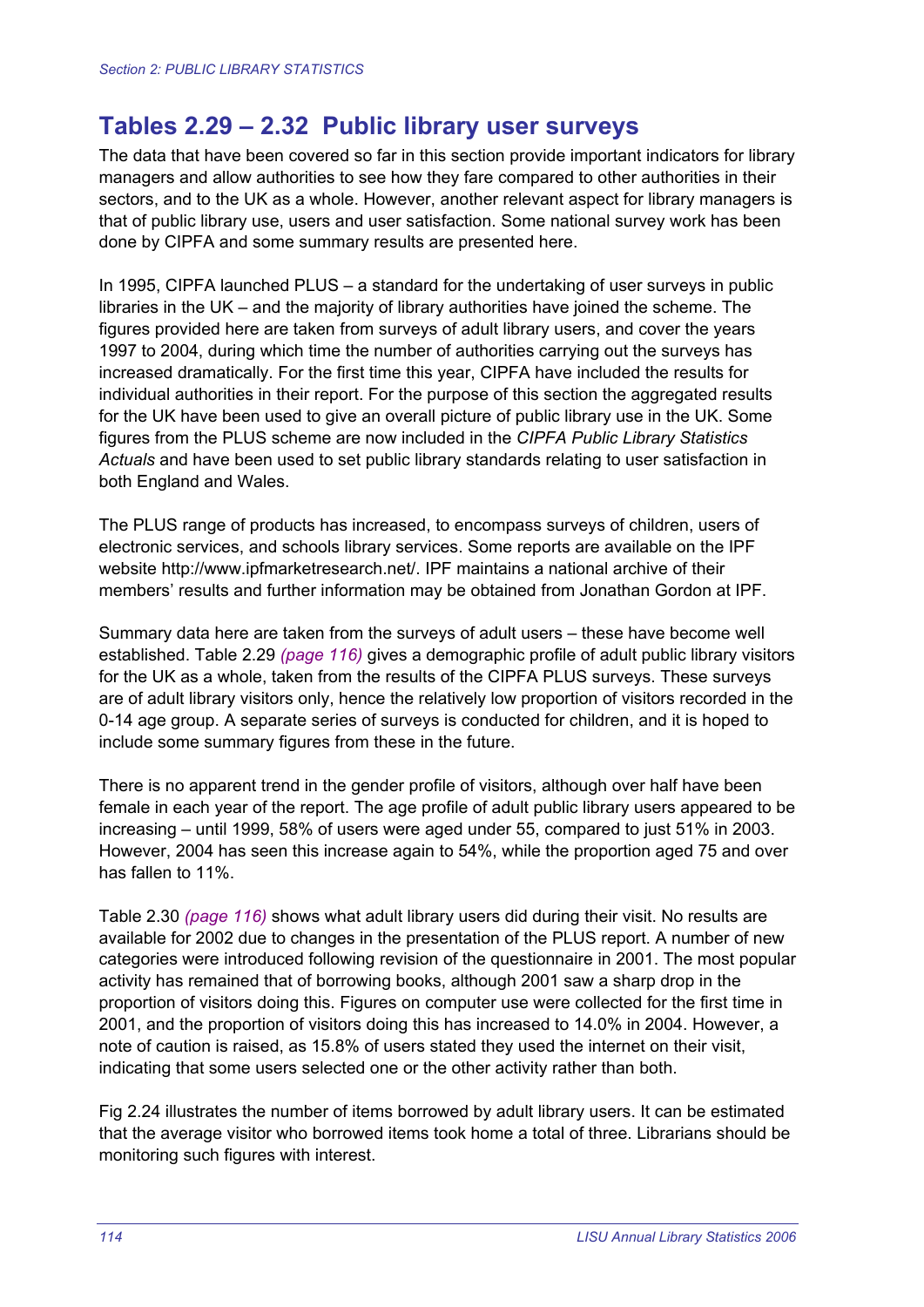

**Fig 2.24 Proportion of adult library users borrowing items** 

Figures for 2002 are unaudited Figures for 1997-2000 relate to books only

Table 2.31 *(page 117)* analyses whether or not adults who entered the library looking for a specific book, or seeking certain information, were able to obtain it. These aspects of satisfaction are covered by the public library standards, whose targets are 65% of visitors to be successful in obtaining specific books, and 75% to succeed in obtaining information, for both England and Wales. 2001 saw a fall in both proportions for the UK average, this was followed by an increase in 2002 but decreases in the proportion of users able to find a book in the two most recent years. However, this is still at a slightly higher level than in 2001. It should be remembered that this is a survey of library users. Those who have been consistently unable to find what they wanted are likely to be former users, and so not included in the survey.

Table 2.32 *(page 117)* concerns user satisfaction, and the proportion rating certain aspects of the library as "good" or "very good". The aspects rated range from the hours of opening to the services provided for children. The wording of some of the questions was changed and new areas were introduced to the survey in 2001. The highest ratings received are for staff helpfulness – 96.9% think this "good" or "very good" – and for staff knowledge and expertise (94.9%). These two aspects were covered by the original public library standards, where the targets are set at 95% rating them "good" or "very good" for England and Wales.

In general, for those aspects of the service where the questionnaire has not changed, there have been increases in levels of satisfaction. It is of interest to note that just over 93% of respondents rated the service as "good" or "very good" overall, when only two (of the 15 items) achieved this level of satisfaction in 2004. This overall satisfaction measure is included in the public library service standards, with a target of 94% rating the service "good" or "very good".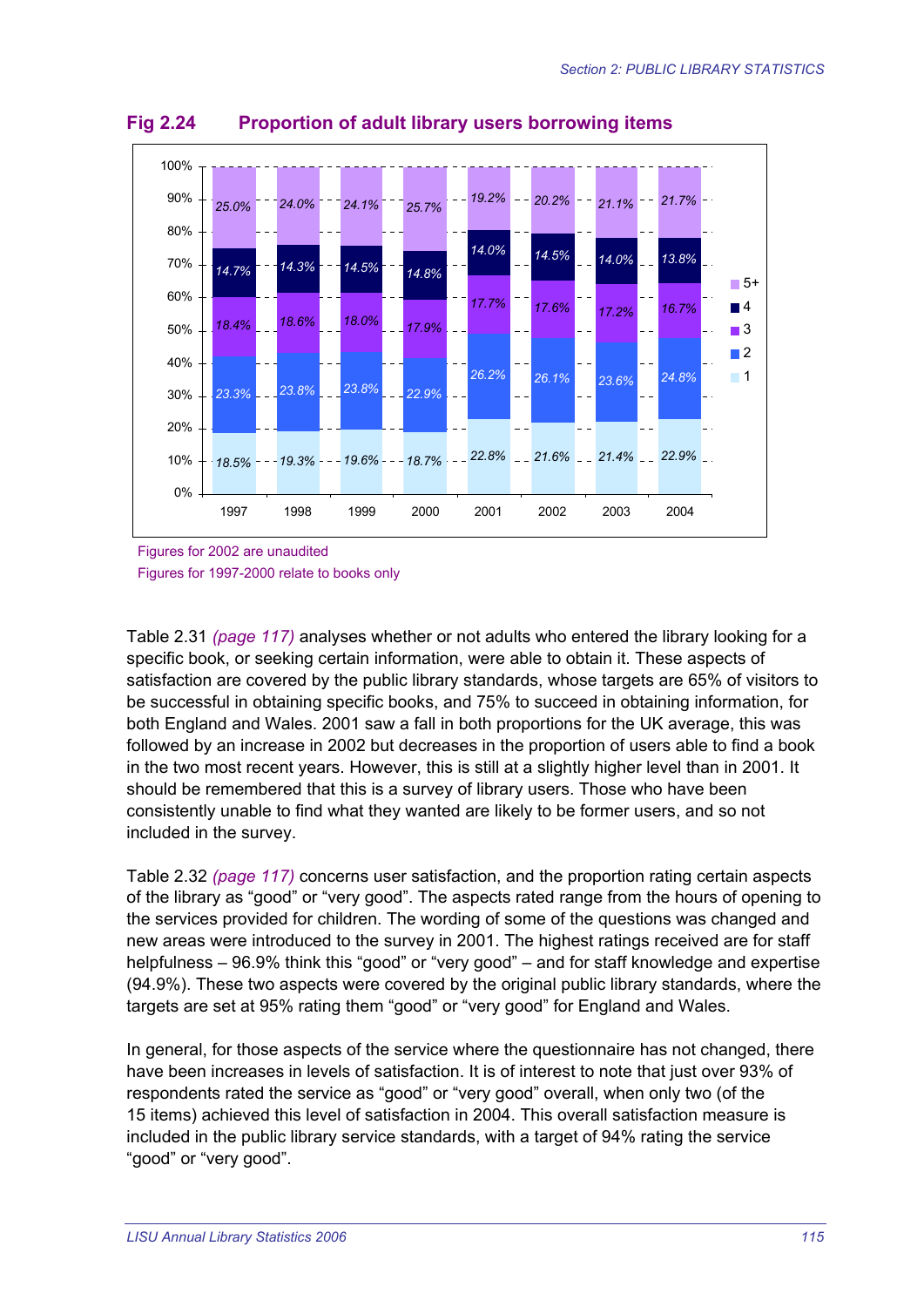|           | 1997 | 1998 | 1999 | 2000 | 2001 | $2002 *$ | 2003 | 2004 |
|-----------|------|------|------|------|------|----------|------|------|
| Male      | 40.5 | 41.1 | 40.4 | 40.2 | 41.1 | 38.9     | 38.0 | 41.7 |
| Female    | 59.5 | 58.9 | 59.6 | 59.8 | 58.9 | 61.1     | 62.0 | 58.3 |
| $0 - 14$  | 1.6  | 1.5  | 1.7  | 1.2  | 1.8  | 1.4      | 0.9  | 0.8  |
| $15 - 19$ | 5.7  | 4.4  | 5.2  | 3.9  | 4.8  | 3.2      | 3.2  | 3.3  |
| $20 - 24$ | 4.8  | 4.8  | 5.1  | 4.2  | 5.4  | 5.0      | 4.9  | 5.9  |
| 25-34     | 12.2 | 13.6 | 13.0 | 11.3 | 12.6 | 12.3     | 12.5 | 13.1 |
| 35-44     | 17.7 | 17.9 | 18.4 | 17.6 | 17.3 | 17.4     | 17.2 | 16.7 |
| 45-54     | 16.6 | 16.1 | 15.7 | 16.2 | 15.4 | 14.5     | 14.0 | 14.3 |
| 55-64     | 14.5 | 14.8 | 14.8 | 16.0 | 15.6 | 16.5     | 16.3 | 17.1 |
| 65-74     | 18.0 | 17.9 | 17.0 | 19.4 | 17.4 | 18.3     | 18.7 | 18.1 |
| 75 & over | 8.9  | 9.1  | 9.2  | 10.2 | 9.8  | 11.4     | 12.3 | 10.8 |

#### **Table 2.29 Demographics of adult public library visitors (whole UK) (%)**

Source: CIPFA PLUS Archive

\* Figures for 2002 are unaudited

#### **Table 2.30 Activities undertaken by library visitors (whole UK) (%)**

|                                         | 1997 | 1998 | 1999 | 2000 | 2001 | 2002* | 2003 | 2004 |
|-----------------------------------------|------|------|------|------|------|-------|------|------|
| Borrow/return books                     | 77.6 | 76.7 | 74.2 | 75.4 | 70.3 | n/a   | 72.8 | 70.0 |
| <b>Browse</b>                           | 27.4 | 30.3 | 29.9 | 29.7 | 33.9 | n/a   | 27.6 | 29.6 |
| Seek information/ find something<br>out | 22.2 | 22.1 | 22.9 | 21.8 | 23.3 | n/a   | 20.9 | 22.1 |
| Read newspapers/magazines               | 13.2 | 14.5 | 13.8 | 13.2 | 12.7 | n/a   | 12.4 | 13.5 |
| Borrow/return videos                    | 5.3  | 6.8  | 8.4  | 8.4  | 7.2  | n/a   | 7.7  | 6.8  |
| Sit to study or work                    | 6.9  | 6.7  | 7.7  | 7.3  | 9.1  | n/a   | 8.5  | 10.4 |
| Used a computer                         |      |      |      |      | 6.2  | n/a   | 11.5 | 14.0 |
| Used the internet                       |      |      |      |      | 6.1  | n/a   | 13.3 | 15.8 |
| Borrow/return cassettes                 | 6.6  | 6.6  | 7.0  | 6.3  | 5.8  | n/a   | 6.2  | 6.3  |
| Use the photocopier                     | 6.2  | 5.7  | 6.0  | 5.9  | 5.8  | n/a   | 6.6  | 6.8  |
| Borrow/return CDs                       | 4.2  | 4.0  | 4.9  | 4.7  | 5.7  | n/a   | 5.0  | 7.1  |
| See exhibition or event                 | 3.1  | 3.1  | 2.9  | 2.8  | 1.6  | n/a   | 2.2  | 2.6  |
| Borrow/return DVDs                      |      |      |      |      | 1.2  | n/a   | 3.4  | 5.2  |
| Borrow/return CD-ROM                    |      |      |      |      | 0.7  | n/a   | 0.8  | 7.1  |
| Something else                          | 5.0  | 6.5  | 7.8  | 9.7  | 7.1  | n/a   | 7.7  | 7.5  |

Source: CIPFA PLUS Archive

\* Changes in the presentation of the 2002 report mean that these data could not be presented for that year.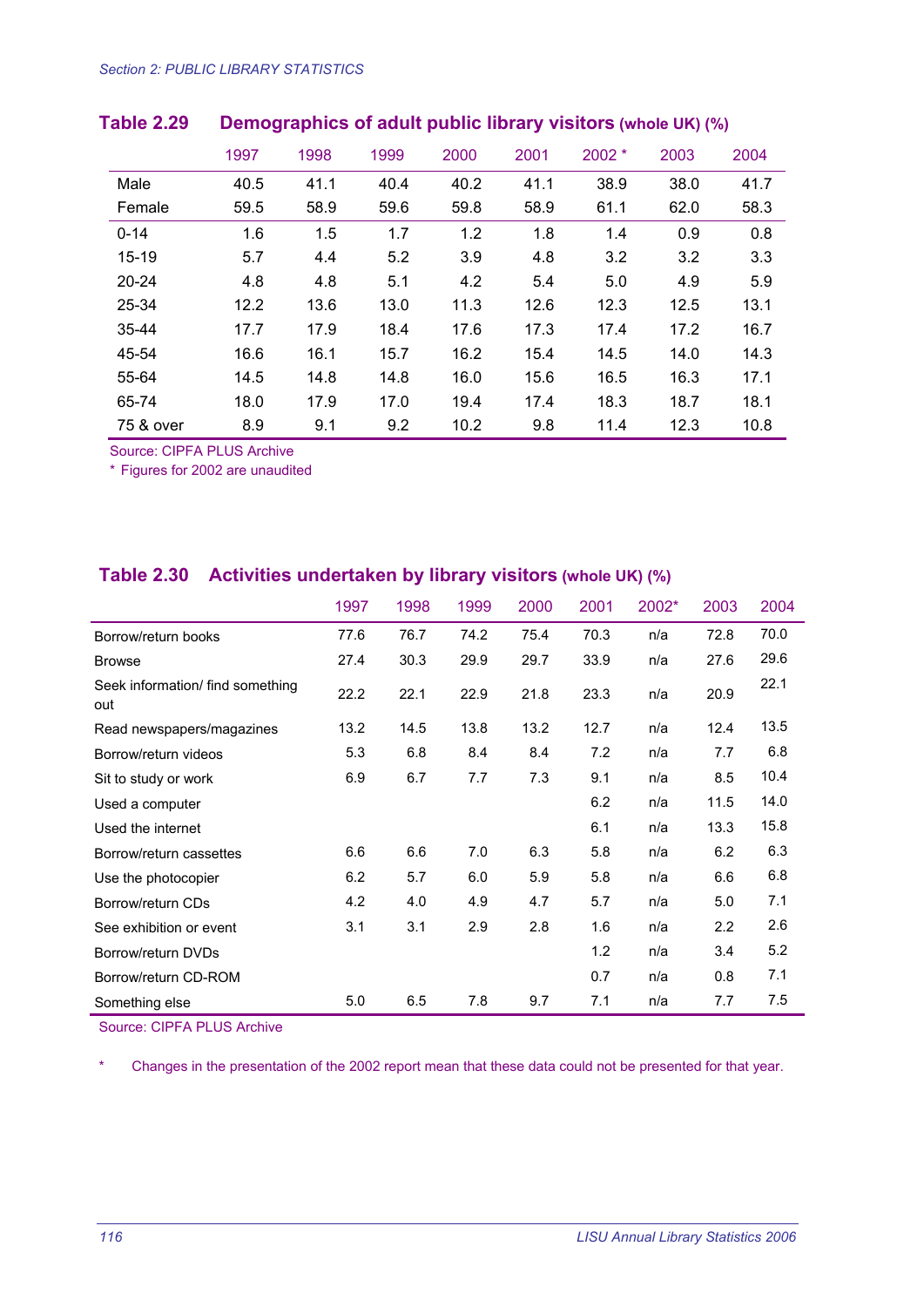|                    |      | .    |      |      |           |           |           |           |  |  |  |  |  |  |
|--------------------|------|------|------|------|-----------|-----------|-----------|-----------|--|--|--|--|--|--|
|                    | 1997 | 1998 | 1999 | 2000 | 2001      | 2002      | 2003      | 2004      |  |  |  |  |  |  |
| <b>Book</b>        |      |      |      |      |           |           |           |           |  |  |  |  |  |  |
| Yes                | 54.8 | 56.5 | 58.6 | 57.5 | 52.9      | 56.7      | 55.7      | 53.3      |  |  |  |  |  |  |
| No                 | 38.5 | 36.3 | 34.0 | 31.0 | 47.1      | 43.3      | 44.3      | 46.7      |  |  |  |  |  |  |
| Reserved           | 6.6  | 7.2  | 7.4  | 11.5 | Not asked | Not asked | Not asked | Not asked |  |  |  |  |  |  |
| <b>Information</b> |      |      |      |      |           |           |           |           |  |  |  |  |  |  |
| Yes                | 71.8 | 72.3 | 72.4 | 76.3 | 67.5      | 71.7      | 70.8      | 71.0      |  |  |  |  |  |  |
| Yes in part        | 14.0 | 14.3 | 14.8 | 13.0 | 19.2      | 16.3      | 16.8      | 16.9      |  |  |  |  |  |  |
| No                 | 14.3 | 13.4 | 12.8 | 10.8 | 13.3      | 12.1      | 12.4      | 12.0      |  |  |  |  |  |  |

#### **Table 2.31 Percentage of users who were able to find a book/information (whole UK) (%)**

Source: CIPFA PLUS Archive

#### **Table 2.32 Percentage of visitors rating library services "good" or "very good" (whole UK) (%)**

|                                      | 1997 | 1998 | 1999 | 2000 | 2001                     | 2002 | 2003 | 2004 |
|--------------------------------------|------|------|------|------|--------------------------|------|------|------|
| Staff helpfulness                    | 94.5 | 94.5 | 94.8 | 96.2 | 95.5                     | 97.5 | 97.1 | 96.9 |
| Staff knowledge and expertise        | 91.6 | 91.5 | 92.0 | 94.1 | 92.8                     | 95.7 | 95.1 | 94.9 |
| Reference / information<br>provision | 78.9 | 76.8 | 77.1 | 79.1 |                          |      |      |      |
| Information and enquiry services     |      |      |      |      | 90.0                     | 92.5 | 92.3 | 92.6 |
| Time spent waiting for service       | 84.9 | 86.6 | 86.5 | 89.7 | 88.4                     | 93.2 | 92.2 | 91.2 |
| Ease of access inside the library    |      |      |      |      | 87.9                     | 88.8 | 89.6 | 91.3 |
| Ease of access entering building     |      |      |      |      | 87.3                     | 86.3 | 88.6 | 91.0 |
| Condition of library inside          |      |      |      |      | 86.2                     | 88.0 | 88.4 | 89.7 |
| Services for children                | 85.5 | 84.9 | 85.2 | 86.9 | 84.5                     | 87.1 | 87.4 | 87.6 |
| Guiding / signs                      | 78.0 | 78.2 | 78.0 | 81.2 | 76.5                     | 80.6 | 80.7 | 79.1 |
| Condition of library outside         |      |      |      |      | 75.5                     | 75.2 | 77.3 | 80.8 |
| Layout and arrangement               | 78.4 | 78.3 | 77.9 | 81.7 | 75.1                     | 80.4 | 79.9 | 79.7 |
| Computers                            |      |      |      |      | 73.5                     | 81.7 | 85.3 | 85.7 |
| Range of materials                   | 68.8 | 67.0 | 66.0 | 68.2 | $\overline{\phantom{a}}$ |      |      |      |
| Books and other materials            |      |      |      |      | 73.4                     | 74.2 | 75.6 | 78.2 |
| Hours of opening                     | 77.5 | 76.6 | 78.9 | 80.2 | 71.1                     | 67.3 | 72.6 | 78.8 |
| Provision of seating and tables      |      |      |      |      | 69.1                     | 74.2 | 73.6 | 74.9 |
| Overall                              |      |      |      |      | 90.0                     | 92.1 | 92.7 | 93.4 |

Source: CIPFA PLUS Archive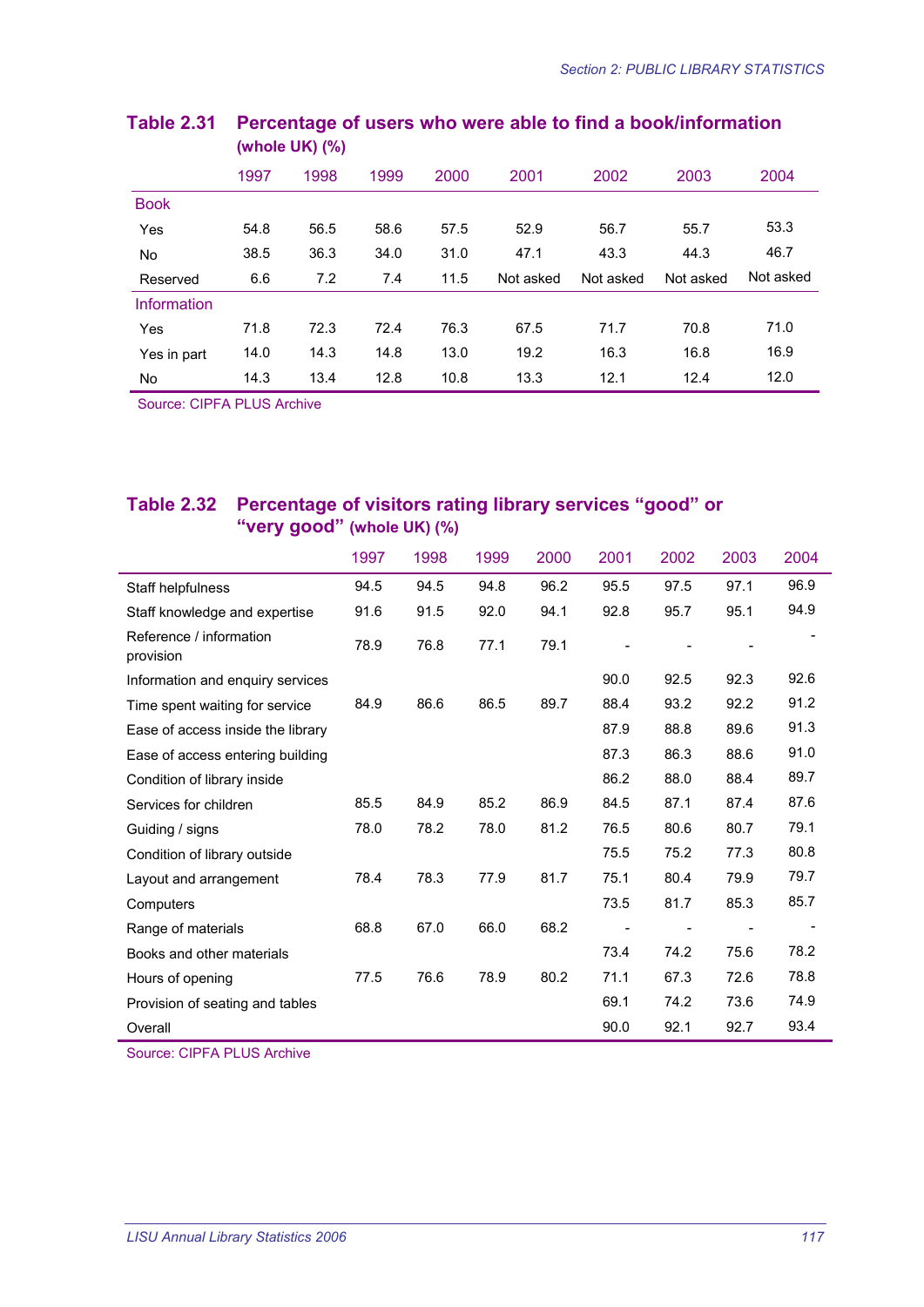# **Section 3 Academic library statistics**

# **Introduction**

This section is concerned with libraries in universities and other institutions of higher education - the sector generally meant when 'academic' libraries are mentioned. Libraries in colleges of further education and in schools do not provide comprehensive management data to a central source on a regular basis at present, and little can be included in this volume. The bibliography includes details of research reports carried out in these sectors in recent years.

Figures are presented separately for three main institutional groupings:

- 'old' universities those already incorporated prior to 1992, and originally funded by the Universities Grants Commission. These include the group of universities founded in the early 1960s as well as the longer established institutions, and the Open University.
- 'new' universities former polytechnics and other institutions which were incorporated as universities in 1992 or subsequently. This group is growing as some of the larger HE colleges are becoming universities – three new universities were included in this group for 2003-04, and a further three for 2004-05.
- 'HE' colleges other institutions funded by the HE funding councils in the UK, but which are not formally incorporated as universities. These are a particularly diverse set of institutions, ranging from large colleges with a wide range of access and undergraduate programmes to small specialist institutions offering largely postgraduate study.

The overall total for the UK is also given. Libraries in independent institutions (e.g. the University of Buckingham) are not included.

# **Sources of statistics**

In parallel with the organisation changes in the sector, the agencies responsible for collecting data have also changed. In 2000 the Standing Conference of National and University Librarians (SCONUL) and the HE Colleges Learning Resources Group (HCLRG) merged to form a single body to represent Higher Education libraries – the Society of College, National and University Libraries (SCONUL). A single data collection exercise ensued, based on the original SCONUL returns and encompassing the vast majority of UK HE libraries. The merger led LISU to re-examine its databases of academic library statistics, creating a single set of data applicable to all HE libraries, derived from the separate sets of returns received. Data specifically applicable to libraries in this section of the report are drawn from this database.

SCONUL's annual data collection exercise is overseen by a Working Group on Performance Improvement, which regularly reviews and updates the information collected. Recent developments have included collecting extended data on the provision and use of electronic materials, to assess the impact of changing technologies on academic libraries. Relevant figures will be incorporated into this report as and when sufficiently complete and reliable data become available. Readers who require further information on the detailed definitions used by SCONUL should consult their website, where a sample return and set of definitions are available (http://www.sconul.ac.uk/pubs\_stats/statques.html). The original data are published in the SCONUL and HCLRG *Annual Statistics* volumes *(see Bibliography, pages 190-196)*.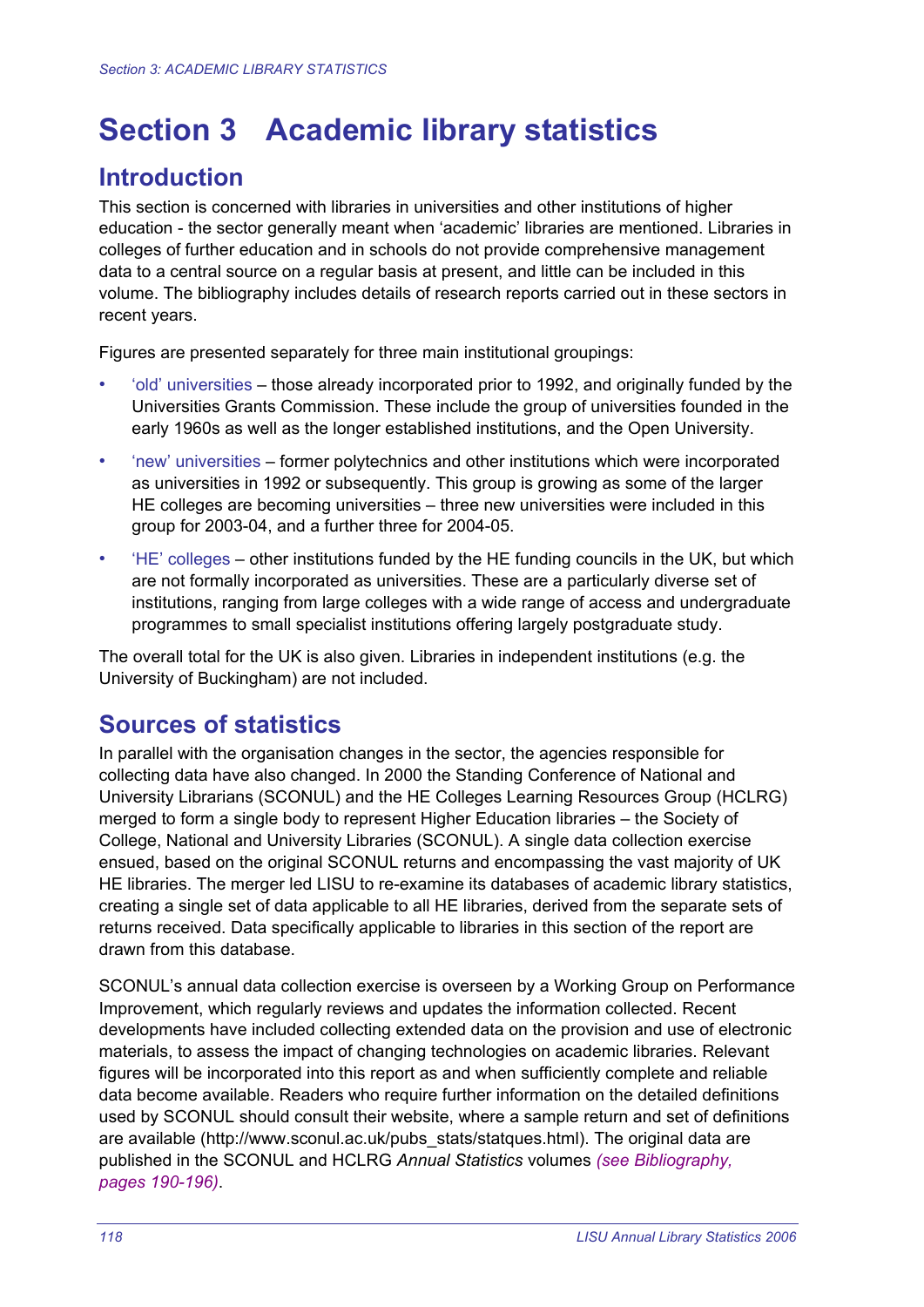Some institution level data are included, drawn from that supplied to the Higher Education Statistics Agency (HESA), which collects a great deal of information about higher education institutions, but little detail on their libraries. However, their figures on numbers of FTE students and academic staff, and overall institutional expenditure are comprehensive, and have been used for some tables in this report. Additionally, the data on numbers of FTE students have been used to gross up the LISU/SCONUL database figures to allow for non members *(see below)*.

#### **FTE students**

The population divisor for academic library indicators is the number of FTE students. These figures are obtained from HESA, in order to be comparable and consistent between institutions. Readers are referred to the Higher Education Library Management Statistics, or HESA's own volumes, for details of how these figures are obtained *(see Bibliography)*.

Up to 2003-04, the figures comprised three elements: students on higher education level programmes; students on further education level programmes; and students on non-credit bearing courses. In 2004-05, HESA changed the way in which the data were collected, and no count was included of students on non-credit bearing courses. The proportion of such students varies from year to year, and between institutions. Based on the most recent years, it seems likely that the effect of this change will have been to artificially reduce the total number of FTE students by around 3% overall, and hence inflate the percentage changes by some three percentage points, on average. In a sector where changes in the per capita ratios are generally small, such changes have a significant impact on the trends, so the detailed percentage increases have not been reported in the tables this year. Comment on changes over the most recent year in ratios per FTE student has been included in the commentary, making allowance for the change in definitions.

## **Estimation for missing data**

The majority of HE institutions are members of SCONUL and so complete the appropriate annual statistical returns. Some HE colleges which are not members also habitually make returns. These returns give a great deal of information about individual libraries, and make this section of our report possible. To create the LISU database, each institution is considered separately, using all available information to correct for data which do not conform to the standard definitions, or which are not available. As each new year's data are added, the previous figures are checked for consistency, and any apparent discrepancies checked with the institutions concerned. The reasonableness of previous estimates is also examined, and adjustments made if necessary. This may result in changes to the detail of the figures presented here compared to those in previous editions.

However, there remains a considerable degree of estimation in some areas; in particular coverage of the HCLRG returns was poor in the first years. Where this is thought to have a potentially significant effect on any of the tables, it has been indicated in the accompanying commentary.

The SCONUL and HCLRG databases are completed for all members of the two groups, as described above. However, membership is not compulsory, although SCONUL now covers 99.5% of students (FTE) in UK higher education. We aim in this report to produce data which relate to the whole of the sector in each year, and so facilitate the examination of trends in activity levels. In order to achieve this, it is necessary to allow for those institutions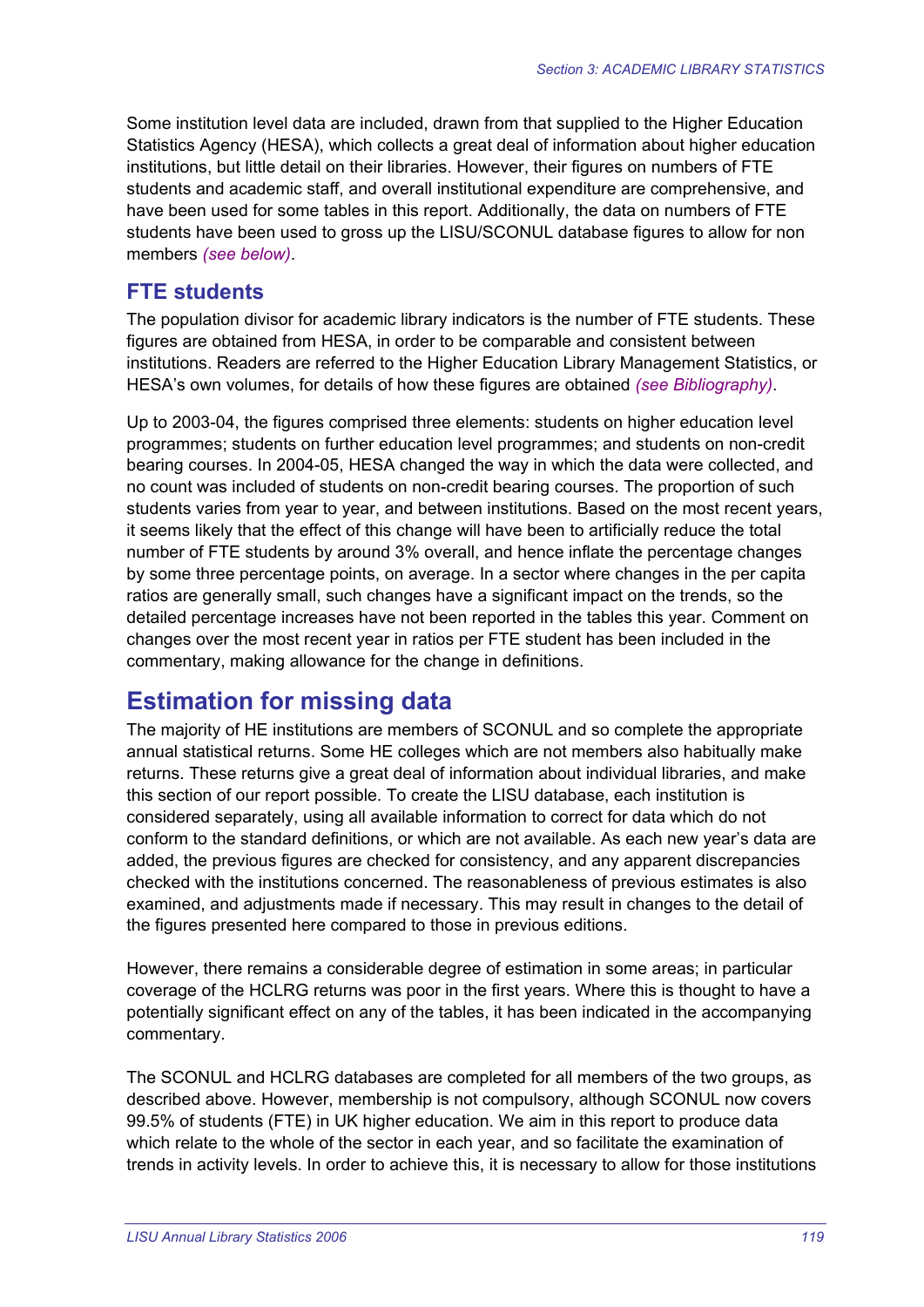which are not included in the reported statistics. This is done by adding in a percentage to the reported totals, based on the proportion of total students in the non-member institutions. All new universities have been SCONUL members throughout the period covered here, and no further grossing up is therefore required for this sector. In 2004-05, just eight UK HE institutions were not members of SCONUL or had never completed a return. These are six HE colleges, and two London medical schools. The grossing up factors applied for each year are as follows:

|         | Old universities | <b>HE</b> colleges |
|---------|------------------|--------------------|
| 1994-95 | $+1.7%$          | $+22%$             |
| 1995-96 | $+1.3%$          | + 19%              |
| 1996-97 | $+1.3%$          | $+16%$             |
| 1997-98 | $+0.8%$          | + 15%              |
| 1998-99 | $+0.4%$          | $+5%$              |
| 1999-00 | $+0.4%$          | $+12%$             |
| 2000-01 | $+0.3%$          | + 9%               |
| 2001-02 | $+0.3%$          | + 9%               |
| 2002-03 | $+0.1%$          | + 3%               |
| 2003-04 | $+0.1%$          | $+4%$              |
| 2004-05 | $+0.1%$          | + 5%               |

# **Order of the tables**

This section is presented in the following format:

- Summary of key trends overall summary statistics for each of the three sectors *(Tables 3a-3c, pages 122-127)*
- Client base figures on the numbers of libraries and numbers of users *(Table 3.1-3.2, pages 128-129)*
- Overall financial figures expenditure and income *(Tables 3.3-3.5, pages 130-133)*
- Resources Information provision expenditure, stock and issues *(Tables 3.6-3.14, pages 134-145)*
- Staffing staff numbers and expenditure *(Tables 3.15-3.16, pages 146-147)*
- The user experience opening hours, seating and levels of use *(Tables 3.17-3.21, pages 148-153)*

Note that in the main tables for this section, the percentage changes over one, five and ten years have been calculated on the full data, before rounding. They may therefore differ slightly from changes calculated from the printed figures which have in most cases been rounded for presentation.

# **Tables 3a–3c Summary of key trends**

Fig 3.1 summarises the key trends in academic library expenditure over the last ten years; relevant price indexes are also presented for comparison. There are clear differences between the sectors, most notably in relation to book expenditure. Tables 3a–3c present an overview of the key trends for the three sectors separately, each with a short commentary on the data.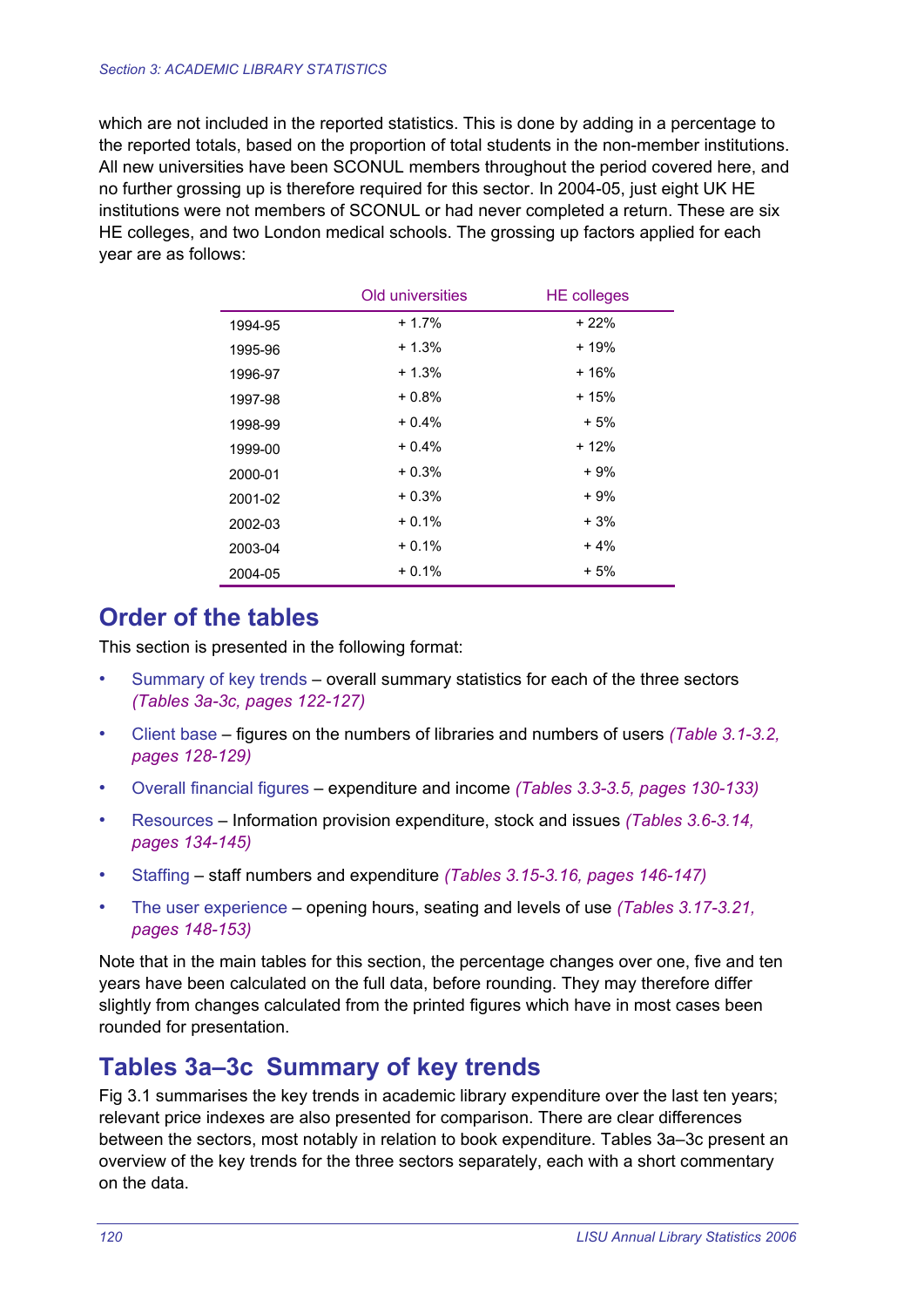#### **Fig 3.1 Indexes of expenditure**

a) Price indexes b) Old universities



#### c) New universities d) HE colleges







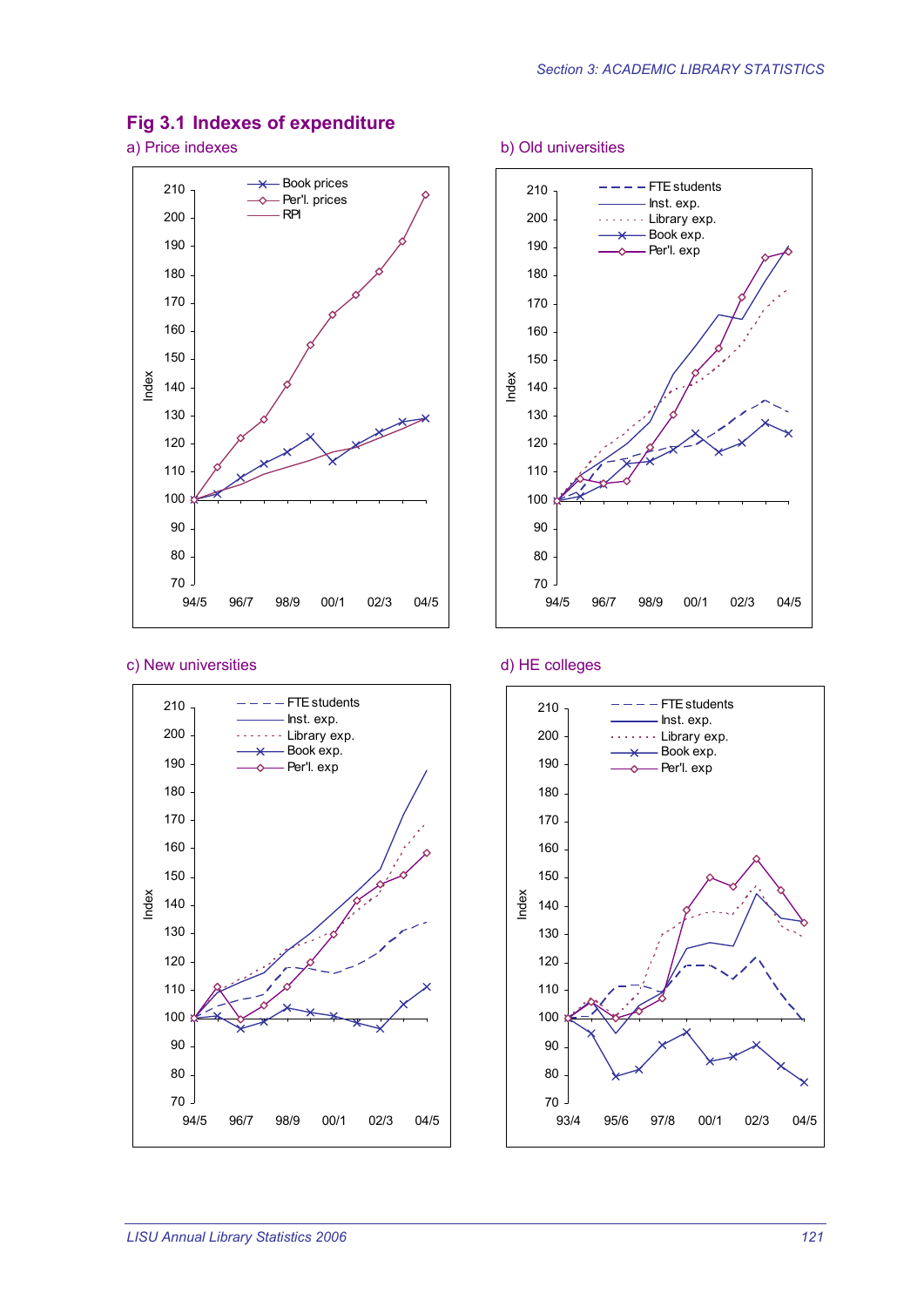# **Old universities**

The old university sector comprises all those HE institutions which were incorporated as universities before 1992, and were originally funded by the Universities Grants Commission. The changes in the number of institutions therefore reflect changes in administration and organisation, rather than changes in the actual institutions included. In 2004-05, the Victoria University of Manchester merged with UMIST, and the University of Wales College of Medicine merged with Cardiff University, to reduce the total number of institutions by two.

In this sector, the effect of removing the non-credit bearing students from the count of FTE students is to be greater than average, at around 4.5%, leading to an apparent fall in total student numbers. Excluding non-credit bearing students from the 2003-04 figures gives an increase of 1.1% in FTE students in 2004-05.

This is the largest of the three sectors, accounting for almost half of all FTE students, and 62% of total academic library expenditure. Expenditure in total has kept pace with inflation rather better in the old universities than the other sectors, which may be a reflection of the greater stability of this sector. Fig 3.2 illustrates the breakdown of expenditure in this sector for 1994-95 and 2004-05. Key changes over the period have been the fall in the proportion of expenditure on equipment, and the increase in the proportion on electronic resources.



#### **Fig 3.2 Breakdown of library expenditure – Old universities**

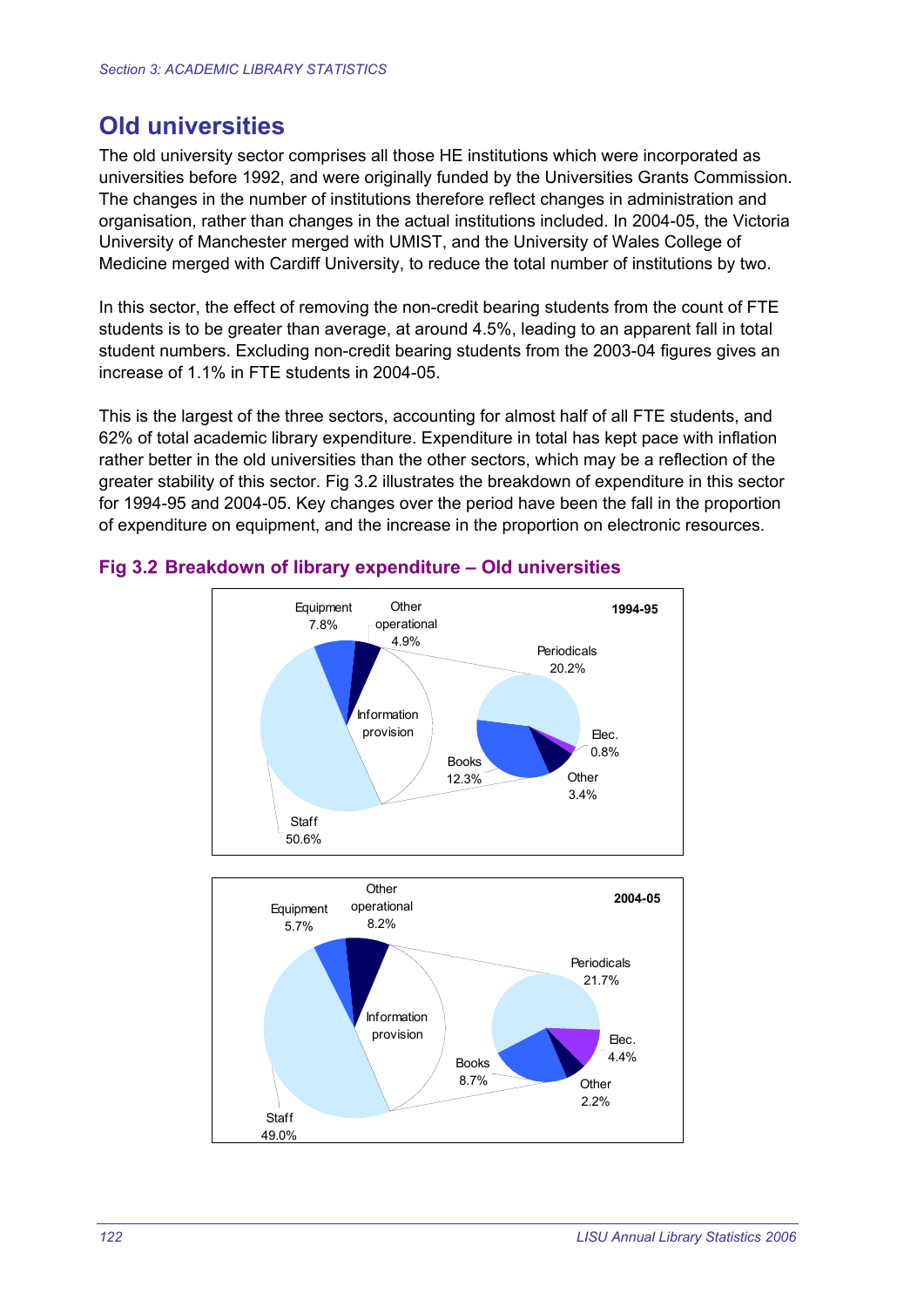## **Table 3a Summary statistics for old universities**

|                                                         |                    |       |             |       |       |       |       |       |       |        | 1994-95 1995-96 1996-97 1997-98 1998-99 1999-00 2000-01 2001-02 2002-03 2003-04 2004-05 |       |
|---------------------------------------------------------|--------------------|-------|-------------|-------|-------|-------|-------|-------|-------|--------|-----------------------------------------------------------------------------------------|-------|
| No of institutions                                      |                    | 75    | 72          | 72    | 69    | 67    | 67    | 67    | 67    | 68     | 68                                                                                      | 66    |
| <b>FTE</b> students                                     | (000)              | 629   | 650         | 712   | 722   | 736   | 747   | 750   | 785   | 821    | 852:                                                                                    | 824   |
| FTE academic staff                                      | (000)              | 65    | 70          | 71    | 71    | 73    | 77    | 79    | 82    | 84     | 81                                                                                      | 87    |
| No of libraries                                         |                    | 340   | 350         | 390   | 400   | 400   | 450   | 450   | 530   | 540    | 540                                                                                     | 540   |
| Professional librarians                                 | (FTE)              | 1,830 | 2,010       | 1,800 | 1,830 | 1,840 | 1,890 | 1,920 | 1,900 | 1,940  | 2,050                                                                                   | 2,000 |
| Students per professional<br>librarian                  |                    | 344   | 323         | 396   | 395   | 400   | 395   | 390   | 413   | 423    | 415                                                                                     | 412   |
| <b>Total institutional</b><br>expenditure               | (Em)               | 6,235 | 6,799       | 7,132 | 7,491 | 7,790 | 8,368 | 8,981 | 9,631 |        | 10,260 11,116 11,891                                                                    |       |
| Total library expenditure                               | (Em)               | 184   | 202         | 219   | 229   | 242   | 256   | 261   | 272   | 286    | 310                                                                                     | 323   |
| Proportion of total on library                          |                    | 3.0%  | 3.0%        | 3.1%  | 3.1%  | 3.0%  | 2.8%  | 2.7%  | 2.6%  | 2.8%   | 2.8%                                                                                    | 2.7%  |
| Staff expenditure                                       | E(m)               | 93    | 101         | 109   | 114   | 120   | 128   | 129   | 135   | 140    | 150                                                                                     | 158   |
| Proportion of total                                     |                    | 50.6% | 50.1%       | 50.0% | 49.9% | 49.8% | 49.7% | 49.7% | 49.5% | 49.1%  | 48.3%                                                                                   | 49.0% |
| Information provision<br>expenditure                    | (Em)               | 68    | 72          | 77    | 81    | 85    | 94    | 99    | 103   | 111    | 119                                                                                     | 120   |
| Proportion of total                                     |                    | 36.8% | 35.8%       | 35.2% | 35.1% | 35.3% | 36.6% | 38.0% | 38.0% | 38.6%  | 38.3%                                                                                   | 37.1% |
| Equipment expenditure                                   | E(m)               | 14    | 16          | 18    | 20    | 20    | 20    | 17    | 15    | 16     | 22                                                                                      | 18    |
| Proportion of total                                     |                    | 7.8%  | 7.7%        | 8.3%  | 8.5%  | 8.2%  | 7.7%  | 6.4%  | 5.6%  | 5.6%   | 7.1%                                                                                    | 5.7%  |
| Other expenditure                                       | (Em)               | 9     | 13          | 14    | 15    | 16    | 18    | 17    | 19    | 20     | 20                                                                                      | 26    |
| Proportion of total                                     |                    | 4.9%  | 6.4%        | 6.5%  | 6.5%  | 6.7%  | 7.0%  | 6.4%  | 6.9%  | 6.8%   | 6.3%                                                                                    | 8.2%  |
| Book spend                                              | (Em)               | 22.8  | 23.1        | 24.1  | 25.7  | 25.9  | 26.9  | 28.2  | 26.7  | 27.4   | 29.1                                                                                    | 28.2  |
| Book spend per FTE<br>student                           | (E)                | 36    | 36          | 34    | 36    | 35    | 36    | 38    | 34    | 33     | 34                                                                                      | 34    |
| Real book spend per<br>FTE student                      | $(2004 \text{ E})$ | 47    | 45          | 40    | 41    | 39    | 38    | 42    | 37    | 35     | 34                                                                                      | 34    |
| Periodical spend                                        | (Em)               | 37.2  | $40.1 \div$ | 39.5  | 39.8  | 44.3  | 48.5  | 54.2  | 57.3  | 64.2   | 69.4                                                                                    | 70.2  |
| Periodical spend per FTE<br>student                     | (E)                | 59    | 62          | 56    | 55    | 60    | 65    | 72    | 73    | 78     | 82:                                                                                     | 85    |
| Real periodical spend<br>per FTE student <sup>(2)</sup> | $(2004 \text{ E})$ | 123   | 115:        | 95    | 89    | 89    | 87    | 91    | 88    | $90\,$ | 89:                                                                                     | 85    |
| Annual loans                                            | (m)                | 30.0  | 31.4        | 33.8  | 35.6  | 37.0  | 37.5  | 39.0  | 41.5  | 44.2   | 48.0                                                                                    | 47.9  |
| Loans per FTE student                                   |                    | 48    | 48          | 48    | 49    | 50    | 50    | 52    | 53    | 54     | 56 <sup>1</sup>                                                                         | 58    |
| Annual visits                                           | (m)                | 53.7  | 55.0        | 55.8  | 59.5  | 61.0  | 61.9  | 60.6  | 59.4  | 59.6   | 64.1                                                                                    | 64.4  |
| Visits per FTE student                                  |                    | 85    | 85          | 78    | 82    | 83    | 83    | 81    | 76    | 73     | 75 <sub>i</sub>                                                                         | 78    |

(1) Adjusted using LISU index of academic book prices - *Table 5.3a, page 172*

(2) Adjusted by composite periodical price index - *Table 5.4, page 174*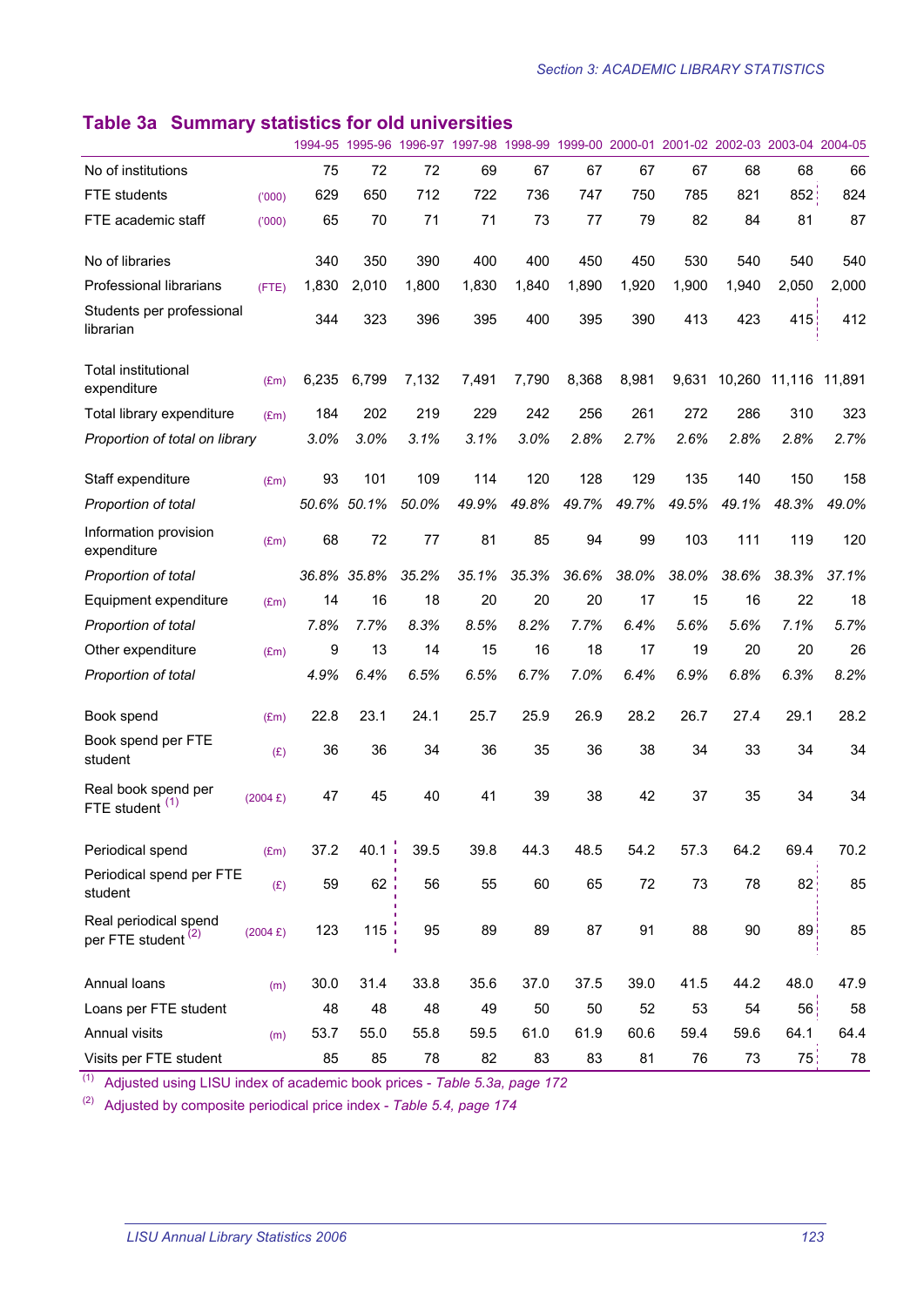## **New universities**

The new university sector has been less affected by mergers than the old universities, and the growth in student numbers has been less pronounced. However, the incorporation of a further three former HE colleges as universities this year has led to expansion of the sector.

The effect of removing non-credit bearing students from the count of FTE students is less pronounced than in the old university sector, with around 2% of total FTE students in 2003-04 being on non-credit bearing courses.

Despite the increase in the number of institutions in the sector this year, there has been no increase in the total number of library service points operated.

New universities spend a slightly higher proportion of their overall budgets on their libraries than do old universities, and the way this is broken down is illustrated in Fig 3.3, comparing 2004-05 with the position ten years ago. The changes are similar to those in old universities, with proportionately less being spent on equipment and books, and more on electronic resources in 2004-05 than in 1994-95. The proportion spent on staff has also increased in this sector.



#### **Fig 3.3 Breakdown of library expenditure – New universities**

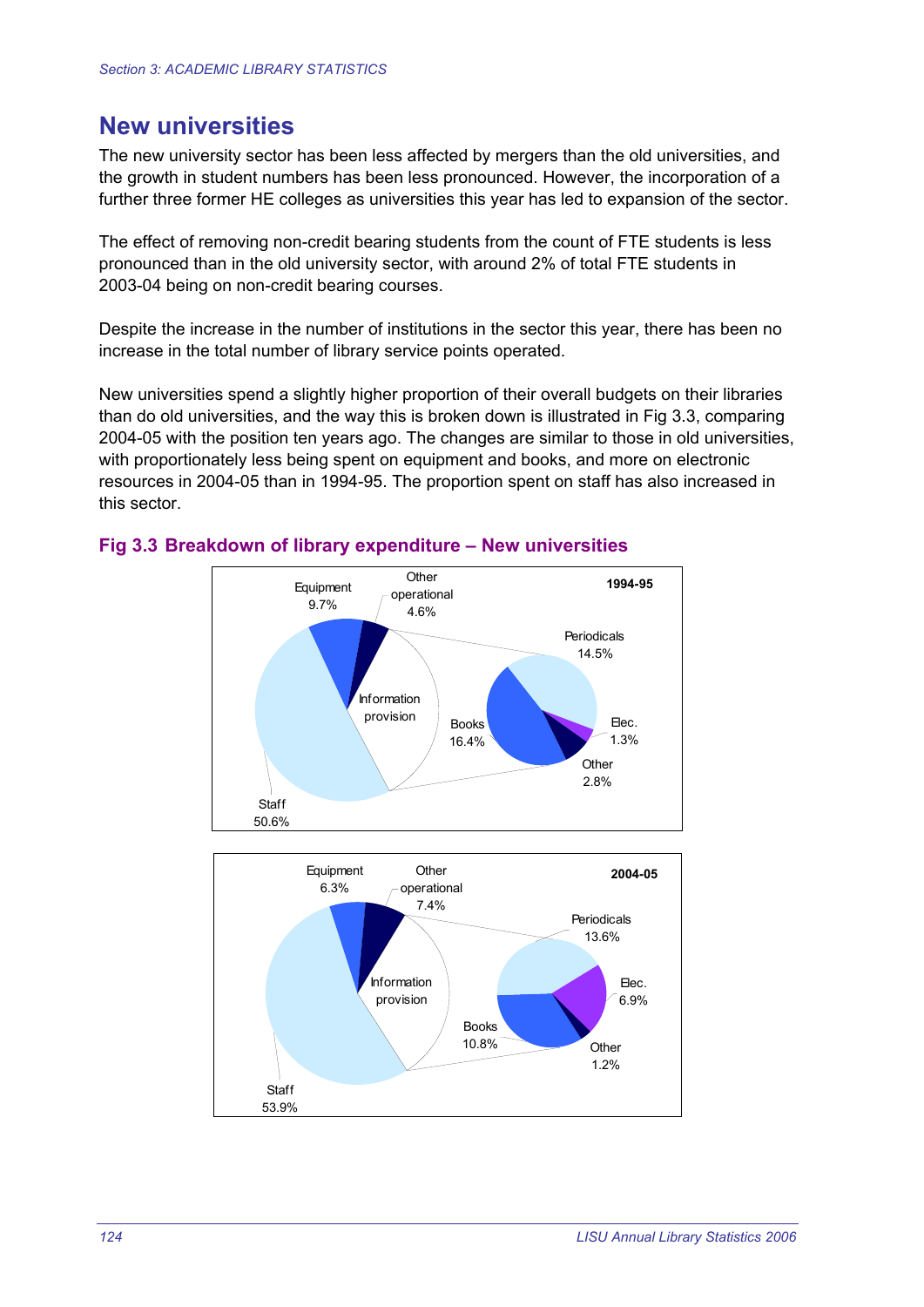|                                                         |                    | 1994-95 | 1995-96  | 1996-97 | 1997-98 |       |       |       | 1998-99 1999-00 2000-01 2001-02 2002-03 2003-04 2004-05 |       |                 |       |
|---------------------------------------------------------|--------------------|---------|----------|---------|---------|-------|-------|-------|---------------------------------------------------------|-------|-----------------|-------|
| No of institutions                                      |                    | 42      | 42       | 42      | 42      | 42    | 42    | 42    | 43                                                      | 42    | 45              | 48    |
| <b>FTE</b> students                                     | (000)              | 517     | 540      | 551     | 561     | 610   | 607   | 599   | 614                                                     | 639   | 678;            | 693   |
| FTE academic staff                                      | (000)              | 30      | 32       | 31      | 31      | 32    | 33    | 33    | 33                                                      | 34    | 34              | 37    |
| No of libraries                                         |                    | 204     | 222      | 250     | 243     | 223   | 218   | 211   | 214                                                     | 209   | 217             | 216   |
| Professional librarians                                 | (FTE)              | 1,113   | 1,159    | 1,198   | 1,221   | 1,249 | 1,255 | 1,247 | 1,278                                                   | 1,261 | 1,325           | 1,404 |
| Students per professional<br>librarian                  |                    | 465     | 466      | 460     | 459     | 488   | 483   | 481   | 480                                                     | 507   | 512             | 493   |
| <b>Total institutional</b><br>expenditure               | (Em)               | 2,534   | 2,767    | 2,862   | 2,942   | 3,154 | 3,298 | 3,486 | 3,671                                                   | 3,872 | 4,362           | 4,752 |
| Total library expenditure                               | (Em)               | 96      | 104      | 109     | 113     | 119   | 122   | 125   | 132                                                     | 138   | 153             | 162   |
| Proportion of total on library                          |                    | 3.8%    | 3.8%     | 3.8%    | 3.8%    | 3.8%  | 3.7%  | 3.6%  | 3.6%                                                    | 3.6%  | 3.5%            | 3.4%  |
| Staff expenditure                                       | E(m)               | 48      | 54       | 56      | 58      | 60    | 64    | 66    | 70                                                      | 75    | 82              | 87    |
| Proportion of total                                     |                    | 50.6%   | 51.4%    | 51.8%   | 51.9%   | 50.8% | 52.8% | 53.0% | 52.8%                                                   | 54.5% | 53.8%           | 53.9% |
| Information provision<br>expenditure                    | (Em)               | 33      | 36       | 37      | 38      | 40    | 41    | 42    | 44                                                      | 45    | 49              | 52    |
| Proportion of total                                     |                    | 35.0%   | 34.1%    | 33.8%   | 34.0%   | 34.0% | 33.9% | 33.8% | 33.2%                                                   | 32.6% | 32.0%           | 32.4% |
| Equipment expenditure                                   | E(m)               | 9       | 9        | 10      | 10      | 11    | 9     | 9     | 9                                                       | 8     | 11              | 10    |
| Proportion of total                                     |                    | 9.7%    | 8.3%     | 9.3%    | 8.7%    | 9.2%  | 7.5%  | 7.1%  | 6.8%                                                    | 5.9%  | 7.3%            | 6.3%  |
| Other expenditure                                       | (Em)               | 4       | 7        | 6       | 7       | 7     | 8     | 8     | 10                                                      | 10    | 11              | 12    |
| Proportion of total                                     |                    | 4.6%    | 6.3%     | 5.3%    | 5.9%    | 6.2%  | 6.2%  | 6.3%  | 7.2%                                                    | 7.4%  | 6.9%            | 7.4%  |
| Book spend                                              | (Em)               | 15.7    | 15.9     | 15.1    | 15.5    | 16.3  | 16.1  | 15.8  | 15.5                                                    | 15.1  | 16.5            | 17.5  |
| Book spend per FTE<br>student                           | (E)                | 30      | 29       | 27      | 28      | 27    | 27    | 26    | 25                                                      | 24    | 24              | 25    |
| Real book spend per<br>FTE student (1)                  | $(2004 \text{ E})$ | 39      | 37       | 33      | 32      | 29    | 28    | 30    | 27                                                      | 25    | $25$ !          | 25    |
| Periodical spend                                        | (Em)               | 13.9    | $15.4$ ! | 13.8    | 14.5    | 15.4  | 16.6  | 18.0  | 19.6                                                    | 20.4  | 20.9            | 22.0  |
| Periodical spend per FTE<br>student                     | (E)                | 27      | 29       | 25      | 26      | 25    | 27    | 30    | 32                                                      | 32    | 31 <sup>1</sup> | 32    |
| Real periodical spend<br>per FTE student <sup>(2)</sup> | $(2004 \text{ E})$ | 56      | 53       | 43      | 42      | 37    | 37    | 38    | 39                                                      | 37    | 33:             | 32    |
| Annual loans                                            | (m)                | 25.0    | 26.6     | 29.7    | 30.2    | 31.5  | 30.9  | 30.5  | 32.8                                                    | 34.1  | 36.2            | 38.8  |
| Loans per FTE student                                   |                    | 48      | 49       | 54      | 54      | 52    | 51    | 51    | 53                                                      | 53    | 53:             | 56    |
| Annual visits                                           | (m)                | 38.8    | 41.0     | 44.5    | 44.9    | 45.5  | 43.2  | 43.2  | 43.2                                                    | 43.8  | 45.4            | 46.1  |
| Visits per FTE student                                  |                    | 75      | 76       | 81      | 80      | 75    | 71    | 72    | 70                                                      | 69    | $67$ :          | 67    |
|                                                         |                    |         |          |         |         |       |       |       |                                                         |       |                 |       |

## **Table 3b Summary statistics for new universities**

(1) Adjusted using LISU index of academic book prices - *Table 5.3a, page 172*

(2) Adjusted by composite periodical price index - *Table 5.4, page 174*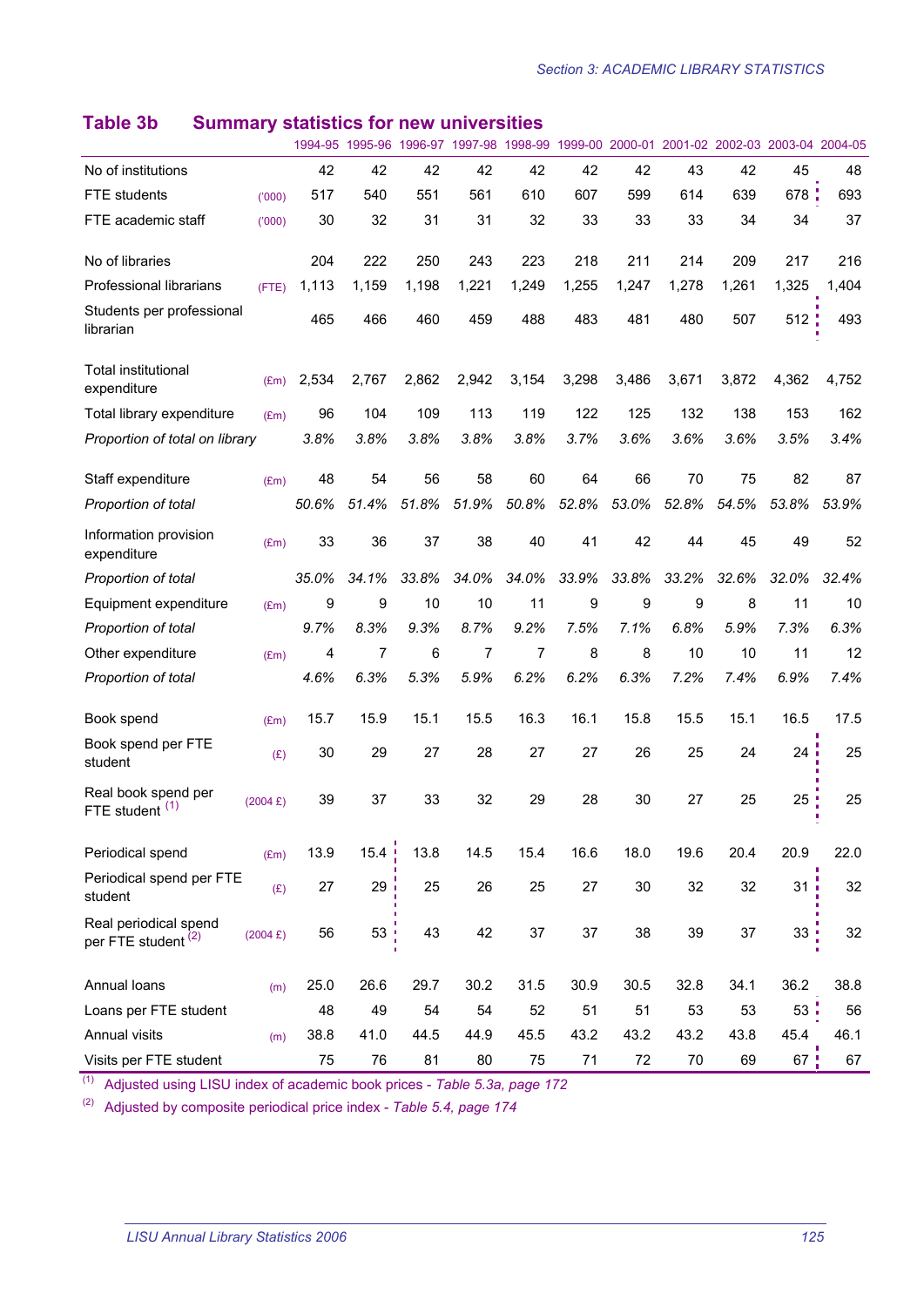## **HE colleges**

The HE colleges include all non-university institutions funded by the HEFCs in the UK, and include both large general colleges and smaller specialist institutions. They are a particularly diverse group, and performance in any individual college may differ dramatically from the overall picture presented here. There are four fewer colleges this year than last, as three have become universities and two have merged; more are set to move into the new university sector next year. There are fewer multi-campus institutions than in the university sectors and this is the smallest sector, now accounting for just 10% of UK HE students (FTE).

This sector shows the least effect when non-credit bearing students are removed from the count of FTEs, as such students represented just 1.6% of the total in 2003-04.

Note that there is a considerable degree of estimation required in this sector, particularly in the early years included here. Several HE colleges who had been members of HCLRG did not join SCONUL when the organisations merged, and although some have continued to supply data on a regular basis, others have not done so consistently.

Fig 3.4 illustrates the breakdown of expenditure in this sector for 1994-95 and 2004-05. A greater proportion of total expenditure is on staff than in the university sectors, and this has increased, in common with the new university sector. There has been a dramatic increase in the proportion of expenditure on electronic resources in common with other sectors; unlike those, however, HE colleges continue to spend more on books than on periodicals.



#### **Fig 3.4 Breakdown of library expenditure – HE colleges**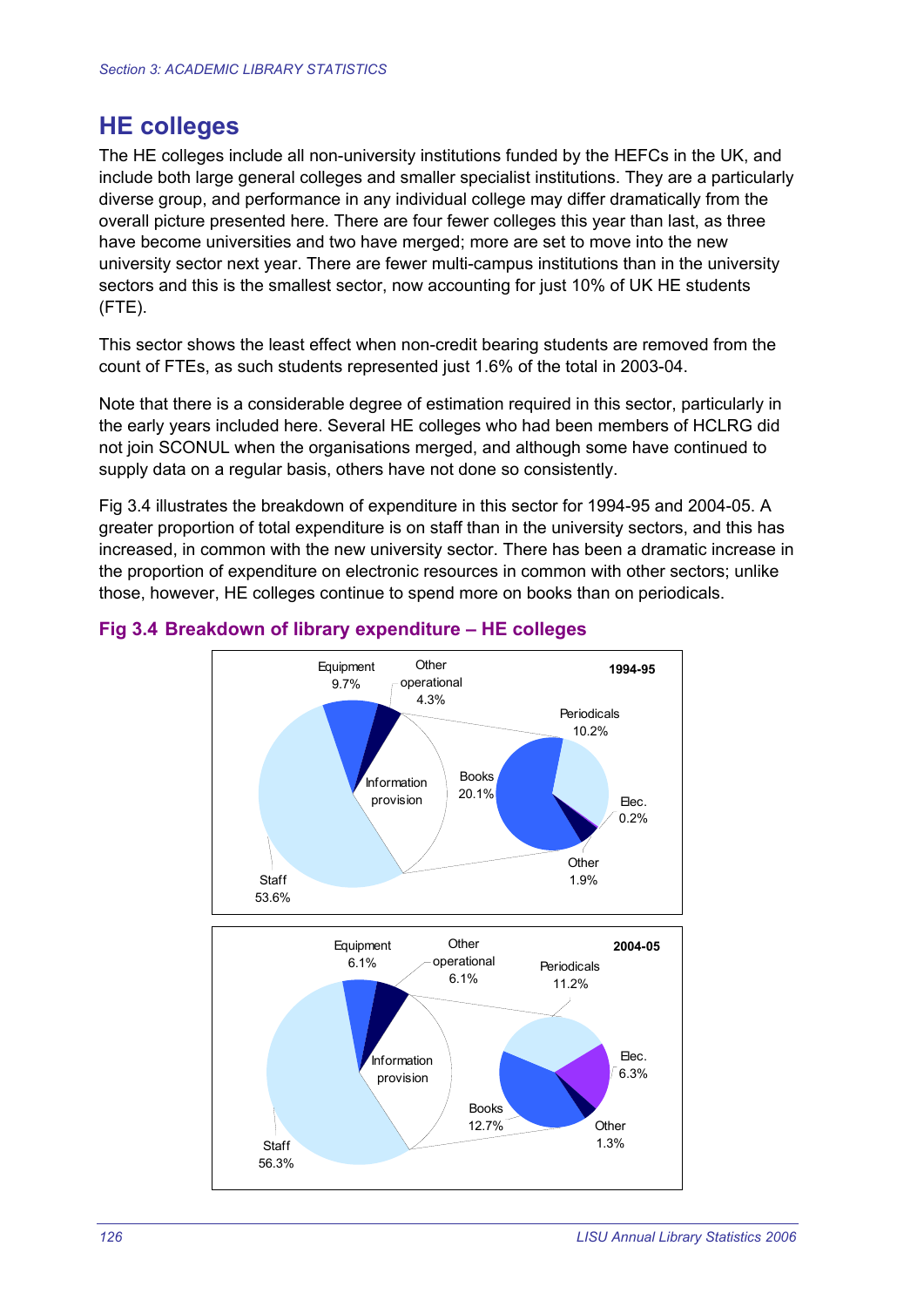## **Table 3c Summary statistics for HE colleges**

|                                                         |                    |       |       |       |                  |       |       |       |       |       | 1994-95 1995-96 1996-97 1997-98 1998-99 1999-00 2000-01 2001-02 2002-03 2003-04 2004-05 |       |
|---------------------------------------------------------|--------------------|-------|-------|-------|------------------|-------|-------|-------|-------|-------|-----------------------------------------------------------------------------------------|-------|
| No of institutions                                      |                    | 65    | 66    | 63    | 63               | 60    | 60    | 57    | 60    | 60    | 57                                                                                      | 53    |
| <b>FTE</b> students                                     | (000)              | 164   | 165   | 182   | 183              | 179   | 195   | 194   | 187   | 200   | 178;                                                                                    | 161   |
| FTE academic staff                                      | (000)              | 10    | 11    | 10    | 10               | 9     | 10    | 10    | 10    | 10    | 8                                                                                       | 9     |
| No of libraries                                         |                    | 100   | 100   | 90    | 90               | 100   | 110   | 130   | 120   | 110   | 100                                                                                     | 90    |
| Professional librarians                                 | (FTE)              | 430   | 430   | 420   | 430              | 510   | 510   | 450   | 450   | 450   | 400                                                                                     | 350   |
| Students per professional<br>librarian                  |                    | 381   | 384   | 434   | 426              | 351   | 382   | 432   | 415   | 444   | 444                                                                                     | 460   |
| <b>Total institutional</b><br>expenditure               | (Em)               | 840   | 892   | 798   | 878              | 974   | 1,038 | 1,071 | 1,117 | 1,213 | 1,141                                                                                   | 1,129 |
| Total library expenditure                               | $(\text{Em})$      | 28    | 30    | 28    | 30               | 36    | 37    | 38    | 38    | 41    | 37                                                                                      | 36    |
| Proportion of total on library                          |                    | 3.3%  | 3.3%  | 3.5%  | 3.4%             | 3.9%  | 3.6%  | 3.6%  | 3.6%  | 3.4%  | 3.2%                                                                                    | 3.2%  |
| Staff expenditure                                       | E(m)               | 15.3  | 16.0  | 15.2  | 16.5             | 20.5  | 21.4  | 21.6  | 21.9  | 23.7  | 21.2                                                                                    | 19.6  |
| Proportion of total                                     |                    | 55.1% | 53.9% | 54.6% | 54.7%            | 57.0% | 57.1% | 56.6% | 57.5% | 58.1% | 57.6%                                                                                   | 55.1% |
| Information provision<br>expenditure                    | E(m)               | 9.2   | 9.2   | 8.6   | 8.9              | 10.4  | 11.7  | 11.6  | 11.4  | 12.3  | 11.8                                                                                    | 11.0  |
| Proportion of total                                     |                    | 33.3% | 30.9% | 31.0% | 29.6%            | 29.0% | 31.2% | 30.4% | 30.0% | 30.2% | 31.9%                                                                                   | 30.9% |
| Equipment expenditure                                   | (Em)               | 2.8   | 3.0   | 2.5   | 2.9              | 3.5   | 3.5   | 2.5   | 2.5   | 3.0   | 1.9                                                                                     | 2.1   |
| Proportion of total                                     |                    | 10.0% | 10.0% | 8.8%  | 9.8%             | 9.7%  | 9.4%  | 6.6%  | 6.7%  | 7.3%  | 5.0%                                                                                    | 5.9%  |
| Other expenditure                                       | E(m)               | 1.2   | 1.6   | 1.6   | 1.8              | 1.6   | 1.4   | 2.2   | 2.2   | 2.1   | 2.0                                                                                     | 2.1   |
| Proportion of total                                     |                    | 4.4%  | 5.2%  | 5.6%  | 5.9%             | 4.4%  | 3.8%  | 5.8%  | 5.8%  | 5.2%  | 5.4%                                                                                    | 6.0%  |
| Book spend                                              | E(m)               | 5.7   | 5.4   | 4.6   | 4.7:             | 5.2   | 5.5   | 4.9   | 5.0   | 5.2   | 4.8                                                                                     | 4.4   |
| Book spend per FTE<br>student                           | (E)                | 35    | 33    | 25    | 26               | 29    | 28    | 25    | 27    | 26    | 27                                                                                      | 28    |
| Real book spend per<br>FTE student <sup>(1)</sup>       | $(2004 \text{ E})$ | 45    | 42    | 30    | 29               | 32    | 30    | 28    | 29    | 27    | 27                                                                                      | 28    |
| Periodical spend                                        | $(\text{Em})$      | 2.9   | 3.1   | 2.9   | 3.0 <sub>1</sub> | 3.1   | 4.0   | 4.4   | 4.3   | 4.5   | 4.2                                                                                     | 3.9   |
| Periodical spend per FTE<br>student                     | (E)                | 18    | 19    | 16    | 16               | 17    | 21    | 22    | 23    | 23    | 24                                                                                      | 24    |
| Real periodical spend<br>per FTE student <sup>(2)</sup> | $(2004 \text{ E})$ | 37    | 35    | 27    | 26               | 26    | 28    | 28    | 28    | 26    | 26                                                                                      | 24    |
| Annual loans                                            | (m)                | 7.9   | 8.1   | 8.7   | 9.3              | 9.3   | 10.2  | 10.1  | 9.6   | 10.2  | 9.3                                                                                     | 8.3   |
| Loans per FTE student                                   |                    | 48    | 49    | 48    | 51               | 52    | 53    | 52    | 51    | 51    | 52                                                                                      | 52    |
| Annual visits                                           | (m)                | 13.2  | 12.6  | 13.2  | 13.8             | 13.9  | 15.2  | 15.4  | 14.8  | 15.1  | 13.9                                                                                    | 11.8  |
| Visits per FTE student                                  |                    | 81    | 76    | 72    | 75               | 78    | 78    | 79    | 80    | 76    | 78 !                                                                                    | 74    |

(1) Adjusted using LISU index of academic book prices - *Table 5.3a, page 172* 

(2) Adjusted by composite periodical price index - *Table 5.4, page 174*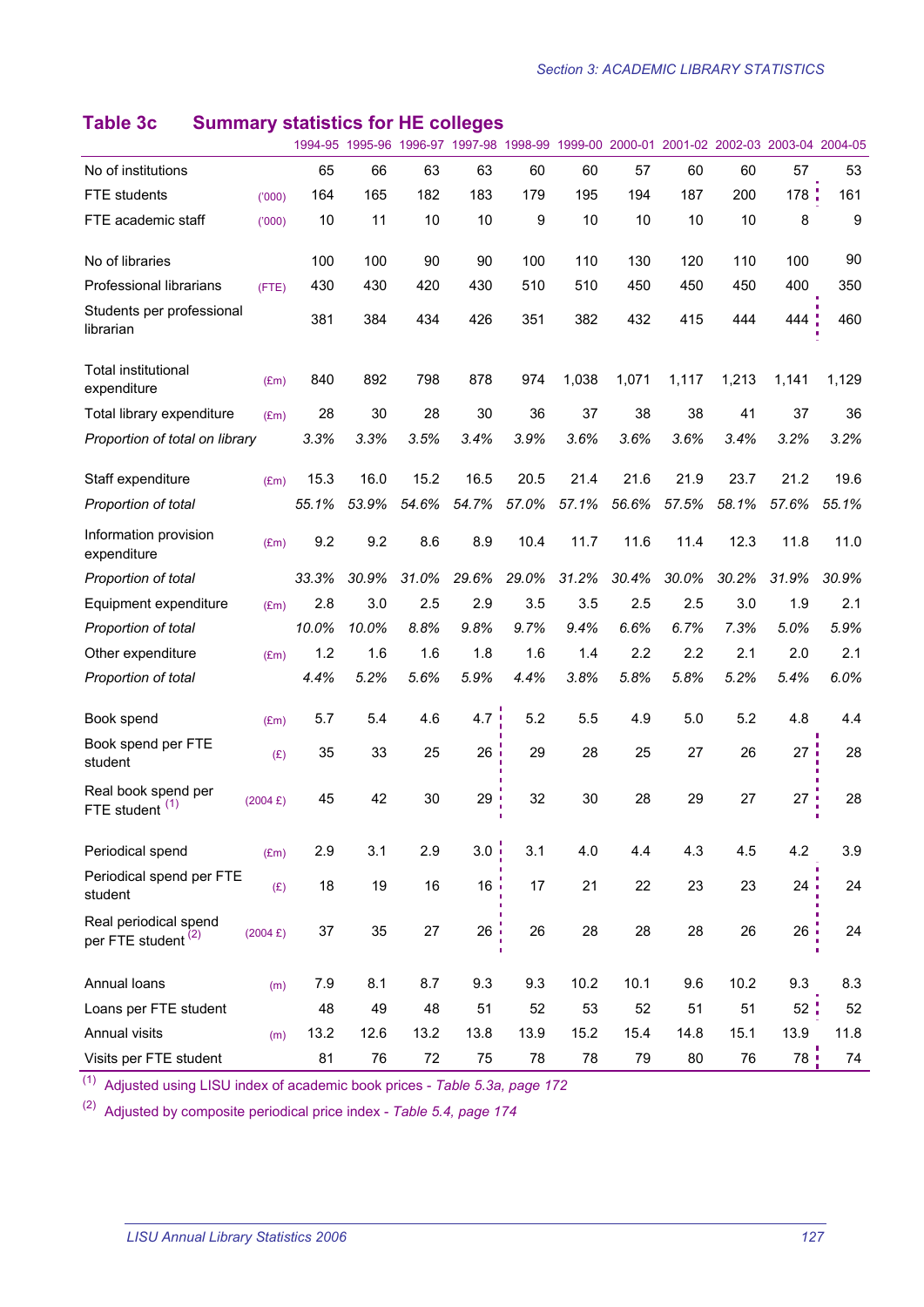# **Tables 3.1 and 3.2 Client base**

Table 3.1 shows the numbers of FTE students and FTE academic/academic related staff in all UK higher education institutions, taken from HESA reports *(see Bibliography, pages 190-196)*. The figures presented here for FTE students have been used to give comparable per capita figures for this section of the report; changes in the definition of FTE students were discussed on page 119.

Table 3.2 shows the number of institutions reporting to HESA, and the estimated number of library service points managed by their librarians. One important omission from this table prior to 1999-2000 has been the individual college libraries of the Oxford and Cambridge colleges, although the main university libraries of both institutions are included.

These two tables show contrasting pictures. The number of potential users has grown throughout the period, whereas the number of institutions has fallen. The growth in user numbers is largely the result of government initiatives to increase the number of students in higher education in the UK; there is a small element from mergers of FE colleges with HE institutions. Omitting the non-credit bearing students from the 2003-04 figures gives increases in student numbers of 1.1% for old universities and 4.1% for the new universities, with a fall of 7.8% for the HE colleges. Overall, the increase is 1.4%

The falling number of institutions is the net result of mergers within the sector and new institutions coming under the HESA umbrella for the first time. The number of libraries increased until 1997-98, partly as a result of new building, and partly from the acquisition of libraries from the FE sector as institutions merged. A number of libraries have subsequently been closed as facilities are concentrated on major sites. This concentration of resources may be cost effective but could have a detrimental effect on the service to students if library facilities are withdrawn from teaching sites. The large increases reported in the old university sector have much to do with improved reporting by the Oxford University college libraries to SCONUL.



#### **Fig 3.5 FTE students**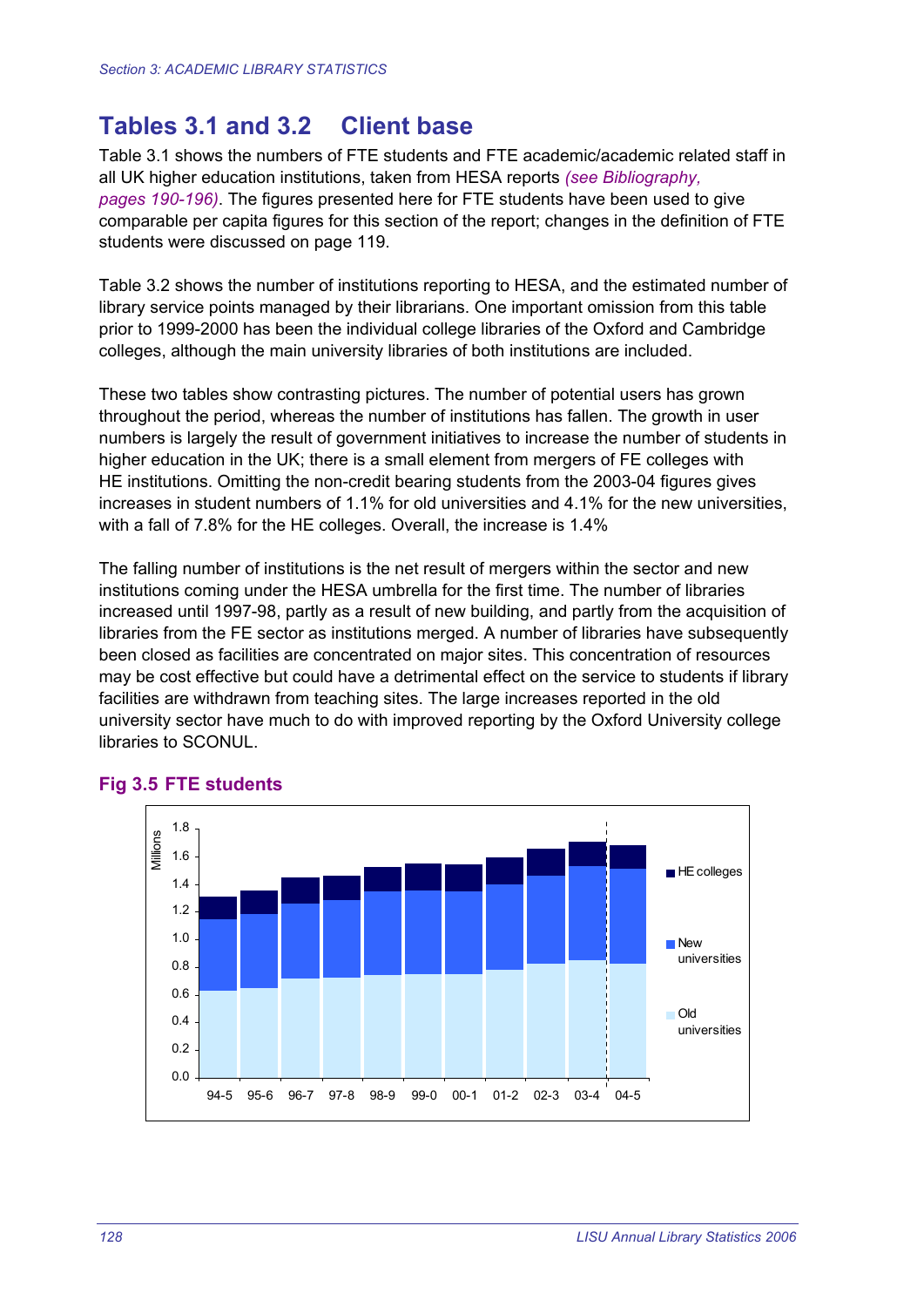|           |                 | Old universities  |                 | New universities  |                 | <b>HE colleges</b> | All HE sector   |                   |
|-----------|-----------------|-------------------|-----------------|-------------------|-----------------|--------------------|-----------------|-------------------|
|           | <b>Students</b> | Academic<br>staff | <b>Students</b> | Academic<br>staff | <b>Students</b> | Academic<br>staff  | <b>Students</b> | Academic<br>staff |
| 1994-95   | 628.9           | 65.4              | 517.4           | 29.7              | 164.0           | 9.9                | 1,310.3         | 105.0             |
| 95-96     | 649.7           | 69.7              | 540.0           | 31.9              | 165.1           | 10.6               | 1,354.7         | 112.2             |
| 96-97     | 712.1           | 71.2              | 550.6           | 31.1              | 182.4           | 10.1               | 1,445.1         | 112.4             |
| 97-98     | 722.2           | 71.0              | 560.8           | 30.7              | 183.3           | 9.9                | 1,466.4         | 111.7             |
| 98-99     | 736.0           | 72.8              | 609.6           | 32.3              | 179.0           | 9.3                | 1,524.6         | 114.4             |
| 1999-2000 | 746.9           | 77.2              | 606.6           | 33.3              | 195.0           | 9.7                | 1,548.5         | 120.2             |
| 2000-01   | 749.7           | 79.3              | 599.3           | 32.9              | 194.4           | 10.0               | 1,543.4         | 122.2             |
| $01 - 02$ | 785.1           | 81.8              | 614.0           | 33.4              | 186.6           | 10.1               | 1,585.7         | 125.3             |
| $02-03$   | 821.1           | 83.9              | 638.8           | 33.7              | 199.6           | 10.1               | 1,659.4         | 127.7             |
| 03-04     | 851.7           | 81.0              | 677.8           | 34.0              | 177.6           | 8.3                | 1,707.1         | 123.2             |
| 04-05     | 824.5           | 87.3              | 692.8           | 36.9              | 161.0           | 8.8                | 1,678.3         | 133.1             |
| Change %  |                 |                   |                 |                   |                 |                    |                 |                   |
| Last year |                 | 7.8               |                 | 8.6               |                 | 6.5                |                 | 7.9               |
| 5 year    |                 | 13.0              |                 | 11.0              |                 | $-8.4$             |                 | 10.7              |
| 10 year   |                 | 33                |                 | 24                |                 | $-11.1$            |                 | 27                |

## **Table 3.1 FTE users ('000)**

Source: HESA

#### **Table 3.2 Number of libraries**

|           | Old universities    |           | New universities    |           | <b>HE colleges</b> |           | All HE sector       |           |
|-----------|---------------------|-----------|---------------------|-----------|--------------------|-----------|---------------------|-----------|
|           | <b>Institutions</b> | Libraries | <b>Institutions</b> | Libraries | Institutions       | Libraries | <b>Institutions</b> | Libraries |
| 1994-95   | 75                  | 340       | 42                  | 204       | 65                 | 100       | 182                 | 644       |
| 95-96     | 72                  | 350       | 42                  | 222       | 66                 | 100       | 180                 | 672       |
| 96-97     | 72                  | 390       | 42                  | 250       | 63                 | 90        | 177                 | 730       |
| 97-98     | 69                  | 400       | 42                  | 243       | 63                 | 90        | 174                 | 733       |
| 98-99     | 67                  | 400       | 42                  | 223       | 60                 | 100       | 169                 | 723       |
| 1999-2000 | 67                  | 450       | 42                  | 218       | 60                 | 110       | 169                 | 778       |
| 2000-01   | 67                  | 450       | 42                  | 211       | 57                 | 130       | 166                 | 791       |
| $01 - 02$ | 67                  | 530       | 43                  | 214       | 60                 | 120       | 170                 | 864       |
| $02 - 03$ | 68                  | 540       | 42                  | 209       | 60                 | 110       | 170                 | 859       |
| 03-04     | 68                  | 540       | 45                  | 217       | 57                 | 100       | 170                 | 857       |
| 04-05     | 66                  | 540       | 48                  | 216       | 53                 | 90        | 167                 | 846       |
| Change %  |                     |           |                     |           |                    |           |                     |           |
| Last year | $-2.9$              | 0.0       | 6.7                 | $-0.5$    | $-7.0$             | $-10.0$   | $-1.8$              | $-1.3$    |
| 5 year    | $-1.5$              | 20        | 14.3                | $-0.9$    | $-11.7$            | $-18.2$   | $-1.2$              | 8.7       |
| 10 year   | $-12.0$             | 59        | 14.3                | 5.9       | $-18.5$            | $-10.0$   | $-8.2$              | 31        |

Source: HESA/SCONUL/HCLRG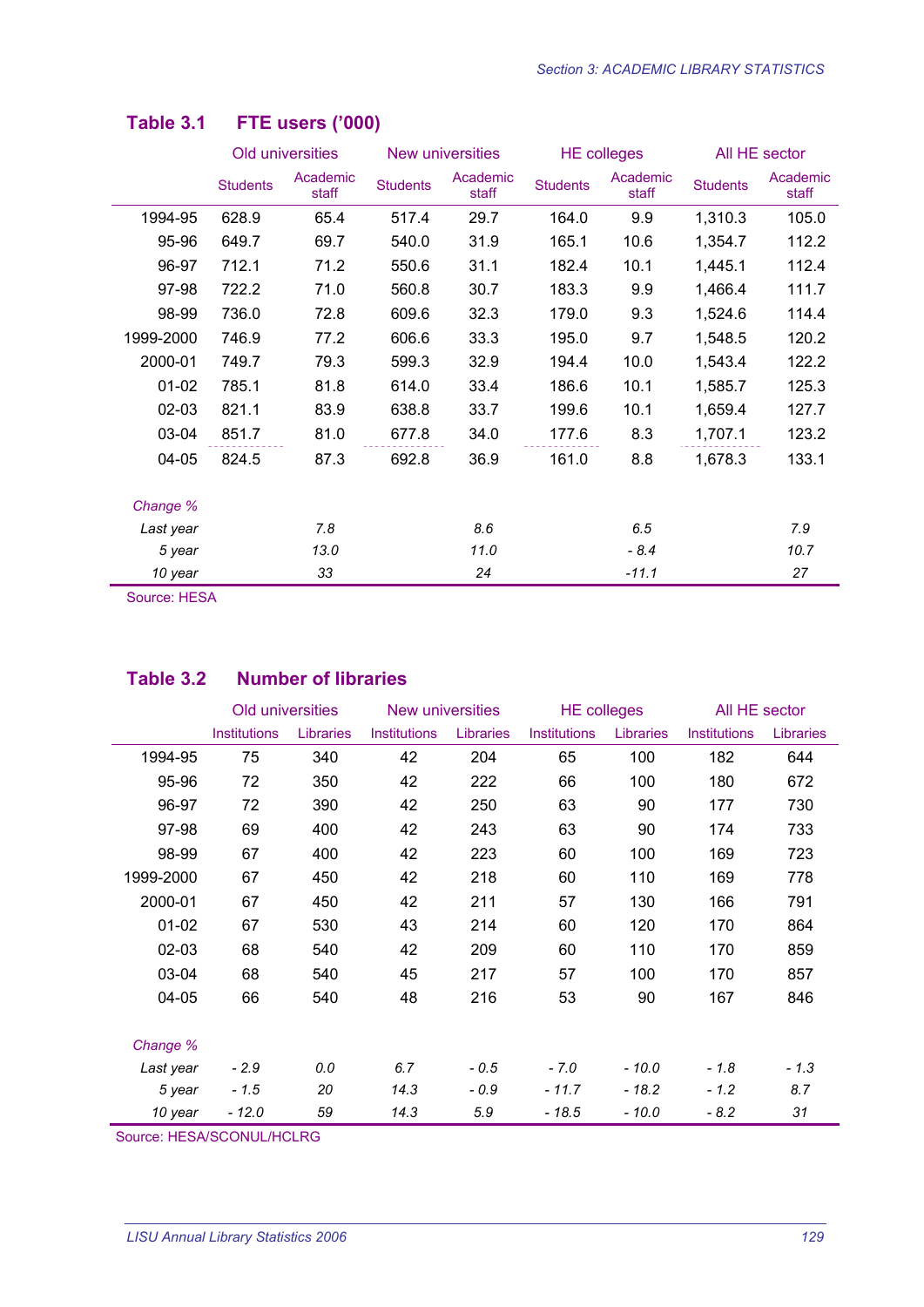# **Tables 3.3 – 3.5 Expenditure and income**

Table 3.3 *(page 132)* shows total library expenditure related to total academic services expenditure, and to total institutional expenditure. The sources of these figures vary: library expenditure figures are drawn from SCONUL/HCLRG returns; figures for expenditure on academic services and total institutional expenditure are taken from HESA, *Resources of Higher Education Institutions*.

Expenditure on academic services, including libraries, academic computing services and media services, is showing the greatest rate of growth, ahead of total institutional expenditure over five and ten years. Within that, however, library spending is not increasing at the same rate. Although the table shows total spending in the sector growing at a rate much faster than general inflation, measured by the retail price index, this does not take into account the increases in student numbers over the period. This is shown in Table 3.4 *(page 133)* for library expenditure. Looking at library expenditure per FTE student, and making allowance for the change in definitions, only the HE college sector has increased spending by more than the rate of general inflation over the last year, and only the new universities have done so over five years. Overall the increase in spending per FTE student is 2.7% over the last year, and 10.9% over five years.

Fig 3.6 illustrates the proportions of total institutional expenditure on the library and on academic services generally, comparing this year's figure with five and ten years ago. The proportion on academic services has increased over the ten-year period in all sectors, while that on libraries has fallen.



#### **Fig 3.6 Proportions of total institutional expenditure**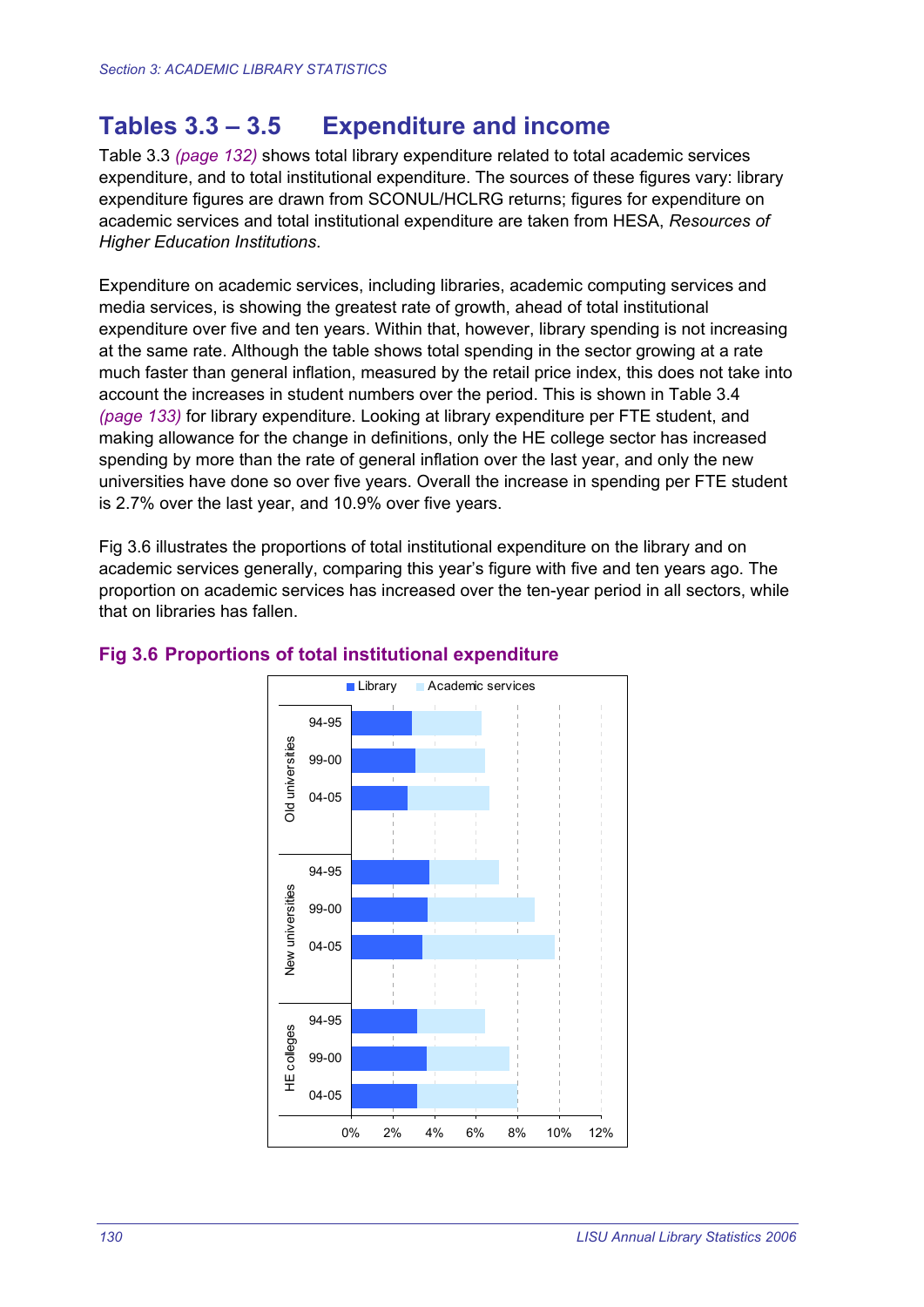Fig 3.7 shows the breakdown of library expenditure into its four key components for each of the sectors, comparing the most recent year with the position five and ten years ago. There are some small differences between the sectors – HE colleges spend proportionately more on staff and less on information provision than universities. The proportion spent on equipment has fallen in all three sectors. The proportion spent on staff has fallen in the old universities, but increased in the HE colleges and new universities.

Table 3.5 *(page 133)* shows the income generated by libraries in the HE sector. The apparent increase between 1995-96 and 1996-97 for both the old and new universities was caused by a change in the SCONUL questionnaire that year. The number of categories of income for which data were required increased from six to 14, and it was immediately apparent that in many universities there were sums being shown as income in the new return which had not been included previously. Examples of such items include fees for separately funded students and use by other institutions; income from donations and bequests; research grants and other grants for specific purposes. The HCLRG return also included an item for research and other grant income in 1998-99; however this source appears to be relatively insignificant for HE colleges (or had been previously included under "other income") as there was no significant jump in the levels of income reported. The patterns in the three sectors are again rather different in recent years.

Generated income represents a larger share of total expenditure in academic libraries than in the public library sector, at 14% overall. It is most important in the old universities, representing 17% of the total budget, compared to around 10% in new universities and HE colleges *(Fig 3.7)*. It is interesting to note that the proportion has fallen over the last five years in the university sectors while the HE colleges have reported an increase over five and ten years.

The trends in income generated per FTE student are again complicated by the change in student FTE definitions. Taking this into account, there has been a substantial increase of over one third in the most recent year for the HE colleges, compared to a drop of 5% for the new universities. The old universities have shown an increase of 2.7%. Over five years, the HE colleges and new universities both have increased (by 5.3% and 3.4% respectively) while the old universities have a slight fall, of 0.3%.



#### **Fig 3.7 Breakdown of library expenditure**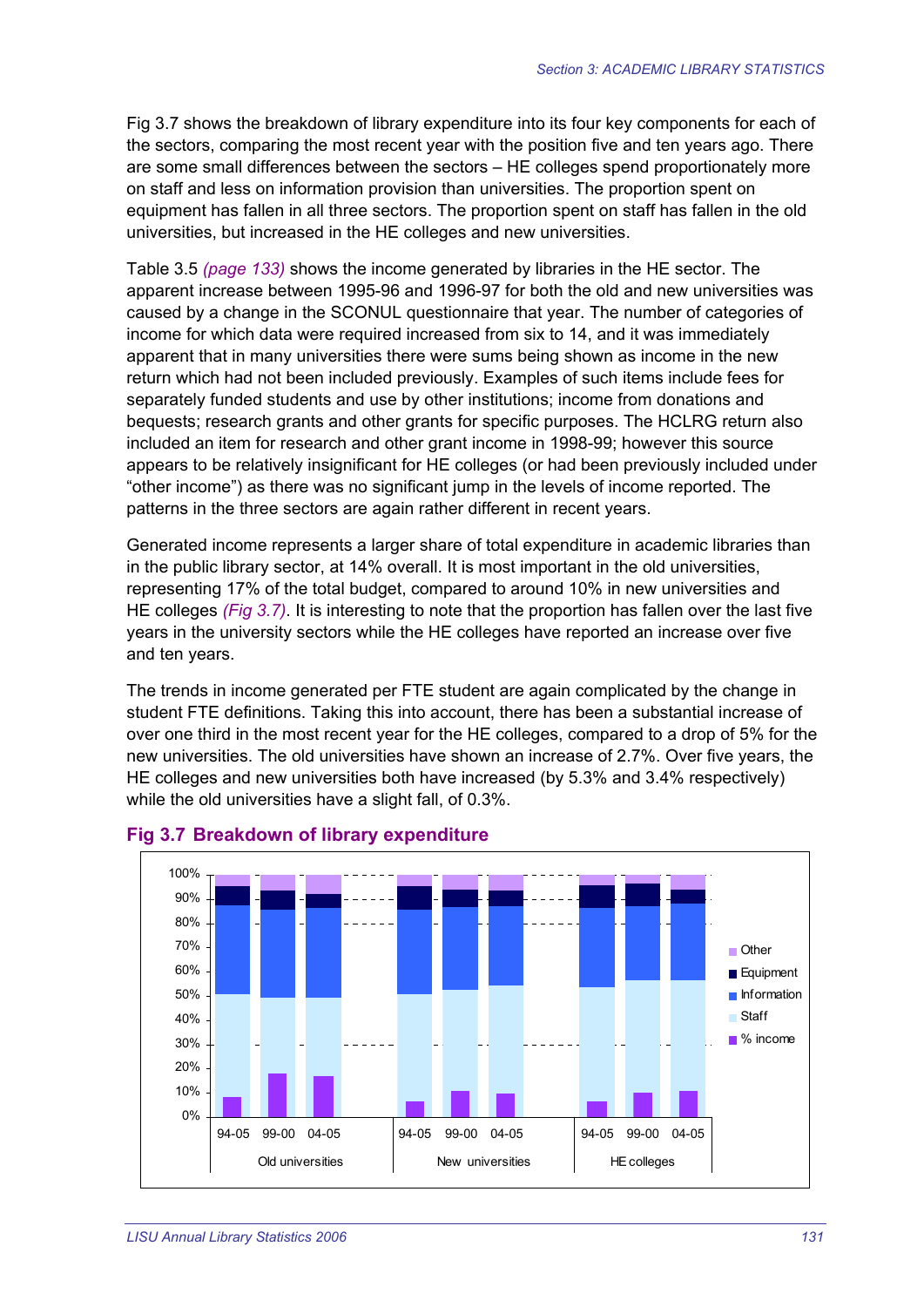|           |                  | Old universities     |                        |                  | New universities     | <b>RPI</b>                    |       |
|-----------|------------------|----------------------|------------------------|------------------|----------------------|-------------------------------|-------|
|           | Total<br>library | Academic<br>services | Total<br>institutional | Total<br>library | Academic<br>services | <b>Total</b><br>institutional |       |
| 1994-95   | 184.4            | 396.1                | 6,310.6                | 95.6             | 181.6                | 2,566.4                       | 147.0 |
| 95-96     | 201.8            | 434.7                | 6,859.3                | 104.3            | 208.2                | 2,789.6                       | 151.2 |
| 96-97     | 218.7            | 441.8                | 6,947.7                | 108.7            | 210.4                | 2,922.1                       | 155.2 |
| 97-98     | 229.3            | 462.3                | 7,287.5                | 112.7            | 235.6                | 2,980.5                       | 160.8 |
| 98-99     | 241.8            | 508.7                | 7,790.2                | 119.0            | 266.5                | 3,154.5                       | 164.5 |
| 1999-2000 | 256.4            | 537.9                | 8,368.1                | 121.7            | 291.2                | 3,297.7                       | 168.1 |
| 2000-01   | 260.5            | 586.2                | 8,980.7                | 124.8            | 310.2                | 3,486.0                       | 172.4 |
| $01 - 02$ | 271.8            | 654.6                | 9,631.1                | 131.7            | 347.1                | 3,671.3                       | 174.6 |
| $02 - 03$ | 286.3            | 677.4                | 10,259.9               | 137.9            | 355.9                | 3,872.1                       | 179.3 |
| 03-04     | 310.3            | 742.3                | 11,116.2               | 152.8            | 424.1                | 4,361.7                       | 184.2 |
| 04-05     | 322.9            | 788.8                | 11,891.2               | 161.6            | 464.3                | 4,752.5                       | 190.0 |
| Change %  |                  |                      |                        |                  |                      |                               |       |
| Last year | 4.1              | 6.3                  | 7.0                    | 5.8              | 9.5                  | 9.0                           | 3.2   |
| 5 year    | 26               | 47                   | 42                     | 33               | 59                   | 44                            | 13.0  |
| 10 year   | 75               | 99                   | 91                     | 69               | 155                  | 88                            | 29    |

## **Table 3.3 Institutional expenditure (£m)**

Source: SCONUL/HCLRG; HESA/USR

|           |                  | <b>HE colleges</b>   |                               |                  | <b>Total</b>         |                               | <b>RPI</b> |
|-----------|------------------|----------------------|-------------------------------|------------------|----------------------|-------------------------------|------------|
|           | Total<br>library | Academic<br>services | <b>Total</b><br>institutional | Total<br>library | Academic<br>services | <b>Total</b><br>institutional |            |
| 1994-95   | 27.7             | 55.7                 | 869.3                         | 307.8            | 633.4                | 9,746.3                       | 147.0      |
| 95-96     | 29.8             | 62.9                 | 964.4                         | 335.8            | 705.8                | 10,613.4                      | 151.2      |
| 96-97     | 27.9             | 65.2                 | 942.5                         | 355.3            | 717.4                | 10,812.2                      | 155.2      |
| 97-98     | 30.2             | 70.8                 | 937.4                         | 372.2            | 768.7                | 11,205.4                      | 160.8      |
| 98-99     | 35.9             | 74.1                 | 974.4                         | 396.7            | 849.3                | 11,919.1                      | 164.5      |
| 1999-2000 | 37.5             | 78.8                 | 1,038.2                       | 415.6            | 907.9                | 12,704.0                      | 168.1      |
| 2000-01   | 38.2             | 86.7                 | 1,071.0                       | 423.5            | 983.1                | 13,537.8                      | 172.4      |
| $01 - 02$ | 38.0             | 94.0                 | 1,117.5                       | 441.5            | 1,095.8              | 14,420.0                      | 174.6      |
| $02 - 03$ | 40.9             | 104.5                | 1,213.0                       | 465.1            | 1,137.8              | 15,345.1                      | 179.3      |
| 03-04     | 36.8             | 91.1                 | 1,140.9                       | 500.0            | 1,257.5              | 16,618.8                      | 184.2      |
| 04-05     | 35.6             | 90.3                 | 1,128.7                       | 520.2            | 1,343.4              | 17,772.4                      | 190.0      |
|           |                  |                      |                               |                  |                      |                               |            |
| Change %  |                  |                      |                               |                  |                      |                               |            |
| Last year | $-3.3$           | $-0.9$               | $-1.1$                        | 4.1              | 6.8                  | 6.9                           | 3.2        |
| 5 year    | $-4.9$           | 14.6                 | 8.7                           | 25               | 48                   | 40                            | 13.0       |
| 10 year   | 29               | 62                   | 34                            | 69               | 112                  | 85                            | 29         |

Source: SCONUL/HCLRG; HESA/USR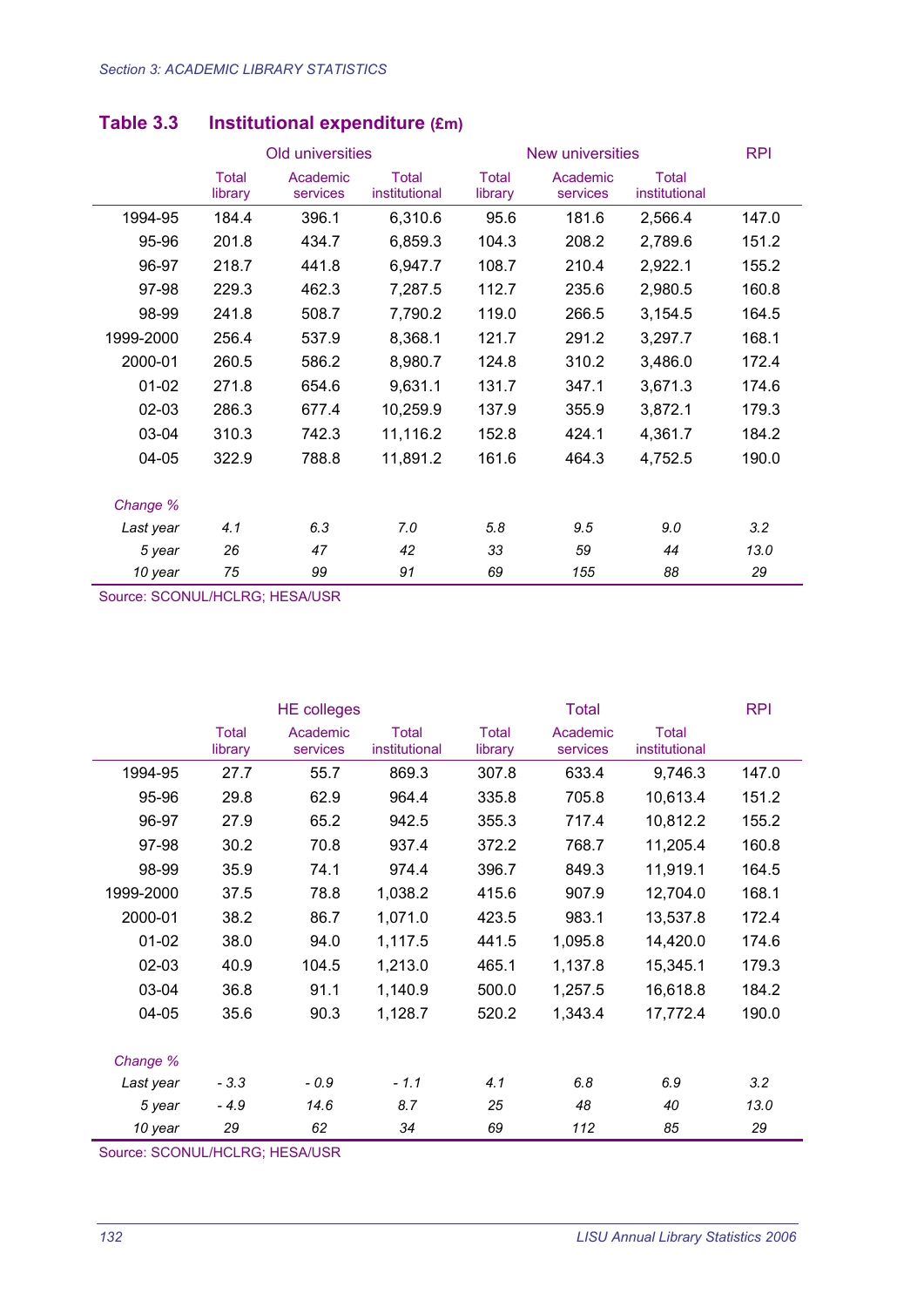|           |         | Old universities     |         | New universities     |        | <b>HE colleges</b>   | All HE sector |                      |
|-----------|---------|----------------------|---------|----------------------|--------|----------------------|---------------|----------------------|
|           | £'000   | £ per FTE<br>student | £'000   | £ per FTE<br>student | £'000  | £ per FTE<br>student | £'000         | £ per FTE<br>student |
| 1994-95   | 184,446 | 293                  | 95,606  | 185                  | 27,727 | 169                  | 307,779       | 235                  |
| 95-96     | 201,760 | 311                  | 104,280 | 193                  | 29,767 | 180                  | 335,807       | 248                  |
| 96-97     | 218,663 | 307                  | 108,714 | 197                  | 27,898 | 153                  | 355,275       | 246                  |
| 97-98     | 229,317 | 318                  | 112,666 | 201                  | 30,186 | 165                  | 372,169       | 254                  |
| 98-99     | 241,839 | 329                  | 119,008 | 195                  | 35,889 | 201                  | 396,736       | 260                  |
| 1999-2000 | 256,439 | 343                  | 121,715 | 201                  | 37,487 | 192                  | 415,641       | 268                  |
| 2000-01   | 260,522 | 348                  | 124,752 | 208                  | 38,221 | 197                  | 423,495       | 274                  |
| $01 - 02$ | 271,778 | 346                  | 131,701 | 215                  | 37,983 | 204                  | 441,462       | 278                  |
| $02 - 03$ | 286,282 | 349                  | 137,916 | 216                  | 40,860 | 205                  | 465,058       | 280                  |
| 03-04     | 310,210 | 364                  | 152,798 | 225                  | 36,846 | 208                  | 499,854       | 293                  |
| 04-05     | 322,923 | 392                  | 161,638 | 233                  | 35,638 | 221                  | 520,199       | 310                  |
|           |         |                      |         |                      |        |                      |               |                      |
| Change %  |         |                      |         |                      |        |                      |               |                      |
| Last year | 4.1     |                      | 5.8     |                      | $-3.3$ |                      | 4.1           |                      |
| 5 year    | 26      |                      | 33      |                      | $-4.9$ |                      | 25            |                      |
| 10 year   | 75      |                      | 69      |                      | 29     |                      | 69            |                      |

## **Table 3.4 Total library expenditure**

Source: SCONUL/HCLRG

#### **Table 3.5 Income generated**

|           |        | Old universities     |        | <b>New universities</b> |        | <b>HE</b> colleges   | All HE sector |                      |  |
|-----------|--------|----------------------|--------|-------------------------|--------|----------------------|---------------|----------------------|--|
|           | £'000  | £ per FTE<br>student | £'000  | £ per FTE<br>student    | £'000  | £ per FTE<br>student | £'000         | £ per FTE<br>student |  |
| 1994-95   | 14,887 | 24                   | 6,192  | 12                      | 1,758  | 11                   | 22,837        | 17                   |  |
| 95-96     | 17,267 | 27                   | 6,309  | 12                      | 1,850  | 11                   | 25,426        | 19                   |  |
| 96-97     | 40,502 | 57                   | 11,264 | 20                      | 2,051  | 11                   | 53,817        | 37                   |  |
| 97-98     | 42,181 | 58                   | 11,812 | 21                      | 2,816  | 15                   | 56,809        | 39                   |  |
| 98-99     | 36,214 | 49                   | 12,966 | 21                      | 2,582  | 14                   | 51,762        | 34                   |  |
| 1999-2000 | 46,672 | 62                   | 12,903 | 21                      | 3,873  | 20                   | 63,448        | 41                   |  |
| 2000-01   | 48,215 | 64                   | 11,987 | 20                      | 2,952  | 15                   | 63,154        | 41                   |  |
| $01-02$   | 50,461 | 64                   | 15,373 | 25                      | 2,963  | 16                   | 68,797        | 43                   |  |
| $02-03$   | 48,154 | 59                   | 14,125 | 22                      | 2,853  | 14                   | 65,132        | 39                   |  |
| 03-04     | 51,678 | 61                   | 15,746 | 23                      | 2,980  | 17                   | 70,404        | 41                   |  |
| 04-05     | 53,652 | 65                   | 15,544 | 22                      | 3,710  | 23                   | 72,906        | 43                   |  |
| Change %  |        |                      |        |                         |        |                      |               |                      |  |
| Last year | 3.8    |                      | $-1.3$ |                         | 25     |                      | 3.6           |                      |  |
| 5 year    | 15.0   |                      | 21     |                         | $-4.2$ |                      | 14.9          |                      |  |
| 10 year   |        |                      |        |                         | 111    |                      |               |                      |  |

Source: SCONUL/HCLRG

Change in RPI: last year + 3.2%; 5 years + 13.0%; over 10 years + 29%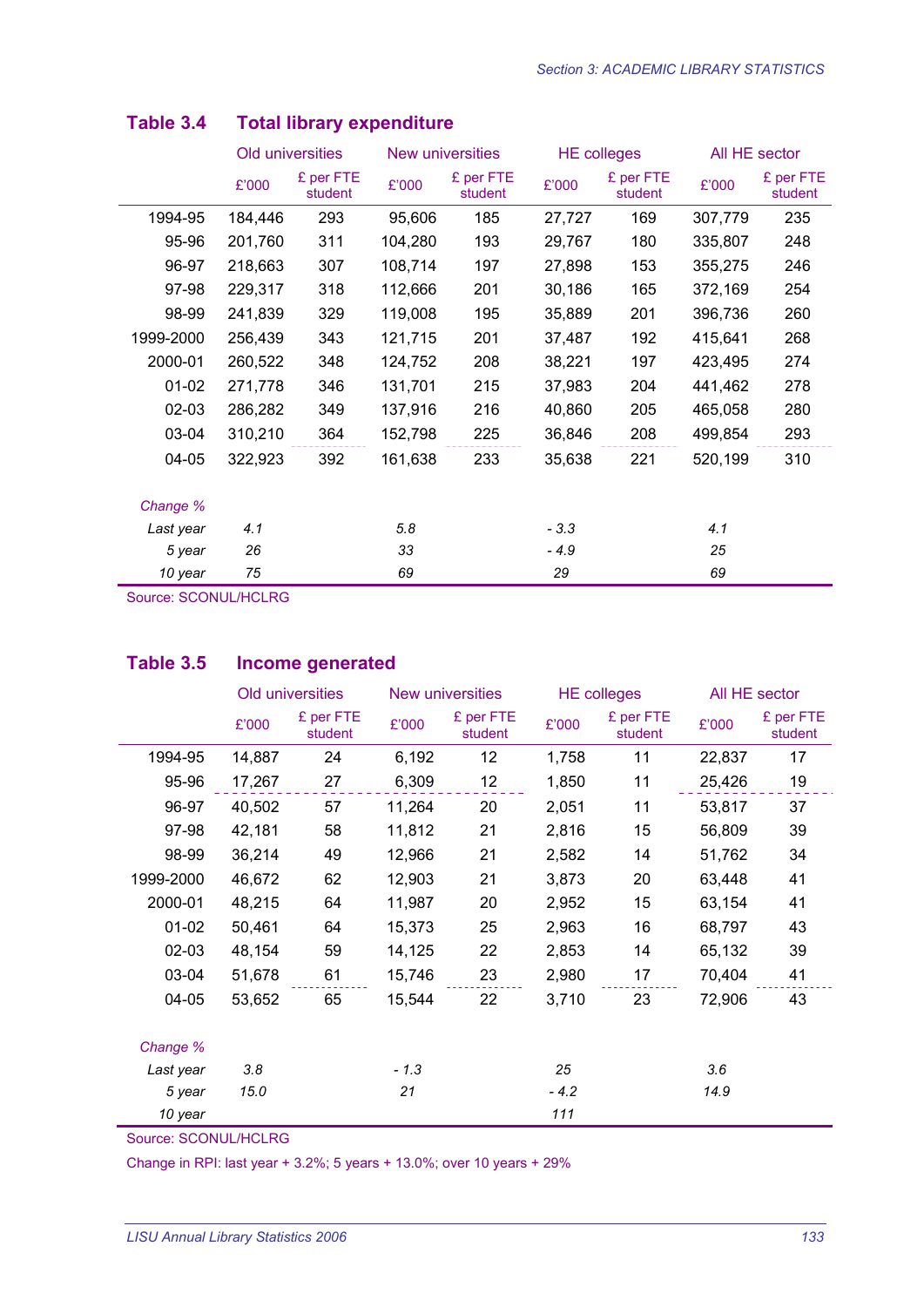# **Tables 3.6 – 3.9 Expenditure on information provision**

Table 3.6 *(page 137)* shows expenditure on information provision in total and per FTE student. Table 3.7 gives the average prices paid for books and serials, and Table 3.8 *(pages 138-139)* shows expenditure broken down into its component parts – books, serials, other electronic resources, inter-library loans and binding. Table 3.9 gives further details for serials expenditure.

Expenditure on information provision accounts for just over one third of total expenditure on average, and this proportion has remained relatively constant over the ten-year period. In 2004-05, £183 million was spent, £109 per FTE student. Spending per FTE student is twice as high in the old university sector than in either the new universities or HE colleges.

Fig 3.8 illustrates the trends in book and serial expenditure both in cash terms, and after adjusting for inflation measured by the relevant material price indexes. Although periodical spend has increased dramatically, almost doubling over ten years, it did not keep pace with serial price increases in the early years. Academic book price inflation has run at a rather slower rate, but the increase in book spending has also been slower, with a total increase of 13% over ten years. Fig 3.8 also shows the trends in the user base (FTE academic staff and students) for comparison.



#### **Fig 3.8 Trends in book and periodical expenditure**

Making allowance for the change in the definition of student numbers, overall spending on information provision per FTE student has increased by less than 1% over the last year, and by almost 11% over five years.

Only the HE colleges now spend more on books than they do on serials. Overall, the proportion of the total spent on books has fallen in each of the last seven years, while the proportion spent on electronic resources (other than serials) continues to increase. In 2004-05, an average of £30 was spent on books per FTE student, £57 on serials (including e-journals), £16 on other electronic resources, and £3 on each of binding and inter-library loans.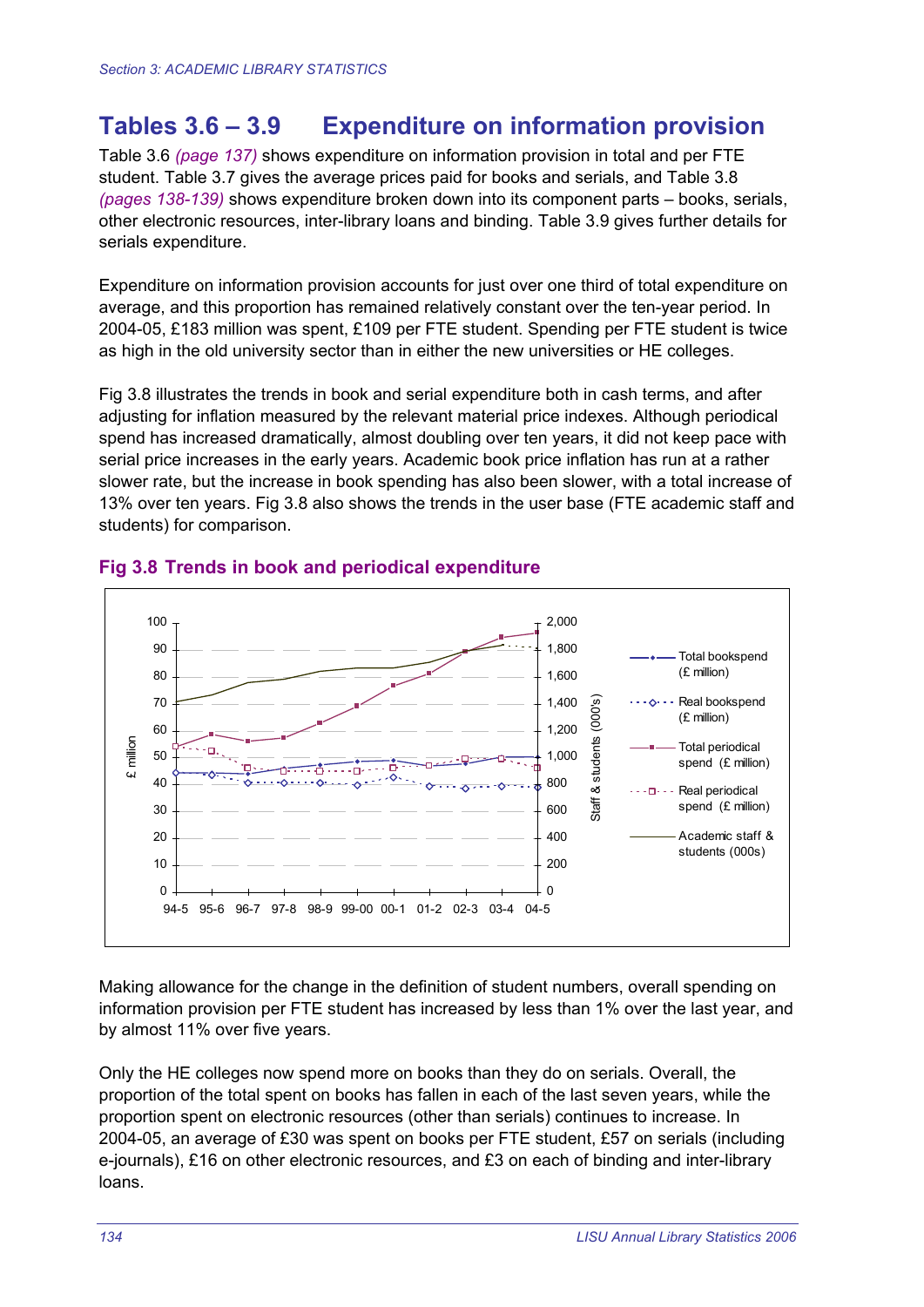# **Serial subscriptions**

There have been a number of changes in the way SCONUL (and HCLRG) have recorded expenditure on electronic serials over recent years. In 1996-97, these were formally classified as "electronic resources", resulting in a dramatic increase in the proportion spent. In 1999-2000 the decision was made to classify expenditure by content rather than media. The overall effect on expenditure of returning electronic serials to the serials head at that time was not, however, marked. In the HCLRG questionnaire, explicit details of expenditure on electronic resources were sought for the first time in 1998-99. Previously this expenditure was shown under books or serials. The definitions in this area for all three sectors are now identical. As the HE colleges account for a relatively small proportion of overall expenditure, the sector totals have been given, as the broad trends are unlikely to be affected by this change.

The provision and use of electronic resources is of increasing interest to academic librarians, and respondents to the SCONUL questionnaire are increasingly able to provide reliable data separating expenditure on electronic and print serials. Since 2002-03, the data appear to be sufficiently reliable to be able to produce estimates for the sector as a whole and these are shown in Table 3.9. In 2004-05, HE libraries spent £40m on print subscriptions, £27m on electronic subscriptions, and £29m on joint format subscriptions. Fig 3.9 illustrates the pattern of spending over the last five years, with figures prior to 2002-03 based on that subset of institutions able to provide complete detail (the figures in brackets indicate the number included). The rapidly changing pattern of serials expenditure moving from print to electronic formats appears to have slowed. The ways in which serial titles are delivered continue to change, in particular the move towards open access titles, which are not included in the SCONUL count. This area is one where there is likely to be considerable change in the future.



#### **Fig 3.9 Breakdown of serials expenditure**

Figures in brackets are the number of institutions included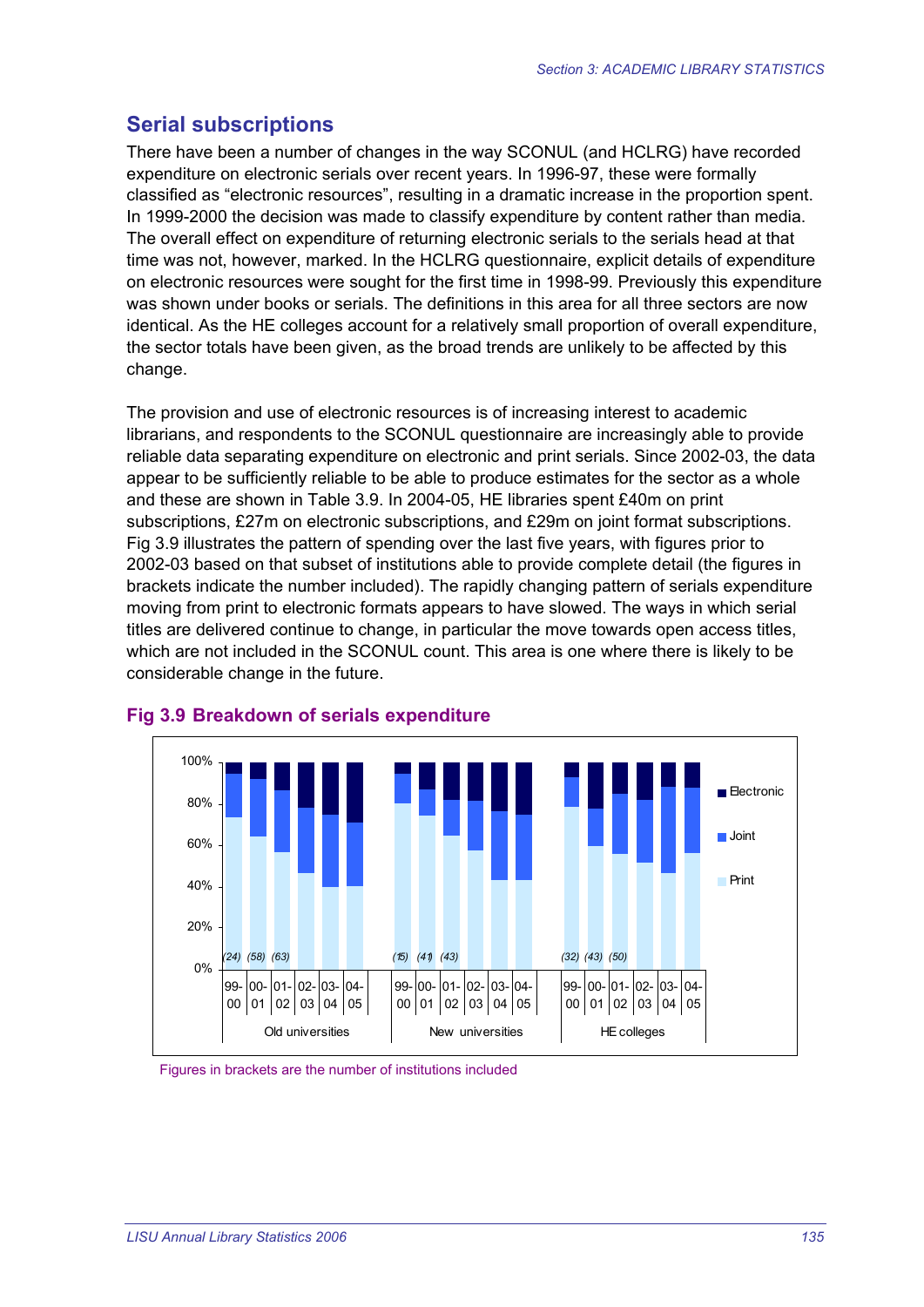#### **Electronic resources**

Electronic resources other than serials are becoming an increasingly important element of provision in academic libraries, accounting for 15% of information provision expenditure overall in 2004-05. This is now the fastest growing area of expenditure in all sectors, with increases of 12% on average in the most recent year. However, defining and counting the number of such resources provided has proved problematic. Following work done at the University of Central England, SCONUL has adopted definitions for counting electronic databases received by subscription, and electronic books, also seeking detailed data on expenditure on these items. This area of the return is relatively poorly completed at present, and it is not possible to estimate the average costs of these resources, or give any further breakdown of expenditure on electronic resources, which also includes other digital documents. Relevant data will be included in this report when they are sufficiently complete and reliable.

#### **Average cost of resources**

Table 3.7 shows the average price paid for books and serials for the three sectors. There are a number of points to note:

- Items received by donation or in exchange have no associated purchase cost, but are included in the count of acquisitions, lowering the apparent average cost of materials; in particular the average cost of materials for the old universities is affected by the acquisition of items by Oxford and Cambridge universities under copyright deposit legislation.
- The average costs of both books and serials are well below the average prices at publication *(Table 5.3a, page 172 and Table 5.5, page 175).* Institutions are clearly adept at making the most of scarce resources.
- A further complicating factor in the average price paid for serials has been the increasing prevalence of bundled 'deals', such as those arranged in the National Electronic Site License Initiative (NESLI). For an often nominal extra cost a large number of titles can be obtained electronically, artificially lowering the average price per title. This seems likely to be at least part of the explanation for the reduction in the average price paid for serials, by the new universities in particular. Over the last three years, however, across the sector as a whole, the average price paid for serials appears to have stabilised.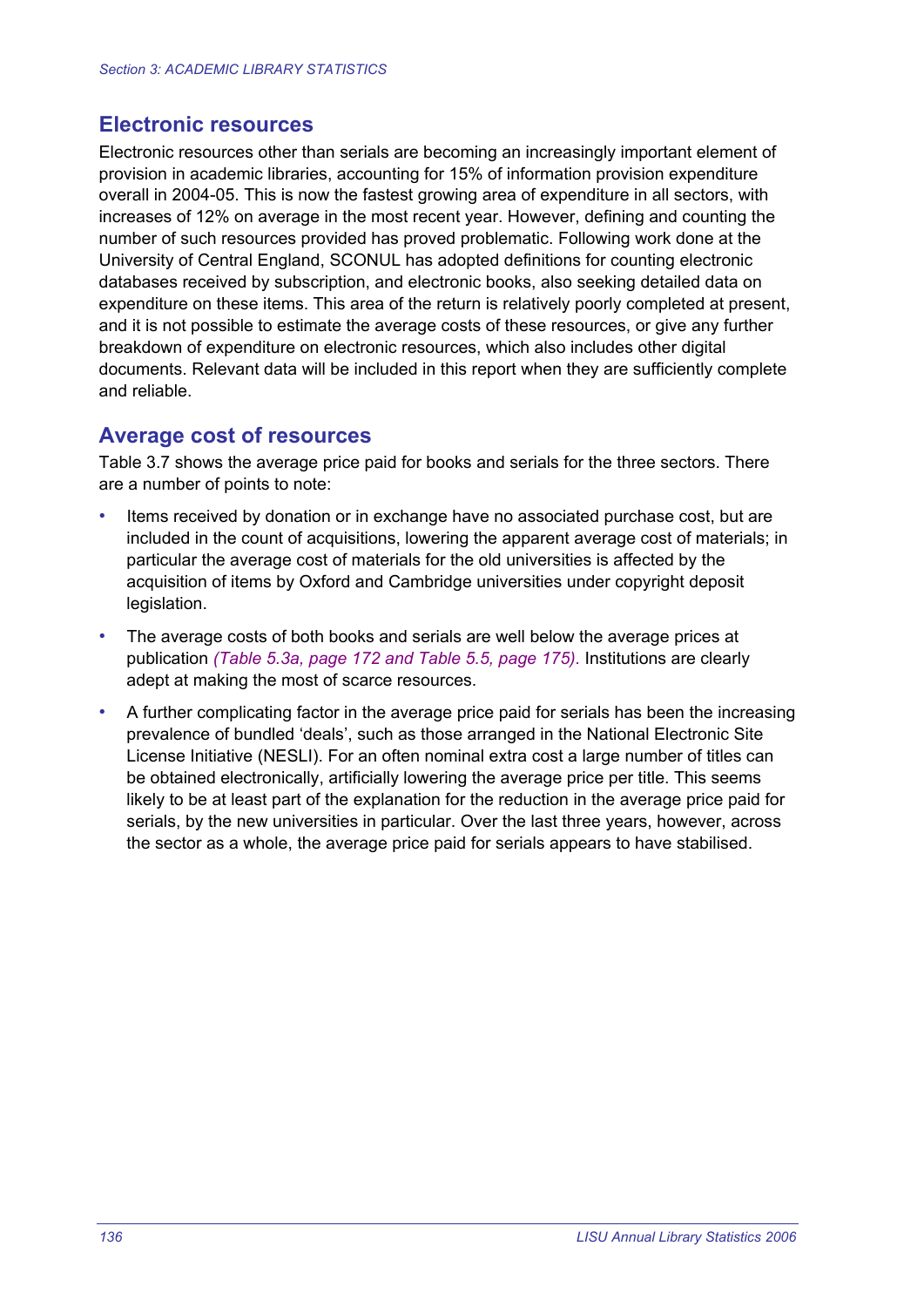|           |         | Old universities     |        | New universities     |        | <b>HE colleges</b>   |         | All HE sector        |
|-----------|---------|----------------------|--------|----------------------|--------|----------------------|---------|----------------------|
|           | £'000   | £ per FTE<br>student | £'000  | £ per FTE<br>student | £'000  | £ per FTE<br>student | £'000   | £ per FTE<br>student |
| 1994-95   | 67,865  | 108                  | 33,461 | 65                   | 9,239  | 56                   | 110,564 | 84                   |
| 95-96     | 72,228  | 111                  | 35,541 | 66                   | 9,197  | 56                   | 116,967 | 86                   |
| 96-97     | 76,960  | 108                  | 36,709 | 67                   | 8,639  | 47                   | 122,308 | 85                   |
| 97-98     | 80,502  | 111                  | 38,303 | 68                   | 8,940  | 49                   | 127,745 | 87                   |
| 98-99     | 85,399  | 116                  | 40,482 | 66                   | 10,406 | 58                   | 136,287 | 89                   |
| 1999-2000 | 93,942  | 126                  | 41,216 | 68                   | 11,709 | 60                   | 146.867 | 95                   |
| 2000-01   | 99,044  | 132                  | 42,135 | 70                   | 11,616 | 60                   | 152,795 | 99                   |
| $01-02$   | 103,248 | 132                  | 43,775 | 71                   | 11,383 | 61                   | 158,406 | 100                  |
| 02-03     | 110,626 | 135                  | 44,931 | 70                   | 12,320 | 62                   | 167,878 | 101                  |
| 03-04     | 118,730 | 139                  | 48,868 | 72                   | 11,758 | 66                   | 179,340 | 105                  |
| 04-05     | 119,885 | 145                  | 52,447 | 76                   | 10,998 | 68                   | 183,330 | 109                  |
| Change %  |         |                      |        |                      |        |                      |         |                      |
| Last year | 1.0     |                      | 7.3    |                      | $-6.5$ |                      | 2.2     |                      |
| 5 year    | 28      |                      | 27     |                      | $-6.1$ |                      | 25      |                      |
| 10 year   | 77      |                      | 57     |                      | 19     |                      | 66      |                      |

#### **Table 3.6 Expenditure on information provision**

Source: SCONUL/HCLRG

#### **Table 3.7 Average price paid for materials (£)**

|           |              | Old universities |              | New universities |              | <b>HE colleges</b> |              | All HE sector  |
|-----------|--------------|------------------|--------------|------------------|--------------|--------------------|--------------|----------------|
|           | <b>Books</b> | <b>Serials</b>   | <b>Books</b> | <b>Serials</b>   | <b>Books</b> | <b>Serials</b>     | <b>Books</b> | <b>Serials</b> |
| 1994-95   | 16.35        | 95.51            | 16.79        | 133.85           | 12.34        | 80.69              | 15.83        | 102.00         |
| 95-96     | 16.69        | 101.94           | 17.45        | 146.34           | 11.95        | 90.65              | 16.16        | 110.01         |
| 96-97     | 18.43        | 97.85            | 16.08        | 120.82           | 11.86        | 80.81              | 16.63        | 101.48         |
| 97-98     | 17.42        | 97.86            | 17.21        | 120.83           | 13.65        | 85.06              | 16.88        | 101.97         |
| 98-99     | 17.06        | 104.12           | 17.10        | 113.81           | 13.41        | 86.56              | 16.58        | 105.26         |
| 1999-2000 | 18.04        | 106.69           | 16.92        | 100.43           | 14.22        | 87.43              | 17.14        | 103.81         |
| 2000-01   | 17.52        | 97.40            | 17.36        | 84.22            | 13.32        | 77.95              | 16.94        | 92.67          |
| $01 - 02$ | 14.58        | 88.46            | 17.37        | 75.32            | 14.23        | 66.66              | 15.35        | 83.50          |
| $02 - 03$ | 16.47        | 88.07            | 18.00        | 66.60            | 14.68        | 54.14              | 16.70        | 79.64          |
| 03-04     | 17.20        | 94.22            | 18.23        | 56.91            | 16.13        | 67.17              | 17.41        | 81.03          |
| $04 - 05$ | 19.39        | 102.21           | 19.50        | 51.74            | 17.00        | 44.27              | 19.19        | 80.09          |
|           |              |                  |              |                  |              |                    |              |                |
| Change %  |              |                  |              |                  |              |                    |              |                |
| Last year | 12.7         | 8.5              | 7.0          | $-9.1$           | 5.4          | $-34$              | 10.2         | $-1.2$         |
| 5 year    | 7.5          | $-4.2$           | 15.3         | - 49             | 19.5         | - 49               | 11.9         | - 23           |
| 10 year   | 18.6         |                  | 16.1         |                  |              |                    |              |                |

Source: SCONUL/HCLRG

Changes in price indexes: LISU academic book price index: last year + 0.7%; 5 years + 5.3%; 10 years + 29% Composite periodical price index: last year + 8.7%; 5 years + 34%; 10 years + 108%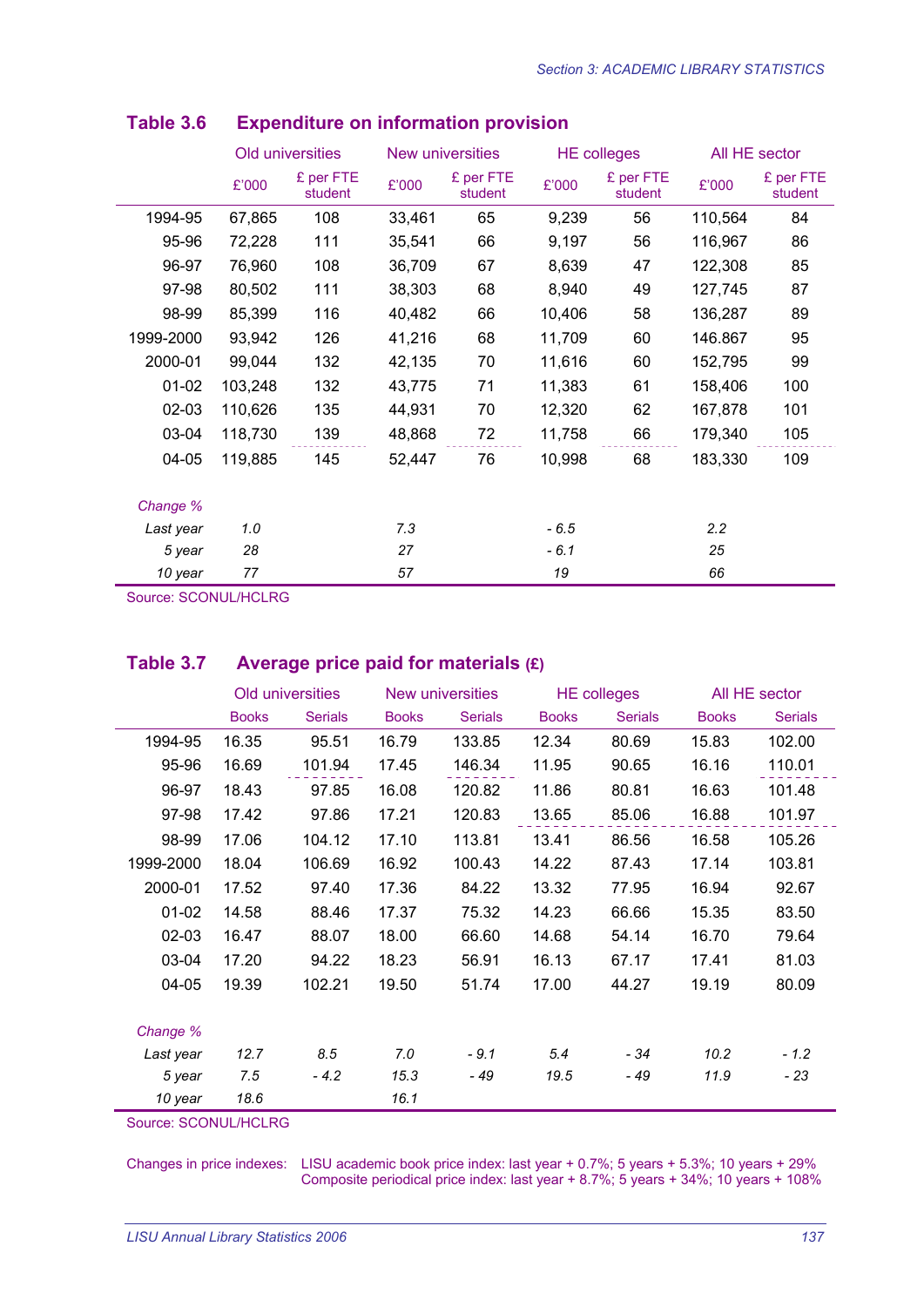| Old          |        | <b>Books</b>  |        | <b>Serials</b>  |        | Electronic<br>resources |         | <b>ILLs</b>   | <b>Binding</b> |                 |
|--------------|--------|---------------|--------|-----------------|--------|-------------------------|---------|---------------|----------------|-----------------|
| universities | £'000  | % of<br>total | £'000  | $%$ of<br>total | £'000  | % of<br>total           | £'000   | % of<br>total | £'000          | $%$ of<br>total |
| 1994-95      | 22,776 | 33.6          | 37,249 | 54.9            | 1,546  | 2.3                     | 3,039   | 4.5           | 3,249          | 4.8             |
| 95-96        | 23,089 | 32.0          | 40,063 | 55.5            | 1,939  | 2.7                     | 3,524   | 4.9           | 3,605          | 5.0             |
| 96-97        | 24,076 | 31.3          | 39,532 | 51.4            | 5,727  | 7.4                     | 3,851   | 5.0           | 3,774          | 4.9             |
| 97-98        | 25,717 | 31.9          | 39,828 | 49.5            | 6,913  | 8.6                     | 4,191   | 5.2           | 3,796          | 4.7             |
| 98-99        | 25,933 | 30.4          | 44,250 | 51.8            | 7,766  | 9.1                     | 3,988   | 4.7           | 3,462          | 4.1             |
| 1999-2000    | 26,930 | 28.7          | 48,544 | 51.7            | 8,490  | 9.0                     | 3,530   | 3.8           | 4,837          | 5.1             |
| 2000-01      | 28,167 | 28.4          | 54,157 | 54.7            | 8,419  | 8.5                     | 3,406   | 3.4           | 4,887          | 4.9             |
| 01-02        | 26,676 | 25.8          | 57,323 | 55.5            | 10,988 | 10.6                    | 3,382   | 3.3           | 4,877          | 4.7             |
| $02-03$      | 27,434 | 24.8          | 64,202 | 58.0            | 11,383 | 10.3                    | 3,098   | 2.8           | 4,510          | 4.1             |
| 03-04        | 29,054 | 24.5          | 69,440 | 58.5            | 12,785 | 10.8                    | 3,093   | 2.6           | 4,417          | 3.7             |
| 04-05        | 28 211 | 23.5          | 70,219 | 58.6            | 14,272 | 11.9                    | 2,860   | 2.4           | 4,322          | 3.6             |
| Change %     |        |               |        |                 |        |                         |         |               |                |                 |
| Last year    | $-2.9$ | $-3.8$        | 1.1    | 0.1             | 11.6   | 10.6                    | $-7.5$  | $-8.4$        | $-2.2$         | $-3.1$          |
| 5 year       | 4.8    | $-17.9$       | 45     | 13.3            | 68     | 32                      | $-19.0$ | $-37$         | $-10.6$        | - 30            |
| 10 year      | 24     | - 30          |        |                 |        |                         | $-5.9$  | - 47          | 33             | - 25            |

#### **Table 3.8a Breakdown of information provision expenditure**

Source: SCONUL/HCLRG

#### **Table 3.8b Breakdown of information provision expenditure**

| <b>New</b>   | <b>Books</b> |                 | <b>Serials</b> |                 | Electronic<br>resources |                 | <b>ILLs</b> |               | <b>Binding</b> |                 |
|--------------|--------------|-----------------|----------------|-----------------|-------------------------|-----------------|-------------|---------------|----------------|-----------------|
| universities | £'000        | $%$ of<br>total | £'000          | $%$ of<br>total | £'000                   | $%$ of<br>total | £'000       | % of<br>total | £'000          | $%$ of<br>total |
| 1994-95      | 15,726       | 47.0            | 13,857         | 41.4            | 1,243                   | 3.7             | 1,922       | 5.7           | 713            | 2.1             |
| 95-96        | 15,861       | 44.6            | 15,424         | 43.4            | 1,259                   | 3.5             | 2,253       | 6.3           | 742            | 2.1             |
| 96-97        | 15,120       | 41.2            | 13,800         | 37.6            | 4,884                   | 13.3            | 2,124       | 5.8           | 783            | 2.1             |
| 97-98        | 15,544       | 40.6            | 14,498         | 37.9            | 5,515                   | 14.4            | 2,040       | 5.3           | 705            | 1.8             |
| 98-99        | 16,295       | 40.3            | 15,425         | 38.1            | 5,955                   | 14.7            | 1,987       | 4.9           | 793            | 2.0             |
| 1999-2000    | 16,079       | 39.0            | 16,612         | 40.3            | 6,593                   | 16.0            | 1,255       | 3.0           | 677            | 1.6             |
| 2000-01      | 15,847       | 37.6            | 17,988         | 42.7            | 6,340                   | 15.0            | 1,413       | 3.4           | 580            | 1.4             |
| $01 - 02$    | 15,457       | 35.3            | 19,643         | 44.9            | 6,576                   | 15.0            | 1,562       | 3.6           | 537            | 1.2             |
| 02-03        | 15,136       | 33.7            | 20,427         | 45.5            | 7,506                   | 16.7            | 1,421       | 3.2           | 443            | 1.0             |
| 03-04        | 16,529       | 33.8            | 20,867         | 42.7            | 9,674                   | 19.8            | 1,349       | 2.8           | 449            | 0.9             |
| 04-05        | 17,492       | 33.4            | 21,986         | 41.9            | 11,100                  | 21.2            | 1,431       | 2.7           | 437            | 0.8             |
| Change %     |              |                 |                |                 |                         |                 |             |               |                |                 |
| Last year    | 5.8          | $-1.4$          | 5.4            | $-1.8$          | 14.7                    | 6.9             | 6.0         | $-1.2$        | $-2.8$         | $-9.4$          |
| 5 year       | 8.8          | $-14.5$         | 32             | 4.0             | 68                      | 32              | 14.0        | $-10.4$       | - 36           | - 49            |
| 10 year      | 11.2         | - 29            |                |                 |                         |                 | $-26$       | - 53          | - 39           | - 61            |

Source: SCONUL/HCLRG

Changes in price indexes: LISU academic book price index: last year + 0.7%; 5 years + 5.3%; 10 years + 29% Composite periodical price index: last year + 8.7%; 5 years + 34%; 10 years + 108%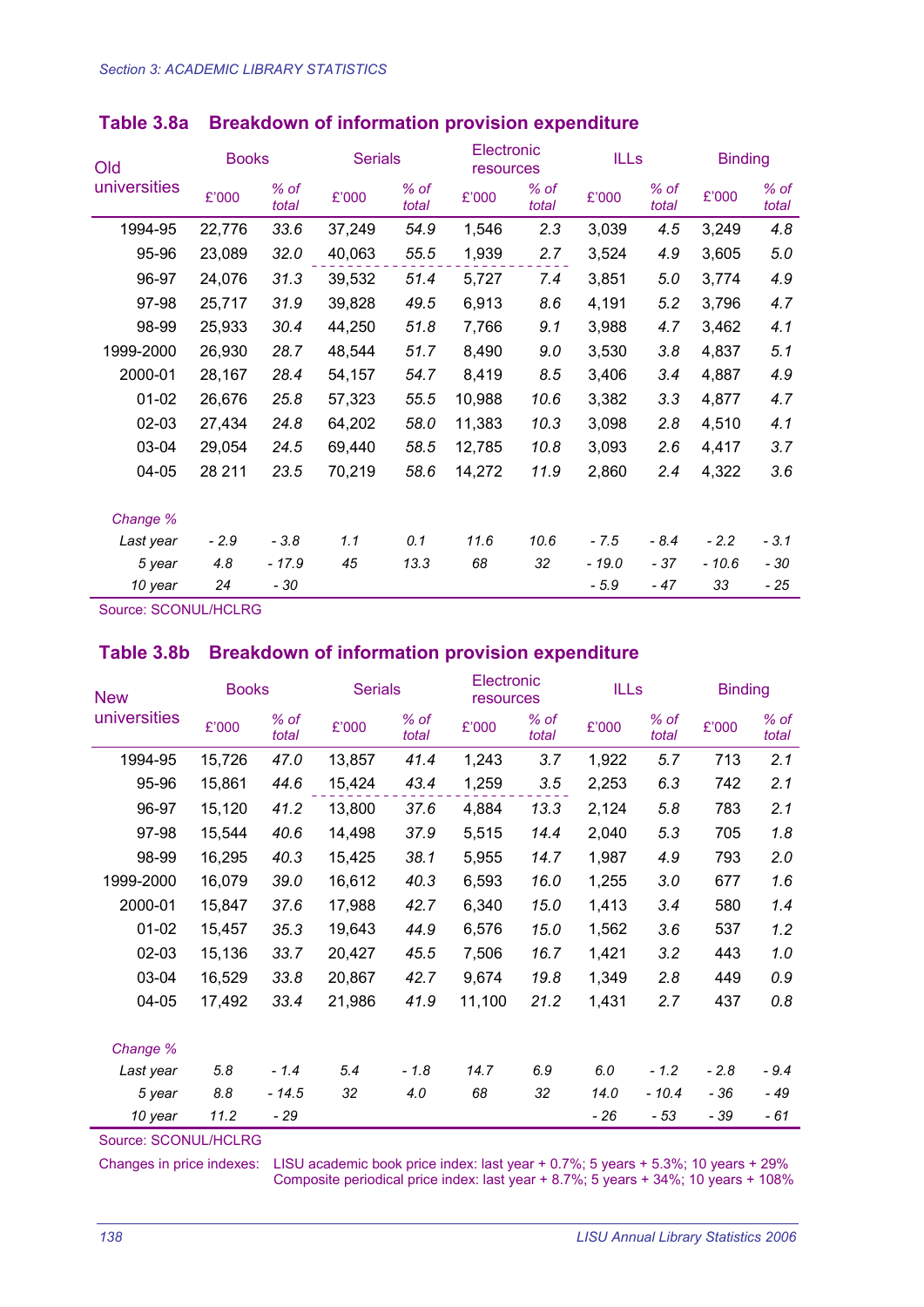| <b>HE</b> | <b>Books</b> |                 | <b>Serials</b> |                 | Electronic<br>resources |               | <b>ILLs</b> |                 | <b>Binding</b> |                 |
|-----------|--------------|-----------------|----------------|-----------------|-------------------------|---------------|-------------|-----------------|----------------|-----------------|
| colleges  | £'000        | $%$ of<br>total | £'000          | $%$ of<br>total | £'000                   | % of<br>total | £'000       | $%$ of<br>total | £'000          | $%$ of<br>total |
| 1994-95   | 5,736        | 62.1            | 2,905          | 31.4            | 55                      | 0.6           | 407         | 4.4             | 155            | 1.7             |
| 95-96     | 5,437        | 59.1            | 3,082          | 33.5            | 50                      | 0.5           | 408         | 4.4             | 220            | 2.4             |
| 96-97     | 4,556        | 52.7            | 2,909          | 33.7            | 575                     | 6.7           | 394         | 4.6             | 201            | 2.3             |
| 97-98     | 4,708        | 52.7            | 2,977          | 33.3            | 694                     | 7.8           | 409         | 4.6             | 190            | 2.1             |
| 98-99     | 5,202        | 50.0            | 3,116          | 29.9            | 1,473                   | 14.2          | 416         | 4.0             | 215            | 2.1             |
| 1999-2000 | 5,461        | 46.6            | 4,022          | 34.3            | 1,595                   | 13.6          | 406         | 3.5             | 194            | 1.7             |
| 2000-01   | 4,863        | 41.9            | 4,365          | 37.6            | 1,789                   | 15.4          | 388         | 3.3             | 210            | 1.8             |
| $01 - 02$ | 4,953        | 43.5            | 4,266          | 37.5            | 1,598                   | 14.0          | 375         | 3.3             | 190            | 1.7             |
| $02 - 03$ | 5,196        | 42.2            | 4,548          | 36.9            | 2,033                   | 16.5          | 392         | 3.2             | 204            | 1.7             |
| 03-04     | 4,773        | 40.6            | 4,232          | 36.0            | 2,260                   | 19.2          | 328         | 2.8             | 166            | 1.4             |
| 04-05     | 4,437        | 40.3            | 3,896          | 35.4            | 2,208                   | 20.1          | 294         | 2.7             | 163            | 1.5             |
| Change %  |              |                 |                |                 |                         |               |             |                 |                |                 |
| Last year | $-7.0$       | $-0.6$          | $-7.9$         | $-1.6$          | $-2.3$                  | 4.5           | $-10.4$     | $-42$           | $-1.8$         | $5.0\,$         |
| 5 year    | $-18.8$      | $-13.5$         | $-3.1$         | 3.1             | 38                      | 47            | - 28        | - 23            | $-16.0$        | $-10.5$         |
| 10 year   |              |                 |                |                 |                         |               | - 28        | - 39            | 5.2            | $-11.7$         |

### **Table 3.8c Breakdown of information provision expenditure**

Source: SCONUL/HCLRG

#### **Table 3.8d Breakdown of information provision expenditure**

| Total            | <b>Books</b> |                 | <b>Serials</b> |               | Electronic<br>resources |               | <b>ILLs</b> |                 | <b>Binding</b> |                 |
|------------------|--------------|-----------------|----------------|---------------|-------------------------|---------------|-------------|-----------------|----------------|-----------------|
| <b>HE</b> sector | £'000        | $%$ of<br>total | £'000          | % of<br>total | £'000                   | % of<br>total | £'000       | $%$ of<br>total | £'000          | $%$ of<br>total |
| 1994-95          | 44,238       | 40.0            | 54,011         | 48.9          | 2,844                   | 2.6           | 5,368       | 4.9             | 4,117          | 3.7             |
| 95-96            | 44,387       | 37.9            | 58,569         | 50.1          | 3,248                   | 2.8           | 6,185       | 5.3             | 4,567          | 3.9             |
| 96-97            | 43,752       | 35.8            | 56,241         | 46.0          | 11,186                  | 9.1           | 6,369       | 5.2             | 4,758          | 3.9             |
| 97-98            | 45,969       | 36.0            | 57,303         | 44.9          | 13,122                  | 10.3          | 6,640       | 5.2             | 4,691          | 3.7             |
| 98-99            | 47,430       | 34.8            | 62,791         | 46.1          | 15,194                  | 11.1          | 6,391       | 4.7             | 4,470          | 3.3             |
| 1999-2000        | 48,470       | 33.0            | 69,178         | 47.1          | 16,678                  | 11.4          | 5,191       | 3.5             | 5,708          | 3.9             |
| 2000-01          | 48,877       | 32.0            | 76,510         | 50.1          | 16,548                  | 10.8          | 5,207       | 3.4             | 5,677          | 3.7             |
| $01-02$          | 47,086       | 29.7            | 81,232         | 51.3          | 19,162                  | 12.1          | 5,319       | 3.4             | 5,604          | 3.5             |
| 02-03            | 47,766       | 28.5            | 89,177         | 53.1          | 20,922                  | 12.5          | 4,911       | 2.9             | 5,157          | 3.1             |
| 03-04            | 50,356       | 28.1            | 94,539         | 52.7          | 24,719                  | 13.8          | 4,770       | 2.7             | 5,032          | 2.8             |
| 04-05            | 50,140       | 27.3            | 96,101         | 52.4          | 27,580                  | 15.0          | 4,585       | 2.5             | 4,922          | 2.7             |
| Change %         |              |                 |                |               |                         |               |             |                 |                |                 |
| Last year        | $-0.4$       | $-2.6$          | 1.7            | $-0.6$        | 11.6                    | 9.2           | $-3.9$      | $-6.0$          | $-2.2$         | $-4.3$          |
| 5 year           | 3.4          | $-17.1$         | 39             | 11.3          | 65                      | 33            | $-11.7$     | - 29            | - 13.8         | - 31            |
| 10 year          |              |                 |                |               |                         |               | $-14.6$     | - 49            | 19.6           | - 28            |

Source: SCONUL/HCLRG

Changes in price indexes: LISU academic book price index: last year + 0.7%; 5 years + 5.3%; 10 years + 29% Composite periodical price index: last year + 8.7%; 5 years + 34%; 10 years + 108%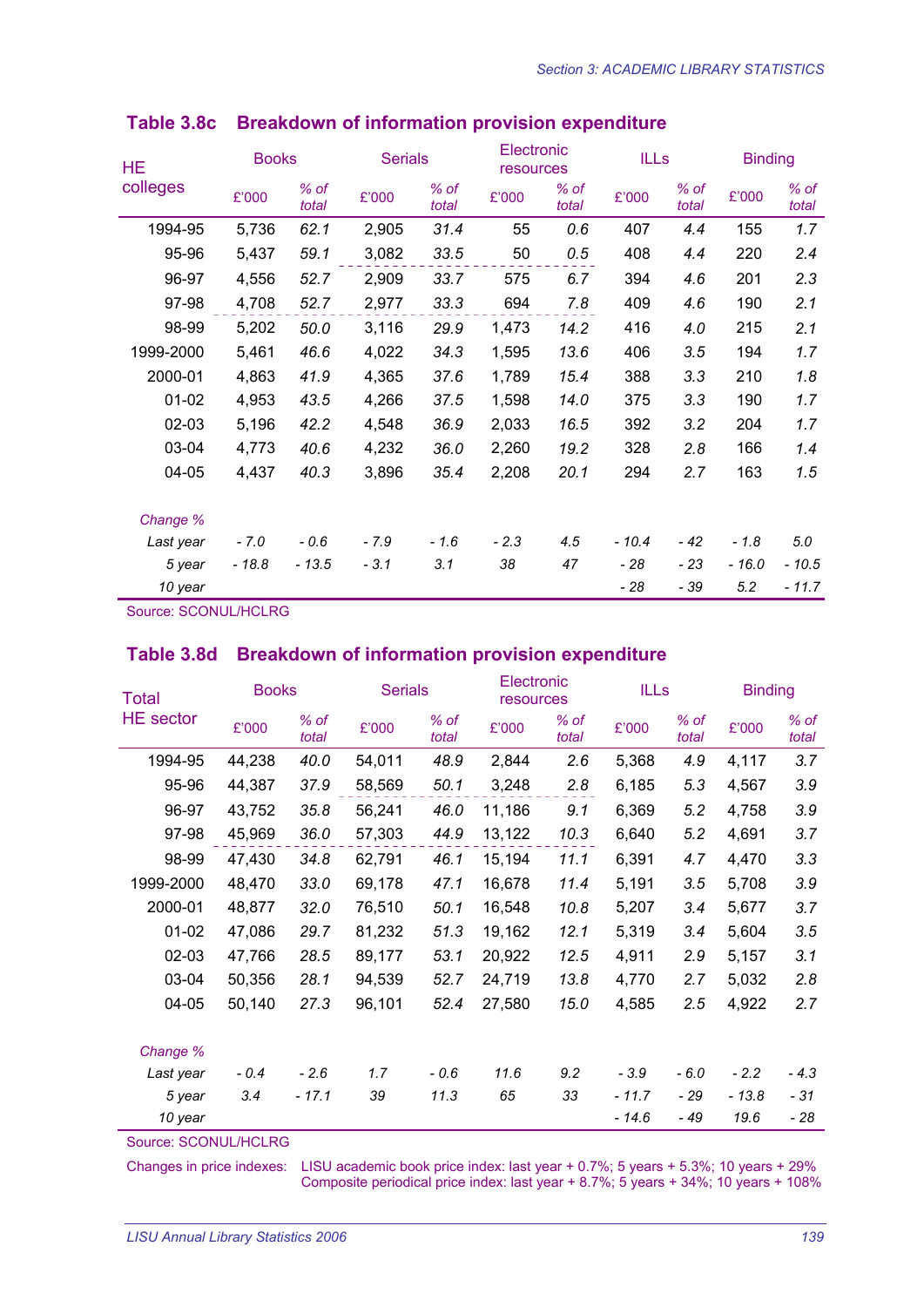|                                   |        | Print only                 |                 |        | <b>Electronic only</b>     |                 | Joint format |                            |                 |
|-----------------------------------|--------|----------------------------|-----------------|--------|----------------------------|-----------------|--------------|----------------------------|-----------------|
|                                   | £'000  | £ per<br>academic<br>staff | $%$ of<br>total | £'000  | £ per<br>academic<br>staff | $%$ of<br>total | £'000        | £ per<br>academic<br>staff | $%$ of<br>total |
| Old<br><b>Universities</b>        |        |                            |                 |        |                            |                 |              |                            |                 |
| 2002-03                           | 29,953 | 357                        | 47              | 14,142 | 169                        | 22              | 20,111       | 240                        | 31              |
| 03-04                             | 27,834 | 344                        | 40              | 17,573 | 217                        | 25              | 24,033       | 297                        | 35              |
| 04-05                             | 28,539 | 327                        | 41              | 20,453 | 234                        | 29              | 21,221       | 243                        | 30              |
| Change%                           |        |                            |                 |        |                            |                 |              |                            |                 |
| Last year                         | 2.5    | $-4.9$                     | 1.4             | 16.4   | 7.9                        | 15.1            | $-11.7$      | $-18.1$                    | $-12.7$         |
| <b>New</b><br><b>Universities</b> |        |                            |                 |        |                            |                 |              |                            |                 |
| 2002-03                           | 11,673 | 347                        | 57              | 3,815  | 113                        | 19              | 4,939        | 147                        | 24              |
| 03-04                             | 9,042  | 266                        | 43              | 4,889  | 144                        | 23              | 6,939        | 204                        | 33              |
| 04-05                             | 9,468  | 257                        | 43              | 5,61   | 152                        | 26              | 6,910        | 187                        | 31              |
| Change%                           |        |                            |                 |        |                            |                 |              |                            |                 |
| Last year                         | 4.7    | $-3.6$                     | $-0.6$          | 14.7   | 5.7                        | 8.9             | $-0.4$       | $-8.3$                     | $-5.5$          |
| <b>HE</b><br>colleges             |        |                            |                 |        |                            |                 |              |                            |                 |
| 2002-03                           | 2,339  | 230                        | 52              | 816    | 80                         | 18              | 1,365        | 135                        | 30              |
| 03-04                             | 1,967  | 237                        | 47              | 504    | 61                         | 12              | 1,755        | 211                        | 42              |
| 04-05                             | 2,189  | 248                        | 56              | 490    | 55                         | 13              | 1,220        | 138                        | 31              |
| Change%                           |        |                            |                 |        |                            |                 |              |                            |                 |
| Last year                         | 11.3   | 4.5                        | 21              | $-2.8$ | $-8.7$                     | 5.4             | $-31$        | - 35                       | $-25$           |
| <b>Total</b><br><b>HE</b> sector  |        |                            |                 |        |                            |                 |              |                            |                 |
| 2002-03                           | 43,965 | 344                        | 49              | 18,773 | 147                        | 21              | 26,415       | 207                        | 30              |
| 03-04                             | 38,843 | 315                        | 41              | 22,966 | 186                        | 24              | 32,727       | 266                        | 35              |
| 04-05                             | 40,196 | 302                        | 42              | 26,553 | 200                        | 28              | 29,351       | 221                        | 31              |
| Change%                           |        |                            |                 |        |                            |                 |              |                            |                 |
| Last year                         | 3.5    | $-4.1$                     | 1.8             | 15.6   | 7.1                        | 13.7            | $-10.3$      | $-16.9$                    | $-11.8$         |

# **Table 3.9 Breakdown of serials expenditure**

Source: SCONUL

Changes in Composite periodical price index: last year + 8.7%; 5 years + 34%; 10 years + 108%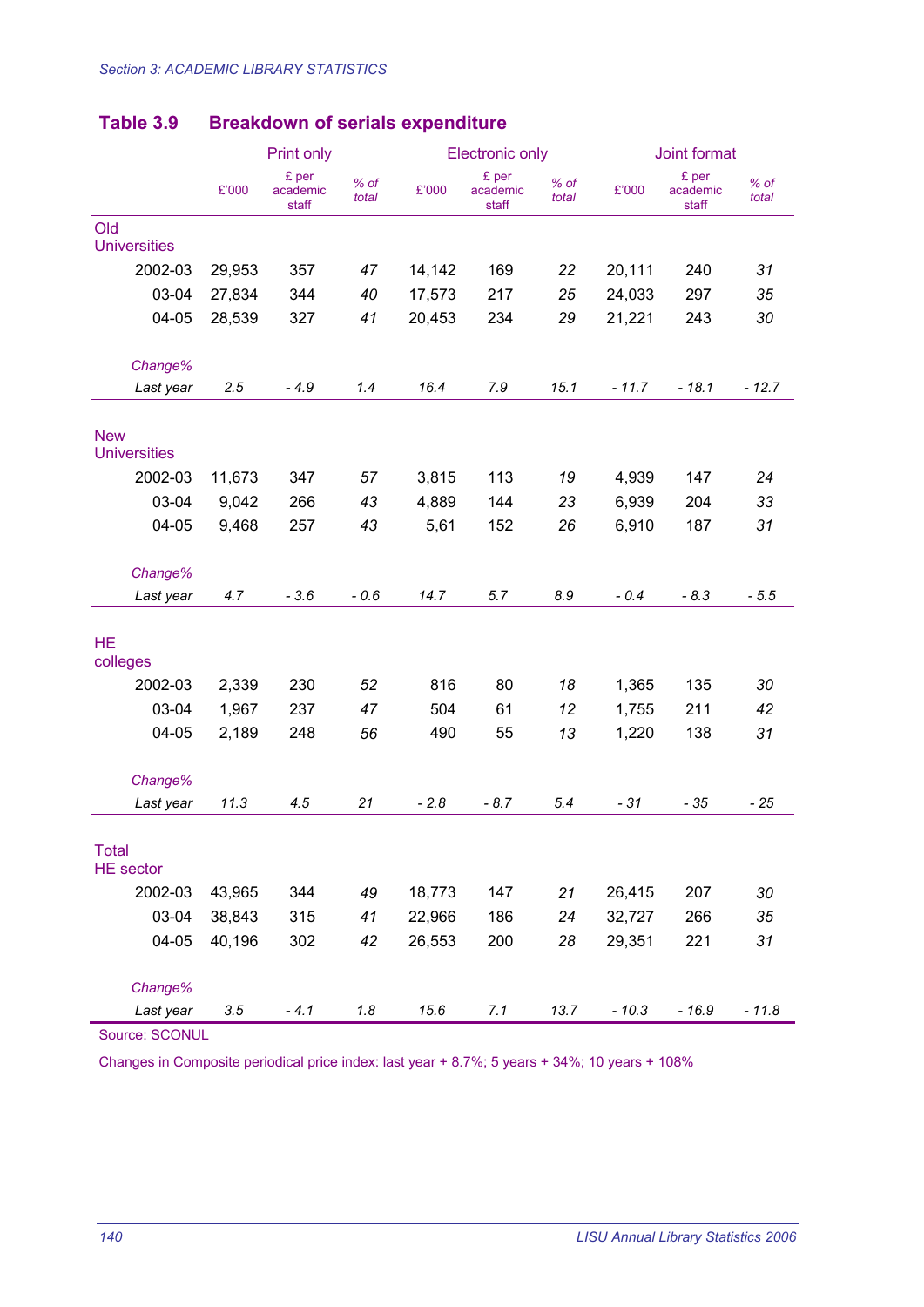# **Tables 3.10 – 3.14 Books and serials**

# **Books**

Table 3.10 *(page 143)* shows the total catalogued bookstock held in academic libraries. Stocks are highest in the old universities, which include the copyright deposit collections of Oxford and Cambridge, and several other large historic collections. It is interesting to note that the HE colleges hold more books per FTE student than new universities. Table 3.11 *(page 143)* shows additions to bookstock. The old universities' figures include the copyright deposit items received by Oxford and Cambridge universities. Acquisitions per FTE student continue to fall in both the old universities and HE colleges, although there has been little change this year in the rate of acquisitions in the new university sector.

Making allowance for the change in definition of FTE students, overall there has been no change in stock per FTE student in the last year, with an average of 67 books per FTE. Over five years there has been a slight fall, of 1.4%. Acquisitions per FTE student have fallen in all sectors over the last year and over five years. The greatest fall over five years has been in the HE college sector, with a fall in acquisitions per FTE student of 25%, compared to 19% in the new universities and 16% in the old universities.





Fig 3.10 shows the stock replenishment rate – the proportion of new acquisitions each year. This has been falling in both the HE colleges and new universities, although the rate of decline has slowed in recent years in the new universities. The larger stocks held by the old universities are reflected in a lower replenishment rate, which has remained fairly constant over the period. Overall, acquisitions represented just 2.3% of total bookstock in 2004-05. This is considerably lower than in the public library sector, and reflects the importance of historial and reference collections in the academic sector. This latter point is reinforced by the relatively low rate of stock turnover – issues per book – consistently below one. Note that in-library use of material is not counted, however.

# **Book issues**

Table 3.12 *(page 144)* shows the use made of the loan collections. In general, loans per FTE student have been increasing over the period, although the pattern in the HE colleges appears somewhat different, with loans per FTE student relatively steady in recent years.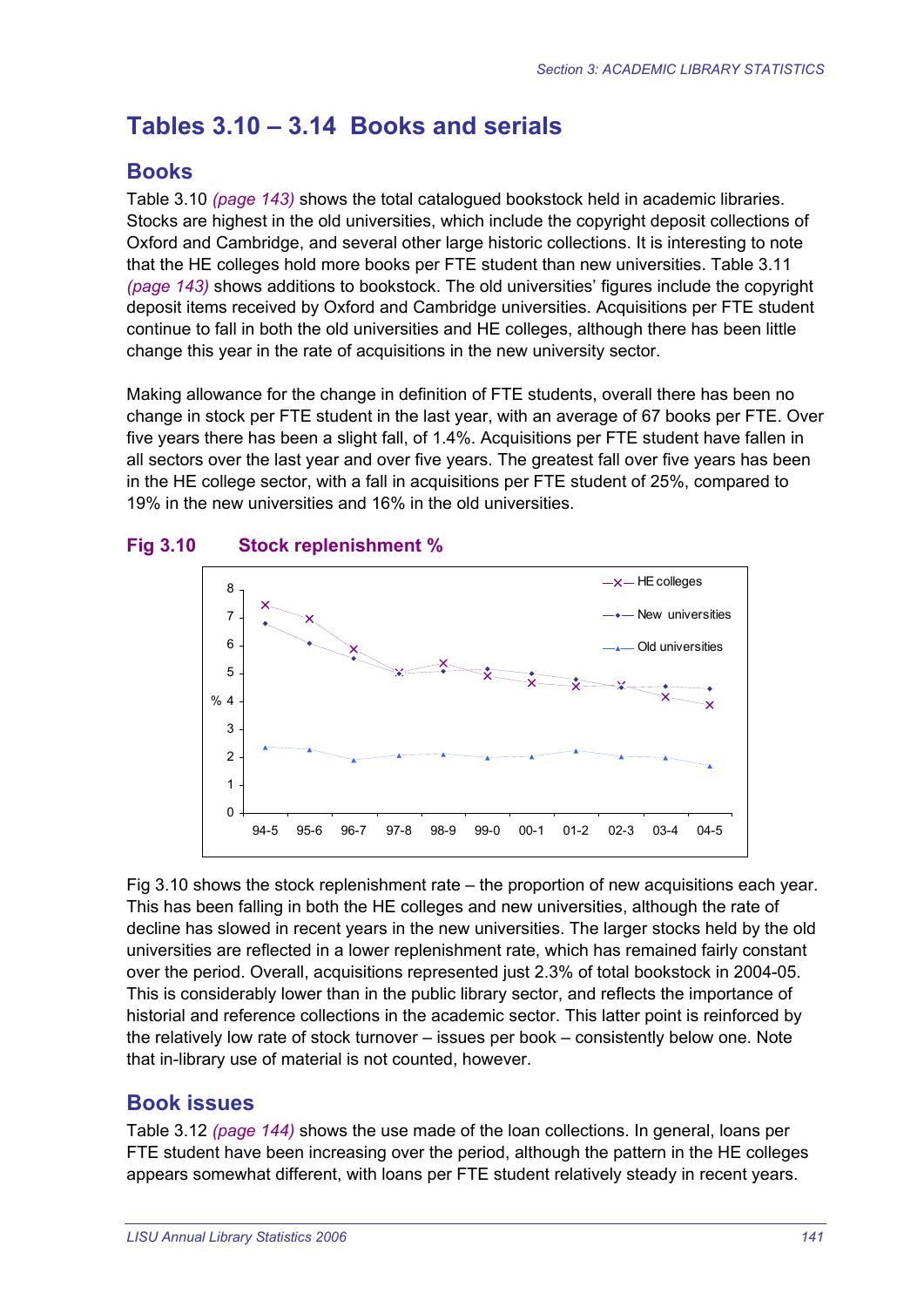Making allowance for the change in the definitions of FTE students, in the latest year loans per FTE student have fallen by 2.7% in the HE colleges and by 1.2% in the old universities. However, there has been an increase of 2.8% in the new universities, leading to an overall increase of just 0.3%. Over the last five years, the overall increase in loans per FTE student is 7.1%, but there are considerable differences between the sectors, with a drop of 10.8% in the HE colleges, but a rise of 10.7% in the old universities and 7.9% in the new universities. It is clear that, despite the increasing availability of electronic resources, students still wish to borrow printed material for their studies.

# **Serials**

The number of current serial subscriptions is shown per institution and per FTE academic staff in Table 3.13 *(page 144)*. It can be argued that the number of journals required relates more to the breadth of subjects taught and research undertaken than the number of students in each discipline. There can be no doubt that the size of the institution will have an effect on the numbers of journals purchased. However, subject mix and research activity will also play a part. It is not surprising that the old universities hold more current serial subscriptions per institution than either new universities or HE colleges.

The breakdown of subscriptions between print and electronic formats is of particular interest, and an area in which SCONUL is developing its data collection. There have been a number of changes in the way the data are collected, and available sector-wide estimates are given in Table 3.14, and illustrated in Fig 3.11. The patterns shown in this analysis of titles follow those for expenditure, discussed above.

Overall, the growth in the total number of subscriptions taken appears to have slowed, although the HE college sector is showing less evidence of this than the university sectors. It seems likely that this will continue to be the case, as the SCONUL data do not include serials available freely to all on the internet, including the increasing numbers of open access journal titles.



#### **Fig 3.11 Breakdown of serial subscriptions, 2004-05**

Joint formats included in electronic prior to 2003-04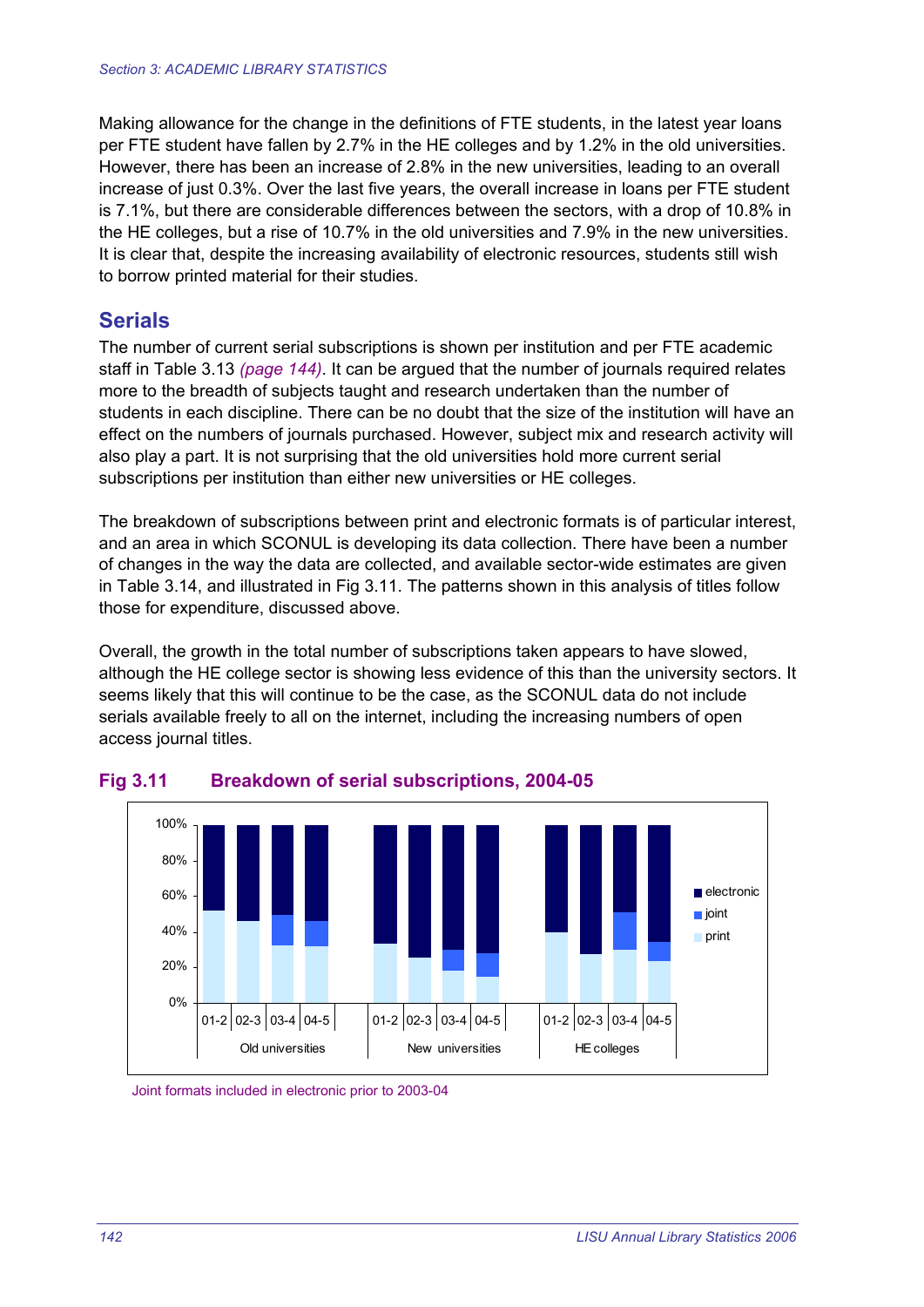|           | Old universities |                    |        | New universities   | <b>HE</b> colleges |                    | All HE sector |                    |
|-----------|------------------|--------------------|--------|--------------------|--------------------|--------------------|---------------|--------------------|
|           | '000             | per FTE<br>student | '000   | per FTE<br>student | 000'               | per FTE<br>student | '000          | per FTE<br>student |
| 1994-95   | 59,084           | 94                 | 13,798 | 27                 | 6,231              | 38                 | 79,113        | 60                 |
| 95-96     | 60,575           | 93                 | 14,888 | 28                 | 6,534              | 40                 | 81,997        | 61                 |
| 96-97     | 68,036           | 96                 | 17,010 | 31                 | 6,523              | 36                 | 91,569        | 63                 |
| 97-98     | 70,339           | 97                 | 18,054 | 32                 | 6,833              | 37                 | 95,226        | 65                 |
| 98-99     | 71,824           | 98                 | 18,781 | 31                 | 7,221              | 40                 | 97,827        | 64                 |
| 1999-2000 | 74,727           | 100                | 18,368 | 30                 | 7,843              | 40                 | 100,938       | 65                 |
| 2000-01   | 78,223           | 104                | 18,226 | 30                 | 7,791              | 40                 | 104,239       | 68                 |
| $01 - 02$ | 81,909           | 104                | 18,508 | 30                 | 7,631              | 41                 | 108,047       | 68                 |
| $02 - 03$ | 82,032           | 100                | 18,696 | 29                 | 7,744              | 39                 | 108,471       | 65                 |
| 03-04     | 83,668           | 98                 | 20,000 | 30                 | 7,092              | 40                 | 110,771       | 65                 |
| 04-05     | 85,368           | 104                | 20,200 | 29                 | 6,734              | 42                 | 113,302       | 67                 |
| Change %  |                  |                    |        |                    |                    |                    |               |                    |
| Last year | 2.0              |                    | 1.0    |                    | $-5.0$             |                    | 1.4           |                    |
| 5 year    | 14.2             |                    | 10.0   |                    | $-14.1$            |                    | 11.3          |                    |
| 10 year   | 46               |                    | 46     |                    | 8.1                |                    | 42            |                    |

#### **Table 3.10 Bookstock**

Source: SCONUL/HCLRG

#### **Table 3.11 Additions to bookstock**

|           |         | Old universities   |        | New universities   |         | <b>HE</b> colleges |        | All HE sector      |
|-----------|---------|--------------------|--------|--------------------|---------|--------------------|--------|--------------------|
|           | 000'    | per FTE<br>student | '000   | per FTE<br>student | '000    | per FTE<br>student | '000   | per FTE<br>student |
| 1994-95   | 1,393   | 2.2                | 936    | 1.8                | 465     | 2.8                | 2,794  | 2.1                |
| 95-96     | 1,383   | 2.1                | 909    | 1.7                | 455     | 2.8                | 2,747  | 2.0                |
| 96-97     | 1,306   | 1.8                | 940    | 1.7                | 384     | 2.1                | 2,630  | 1.8                |
| 97-98     | 1,476   | 2.0                | 903    | 1.6                | 345     | 1.9                | 2,724  | 1.9                |
| 98-99     | 1,520   | 2.1                | 953    | 1.6                | 388     | 2.2                | 2,861  | 1.9                |
| 1999-2000 | 1,493   | 2.0                | 950    | 1.6                | 384     | 2.0                | 2,828  | 1.8                |
| 2000-01   | 1,608   | 2.1                | 913    | 1.5                | 365     | 1.9                | 2,886  | 1.9                |
| $01 - 02$ | 1,830   | 2.3                | 890    | 1.4                | 348     | 1.9                | 3,069  | 1.9                |
| $02 - 03$ | 1,666   | 2.0                | 841    | 1.3                | 354     | 1.8                | 2,861  | 1.7                |
| 03-04     | 1,689   | 2.0                | 907    | 1.3                | 296     | 1.7                | 2,891  | 1.7                |
| $04 - 05$ | 1,455   | 1.8                | 897    | 1.3                | 261     | 1.6                | 2,613  | 1.6                |
| Change %  |         |                    |        |                    |         |                    |        |                    |
| Last year | $-13.9$ |                    | $-1.1$ |                    | $-11.8$ |                    | $-9.6$ |                    |
| 5 year    | $-2.5$  |                    | $-5.6$ |                    | - 32    |                    | $-7.6$ |                    |
| 10 year   | 4.5     |                    | $-4.2$ |                    | - 44    |                    | $-6.5$ |                    |

Source: SCONUL/HCLRG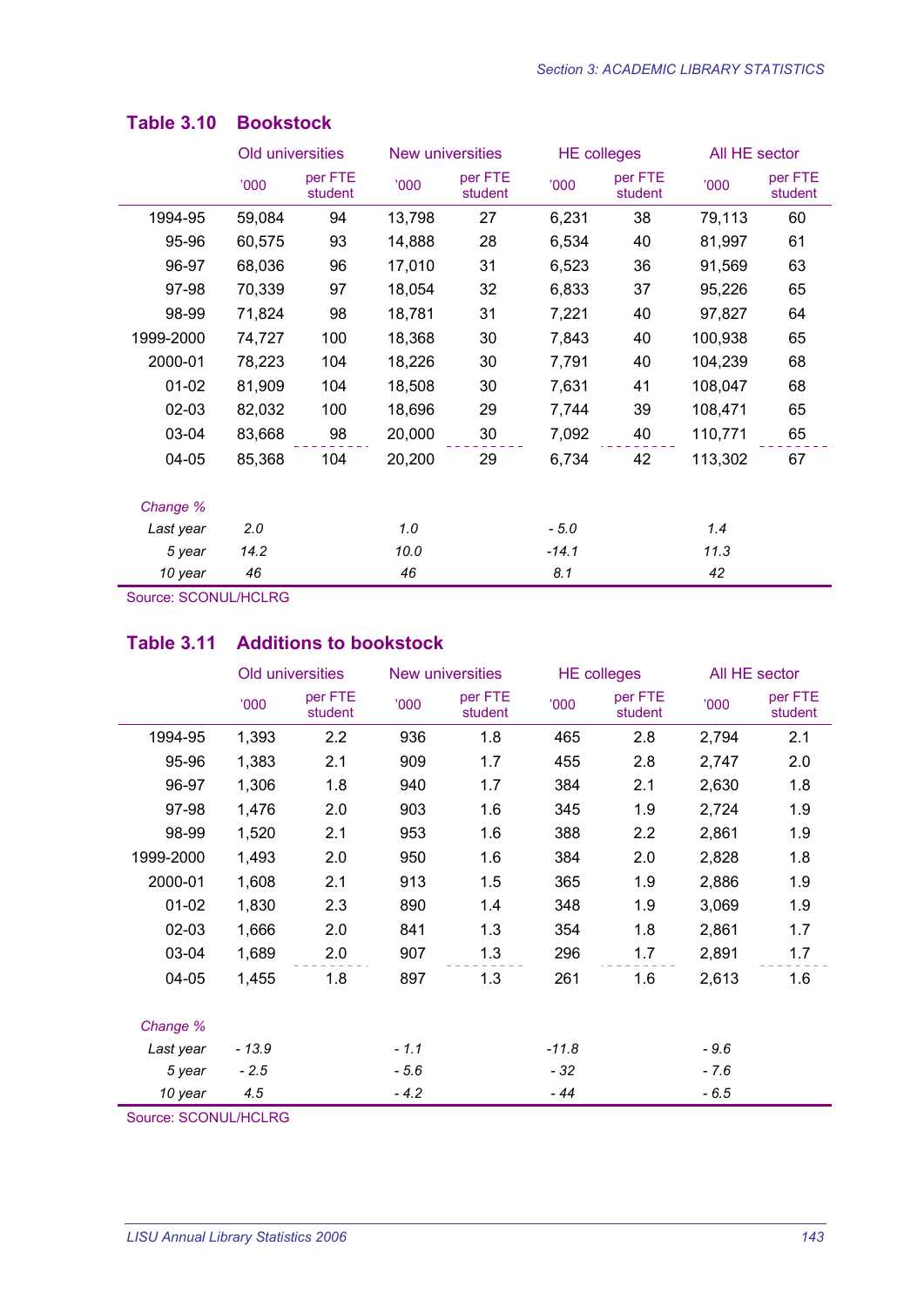|           |        | Old universities   | New universities |                    | <b>HE colleges</b> |                    | All HE sector |                    |
|-----------|--------|--------------------|------------------|--------------------|--------------------|--------------------|---------------|--------------------|
|           | '000   | per FTE<br>student | '000             | per FTE<br>student | <b>'000</b>        | per FTE<br>student | '000          | per FTE<br>student |
| 1994-95   | 30,024 | 48                 | 24,954           | 48                 | 7,937              | 48                 | 62,915        | 48                 |
| 95-96     | 31,386 | 48                 | 26,569           | 49                 | 8,145              | 49                 | 66,100        | 49                 |
| 96-97     | 33,842 | 48                 | 29,747           | 54                 | 8,718              | 48                 | 72,307        | 50                 |
| 97-98     | 35,646 | 49                 | 30,179           | 54                 | 9,300              | 51                 | 75,125        | 51                 |
| 98-99     | 36,983 | 50                 | 31,458           | 52                 | 9,277              | 52                 | 77,718        | 51                 |
| 1999-2000 | 37,507 | 50                 | 30,874           | 51                 | 10,238             | 53                 | 78,619        | 51                 |
| 2000-01   | 38,952 | 52                 | 30,504           | 51                 | 10,148             | 52                 | 79,604        | 52                 |
| $01 - 02$ | 41,505 | 53                 | 32,771           | 53                 | 9,581              | 51                 | 83,857        | 53                 |
| $02 - 03$ | 44,167 | 54                 | 34,099           | 53                 | 10,232             | 51                 | 88,498        | 53                 |
| 03-04     | 47,973 | 56                 | 36,248           | 53                 | 9,258              | 52                 | 93,479        | 55                 |
| 04-05     | 47,881 | 58                 | 38,819           | 56                 | 8,302              | 52                 | 95,002        | 57                 |
| Change %  |        |                    |                  |                    |                    |                    |               |                    |
| Last year | $-0.2$ |                    | 7.1              |                    | $-10.3$            |                    | 1.6           |                    |
| 5 year    | 28     |                    | 26               |                    | $-18.9$            |                    | 21            |                    |
| 10 year   | 60     |                    | 56               |                    | 4.6                |                    | 51            |                    |

#### **Table 3.12 Issues**

Source: SCONUL/HCLRG

# **Table 3.13 Current serial subscriptions**

|           |                       | Old universities                 |                                        |                       | New universities                 |                                        |                       |                                  | <b>HE colleges</b>                     |                       |                                  | All HE colleges                        |  |  |
|-----------|-----------------------|----------------------------------|----------------------------------------|-----------------------|----------------------------------|----------------------------------------|-----------------------|----------------------------------|----------------------------------------|-----------------------|----------------------------------|----------------------------------------|--|--|
|           | <b>Total</b><br>(000) | per<br>institu-<br>tion<br>(000) | per<br>academic<br>staff<br><b>FTE</b> | <b>Total</b><br>(000) | per<br>institu-<br>tion<br>(000) | per<br>academic<br>staff<br><b>FTE</b> | <b>Total</b><br>(000) | per<br>institu-<br>tion<br>(000) | per<br>academic<br>staff<br><b>FTE</b> | <b>Total</b><br>(000) | per<br>institu-<br>tion<br>(000) | per<br>academic<br>staff<br><b>FTE</b> |  |  |
| 1994-95   | 390                   | 5.2                              | 6.4                                    | 104                   | 2.5                              | 3.5                                    | 36                    | 0.6                              | 4.1                                    | 530                   | 2.9                              | 5.3                                    |  |  |
| 95-96     | 393                   | 5.5                              | 5.9                                    | 105                   | 2.5                              | 3.5                                    | 34                    | 0.5                              | 3.9                                    | 532                   | 3.0                              | 5.0                                    |  |  |
| 96-97     | 404                   | 5.6                              | 5.9                                    | 114                   | 2.7                              | 3.8                                    | 36                    | 0.6                              | 4.1                                    | 555                   | 3.1                              | 5.2                                    |  |  |
| 97-98     | 407                   | 5.9                              | 5.9                                    | 120                   | 2.9                              | 4.0                                    | 35                    | 0.6                              | 3.9                                    | 562                   | 3.2                              | 5.2                                    |  |  |
| 98-99     | 425                   | 6.3                              | 5.8                                    | 136                   | 3.2                              | 4.2                                    | 36                    | 0.6                              | 3.9                                    | 597                   | 3.5                              | 5.2                                    |  |  |
| 1999-2000 | 455                   | 6.8                              | 5.9                                    | 165                   | 3.9                              | 5.0                                    | 46                    | 0.8                              | 4.8                                    | 667                   | 3.9                              | 5.5                                    |  |  |
| 2000-01   | 556                   | 8.3                              | 7.0                                    | 214                   | 5.1                              | 6.5                                    | 56                    | 1.0                              | 5.6                                    | 826                   | 5.0                              | 6.8                                    |  |  |
| $01 - 02$ | 648                   | 9.7                              | 7.9                                    | 261                   | 6.1                              | 7.8                                    | 64                    | 1.1                              | 6.4                                    | 972                   | 5.7                              | 7.8                                    |  |  |
| $02 - 03$ | 729                   | 10.7                             | 8.7                                    | 307                   | 7.3                              | 9.1                                    | 84                    | 1.4                              | 8.3                                    | 1,115                 | 6.6                              | 8.8                                    |  |  |
| 03-04     | 737                   | 10.8                             | 9.1                                    | 367                   | 8.1                              | 10.8                                   | 63                    | 1.1                              | 7.6                                    | 1,167                 | 6.9                              | 9.5                                    |  |  |
| $04 - 05$ | 687                   | 10.4                             | 7.9                                    | 425                   | 8.9                              | 11.5                                   | 88                    | 1.7                              | 10.0                                   | 1,200                 | 7.2                              | 9.0                                    |  |  |
| Change %  |                       |                                  |                                        |                       |                                  |                                        |                       |                                  |                                        |                       |                                  |                                        |  |  |
| Last year | $-6.8$                | $-4.0$                           | $-13.5$                                | 15.9                  | 8.6                              | 6.7                                    | 40                    | 50                               | 31                                     | 2.8                   | 4.7                              | - 4.7                                  |  |  |
| 5 year    | 51                    | 53                               | 34                                     | 157                   | 125                              | 132                                    | 91                    | 117                              | 109                                    | 80                    | 82                               | 63                                     |  |  |
| 10 year   | 76                    | 100                              | 23                                     | 310                   | 259                              | 231                                    | 144                   | 200                              | 143                                    | 127                   | 147                              | 70                                     |  |  |

Source: SCONUL/HCLRG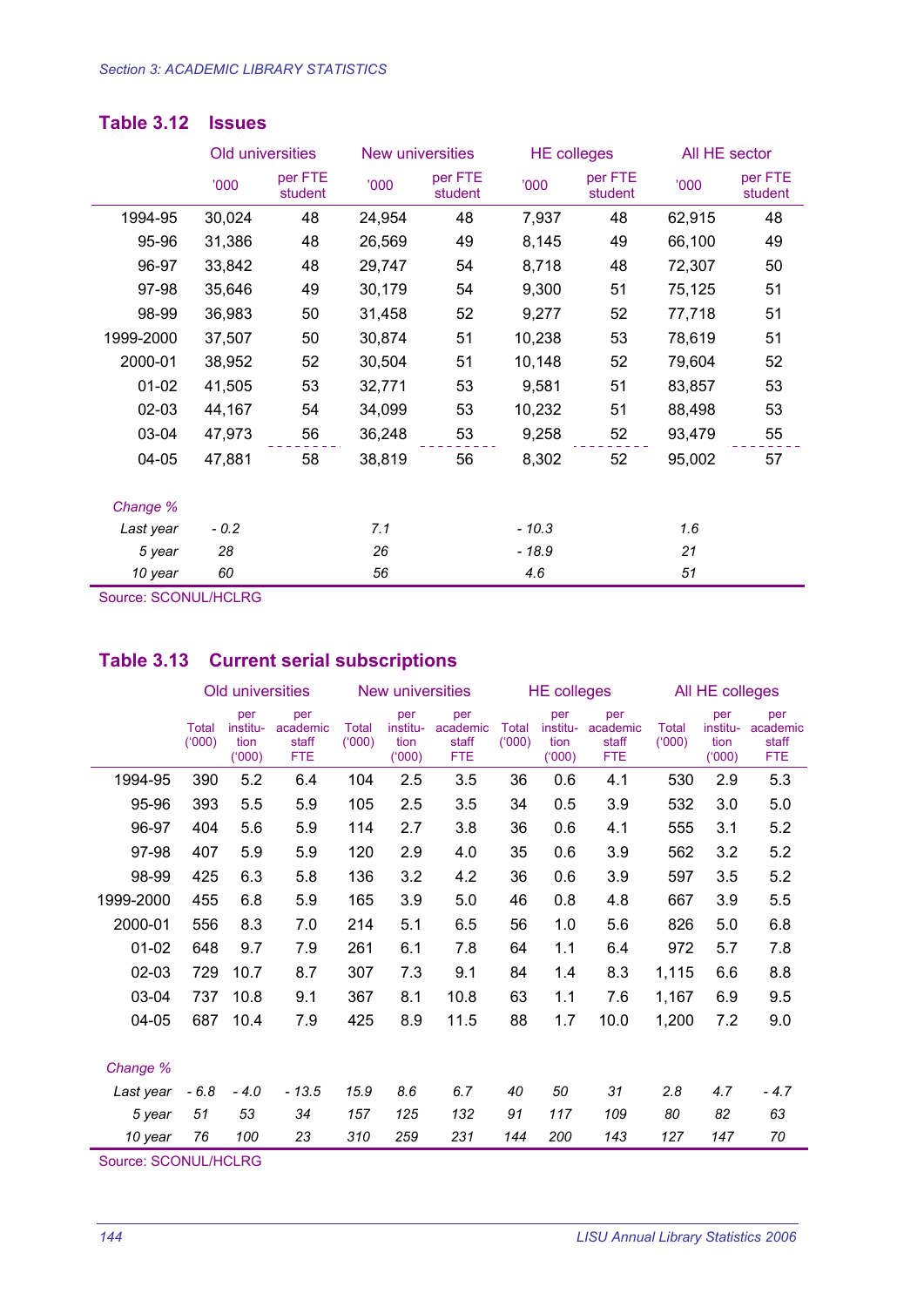|                        |        | Old universities |               | New universities |               | <b>HE colleges</b> |               | All HE sector |
|------------------------|--------|------------------|---------------|------------------|---------------|--------------------|---------------|---------------|
|                        | 000'   | % of total       | 000'          | % of total       | <b>'000</b>   | % of total         | $000^{\circ}$ | % of total    |
| Print only             |        |                  |               |                  |               |                    |               |               |
| 2001-02                | 341    | 53               | 87            | 33               | 25            | 40                 | 453           | 47            |
| $02 - 03$              | 338    | 46               | 78            | 25               | 23            | 28                 | 439           | 39            |
| 03-04                  | 240    | 33               | 68            | 19               | 19            | 30                 | 327           | 28            |
| 04-05                  | 222    | 32               | 65            | 15               | 21            | 24                 | 308           | 26            |
| Change %               |        |                  |               |                  |               |                    |               |               |
| Last year              | $-7.5$ | $-0.8$           | $-4.8$        | $-17.8$          | 10.5          | $-21$              | $-5.9$        | $-8.5$        |
| Joint formats          |        |                  |               |                  |               |                    |               |               |
| 2001-02                |        | In electronic    |               | In electronic    |               | In electronic      |               | In electronic |
| $02 - 03$              |        | In electronic    | In electronic |                  | In electronic |                    | In electronic |               |
| 03-04                  | 125    | 17               | 43            | 12               | 13            | 21                 | 181           | 15            |
| 04-05                  | 99     | 14               | 53            | 13               | 10            | 11                 | 162           | 14            |
| Change %               |        |                  |               |                  |               |                    |               |               |
| Last year              | $-21$  | $-15.0$          | 25            | 7.5              | $-23$         | - 45               | $-10.2$       | $-12.7$       |
| <b>Electronic only</b> |        |                  |               |                  |               |                    |               |               |
| 2001-02                | 308    | 47               | 173           | 67               | 38            | 60                 | 519           | 53            |
| 02-03                  | 389    | 54               | 228           | 75               | 60            | 72                 | 678           | 61            |
| 03-04                  | 371    | 50               | 256           | 70               | 31            | 49                 | 658           | 56            |
| 04-05                  | 367    | 53               | 306           | 72               | 58            | 66                 | 731           | 61            |
| Change %               |        |                  |               |                  |               |                    |               |               |
| Last year              | $-1.1$ | 6.1              | 19.8          | 3.3              | 87            | 34                 | 11.2          | 8.1           |
| <b>Source: SCONUL</b>  |        |                  |               |                  |               |                    |               |               |

# **Table 3.14 Breakdown of serial subscriptions**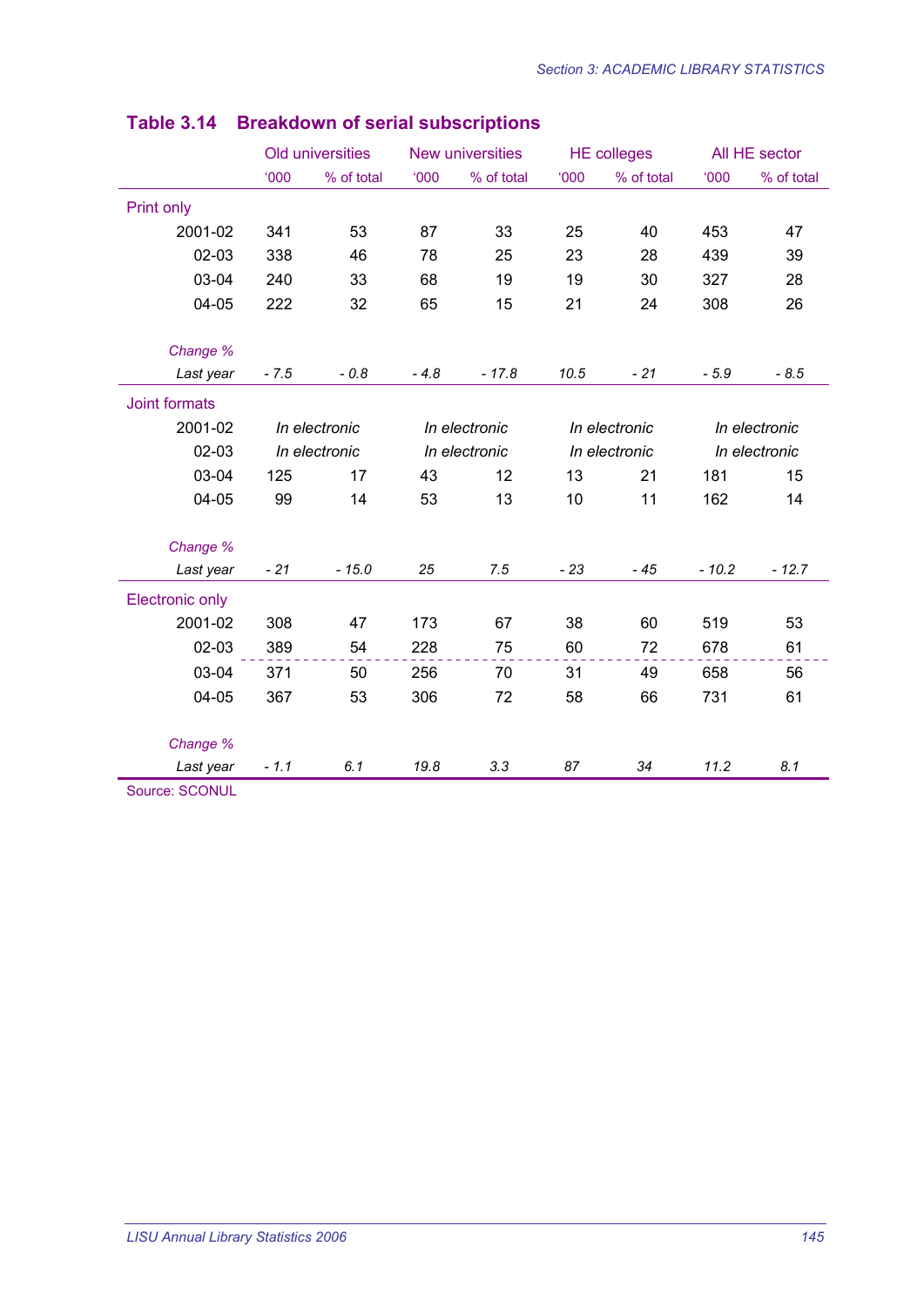# **Tables 3.15 and 3.16 Library Staff**

Table 3.15 shows the total number of library staff employed in the sector, and the number of students per staff member. Fig 3.12 illustrates the proportion of these staff who are professional library staff – around half in HE colleges; less in universities. Consideration of the numbers of students per FTE staff member is again complicated by the change in definitions of student FTEs. Taking this into account, there have been increases in staff workload in all sectors this year, with an average of 164 FTE students (excluding NCB) in 2004-05 compared to 162 last year, and 155 in 1999-2000.

Table 3.16 shows total expenditure on library staff, and expenditure on library staff per FTE student. The figures for universities, drawn from SCONUL returns throughout, exclude London weighting where applicable; this accounts for less than 10% of the total staff expenditure of universities in London. Data from the HE colleges were collected in a different way, and it was not possible to exclude the costs of London weighting in most cases prior to 2000-01. It should be noted that relatively few are London based. All figures exclude the costs of temporary and casual staff.

Table 3.16 also shows average cost per staff member. Note that these figures represent the total library staff expenditure divided by total library staff, and as such include on-costs. They are not average salary figures, and will be influenced by the relative balance between professional and para-professional staff. The differences between the university sectors apparent at the start of the period covered have disappeared, although the average staff cost in HE colleges continues to be below that in the universities. Average staff costs overall have kept pace with wage inflation over the last year, and over five years, although there are some differences between the sectors. Over ten years, however, no sector has increased its average staff cost in line with inflation. The relationship between staff costs and inflation is complicated by the rate of staff turnover, and a failure to match inflation increases overall may indicate a higher staff turnover, replacing relatively costly senior staff with more junior employees.



#### **Fig 3.12 Number of library staff (FTE)**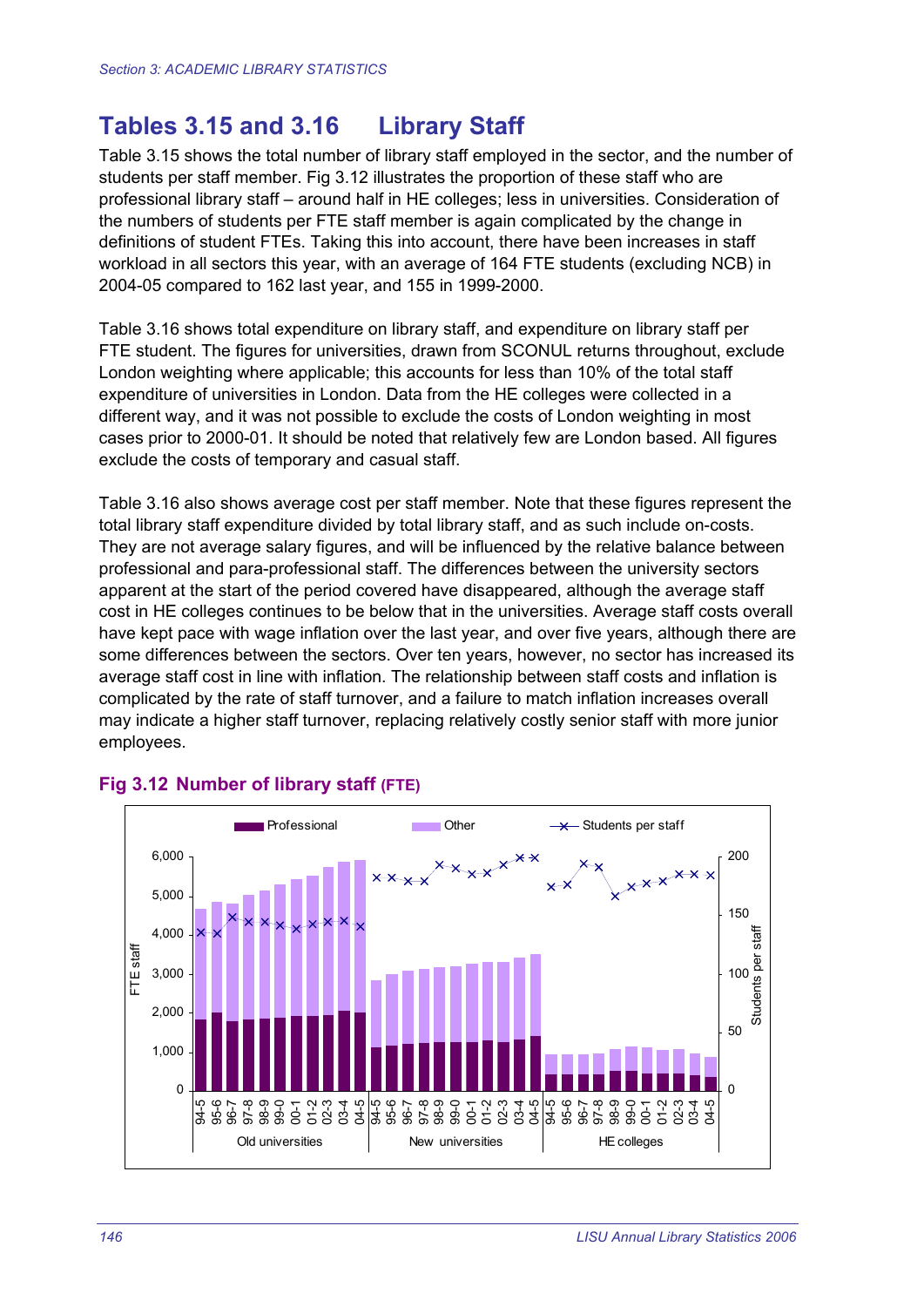|           |       | Old universities             |                                     | New universities |        | <b>HE colleges</b>           | All HE sector |                              |  |
|-----------|-------|------------------------------|-------------------------------------|------------------|--------|------------------------------|---------------|------------------------------|--|
|           | No.   | <b>Students</b><br>per staff | <b>Students</b><br>No.<br>per staff |                  | No.    | <b>Students</b><br>per staff | No.           | <b>Students</b><br>per staff |  |
| 1994-95   | 4,650 | 135                          | 2,842                               | 182              | 940    | 174                          | 8,432         | 155                          |  |
| 95-96     | 4,840 | 134                          | 2,972                               | 182              | 940    | 176                          | 8,752         | 155                          |  |
| 96-97     | 4,820 | 148                          | 3,069                               | 179              | 940    | 194                          | 8,829         | 164                          |  |
| 97-98     | 5,020 | 144                          | 3,136                               | 179              | 960    | 191                          | 9,116         | 161                          |  |
| 98-99     | 5,120 | 144                          | 3,163                               | 193              | 1,080  | 166                          | 9,363         | 163                          |  |
| 1999-2000 | 5,290 | 141                          | 3,194                               | 190              | 1,120  | 174                          | 9,604         | 161                          |  |
| 2000-01   | 5,440 | 138                          | 3,248                               | 185              | 1,100  | 177                          | 9,788         | 158                          |  |
| $01 - 02$ | 5,520 | 142                          | 3,299                               | 186              | 1,040  | 179                          | 9,859         | 161                          |  |
| $02 - 03$ | 5,720 | 144                          | 3,303                               | 193              | 1,080  | 185                          | 10,103        | 164                          |  |
| 03-04     | 5,870 | 145                          | 3,409                               | 199              | 960    | 185                          | 10,239        | 167                          |  |
| 04-05     | 5,900 | 140                          | 3,484                               | 199              | 870    | 185                          | 10,254        | 164                          |  |
| Change %  |       |                              |                                     |                  |        |                              |               |                              |  |
| Last year | 0.5   |                              | 2.2                                 |                  | $-9.4$ |                              | 0.1           |                              |  |
| 5 year    | 11.5  |                              | 9.1                                 |                  | $-22$  |                              | 6.8           |                              |  |
| 10 year   | 27    |                              | 23                                  |                  | $-7.4$ |                              | 22            |                              |  |

#### **Table 3.15 Library staff numbers (FTE)**

Source: SCONUL/HCLRG

#### **Table 3.16 Expenditure on library staff (£'000 – excluding London weighting)**

|                                                                   |         | Old universities    |                              |        | New universities    |                              |        | HE colleges *       |                              | All HE sector |                     |                              |  |
|-------------------------------------------------------------------|---------|---------------------|------------------------------|--------|---------------------|------------------------------|--------|---------------------|------------------------------|---------------|---------------------|------------------------------|--|
|                                                                   | £'000   | £ per<br><b>FTE</b> | Average<br>cost per<br>staff | £'000  | £ per<br><b>FTE</b> | Average<br>cost per<br>staff | £'000  | £ per<br><b>FTE</b> | Average<br>cost per<br>staff | £'000         | £ per<br><b>FTE</b> | Average<br>cost per<br>staff |  |
| 1994-95                                                           | 82,228  | 131                 | 17,683                       | 44,986 | 87                  | 15,829                       | 14,018 | 85                  | 14,913                       | 141,232       | 108                 | 16,750                       |  |
| 95-96                                                             | 87,799  | 135                 | 18,140                       | 49,983 | 93                  | 16,818                       | 14,947 | 91                  | 15,901                       | 152,728       | 113                 | 17,451                       |  |
| 96-97                                                             | 91,733  | 129                 | 19,032                       | 51,478 | 94                  | 16,774                       | 14,221 | 78                  | 15,129                       | 157,433       | 109                 | 17,831                       |  |
| 97-98                                                             | 95,388  | 132                 | 19,002                       | 53,347 | 95                  | 17,011                       | 15,492 | 85                  | 16,138                       | 164,288       | 112                 | 18,022                       |  |
| 98-99                                                             | 100,175 | 136                 | 19,565                       | 55,327 | 91                  | 17,992                       | 19,089 | 107                 | 17,675                       | 174,591       | 115                 | 18,647                       |  |
| 1999-2000                                                         | 109,429 | 147                 | 20,686                       | 58,427 | 96                  | 18,293                       | 19,629 | 101                 | 17,526                       | 187.485       | 121                 | 19,522                       |  |
| 2000-01                                                           | 110,645 | 148                 | 20,339                       | 61,129 | 102                 | 18,821                       | 19,880 | 102                 | 18,073                       | 191,654       | 124                 | 19,581                       |  |
| $01 - 02$                                                         | 115,779 | 147                 | 20,974                       | 64,915 | 106                 | 19,677                       | 19,715 | 106                 | 18,957                       | 200,410       | 126                 | 20,328                       |  |
| 02-03                                                             | 122,687 | 149                 | 21,449                       | 70,574 | 110                 | 21,367                       | 21,349 | 107                 | 19,768                       | 214,610       | 129                 | 21,242                       |  |
| 03-04                                                             | 132,595 | 156                 | 22,589                       | 77,235 | 114                 | 22,656                       | 19,871 | 112                 | 20,699                       | 229,701       | 135                 | 22,438                       |  |
| 04-05                                                             | 141,542 | 172                 | 23,990                       | 81,557 | 118                 | 23,409                       | 18,969 | 118                 | 21,803                       | 242,068       | 144                 | 23,607                       |  |
| Change %                                                          |         |                     |                              |        |                     |                              |        |                     |                              |               |                     |                              |  |
| Last year                                                         | 6.7     |                     | 6.2                          | 5.6    |                     | 3.3                          | $-4.5$ |                     | 5.3                          | 5.4           |                     | 5.2                          |  |
| 5 year                                                            | 29      |                     | 16.0                         | 40     |                     | 28                           |        |                     | 24                           | 29            |                     | 21                           |  |
| 10 year<br>de des antiquations de la constitución de la factación | 72      |                     | 36<br>$-1 - 40000000$        | 81     |                     | 48                           |        |                     | 46                           | 71            |                     | 41                           |  |

includes London weighting up to 1999-2000

Source: SCONUL/HCLRG

Change in Index of Average Earnings: last year + 4.0%; 5 years + 21%; 10 years + 51%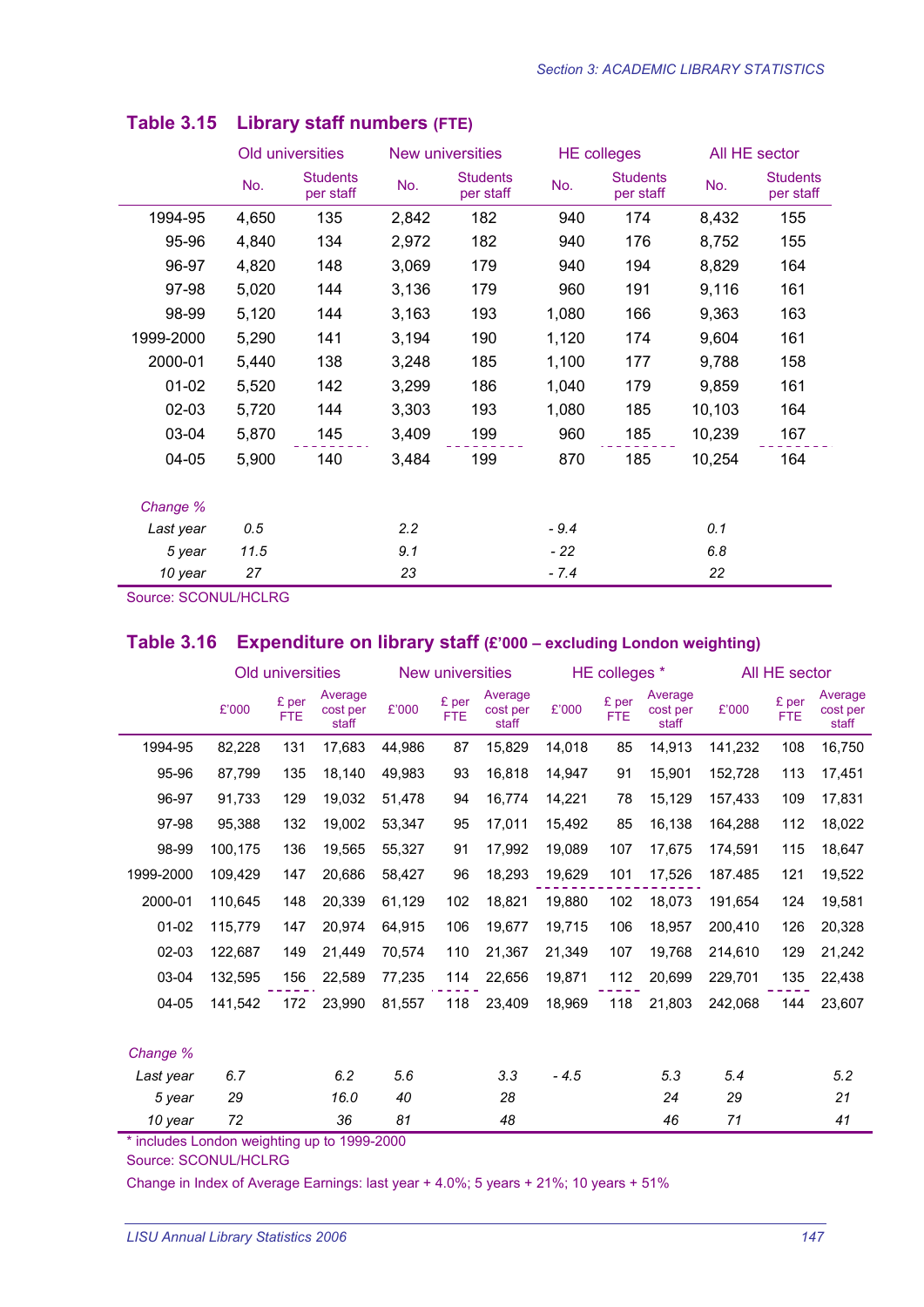# **Tables 3.17 and 3.18 Library provision**

Table 3.17 shows the number of seat hours per week available for users in academic libraries. These figures are calculated by multiplying the number of seats available in each library by the normal weekly term-time opening hours of that library, then summing across all libraries. The figure will be affected by changing opening hours and changing numbers of seats available.

There have been substantial increases in this measure over the period in all sectors, except the HE colleges. Both numbers of seats and opening hours have increased – Fig 3.13 shows the growth in average opening hours. The greatest increase in opening hours has been in the new universities, which are now open on average for 88 hours per week, an increase of 35% over the last ten years. Excluding NCB students, there has been a 2.5% increase in the seat hours per week available per FTE student in the last year overall, with a slight drop of 0.6% over the last five years.

Table 3.18 shows the number of workstations available for users in the library. With the increasing emphasis on the provision and use of electronic resources, this is an important aspect of the user's experience of library facilities. Unsurprisingly, growth has been considerable, and the number of students per workstation has fallen dramatically over the period. Fig 3.14 illustrates this growth, as the proportion of seats with workstations has increased. With increasing provision of electronic resources available to users remotely, in computer labs or at their desks, it might be thought that the rate of growth would slow but this does not appear to be the case. Some of the fluctuation in the statistics for the HE colleges in particular may be accounted for by changes in reporting practice in converged library/computing services, where nominal "ownership" of workstations may change between departments.

Statistics on the provision of workstations throughout universities and HE colleges and on the estimated proportion of students with personal computers are available from the Universities and Colleges Information Systems Association (http://www.ucisa.ac.uk). Whilst there is now, on average, one library workstation for every 36 students, UCISA estimates that, institution wide, there is one centrally provided workstation for every eight students, an increase of 25% over five years. Further, around three quarters of students are thought to possess their own PC, and half of all institutions have network points in all their halls of residence. This increase in the availability of appropriate technology, and the increasing sophistication with which it is used, is already having far-reaching effects on academic libraries and the ways in which students access information.



#### **Fig 3.13 Average opening Fig 3.14 Workstations as hours percentage of total seats**

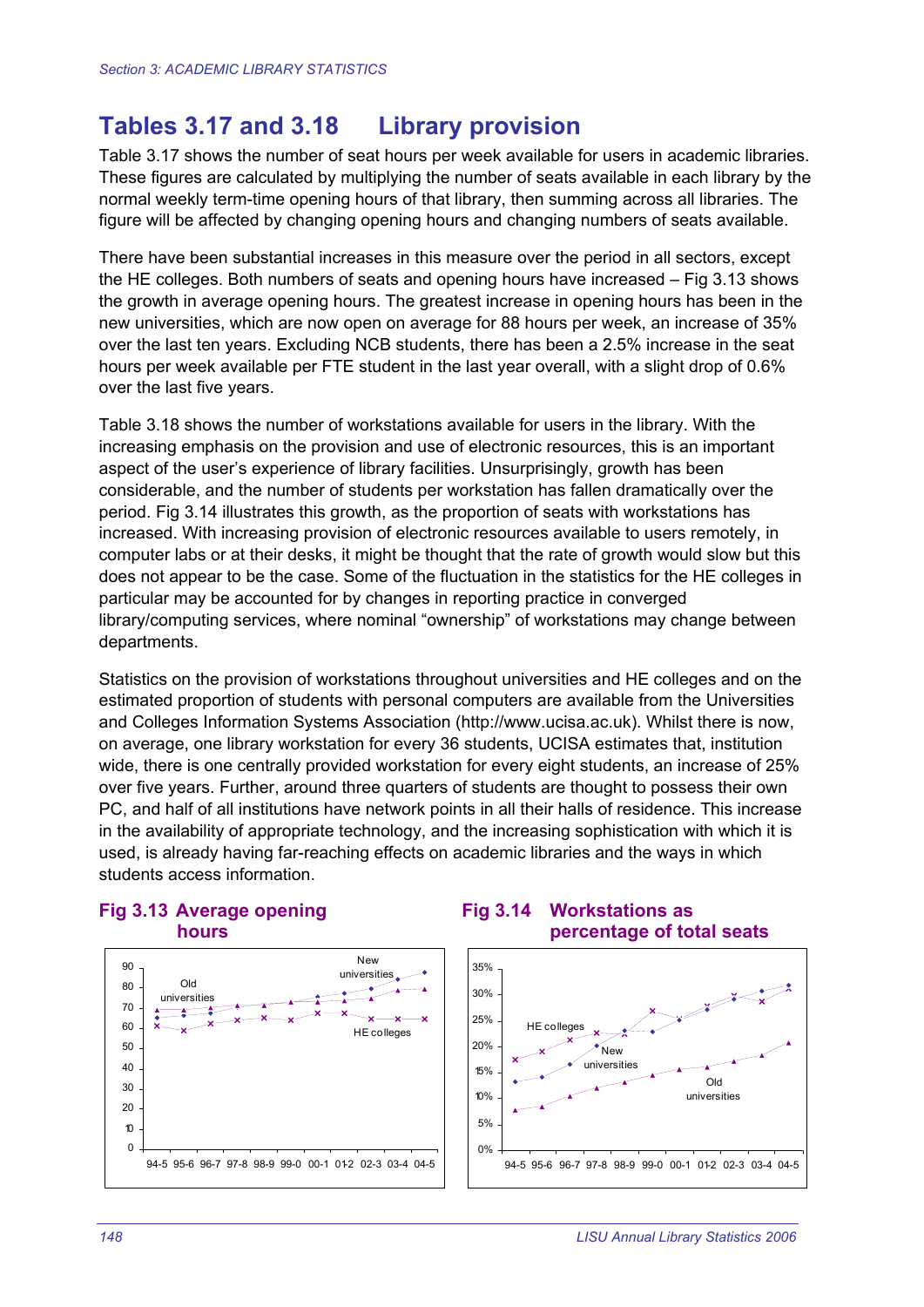|           |       | Old universities   |       | <b>New universities</b> |         | <b>HE colleges</b> | All HE sector |                    |  |
|-----------|-------|--------------------|-------|-------------------------|---------|--------------------|---------------|--------------------|--|
|           | '000  | per FTE<br>student | '000  | per FTE<br>student      | '000    | per FTE<br>student | '000          | per FTE<br>student |  |
| 1994-95   | 5,602 | 8.9                | 3,064 | 5.9                     | 983     | 6.0                | 9,649         | 7.4                |  |
| 95-96     | 5,767 | 8.9                | 3,383 | 6.3                     | 991     | 6.0                | 10,140        | 7.5                |  |
| 96-97     | 6,337 | 8.9                | 3,896 | 7.1                     | 1,078   | 5.9                | 11,312        | 7.8                |  |
| 97-98     | 6,721 | 9.3                | 4,322 | 7.7                     | 1,162   | 6.3                | 12,205        | 8.3                |  |
| 98-99     | 6,935 | 9.4                | 4,620 | 7.6                     | 1,224   | 6.8                | 12,780        | 8.4                |  |
| 1999-2000 | 7,401 | 9.9                | 4,665 | 7.7                     | 1,285   | 6.6                | 13,342        | 8.6                |  |
| 2000-01   | 7,266 | 9.7                | 4,649 | 7.8                     | 1,226   | 6.3                | 13,140        | 8.5                |  |
| $01 - 02$ | 7,530 | 9.6                | 4,833 | 7.9                     | 1,160   | 6.2                | 13,524        | 8.5                |  |
| $02 - 03$ | 7,620 | 9.3                | 4,910 | 7.7                     | 1,147   | 5.7                | 13,677        | 8.2                |  |
| 03-04     | 8,059 | 9.4                | 5,248 | 7.7                     | 1,102   | 6.2                | 14,409        | 8.4                |  |
| 04-05     | 8,414 | 10.2               | 5,571 | 8.0                     | 988     | 6.1                | 14,973        | 8.9                |  |
| Change %  |       |                    |       |                         |         |                    |               |                    |  |
| Last year | 4.4   |                    | 6.2   |                         | $-10.3$ |                    | 3.9           |                    |  |
| 5 year    | 13.7  |                    | 19.7  |                         | $-23$   |                    | 12.2          |                    |  |
| 10 year   | 50    |                    | 82    |                         | 0.5     |                    | 55            |                    |  |

# **Table 3.17 Seat hours per week**

Source: SCONUL/HCLRG

# **Table 3.18 Number of workstations**

|           |        | Old universities                      |        | New universities                      |         | <b>HE colleges</b>                    | All HE sector |                                       |  |
|-----------|--------|---------------------------------------|--------|---------------------------------------|---------|---------------------------------------|---------------|---------------------------------------|--|
|           | No.    | <b>Students</b><br>per<br>workstation | No.    | <b>Students</b><br>per<br>workstation | No.     | <b>Students</b><br>per<br>workstation | No.           | <b>Students</b><br>per<br>workstation |  |
| 1994-95   | 6,340  | 99                                    | 6,176  | 84                                    | 2,780   | 59                                    | 15,296        | 86                                    |  |
| 95-96     | 7,190  | 90                                    | 7,157  | 75                                    | 3,170   | 52                                    | 17,517        | 77                                    |  |
| 96-97     | 9,640  | 74                                    | 9,552  | 58                                    | 3,700   | 49                                    | 22,892        | 63                                    |  |
| 97-98     | 11,350 | 64                                    | 12,472 | 45                                    | 4,070   | 45                                    | 27,892        | 53                                    |  |
| 98-99     | 12,930 | 57                                    | 14,758 | 41                                    | 4,250   | 42                                    | 31,938        | 48                                    |  |
| 1999-2000 | 14,680 | 51                                    | 14,640 | 41                                    | 5,390   | 36                                    | 34,710        | 45                                    |  |
| 2000-01   | 15,610 | 48                                    | 15,488 | 39                                    | 4,560   | 43                                    | 35,658        | 43                                    |  |
| $01 - 02$ | 16,510 | 48                                    | 17,001 | 36                                    | 4,750   | 39                                    | 38,261        | 41                                    |  |
| $02 - 03$ | 17,580 | 47                                    | 17,935 | 36                                    | 5,340   | 37                                    | 40,855        | 41                                    |  |
| 03-04     | 18,870 | 45                                    | 19,094 | 35                                    | 4,930   | 36                                    | 42,881        | 40                                    |  |
| 04-05     | 21,940 | 38                                    | 20,164 | 34                                    | 4,780   | 34                                    | 46,884        | 36                                    |  |
| Change %  |        |                                       |        |                                       |         |                                       |               |                                       |  |
| Last year | 16.1   |                                       | 5.6    |                                       | $-2.4$  |                                       | 9.3           |                                       |  |
| 5 year    | 49     |                                       | 38     |                                       | $-11.5$ |                                       | 35            |                                       |  |
| 10 year   | 248    |                                       | 227    |                                       | 71      |                                       | 207           |                                       |  |

Source: SCONUL/HCLRG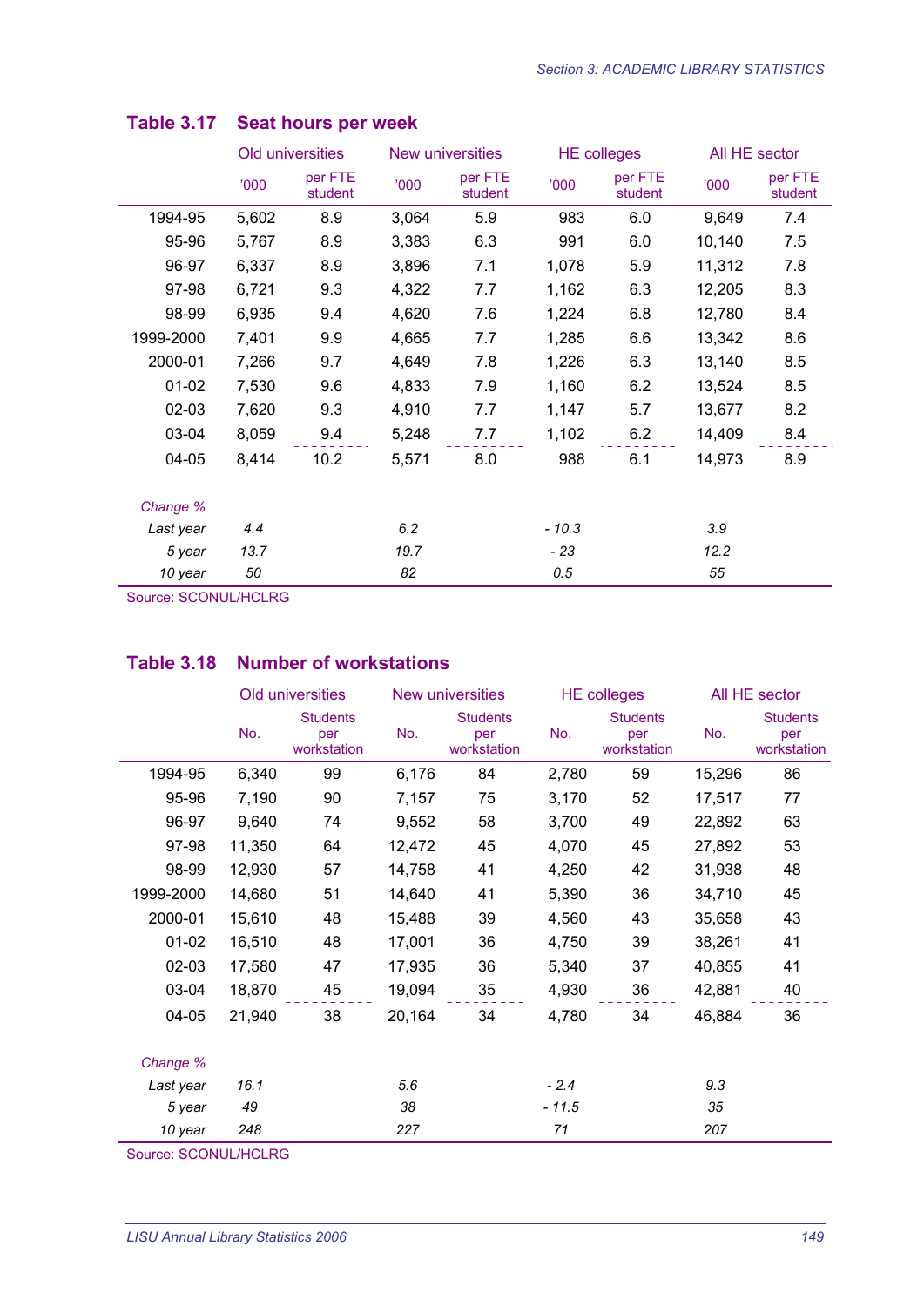# **Tables 3.19 – 3.21 Library use**

Book issues were considered in the section on stock in Table 3.12 *(page 144)*. This section covers other aspects of library use, namely, visits, enquiries and inter-library loans. SCONUL has begun to collect data on the number of successful requests for full text articles and accesses to e-books, although these data are far from complete, and are not yet sufficiently reliable to be presented here.

### **Visits**

Table 3.19 *(page 152)* shows the estimated number of physical visits made annually to library premises. Although many academic libraries have automatic visitor counters as part of their normal security arrangements, in some cases the figure is obtained from a sample count, and so may be less reliable than some of the other figures presented in this report. Readers should also be aware that for the HE colleges in particular there has been a greater than usual degree of estimation required for missing data, particularly in the earliest years.

The patterns of library visiting are rather different in the three sectors and different from those for loans. The number of visits per student is declining with an overall fall of 10% in the number of visits per FTE student over the last five years (taking account of the changing definition of student FTEs) *(Fig 3.15)*. One possibility for this declining use of library buildings may lie in the increasing availability of electronic resources at other locations. It seems likely that, while users who wish to use print materials continue to visit the library and borrow books, those who prefer electronic resources have less need to visit the library to obtain access. It is thus becoming ever more important to monitor the use made of electronic resources, which are taking up an increasing proportion of library budgets.

Fig 3.15 illustrates the increase in numbers of loans per visit. With fewer than one loan per visit, book borrowing is clearly not the main reason for visiting academic libraries, although little research has been published on what users actually do when they visit. Although many HE libraries survey their users on a regular basis, there is no national collation or comparison of the outcomes, and no standard methodology such as that adopted by the public libraries. A number of different instruments are used, and further information is available from SCONUL.

# **Enquiries**

Table 3.20 *(page 152)* shows the trends in estimated annual enquiries in universities. These figures were not collected by HCLRG and have been poorly completed by the HE colleges since reporting to SCONUL. After allowing for the change in the definition of student FTEs, the decline in the number of enquiries per FTE student may show signs of slowing. Although there has been a 30% fall over the last five years in both university sectors, the fall in the latest year is just 1.5% for the new universities, and there has been an increase of 1.2% in the old universities this year.

#### **Inter-library loans**

The final table in this section, Table 3.21 *(page 153)*, shows the number of items obtained through inter-library loans or document delivery agencies. The higher figures for old universities are likely to be a consequence of the greater emphasis placed on research in these institutions. Within each sector there is considerable variation, however, with some universities placing deliberate emphasis on obtaining material via inter-library loan rather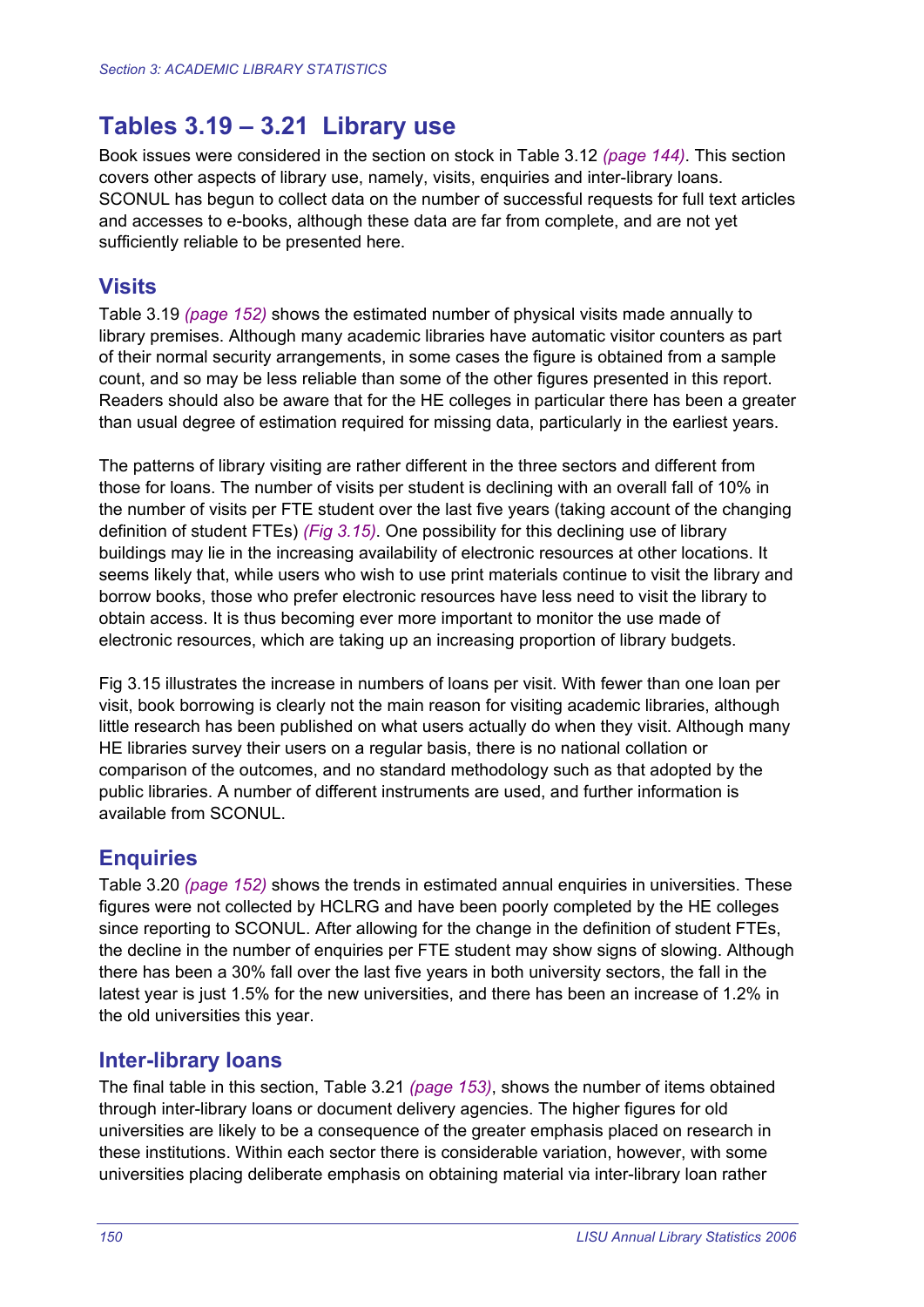than keeping extensive holdings, particularly of journal titles. Note that the majority of inter-library loan material is still obtained via BLDSC, whether as photocopies or loans of original documents.

In all sectors, both the total number of inter-library loans and the proportion of loans which are accounted for by inter-library lending and document delivery is falling. Less than 1% of loans are now accounted for by inter-library lending. While this may be indicative of an increasing ability of library collections to meet users' needs directly, it may also be related to the expansion of electronic resources. Increasing numbers of articles are now available direct to the user's desktop, from the increasing variety of journals to which academic libraries subscribe. The recent rise in open access publishing is also likely to play a part.

There is increasing availability of documents delivered directly to a researcher's desktop (with personal credit card payment). Such document delivery does not pass through the library, and is beyond the scope of these statistics. At present, the volumes of such transactions are not monitored by SCONUL or any other agency.



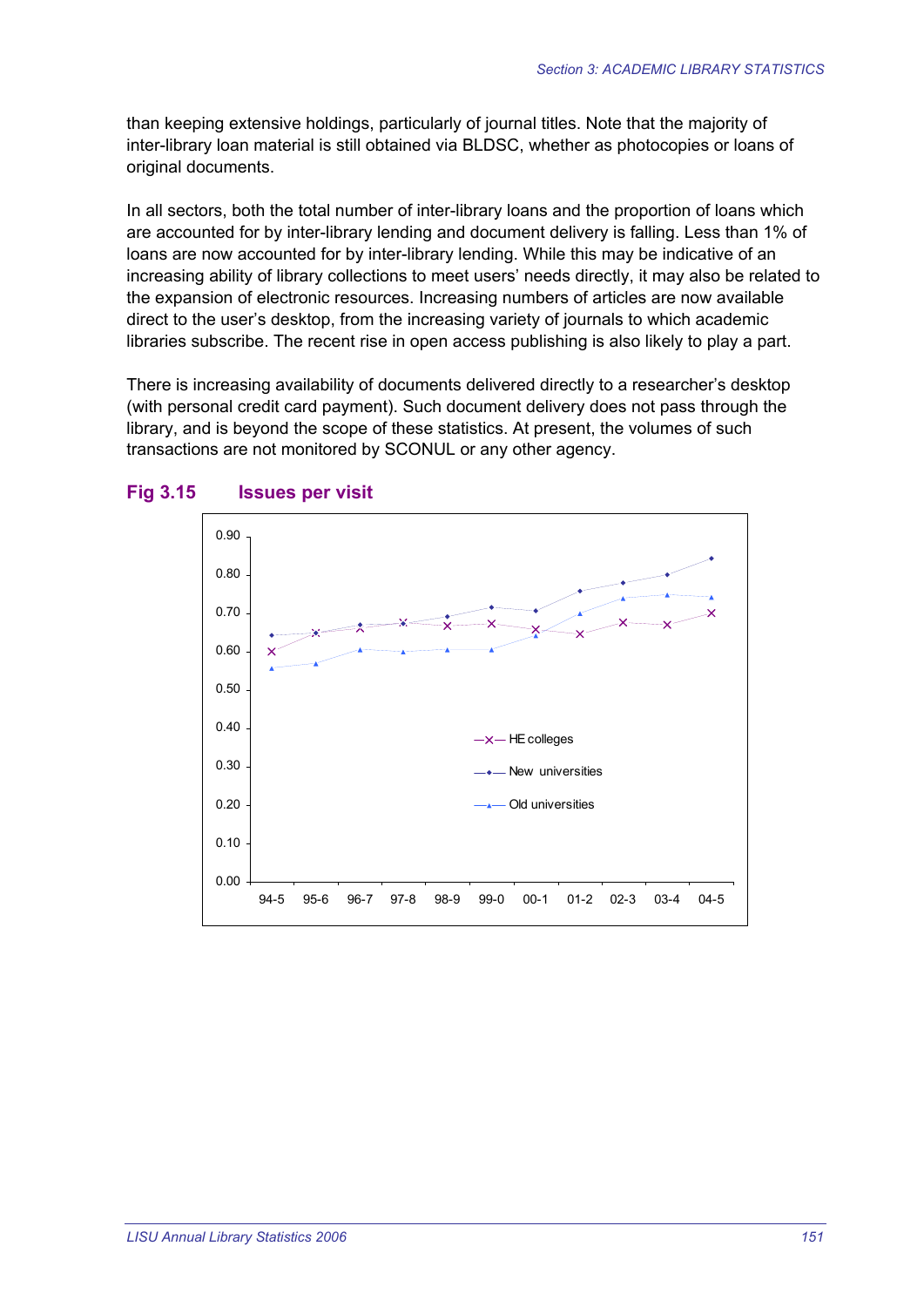|           | Old universities |                    |        | New universities   | <b>HE colleges</b> |                    | All HE sector |                    |  |
|-----------|------------------|--------------------|--------|--------------------|--------------------|--------------------|---------------|--------------------|--|
|           | '000             | per FTE<br>student | '000   | per FTE<br>student | <b>'000</b>        | per FTE<br>student | '000          | per FTE<br>student |  |
| 1994-95   | 53,727           | 85                 | 38,822 | 75                 | 13,215             | 81                 | 105,765       | 81                 |  |
| 95-96     | 54,990           | 85                 | 40,963 | 76                 | 12,581             | 76                 | 108,534       | 80                 |  |
| 96-97     | 55,840           | 78                 | 44,454 | 81                 | 13,170             | 72                 | 113,463       | 79                 |  |
| 97-98     | 59,485           | 82                 | 44,875 | 80                 | 13,753             | 75                 | 118,113       | 81                 |  |
| 98-99     | 60,976           | 83                 | 45,496 | 75                 | 13,891             | 78                 | 120,364       | 79                 |  |
| 1999-2000 | 61,923           | 83                 | 43,205 | 71                 | 15,241             | 78                 | 120,369       | 78                 |  |
| 2000-01   | 60,620           | 81                 | 43,247 | 72                 | 15,419             | 79                 | 119,286       | 77                 |  |
| $01 - 02$ | 59,393           | 76                 | 43,232 | 70                 | 14,846             | 80                 | 117,472       | 74                 |  |
| $02 - 03$ | 59,622           | 73                 | 43,838 | 69                 | 15,145             | 76                 | 118,605       | 71                 |  |
| 03-04     | 64,126           | 74                 | 45,363 | 67                 | 13,851             | 78                 | 123,340       | 72                 |  |
| $04 - 05$ | 64,422           | 78                 | 46,078 | 66                 | 11,843             | 74                 | 122,342       | 73                 |  |
| Change %  |                  |                    |        |                    |                    |                    |               |                    |  |
| Last year | 0.5              |                    | 1.6    |                    | $-14.5$            |                    | $-0.8$        |                    |  |
| 5 year    | 4.0              |                    | 6.6    |                    | - 22               |                    | 1.6           |                    |  |
| 10 year   | 19.9             |                    | 18.7   |                    | $-10.4$            |                    | 15.7          |                    |  |

#### **Table 3.19 Visits**

Source: SCONUL/HCLRG

#### **Table 3.20 Estimated annual enquiries**

|           |       | Old universities   |        | <b>New universities</b> |  |  |
|-----------|-------|--------------------|--------|-------------------------|--|--|
|           | 000'  | per FTE<br>student | '000   | per FTE<br>student      |  |  |
| 1994-95   | 5,654 | 9.0                | 4,972  | 9.6                     |  |  |
| 95-96     | 6,322 | 9.7                | 5,163  | 9.6                     |  |  |
| 96-97     | 7,145 | 10.0               | 5,531  | 10.0                    |  |  |
| 97-98     | 7,906 | 10.9               | 5,307  | 9.5                     |  |  |
| 98-99     | 8,198 | 11.1               | 5,118  | 8.4                     |  |  |
| 1999-2000 | 8,585 | 11.5               | 5,313  | 8.8                     |  |  |
| 2000-01   | 8,028 | 10.7               | 4,467  | 7.5                     |  |  |
| $01 - 02$ | 7,819 | 10.0               | 4,281  | 7.0                     |  |  |
| 02-03     | 7,317 | 8.9                | 4,361  | 6.8                     |  |  |
| 03-04     | 6,699 | 7.9                | 4,211  | 6.2                     |  |  |
| 04-05     | 6,851 | 8.3                | 4,320  | 6.2                     |  |  |
| Change %  |       |                    |        |                         |  |  |
| Last year | 2.3   |                    | 2.6    |                         |  |  |
| 5 year    | - 20  |                    | - 18.7 |                         |  |  |
| 10 year   | 21    |                    | - 13.1 |                         |  |  |

This measure was not collected by HCLRG – see commentary Source: SCONUL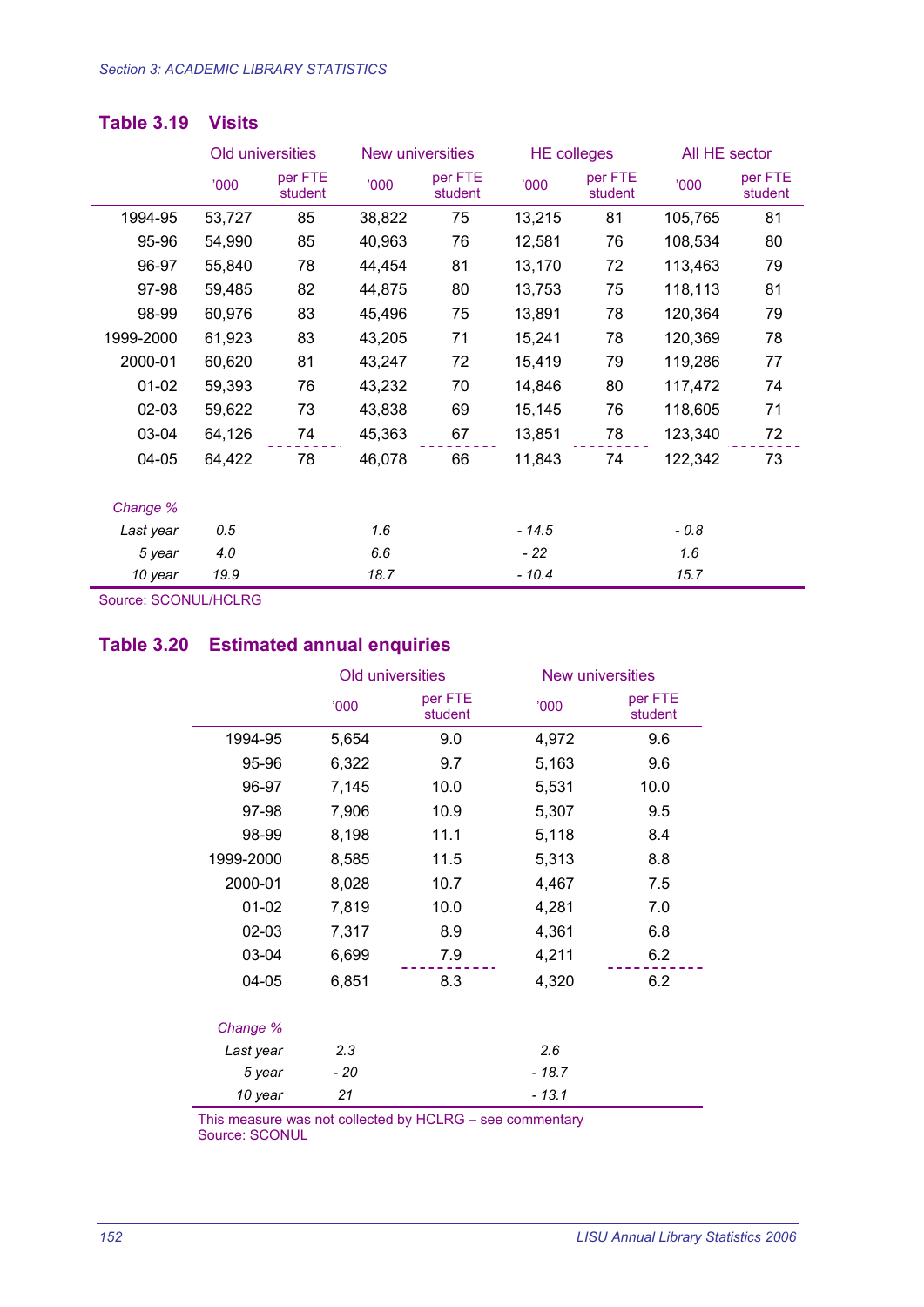|           |        | Old universities  |         | New universities          |      | <b>HE colleges</b> | All HE sector |                   |  |
|-----------|--------|-------------------|---------|---------------------------|------|--------------------|---------------|-------------------|--|
|           | '000   | % of all<br>loans | '000    | % of all<br>'000<br>loans |      | % of all<br>loans  | '000          | % of all<br>loans |  |
| 1994-95   | 792    | 2.6               | 445     | 1.8                       | 98   | 1.2                | 1,335         | 2.1               |  |
| 95-96     | 827    | 2.6               | 504     | 1.9                       | 96   | 1.2                | 1,426         | 2.2               |  |
| 96-97     | 800    | 2.4               | 490     | 1.6                       | 84   | 1.0                | 1,374         | 1.9               |  |
| 97-98     | 808    | 2.3               | 449     | 1.5                       | 84   | 0.9                | 1,341         | 1.8               |  |
| 98-99     | 808    | 2.2               | 441     | 1.4                       | 86   | 0.9                | 1,335         | 1.7               |  |
| 1999-2000 | 785    | 2.1               | 402     | 1.3                       | 94   | 0.9                | 1,281         | 1.6               |  |
| 2000-01   | 685    | 1.8               | 354     | 1.2                       | 96   | 0.9                | 1,135         | 1.4               |  |
| $01 - 02$ | 633    | 1.5               | 335     | 1.0                       | 87   | 0.9                | 1,055         | 1.3               |  |
| $02 - 03$ | 565    | 1.3               | 293     | 0.9                       | 85   | 0.8                | 943           | 1.1               |  |
| 03-04     | 513    | 1.1               | 274     | 0.8                       | 76   | 0.8                | 862           | 0.9               |  |
| $04 - 05$ | 470    | 1.0               | 242     | 0.6                       | 60   | 0.7                | 772           | 0.8               |  |
| Change %  |        |                   |         |                           |      |                    |               |                   |  |
| Last year | $-8.4$ | $-8.1$            | $-11.8$ | $-17.5$                   | - 21 | $-11.9$            | - 10.6        | $-11.9$           |  |
| 5 year    | - 40   | - 53              | - 40    | - 52                      | - 36 | - 21               | $-40$         | - 50              |  |
| 10 year   | - 41   | - 62              | - 46    | - 65                      | - 39 | - 41               | - 42          | - 61              |  |

# **Table 3.21 Inter-library loans**

Source: SCONUL/HCLRG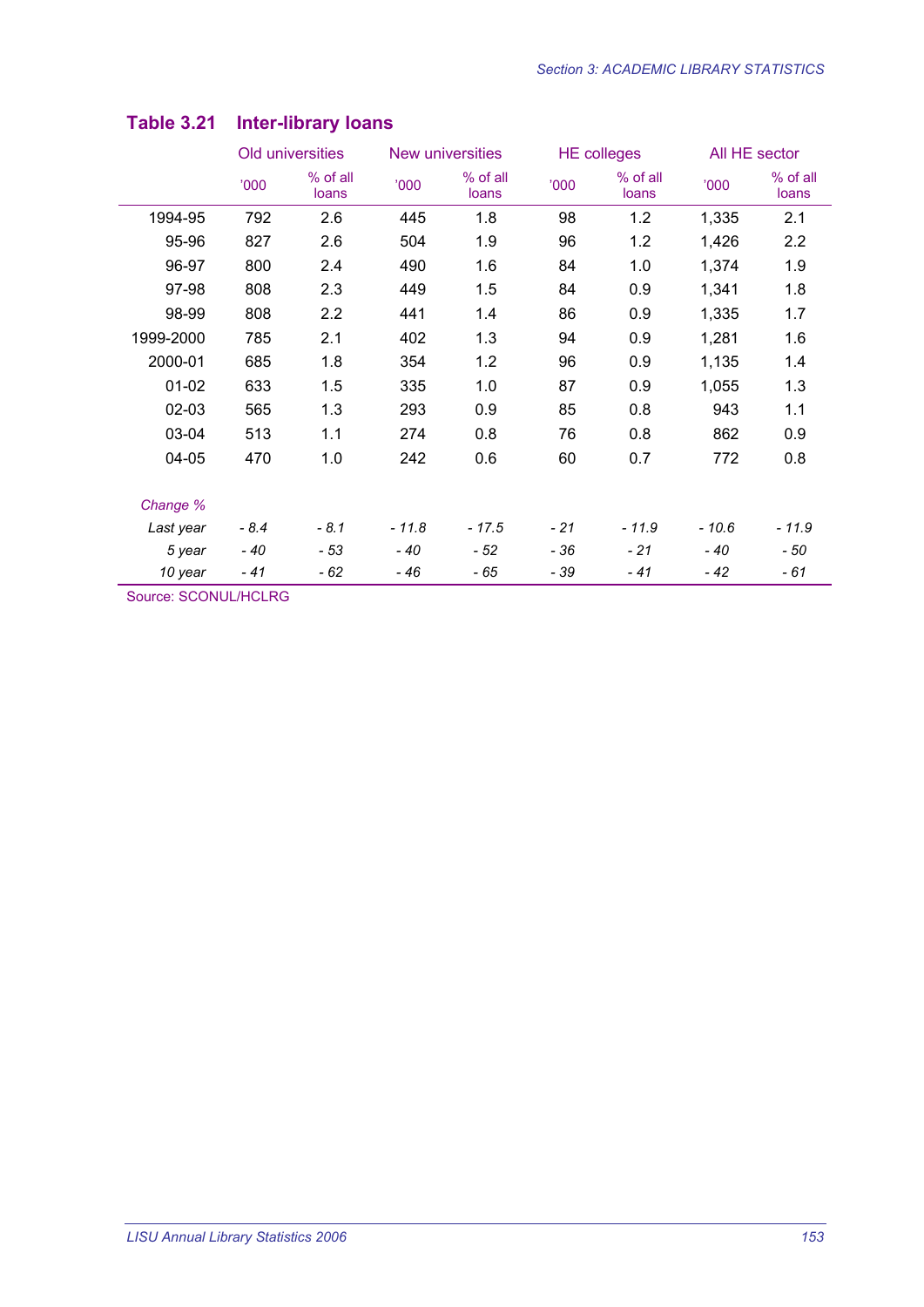# **Section 4 Other Libraries**

This section gives a summary of some of the statistics available on government department libraries, the British Library and the national libraries of Wales and Scotland. In previous editions of this report, statistics from the NHS Regional Librarians Group have been included. Regrettably their surveys since 2001-02 have been inadequately completed, and it has not been possible to include any figures to update those provided in previous years.

LISU continually seeks to improve its knowledge of data collection in the special library sector, and to encourage relevant bodies to survey and collate management information of the sort that is widely available for public and academic libraries. As well as providing invaluable information for individual library and information centre managers, such statistics are a powerful tool for advocacy in the wider knowledge economy.

# **Government department libraries**

#### **Tables 4.1 – 4.2**

The Committee of Departmental Librarians (CDL) annually collects statistics of key input and output measures for government department libraries. The figures for 2004-05 had not been published at the time of compiling this volume, so we are once again including those for 2003-04 in the present publication. The 2003-04 volume was compiled for the first time by a research team in the school of Business Information at Liverpool John Moores University. Commissioned by the CDL Quality Management Working Group, the survey was treated very much as a pilot. According to the findings of the pilot, the survey will be refined where necessary – it is thought that attention needs to be paid to clarifying definitions. Figures have been supplied directly by the libraries concerned, and every endeavour has been made to clarify anomalies where possible. The survey tool was distributed to 23 libraries and there were 18 responses. It is clear from the detailed report that the 18 libraries which responded to the survey vary greatly in coverage, size and work.

The changes in the data collection have led to variations in which statistics are now available – this is clear from Table 4.1, in which some key data for the period 1993-94 to 2003-04 are shown. It can be seen from this table that the number of responding libraries each year is subject to fluctuation. This is partly due to the regular reorganisation of government departments which necessarily leads to alterations in the nature and number of libraries which serve them. It should also be noted that the expenditure totals for 1997-98 are inflated by very high figures for the Supreme Court Library, where total expenditure was £4 million in that period.

In 2003-04, 18 libraries which supplied data spent a total of £5.2m on information resources, with the largest proportion going on serials. Over 300 staff were employed by 18 libraries, around 60% of them professional staff. The 15 libraries able to provide a response had almost 40,000 registered users, and those able to provide data had answered over 145,000 enquiries.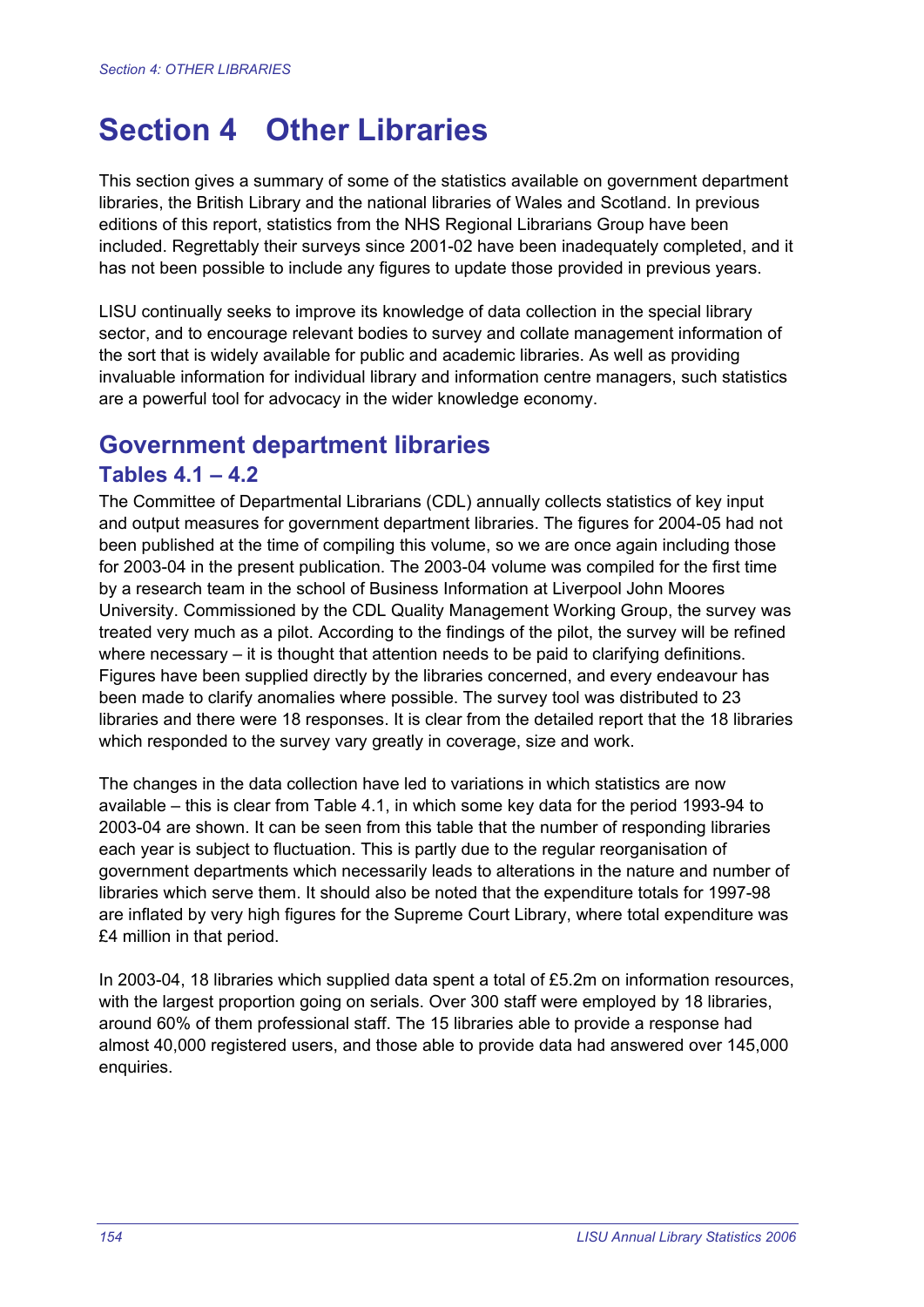|                                            | 1993-94      | No.<br>incl. | 1994-95    | No.<br>incl. | 1995-96    | No.<br>incl | 1996-97    | No.<br>incl | 1997-98      | No.<br>incl              | 1998-99   | No.<br>incl | 1999-2000  | No.<br>incl | 2000-01      | No.<br>incl | 2001-02    | No.<br>incl | 2002-03    | No.<br>incl | 2003-04       | No.<br>incl |
|--------------------------------------------|--------------|--------------|------------|--------------|------------|-------------|------------|-------------|--------------|--------------------------|-----------|-------------|------------|-------------|--------------|-------------|------------|-------------|------------|-------------|---------------|-------------|
| Expenditure (£'000)                        |              |              |            |              |            |             |            |             |              |                          |           |             |            |             |              |             |            |             |            |             |               |             |
| Monographs                                 | 2,508 54     |              | 3,639      | 41           | 3,349      | -43         | 4,278 47   |             | 3.511 42     |                          | 1,639 26  |             | 2.675 28   |             | 2.832 28     |             | 1.083 20   |             | 2,059 21   |             | 971 18        |             |
| Serials                                    | 4,116        | 50           | 3,859      | 39           | 4,026      | 41          | 2,680 41   |             | 6,853        | - 40                     | 2,992     | - 26        | 4,697      | -28         | 4,295        | - 29        | 2,508      | - 20        | 3,037      | -20         | $2,900^{(1)}$ | 18          |
| <b>HMSO</b>                                | 1,096        | 35           | 1,144      | 35           | 1,218      | 35          |            | $\sim$      |              | $\overline{\phantom{a}}$ |           | $\sim$      |            | $\sim$      |              | $\sim$      |            | $\sim$      |            |             |               |             |
| Online                                     | 644          | 34           | 1,042      | - 25         | 1,008      | -28         | 982        | - 34        | 1,186 30     |                          | 1,188 24  |             | 1,416 27   |             | 1,798 24     |             | 1,424 20   |             | 1,967 21   |             | 1,360 15      |             |
| CD-ROMs                                    |              |              | 412 17     |              | 535        | 27          | 687        | 32          | 1,155 34     |                          | 824       | -23         | 983 22     |             | 1,233 22     |             | 2,111 15   |             | 413 16     |             |               |             |
| Total                                      | 8,587 58     |              | 10,802 44  |              | 10.853 45  |             | 9.507      | -50         | 13,261 45    |                          | 7.421     | 29          | 10.662 32  |             | 11.074 33    |             | 5.242 22   |             | 7,716 23   |             | 5,232 18      |             |
| <b>Staff</b>                               |              |              |            |              |            |             |            |             |              |                          |           |             |            |             |              |             |            |             |            |             |               |             |
| Professional                               | 253          | 58           | 265        | 45           | 269        | 48          | 281        | 50          | 306          | 48                       | 256       | -31         | 318        | -34         | 316          | - 35        | 239        | - 24        | 270 24     |             | 177 18        |             |
| Admin.                                     | 445          | 59           | 379        | 45           | 363        | 44          | 351        | 48          | 366          | 46                       | 224       | -31         | 344        | 34          | 319          | - 35        | 168        | -24         | 182 25     |             | 110 18        |             |
| Total                                      | 698          | 59           | 642        | 45           | 635        | -48         | 631        | 51          | 737          | -47                      | 524       | -31         | 769        | -34         | 760 35       |             | 472 24     |             | 531 25     |             | 305 18        |             |
| Processing                                 |              |              |            |              |            |             |            |             |              |                          |           |             |            |             |              |             |            |             |            |             |               |             |
| <b>Total orders</b>                        | 198,498      | 50           | 196,193    | 33           | 238,873    | 38          | 243,780 41 |             | 285,441 43   |                          | 64,783    | -28         | 167,280    | - 26        | 124,130 30   |             | 37,594 21  |             | 16,079 20  |             | n/a           |             |
| Subscriptions                              | 87.438       | 56           | 168.597    | -37          | 171.463 41 |             | 157.604 41 |             | 223,312 44   |                          | 36.168 31 |             | 48.088     | - 31        | 44,554       | -33         | 23,033 22  |             | 26.794 24  |             | n/a           |             |
| Items catalogued                           | 187,152 48   |              | 316.428    | 40           | 319,602 42 |             | 158,465 43 |             | 154,268 42   |                          | 86,843    | - 28        | 181.196    | - 30        | 148,186 31   |             | 100.770 20 |             | 106,388 21 |             | 141.668 18    |             |
| Loans                                      |              |              |            |              |            |             |            |             |              |                          |           |             |            |             |              |             |            |             |            |             |               |             |
| Internal                                   | 2,468,195    | 51           | 1,216,353  | 41           | 1,248,262  | -44         | 931,669    | 43          | 1,152,873    | -42                      | 301,684   | 27          | 1,087,252  | -29         | 957,332 31   |             | 100,376 19 |             | 98,199     | - 19        | 61,205 15     |             |
| Outgoing ILL                               | 80.108       | -38          | 44,569     | 31           | 31,380     | 33          | 38,663     | -38         | 34,023       | -37                      | 11,588    | - 23        | 26,271     | -29         | 19.646 21    |             | 7,291      | - 18        | 5.655 15   |             | $3,111$ 12    |             |
| Incoming ILL                               | 52,870       | 47           | 51.150     | -39          | 52.128 41  |             | 47,240     | -39         | 45,854 42    |                          | 26,103 29 |             | 34,742 29  |             | 43,903 29    |             | 28,462 18  |             | 29,911 20  |             | 18,201 18     |             |
| <b>Enquiries</b>                           |              |              |            |              |            |             |            |             |              |                          |           |             |            |             |              |             |            |             |            |             |               |             |
| Short                                      | 911,493      | 52           | 504,640    | 32           | 506,241    | 35          | 614,067    | 35          | 892,724      | 39                       | 489,404   | 27          | 428,213 24 |             | 336,981      | -25         | 195,857 17 |             | 139,936 16 |             | n/a           |             |
| Long                                       | 106.198      | 48           | 204,493 31 |              | 182.841    | 33          | 68.703     | -31         | 103.600      | -37                      | 52,951 24 |             | 141.194    | -23         | 109.737 24   |             | 54,172 16  |             | 46,457 15  |             | n/a           |             |
| <b>Total</b>                               | 1,017,691 53 |              | 767,457    | - 40         | 797,582 43 |             | 682,770    |             | 45 1,053,783 | -44                      | 558,295   | - 29        | 623,404    | -31         | 504,571 33   |             | 283,633 21 |             | 280,085 22 |             | 146,949 15    |             |
| Online searches                            | 42,060       | 33           | 37,055     | -28          | 42,965     | - 31        | 57,207     | -33         | 83,112 31    |                          | 95,766 26 |             | 118,900 24 |             |              |             |            |             |            |             |               |             |
| CD-ROM searches                            |              |              | 18,699     | 16           | 26,369     | -20         | 29,292     | -26         | 23,582 21    |                          | 41.696 21 |             | 36,436 18  |             | }134,259 25  |             | 36,538 15  |             | 87,654 14  |             | n/a           |             |
| No. potential users                        |              |              |            |              |            |             |            |             |              |                          |           |             |            |             | 1,674,273 30 |             | 394,791    | 23          | 304,571 25 |             | n/a           |             |
| No. registered users                       |              |              |            |              |            |             |            |             |              |                          |           |             |            |             |              |             |            |             |            |             | 39,116 15     |             |
| © The Committee of Departmental Librarians |              |              |            |              |            |             |            |             |              |                          |           |             |            |             |              |             |            |             |            |             |               |             |

# **Table 4.1 Summary of CDL statistics (Government department libraries)**

155

٠,

 $(1)$  Includes e-journals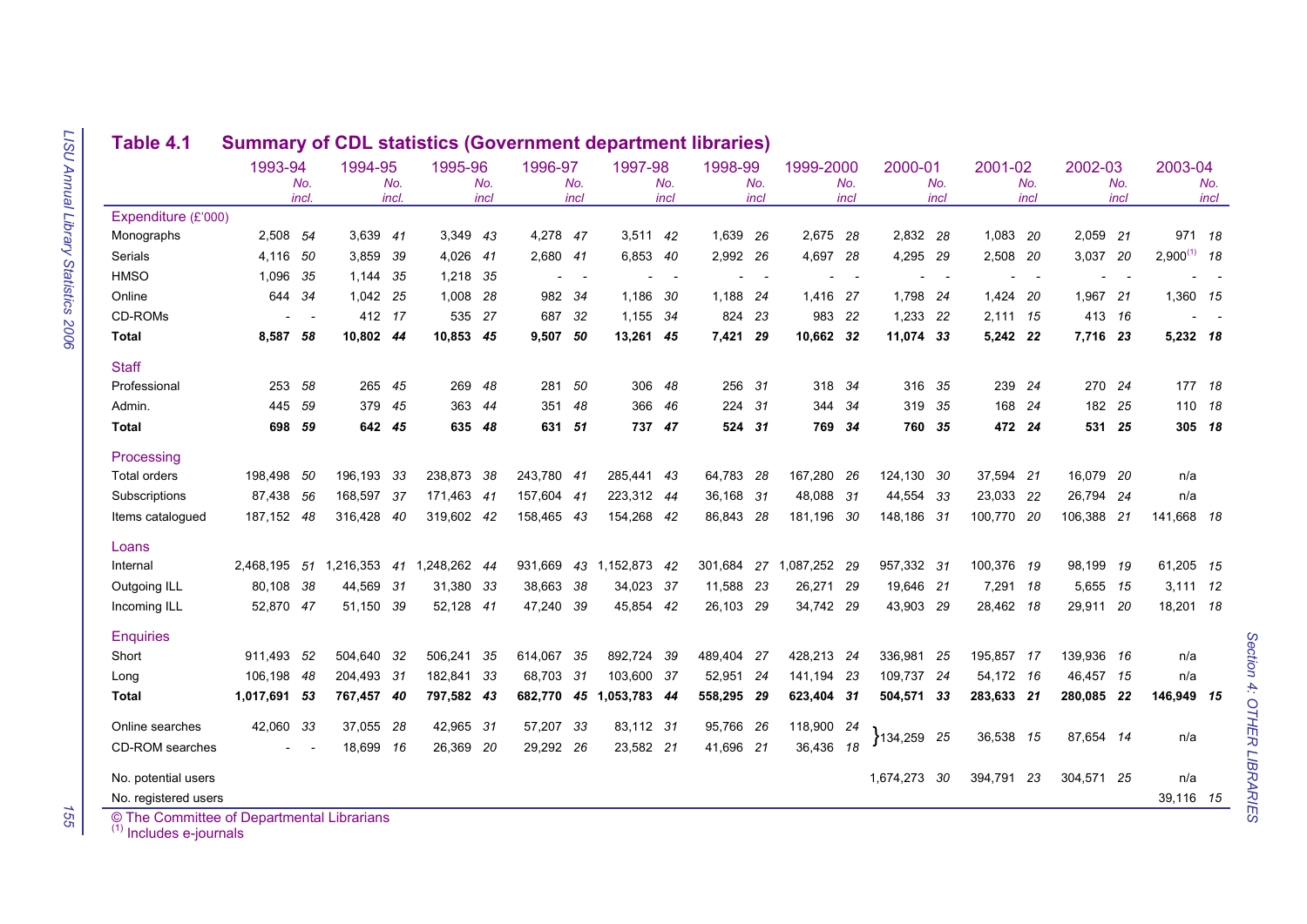|                        | <b>Number</b> | Number of libraries<br>included |
|------------------------|---------------|---------------------------------|
| Total volumes held     | 1,066,819     | 15                              |
| Serial titles received | 9.944         | 16                              |
| Total Ioans            | 61,205        | 15                              |

#### **Table 4.2 CDL libraries stock figures 2003-04**

Table 4.2 gives details of the statistics relating to stock services provided by the responding CDL libraries. The report also showed that government Library and Information Services (LIS) are involved in a wide range of activities, with the majority citing participation in current awareness, assistance with metadata issues, thesaurus/taxonomy construction, information briefings, bibliographies and report preparation, circulation of journals' current issues, Tables of Contents (TOCs), news alerts, open learning and newsletters.

The main customers of government LIS are the staff of that particular government department. As a result, only a few provide access to services via the internet, however, the internal intranets are utilised extensively. Additional facilities available through the intranets include direct access to commercial electronic databases, guidance on copyright, a translators database and details of training sessions. Of the 18 respondents, 12 are in direct control of their intranet pages.

Training users in the use of the resources available via the library is a core aspect of the work of 16 of the respondents. All 18 participants provide training and guidance material for users. Promoting and marketing the LIS is carried out through a variety of means, including leaflets (12); pointers online (12) newsletters (10); posters (8); attending team meetings and formal presentations; free prize draws; articles on intranet news pages and in staff magazines; and promotional events and open days.

It is interesting to note that, like many in the information business, government LIS are going through a period of rapid change. The survey demonstrated that respondents are generally increasing the range of services available: only five had discontinued any services in 2003-04, whilst 10 had, in fact, introduced new services.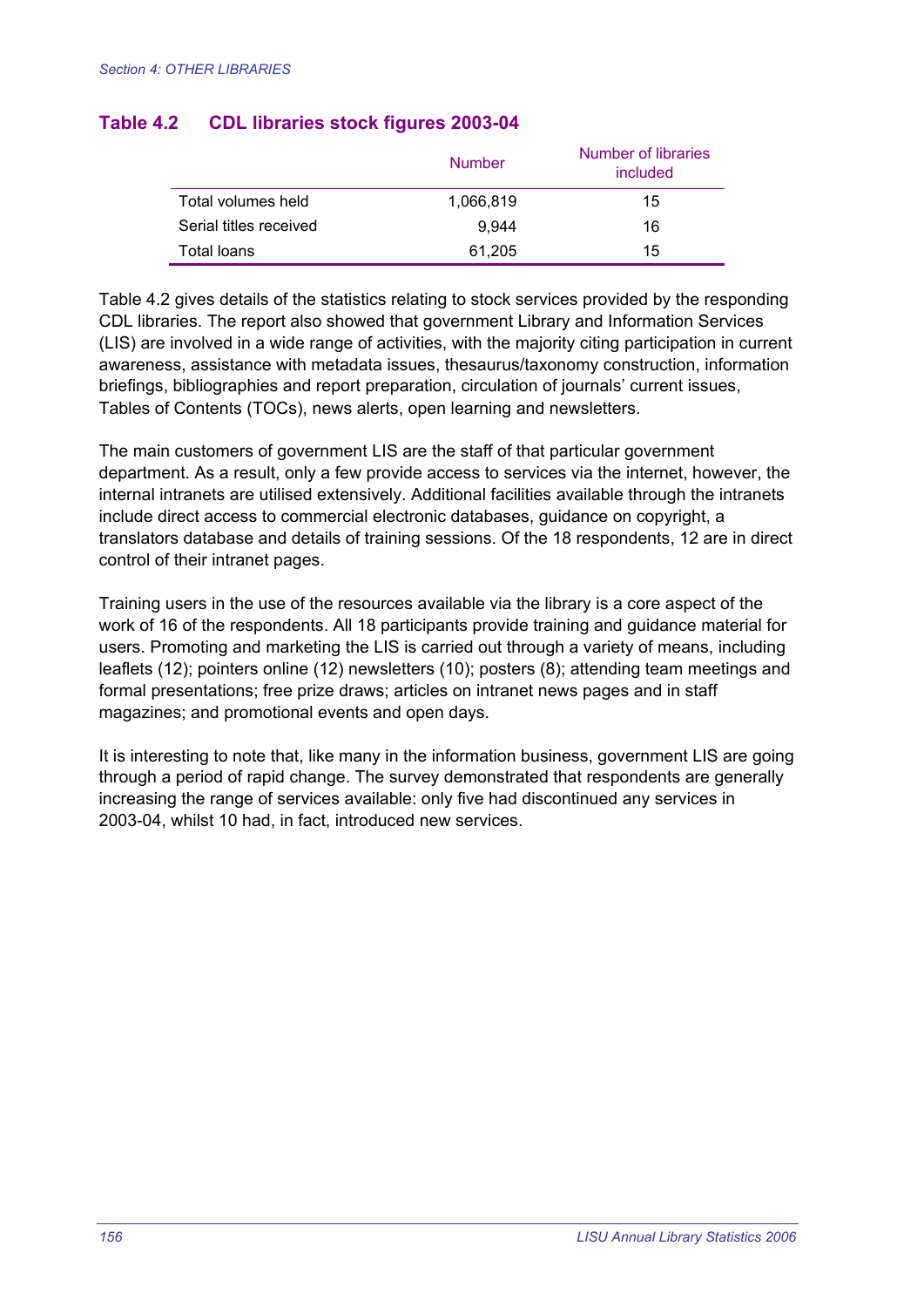# **National libraries**

# **Tables 4.3 and 4.4 The British Library**

The size and scope of the operations of the British Library make it the most important library in the UK. Comprehensive statistics on its activities are published in the organisation's *Annual Report (see Bibliography, pages 190-196)*.

Essentially the British Library's reference services are concentrated on their London operation with its centre at St Pancras – and the extensive lending functions operate from the British Library Document Supply Centre in Yorkshire. Table 4.3 *(page 159)* shows principal resources, expenditure and outputs for both functions, with financial figures in real terms – that is, adjusted for inflation to 2004-05 values. Operational expenditure at St Pancras is included. Table 4.4 shows the level of holdings and of space occupied.

Between 1995 and 1999, monograph holdings had shown a steady increase of approximately 1% per year. However, as can be seen from Table 4.4 *(page 160)*, in 2000 only an approximate figure for monograph and newspaper holdings was given. This was due to the fact that, previously, different parts of the British Library had counted items in slightly different ways. As from 1999-00, the figure for monographs is based on the number of records in the relevant catalogues and is therefore related to the number of titles rather than to the number of volumes held. The figure for serial titles is also now based on the number of records in the relevant catalogues, and changes of title are therefore counted as separate titles. From 2000-01, newspaper titles have been counted rather than newspaper volumes. The figure for newspaper titles includes all items on the Newspaper Library Catalogue (as well as newspaper titles listed in other catalogues) and therefore includes weekly and fortnightly magazines as well as newspapers. Figures calculated on these bases have now been produced and are included in Table 4.4.

Fig 4.1 shows the fluctuation in income and grant-in-aid, received by the British Library over the past ten years. The figures have been calculated according to 2004-05 prices.



#### **Fig 4.1 The British Library: Income, at 2004-05 prices**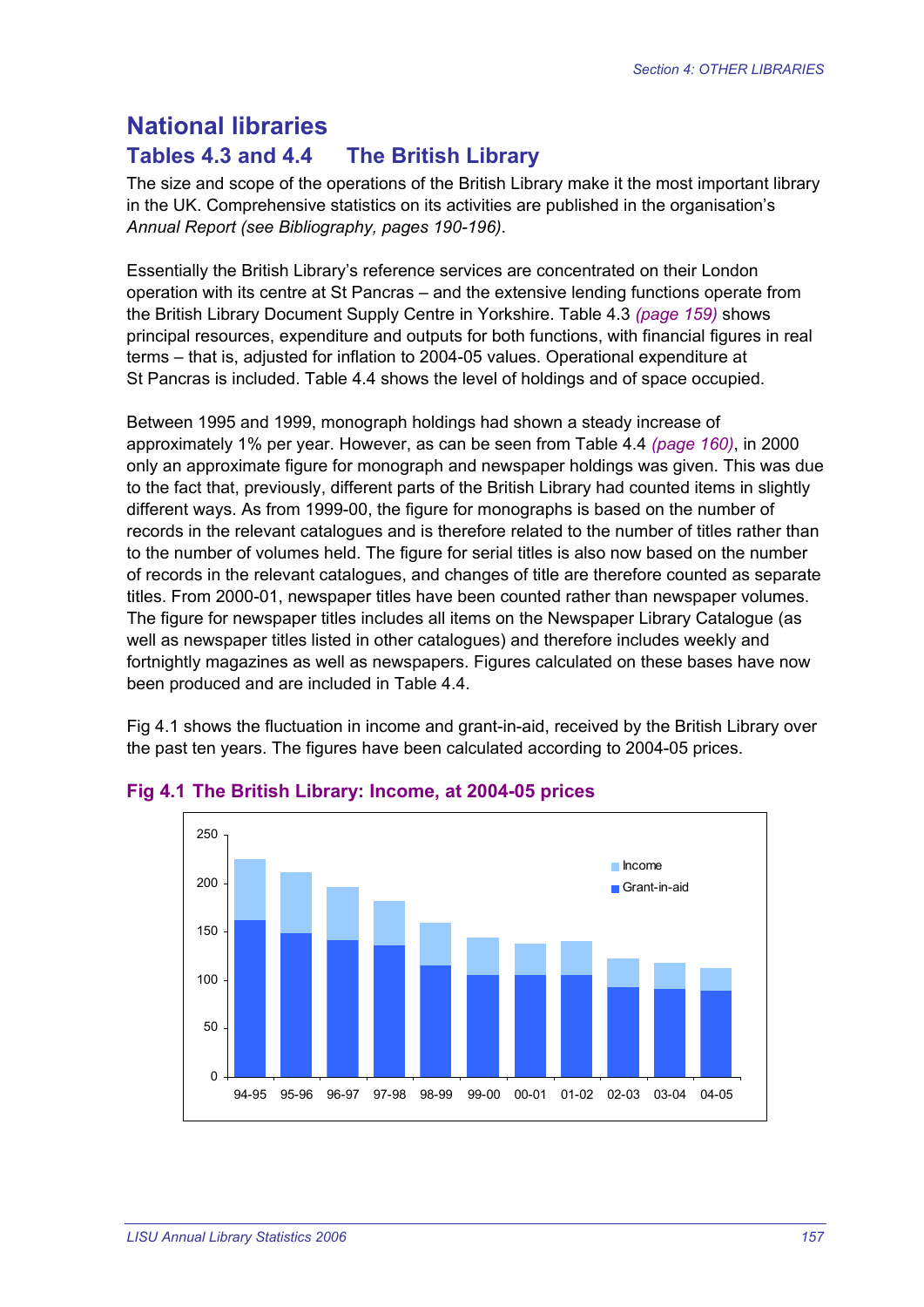

**Fig 4.2 The British Library: Proportions of expenditure** 

Fig 4.2 illustrates the proportions of expenditure, again over the past ten years. It can be seen clearly from the graph that acquisitions continue to account for the lowest proportion of expenditure; however much material is acquired under copyright deposit legislation.

In the past, we have published statistics relating to the activities of the British Library Document Supply Centre (BLDSC), which of course makes a very specific impact upon a great many libraries in the UK and overseas. However, as the document supply business has become increasingly competitive, the nature of information that the BLDSC can supply has been limited. Therefore, we can no longer publish any detailed figures for activity at the BLDSC.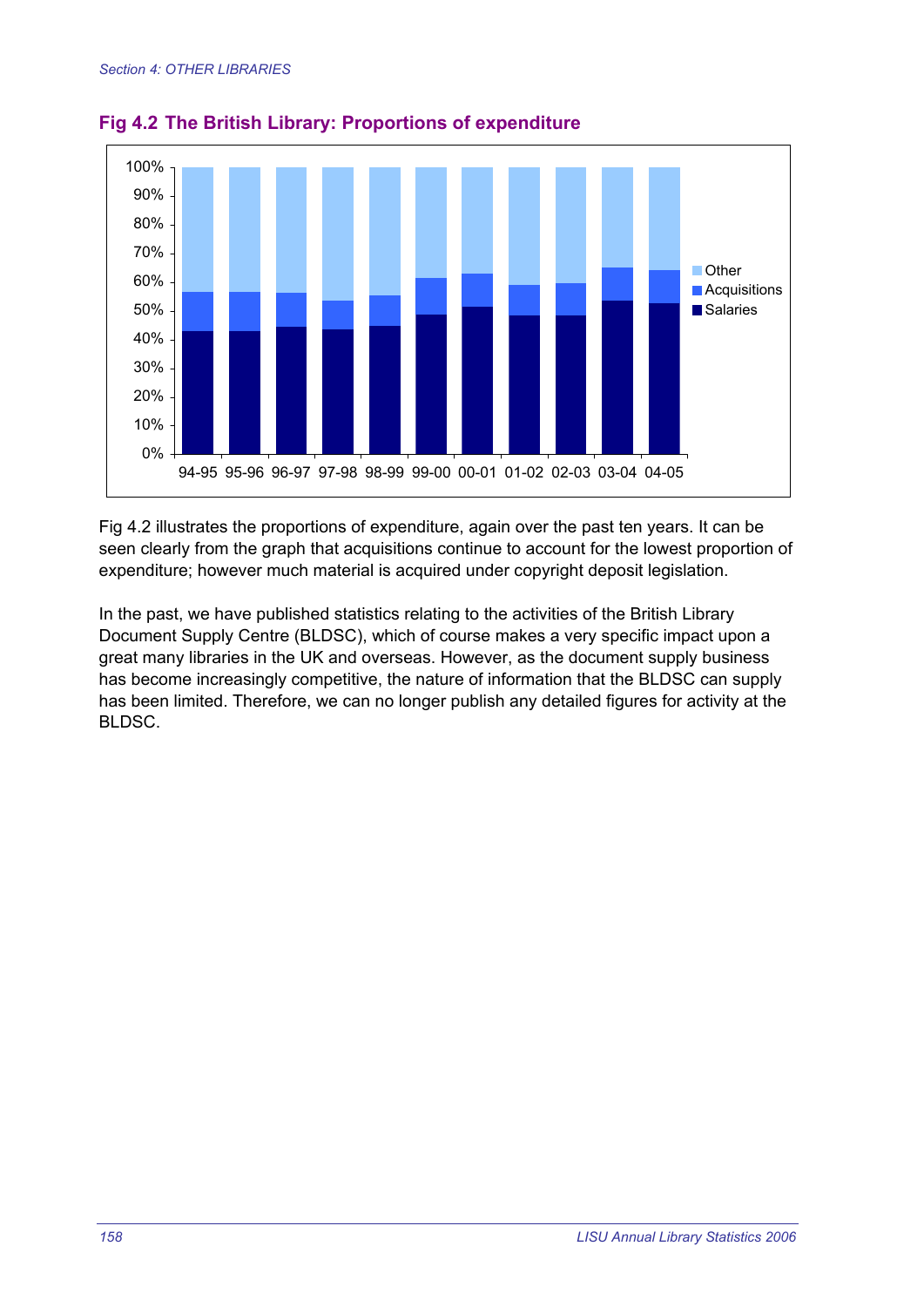| <b>Table 4.3 The British Library statistics</b><br><b>Financial figures adjusted to 2004-05 values</b> |         |         |                         |         |         |         |         |               |         |               |               |         |
|--------------------------------------------------------------------------------------------------------|---------|---------|-------------------------|---------|---------|---------|---------|---------------|---------|---------------|---------------|---------|
|                                                                                                        |         | 1994-95 | $1995-96^{(1)}$ 1996-97 |         | 1997-98 | 1998-99 | 1999-00 | 2000-01       | 2001-02 | 2002-03       | 2003-04       | 2004-05 |
| GDP deflator to 2004-05 prices                                                                         |         | 77.0    | 79.4                    | 82.0    | 84.4    | 86.6    | 88.3    | 89.6          | 91.7    | 94.5          | 97.3          | 100     |
| Grant-in-aid                                                                                           | (E'000) | 162,828 | 149,315                 | 141,770 | 135,377 | 115,246 | 105,425 | 106,323       | 106,314 | 92,705        | 91,695        | 88,501  |
| Income                                                                                                 | (E'000) | 61,971  | 61,971                  | 54,273  | 46,702  | 44,546  | 38,249  | 31,653        | 33,940  | 29,457        | 26,116        | 24,520  |
| Total resources <sup>(2)</sup>                                                                         | (E'000) | 224,799 | 211,287                 | 196,043 | 189,752 | 171,017 | 150,928 | 142,507       | 145,044 | 129,733       | 122,803       | 121,006 |
| Salaries                                                                                               | (E'000) | 96,697  | 90,582                  | 87,108  | 82,755  | 76,443  | 73,518  | 73,542        | 70,044  | 62,612        | 67,151 $(3)$  | 63,592  |
| % total resources                                                                                      |         | 43.0    | 42.9                    | 44.4    | 43.6    | 44.7    | 48.7    | 51.6          | 48.3    | 48.3          | 54.7          | 52.6    |
| Acquisitions                                                                                           | (E'000) | 30,957  | 29,128                  | 23,596  | 18,740  | 18,256  | 19,262  | 16,225        | 15,533  | 14,749        | 14,285        | 13,909  |
| % total resources                                                                                      |         | 13.8    | 13.8                    | 12.0    | 9.9     | 10.7    | 12.8    | 11.4          | 10.7    | 11.4          | 11.6          | 11.5    |
| Staff in post (31 March)                                                                               |         | 2,342   | 2,415                   | 2,406   | 2,413   | 2,394   | 2,340   | $2,418^{(4)}$ | 2,348   | 2,309         | $2,302^{(5)}$ | 2,252   |
| Reader visits:                                                                                         |         |         |                         |         |         |         |         |               |         |               |               |         |
| London reading rooms<br>(excl. SRIS & SPIS)                                                            | (1000)  | 274.6   | 293.9                   | 296.5   | 251.3   | 271.1   | 274.6   |               |         |               |               |         |
| Reader visits (incl. SRIS & SPIS)                                                                      | (000)   |         |                         |         |         | 416.4   | 446.8   | 456.1         | 431.5   | $407.7^{(6)}$ | 397.9         | 394.0   |

(1) Figures for 1995-96 onwards from the British Library annual report (previously from BL report to LISC).

 $(2)$  These figures do not include the capital costs of the new library building at St Pancras.

 $^{(3)}$  Staff costs for 2003-04 have been restated to include extra costs for staff not directly employed by the Library, i.e. inward secondments, agency and contract staff. Previous total was £63,978,000, restated total was £65,370,000 which has been adjusted to 2004-05 values .

<sup>(4)</sup> Average number of staff employed has been restated for 2000-01 to show comparative figures which reflect the manner in which the Library's activities are organised.

 $(5)$  2003-04 employee figures have been restated to reflect additional FTE numbers relating to staff not directly employed by the Library, i.e. inward secondments, agency and contract staff. Previous total was 2,246,

<sup>(6)</sup> The calculation of visits to some reading rooms changed in 2002-03. In open access reading rooms at St Pancras it continued to be estimated based on headcounts whereas in the closed access reading rooms it changed from this method to the actual no. of readers ordering items from Library's closed access stock. At Boston Spa and Colindale, actual counts of visits continued to be collected.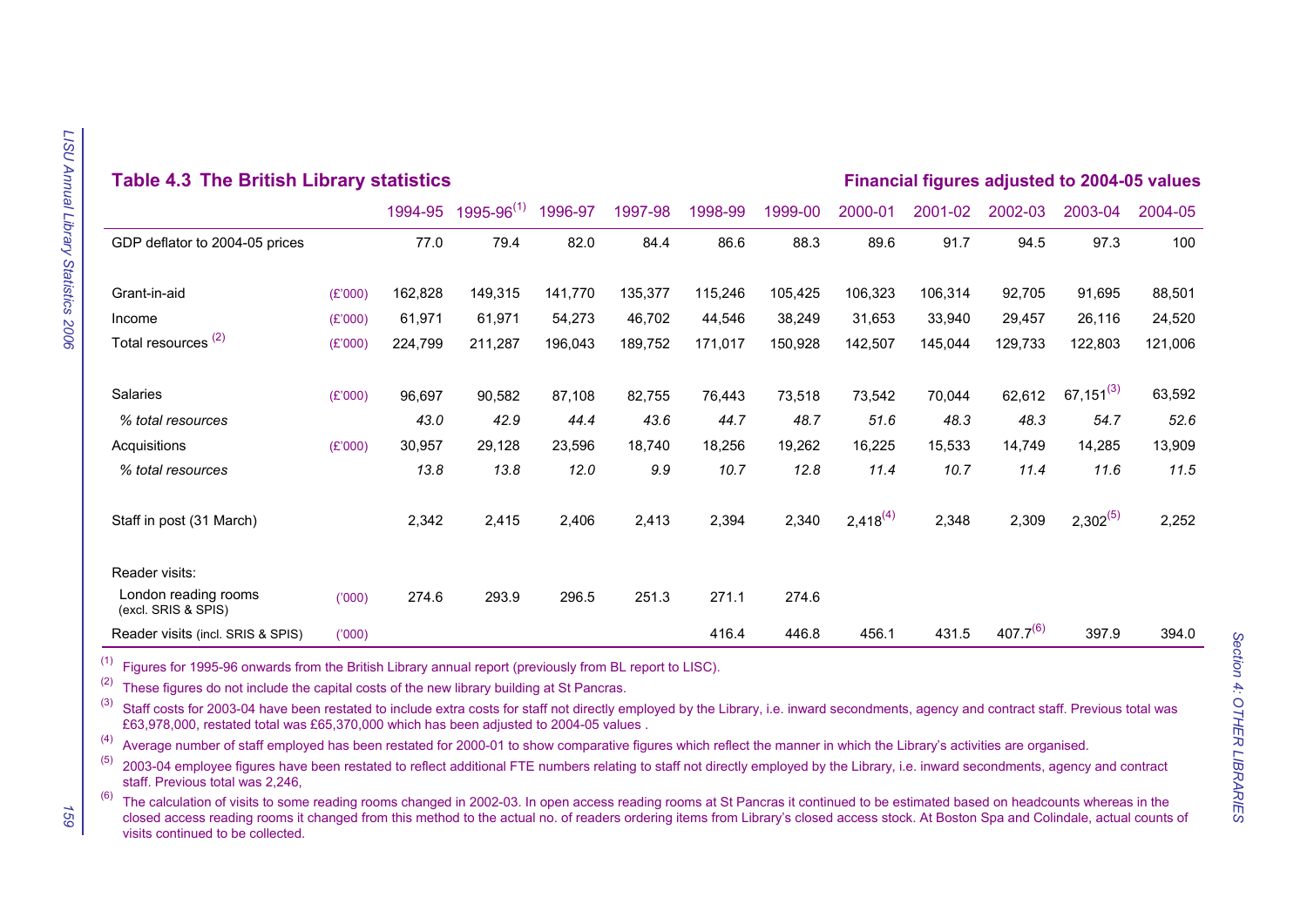#### **Table 4.4 The British Library holdings (as at 31 March) ('000)**

|                                                                        | 2000     | 2001           | 2002   | 2003          | 2004          | 2005   |
|------------------------------------------------------------------------|----------|----------------|--------|---------------|---------------|--------|
| London services (incl. SRIS)                                           |          |                |        |               |               |        |
| Items supplied remotely &<br>supplied or consulted in Reading<br>Rooms | 8,188    | 8,322          | 8,515  | $5,757^{(1)}$ | $5,320^{(1)}$ | 5,292  |
| Monograph and serial volumes                                           | c 12,500 | $10,242^{(2)}$ | 10,469 | 10,778        | 12,060        | 14,165 |
| Newspapers (volumes) <sup>(3)</sup>                                    | c 552    | $54^{(3)}$     | 54     | 55            | 56            | 56     |
| Manuscripts (single and volumes)                                       | 296      | 298            | 310    | 311           | 312           | 314    |
| India Office records                                                   | 260      | 260            | 260    | 271           | 391           | 392    |
| Philatelic items                                                       | 8,180    | 8,182          | 8,192  | 8,210         | 8,221         | 8,252  |
| Cartographic items                                                     | 4,207    | 4,225          | 4,265  | 4,290         | 4,301         | 4,311  |
| Music scores                                                           | 1,577    | 1,580          | 1,584  | 1,587         | 1,590         | 1,592  |
| Sound discs                                                            | 1,144    | 1,178          | 1,210  | 1,244         | 1,286         | 1,326  |
| Sound tape items                                                       | 190      | 195            | 206    | 214           | 222           | 232    |
| Videograms                                                             | 21       | 21             | 22     | 25            | 25            | 27     |
| Prints and drawings                                                    | 32       | 32             | 32     | 33            | 33            | 33     |
| Photographs                                                            | 206      | 212            | 212    | 213           | 251           | 271    |
| Patent specifications                                                  | 45,862   | 47,599         | 49,591 | 51,634        | 53,484        | 55,833 |

| <b>Storage</b>                             | 1999-00 | 2000-01       | 2001-02 | 2002-03 | 2003-04 | 2004-05 |
|--------------------------------------------|---------|---------------|---------|---------|---------|---------|
| London reference material                  |         |               |         |         |         |         |
| Working capacity: linear km <sup>(4)</sup> | 456.2   | $456.0^{(5)}$ |         |         |         |         |
| Extent of collection: linear km            | 414.0   | 421.0         |         |         |         |         |
| Percentage fullness                        | 91%     | 93%           |         |         |         |         |
| <b>Document Supply Centre</b>              |         |               |         |         |         |         |
| Working capacity: linear km                | 168.0   | 168.0         |         |         |         |         |
| Extent of collection: linear km            | 162.7   | 160.0         |         |         |         |         |
| Percentage fullness                        | 97%     | 95%           |         |         |         |         |
| London St Pancras & DSC combined           |         |               |         |         |         |         |
| Working capacity: linear km                | 624     | 648           | 649     | 651     | 655     | 655     |
| Extent of collection: linear km            | 577     | 584           | 594     | 599     | 606     | 614     |
| Percentage fullness                        | 92%     | 90%           | 92%     | 92%     | 93%     | 94%     |

'Extent of collection' is a customary measure. It stands for the linear length of the solid stock, plus the associated growth spaces, without which the collections could not be used and added to effectively.

Maps are excluded from these figures.

(1) The method for calculating the number of items consulted in the reading rooms changed in 2003-04; the factor used for estimating the number of items consulted in the Science reading rooms has been lowered to take into account the change in usage to electronic resources by science and business researchers. The figure for 2002-03 has been changed to reflect this.

(2) As from 1999-2000, the figure for monographs was based on the number of records in the relevant catalogues and related to the number of titles rather than to the number of volumes held. The figure for serial titles was also based on the number of records in the relevant catalogues – changes of title are counted as separate titles.

(3) From 2000-01, newspaper titles (all) were counted rather than newspapers (volumes). The figure for newspaper titles includes all items on the Newspaper Library catalogue (as well as newspaper titles listed in other catalogues) and therefore includes weekly and fortnightly magazines as well as newspapers.

(4) 85% of total capacity. London reference material was previously measured in terms of total capacity. The figures for 1998-99 have been converted to working capacity for this table.

(5) During 2001-02, both the working capacity and the extent of the collection were re-assessed, resulting in a recalculation of the baseline figures for 2000-01. The remaining increase in working capacity of 1 km is due to additional shelving.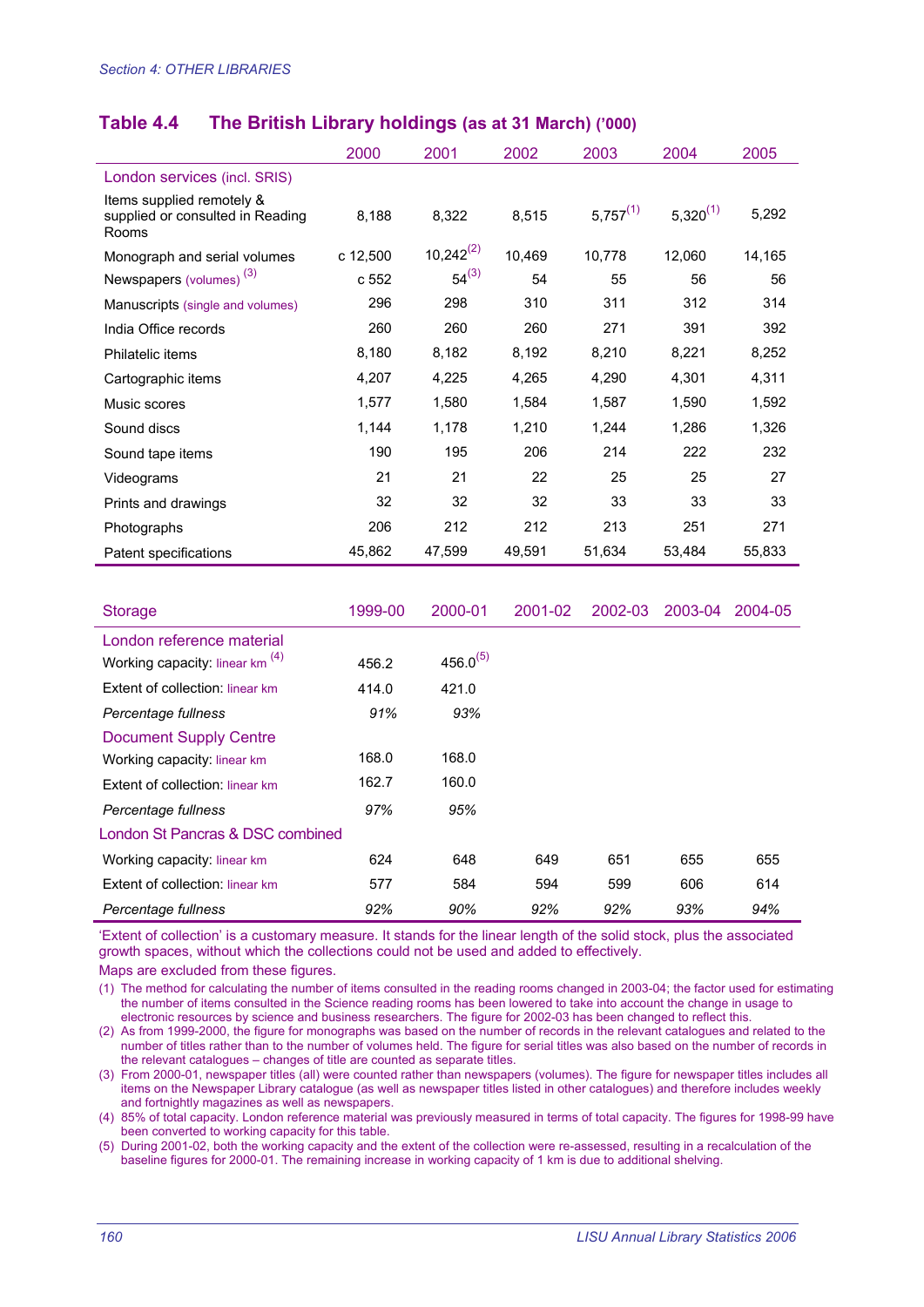### **Tables 4.5 – 4.8 British Library St Pancras – Reader Satisfaction Survey**

Since 1999 the British Library at St Pancras has conducted user satisfaction surveys in order to establish how well the reading room services meet the needs and expectations of the readers. The 2006 survey was not available to LISU, however, it was thought useful to include the 2005 figures once again. The 2005 survey was held during the week beginning 14 March. In this survey, users' satisfaction with the Library's provision of a range of service parameters is measured against their dissatisfaction with the services.

Overall ratings for staff and facilities are shown in Tables 4.5 and 4.6 and Fig 4.3 below. The proportion of users rating staff as 'excellent' or 'good' decreased slightly last year, and is now at 93%. Ratings for services and facilities are a little lower, with 92% of users considering them to be 'good' or 'excellent'.

#### **Table 4.5 British Library reader satisfaction survey: Ratings for staff**

| Satisfaction with<br>staff | February 2002 | <b>March 2003</b> | February 2004 | <b>March 2005</b> |
|----------------------------|---------------|-------------------|---------------|-------------------|
| Excellent                  | 48%           | 49%               | 55%           | 49%               |
| Good                       | 43%           | 44%               | 39%           | 44%               |
| Fair                       | 6%            | 6%                | 5%            | 6%                |
| Poor                       | 3%            | 1%                | 1%            | $1\%$             |

#### **Table 4.6 British Library satisfaction survey: Ratings for services/facilities**

| Satisfaction with<br>services/facilities | February 2002 | <b>March 2003</b> | February 2004 | <b>March 2005</b> |
|------------------------------------------|---------------|-------------------|---------------|-------------------|
| Excellent                                | 50%           | 48%               | 49%           | 48%               |
| Good                                     | 40%           | 44%               | 43%           | 44%               |
| Fair                                     | 6%            | 7%                | 7%            | 7%                |
| Poor                                     | 4%            | $1\%$             | $1\%$         | 1%                |

#### **Fig 4.3 British Library reader satisfaction survey ratings**

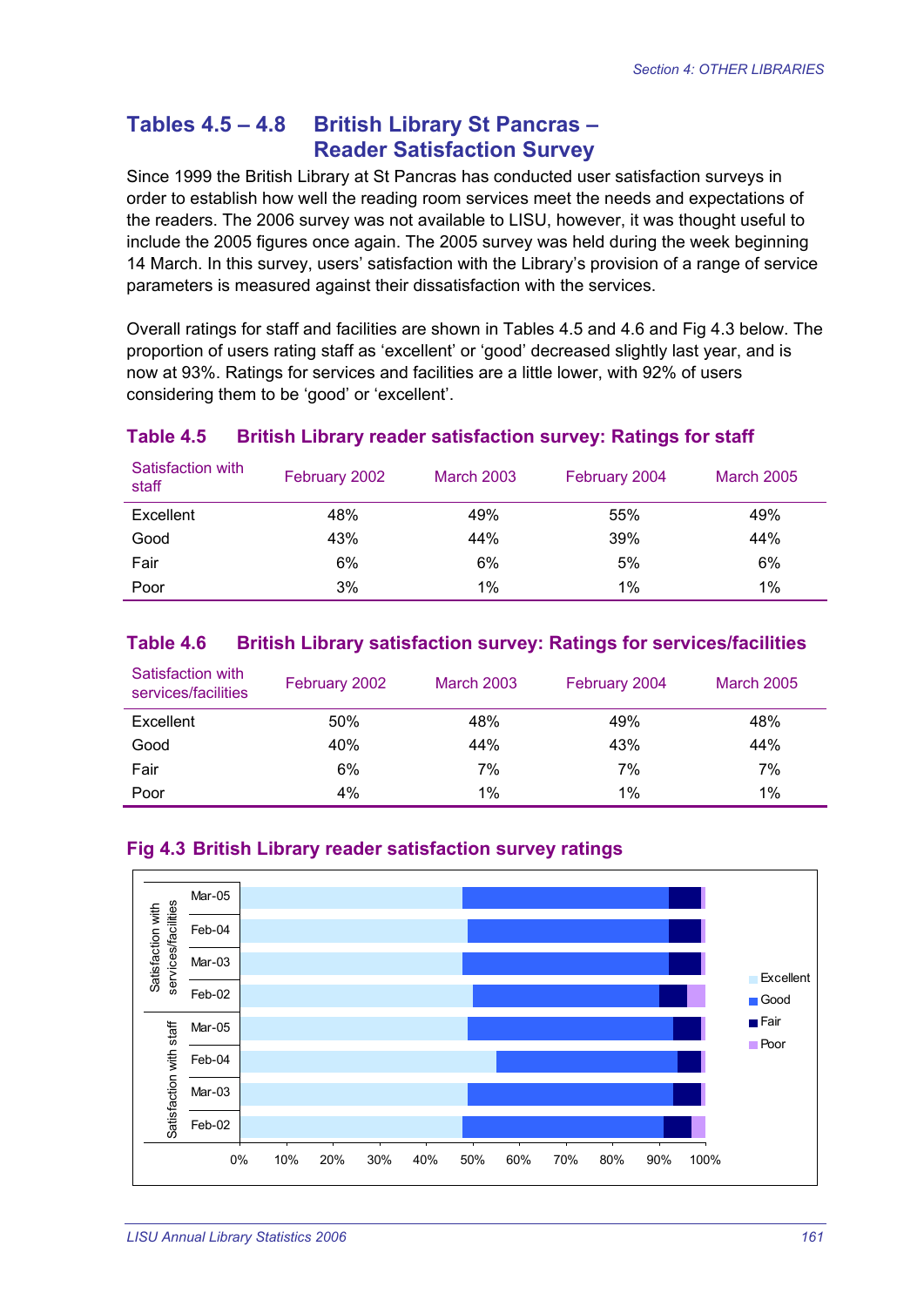| Satisfaction with services/facilities | Very satisfied | Satisfied  | Total |
|---------------------------------------|----------------|------------|-------|
| Range and depth of collections        | 44%            | 32%        | 75%   |
| Helpfulness of issue/delivery desk    | 36%            | 30%        | 66%   |
| Accuracy of delivery                  | 33%            | 30%        | 66%   |
| Quality of staff advice               | 32%            | 30%        | 62%   |
| Helpfulness of reference enquiry desk | 34%            | <b>27%</b> | 61%   |

#### **Table 4.7 Satisfaction ratings of services: satisfied users – top 5**

#### **Table 4.8 Satisfaction ratings of services: dissatisfied users – top 5**

| Dissatisfaction with services/facilities                            | <b>Dissatisfied</b> | <b>Totally</b><br>dissatisfied | Total |
|---------------------------------------------------------------------|---------------------|--------------------------------|-------|
| Microfilm/microfiche reading facilities                             | 23%                 | 38%                            | 61%   |
| Access to staff with specialist<br>knowledge of your research topic | 21%                 | 37%                            | 58%   |
| Readers lounge                                                      | 23%                 | 27%                            | 50%   |
| Inter-availability of material between<br>reading rooms             | <b>20%</b>          | 28%                            | 48%   |
| Foreign material                                                    | 18%                 | 28%                            | 47%   |

Tables 4.7 and 4.8 show the top five areas of satisfaction and dissatisfaction for 2005. 'Range and depth of collections' was once again the service receiving the highest rating (75% compared to 78% last year), with 'helpfulness of issue/delivery desk' in second place, at 66%.

The services with which users were most dissatisfied were the microfilm/microfiche reading facilities and access to staff with specialist knowledge of a particular research topic, with fairly high total dissatisfaction ratings of 61% and 58% respectively. This is in contrast with last year's survey, in which copying/photographic services (35%) and opening hours (21%) were the services with which most respondents were dissatisfied.

Copies of the full report of the above findings can be obtained from User Satisfaction, The British Library, 96 Euston Road, London, NW1 2DB, e mail: User-satisfaction@bl.uk.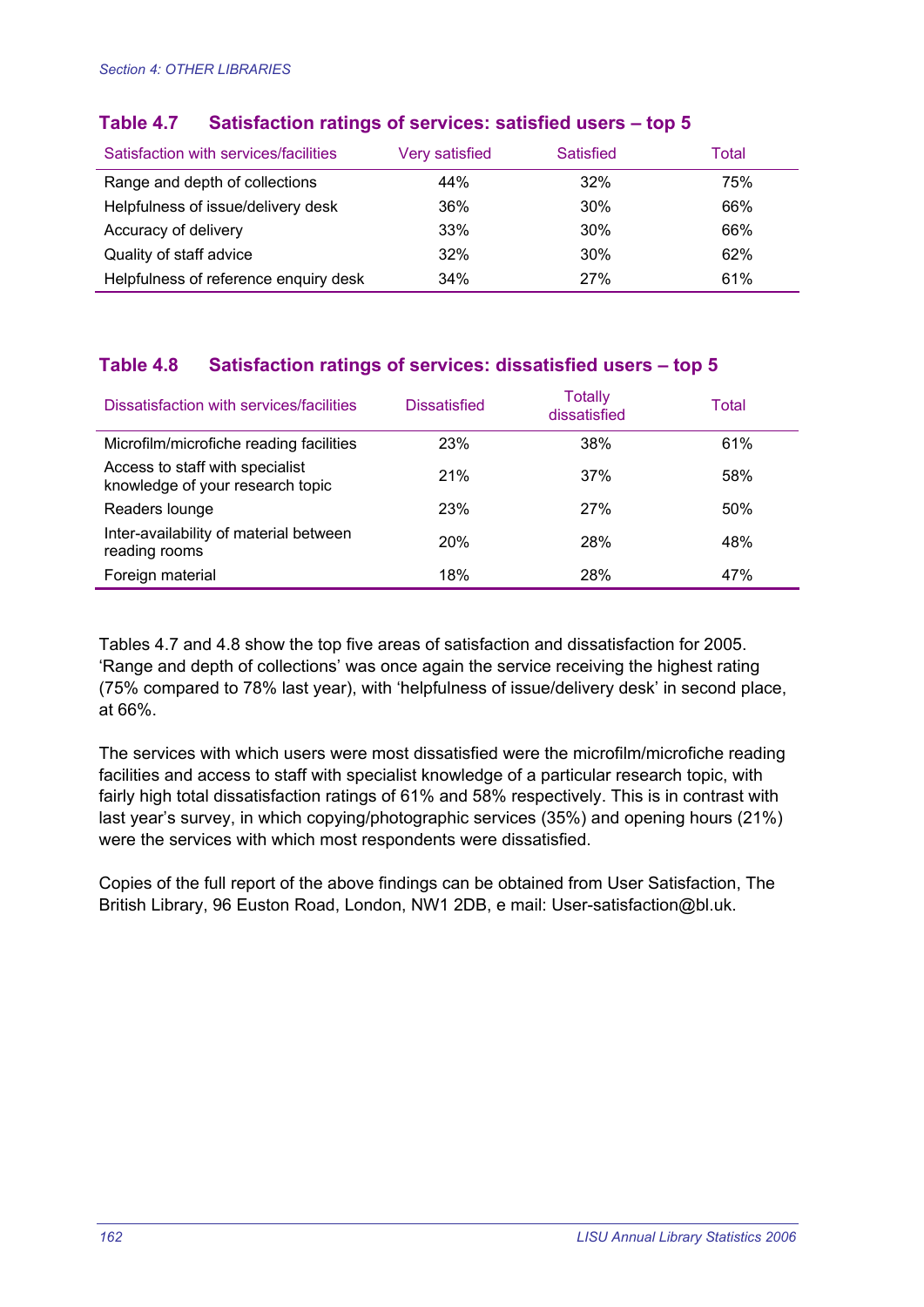# **Tables 4.9 – 4.14 National Libraries of Wales and Scotland**

We include some key data from other national libraries in Great Britain. For the National Library of Wales there are total collection estimates under various headings *(Table 4.9, page 164 and Fig 4.4)*, and reports of acquisitions and use *(Table 4.10, page 164)* and staff and expenditure *(Table 4.11, page 164).* For the National Library of Scotland, figures are available for acquisitions *(Table 4.12, page 165),* user visits *(Table 4.13a, page 165)*, items issued *(Table 4.13b, page 165)* and purchases *(Tables 4.14a and 4.14b, page 166)*. 'Items issued' refers in both Scotland and Wales to items issued for reference within the library (although there is also interlending activity to other libraries at both locations). The great majority of additions to stock in UK national libraries are made through legal deposit arrangements, with relatively small numbers of items purchased.

In 2004-05 at the National Library of Scotland, acquisitions of monographs and new media items decreased by 15.8% and 6.6% respectively. There was a decrease in total user visits of 14.2%, whilst the total number of items issued increased by 5.1%. Figures relating to the main reading room, however, showed a decrease in visits (of 12.4%), but an increase in the number of items issued of 9.8%.

At the National Library of Wales in 2004-05, the number of users (visitors) increased by 5.3%, compared to an increase of 13.8% last year, whilst the number of postal enquiries fell by 2.3%. Some of the figures in Table 4.10 vary from those quoted in previous editions of this volume. This applies to book issues and number of users (visitors). Firstly, the figures for issues quoted here apply to books only, whereas in the past issue slips for all categories of material were cited. This is due to a change in policy which took place in 2002-03, whereby all microforms were made 'open access' and since that time have not required a reader request slip. New information has been provided by the National Library of Wales in order to make available comparable statistics for the five-year period.

With regard to reader numbers, the figures quoted relate to all visits to the library – even if they do not use the reading rooms. There is currently no means of differentiating between casual/exhibition visitors and readers, so the figure provided is the only one which can be relied on with any reasonable certainty. Once again, some new information has been provided in order to show comparable statistics for the five-year period.

We recognise that the statistics relating to the national libraries of Wales and Scotland display a minimum of comparability. This is a feature of the way in which statistics are collected by each institution and is therefore beyond our control.

#### **Fig 4.4 National Library of Wales Collection estimates 2004-05**

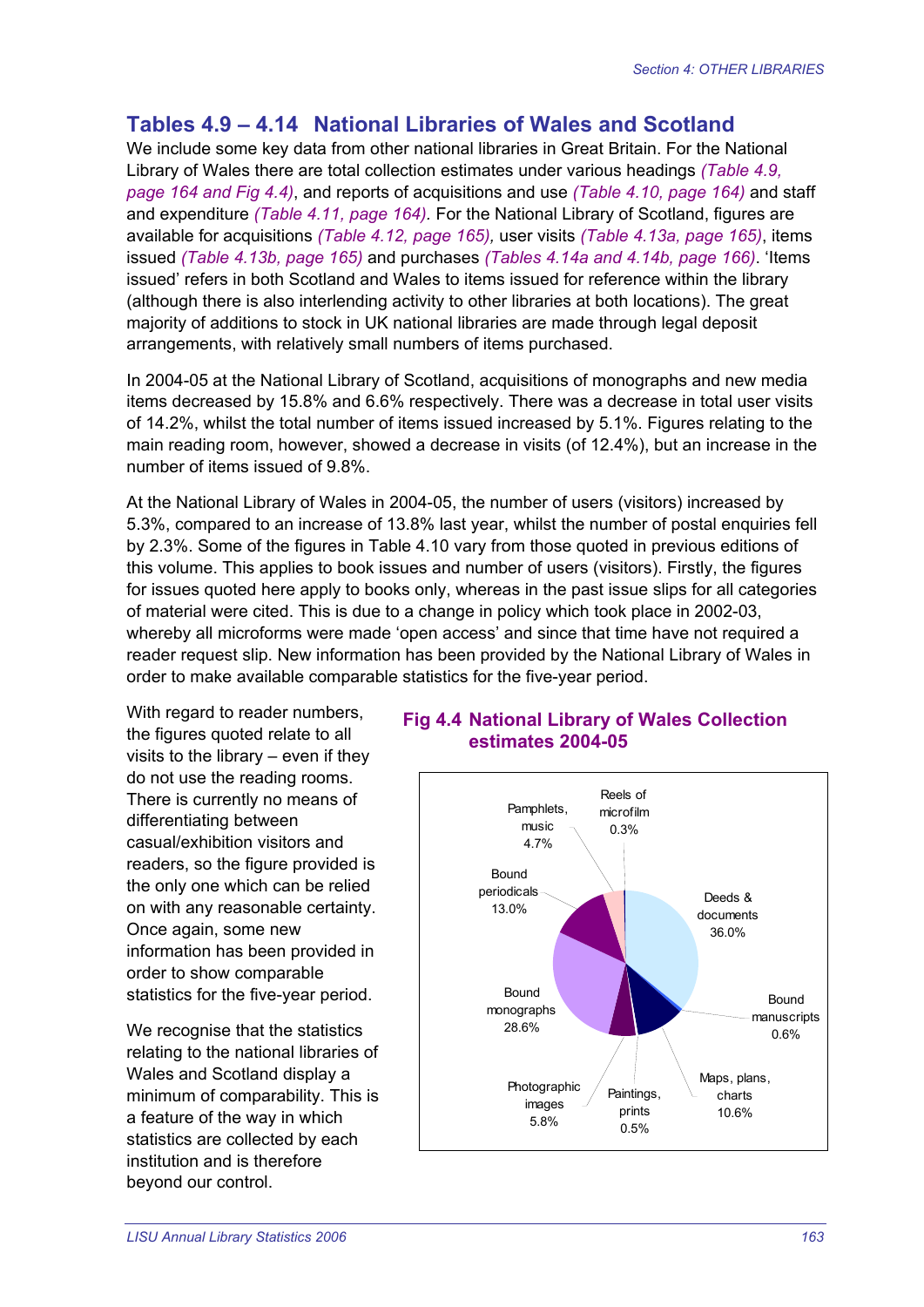|                                  | 1999-00   | 2000-01   | 2001-02   | 2002-03   | 2003-04   | 2004-05   |
|----------------------------------|-----------|-----------|-----------|-----------|-----------|-----------|
| Manuscripts & records            |           |           |           |           |           |           |
| Deeds & documents                | 4,750,000 | 4,750,000 | 4,800,000 | 4,810,000 | 4,850,000 | 4,860,000 |
| Bound volumes                    | 83,000    | 83,000    | 84,000    | 84,000    | 85,000    | 85,000    |
| Pictures & maps                  |           |           |           |           |           |           |
| Maps, plans, charts, etc         | 1,425,000 | 1,425,000 | 1,425,000 | 1,427,000 | 1,430,000 | 1,435,000 |
| Bound atlases, maps              | 22,000    | 22,000    | 22,000    | 22,000    | 22,000    | 22,500    |
| Paintings, prints etc.           | 60,000    | 60,000    | 61,000    | 61,500    | 62,000    | 62,500    |
| Bound volumes                    | 2,800     | 2,800     | 3,000     | 3,000     | 3,000     | 3,000     |
| Video and TV (hours)             | 200,000   | 200,000   | 210,000   | 222,000   | 230,000   | 303,000   |
| Sound recordings (hours)         | 150,000   | 150,000   | 160,000   | 175,000   | 187,000   | 188,800   |
| Photographic images              | 705,000   | 750,000   | 750,000   | 765,000   | 780,000   | 785,000   |
| <b>Printed books</b>             |           |           |           |           |           |           |
| Bound monographs                 | 3,500,000 | 3,550,000 | 3,600,00  | 3,680,000 | 3,800,000 | 3,860,000 |
| Bound periodicals <sup>(1)</sup> | 1,200,000 | 1,300,000 | 1,400,000 | 1,500,000 | 1,600,000 | 1,750,000 |
| Pamphlets, music etc             | 625,000   | 625,000   | 625,000   | 625,000   | 630,000   | 635,000   |
| Other                            |           |           |           |           |           |           |
| Reels of microfilm               | 34-37,000 | 36,000    | 37,000    | 39,000    | 40,000    | 40,500    |

#### **Table 4.9 National Library of Wales: Collection estimates**

 $(1)$  Very few periodicals are bound – most are boxed

#### **Table 4.10 National Library of Wales: Acquisitions and users**

|                                                         | 1999-00 | 2000-01                  | 2001-02 | 2002-03 | 2003-04 | 2004-05 |
|---------------------------------------------------------|---------|--------------------------|---------|---------|---------|---------|
| Number of users (visitors)                              |         | $\overline{\phantom{a}}$ | 91,710  | 81,882  | 93,127  | 98,084  |
| Number of reader seats                                  | 250     | 250                      | 250     | 250     | 250     | 307     |
| Number of book issues (1)                               | 84.302  | 76.445                   | 80,618  | 75.496  | 98,839  | 90,208  |
| Number of postal enquiries                              | 7.874   | 8,122                    | 8.187   | 6.518   | 8.230   | 8,038   |
| Monograph acquisitions: legal deposit                   | 71,093  | 70,138                   | 63,872  | 69,746  | 73,440  | 68,492  |
| Monograph acquisitions: others                          | 6.066   | 9,806                    | 4,528   | 6.524   | 9.517   | 8,772   |
| Serial parts acquisitions: legal deposit <sup>(2)</sup> | 119.075 | 105.051                  | 91,977  | 79,038  | 100,621 | 128,052 |
| Serial parts acquisitions: others <sup>(2)</sup>        | 6.898   | 5.574                    | 4.333   | 4.821   | 6.517   | 5,079   |

 $(1)$  These figures may differ from those quoted in previous editions of this volume. They are for book issues only, rather than all categories of material

(2) Includes periodical and annual accessions

#### **Table 4.11 National Library of Wales: Staff and expenditure**

|                                            | 1999-00 | 2000-01 | 2001-02 | 2002-03 | 2003-04 | 2004-05 |
|--------------------------------------------|---------|---------|---------|---------|---------|---------|
| Number of prof'l librarians                | 42      | 43      | 45      | 47      | 44      | 44      |
| <b>Total staff</b>                         | 230     | 233     | 250     | 257     | 286     | 286     |
| Expenditure on staff $(E'000)$             | 4.311   | 4.637   | 4.795   | 6.840   | 7.209   | 7,328   |
| Expenditure on books & periodicals (£'000) | 247     | 365     | 355     | 377     | 380     | 380     |
| All other expenditure $(E'000)$            | 1.777   | 3.450   | 3.459   | 4.397   | 4.406   | 4,441   |
| Income $(E'000)$                           | 297     | 864     | 547     | 641     | 797     | 832     |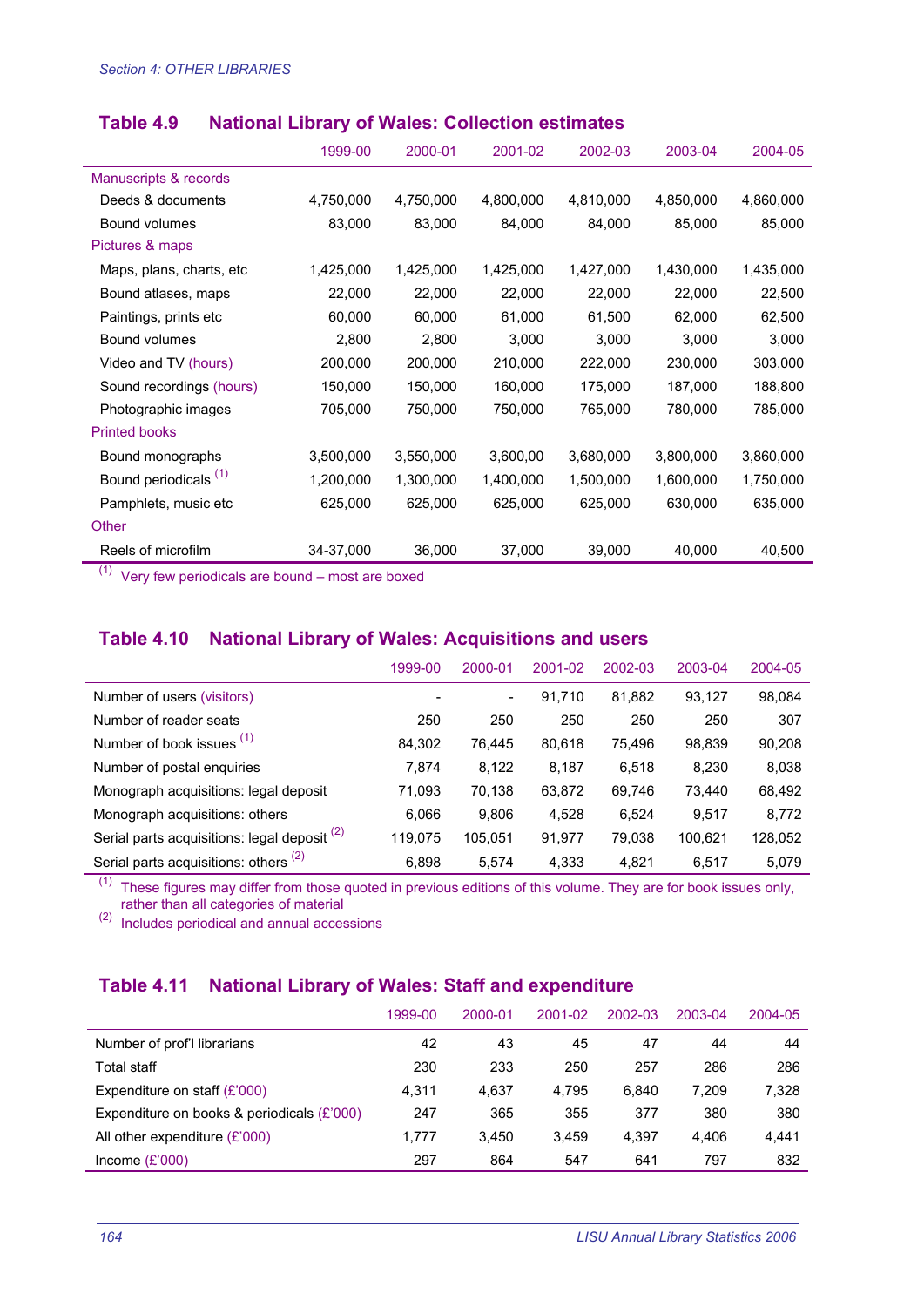|                            | 1999-00 | 2000-01     | 2001-02 | 2002-03 | 2003-04   | 2004-05 |
|----------------------------|---------|-------------|---------|---------|-----------|---------|
| Monographs                 | 71,284  | 61,193      | 70,277  | 79,901  | 89,705    | 75,559  |
| Periodicals (in parts)     | 110,162 | 105,155     | 100,403 | 95,789  | 153.353   | 126,054 |
| Newspapers (issues)        | 40,305  | 41,847      | 47,511  | 52,355  | inc above | 31,174  |
|                            |         |             |         |         |           |         |
| Official publications      | 28,267  | 34,136      | 35,470  | 35.635  | 31,123    | 33,105  |
|                            |         |             |         |         |           |         |
| Music                      | 1,556   | 2,522       | 1,633   | 2,067   | 2,268     | 2,954   |
| Maps                       | 8,290   | 5,599       | 5,679   | 6,104   | 3,963     | 2,749   |
| Photographic reproductions | 92      | 9           | 93      | 283     | 365       | 268     |
| Ephemera                   | 2,324   | $\mathbf 0$ | 5       | 30      | 0         | 6       |
| <b>Microforms</b>          | 45,097  | 49,446      | 42,214  | 37,891  | 48,831    | 22,900  |
| New media                  | 2,793   | 4,189       | 2,977   | 3,999   | 4,393     | 4,102   |
| Total                      | 317,945 | 304,096     | 306,262 | 314,054 | 319,339   | 298,871 |

### **Table 4.12 National Library of Scotland: Printed materials acquisitions**

#### **Table 4.13a National Library of Scotland: Use – user visits**

|                          | 1999-00 | 2000-01 | 2001-02 | 2002-03 | 2003-04 | 2004-05 |
|--------------------------|---------|---------|---------|---------|---------|---------|
| Main reading room        | 51.839  | 54.685  | 49.849  | 54.801  | 54.100  | 47.403  |
| Microform reading room   | 2.444   | 2.384   | 1,863   | 1.814   | 2.348   | 2,084   |
| Map library              | 4.667   | 4.279   |         | 3.814   | 3.415   | 3,241   |
| Manuscripts reading room | 3.549   | 4.694   | 4.592   | 5.352   | 5.342   | 3,760   |
| Rare books reading room  | 3.353   | 3,363   | 4.060   | 4.435   | 4.125   | 2,997   |

#### **Table 4.13b National Library of Scotland: Use – items issued**

|                          | 1999-00 | 2000-01 | 2001-02 | 2002-03 | 2003-04 | 2004-05 |
|--------------------------|---------|---------|---------|---------|---------|---------|
| Main reading room        | 134.260 | 190.953 | 188.091 | 208.377 | 224,400 | 246,329 |
| Microform reading room   |         | 5.190   | 5.497   | 5.231   | 7.213   | 5.242   |
| Map library              | 40.561  | 43.442  | 42.634  | 46.037  | 37.283  | 36,936  |
| Manuscripts reading room | 14.812  | 14.450  | 13.442  | 16.634  | 16.614  | 14.427  |
| Rare books reading room  | 9.882   | 9.500   | 10.134  | 12.068  | 11.606  | 9,482   |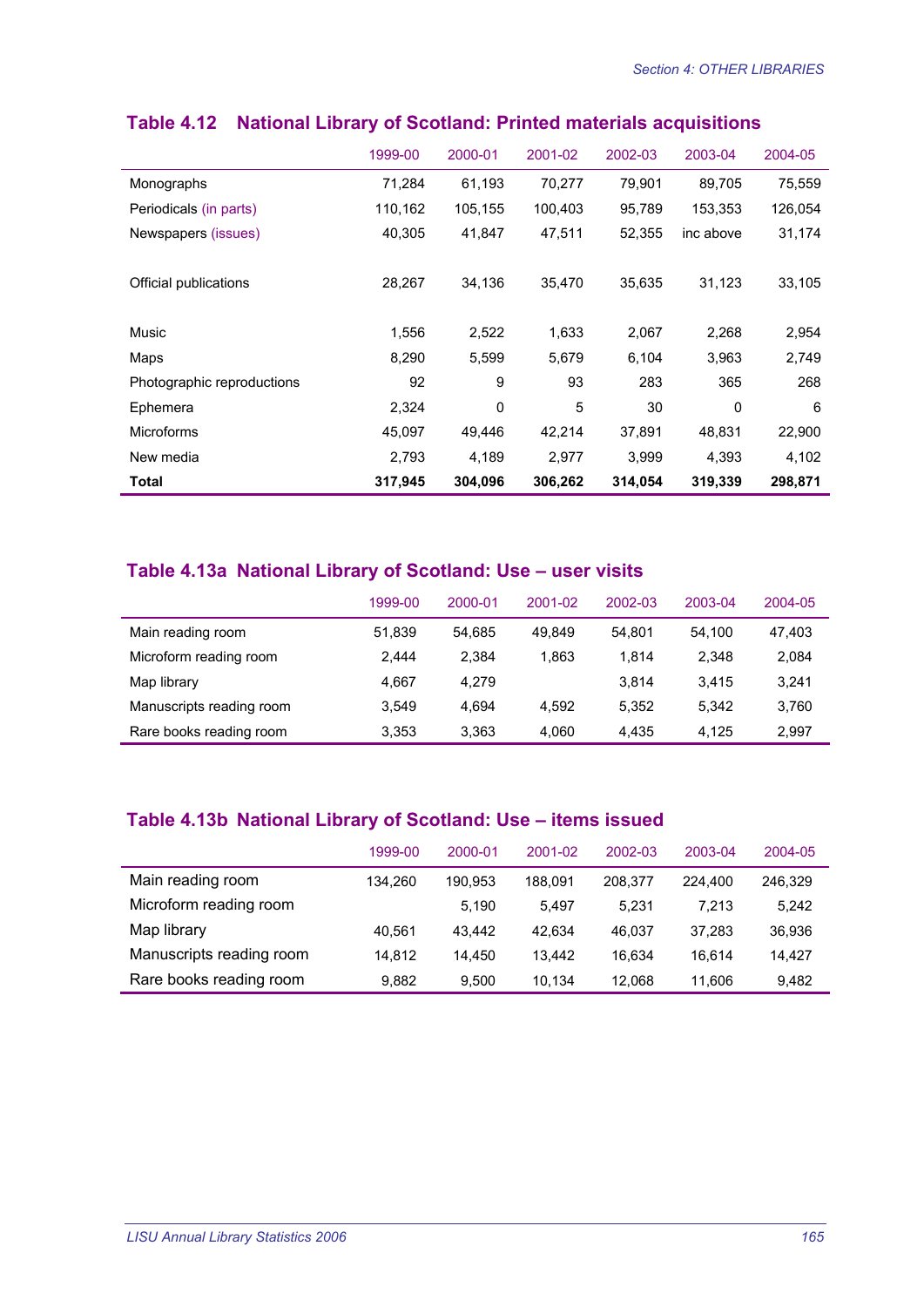# **Table 4.14a National Library of Scotland: Purchases - volume**

|                                                            | 1999-00 | 2000-01 | 2001-02 | 2002-03 | 2003-04 | $2004 - 05$ |
|------------------------------------------------------------|---------|---------|---------|---------|---------|-------------|
| Books printed $-$ old $(1)$                                | 524     | 599     | 823     | 1.010   | 822     | 932         |
| Books printed – new $(2)$                                  | 4.917   | 7.273   | 5.847   | 6,902   | 6,746   | 8,176       |
| Music                                                      | 117     | 97      | 159     | 161     | 351     | 235         |
| Maps                                                       | 264     | 835     | 1.850   | 1.037   | 513     | 405         |
| <b>Microforms</b>                                          | 35.407  | 45.451  | 35,053  | 34,632  | 45.171  | 22,308      |
| Scottish Science Library purchases<br>(incl subscriptions) | 374     | 544     | 518     | 121     | 219     | 248         |
| <b>Total</b>                                               | 41,603  | 54,799  | 44,250  | 43,863  | 53,822  | 32,625      |

# **Table 4.14b National Library of Scotland: Purchases - £'000**

|                                                                        | 1999-00 | 2000-01 | 2001-02 | 2002-03 | 2003-04 | 2004-05 |
|------------------------------------------------------------------------|---------|---------|---------|---------|---------|---------|
| Books printed $-$ old $(1)$                                            | 106.450 | 132.184 | 102,785 | 155.043 | 129.890 | 149.353 |
| Books printed – new $(2)$                                              | 125,732 | 190,404 | 168,665 | 187,396 | 190,070 | 217.074 |
| <b>Subscriptions (excl Scottish Science)</b><br>Library subscriptions) | 78,668  | 87.411  | 105.795 | 87.560  | 81.136  | 162,985 |
| Music                                                                  | 4.390   | 6.387   | 10.286  | 7,633   | 7.156   | 7,645   |
| Maps                                                                   | 3,869   | 16.849  | 14,741  | 9,825   | 13,342  | 6,388   |
| <b>Microforms</b>                                                      | 138,790 | 146.970 | 107.491 | 108.237 | 228.646 | 160,436 |
| Scottish Science Library purchases<br>(incl subscriptions)             | 314.365 | 130.622 | 165.071 | 131.522 | 81.937  | 195.281 |
| <b>Manuscripts</b>                                                     | 93,305  | 73.980  | 102.549 | 114.892 | 45.015  | 52,140  |
| <b>Total</b>                                                           | 865,569 | 784,807 | 777,293 | 802,108 | 777,192 | 956,120 |

 $<sup>(1)</sup>$  Books printed more than ten years prior to purchase year</sup>

 $(2)$  Books printed within ten years of purchase year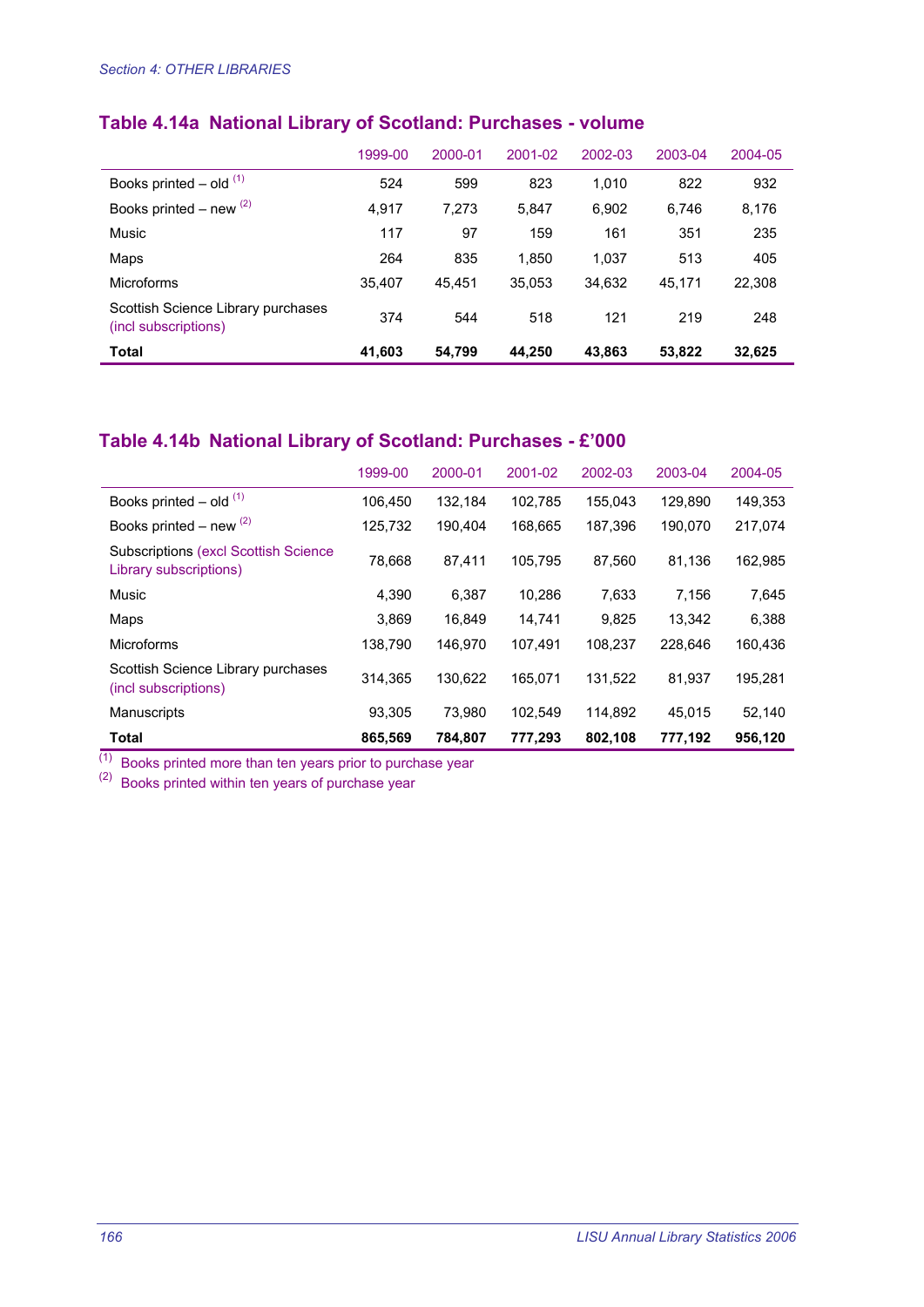# **Sources of Further Relevant Statistics**

As noted earlier in this chapter, LISU continually seeks to improve its knowledge of data collection in the special library sector. We are therefore keen to encourage relevant bodies to survey and collate management information of the sort that is widely available for public and academic libraries. Such statistics are a powerful tool for advocacy in the wider knowledge economy at the same time as providing invaluable information for library and information centre managers.

A list of selected sources of statistics of which LISU is currently aware follows. Summaries of relevant data have not been presented in detail in this volume for one or more of the following reasons:

- the most recent information is more than two years old
- the data are suspected of being insufficiently complete to present a national picture
- the statistics are available only to members of the organisations collecting the data

If we have omitted any important and relevant collections or studies, please let us know and we will endeavour to include the details in future editions of this volume.

# **Secondary school libraries**

The most recent data on activity and provision in libraries in secondary schools in the UK is from a survey carried out on behalf of CILIP in 2002, and reported in the *LISU Annual Library Statistics 2003*. Further details are available from the CILIP website at http://www.cilip.org.uk/ professionalguidance/youngpeople/secondaryschoollibraries.htm. Similar surveys of the secondary school library sector were commissioned by CILIP's former incarnation, the LA (Library Association), in 1997 and 2000. Executive summaries of all three studies are available from CILIP, and details are given in the Bibliography.

# **Further Education college libraries**

FE college libraries have been investigated by surveys undertaken by CILIP (formerly the LA) – the most recent is the *UK survey of library and learning resource provision in further education colleges* (2003). Prepared in collaboration with CILIP by the Information Management Research Institute (IMRI) at Northumbria University, the survey investigated all aspects of further education library and learning resource provision, including automation systems, services, study places, computer access and budgets and provides the most comprehensive picture of college library and learning resource provision for many year. The survey was reported in *LISU Annual Library Statistics 2004* and further details are available from the CILIP website at http://www.cilip.org.uk/professionalguidance/post16/survey.htm.

# **Health libraries**

NHS and other health libraries are valuable resources, supporting clinical governance and quality; education and training; patient care; and professional development. NHS libraries offer access to the wider knowledgebase of health via journals and databases that reflect and stimulate knowledge exchange and new research. In previous editions of this volume, LISU has been able to include statistics relating to health libraries as a result of its very productive relationship with the NHS Regional Librarians Group. The most recent survey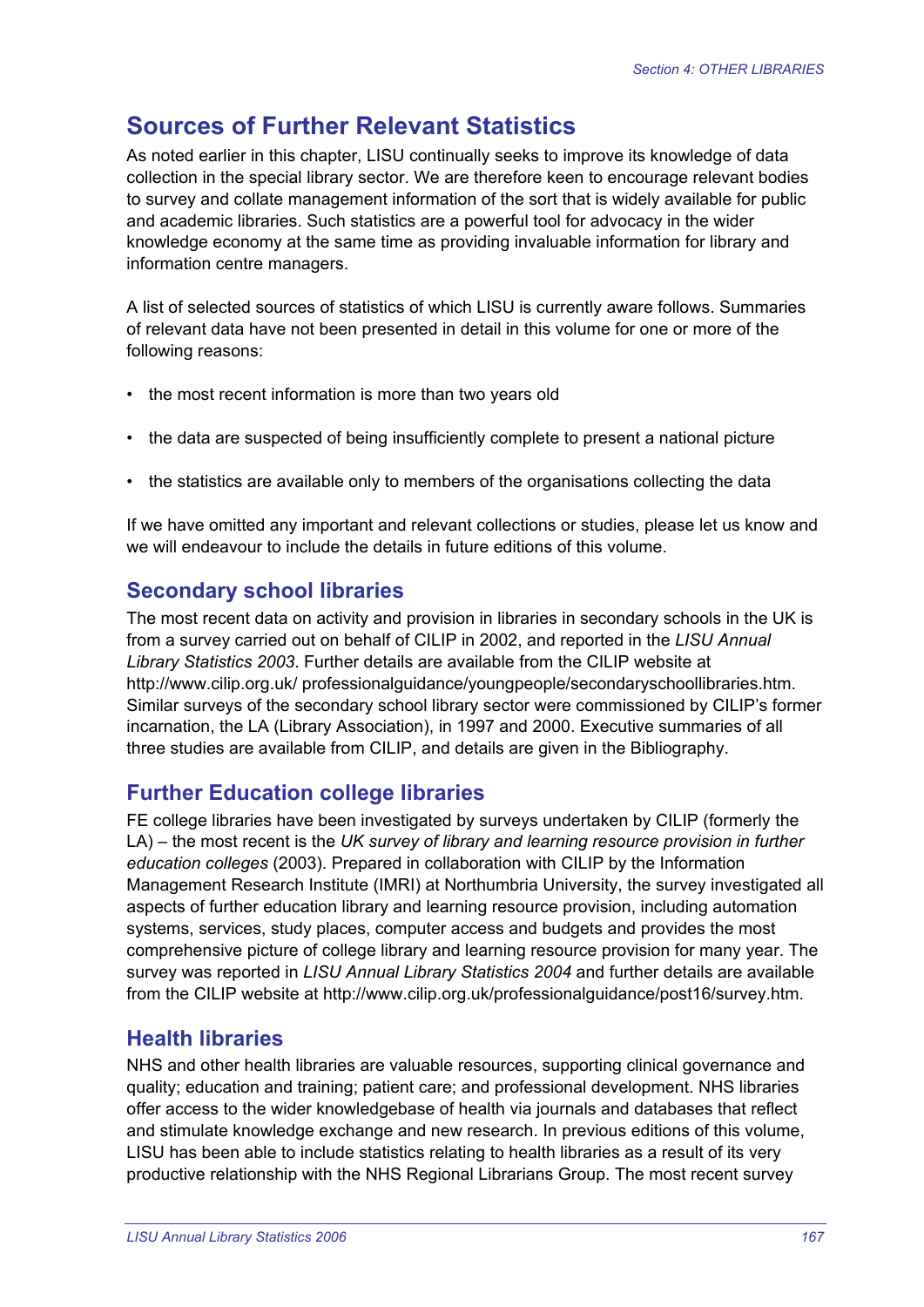available is that which covers the period 1999-2000 – this can be obtained direct from LISU. With extensive re-structuring in the NHS in recent years, the system of data collection has undergone a difficult period, with poor completion rates and some years missing completely. On a more positive note, LISU has been involved in updating the survey instrument and some data have been collected from all NHS regions in England in respect of 2004-05. These data are insufficiently complete to include an extract in this volume. It is hoped that the survey will again become a regular annual process, enabling trend analysis and sector-wide estimation in the future. Further details can be obtained from Pam Prior, the West Midlands Library Services Adviser who is based at the Library Services Development Unit.

#### **Music libraries, archives and documentation centres**

The International Association of Music Libraries Archives and Documentation Centres (IAML) was founded in 1951 to promote international cooperation and to support the interests of the profession. It currently has about 2,000 individual and institutional members in some 45 countries and is a respected member of the international library and music communities. IAML has various working groups, one of which has produced official guidelines for the collection of music library statistics. The UK branch (IAML(UK)) has collected and published an Annual Survey of Music Library statistics since the mid 1980s. The survey includes details of purchase of music scores, music sound recordings and videos, library staffing, staff gradings and loans of material. The website of IAML(UK) can be found at: http://www.iaml-uk-irl.org/.

#### **Law Libraries**

The British and Irish Association of Law Librarians (BIALL) is an independent and self-supporting body that was created to represent the interests of legal information professionals, documentalists and other suppliers of legal literature and reference materials in the United Kingdom and the Republic of Ireland.

Almost every legal information unit is represented in BIALL – academic legal research libraries, units in commercial, technical and industrial concerns, the courts and government departments. The organisation undertakes various data collection of interest to its members, including salary and academic surveys. BIALL's website can be found at http://www.biall.org.uk/home.asp.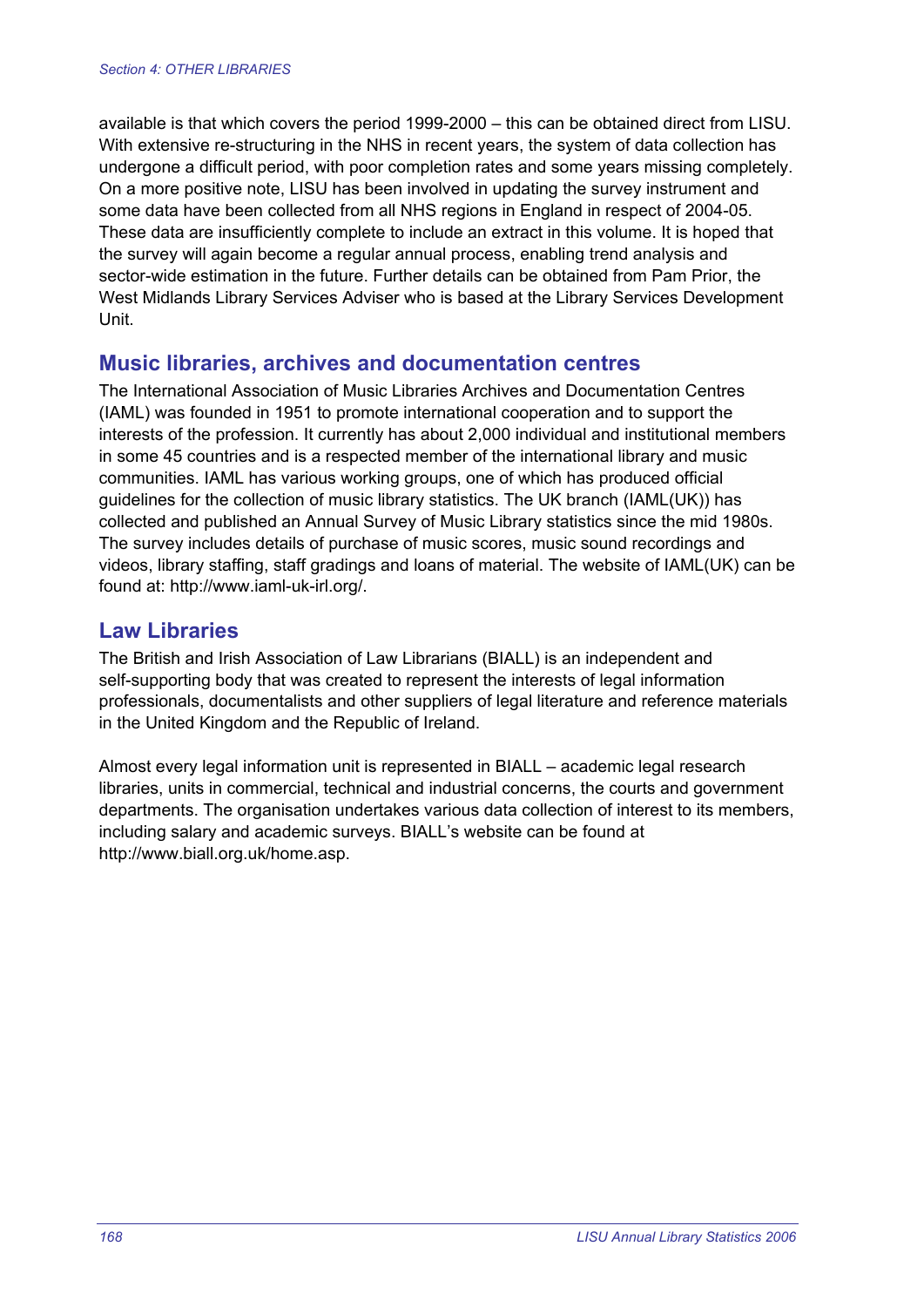# **Section 5 Miscellaneous statistics**

# **Introduction**

This section comprises a miscellany of statistics of general interest and relevance to librarians of all sectors.

Tables 5.1 to 5.3 *(pages 170-173)* cover some basic data on the UK population and key price indexes – the Retail Price Index, GDP deflator and indexes of academic book prices.

Periodicals are covered in more detail in Tables 5.4 to 5.7 *(pages 174-176).* There have been a number of changes to the ways in which the periodical price data are collected, which has resulted in a discontinuity.

Book data are analysed in Tables 5.8 to 5.15 *(pages 177-182)*, covering average prices paid, numbers of titles, the size of the book market and the publishing of books in the UK.

Table 5.16 and Fig 5.2 *(pages 183-184)* show the percentage of the library and information profession working in each sector. Figures for 1999-00 and 2004-05 are compared.

Tables 5.17 to 5.21 *(pages 185-189)* are mostly drawn from the annual report of the Registrar of Public Lending Right, giving more details of the types of books borrowed and most popular titles, than are available from the CIPFA statistics analysed in Section 2.

# **Tables 5.1 - 5.3 Basic statistics**

Table 5.1 gives the population of the UK for the last ten years, by the traditional public library sectors. These data are used in all the per capita calculations of Section 2.

Tables 5.2a and 5.2b *(page 171)* give two measures of general inflation – the annual Retail Price Index, with a base of 100 in January 1987, and the GDP deflator, with a base of 100 in 2004-05. The latter figures are calculated by HM Treasury from Office for National Statistics data, based on gross domestic product at market prices, and reconstructed annually.

Table 5.3a *(page 172)* gives annual figures for average academic book prices in the UK and USA, on both a calendar year and academic year basis. Table 5.3b *(page 173)* presents a composite index for UK and USA books, calculated for calendar years.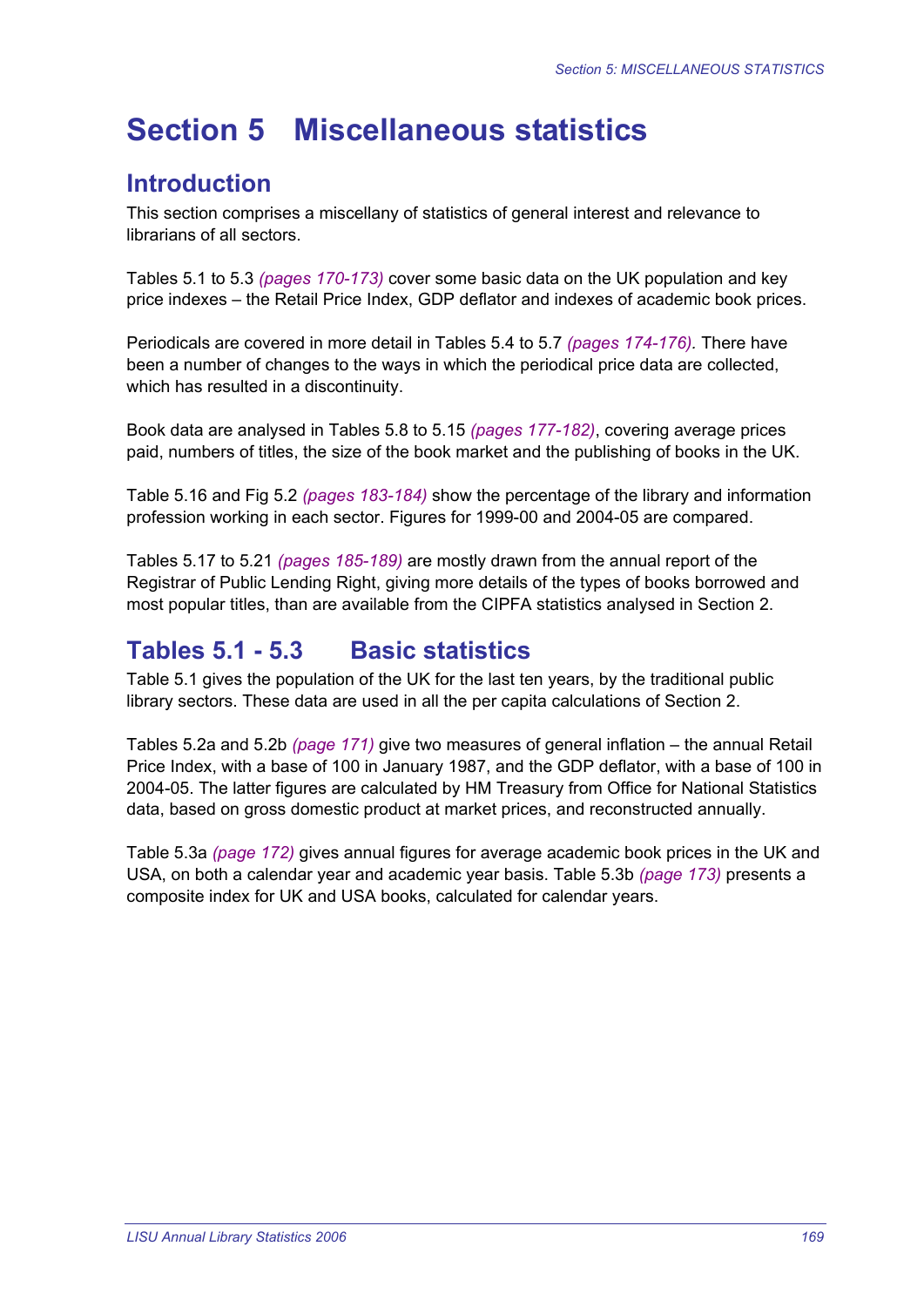|           | <b>English</b><br>counties | <b>Unitary</b><br>authorities <sup>(a)</sup> | Metropolitan<br>districts | London | <b>Total</b><br>England |
|-----------|----------------------------|----------------------------------------------|---------------------------|--------|-------------------------|
| 1994-95   | 30,555                     |                                              | 11,195                    | 6,967  | 48,717                  |
| 1995-96   | $30,711^{(b)}$             |                                              | 11,183                    | 7,007  | 48,902                  |
| 1996-97   | 28,104                     | 2,730                                        | 11,180                    | 7,074  | 49,088                  |
| 1997-98   | 25,836                     | 5,173                                        | 11,152                    | 7,122  | 49,283                  |
| 1998-99   | 22,871                     | 8,286                                        | 11,148                    | 7,187  | 49,492                  |
| 1999-00   | 23,039                     | 8,296                                        | 11,134                    | 7,285  | 49,753                  |
| 2000-01   | 23,166                     | 8,319                                        | 11,135                    | 7,375  | 49,995                  |
| 2001-02   | 22,967                     | 8,176                                        | 10,822                    | 7,172  | 49,136                  |
| 2002-03   | 23,104                     | 8,218                                        | 10,858                    | 7,355  | 49,534                  |
| 2003-04   | 23,254                     | 8,286                                        | 10,925                    | 7,388  | 49,853                  |
| 2004-05   | 23,391                     | 8,315                                        | 10,957                    | 7,429  | 50,092                  |
|           |                            |                                              |                           |        |                         |
| Change %  |                            |                                              |                           |        |                         |
| Last year | 0.6                        | 0.3                                          | 0.3                       | 0.6    | 0.5                     |
| 5 year    | 1.5                        | 0.2                                          | $-1.6$                    | 2.0    | 0.7                     |
| 10 year   |                            |                                              | $-2.1$                    | 6.6    | 2.8                     |

#### **Table 5.1 Population ('000)**

(a) Unitary authorities were formerly part of the English counties. See Appendix C for details.<br>(b) lineluding the lele of Wight unitary authority.

Including the Isle of Wight unitary authority.

|           | <b>Wales</b> | Scotland | <b>Northern</b><br>Ireland | <b>Total</b><br><b>UK</b> |
|-----------|--------------|----------|----------------------------|---------------------------|
| 1994-95   | 2,913        | 5,132    | 1,625                      | 58,388                    |
| 1995-96   | 2,917        | 5,136    | 1,633                      | 58,588                    |
| 1996-97   | 2,921        | 5,128    | 1,663                      | 58,800                    |
| 1997-98   | 2,927        | 5,123    | 1,675                      | 59,007                    |
| 1998-99   | 2,934        | 5,120    | 1,689                      | 59,235                    |
| 1999-00   | 2,937        | 5,119    | 1,688                      | 59,497                    |
| 2000-01   | 2,946        | 5,115    | 1,698                      | 59,754                    |
| 2001-02   | 2,908        | 5,065    | 1,687                      | 58,795                    |
| 2002-03   | 2,919        | 5,078    | 1,697                      | 59,227                    |
| 2003-04   | 2,938        | 5,080    | 1,703                      | 59,574                    |
| 2004-05   | 2,953        | 5,101    | 1,710                      | 59,856                    |
| Change %  |              |          |                            |                           |
| Last year | 0.5          | 0.4      | 0.4                        | 0.5                       |
| 5 year    | 0.5          | $-0.4$   | 1.3                        | 0.6                       |
| 10 year   | 1.4          | $-0.6$   | 5.2                        | 2.5                       |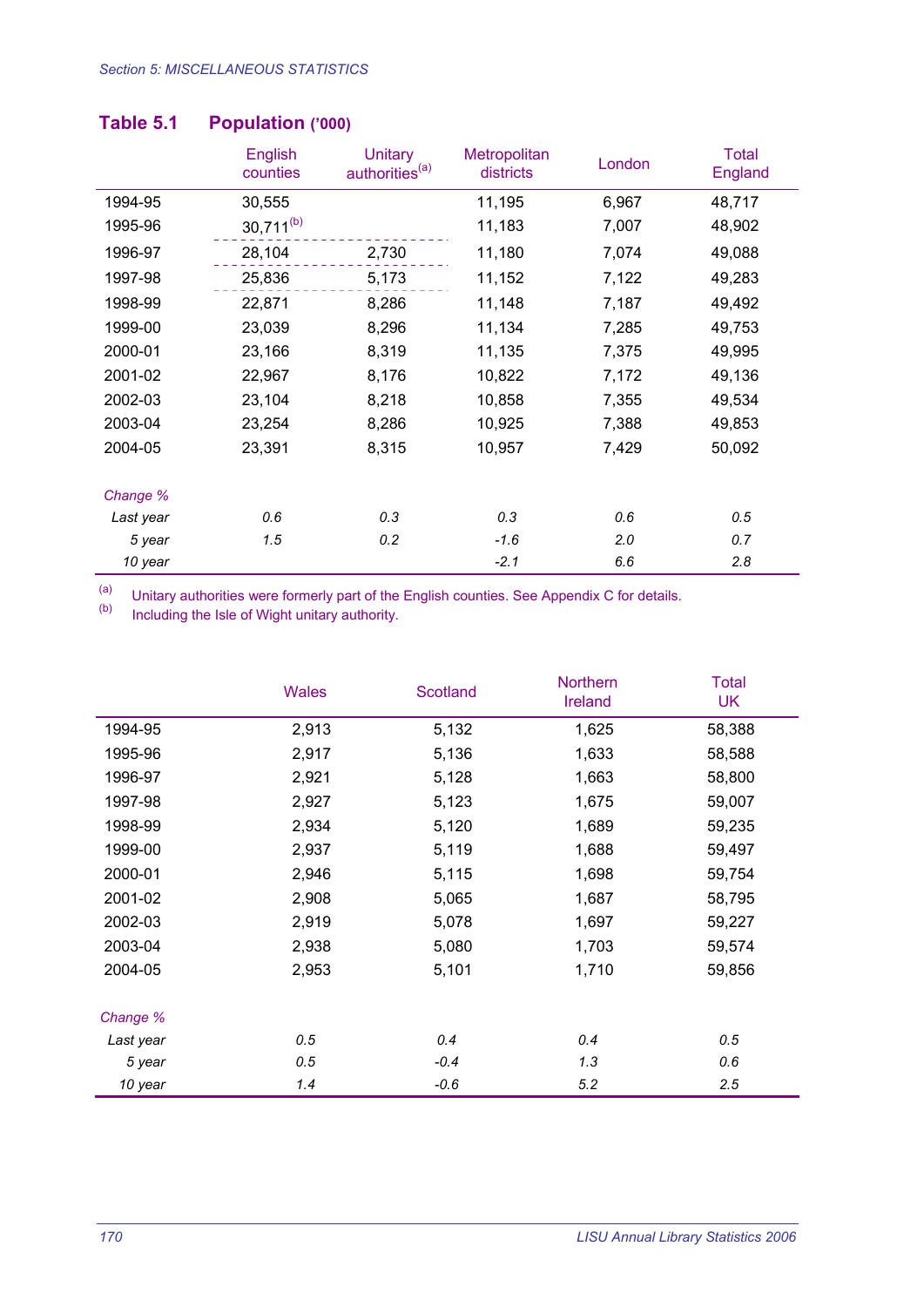|          | <b>Index</b> | % increase |
|----------|--------------|------------|
| 1990     | 126.1        |            |
| 1991     | 133.5        | 5.9        |
| 1992     | 138.5        | 3.7        |
| 1993     | 140.7        | 1.6        |
| 1994     | 144.1        | 3.1        |
| 1995     | 149.1        | 3.5        |
| 1996     | 152.7        | 2.4        |
| 1997     | 157.5        | 3.1        |
| 1998     | 162.9        | 3.4        |
| 1999     | 165.4        | 1.6        |
| 2000     | 170.3        | 2.9        |
| 2001     | 173.4        | 1.8        |
| 2002     | 176.2        | 1.6        |
| 2003     | 181.3        | 2.9        |
| 2004     | 186.7        | 3.0        |
| 2005     | 192.0        | 2.8        |
| Change % |              |            |
| 5 year   | 12.7         |            |
| 10 year  | 28.8         |            |

### **Table 5.2a Annual retail price index**

Note: The monthly RPI based on 15 January 1974 which stood at 394.5 in January 1987 was re-indexed at 100 in that month.

#### **Table 5.2b GDP deflator**

|          | Index | % increase |
|----------|-------|------------|
| 1994-95  | 77.0  |            |
| 1995-96  | 79.4  | 3.1        |
| 1996-97  | 82.0  | 3.3        |
| 1997-98  | 84.4  | 2.9        |
| 1998-99  | 86.6  | 2.6        |
| 1999-00  | 88.3  | 2.0        |
| 2000-01  | 89.6  | 1.5        |
| 2001-02  | 91.7  | 2.3        |
| 2002-03  | 94.5  | 3.1        |
| 2003-04  | 97.3  | 3.0        |
| 2004-05  | 100   | 2.8        |
| Change % |       |            |
| 5 year   | 13.3  |            |
| 10 year  | 29.9  |            |

Note: This deflator is calculated by H M Treasury from Office for National Statistics data. It is based on Gross Domestic Product at Market Prices and is reconstructed annually.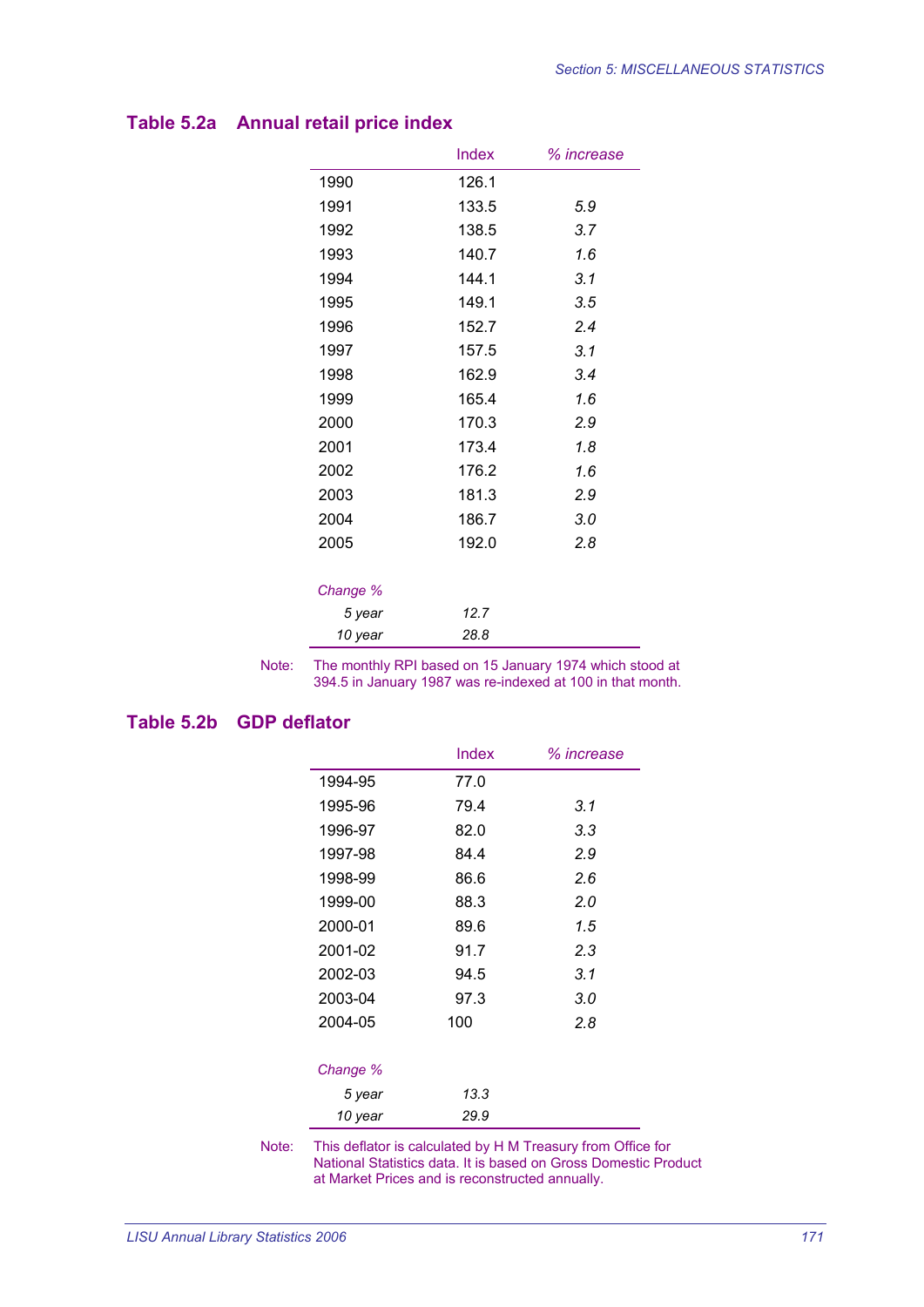## **Table 5.3a LISU academic book price indexes**

### **Calendar years**

|          | UK books $(E)$ |                                |       | USA books (\$)                 |       | <b>Combined UK/USA books</b><br>67:33 (£) $(1)$ |  |
|----------|----------------|--------------------------------|-------|--------------------------------|-------|-------------------------------------------------|--|
|          |                | (% annual<br><i>increase</i> ) |       | (% annual<br><i>increase</i> ) |       | $%$ annual<br><i>increase</i> )                 |  |
| 1995     | 36.00          |                                | 45.03 |                                | 34.01 |                                                 |  |
| 1996     | 37.50          | 4.2                            | 43.56 | $-3.3$                         | 34.71 | 2.1                                             |  |
| 1997     | 39.77          | 6.1                            | 47.09 | 8.1                            | 36.98 | 6.5                                             |  |
| 1998     | 41.96          | 5.5                            | 51.93 | 10.3                           | 39.51 | 6.9                                             |  |
| 1999     | 42.54          | 1.4                            | 52.70 | 1.5                            | 40.07 | 1.4                                             |  |
| 2000     | 42.99          | 1.1                            | 52.94 | 0.5                            | 40.45 | 0.9                                             |  |
| 2001     | 38.73          | $-9.9$                         | 55.52 | 4.6                            | 38.16 | $-5.7$                                          |  |
| 2002     | 41.51          | 7.2                            | 62.39 | 12.4                           | 41.53 | 8.8                                             |  |
| 2003     | 41.62          | 0.3                            | 64.29 | 3.0                            | 42.03 | 1.2                                             |  |
| 2004     | 41.20          | $-1.0$                         | 66.53 | 3.5                            | 42.25 | 0.5                                             |  |
| 2005     | 43.85          | 6.4                            | 74.27 | 11.6                           | 45.74 | 8.3                                             |  |
| Change % |                |                                |       |                                |       |                                                 |  |
| 5 year   | 2.0            |                                | 40.3  |                                | 13.1  |                                                 |  |
| 10 year  | 21.8           |                                | 64.9  |                                | 34.5  |                                                 |  |

#### **Academic years**

|          | UK books $(E)$ |                                 |       | USA books (\$)                 | <b>Combined UK/USA books</b><br>67:33 (£) $(1)$ |                                |
|----------|----------------|---------------------------------|-------|--------------------------------|-------------------------------------------------|--------------------------------|
|          |                | $%$ annual<br><i>increase</i> ) |       | (% annual<br><i>increase</i> ) |                                                 | (% annual<br><i>increase</i> ) |
| 1994-95  | 35.35          | $-1.1$                          | 44.88 | 2.4                            | 33.56                                           | $-0.1$                         |
| 1995-96  | 36.51          | 3.3                             | 44.92 | 0.1                            | 34.34                                           | 2.3                            |
| 1996-97  | 39.22          | 7.4                             | 45.72 | 1.8                            | 36.31                                           | 5.7                            |
| 1997-98  | 40.92          | 4.3                             | 47.87 | 4.7                            | 37.92                                           | 4.4                            |
| 1998-99  | 41.62          | 1.7                             | 52.27 | 9.2                            | 39.36                                           | 3.8                            |
| 1999-00  | 44.18          | 6.1                             | 52.28 | 0.0                            | 41.07                                           | 4.3                            |
| 2000-01  | 39.22          | $-11.2$                         | 54.41 | 4.1                            | 38.25                                           | $-6.9$                         |
| 2001-02  | 40.27          | 2.7                             | 59.55 | 9.4                            | 40.08                                           | 4.8                            |
| 2002-03  | 41.35          | 2.7                             | 63.36 | 6.4                            | 41.65                                           | 3.9                            |
| 2003-04  | 41.89          | 1.3                             | 67.60 | 6.7                            | 42.95                                           | 3.1                            |
| 2004-05  | 41.85          | $-0.1$                          | 69.10 | 2.2                            | 43.26                                           | 0.7                            |
| 2005-06  | 45.26          | 8.1                             | 75.51 | 9.3                            | 46.95                                           | 8.5                            |
| Change % |                |                                 |       |                                |                                                 |                                |
| 5 year   | 15.4           |                                 | 38.8  |                                | 22.7                                            |                                |
| 10 year  | 24.0           |                                 | 68.1  |                                | 36.7                                            |                                |

 $(1)$  At a constant exchange rate of £1=\$1.50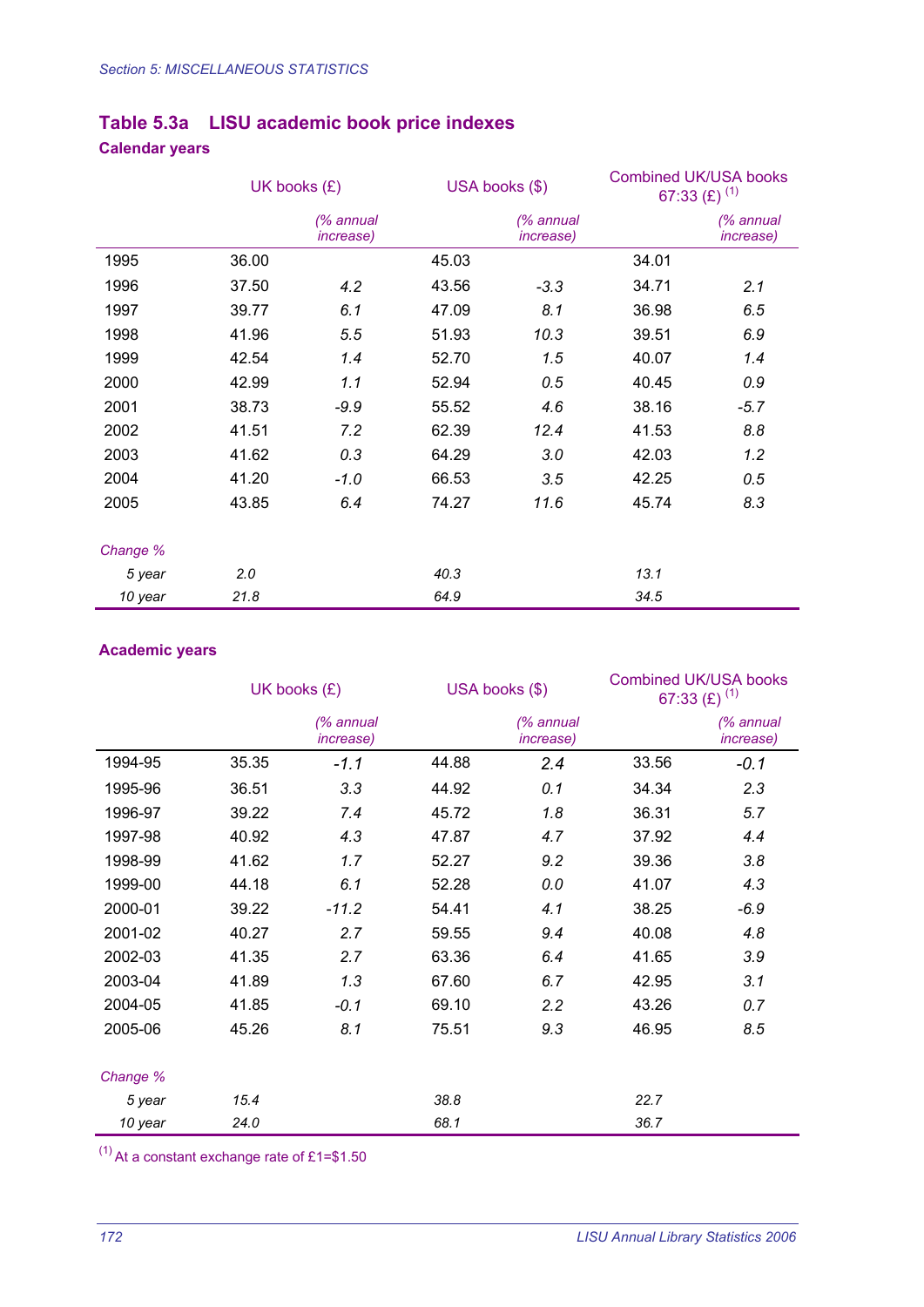#### **Table 5.3b USA exchange rates & adjustments**

In Table 5.3a the combined price of UK/USA books was calculated using a constant exchange rate of \$1.50 to the £. This gives a good indication of the movement in book prices in each country and overall.

For acquisitions librarians in the UK the exchange rate is highly relevant. The effect of the exchange rate is shown in Table 5.3b where the actual exchange rate in each year is used in the combined index calculation. For example, the average for 2005 was £42.99 with the exchange rate adjustment, an increase of 8.0% on the previous year. Without this adjustment, there was an increase of 8.3%.

|          | USA books (\$) |                                |      | Exchange rate $(1)$ £1= |       | <b>Combined UK/USA books</b><br>67:33 $(E)$ \$ |
|----------|----------------|--------------------------------|------|-------------------------|-------|------------------------------------------------|
|          |                | (% annual<br><i>increase</i> ) |      | $%$ annual<br>change)   |       | (% annual<br>change)                           |
| 1995     | 45.03          |                                | 1.59 |                         | 33.44 |                                                |
| 1996     | 43.56          | $-3.3$                         | 1.55 | $-2.5$                  | 34.40 | 2.9                                            |
| 1997     | 47.09          | 8.1                            | 1.66 | 7.1                     | 35.97 | 4.6                                            |
| 1998     | 51.93          | 10.3                           | 1.67 | 0.6                     | 38.34 | 6.6                                            |
| 1999     | 52.70          | 1.5                            | 1.58 | $-5.4$                  | 39.48 | 3.0                                            |
| 2000     | 52.94          | 0.5                            | 1.51 | $-4.4$                  | 40.35 | 2.2                                            |
| 2001     | 55.52          | 4.9                            | 1.41 | $-6.6$                  | 38.95 | $-3.5$                                         |
| 2002     | 62.39          | 12.4                           | 1.53 | 8.5                     | 41.27 | 6.0                                            |
| 2003     | 64.29          | 3.0                            | 1.65 | 7.8                     | 40.73 | $-1.3$                                         |
| 2004     | 66.53          | 3.5                            | 1.80 | 9.1                     | 39.79 | $-2.3$                                         |
| 2005     | 74.27          | 11.6                           | 1.80 | 0.0                     | 42.99 | 8.0                                            |
| Change % |                |                                |      |                         |       |                                                |
| 5 year   | 40.3           |                                | 19.2 |                         | 6.5   |                                                |
| 10 year  | 64.9           |                                | 13.2 |                         | 28.6  |                                                |

#### **Calendar years**

 $(1)$  Exchange rate on the last working day in June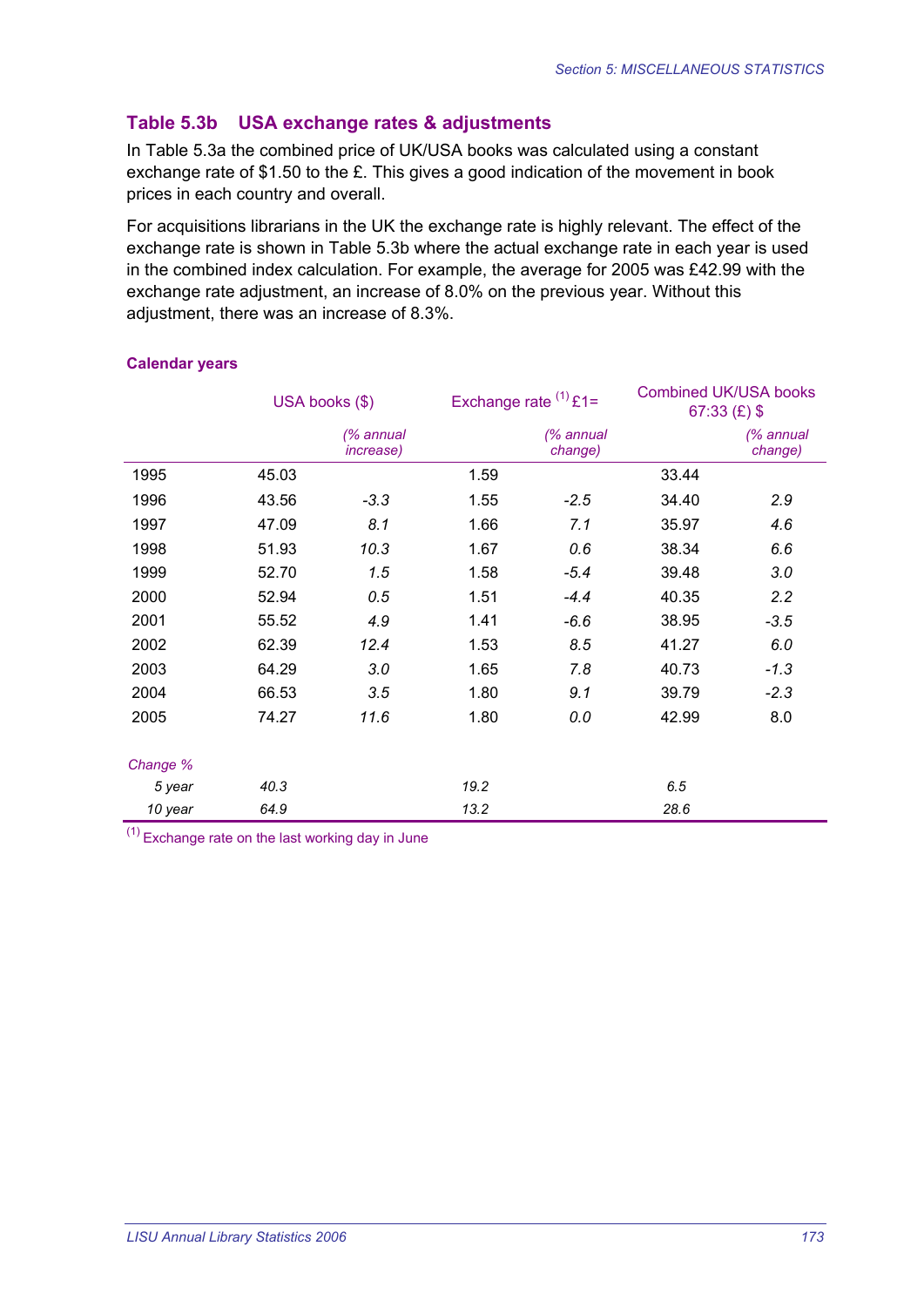## **Table 5.4 – 5.7 Periodicals**

Table 5.4 gives details of the Blackwell's international periodicals price index, as published in the *Library Association Record*. This series was discontinued in 2001, and a new series compiled. Table 5.5 gives details of percentage price changes for periodicals in Great Britain in 2004-06. An average for all subjects is given for Great Britain, the USA, the Euro region and Europe. Figures for individual European countries are not provided.

Since 2001, following the merger of Blackwell's with Swets, the annual periodical price report has been compiled on a different basis, and the published figures have not been directly comparable with those from earlier years. In order to provide a valid comparison, data have kindly been supplied by Swets Information Services on a retrospective basis. These figures are shown in Table 5.6a.

In order to calculate the real expenditure on serials purchased by academic libraries (that is, after adjustment for serial price inflation), LISU has calculated a composite periodical price index, using the changes in the new figures *(Table 5.6a)* to "extend" the old series *(Table 5.4)*. Figures for the USA and Great Britain all subjects averages have been combined in the same ratio as for the academic book price indexes (67:33), and the appropriate exchange rate used *(Table 5.6b)*.

|                            | Average price $(E)$ | Index $(1)$ | % increase<br>on previous year |
|----------------------------|---------------------|-------------|--------------------------------|
| 1994                       | 252.81              | 185         | $22.5^{(2)}$                   |
| 1995                       | 277.91              | 203         |                                |
| 1996                       | 311.47              | 227         | 12.1                           |
| 1997                       | 340.30              | 248         | 9.3                            |
| 1998                       | 358.16              | 261         | 5.2                            |
| 1999                       | 392.01              | 286         | 9.5                            |
| 2000                       | 431.71              | 315         | 10.1                           |
| Composite periodical price |                     |             |                                |
| 2001                       | 365.30              | 337         | 7.1                            |
| 2002                       | 381.02              | 351         | 4.3                            |
| 2003                       | 399.26              | 368         | 4.8                            |
| 2004                       | 421.76              | 389         | 5.6                            |
| 2005                       | 459.54              | 424         | 9.0                            |
| 2006                       | 474.32              | 437         | 3.2                            |
| Change %                   |                     |             |                                |
| 5 year                     |                     | 30          |                                |
| 10 year                    |                     | 93          |                                |

#### **Table 5.4 Blackwell's international periodicals price index**

(*Library Association Record/Update*)

 $(1)$  The index is based on a figure of £136.99 in 1989

 $(2)$  The 1994 figure incorporates the effect of the devaluation of the £ in Sept 1992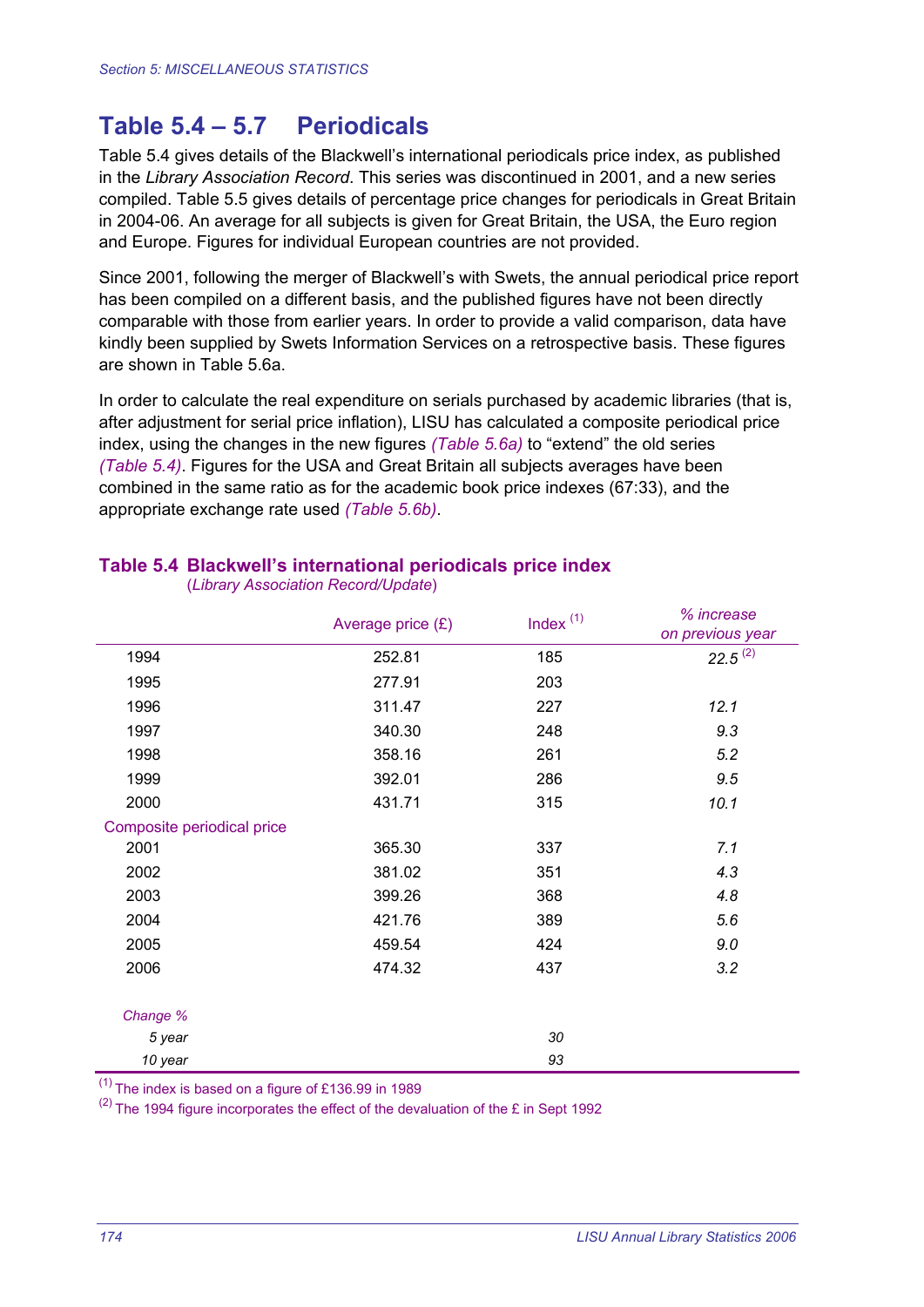| Annual average prices<br>for Great Britain | 2004     | 2005     | % increase<br>05 over 04 | 2006     | % increase<br>06 over 05 | % increase<br>annual<br>average |
|--------------------------------------------|----------|----------|--------------------------|----------|--------------------------|---------------------------------|
| Social sciences                            | £428.01  | £494.39  | 15.5                     | £474.46  | $-4.0$                   | 5.7                             |
| Science                                    | £703.49  | £780.14  | 10.9                     | £932.63  | 19.5                     | 15.2                            |
| Medicine                                   | £396.33  | £414.30  | 4.5                      | £451.41  | 9.0                      | 6.7                             |
| Technology                                 | £492.53  | £513.61  | 4.3                      | £599.95  | 16.8                     | 10.6                            |
| <b>Humanities</b>                          | £89.14   | £97.64   | 9.5                      | £108.92  | 11.6                     | 10.6                            |
| General                                    |          |          |                          | £301.25  |                          |                                 |
| Average all subjects <sup>(1)</sup>        |          |          |                          |          |                          |                                 |
| <b>Great Britain</b>                       | £423.06  | £464.62  | 9.8                      | £488.74  | 5.2                      | 7.5                             |
| <b>USA</b>                                 | \$758.66 | \$808.86 | 6.6                      | £810.80  | 0.2                      | 3.4                             |
| Euro Region                                | €706.77  | €689.08  | $-2.5$                   | € 686.85 | $-0.3$                   | $-1.4$                          |
| Europe (exc UK $& \in$ region)             | €305.17  | €306.22  | 0.3                      | € 305.99 | $-0.1$                   | 0.1                             |

#### **Table 5.5 Periodical price indexes 2004-2006** (Swets Information Services)

(1) Local domestic price only

#### **Table 5.6a Periodical price indexes 2001-2006** (Swets Information Services)

| Summary                             | Average price |           |           |          |          |         |
|-------------------------------------|---------------|-----------|-----------|----------|----------|---------|
| <b>Great Britain</b>                | 2001          | 2002      | 2003      | 2004     | 2005     | 2006    |
| Social sciences                     | £266.96       | £324.09   | £420.84   | £428.01  | £494.39  | £474.46 |
| Science                             | £614.55       | £644.45   | £629.98   | £703.49  | £780.14  | £932.63 |
| Medicine                            | £349.55       | £376.59   | £367.49   | £396.33  | £414.30  | £451.41 |
| Technology                          | £357.03       | £385.45   | £442.48   | £492.53  | £513.61  | £599.95 |
| <b>Humanities</b>                   | £64.74        | £70.83    | £66.23    | £89.14   | £97.64   | £108.92 |
| Average all subjects <sup>(1)</sup> |               |           |           |          |          |         |
| <b>Great Britain</b>                | £322.74       | £356.96   | £397.13   | £423.06  | £464.62  | £488.74 |
| <b>USA</b>                          | \$635.09      | \$652.28  | \$665.80  | \$758.66 | \$808.86 | £810.80 |
| <b>Netherlands</b>                  | NLG2,102.63   | €1,147.93 | €1,359.79 |          |          |         |
| Germany                             | DM657.88      | €429.85   | €657.08   |          |          |         |
| Switzerland                         | SF568.43      | SF714.06  | SF977.37  |          |          |         |
| France                              | FF1,019.98    | €158.14   | €139.36   |          |          |         |
| <b>EURO Region</b>                  |               |           |           | €706.77  | €689.08  | €686.85 |
| Europe (exc UK $\&$ $\in$ region)   |               |           |           | €305.17  | €306.22  | €305.99 |

(1) Local domestic price only

#### **Table 5.6b Exchange rates**

|                    | Exchange rate <sup>(1)</sup> £1= |               |        |               |        |        |
|--------------------|----------------------------------|---------------|--------|---------------|--------|--------|
|                    | 2001                             | 2002          | 2003   | 2004          | 2005   | 2006   |
| <b>USA</b>         | \$1.41                           | \$1.52        | \$1.65 | \$1.81        | \$1.80 | £1.82  |
| <b>Netherlands</b> | <b>NLG3.68</b>                   | €1.55         | €1.44  | €1.50         | €1.50  | €1.45  |
| Germany            | DM3.26                           | €1.55         | €1.44  | €1.50         | €1.50  | €1.45  |
| Switzerland        | SF2.54                           | <b>SF2.28</b> | SF2.23 | <b>SF2.29</b> | SF2.32 | SF2.26 |
| France             | FF10.94                          | €1.55         | €1.44  | €1.50         | €1.50  | €1.45  |
| $\sqrt{4}$         |                                  |               |        |               |        |        |

 $(1)$  Exchange rate on the last working day in June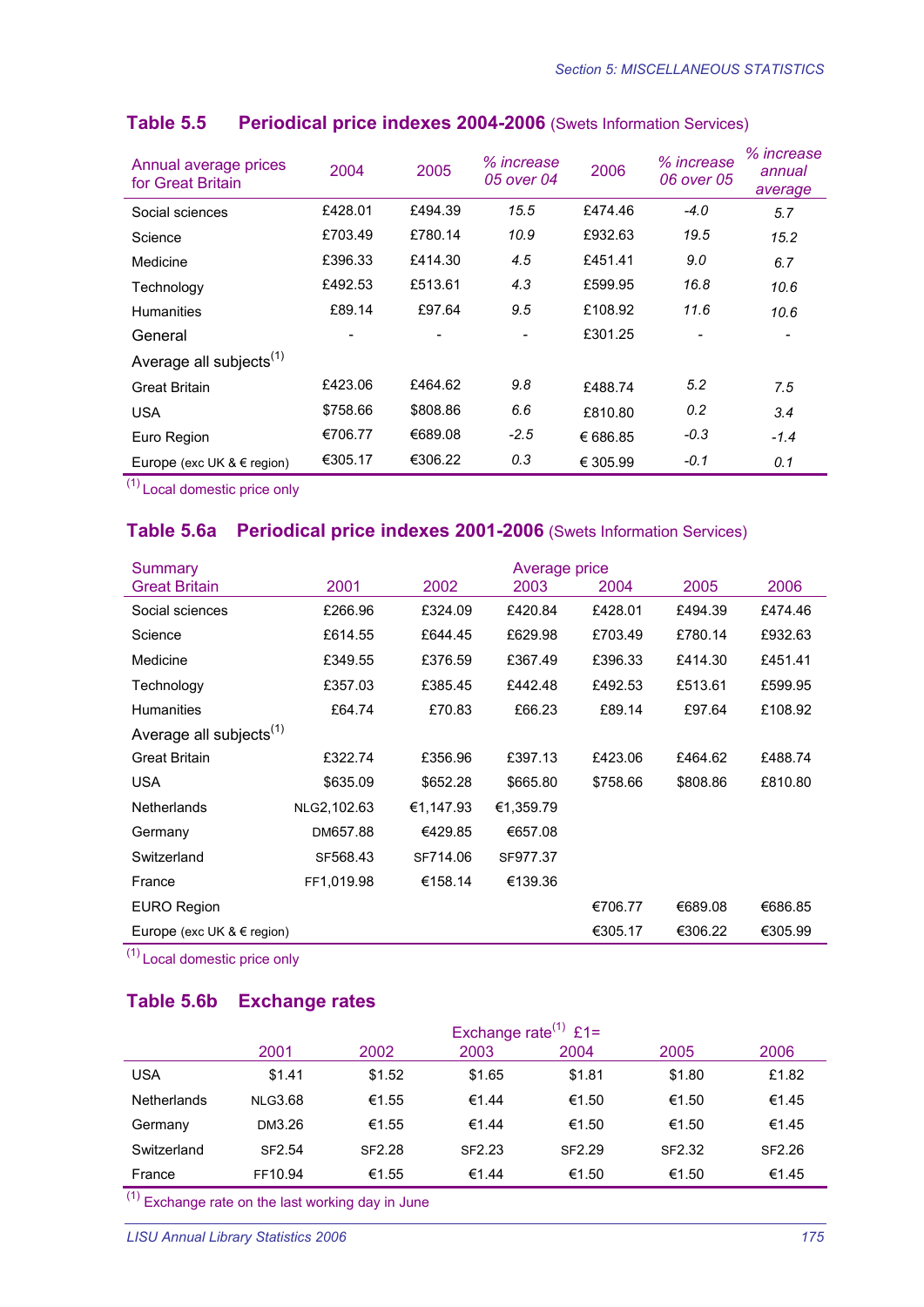#### **Table 5.7 Number of serial titles**

| Date | Number of titles |         | Including available |  |  |  |
|------|------------------|---------|---------------------|--|--|--|
|      |                  | Online  | <b>CD-ROM</b>       |  |  |  |
| 1951 | 10,000           |         |                     |  |  |  |
| 1959 | 15,000           |         |                     |  |  |  |
| 1970 | 40,000           |         |                     |  |  |  |
| 1980 | 62,000           |         |                     |  |  |  |
| 1987 | 71,000           |         |                     |  |  |  |
| 1988 | $108,590^{(1)}$  |         |                     |  |  |  |
| 1993 | $140,000^{(2)}$  | 3,838   | 880                 |  |  |  |
| 1996 | 165,000 $(3)$    | 5,517   | 1,963               |  |  |  |
| 1997 | $165,000^{(4)}$  | 6,601   | 2,240               |  |  |  |
| 1998 | $157, 173^{(5)}$ | 10,332  | 3,451               |  |  |  |
| 1999 | 161,200 (6)      | 14,757  | 4,625               |  |  |  |
| 2000 | $164,400^{ (7)}$ | 20,935  | 4,671               |  |  |  |
| 2001 | 164,000 (8)      | 27,083  | 5,577               |  |  |  |
| 2002 | 172,000 (9)      | >30,000 | 5,539               |  |  |  |
| 2003 | 178,650 (10)     | >39,900 | 6,330               |  |  |  |
| 2004 | 186,100 (11)     | >39,000 | 6,600               |  |  |  |
| 2005 | $188,500^{(12)}$ | 45,000  | 6,700               |  |  |  |

(1) *Irregular Serial Directory* was incorporated into the *International Periodicals Directory* adding 35,900 titles in this year

 $(2)$  Includes 9,176 titles known to have stopped publication in previous three years

 $(3)$  Includes 12,000 titles known to have stopped publication in previous three years

(4) Includes 9,983 titles known to have stopped publication in previous three years

 $(5)$  Includes 8,642 titles known to have stopped publication in previous three years

 $(6)$  Includes 8,503 titles known to have stopped publication in previous three years

 $(7)$  Includes 7,559 titles known to have stopped publication in previous three years

 $(8)$  Includes 3,302 titles known to have stopped publication in previous three years

 $(9)$  Includes 4,900 titles known to have stopped publication in previous three years

 $(10)$  Includes 3,320 titles known to have stopped publication in previous three years

 $(11)$  Includes approx 3,200 titles known to have stopped publication in previous three years

 $(12)$  Includes approx 5,880 titles known to have stopped publication in previous three years

#### Source: *Ulrich's Periodicals Directory*

Table 5.7 shows the growth in numbers of periodical titles over the last 50 years – information derived from *Ulrich's Periodicals Directory*. Caution must be used when examining the figures as Ulrich adds titles which have been in publication for a number of years whilst retaining references to publications which have ceased within the last three years. Thus both the total and annual increase since 1987 are grossly exaggerated for current periodicals. The number of periodicals available in electronic format (either exclusively or in addition to hard copy) has increased substantially since the information was first made available in 1993. Around 45,000 periodicals are now published online, and almost 7,000 on CD-ROM – there has once again been an increase this year in the number available on CD-ROM, after a slight fall three years ago.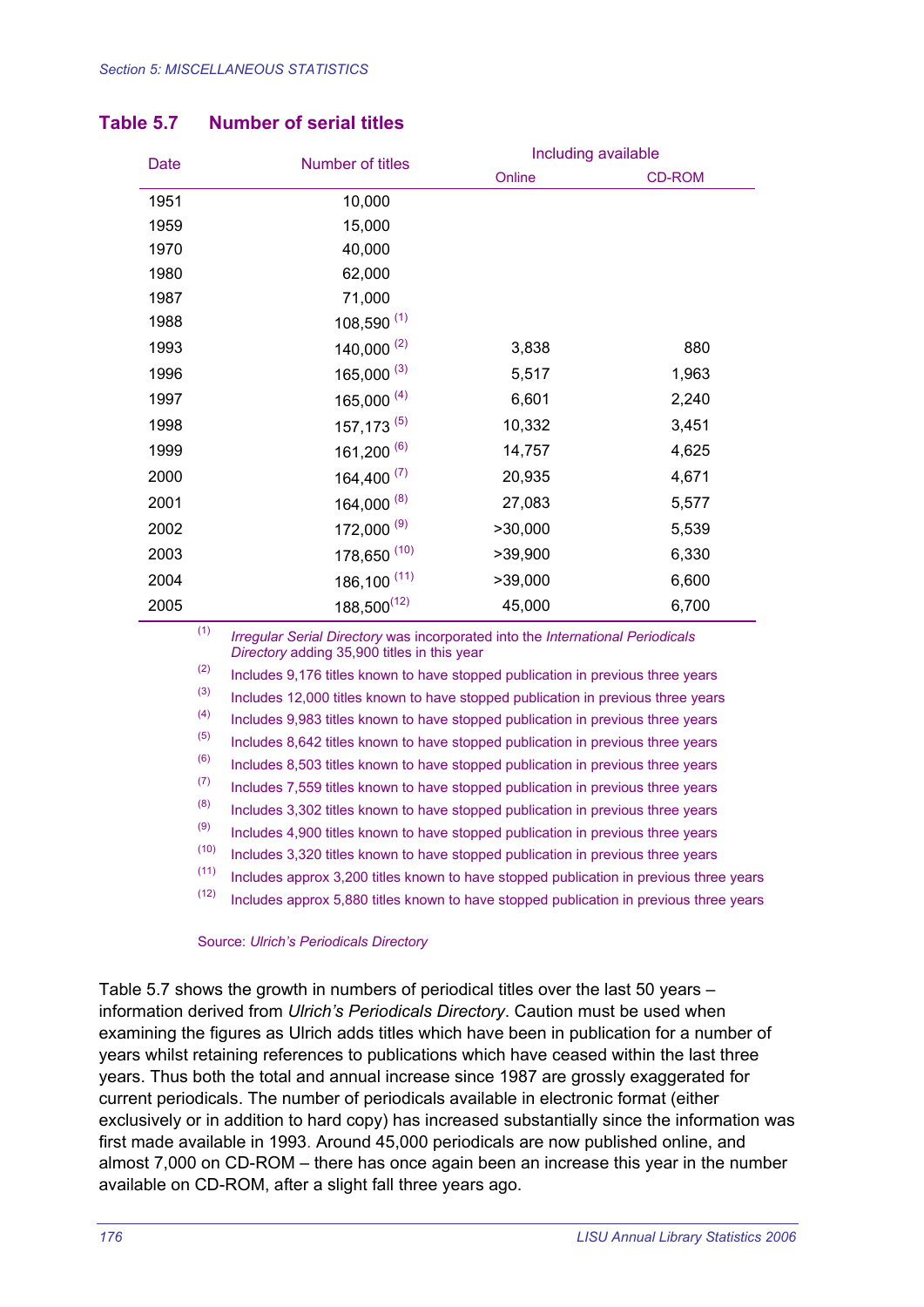## **Tables 5.8 – 5.15 Books**

Fig 5.1 and Table 5.8 give details of book prices. The last year for which *The Bookseller* published its bi-annual analysis of book prices was 1999. Since the beginning of 2000, it has produced a weekly analysis of consumer book sales, covering both the volume and value of sales, and indicating the average price paid. Fig 5.1 shows an analysis of these figures, giving the actual weekly average price, a four-weekly moving average (which mirrors it closely, but smoothes some of the week-to-week variation), and the annual moving average. Table 5.8 shows the average price paid over each calendar year, and the total number of books purchased during the year.

There is clearly a seasonal pattern in average prices paid for books throughout the year, with increases during the second half of the year, peaking just before Christmas. The annual moving average shown eliminates much of this periodicity, as well as smoothing the week-to-week variation, and gives an indication of the general trend in prices. Interesting features on the graph are the figure for the week including 21 June 2003, and that for the week including 16 July 2005. These could be described as the 'Harry Potter effect'; they are the weeks in which the fifth and sixth volumes in the series by J K Rowling were published.

Tables 5.9 – 5.12 *(pages 179-180)* are a new addition this year, and present figures relating to average book prices covering the period March 2003 – March 2006. This information is published by Holt Jackson on its website (http://www.holtjackson.co.uk) and covers adult and children's fiction and non-fiction.

Selected statistics on new titles are shown in Table 5.13 *(page 181)*. Until last year, UK figures were taken from Whitaker Information Services data by BML (formerly Book Marketing Ltd) and published in *The Book Sales Yearbook.* The figure for 2003 was supplied by Nielsen BookScan and is an approximate number which includes reprints, reissues, new editions, new formats, as well as new titles. It also includes government publications and all kinds of miscellaneous items that are assigned an ISBN, together with print on demand titles and some (but not all) e-books. It has proved difficult to find an equivalent figure for 2004 and 2005.

Figures for the US are less straightforward. The data obtained from *Books in Print* are more directly comparable to the UK totals, but are not available for 1995 and 1996. This is because only the second set of figures, from *Publishers Weekly* and latterly from *Bowker Annual*, were available. These figures are based on a different definition, and reflect only those books catalogued by the Library of Congress, particularly those in the Cataloging in Publication (CIP) programme. Many books published in the US do not fall within the scope of CIP (e.g. inexpensive editions, annuals, etc.) It was therefore felt that American book title production was being undercounted. Therefore, in 1999 Bowker compiled the statistics from their own *Books in Print* database, in order to provide figures which are more up to date and representative of the current reality of the US book industry. Figures for 1997 and 1998 have been calculated retrospectively, and the figure for 2005 is a preliminary one.

This topic, and detailed analysis of UK title figures is described in a 1995 publication: Philip Bryant, *Title output in the UK*, British Library, BNBRF Report 78, ISBN 07123 33053.

Table 5.14 *(page 182)* presents figures collected by BML on the size of the market for books in 2004 and 2005. Further analysis of publisher data has not been included this year; readers are referred to *Bookfacts Online (see Bibliography, pages 190-196)*.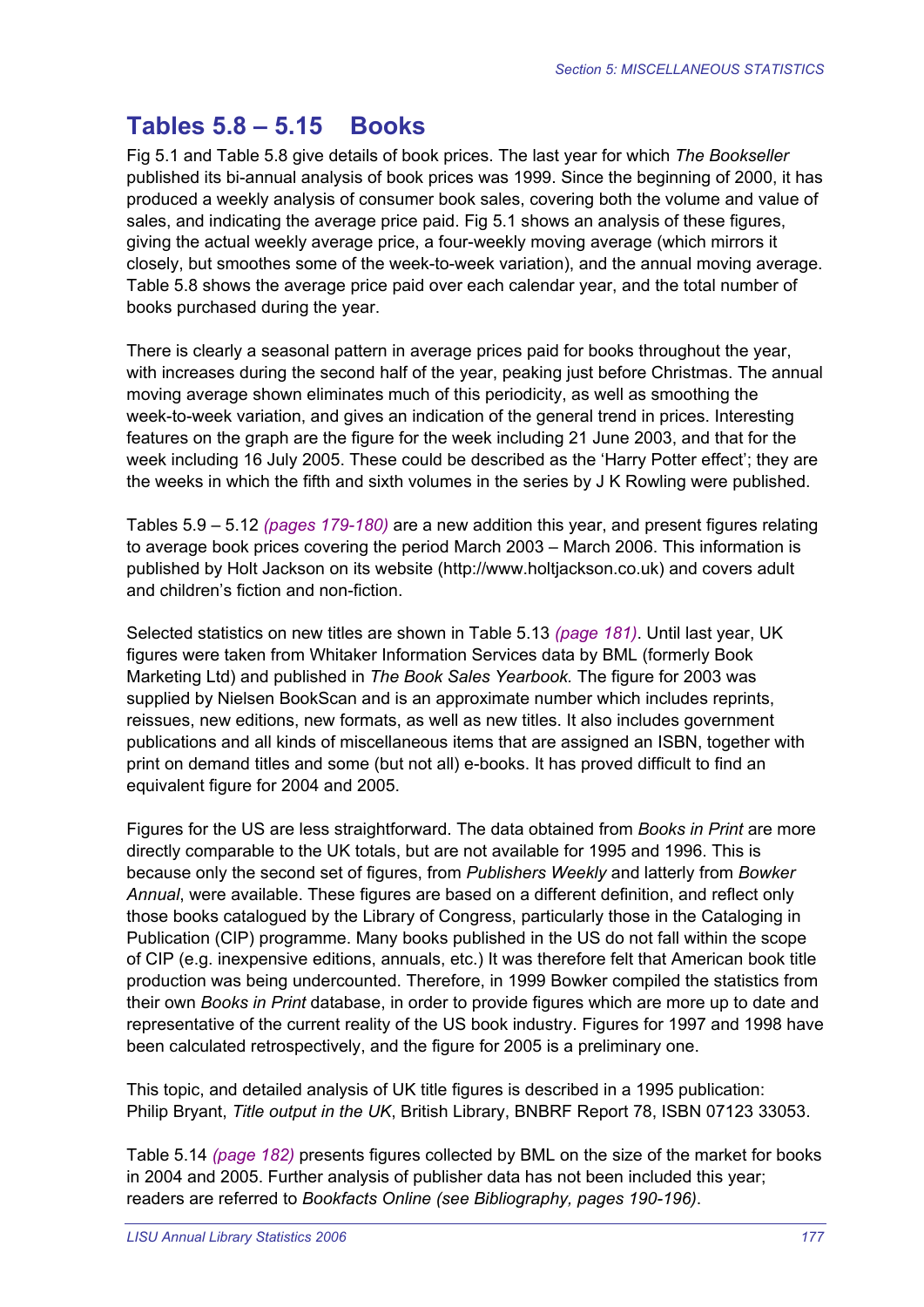Table 5.15 presents figures from the Office for National Statistics Produce Sales & Trade Report (PRA 22110). Included are details of the publishing of books in the UK in 2003 and 2004, including exports; statistics for 2005 are not available at the time of writing.



#### **Fig 5.1 Average prices paid for books**

Source: *The Bookseller* 

#### **Table 5.8 Consumer book sales**

|      | Average price<br>paid $(E)$ | Change over<br>previous year | Sales volume<br>(m) | Change over<br>previous year |
|------|-----------------------------|------------------------------|---------------------|------------------------------|
| 2000 | 7.43                        |                              | 126.3               |                              |
| 2001 | 7.48                        | 0.7%                         | 126.7               | $0.4\%$                      |
| 2002 | 7.30                        | $-2.4%$                      | 129.1               | 1.9%                         |
| 2003 | 7.39                        | 1.3%                         | 136.3               | 5.6%                         |
| 2004 | 7.36                        | $-0.4\%$                     | 145.8               | 6.9%                         |
| 2005 | 7.56                        | 2.7%                         | 207.8               | 42.5%                        |

Source: *The Bookseller*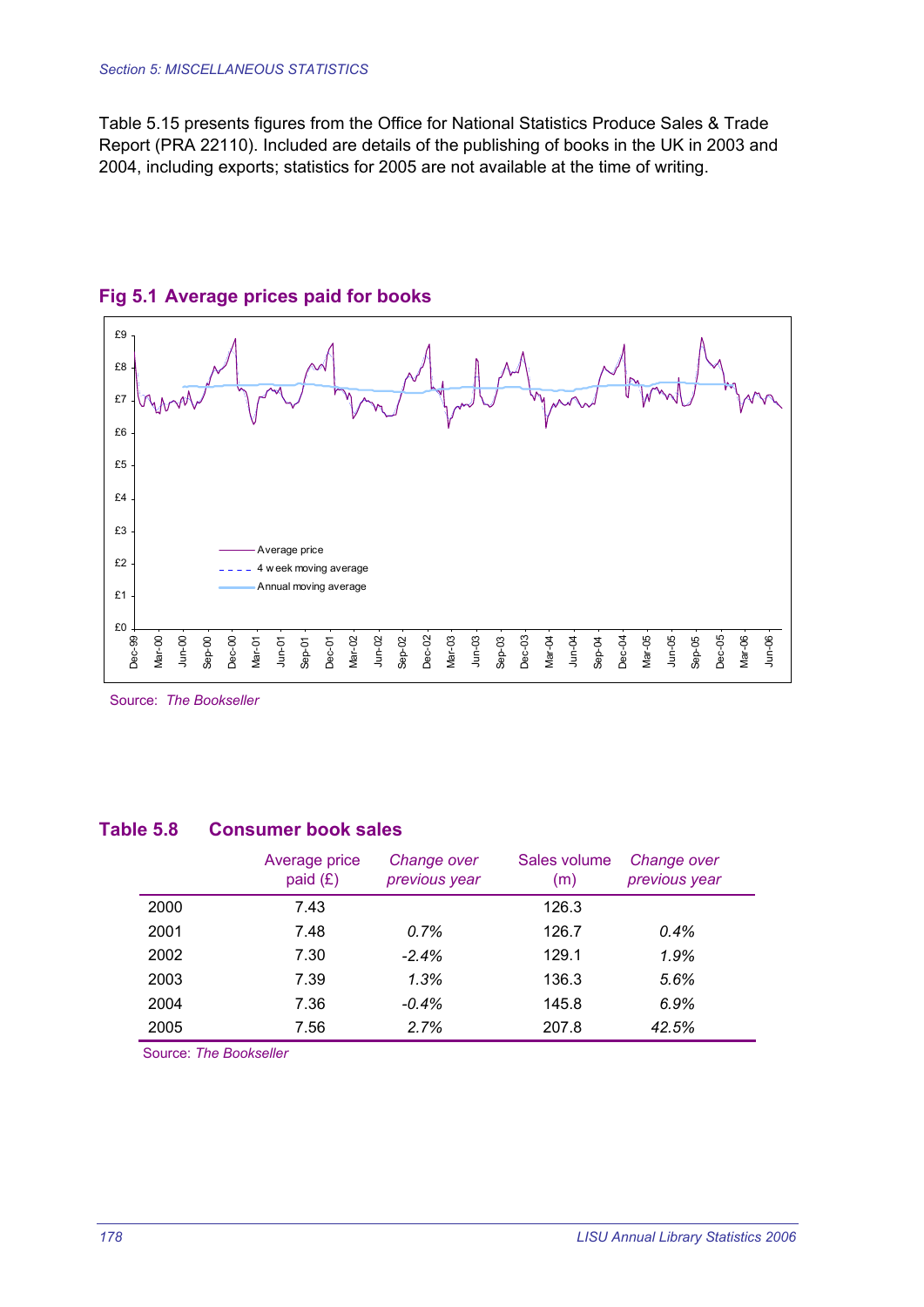### **Tables 5.9 – 5.12 Average Book Prices March 2003 – March 2006**

Tables 5.9 – 5.12 show average book prices as published by Holt Jackson on their website (http://www.holtjackson.co.uk – *Average book prices*). The prices are calculated using the recommended retail price (RRP) of titles appearing on the *Choice on the Web* (http://www.holtjackson.co.uk/cotw/) new titles – latest stock lists during the relevant time period. The population of titles is moderated for the whole time period by eliminating the 5% of titles having the lowest RRP (Recommended Retail Price) and the 5% of titles having the highest RRP. The aggregate price of the remaining titles is then divided by the number of titles and the result rounded to the nearest penny.

|           | ີ<br>Hardback and paperback |          |                          | Hardback only |                  | Paperback only |
|-----------|-----------------------------|----------|--------------------------|---------------|------------------|----------------|
| 6 months  | Ave price<br>(£)            | % change | Ave price<br>$(\pounds)$ | %<br>change   | Ave price<br>(E) | % change       |
| Mar 2003  | 10.94                       |          | 15.95                    |               | 7.86             |                |
| Sept 2003 | 9.77                        | $-11.98$ | 16.32                    | 2.27          | 7.65             | $-2.75$        |
| Mar 2004  | 10.08                       | 3.08     | 16.05                    | $-1.68$       | 7.16             | $-6.84$        |
| Sept 2004 | 10.19                       | 1.08     | 16.23                    | 1.11          | 7.59             | 5.67           |
| Mar 2005  | 10.79                       | 5.56     | 16.59                    | 2.17          | 7.91             | 4.05           |
| Sept 2005 | 10.53                       | $-2.47$  | 16.36                    | $-1.41$       | 7.88             | -0.38          |
| Mar 2006  | 10.66                       | 1.22     | 16.43                    | 0.43          | 7.80             | -1.03          |

#### **Table 5.9 Average book prices March 2003 – March 2006: Adult fiction**

Source: Holt Jackson

#### **Table 5.10 Average book prices March 2003 – March 2006: Adult non-fiction**

|           | Hardback and paperback |          | Hardback only    |                | Paperback only   |          |
|-----------|------------------------|----------|------------------|----------------|------------------|----------|
| 6 months  | Ave price<br>(£)       | % change | Ave price<br>(E) | $\%$<br>change | Ave price<br>(E) | % change |
| Mar 2003  | 13.47                  |          | 18.43            |                | 11.84            |          |
| Sept 2003 | 13.98                  | 3.65     | 19.08            | 3.41           | 12.13            | 2.39     |
| Mar 2004  | 14.93                  | 6.36     | 19.75            | 3.39           | 13.10            | 7.40     |
| Sept 2004 | 14.36                  | $-3.97$  | 20.06            | 1.55           | 12.54            | $-4.47$  |
| Mar 2005  | 15.14                  | 5.15     | 20.50            | 2.15           | 12.98            | 3.39     |
| Sept 2005 | 14.59                  | $-3.77$  | 21.06            | 2.66           | 12.52            | $-3.67$  |
| Mar 2006  | 15.58                  | 6.35     | 21.73            | 3.08           | 13.20            | 5.15     |

Source: Holt Jackson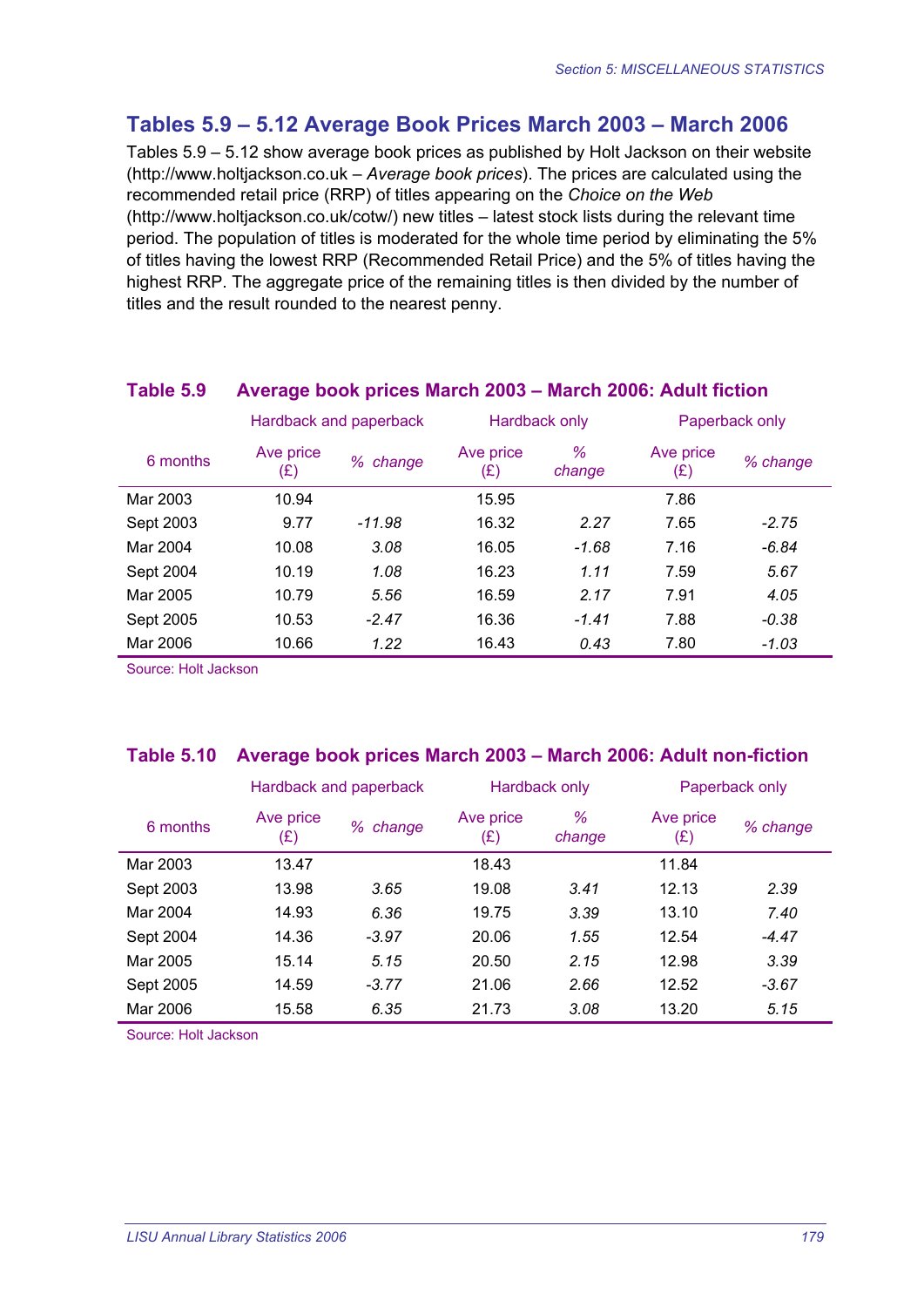|           | Hardback and paperback   |          | Hardback only    |             | Paperback only   |          |
|-----------|--------------------------|----------|------------------|-------------|------------------|----------|
| 6 months  | Ave price<br>$(\pounds)$ | % change | Ave price<br>(E) | ℅<br>change | Ave price<br>(E) | % change |
| Mar 2003  | 5.90                     |          | 8.42             |             | 4.93             |          |
| Sept 2003 | 6.16                     | 4.22     | 8.94             | 5.82        | 4.97             | 0.80     |
| Mar 2004  | 6.18                     | 0.32     | 8.88             | $-0.68$     | 5.00             | 0.60     |
| Sept 2004 | 6.36                     | 2.83     | 8.66             | $-2.54$     | 5.21             | 4.03     |
| Mar 2005  | 6.44                     | 1.24     | 8.92             | 2.91        | 5.18             | $-0.58$  |
| Sept 2005 | 6.36                     | $-1.26$  | 8.74             | $-2.06$     | 5.45             | 4.95     |
| Mar 2006  | 6.81                     | 6.61     | 8.99             | 2.78        | 5.63             | 3.20     |

### **Table 5.11 Average book prices March 2003 – March 2006: Children's fiction**

Source: Holt Jackson

#### **Table 5.12 Average book prices March 2003 – March 2006: Children's non-fiction**

|           | Hardback and paperback |          | Hardback only                     |             | Paperback only   |          |
|-----------|------------------------|----------|-----------------------------------|-------------|------------------|----------|
| 6 months  | Ave price<br>(£)       | % change | Ave price<br>$(\pmb{\mathrm{E}})$ | ℅<br>change | Ave price<br>(£) | % change |
| Mar 2003  | 7.53                   |          | 9.46                              |             | 5.69             |          |
| Sept 2003 | 8.06                   | 6.58     | 10.23                             | 7.53        | 6.17             | 7.78     |
| Mar 2004  | 8.26                   | 2.42     | 10.42                             | 1.82        | 5.78             | $-6.75$  |
| Sept 2004 | 8.04                   | $-2.74$  | 10.29                             | $-1.26$     | 6.01             | 3.83     |
| Mar 2005  | 8.61                   | 6.62     | 10.72                             | 4.01        | 6.29             | 4.45     |
| Sept 2005 | 8.42                   | $-2.26$  | 10.12                             | $-5.93$     | 6.44             | 2.33     |
| Mar 2006  | 8.45                   | 0.36     | 10.57                             | 4.26        | 6.47             | 0.46     |

Source: Holt Jackson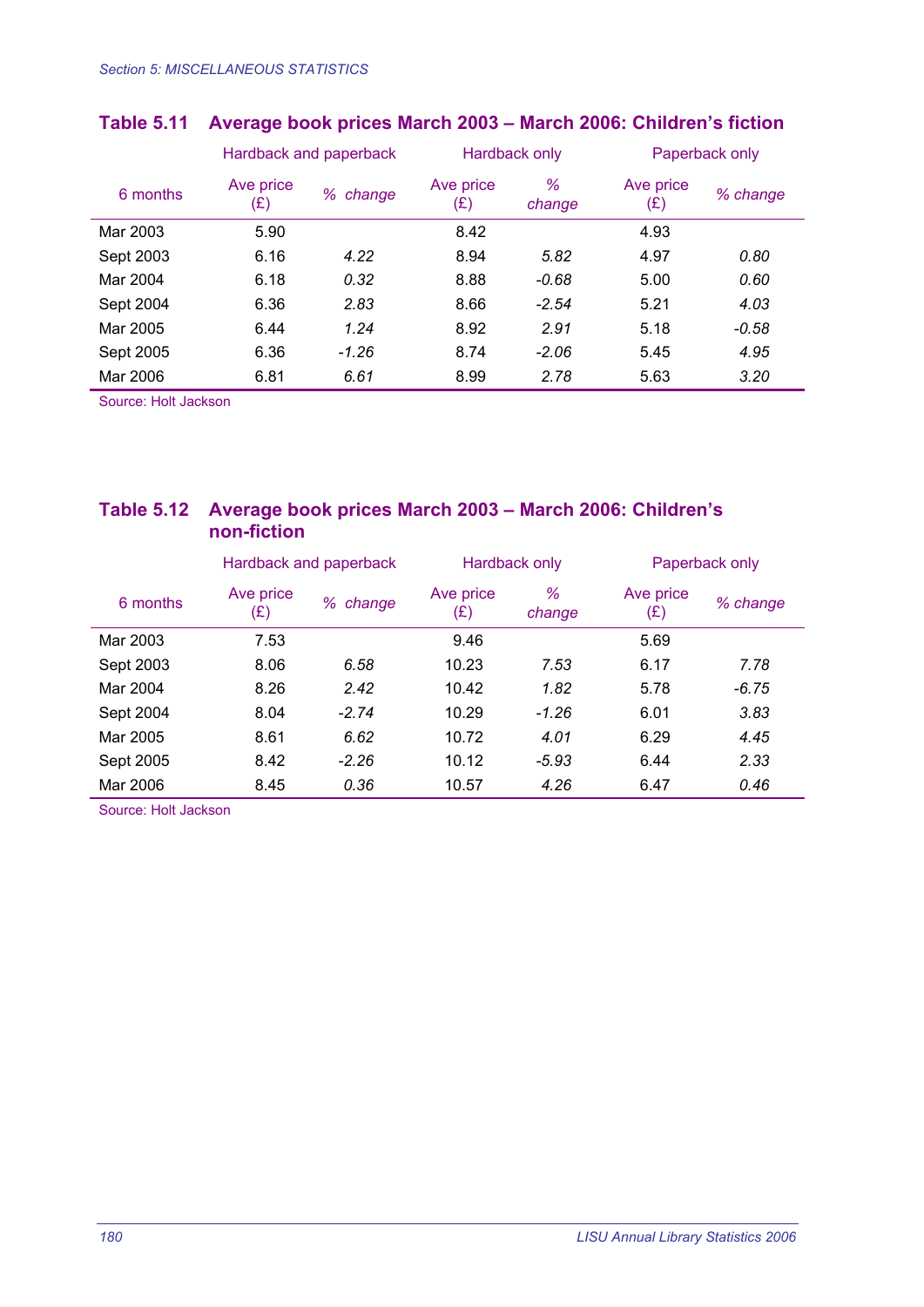|      | UK              | <b>USA</b>            |                                                   |  |
|------|-----------------|-----------------------|---------------------------------------------------|--|
|      |                 | <b>Books in Print</b> | <b>Publishers Weekly/</b><br><b>Bowker Annual</b> |  |
| 1984 | 51,565          | 78,407                | 51,058                                            |  |
| 1985 | 52,994          | 88,518                | 50,070                                            |  |
| 1986 | 52,496          | 91,717                | 52,637                                            |  |
| 1987 | 54,746          | 99,687                | 56,027                                            |  |
| 1988 | 56,514          | 107,023               | 55,483                                            |  |
| 1989 | 61,195          | 125,209               | 53,446                                            |  |
| 1990 | 63,948          | 132,998               | 46,743                                            |  |
| 1991 | 67,417          | 141,857               | 48,146                                            |  |
| 1992 | 78,085          | 141,165               | 49,276                                            |  |
| 1993 | 82,322          | 143,250               | 49,757                                            |  |
| 1994 | 88,718          | 139,309               | 51,863                                            |  |
| 1995 | 95,064          | n/a                   | 62,039                                            |  |
| 1996 | 101,504         | n/a                   | 68,175                                            |  |
| 1997 | 100,029         | 119,262               | 65,796                                            |  |
| 1998 | 104,634         | 120,244               | 56,129                                            |  |
| 1999 | 110,155         | 119,357               | n/a                                               |  |
| 2000 | 116,415         | 122,108               | n/a                                               |  |
| 2001 | 119,001         | 141,703               | n/a                                               |  |
| 2002 | 125,390         | 147,120               | n/a                                               |  |
| 2003 | $130,000^{(1)}$ | 171,061               | n/a                                               |  |
| 2004 | n/a             | 190,078               | n/a                                               |  |
| 2005 | n/a             | 174,092               | n/a                                               |  |

#### **Table 5.13 Books: Numbers of new titles and new editions – UK and USA 1984-2004**

 $<sup>(1)</sup>$  Estimated figure which includes all items assigned ISBN (i.e. reprints, reissues, new editions,</sup> new formats and government publications)

Source: Nielsen BookScan*,* R R Bowker, *Books in Print* database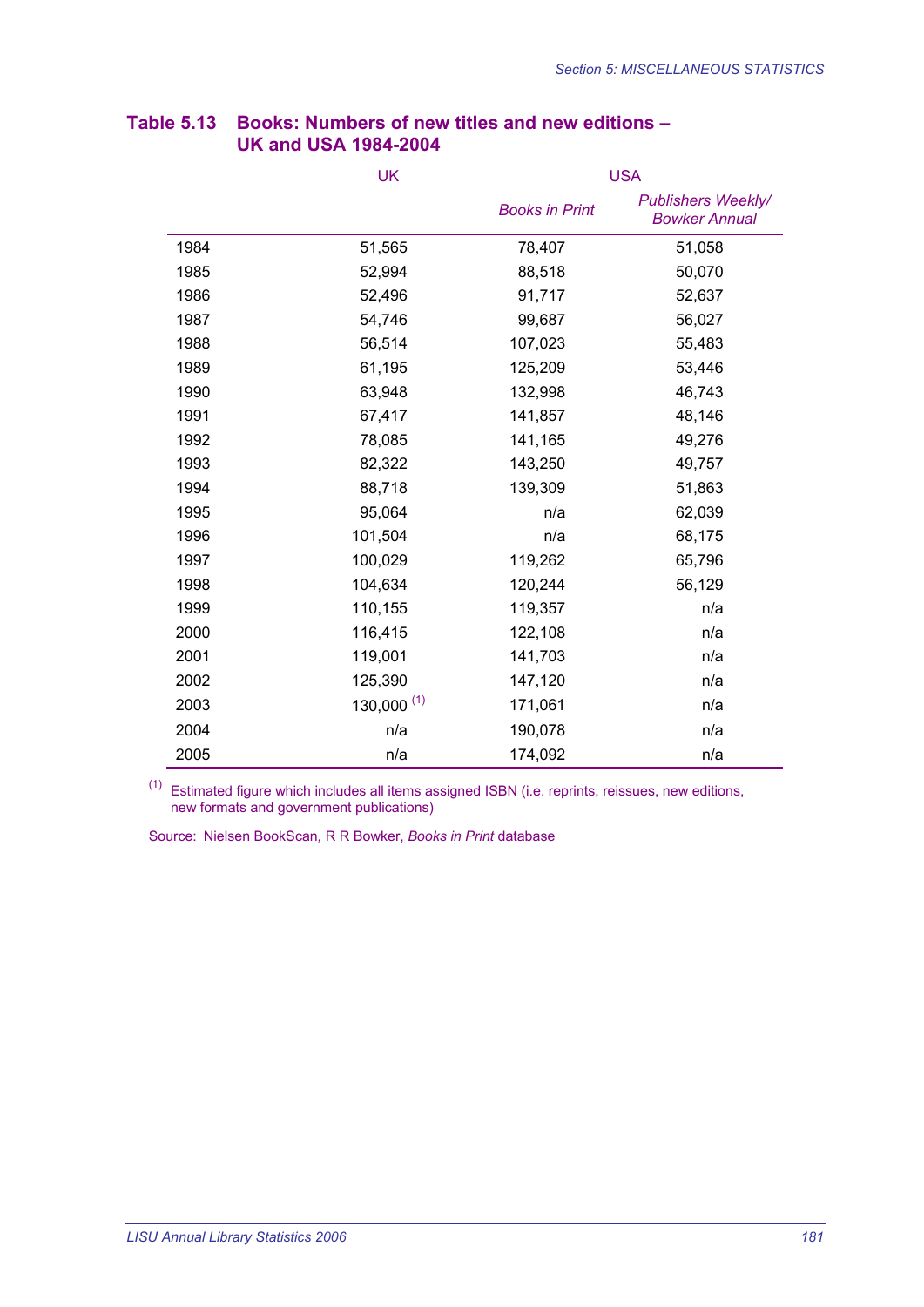#### **Table 5.14 Size of market for books 2004-2005**

|                           | Volume $(m)^{(2)}$ |      | Value $(\text{Em})^{(2)}$ |       |
|---------------------------|--------------------|------|---------------------------|-------|
|                           | 2004               | 2005 | 2004                      | 2005  |
| Adult books               | 233                | 234  | 1,962                     | 1,960 |
| Fiction                   | 107                | 108  | 687                       | 680   |
| Non-fiction/reference     | 126                | 126  | 1,275                     | 1,281 |
| Children's books          | 61                 | 72   | 291                       | 400   |
| Fiction                   | 39                 | 49   | 196                       | 290   |
| Non-fiction/reference     | 22                 | 23   | 95                        | 110   |
| Total $(1)$               | 295                | 306  | 2,254                     | 2,360 |
| All fiction               | 146                | 157  | 883                       | 969   |
| All non-fiction/reference | 149                | 149  | 1,370                     | 1,391 |

Notes:

(1) Sum of fiction and non-fiction/reference may exceed total for adults/children due to classification of books in both categories

(2) All volume and value figures are rounded to nearest 1m units/£1m

Source: *Books and the Consumer: Summary report on the findings of the 2005 survey* (BML, London, 2006, ISBN: 1-873517-67-X, www.bookmarketing.co.uk)

#### **Table 5.15 UK Publishing of Books 2004**

|                                | 2003          |                        | 2004          |                        |
|--------------------------------|---------------|------------------------|---------------|------------------------|
|                                | Volume<br>(m) | Value<br>$(\text{Em})$ | Volume<br>(m) | Value<br>$(\text{Em})$ |
| Reference                      | 91.6          | 501                    | 84.6          | 514                    |
| General non-fiction            | 169.1         | 678                    | 181.2         | 749                    |
| Social Science and Humanities  | 19.3          | 156                    | 14.6          | 170                    |
| Science, Medicine & Technology | 17.7          | 185                    | 10.5          | 197                    |
| School & Academic              | 109.4         | 349                    | 105.6         | 346                    |
| Maps & Atlases                 | 7.5           | 23                     | 7.0           | 23                     |
| Fiction                        | 143.9         | 468                    | 164.5         | 532                    |
| Children's books               | 132.7         | 237                    | 153.2         | 249                    |
| Single sheets                  | 253.7         | 195                    | 267.3         | 183                    |
|                                |               |                        |               |                        |
| <b>Total printed sales</b>     | 944.9         | 3,054                  | 988.5         | 2,963                  |
| of which, exports              | 43%           |                        | 42%           |                        |

Source: Office for National Statistics, Product Sales & Trade, PRA 22110: Publishing of books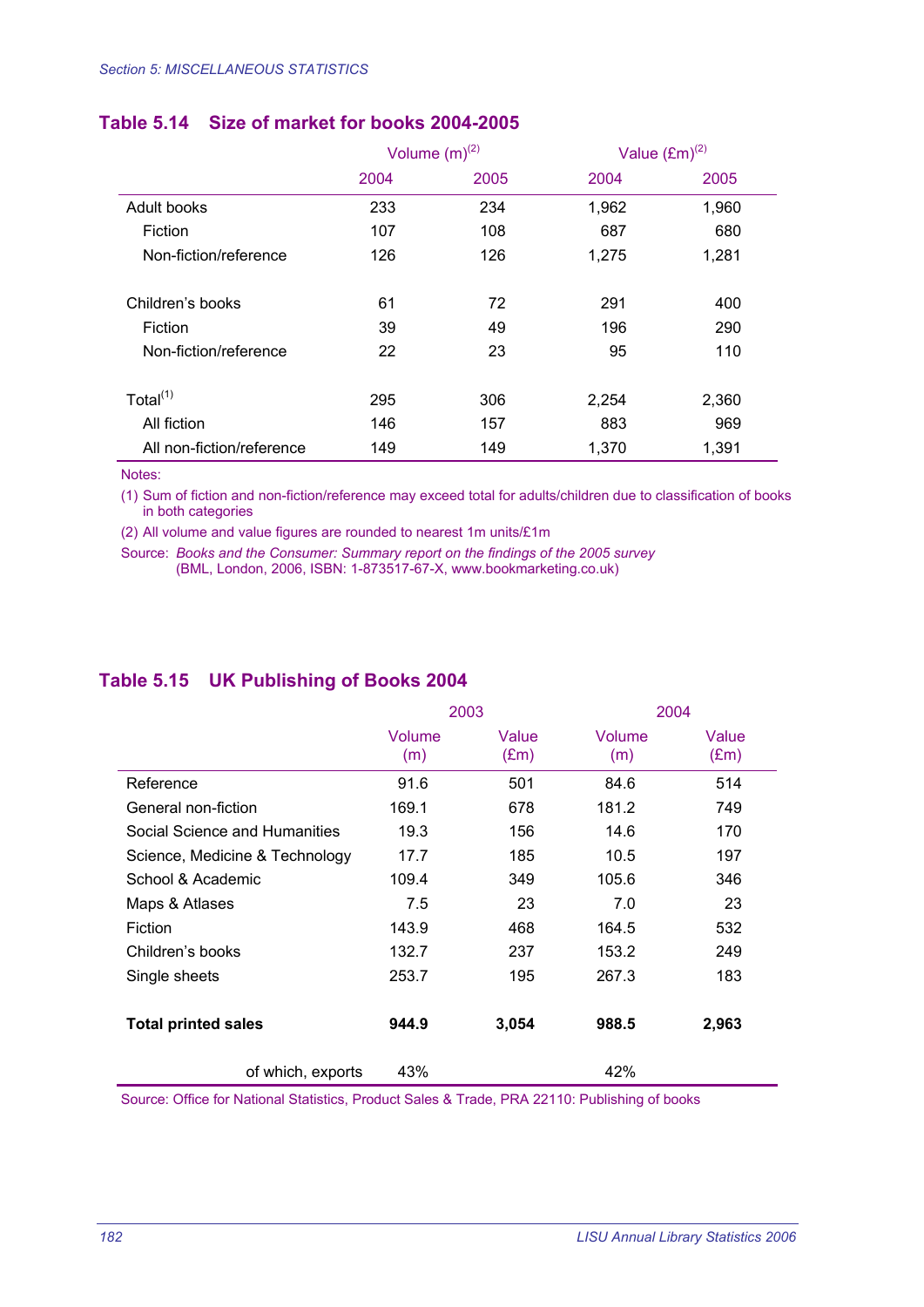## **Table 5.16 The library and information profession by occupation**

For more than ten years, LISU has been monitoring the library and information profession by occupation as part of our annual publication, the *LIST (Library and Information Statistics Tables)*. In 2005, the LIST was discontinued in favour of a more inclusive digest of statistics which incorporates figures relating to museums and archives with the library information. Information relating to the profession is therefore now included in this volume. Figures for 1999-00 and 2004-05 are presented in Table 5.16 and Fig 5.2.

The figures were supplied by the Library Association (LA) and the Institute of Information Scientists (IIS) until 1 April 2002, on which date the two organisations were unified into CILIP (the Chartered Institute of Library and Information Professionals). Up until this time, it was estimated that one third of IIS members were also members of the LA. This has been taken into account when calculating the figures for 1999-00. Statistics subsequent to April 2002 have been supplied by CILIP. As can be seen from the table and the two figures, the proportions of the library and information profession in each sector have stayed generally similar during the five year period. The largest percentage in both years is in public libraries (34% in both years). Another important sector is Higher Education, with 22% in 2004-05, although separate figures for Higher and Further Education are not available for 1999-00, due to the IIS not splitting these for the statistics they supplied. There was a "miscellaneous" category in 1999-00, but not in 2004-05.



#### **Fig 5.2 Percentage of the library and information profession working in each sector**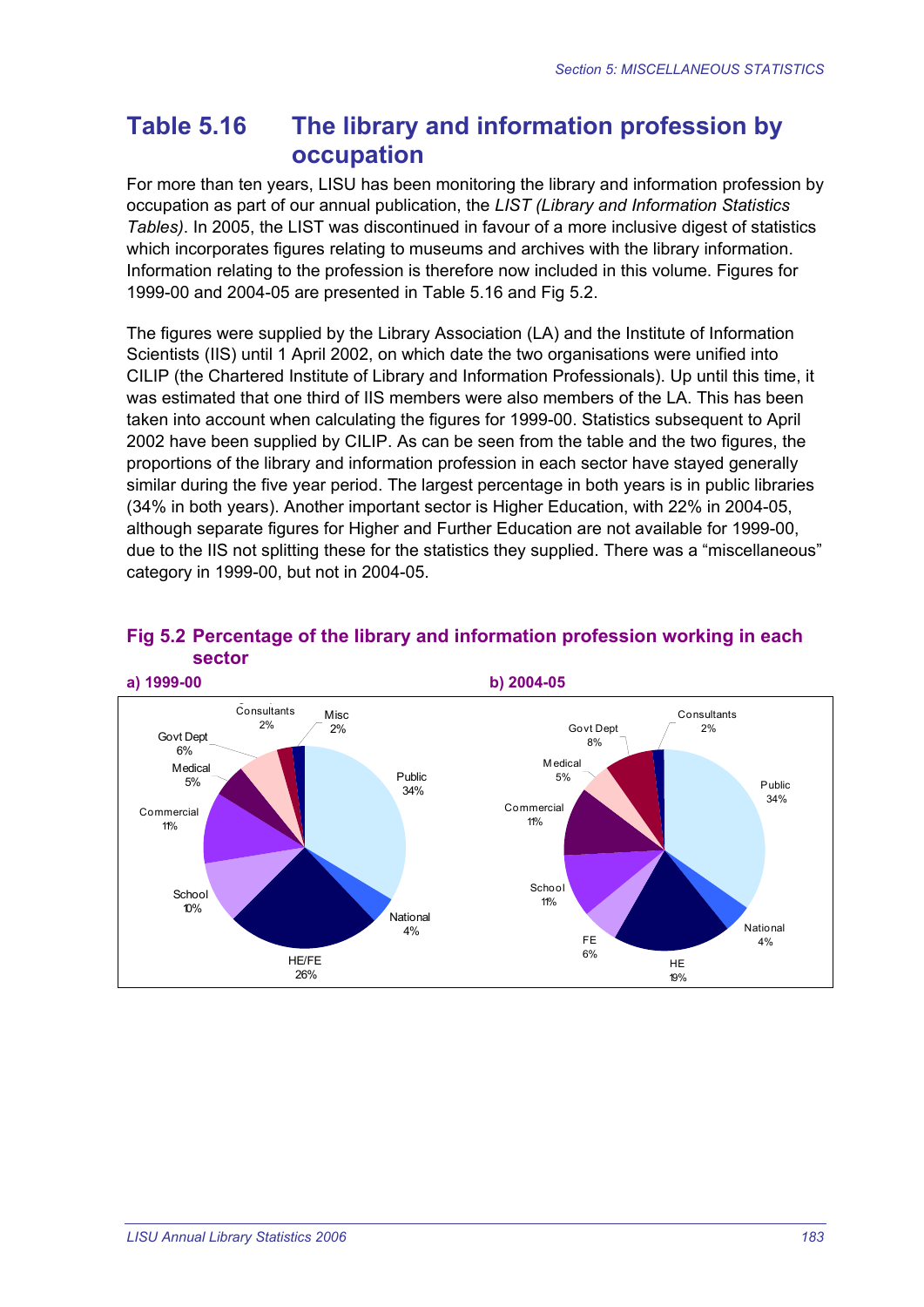|                                |           | 1999-00       |                                 |           | 2004-05       |                         |  |
|--------------------------------|-----------|---------------|---------------------------------|-----------|---------------|-------------------------|--|
|                                | Chartered | <b>Others</b> | Total <sup>(1)</sup><br>members | Chartered | <b>Others</b> | <b>Total</b><br>members |  |
| <b>Public libraries</b>        | 4,681     | 1,155         | 5,836                           | 3,836     | 1,110         | 4,946                   |  |
| <b>National libraries</b>      | 413       | 330           | 743                             | 387       | 250           | 637                     |  |
| <b>Higher Education</b>        | 2,688     | 1,609         | 4,297                           | 2,066     | 1,101         | 3,167                   |  |
| <b>Further Education</b>       |           |               |                                 | 230       | 143           | 373                     |  |
| Schools                        | 1,314     | 446           | 1,759                           | 1,068     | 469           | 1,537                   |  |
| Industry/commerce              | 1,008     | 959           | 1,967                           | 825       | 702           | 1,527                   |  |
| Medical/hospitals              | 560       | 388           | 948                             | 449       | 287           | 736                     |  |
| Government<br>Departments etc. | 675       | 417           | 1,091                           | 611       | 455           | 1,066                   |  |
| Independent<br>Consultants     | 336       | 93            | 430                             | 442       | 152           | 594                     |  |
| Miscellaneous                  | 223       | 129           | 352                             | n/a       | n/a           | n/a                     |  |
|                                |           |               |                                 |           |               |                         |  |
| <b>TOTAL</b>                   | 11,898    | 5,525         | 17,424                          | 9,914     | 4,669         | 14,583                  |  |
|                                |           |               |                                 |           |               |                         |  |
| Overseas                       | 712       | 478           | 1,190                           | 587       | 403           | 990                     |  |
| Students/non-LIS               | 360       | 1,634         | 1,994                           | 59        | 1466          | 1,525                   |  |
| Unemployed/retired             | 3,284     | 769           | 4,053                           | 3,081     | 624           | 3,705                   |  |

#### **Table 5.16 The library and information profession by occupation 1999-00 and 2004-05**

Source: CILIP (Chartered Institute of Library and Information Professionals) and IIS (Institute of Information Scientists)<br>(1) On  $\Omega$ 

On 01.04.02, the Library Association (LA) and the Institute of Information Scientists were unified, becoming one organisation and taking the name CILIP. The figures for 1999-00 are based on the assumption that one third of IIS members were also members of the LA.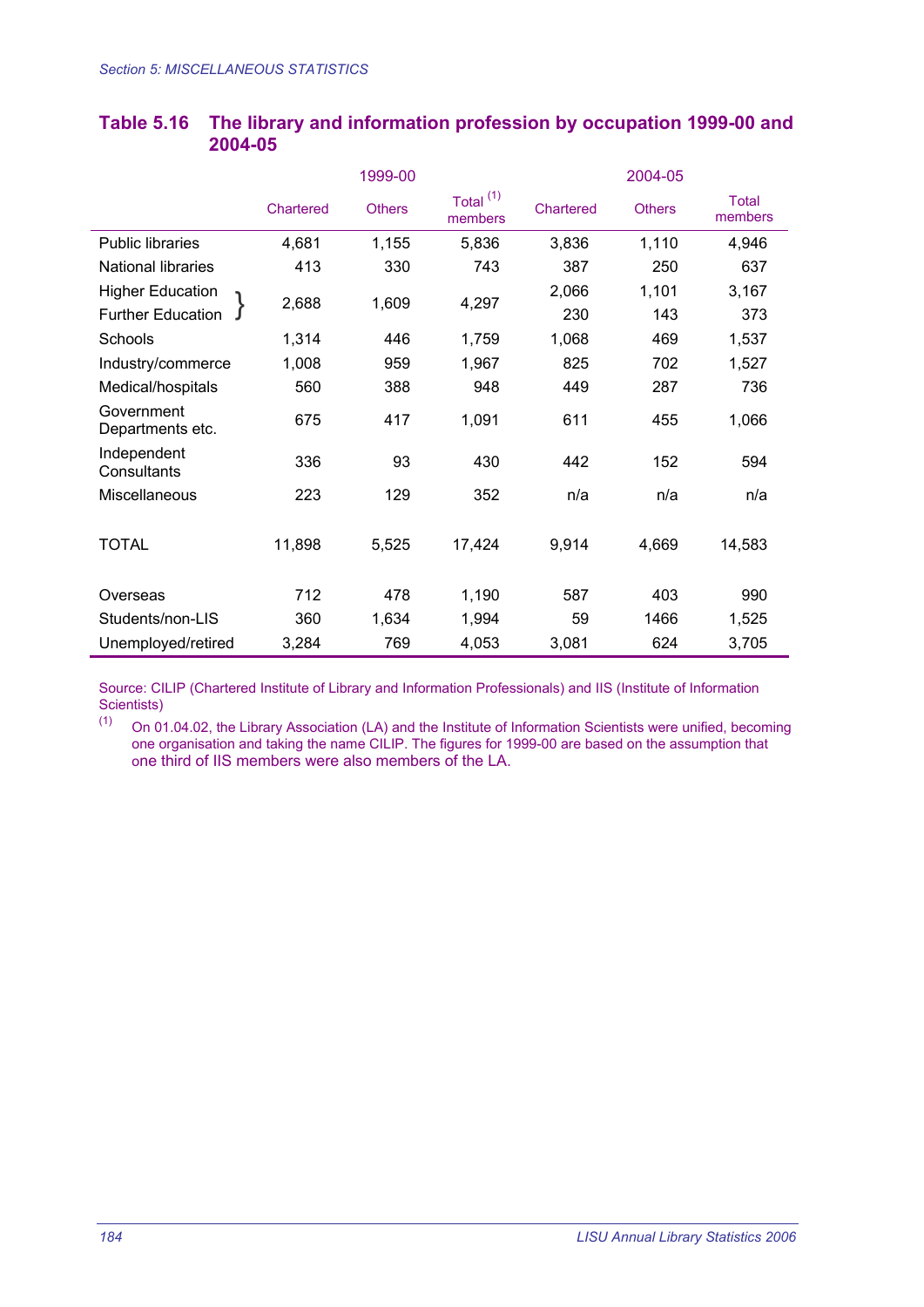## **Tables 5.17 – 5.21 Public Lending Right statistics**

Estimates of public library borrowing by category in Table 5.17 are as yet the most carefully calculated produced on a national scale. The table illustrates the new approach, which allows the Public Lending Right (PLR) to categorise loans data using the publishing industry's standard BIC (Book Industry Communication) categories which are used by booksellers. One of the benefits of this approach is that the table is based on estimated national loans derived from all the book loans collected by the PLR office from its sample library authorities (not just from loans of books registered for PLR as in the past). The sampling background is indicated in Table 5.18 along with other PLR statistics. The proportion of loans which are of adult-fiction material has fallen from 52% five years ago, while adult non-fiction has increased from 19% to 24%. The proportion of children's material is unchanged at 29%

Table 5.19 *(page 187)* lists the most popular big name authors in public library borrowing. This analysis is not limited to those eligible for PLR. Note how many authors are popular in public library terms but are not stars in the commercial book world. Tables 5.20 and 5.21 *(pages 188-189)* list the most borrowed fiction and non-fiction titles.

|                                                          | 2003/04<br>% | 2004/05<br>% |
|----------------------------------------------------------|--------------|--------------|
| <b>Adult Fiction</b>                                     | 47.63        | 46.88        |
| <b>Adult Non-fiction</b>                                 |              |              |
|                                                          |              |              |
| The Arts                                                 | 2.60         | 2.67         |
| Language, Literature and Biography                       | 3.13         | 2.80         |
| English Language Teaching                                | 0.05         | 0.08         |
| Reference, Information & Interdisciplinary Subjects      | 0.23         | 0.23         |
| <b>Humanities</b>                                        | 2.49         | 2.34         |
| Social Sciences                                          | 2.30         | 1.97         |
| Economics, Finance, Business & Industry                  | 1.02         | 0.81         |
| Law                                                      | 0.29         | 0.20         |
| Medicine                                                 | 0.95         | 0.61         |
| Mathematics & Science                                    | 0.59         | 0.51         |
| Earth Sciences, Geography & Environment Planning         | 0.29         | 0.24         |
| Technology, Engineering, Agriculture, Veterinary Science | 0.64         | 0.47         |
| Computing & Information Technology                       | 1.18         | 1.15         |
| Family, Home & Practical Interests                       | 4.30         | 4.95         |
| Sport, Travel & Leisure Interests                        | 3.96         | 4.67         |
|                                                          | 24.02        | 23.70        |
| Children's Fiction & Educational                         | 28.35        | 29.42        |
| <b>Total</b>                                             | 100          | 100          |
| Source: Registrar of Public Lending Right                |              |              |

#### **Table 5.17 Estimated national loans analysed by BIC subject category 2003-05**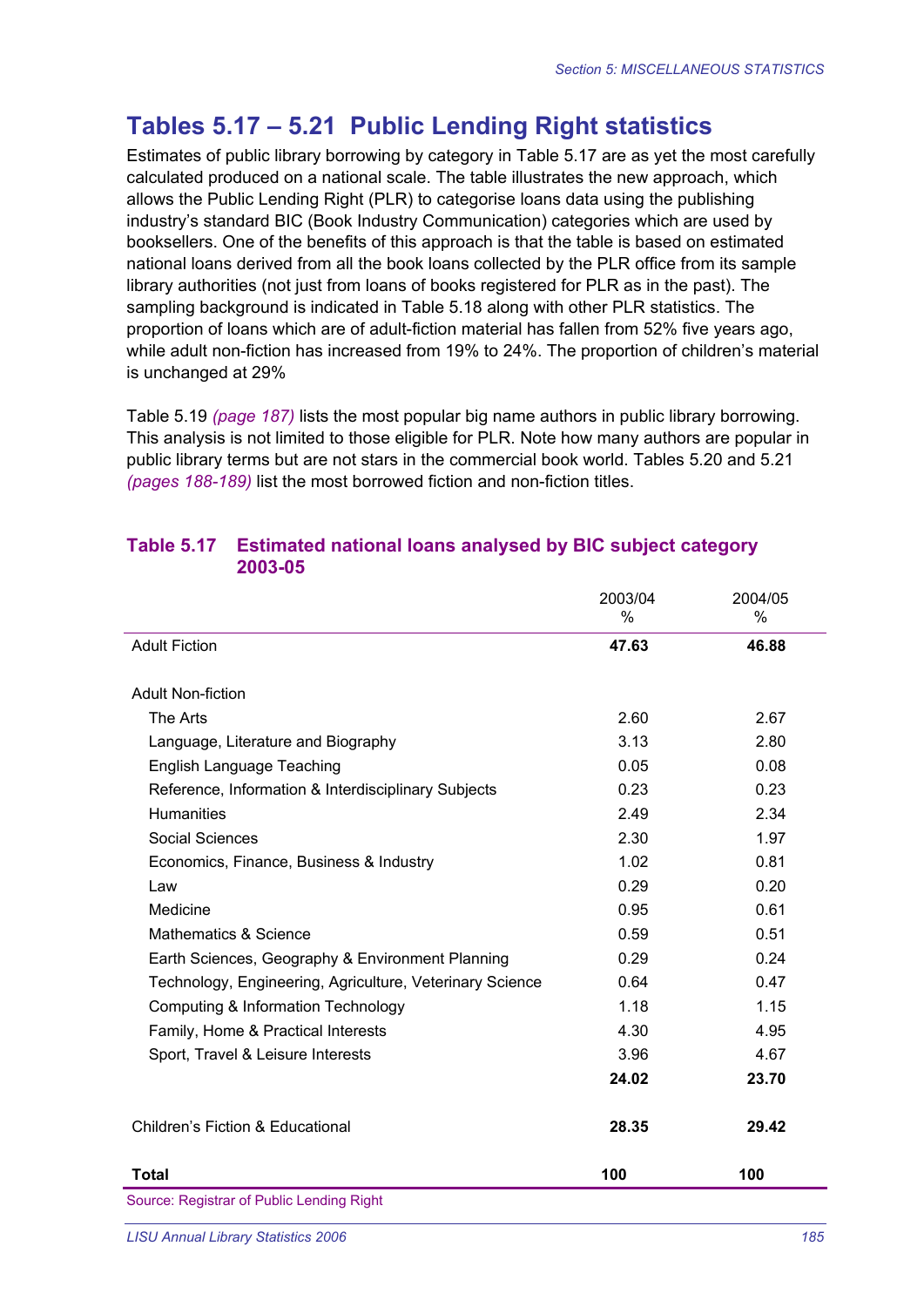#### **Table 5.18 PLR summary statistics**

#### **Eligible book loans**

Of the 330.2 million loans of books made by public libraries in the United Kingdom in 2004-05, an estimated 148 million were of books registered for PLR. Only loans credited to registered books – 44% of all library loans – qualify for payment. The remaining 56% relate to books that are ineligible (e.g. books written by authors who died before 1982 or by authors who live outside the United Kingdom and Germany) and to books whose authors have not applied for registration.

#### **Annual comparisons**

Full financial accounts are published separately: some figures for 2004-05 may be provisional.

|                                                         | 21st year     | 22nd year     | 23rd year     |
|---------------------------------------------------------|---------------|---------------|---------------|
| Payment date                                            | February 2004 | February 2005 | February 2006 |
| Government funding                                      | £7,201,000    | £7,381,000    | £7,419,000    |
| PLR operating costs                                     |               |               |               |
| · Office, computer etc.<br>• Local authorities          | £812,000      | £844,000      | £822,000      |
| Money to distribute<br>(rounded up to nearest thousand) | £6,412,000    | £6,537,000    | £6,540,000    |
| <b>Total loans</b>                                      | 377m          | 361m          | 341m          |
| Loans sampled                                           | 71m           | 71m           | 78m           |
|                                                         | (19%)         | (20%)         | (23%)         |
| Loans of books registered                               | 169m          | 158m          | 148m          |
|                                                         | (45%)         | (44%)         | (44%)         |
| Rate per loan                                           | 4.85p         | 5.26p         | 5.57p         |
| Registered authors                                      | 36,362        | 34,475        | 34,455        |
| Registered book interests                               | 366,427       | 383,042       | 402,835       |
| Year's registrations to 'new' authors                   | 4,631         | 3,755         | 4,577         |
| Year's registrations to 'old' authors                   | 11,940        | 12,327        | 15,196        |
| Authors earning:                                        |               |               |               |
| Maximum £6,000                                          | 274           | 285           | 281           |
| £5,000 - £5,999                                         | 81            | 70            | 68            |
| £2,500 - £4,999                                         | 350           | 376           | 390           |
| £1,000 - £2,499                                         | 767           | 783           | 782           |
| £500 - £999                                             | 910           | 911           | 959           |
| £100 - £499                                             | 3,875         | 3,826         | 3,725         |
| £5 - £99                                                | 12,526        | 12,415        | 12,379        |
| <b>Total recipients</b>                                 | 18,783        | 18,666        | 18,584        |
| Nil                                                     | 17,579        | 15,809        | 15,871        |
| <b>Total registered authors</b>                         | 36,362        | 34,475        | 34,455        |

Source: Registrar of Public Lending Right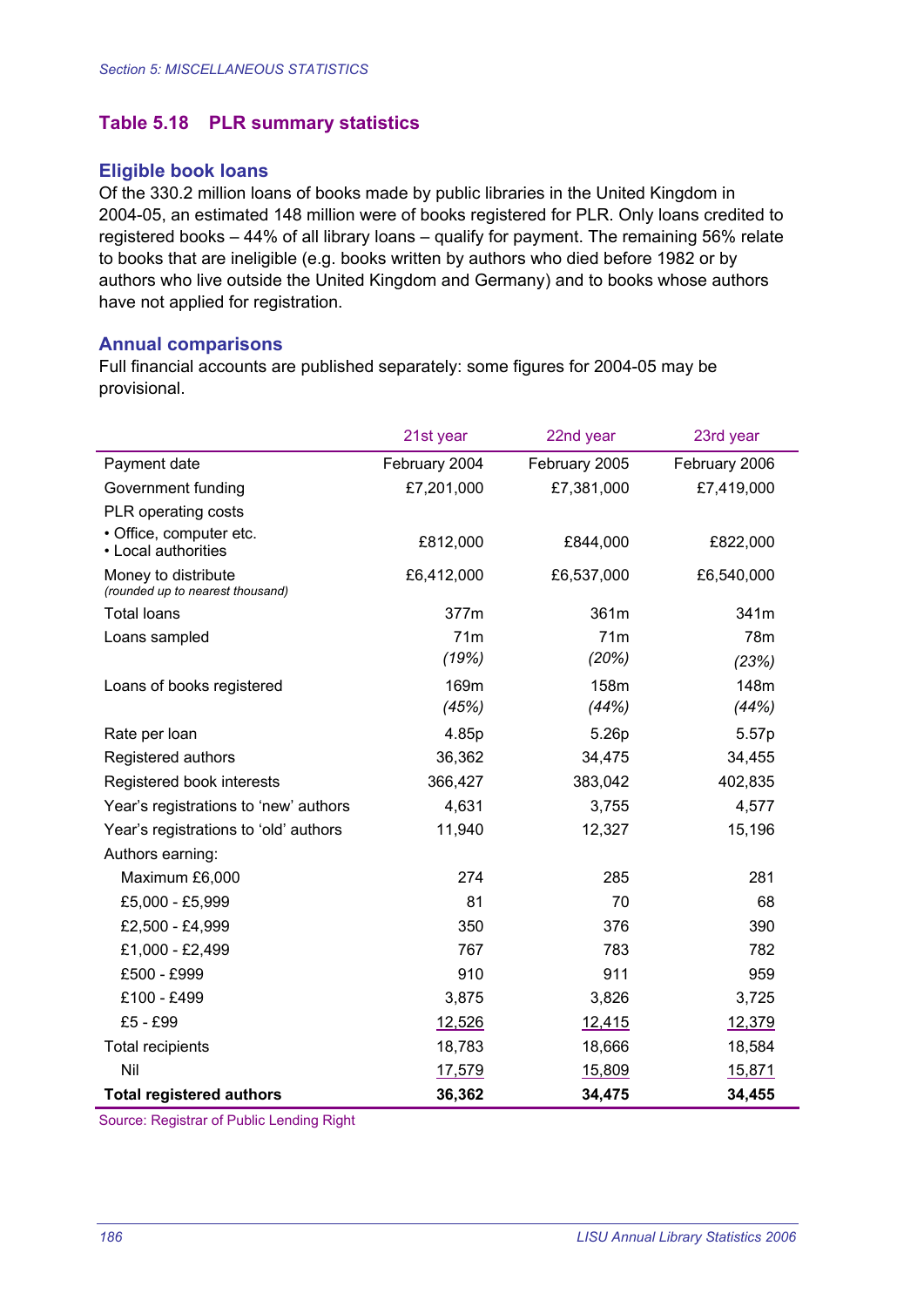#### **Table 5.19 Most borrowed authors (July 2004 - June 2005)**

The list below includes writers who are registered with PLR as well as others who are dead or otherwise ineligible for remuneration under the PLR scheme. Illustrators of books which have a separate writer have not been included. If an author writes under one or more pseudonyms each will appear separately in the tables. The figures represent the loans for all the books by particular authors. Therefore, an author of 40 books will be better placed than a writer of ten books to achieve a high loans figure. Note that the same title may appear twice if it has appeared in more than one edition.

#### Contemporary Adult

- 1. Josephine Cox 11. Jack Higgins
- 
- 3. James Patterson 13. Ruth Rendell
- 
- 
- 6. Bernard Cornwell 16. Katie Flynn
- 7. Catherine Cookson 17. Joan Jonker
- 
- 
- 

#### Contemporary Children's

- 1. Jacqueline Wilson 11. Dick King-Smith
- 2. Mick Inkpen 12. R L Stine
- 3. Janet & Allan Ahlberg 13. Terry Deary
- 
- 
- 
- 
- 
- 
- 

#### Classic

- 1. Georgette Heyer 11. Thomas Hardy
- 2. J R R Tolkien 12. Nigel Tranter
- 
- 
- 
- 
- 7. William Shakespeare 17. Arthur Conan Doyle
- 
- 9. Daphne Du Maurier 19. Virginia Woolf
- 

Source: Registrar of Public Lending Right

- 
- 2. Danielle Steel 12. Lynn M Andrews
	-
- 4. John Grisham 14. Mary Higgins Clark
- 5. Ian Rankin 15. Michael Connelly
	-
	-
- 8. Agatha Christie 18. Terry Pratchett
- 9. Audrey Howard **19. Jeffery Deaver**
- 10. Nora Roberts 20. Meg Hutchinson
	-
	-
	-
- 4. Roald Dahl 14. Martin Waddell
- 5. Lucy Daniels 15. Ian Whybrow
- 6. Enid Blyton 16. Francesca Simon
- 7. Nick Butterworth 17. Colin & Jacqui Hawkins
- 8. Eric Hill 18. Debi Gliori
- 9. Lucy Cousins 19. Shirley Hughes
- 10. Rose Impey 20. David McKee
	-
	-
- 3. Beatrix Potter 13. Anthony Trollope
- 4. C S Lewis 14. Robert Louis Stevenson
- 5. A A Milne 15. Ernest Hemingway
- 6. Charles Dickens 16. Charlotte Brontë
	-
- 8. Jane Austen 18. Louisa May Alcott
	-
- 10. George Orwell 20. Rudyard Kipling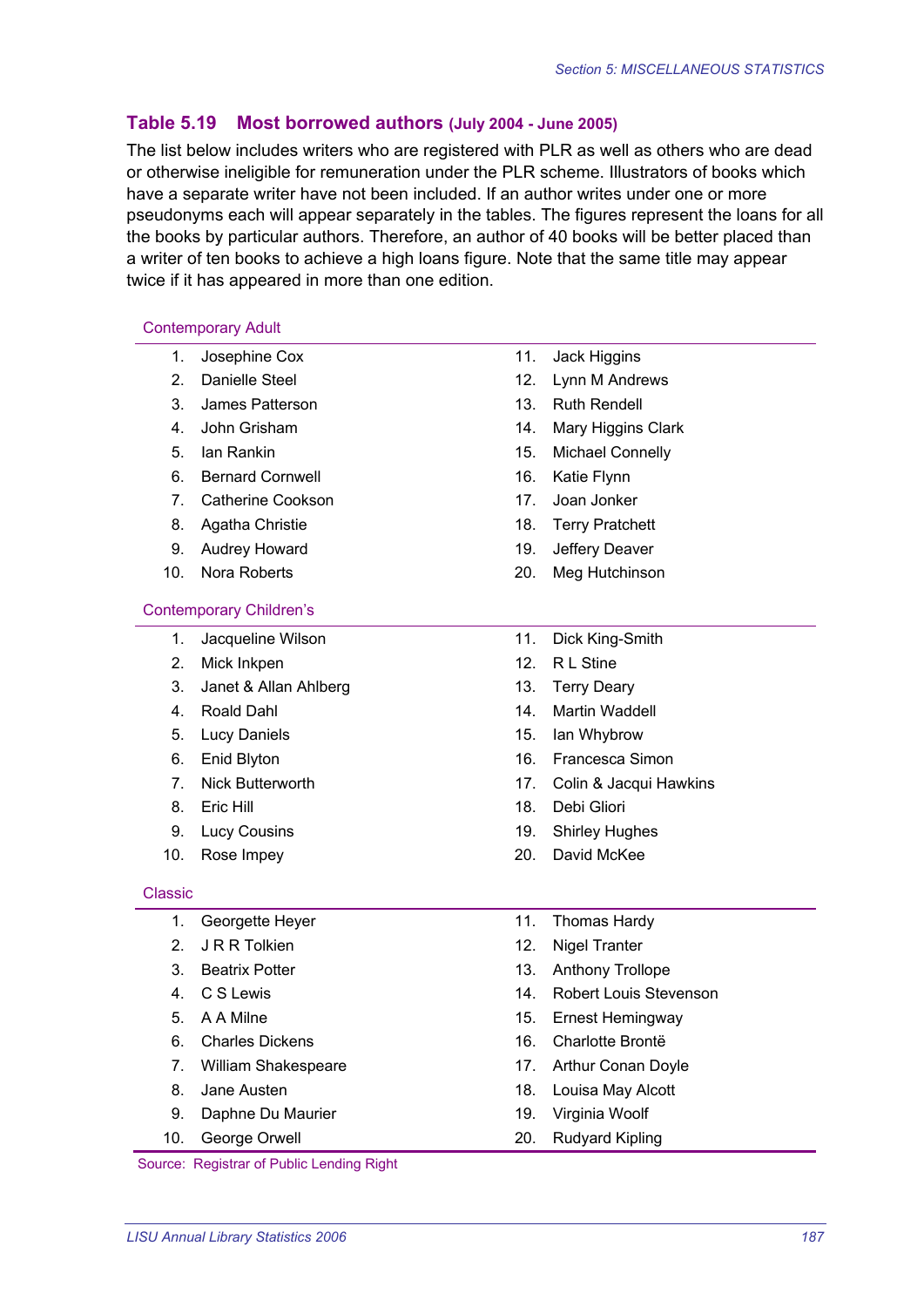### **Table 5.20 Most borrowed fiction titles (July 2004 - June 2005)**

| Author                                                      | Title                                        | Year | <b>Publisher</b>     |
|-------------------------------------------------------------|----------------------------------------------|------|----------------------|
| <b>Adult</b>                                                |                                              |      |                      |
| 1. Patricia Cornwell                                        | <b>Blow Fly</b>                              | 2003 | Little, Brown        |
| 2. Josephine Cox                                            | <b>Lovers and Liars</b>                      | 2004 | HarperCollins        |
| 3. John Grisham                                             | The Last Juror                               | 2004 | Century              |
| 4. Joanna Trollope                                          | <b>Brother &amp; Sister</b>                  | 2004 | Bloomsbury           |
| 5. P J Tracy                                                | Want to Play?                                | 2004 | Penguin              |
| 6. Maeve Binchy                                             | <b>Night of Rain and Stars</b>               | 2004 | Orion                |
| 7. James Patterson                                          | <b>Big Bad Wolf</b>                          | 2003 | Headline             |
| 8. James Patterson & Andrew Gross                           | The Third Degree                             | 2004 | Headline             |
| 9. Ian Rankin                                               | A Question of Bloos                          | 2003 | Orion                |
| 10. Kathy Reichs                                            | <b>Monday Mourning</b>                       | 2004 | Henemann             |
| 11. Patricia Cornwell                                       | Trace                                        | 2004 | Little, Brown        |
| 12. Michael Connelly                                        | <b>The Narrows</b>                           | 2004 | Orion                |
| 13. John Grisham                                            | The King of Torts                            | 2003 | Century              |
| 14. Jack Higgins                                            | The Wrath of Allah                           | 2004 | HarperCollins        |
| 15. Martina Cole                                            | The Know                                     | 2003 | Headline             |
| 16. Bernard Cornwell                                        | Sharpe's Escape                              | 2004 | <b>HarperCollins</b> |
| 17. Lee Child                                               | The Enemy                                    | 2004 | Bantam               |
| 18. Danielle Steel                                          | Safe Harbour                                 | 2003 | Bantam               |
| 19. Val McDermid                                            | The Torment of Others                        | 2004 | HarperCollins        |
| 20. Barbara Taylor Bradford                                 | <b>Unexpected Blessings</b>                  | 2004 | HarperCollins        |
| Children's                                                  |                                              |      |                      |
| 1. J K Rowling                                              | Harry Potter and the Order of the<br>Phoenix | 2003 | Bloomsbury           |
| 2. Jacqueline Wilson (illus Nick Sharratt)                  | Lizzie Zipmouth                              | 2000 | Young Corgi          |
| 3. Jacqueline Wilson (illus Nick Sharratt)                  | <b>Best Friends</b>                          | 2004 | Doubleday            |
| 4. Jacqueline Wilson (illus Nick Sharratt)                  | The Story of Tracy Beaker                    | 1992 | Yearling             |
| 5. Jacqueline Wilson (illus Nick Sharratt)                  | Midnight                                     | 2003 | Doubleday            |
| 6. Jacqueline Wilson (illus Nick Sharratt)                  | Mum-Minder                                   | 1994 | Yearling             |
| 7. Jennifer Donnelly                                        | A Gathering Light                            | 2004 | Bloomsbury           |
| 8. Jacqueline Wilson (illus Nick Sharratt)                  | The Dare Game                                | 2001 | Corgi Yearling       |
| 9. Jacqueline Wilson (illus Nick Sharratt)                  | Vicky Angel                                  | 2001 | Corgi Yearling       |
| 10. Jacqueline Wilson (illus Nick Sharratt)                 | Glubbyslyme                                  | 1995 | Yearling             |
| 11. Jacqueline Wilson (illus Nick Sharratt)                 | <b>Bad Girls</b>                             | 1997 | Yearling             |
| 12. Jacqueline Wilson (illus Nick Sharratt)                 | The Suitcase Kid                             | 1993 | Yearling             |
| 13. Jacqueline Wilson (illus Nick Sharratt)                 | The Worry Website                            | 2002 | Doubleday            |
| 14. Jacqueline Wilson (illus Nick Sharratt)                 | <b>The Illustrated Mum</b>                   | 2000 | Corgi Yearling       |
| 15. J K Rowling                                             | Harry Potter and the Goblet of Fire          | 2001 | Bloomsbury           |
| 16. Francesca Simon (illus Tony Ross)                       | Horrid Henry's Underpants                    | 2003 | Dolphin              |
| 17. Jacqueline Wilson (illus Nick Sharratt)                 | Sleepovers                                   | 2002 | Young Corgi          |
| 18. Jacqueline Wilson (illus Nick Sharratt<br>and Sue Heap) | Double Act                                   | 1996 | Transworld<br>Corgi  |
| 19. Jacqueline Wilson (illus Nick Sharratt)                 | <b>Bed and Breakfast Star</b>                | 1995 | Yearling             |
| 20. Jacqueline Wilson (illus Nick Sharratt<br>and Sue Heap) | <b>Buried Alive!</b>                         | 1999 | Corgi Yearling       |

Source: Registrar of Public Lending Right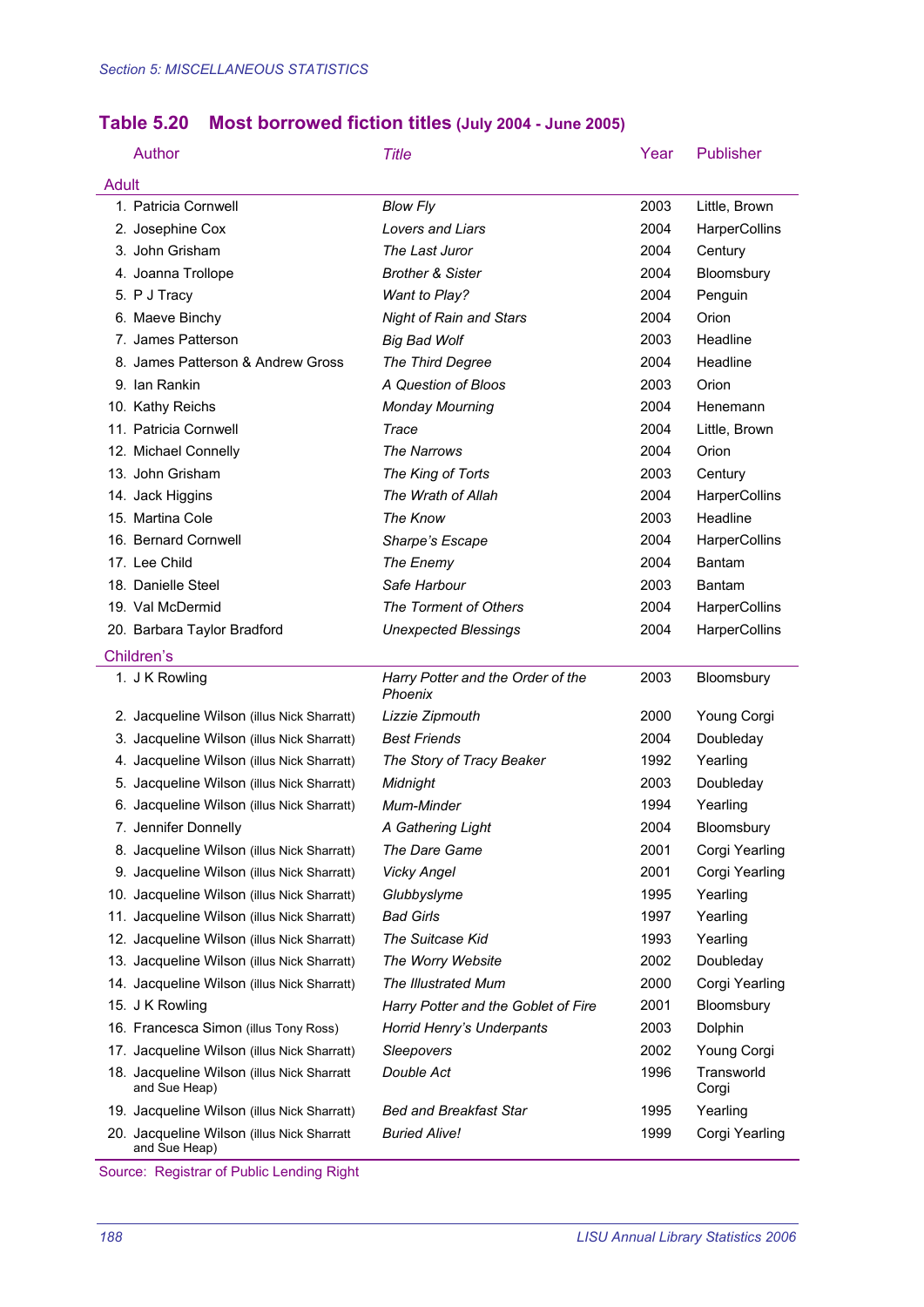|       | Author                                                    | <b>Title</b>                                                         | Year | Publisher                |
|-------|-----------------------------------------------------------|----------------------------------------------------------------------|------|--------------------------|
| Adult |                                                           |                                                                      |      |                          |
|       | 1. Bill Bryson                                            | A Short History of Nearly Everything                                 | 2003 | Doubleday                |
|       | 2. Gillian McKeith                                        | You Are What You Eat                                                 | 2004 | Michael Joseph           |
|       | 3. Paul Burrell                                           | A Royal Duty                                                         | 2003 | Michael Joseph           |
|       | 4. Sheila Hancock                                         | The Two of Us: My Life with John<br>Thaw                             | 2004 | Bloomsbury               |
|       | 5. Lynn Truss                                             | Eats, Shoots & Leaves: The Zero<br>Tolerance Approach to Punctuation | 2003 | Profile                  |
|       | 6. Alan Titchmarsh                                        | <b>Trowel and Error</b>                                              | 2002 | Hodder & Stoughton       |
|       | 7. Kate Adie                                              | The Kindness of Strangers                                            | 2002 | Headline                 |
|       | 8. William Woodruff                                       | The Road to Nab End                                                  | 2002 | Abacus                   |
|       | 9. Dave Pelzer                                            | A Child Called It                                                    | 2001 | Orion                    |
|       | 10. Bill Bryson                                           | Down Under                                                           | 2000 | Doubleday                |
|       | 11. Nigel Slater                                          | Toast: The Story of a Boy's Hunger                                   | 2003 | <b>Fourth Estate</b>     |
|       | 12. Katie Price (i.e. Jordan)                             | <b>Being Jordan</b>                                                  | 2004 | John Blake               |
|       | 13. Chris Heath                                           | Feel: Robbie Williams                                                | 2004 | Ebury                    |
|       | 14. Susannah Constantine & Trinny<br>Woodall              | What Not to Wear: Part 2                                             | 2003 | Weidenfeld &<br>Nicolson |
|       | 15. Paul McKenna                                          | Change Your Life in Seven Days                                       | 2003 | <b>Bantam Press</b>      |
|       | 16. Kim Woodburn & Aggie Mackenzie                        | How Clean is Your House?                                             | 2003 | Michael Joseph           |
|       | 17. Bill Clinton                                          | My Life                                                              | 2004 | Hutchinson               |
|       | 18. Dave Pelzer                                           | The Lost Boy                                                         | 2000 | Orion Media              |
|       | 19. Driving Standards Agency                              | The Official Theory Test for Car<br><b>Drivers</b>                   | 2003 | <b>Stationery Office</b> |
|       | 20. Pamela Stephenson                                     | Billy                                                                | 2001 | HarperCollins            |
|       | Children's                                                |                                                                      |      |                          |
|       | 1. Eric Hill                                              | Spot Can Count                                                       | 2000 | Puffin                   |
|       | 2. Terry Deary, Neil Tonge<br>(illus Martin Brown)        | The Terrible Tudors                                                  | 2003 | Scholastic               |
|       | 3. Mick Inkpen                                            | Kipper's A to Z                                                      | 2000 | Hodder Children's        |
|       | 4. Terry Deary (illus Martin Brown)                       | The Woeful Second World War                                          | 1999 | Hippo                    |
|       | 5. Terry Deary (illus Philip Reeve)                       | Dark Knights and Dingy Castles                                       | 1997 | Scholastic               |
|       | 6. Terry Deary, Peter Hepplewhite<br>(illus Martin Brown) | The Awesome Egyptians                                                | 1993 | Scholastic               |
|       | 7. Terry Deary (illus Martin Brown)                       | The Vile Victorians                                                  | 1994 | Scholastic               |
|       | 8. Terry Deary (illus Martin Brown)                       | The Rotten Romans                                                    | 1994 | Hippo                    |
|       | 9. Terry Deary (illus Martin Brown)                       | The Groovy Greeks                                                    | 1996 | Hippo                    |
|       | 10. A H Benjamin & Jane Chapman                           | Baa Moo: What Will We Do?                                            | 2003 | Little Tiger             |
|       | 11. Terry Deary (illus Martin Brown)                      | The Ruthless Romans                                                  | 2003 | Hippo                    |
|       | 12. Terry Deary (illus Martin Brown)                      | The Smashing Saxons                                                  | 2000 | Hippo                    |
|       | 13. Simon Adams (photos Andy Crawford)                    | World War II                                                         | 2000 | Dorling Kindersley       |
|       | 14. Terry Deary (illus Martin Brown)                      | Even More Terrible Tudors                                            | 1998 | Hippo                    |
|       | 15. Mick Inkpen                                           | Kipper's A to Z                                                      | 2002 | Hodder Children's        |
|       | 16. Terry Deary (illus Martin Brown)                      | England                                                              | 2004 | Scholastic               |
|       | 17. Terry Deary (illus Martin Brown)                      | The Frightful First World War                                        | 1998 | Hippo                    |
|       | 18. Terry Deary (illus Kate Sheppard)                     | <b>The Blitzed Brits</b>                                             | 1994 | Hippo                    |
|       | 19. Lucy Cousins                                          | <b>Count with Maisy</b>                                              | 1999 | Walker                   |
|       |                                                           |                                                                      |      |                          |
|       | 20. Terry Deary (illus Martin Brown)                      | The Vicious Vikings                                                  | 1994 | Hippo                    |

## **Table 5.21 Most borrowed non-fiction titles (July 2004 - June 2005)**

*LISU Annual Library Statistics 2006 189*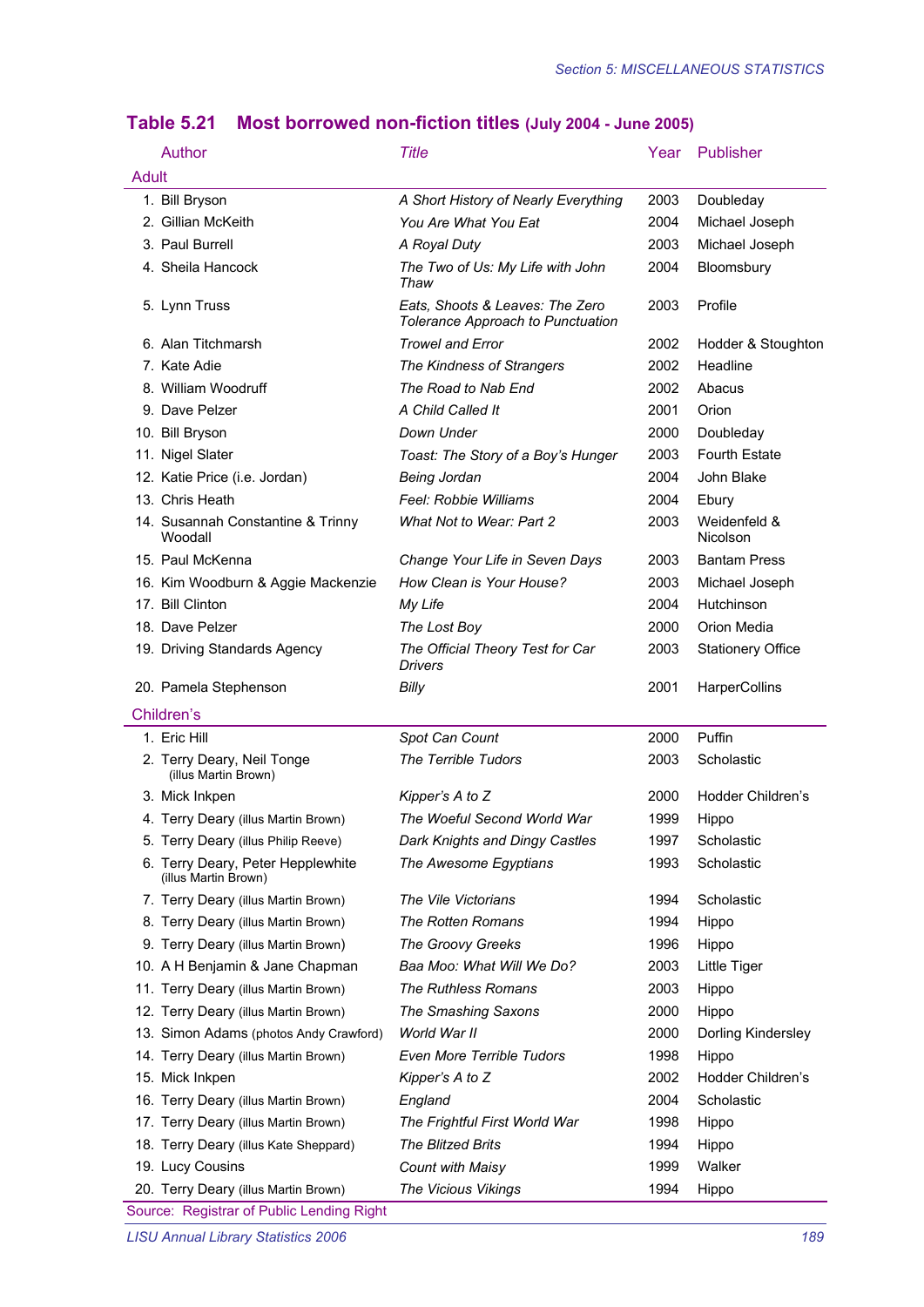# **Bibliography and Associated Publications**

## **General**

Arts Council (2003) *From looking glass to spyglass*. ISBN 0 728709 86 4, London: Arts Council. Available at: http://www.artscouncil.org.uk/ [19.09.06].

Audit Commission (2004) *Targets in the public sector*. London: Audit Commission.

- BML (2003) *CAPP Student Survey 2003*. Prepared for The Publishers Association. London: Book Marketing Limited. Executive summary available from http://www.publishers.org.uk. [19.09.06].
- Chartered Institute of Library and Information Professionals (CILIP) (2002) *CILIP in the Knowledge Economy: A Leadership Strategy*. ISBN 0 954379 21 7, London: CILIP.
- CILIP (2002) *Libraries and Lifelong Learning: A Strategy 2002-04.* ISBN 0 953740 47 1, London: CILIP.
- CILIP (2002) *Start with the Child: Report of the CILIP Working Group on library provision for children and young people*. ISBN 0 954379 22 5, London: CILIP. Available at: http://www.cilip.org.uk/professionalguidance/youngpeople/startwiththechild/ [19.09.06].
- Creaser, C (Ed) (2003) *As Others See Us: Benchmarking in Practice*. ISBN 1 901786 53 6 (LISU Occasional Paper no 33), Loughborough: LISU.
- Creaser, C (Ed) (2003) *Statistics in Practice Measuring and Managing*. Proceedings of IFLA Satellite Conference, Loughborough, August 2002. ISBN 0 901786 52 8 (LISU Occasional Paper No. 32). Loughborough: LISU.
- Davies, J Eric, S Wisdom and C Creaser (2001) *Out of Sight But Not Out of Mind: Visually Impaired People's Perspectives of Library and Information Services*, ISBN 1 901786 49 8 (LISU Occasional Paper no 29), Loughborough: LISU.
- Elson, Martin and Lesley Downing (2005) *Museum, library & archive provision and new development in the South East: Final Report*. Winchester: SEMLAC.
- House of Commons Science and Technology Committee (2004) *Scientific Publications: Free for all? Tenth report of session 2003-2004. Vol. 1 Report. HC 399 -I session 2003-2004*. ISBN: 0215018559 *Vol. 2 Oral and Written Evidence. HC 399 - II session 2003-2004*. ISBN: 0215018419
- Indepen (2005) i 2010: Responding to the Challenge. London: Department of Trade and Industry.
- Library and Information Commission, Education and Libraries Task Group (2000), *Empowering the Learning Community: Report of the Education and Libraries Task Group.* London: LIC.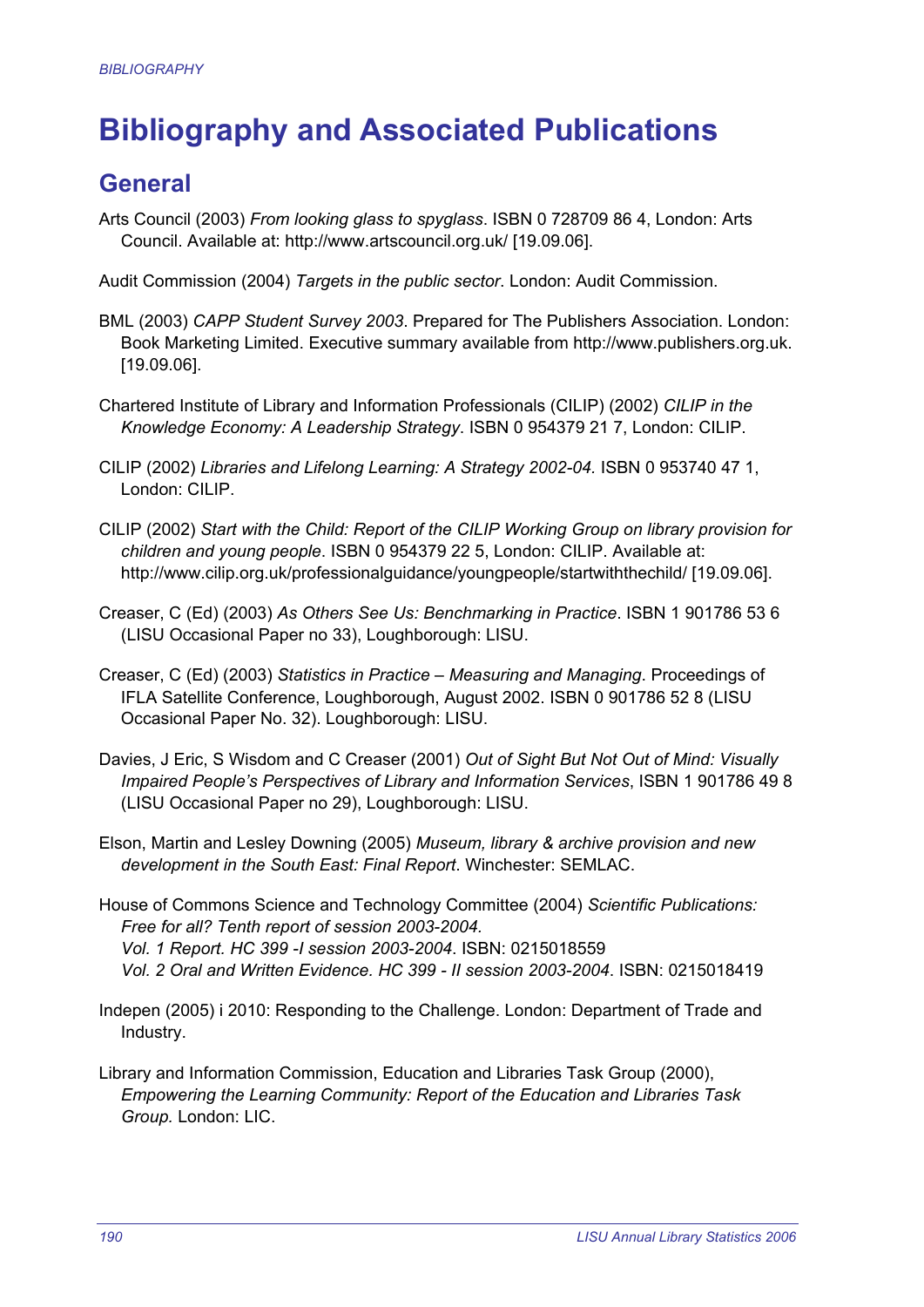LISU (Library and Information Statistics Unit) (2002) *Trends in Scholarly Communication: Output, Access and Use Issues*, Report to JISC. Loughborough: LISU. Available at: http://www.jisc.ac.uk/uploaded\_documents/lisu.pdf [19.09.06].

Lockyer, S and J E Davies (2005*) Ladder to learning and employment*. Newcastle upon Tyne: NEMLAC. http://www.nemlac.co.uk/documents/NEMLAC-LaddertoLearningContent.pdf [19.09.06] http://www.nemlac.co.uk/documents/L2LCover.pdf [23.11.05]

Sumsion, J, D Fuegi, and P Ramsdale (2000) *Library Economics in Europe: Millennium Study,* London: IPF (LIBECON 2000). Also available at http://www.libecon.org/ [19.09.06].

The Economist (2005), *The World in 2006,* ISBN 0 86218 203 4. London: Economist.

### **Public libraries**

- Audit Commission (2002) *Building Better Library Services: Learning from Audit, Inspection and Research*, ISBN 1 86240 351 1, price £18.00. Audit Commission Publications, Bookpoint Ltd, 39 Milton Park, Abingdon, Oxon OX14 4TD. Available from http://www.auditcommission.gov.uk/reports [19.09.06].
- Brophy, P and J Craven (2005) *Longitude II: A Library Networking Impact Toolkit for a User-Driven Environment*. London: MLA. Available from http://www.mla.gov.uk [5.10.06]
- Chartered Institute of Public Finance and Accountancy (2006) *Public Library Statistics 2004-05 Actuals,* ISSN 0260-4078, price £85.00. CIPFA, 3 Robert Street, London WC2N 6RL.
- Chartered Institute of Public Finance and Accountancy (1997) *Public Library User Surveys: General Information*. The Institute of Public Finance Ltd, 7th floor, NLA Tower, 12-16 Addiscombe Road, Croydon, CRO OXT.
- Clayton, N and M Hepworth (2006) *Public Libraries in the Knowledge Economy: Report for the Museums, Libraries and Archives Council*. London: MLA. Available from http://www.mla.gov.uk [5.10.06]
- Coates, Tim (2004) *Who's in Charge? Responsibility for the Public Library Service*. (Laser foundation report) ISBN 1 843810 86 8 London: Demos.
- Creaser, C and S Maynard (2005) *A Survey of Public Library Services to Schools and Children in the UK 2004-2005,* ISSN 1353-3118, price £32.50. Loughborough: LISU.

Department for Culture, Media and Sport (2004) *Public Library Service Standards.* Available from http://www.culture.gov.uk/Reference\_library/Publications/archive\_2004/library\_standards. htm [19.10.06].

Department for Culture, Media and Sport (2003) *Public Library Position Statements 2003 Guidance*. Available from http://www.libplans.ws/ [19.09.06].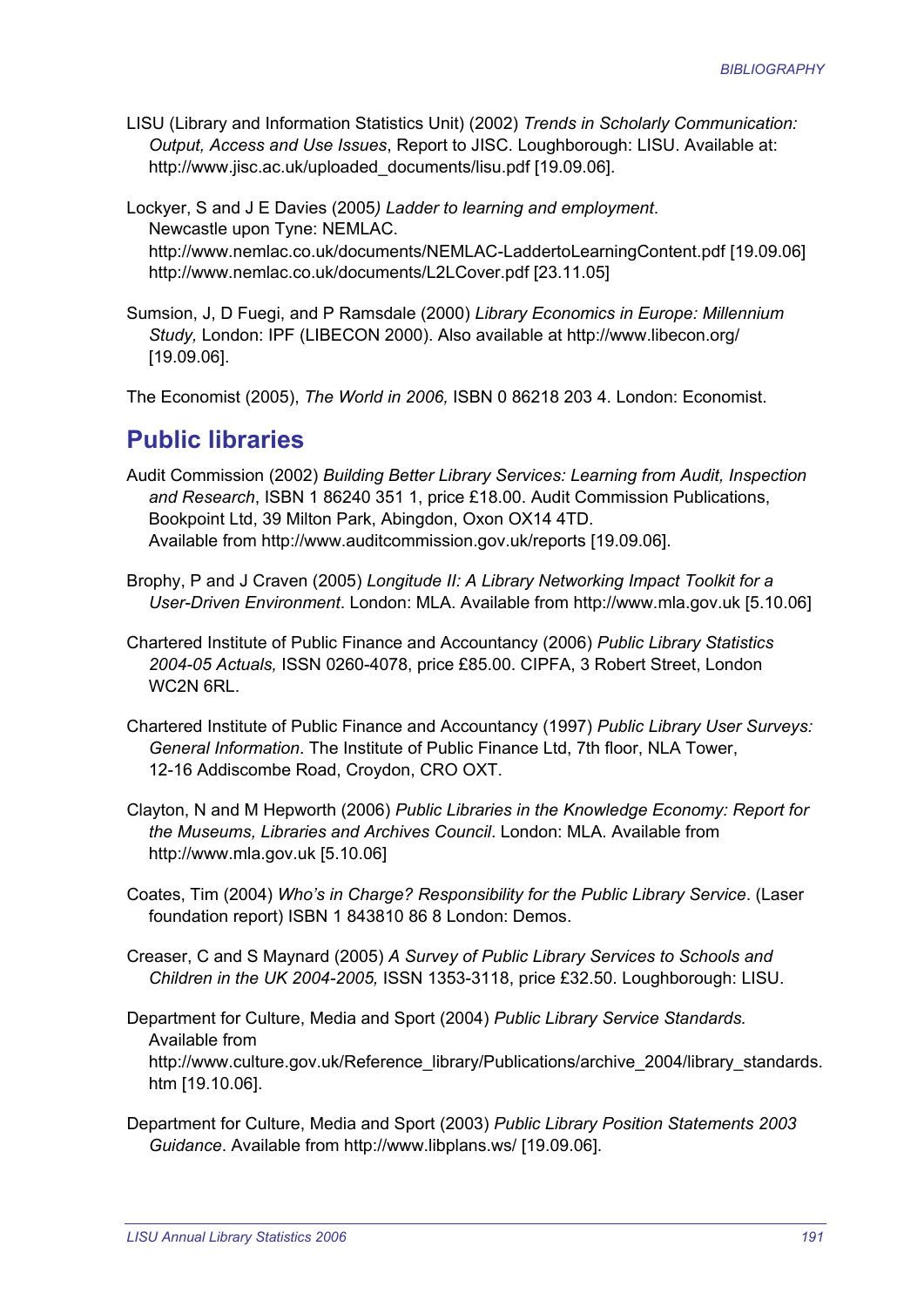- Department for Culture, Media and Sport (2003) *Framework for the Future: Libraries, Learning and Information in the Next Decade*. London: DCMS. Available from http://www.culture.gov.uk/ [19.09.06].
- Department for Culture, Media and Sport Libraries, Information and Archives Division (2001) *Comprehensive, Efficient and Modern Public Libraries – Standards and Assessment*. London: DCMS. Available from http://www.culture.gov.uk/PDF/libraries\_pls\_assess.pdf [19.09.06].
- Department for Culture, Media and Sport Libraries, Information and Archives Division (2000) *Comprehensive and Efficient – Standards for Modern Public Libraries: a Consultation Paper*. London: DCMS. Available from http://www.culture.gov.uk/PDF/Library\_standards\_text.pdf. [19.09.06].
- Griffiths, J-M, D W King, C Tomer, T Lynch and J Harrington (2004). *Taxpayer Return on Investment in Florida Public Libraries: Summary Report*. Tallahassee: State Library and Archives of Florida.
- Holden, J (2004) *Creative reading: Young people, reading and public libraries*, ISBN 1 841801 26 7. London: Demos.
- Holden, J and S Jones (2006) *Knowledge and Inspiration: the Democratic Face of Culture. Evidence in making the case for Museums, Libraries and Archives*. London: MLA. Available from http://www.mla.gov.uk [5.10.06]

House of Commons Culture, Media and Sport Committee (2005). *Public Libraries. Third report of session 2004 2005. Vol. 1 Report and formal minutes*. *HC 81 - I session 2004-2005*. ISBN: 021502267X *Vol. 2 Oral and written evidence. HC 81 - II session 2004-2005*. ISBN: 0215022637

- Laser Foundation Futures Group (2005) *Libraries: a vision. The public library service in 2015*. London: Laser Foundation.
- Leadbetter, Charles (2003) *Overdue: How to Create a Modern Public Library Service* (Laser foundation report) ISBN 1 841801 09 7. London: Demos.
- Libri (2005) *From University to Village Hall: A decade of decline in the public library service and in its public utility: Libri's review of the latest data on the public library sector in the UK - July 2005*. London: Libri.
- MLA (2005) *The Little Book of Public Libraries.* ISBN 1903743915. London: MLA. Available from http://www.mla.gov.uk [5.10.06]
- MLA (2005) *Public Library Impact Measures*. London: MLA. Available from http://www.mla.gov.uk [23.10.06]
- MLA (2006) *Better Stock, Better Libraries: Transforming Library Stock Procurement. Phase2 Final Report*. London: MLA. Available from http://www.mla.gov.uk [5.10.06]
- MLA (2006) *Developing Performance Indicators for Local Authority Museums, Libraries and Archives*. London: MLA. Available from http://www.mla.gov.uk [5.10.06]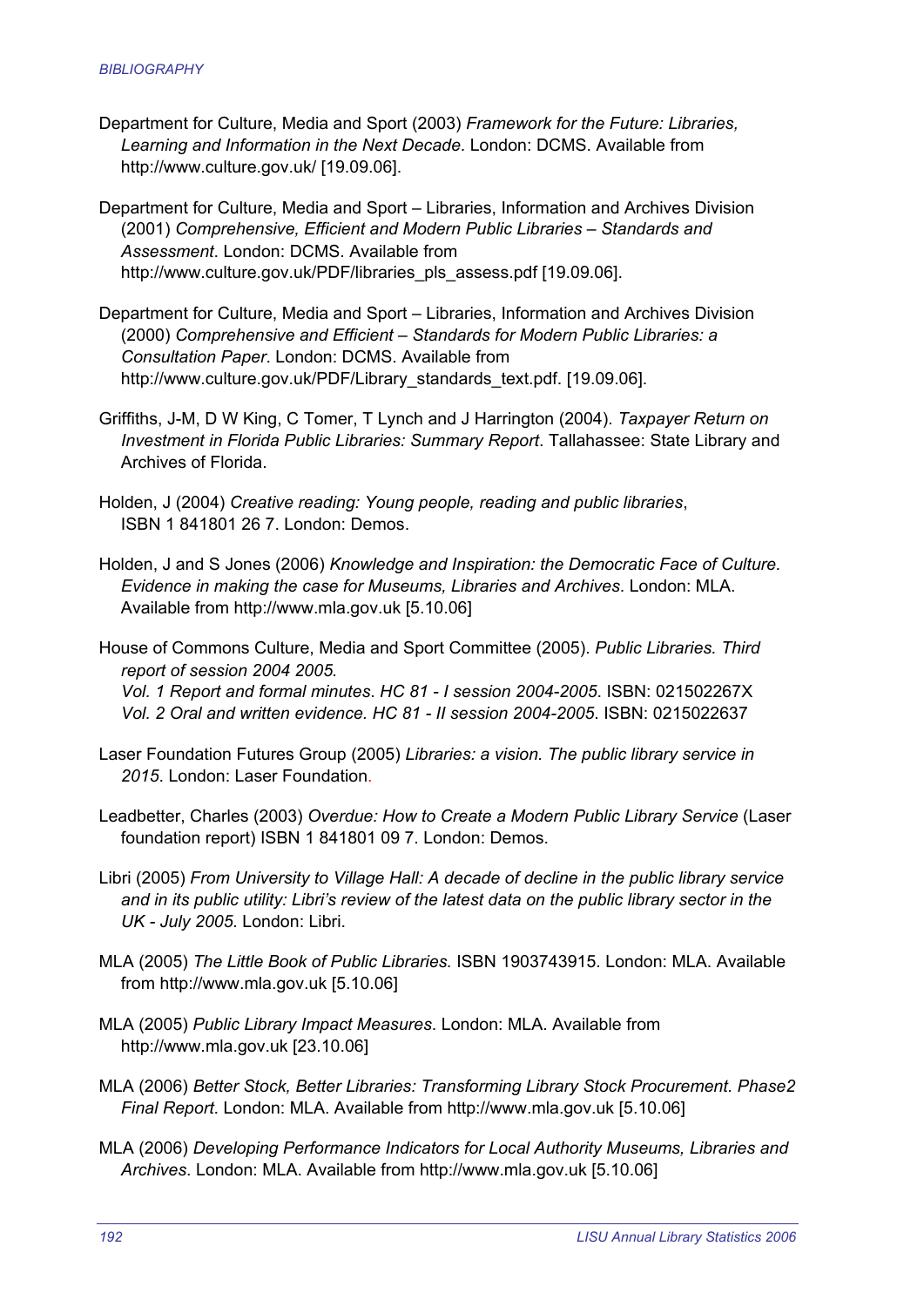- MLA/Booktrust (2006) *Extending Bookstart. Supporting Children to Achieve Now and in Later Life*. London: MLA. Available from http://www.mla.gov.uk [5.10.06]
- MLA (2006) *Knowledge for Life: How Museums, Libraries and Archives contribute to the Skills Strategy*. London: MLA. Available from http://www.mla.gov.uk [5.10.06]
- MLA (2006) *MLA Review 2004-06*. ISBN 1905867026. London: MLA. Available from http://www.mla.gov.uk [5.10.06]
- National Assembly for Wales (2001) *Comprehensive, Efficient and Modern Public Libraries for Wales: Standards and Monitoring*. Available from Penny Hall, Culture, Sport and the Welsh Language Division, National Assembly for Wales, Cathays Park, Cardiff, CF10 3NQ or from http://www.cymal.wales.gov.uk/library/WPLS.html [19.09.06].
- Pearce, Gilly (2006) *Fines and Charges in Public Libraries in England and Wales*, 19th edition, ISBN: 0 86321 257 3, price £42 print/£61.10 Microsoft Access file/£91.10 for both. SINTO (The Information Partnership for South Yorkshire & North Derbyshire), c/o Learning Centre, Sheffield Hallam University, Collegiate Crescent, Sheffield, S10 2BP.
- PLR Trends. Registrar of Public Lending Right, Richard House, Sorbonne Close, Stockton-on-Tees, TS17 6DA. Available from http://www.plr.uk.com/trends/trends.htm [19.09.06].

Price Waterhouse Coopers (2005) *Libraries Impact Project*. London: Laser Foundation.

- Resource and the Commission for Architecture and the Built Environment (2003) *Better Public Libraries*. London: Resource.
- Shovlin, Catherine (2005) *Increasing the Attractiveness of Libraries for Adult Learners. Final Report*. London: MLA. Available from http://www.mla.gov.uk [5.10.06]
- Sumsion, J and C Creaser (1996) *LISU Review of CIPFA Public Library Statistics*, ISBN 0 948848 85 5, price £16.50. Loughborough: LISU.
- Toyne, J and B Usherwood (2001) *Checking the Books: the Value And Impact of Public Library Book Reading*. Sheffield: University of Sheffield – Centre for the Public Library and Information in Society.
- White, S (2006) *Public Library Materials Fund and Budget Survey 2005-2007*, ISSN 0967-4888, price £35.25. Loughborough: LISU.

### **Academic and school libraries**

- CILIP (2003) *Survey of UK Secondary School Libraries*. Full text at http://www.cilip.org.uk/, executive summary available from CILIP.
- CILIP (2003) *Survey of UK FE College Libraries*. Full text at http://www.cilip.org.uk/, executive summary available from CILIP.
- Barrett, L and J Douglas (Eds) (2004) *The CILIP Guidelines for Secondary School Libraries*, ISBN 1 85604 481 5, London: Facet Publishing.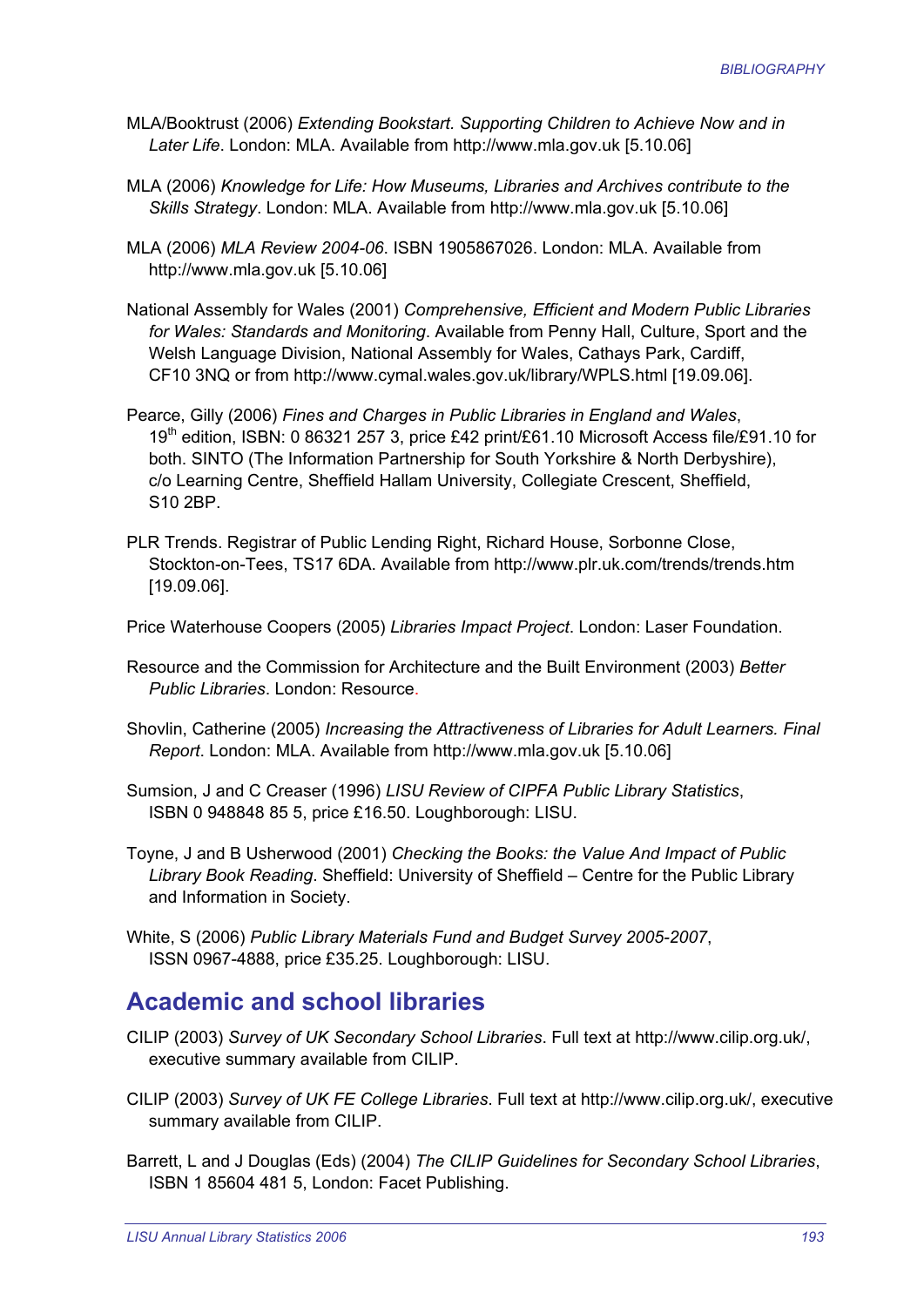- HESA (2006) *Resources of Higher Education Institutions 2004/05*, combined CD-ROM and printed version, ISBN 1 84177 122 8, price £50.00. HESA, 95 Promenade, Cheltenham, GL50 1HZ.
- HESA (2006) *Students in Higher Education Institutions 2004/05,* combined CD-ROM and printed version, ISBN 1 84177 119 8, price £50.00. HESA, 95 Promenade, Cheltenham, GL50 1HZ.
- Johnson, M (2001) *The Use and Availability of Textbooks or Course Books in Schools 1997 to 2001*. A report for the Educational Publishers Council, 29B Montague Street, London WC1B 5BH.
- Library Association (1997) *Survey of UK Secondary School Libraries*. Full text at http://www.la-hq.org.uk/directory/prof\_issues/ssl/ssl97.html, executive summary available from CII IP
- Library Association (2000) *Survey of UK Secondary School Libraries*. Full text at http://www.la-hq.org.uk/directory/prof-issues/ssl/ssl99.html, executive summary available from CILIP.
- Library Association (2000) *The Primary School Library Guidelines*, ISBN 0 9537404 04, London: LA Publishing.
- Library Association of Ireland (2002) *The Borrowers at School: A Report on Primary School Libraries*, ISBN 0 946037 40 X, Dublin: Library Association of Ireland.
- LISU (Library and Information Statistics Unit) *Average Prices of British Academic Books*, ISSN 0261 0302 [bi-annual].
- LISU (Library and Information Statistics Unit) *Average Prices of USA Academic Books*, ISSN 0951 8975 [bi-annual].
- Maynard, S and J E Davies (2001) *The Cost of Copyright Compliance in Further Education and Higher Education Institutions*, ISBN 1 909786 50 1 (LISU Occasional Paper no 30) price £20. Loughborough: LISU.
- SCONUL (2006) *Annual Statistics 2004-2005,* ISSN 1352-1020, price £40. SCONUL, 102 Euston Street, London, NW1 2HA.
- SCONUL (2006) *UK Higher Education Library Management Statistics 2004-2005*, ISSN 1475-6889, price £10. London: SCONUL.
- White, S and J E Davies (2001) *Economic Evaluation Model of National Electronic Site Licence Initiative (NESLI) "Deals"*, ISBN 1 901786 48 X, (LISU Occasional Paper No. 28). Loughborough: LISU. The full text of the report is available in PDF format at http://www.lboro.ac.uk/departments/dis/lisu/downloads/nesli deals.pdf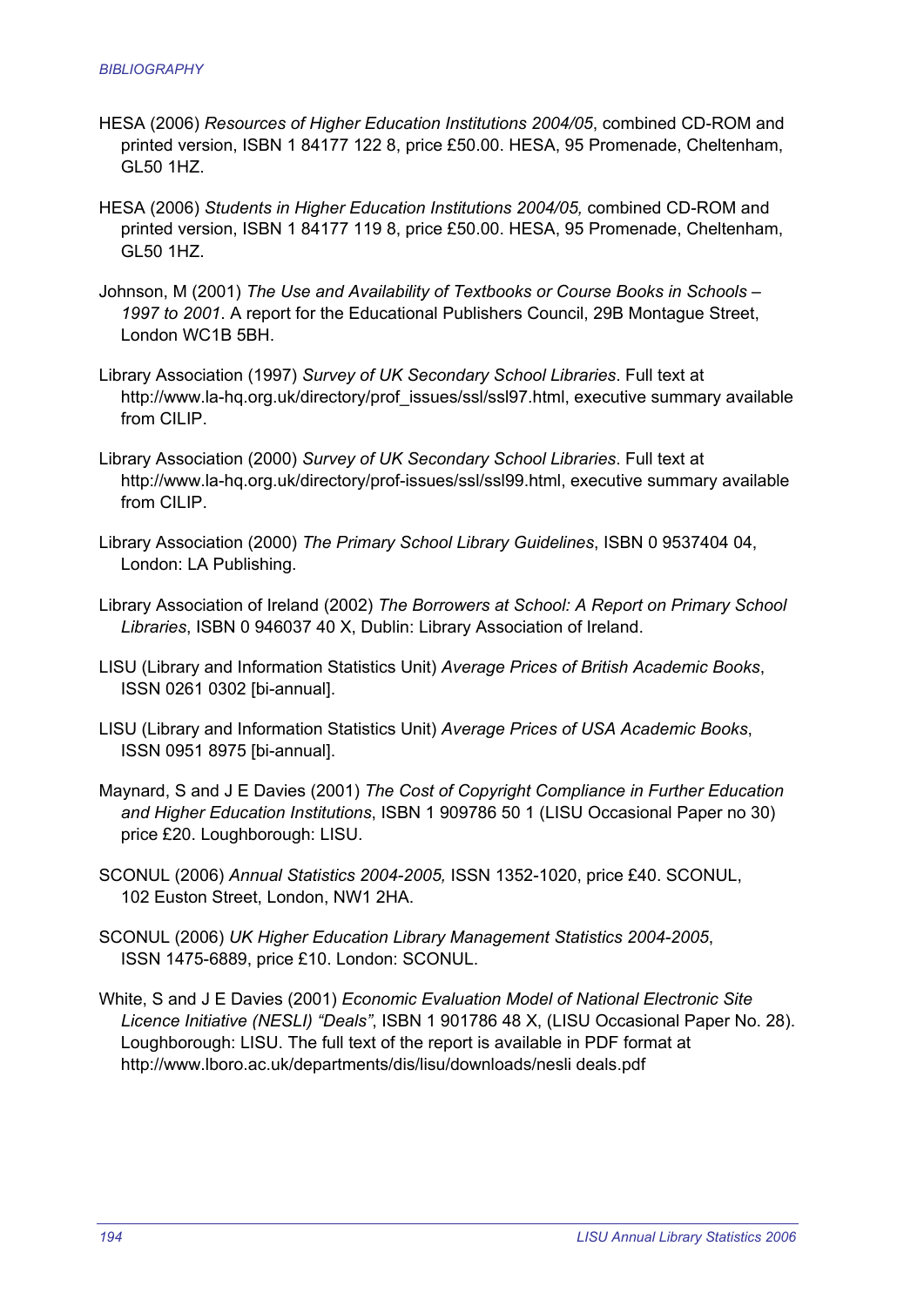## **National and special libraries**

- Liverpool John Moores University School of Business Information (2005) *Survey of quality and performance in UK Government Libraries – INITIAL ANALYSIS REPORT*. Committee of Departmental Librarians Quality Group. CDL Paper 44.2005.
- *National Library of Scotland Annual Report 2004-05*, National Library of Scotland, George IV Bridge, Edinburgh EH1 1EW. Also available at http://www.nls.uk/professional/annualreport/index.html [19.09.06].
- *National Library of Wales Annual Report 2004-05*, ISSN 0269-1361. Aberystwyth, Ceredigion SY23 3BU. Also available at http://www.llgc.org.uk/ [19.09.06].
- The British Library (2001) *New Strategic Directions*. London: British Library.
- The British Library (2004) *Measuring our Value.* Available at: http://www.bl.uk/pdf/measuring.pdf [19.09.06].
- The British Library (2006) *The British Library's Content Strategy: Meeting the Knowledge Needs of the Nation.* ISBN 0712349499. London. British Library. Also available at http://www.bl.uk/contentstratgey [5.10.06].
- The British Library (2006) *The British Library's Content Strategy: Appendices.*  ISBN 0712349502ws. London. British Library. Also available at http://www.bl.uk/contentstratgey [5.10.06].
- *The British Library Annual Report 2004-05,* ISSN 0305-7887. Press & Public Relations, 96 Euston Road, London NW1 2DB. Also available at http://www.bl.uk [19.09.06].

### **Book trade**

- BML (2006) *Bookfacts Online,* subscription price £250 (exc. VAT) trade; £350 (exc. VAT) non-trade. BML, 7 John Street, London WC1N 2ES. http://www.bookmarketing.co.uk/index.cfm/asset\_id,890/index.html [19.09.06].
- BML (2006) *Books and the Consumer: Summary report on the findings of the 2005 survey*, ISBN 1 873517 32 7. London: BML www.bookmarketing.co.uk [19.09.06].
- *The Bookseller* (2003) *Book Sales Yearbook 2003*. Book 1 and 2, retail price: £578.00. Membership prices: ordinary £489.00, premium and magazine £464.55. Book 1 only, retail price: £279.00. membership prices: ordinary 251.00, premium and magazine £238.45. London: The Bookseller.

Bowker, R R (2004) *Books in Print* (database) http://www.booksinprint.com/bip/ [19.09.06].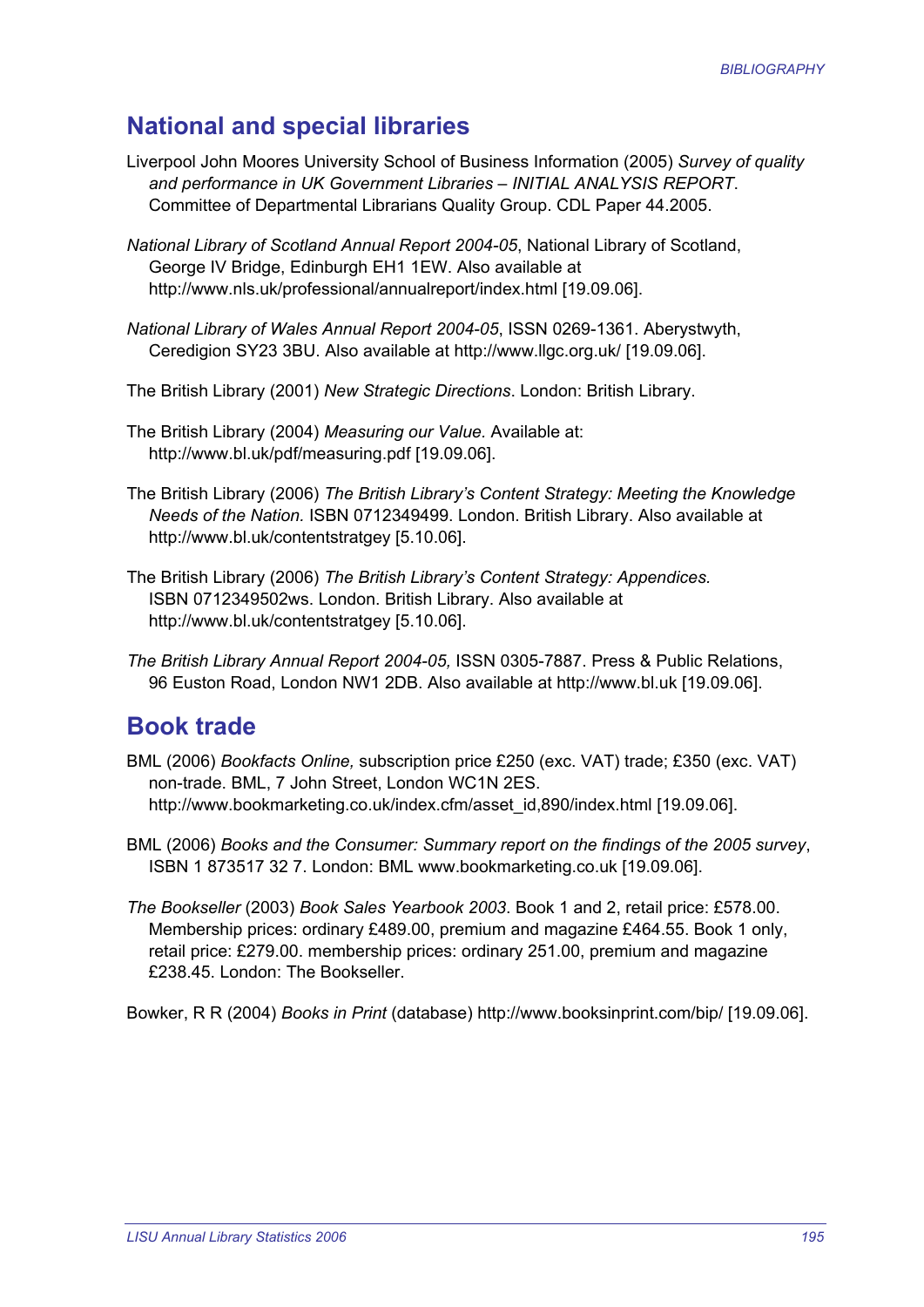## **URLs of relevant organisations [all working on 19.09.06]**

Association of Research Libraries (ARL): http://www.arl.org/ The Audit Commission: http://www.audit-commission.gov.uk/ BML: http://www.bookmarketing.co.uk Book Trust: http://www.booktrust.org.uk/ British Library: http://www.bl.uk CILIP (Chartered Institute of Library and Information Professionals): http://www.cilip.org.uk CIPFA (The Chartered Institute of Public Finance and Accountancy): http://www.cipfa.org.uk CURL – Consortium of University Research Libraries: http://www.curl.ac.uk DCMS – Department for Culture, Media and Sport: http://www.culture.gov.uk/ DCMS Annual Library Plans: http://www.libplans.ws/ Holt Jackson: http://www.holtjackson.co.uk IFLA (International Federation of Library Associations and Institutions): http://www.ifla.org IFLA Section on Statistics and Evaluation: http://www.ifla.org/VII/s22/ss.htm IPF: http://www.ipfmarketresearch.net/ LibEcon 2000: http://www.libecon.org/ Lifelong Learning UK (LLUK): http://www.lifelonglearninguk.org/ LISU: http://www.lboro.ac.uk/departments/dis/lisu/ MLA (Museums, Libraries and Archives Council): http://www.mla.gov.uk/ National Library of Wales:http://www.llgc.org.uk National Library of Scotland: http://www.nls.uk Office of the Deputy Prime Minister: http://www.odpm.gov.uk/ Public Lending Right UK: http://www.plr.uk.com/ Publishers Association: http://www.publishers.org.uk RIN (Research Information Network): http://www.rin.ac.uk SCONUL (Society of College, National and University Librarians): http://www.sconul.ac.uk/ UKOLN - The UK Office of Library Networking: http://www.ukoln.ac.uk WSIS (World Summit on the Information Society): http:// www.itu.int/wsis/index.html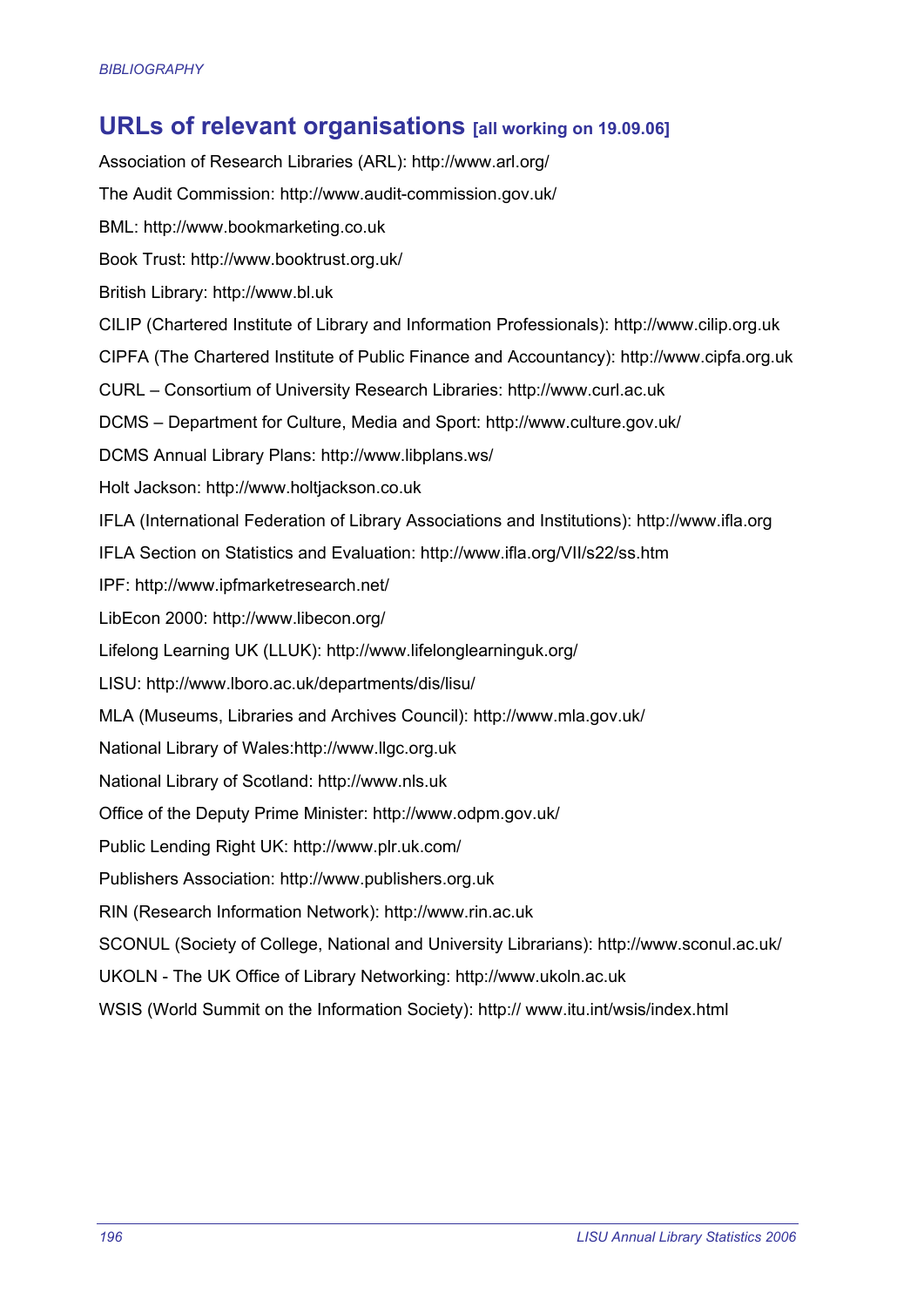## **Appendix A: Authorities missing from CIPFA Actuals**

| 1982-83   | Liverpool, Bearsden & Milngavie                                                                                        |
|-----------|------------------------------------------------------------------------------------------------------------------------|
| 1983-84   | Tower Hamlets, Bearsden & Milngavie                                                                                    |
| 1984-85   | Lambeth, Lewisham, Southwark, Liverpool, Sheffield, Stirling, Clydebank,<br>Kilmarnock & Loudon                        |
| 1985-86   |                                                                                                                        |
| 1986-87   | North Yorkshire, Suffolk, Camden, Greenwich, Islington, Lambeth, Southwark,<br>Hounslow, Bolton, Rhondda, Clydesdale   |
| 1987-88   | Greenwich, Islington, Lambeth, Tower Hamlets, Newham, St Helens, Wakefield                                             |
| 1988-89   | Hackney, Brent, Manchester, Oldham, Liverpool, St Helens, Walsall, Wakefield                                           |
| 1989-90   | Islington, Southwark, Ealing, Manchester, Rochdale, Tameside, St Helens,<br>North Tyneside, Walsall, Wakefield, Orkney |
| 1990-91   | Liverpool, St Helens, North Tyneside, Walsall, Wakefield                                                               |
| 1991-92   | Islington, Hillingdon, Richmond-on-Thames, Liverpool, St Helens, North<br>Tyneside, Hamilton                           |
| 1992-93   | Tameside                                                                                                               |
| 1993-94   |                                                                                                                        |
| 1994-95   | Wigan                                                                                                                  |
| 1995-96   | Wigan, Cleveland, Humberside, Gwent, Gwynedd, Cynon Valley, Rhondda,<br>Monklands                                      |
| 1996-97   | Tameside, Wigan, Hartlepool, Berkshire, Blaenau Gwent, Powys, Cardiff,<br>Aberdeenshire, Inverclyde                    |
| 1997-98   | Berkshire, Blaenau Gwent                                                                                               |
| 1998-99   |                                                                                                                        |
| 1999-2000 | Powys                                                                                                                  |
| 2000-2001 |                                                                                                                        |
| 2001-2002 | Conwy, Southern Education & Library Board                                                                              |
| 2002-2003 | Newham, Conwy, Isle of Anglesey                                                                                        |
| 2003-2004 |                                                                                                                        |
| 2004-2005 |                                                                                                                        |

Figures not published in CIPFA Actuals

Since 1986 most of the above authorities have collaborated in the LISU exercise to obtain supplementary data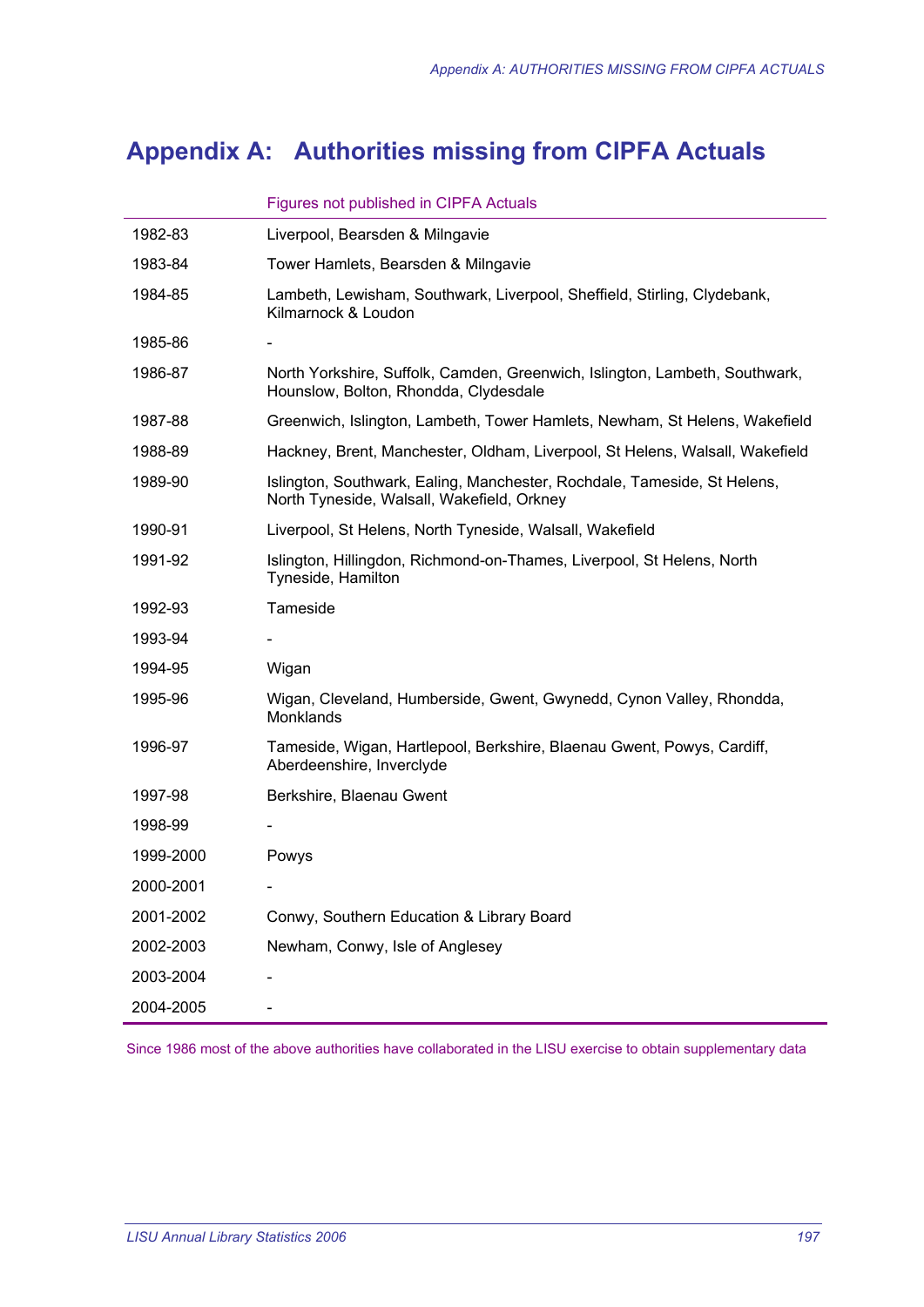## **Appendix B: Counting public library issues**

## **Guidance notes**

- 1. Issues to institutions, playgroup etc. Count only the initial issue made by the library staff or the computer system.
- 2. Ensure the computer system excludes: Inter branch transfers Withdrawals from stock Previous issues attached to the record when a book is returned from binding.
- 3. Inter library loans. Include either loans of other libraries stock to own borrowers or loans of own stock to other borrowers, but not both.
- 4. Include loans of uncatalogued material, e.g. if a book is issued before a record is created than a notional issue transaction should be made when the book is subsequently catalogued and the record made.
- 5. All renewals made in response to an approach from a reader are to be counted. For mobile libraries, renewals should only be counted as issues if a reader comes and requests renewal.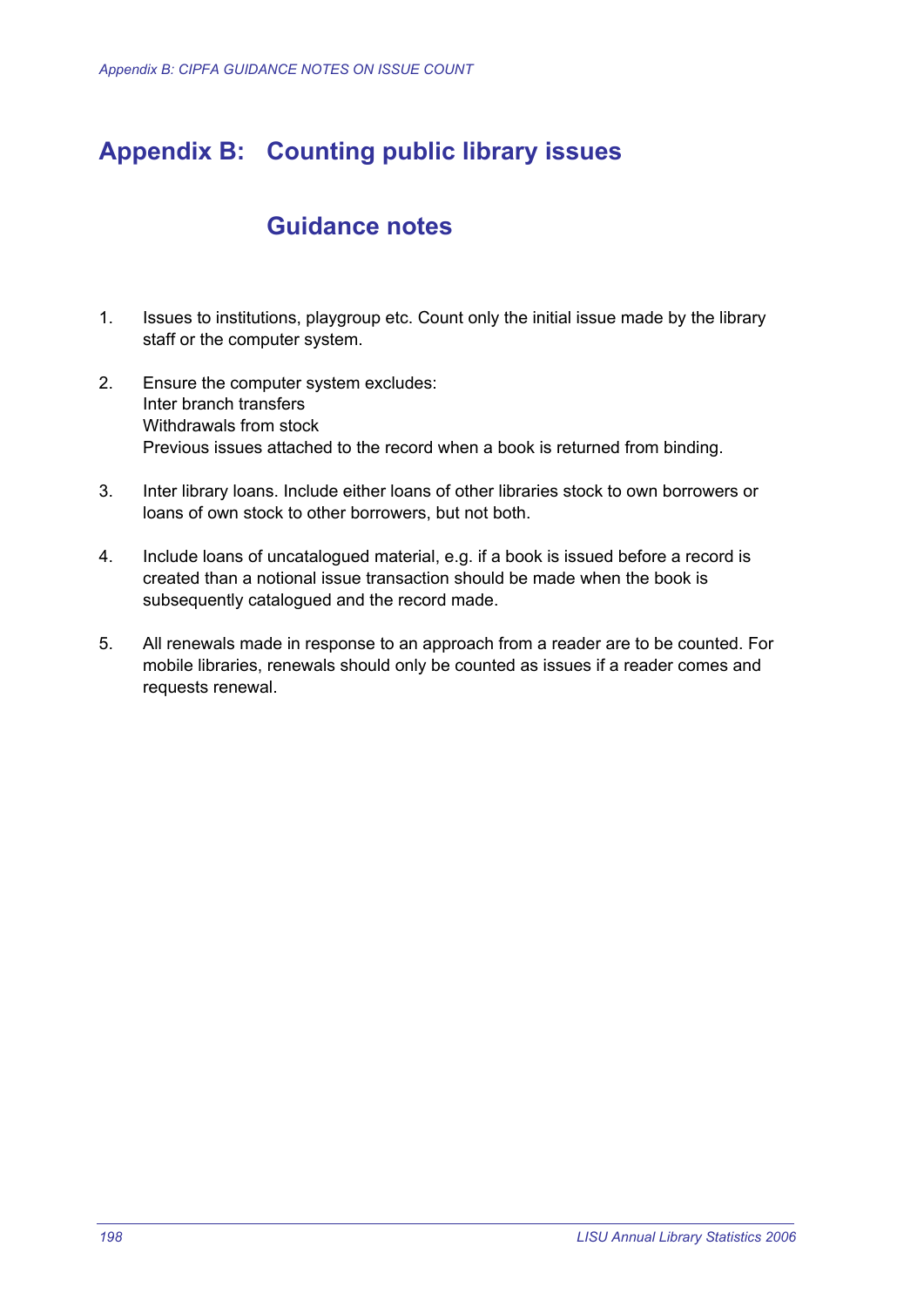## **Appendix C: Local government reorganisation**

By the end of the process, in 1998-99, there were 34 English counties, 46 English unitaries, 22 Welsh unitaries and 32 Scottish unitaries. Only 13 of the original 39 English counties are unaffected.

#### **1 April 1995**

Isle of Wight changed from an English county to a unitary authority.

#### **1 April 1996**

#### **England**

Three counties disbanded.

| New unitary<br>authority | Old county<br>authority |
|--------------------------|-------------------------|
| Bath & NE Somerset       | Avon                    |
| <b>Bristol</b>           | Avon                    |
| North Somerset           | Avon                    |
| South Gloucestershire    | Avon                    |
| Hartlepool               | Cleveland               |
| Middlesborough           | Cleveland               |
| Redcar & Cleveland       | Cleveland               |
| Stockton-on-Tees         | Cleveland               |
| East Riding of Yorkshire | Humberside              |
| Kingston upon Hull       | Humberside              |
| North East Lincolnshire  | Humberside              |
| North Lincolnshire       | Humberside              |
| York                     | North Yorkshire         |
| New county authority     |                         |
| North Yorkshire          | North Yorkshire         |

#### **Wales**

Only two district public library authorities became unitary authorities on the existing boundaries. All other boundaries changed.

| New unitary<br>authority | Old public library<br>authority |
|--------------------------|---------------------------------|
| <b>Blaenau Gwent</b>     | Gwent                           |
| Bridgend                 | Mid Glamorgan                   |
| Caerphilly               | Gwent.                          |
|                          | Mid Glamorgan                   |
| Cardiff                  | South Glamorgan,                |
|                          | Mid Glamorgan                   |
| Carmarthenshire          | Dyfed, Llanelli (all)           |
| Ceredigion               | Dyfed                           |
| Conwy                    | Gwynedd, Clwyd                  |
| Denbighshire             | Clwyd                           |
| Flintshire               | Clwyd                           |
| Gwynedd                  | Gwynedd                         |
| Isle of Anglesey         | Gwynedd                         |
| Merthyr Tydfil           | Merthyr Tydfil (all)            |
| Monmouthshire            | Gwent                           |
| Neath Port Talbot        | West Glamorgan                  |
| Newport                  | Newport (all)                   |
| Pembrokeshire            | Dyfed                           |
| Powys                    | Powys (all), Clwyd              |
| Rhondda, Cynon, Taff     | Rhondda (all), Cynon            |
|                          | Valley (all),                   |
|                          | Mid Glamorgan                   |
| Swansea                  | West Glamorgan                  |
| Torfaen                  | Gwent                           |
| Vale of Glamorgan        | South Glamorgan,                |
|                          | Mid Glamorgan                   |
| Wrexham                  | Clwyd                           |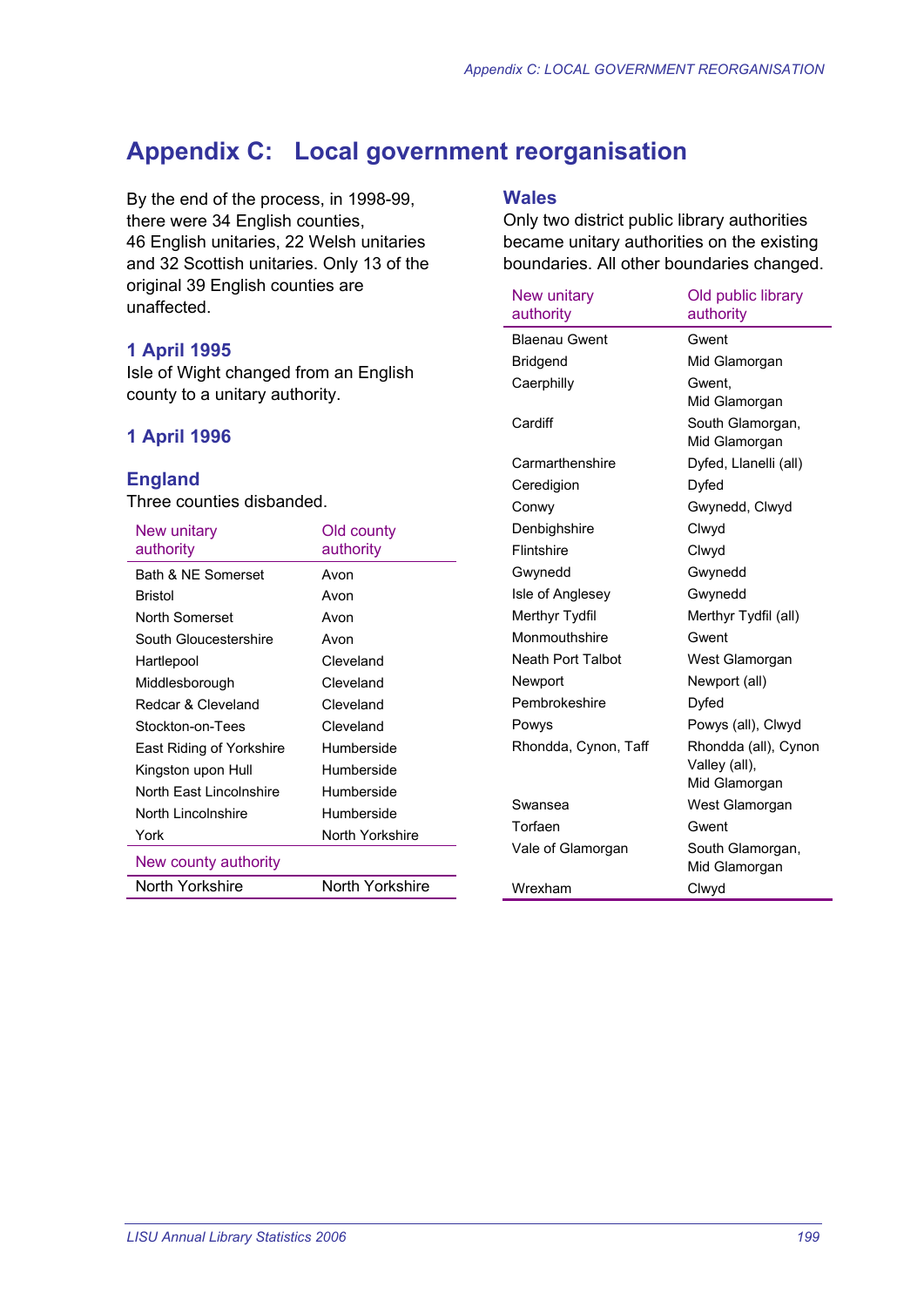#### **Scotland**

Some authorities continued with new names. Some kept their names but changed their boundaries.

| <b>New unitary</b><br>authority | Old public library<br>authority                                         |
|---------------------------------|-------------------------------------------------------------------------|
| Aberdeen                        | Aberdeen                                                                |
| Aberdeenshire                   | <b>NE Scotland</b>                                                      |
| Angus                           | Angus, Dundee (part)                                                    |
| Argyll & Bute                   | Argyll & Bute, Dumbarton                                                |
|                                 | (part)                                                                  |
| Clackmannanshire                | Clackmannan                                                             |
| Dumfries & Galloway             | Dumfries & Galloway                                                     |
| Dundee                          | Dundee (most)                                                           |
| E Ayrshire                      | Cumnock & Doon Valley,<br>Kilmarnock & Loudoun                          |
| E Dunbartonshire                | Bearsden & Milngavie,<br>Strathkelvin (most)                            |
| E Lothian                       | E Lothian                                                               |
| E Renfrewshire                  | Eastwood, Renfrew (part)                                                |
| Edinburgh                       | Edinburgh                                                               |
| Falkirk                         | Falkirk                                                                 |
| Fife                            | Dunfermline, Kirkcaldy,<br>NF Fife                                      |
| Glasgow                         | Glasgow (most)                                                          |
| Highland                        | Highland                                                                |
| Inverclyde                      | Inverclyde                                                              |
| Midlothian                      | Midlothian                                                              |
| Moray                           | Moray                                                                   |
| N Ayrshire                      | Cunninghame                                                             |
| N Lanarkshire                   | Cumbernauld & Kilsyth,<br>Monklands, Motherwell,<br>Strathkelvin (part) |
| Orkney                          | Orkney                                                                  |
| Perth & Kinross                 | Perth & Kinross, Dundee<br>(part)                                       |
| Renfrewshire                    | Renfrew (most)                                                          |
| S Ayrshire                      | Kyle & Carrick                                                          |
| S Lanarkshire                   | Clydesdale, E Kilbride,<br>Glasgow (part), Hamilton                     |
| <b>Scottish Borders</b>         | <b>Borders</b>                                                          |
| Shetland                        | Shetland                                                                |
| Stirling                        | Stirling                                                                |
| W Dunbartonshire                | Clydebank, Dumbarton<br>(most)                                          |
| W Isles                         | W Isles                                                                 |
| W Lothian                       | W Lothian                                                               |

#### **1 April 1997**

Twelve areas removed from their parent counties. All counties continued.

| <b>New unitary</b><br>authority | Old county<br>authority |
|---------------------------------|-------------------------|
| Luton                           | <b>Bedfordshire</b>     |
| Milton Keynes                   | <b>Buckinghamshire</b>  |
| Derby                           | Derbyshire              |
| <b>Bournemouth</b>              | Dorset                  |
| Poole                           | Dorset                  |
| Darlington                      | Durham                  |
| Brighton & Hove                 | Fast Sussex             |
| Portsmouth                      | Hampshire               |
| Southampton                     | Hampshire               |
| Leicester                       | I eicestershire         |
| Rutland                         | Leicestershire          |
| Stoke-on-Trent                  | Staffordshire           |
| Swindon                         | Wiltshire               |

#### **1 April 1998**

Twelve areas removed from their parent counties. Two counties – Berkshire and Hereford & Worcester – disbanded.

| New unitary                  | Old county           |
|------------------------------|----------------------|
| authority                    | authority            |
| <b>Bracknell Forest</b>      | <b>Berkshire</b>     |
| West Berkshire               | <b>Berkshire</b>     |
| Reading                      | <b>Berkshire</b>     |
| Slough                       | <b>Berkshire</b>     |
| Windsor & Maidenhead         | <b>Berkshire</b>     |
| Wokingham                    | <b>Berkshire</b>     |
| Peterborough                 | Cambridgeshire       |
| Halton                       | Cheshire             |
| Warrington                   | Cheshire             |
| Plymouth                     | Devon                |
| Torbay                       | Devon                |
| Southend                     | Essex                |
| Thurrock                     | <b>Fssex</b>         |
| Herefordshire                | Hereford & Worcester |
| <b>Medway Towns</b>          | Kent                 |
| <b>Blackburn with Darwen</b> | Lancashire           |
| Blackpool                    | Lancashire           |
| Nottingham                   | Nottinghamshire      |
| <b>Telford &amp; Wrekin</b>  | Shropshire           |
| New county authority         |                      |
| Worcestershire               | Hereford & Worcester |